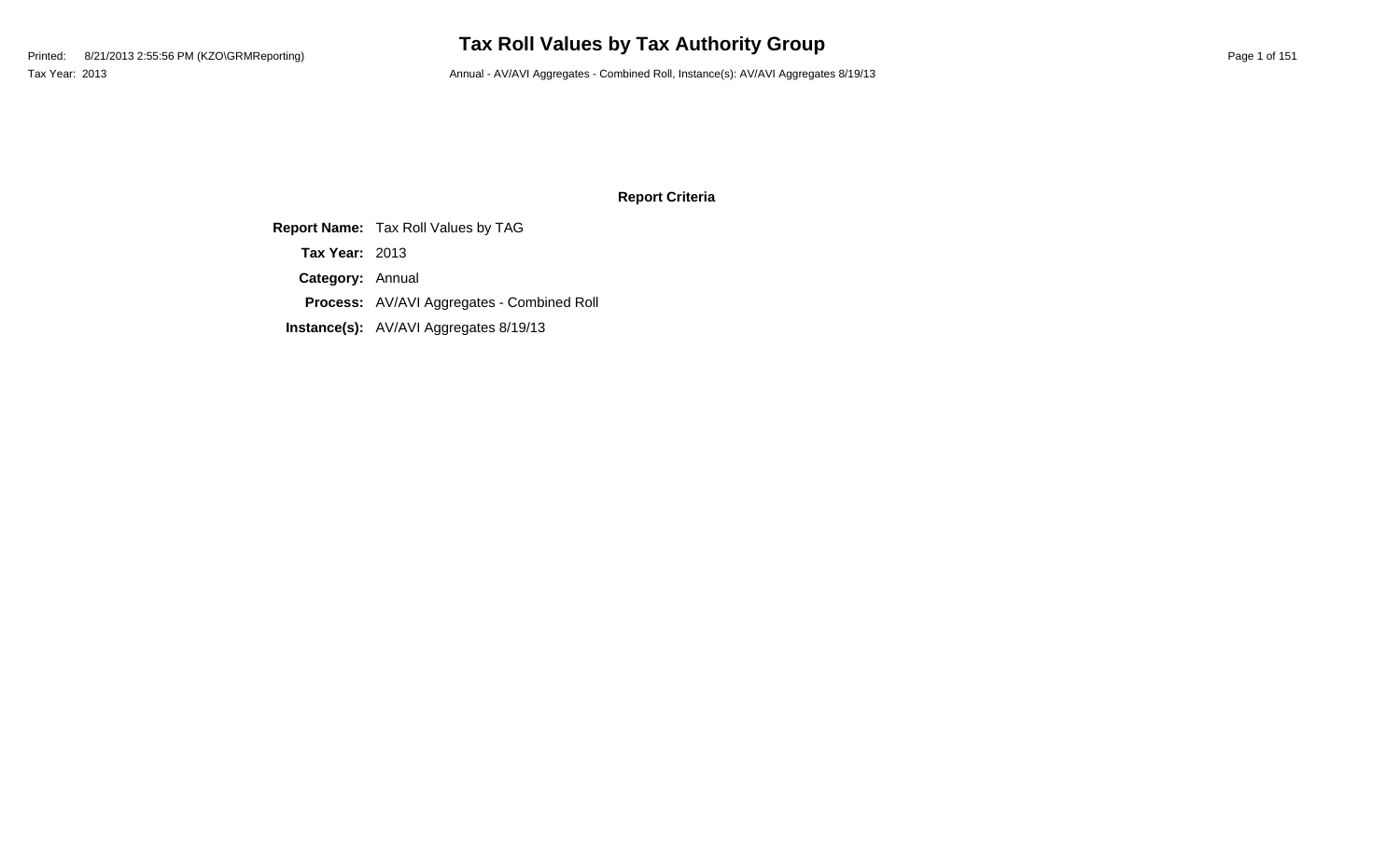Page 2 of 151

|                      | <b>TAG: 00001 UNITARY TAX</b> |                 |                                  |                                             |                                               |                        |
|----------------------|-------------------------------|-----------------|----------------------------------|---------------------------------------------|-----------------------------------------------|------------------------|
| <b>Value Type</b>    | <b>Secured Roll</b>           | <b>SBE Roll</b> | <b>Combined Secured</b><br>& SBE | <b>Unsecured Roll</b><br><b>No Aircraft</b> | <b>Unsecured Roll</b><br><b>Aircraft Only</b> | <b>Total All Rolls</b> |
| LAND:                | 0                             | 32,103,641      | 32,103,641                       | O                                           |                                               | 32,103,641             |
| <b>IMPROVEMENTS:</b> | 0                             | 245,386,678     | 245,386,678                      | 0                                           | 0                                             | 245,386,678            |
| PERSONAL PROP:       | 0                             | 42,884,410      | 42,884,410                       | $\mathbf 0$                                 | 0                                             | 42,884,410             |
| GROSS:               | 0                             | 320, 374, 729   | 320,374,729                      | $\mathbf 0$                                 |                                               | 320,374,729            |
| <b>TAXABLE NET:</b>  | 0                             | 320, 374, 729   | 320,374,729                      | 0                                           | 0                                             | 320, 374, 729          |
| <b>ADJUSTED NET:</b> | 0                             | 320, 374, 729   | 320,374,729                      | $\mathbf 0$                                 |                                               | 320,374,729            |
| PIN COUNT:           |                               |                 |                                  |                                             |                                               | 29                     |

|                      | TAG: 00002 RAILROAD UNITRY |                 |                                  |                                             |                                               |                        |
|----------------------|----------------------------|-----------------|----------------------------------|---------------------------------------------|-----------------------------------------------|------------------------|
| <b>Value Type</b>    | <b>Secured Roll</b>        | <b>SBE Roll</b> | <b>Combined Secured</b><br>& SBE | <b>Unsecured Roll</b><br><b>No Aircraft</b> | <b>Unsecured Roll</b><br><b>Aircraft Only</b> | <b>Total All Rolls</b> |
| LAND:                |                            | 1,404,362       | 1,404,362                        | 0                                           |                                               | 1,404,362              |
| <b>IMPROVEMENTS:</b> | $\Omega$                   | 897,793         | 897,793                          | $\overline{0}$                              | 0                                             | 897,793                |
| PERSONAL PROP:       | $\Omega$                   | 708,713         | 708,713                          | $\overline{0}$                              | 0                                             | 708,713                |
| GROSS:               |                            | 3,010,868       | 3,010,868                        | $\overline{0}$                              | 0                                             | 3,010,868              |
| <b>TAXABLE NET:</b>  |                            | 3,010,868       | 3,010,868                        | $\mathbf 0$                                 | 0                                             | 3,010,868              |
| <b>ADJUSTED NET:</b> |                            | 3,010,868       | 3,010,868                        | $\mathbf 0$                                 | 0                                             | 3,010,868              |
| PIN COUNT:           |                            |                 |                                  |                                             |                                               | 4                      |

|                      | <b>TAG: 01003 SANTA CRUZ CITY</b> |                 |                                  |                                             |                                               |                        |
|----------------------|-----------------------------------|-----------------|----------------------------------|---------------------------------------------|-----------------------------------------------|------------------------|
| <b>Value Type</b>    | <b>Secured Roll</b>               | <b>SBE Roll</b> | <b>Combined Secured</b><br>& SBE | <b>Unsecured Roll</b><br><b>No Aircraft</b> | <b>Unsecured Roll</b><br><b>Aircraft Only</b> | <b>Total All Rolls</b> |
| LAND:                | 2,478,027                         |                 | 2,478,027                        |                                             | 0                                             | 2,478,027              |
| <b>IMPROVEMENTS:</b> | 2,082,178                         |                 | 2,082,178                        | 317,919                                     | 0                                             | 2,400,097              |
| PERSONAL PROP:       |                                   |                 |                                  | 87,276                                      | 0                                             | 87,276                 |
| GROSS:               | 4,560,205                         |                 | 4,560,205                        | 405,195                                     | 0                                             | 4,965,400              |
| <b>TAXABLE NET:</b>  | 4,560,205                         |                 | 4,560,205                        | 405,195                                     | 0                                             | 4,965,400              |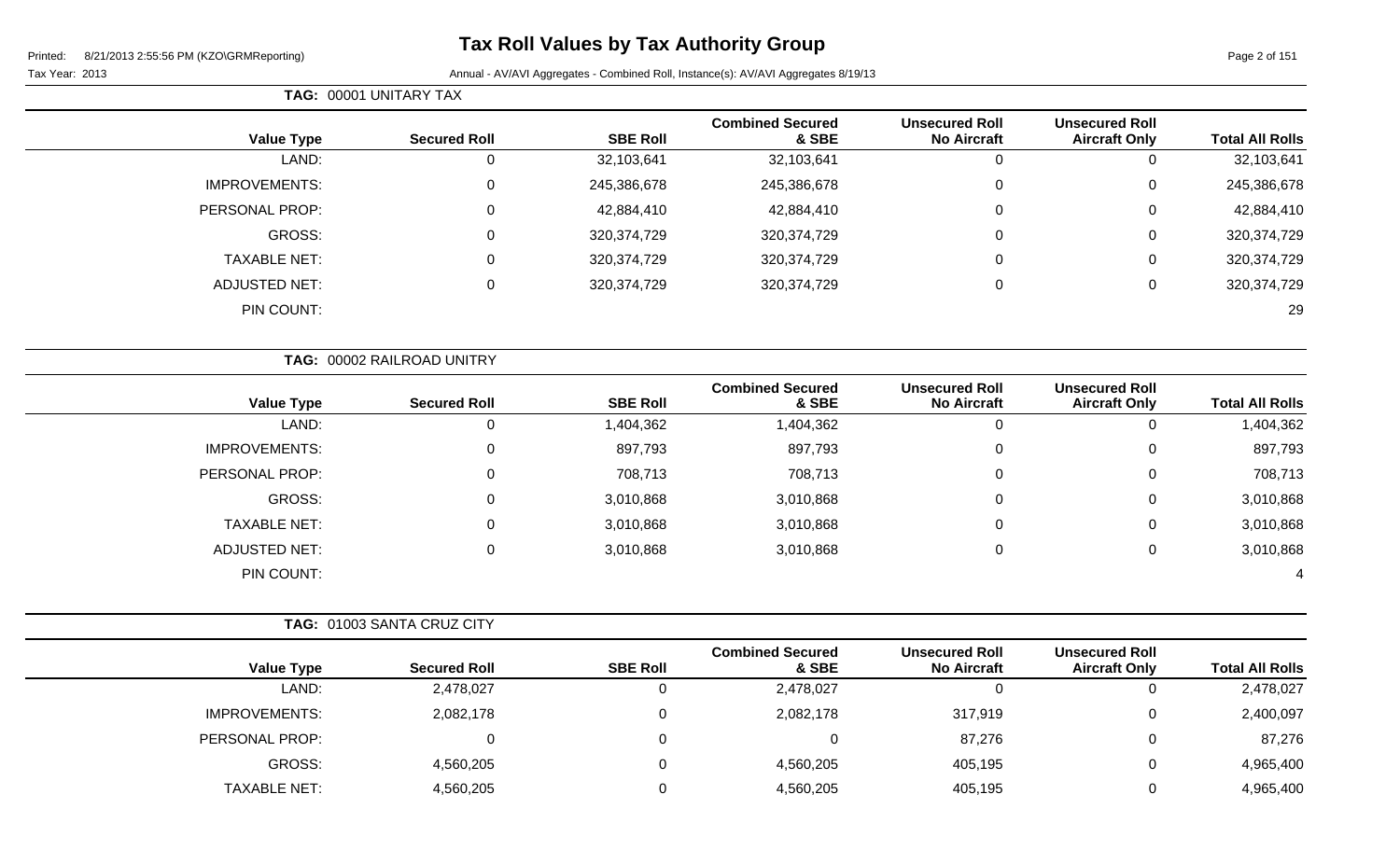Page 3 of 151

|                        |                                               |                                             |                                  |                 | TAG: 01003 SANTA CRUZ CITY |                      |
|------------------------|-----------------------------------------------|---------------------------------------------|----------------------------------|-----------------|----------------------------|----------------------|
| <b>Total All Rolls</b> | <b>Unsecured Roll</b><br><b>Aircraft Only</b> | <b>Unsecured Roll</b><br><b>No Aircraft</b> | <b>Combined Secured</b><br>& SBE | <b>SBE Roll</b> | <b>Secured Roll</b>        | <b>Value Type</b>    |
| 4,965,400              | $\mathbf 0$                                   | 405,195                                     | 4,560,205                        | $\mathbf 0$     | 4,560,205                  | <b>ADJUSTED NET:</b> |
| 13                     |                                               |                                             |                                  |                 |                            | PIN COUNT:           |
|                        |                                               |                                             |                                  |                 | TAG: 01006 SANTA CRUZ CITY |                      |
| <b>Total All Rolls</b> | <b>Unsecured Roll</b><br><b>Aircraft Only</b> | <b>Unsecured Roll</b><br><b>No Aircraft</b> | <b>Combined Secured</b><br>& SBE | <b>SBE Roll</b> | <b>Secured Roll</b>        | <b>Value Type</b>    |
|                        |                                               |                                             |                                  |                 |                            | PIN COUNT:           |
|                        |                                               |                                             |                                  |                 | TAG: 01009 SANTA CRUZ CITY |                      |
| <b>Total All Rolls</b> | <b>Unsecured Roll</b><br><b>Aircraft Only</b> | <b>Unsecured Roll</b><br><b>No Aircraft</b> | <b>Combined Secured</b><br>& SBE | <b>SBE Roll</b> | <b>Secured Roll</b>        | <b>Value Type</b>    |
| 294,840                | $\mathbf 0$                                   | 0                                           | 294,840                          | $\mathbf 0$     | 294,840                    | LAND:                |
| 155,844                | $\mathbf 0$                                   | 0                                           | 155,844                          | 0               | 155,844                    | <b>IMPROVEMENTS:</b> |
| 450,684                | 0                                             | 0                                           | 450,684                          | 0               | 450,684                    | GROSS:               |
| 450,684                | $\mathbf 0$                                   | 0                                           | 450,684                          | 0               | 450,684                    | <b>TAXABLE NET:</b>  |
| 450,684                | $\mathbf 0$                                   | 0                                           | 450,684                          | $\mathbf 0$     | 450,684                    | <b>ADJUSTED NET:</b> |
|                        |                                               |                                             |                                  |                 |                            | PIN COUNT:           |
|                        |                                               |                                             |                                  |                 | TAG: 01015 SANTA CRUZ CITY |                      |
| <b>Total All Rolls</b> | <b>Unsecured Roll</b><br><b>Aircraft Only</b> | <b>Unsecured Roll</b><br><b>No Aircraft</b> | <b>Combined Secured</b><br>& SBE | <b>SBE Roll</b> | <b>Secured Roll</b>        | <b>Value Type</b>    |
| 70,227                 | $\mathbf 0$                                   | $\mathbf 0$                                 | 70,227                           | 0               | 70,227                     | LAND:                |
| 1,482,843              | $\mathbf 0$                                   | 706,014                                     | 776,829                          | 0               | 776,829                    | <b>IMPROVEMENTS:</b> |
| 1,115,709              | $\mathbf 0$                                   | 1,115,709                                   | 0                                | 0               | 0                          | PERSONAL PROP:       |
| 2,668,779              | $\pmb{0}$                                     | 1,821,723                                   | 847,056                          | $\mathbf 0$     | 847,056                    | <b>GROSS:</b>        |
| 1,389,827              | $\boldsymbol{0}$                              | 1,389,827                                   | $\pmb{0}$                        | 0               | $\mathbf 0$                | - EXEMPTIONS:        |
| 1,278,952              | $\boldsymbol{0}$                              | 431,896                                     | 847,056                          | 0               | 847,056                    | <b>TAXABLE NET:</b>  |
| 1,278,952              | $\mathbf 0$                                   | 431,896                                     | 847,056                          | $\mathbf 0$     | 847,056                    | <b>ADJUSTED NET:</b> |
|                        |                                               |                                             |                                  |                 |                            |                      |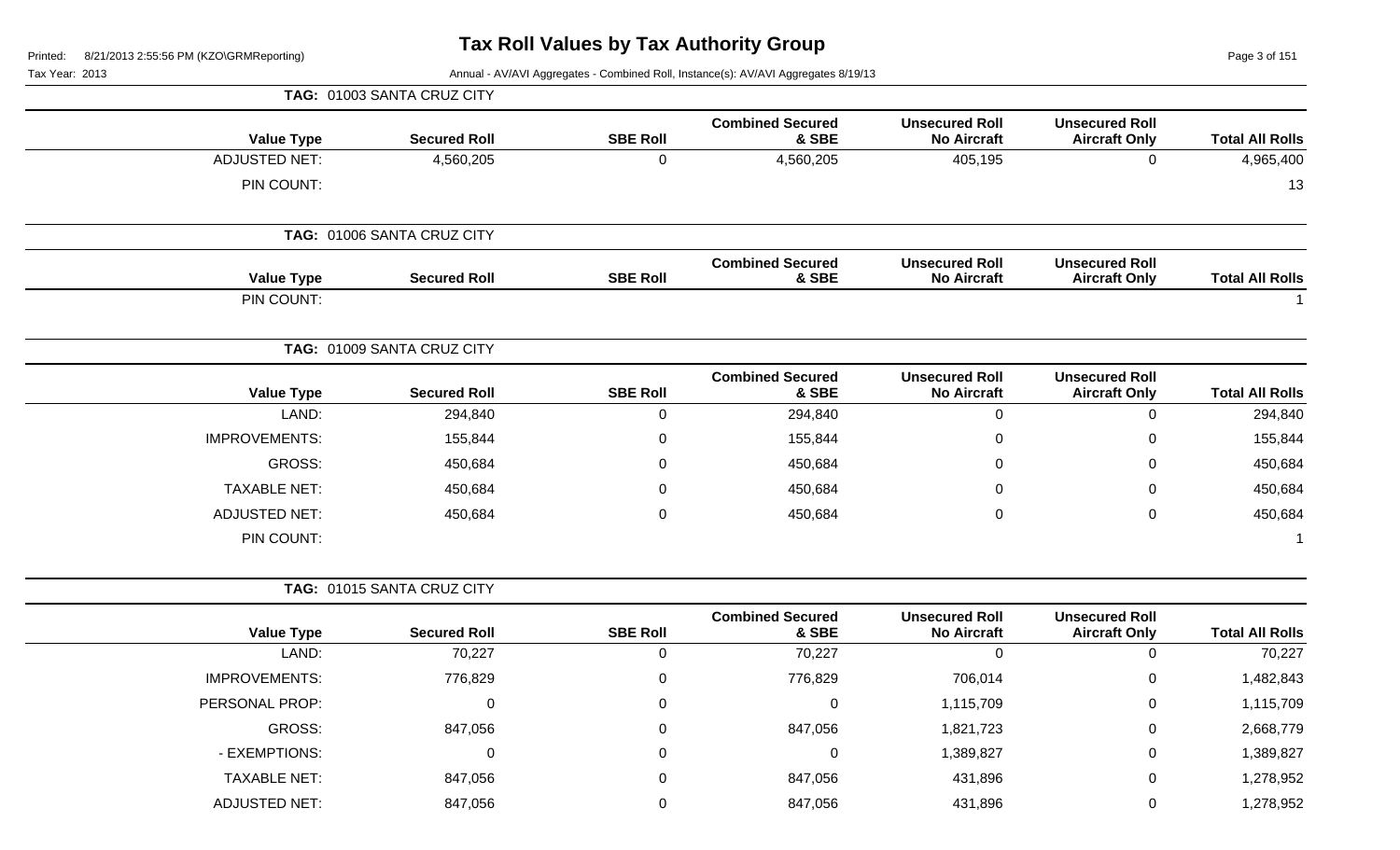Page 4 of 151

|                        |                                               |                                             |                                  |                 | TAG: 01015 SANTA CRUZ CITY |                      |
|------------------------|-----------------------------------------------|---------------------------------------------|----------------------------------|-----------------|----------------------------|----------------------|
| <b>Total All Rolls</b> | <b>Unsecured Roll</b><br><b>Aircraft Only</b> | <b>Unsecured Roll</b><br><b>No Aircraft</b> | <b>Combined Secured</b><br>& SBE | <b>SBE Roll</b> | <b>Secured Roll</b>        | <b>Value Type</b>    |
| 6                      |                                               |                                             |                                  |                 |                            | PIN COUNT:           |
|                        |                                               |                                             |                                  |                 | TAG: 01017 SANTA CRUZ CITY |                      |
| <b>Total All Rolls</b> | <b>Unsecured Roll</b><br><b>Aircraft Only</b> | <b>Unsecured Roll</b><br><b>No Aircraft</b> | <b>Combined Secured</b><br>& SBE | <b>SBE Roll</b> | <b>Secured Roll</b>        | <b>Value Type</b>    |
| 37,128,069             | $\mathbf{0}$                                  | 150,786                                     | 36,977,283                       | 0               | 36,977,283                 | LAND:                |
| 110,389,295            | $\mathbf 0$                                   | 13,997,552                                  | 96,391,743                       | $\mathbf 0$     | 96,391,743                 | <b>IMPROVEMENTS:</b> |
| 8,248,193              | 0                                             | 8,136,809                                   | 111,384                          | $\mathbf 0$     | 111,384                    | PERSONAL PROP:       |
| 155,765,557            | 0                                             | 22,285,147                                  | 133,480,410                      | 0               | 133,480,410                | GROSS:               |
| 5,557,681              | $\mathbf 0$                                   | 1,099,304                                   | 4,458,377                        | $\mathbf 0$     | 4,458,377                  | - EXEMPTIONS:        |
| 150,207,876            | $\mathbf 0$                                   | 21,185,843                                  | 129,022,033                      | $\mathbf 0$     | 129,022,033                | <b>TAXABLE NET:</b>  |
| 150,207,876            | $\mathbf 0$                                   | 21,185,843                                  | 129,022,033                      | $\mathbf 0$     | 129,022,033                | <b>ADJUSTED NET:</b> |
| 328                    |                                               |                                             |                                  |                 |                            | PIN COUNT:           |

|                      | TAG: 01020 SANTA CRUZ CITY |                 |                                  |                                             |                                               |                        |
|----------------------|----------------------------|-----------------|----------------------------------|---------------------------------------------|-----------------------------------------------|------------------------|
| <b>Value Type</b>    | <b>Secured Roll</b>        | <b>SBE Roll</b> | <b>Combined Secured</b><br>& SBE | <b>Unsecured Roll</b><br><b>No Aircraft</b> | <b>Unsecured Roll</b><br><b>Aircraft Only</b> | <b>Total All Rolls</b> |
| LAND:                | 55,012,067                 |                 | 55,012,067                       | 428,690                                     |                                               | 55,440,757             |
| <b>IMPROVEMENTS:</b> | 99,639,918                 | 0               | 99,639,918                       | 7,430,819                                   | 0                                             | 107,070,737            |
| PERSONAL PROP:       | 567,104                    | $\Omega$        | 567,104                          | 5,501,463                                   | 0                                             | 6,068,567              |
| GROSS:               | 155,219,089                | 0               | 155,219,089                      | 13,360,972                                  | 0                                             | 168,580,061            |
| - EXEMPTIONS:        | 17,664,378                 |                 | 17,664,378                       | 1,805,139                                   | 0                                             | 19,469,517             |
| <b>TAXABLE NET:</b>  | 137,554,710                |                 | 137,554,710                      | 11,555,833                                  | 0                                             | 149,110,543            |
| + HO EXEM:           | 21,000                     |                 | 21,000                           | 0                                           | 0                                             | 21,000                 |
| <b>ADJUSTED NET:</b> | 137,575,710                |                 | 137,575,710                      | 11,555,833                                  | 0                                             | 149,131,543            |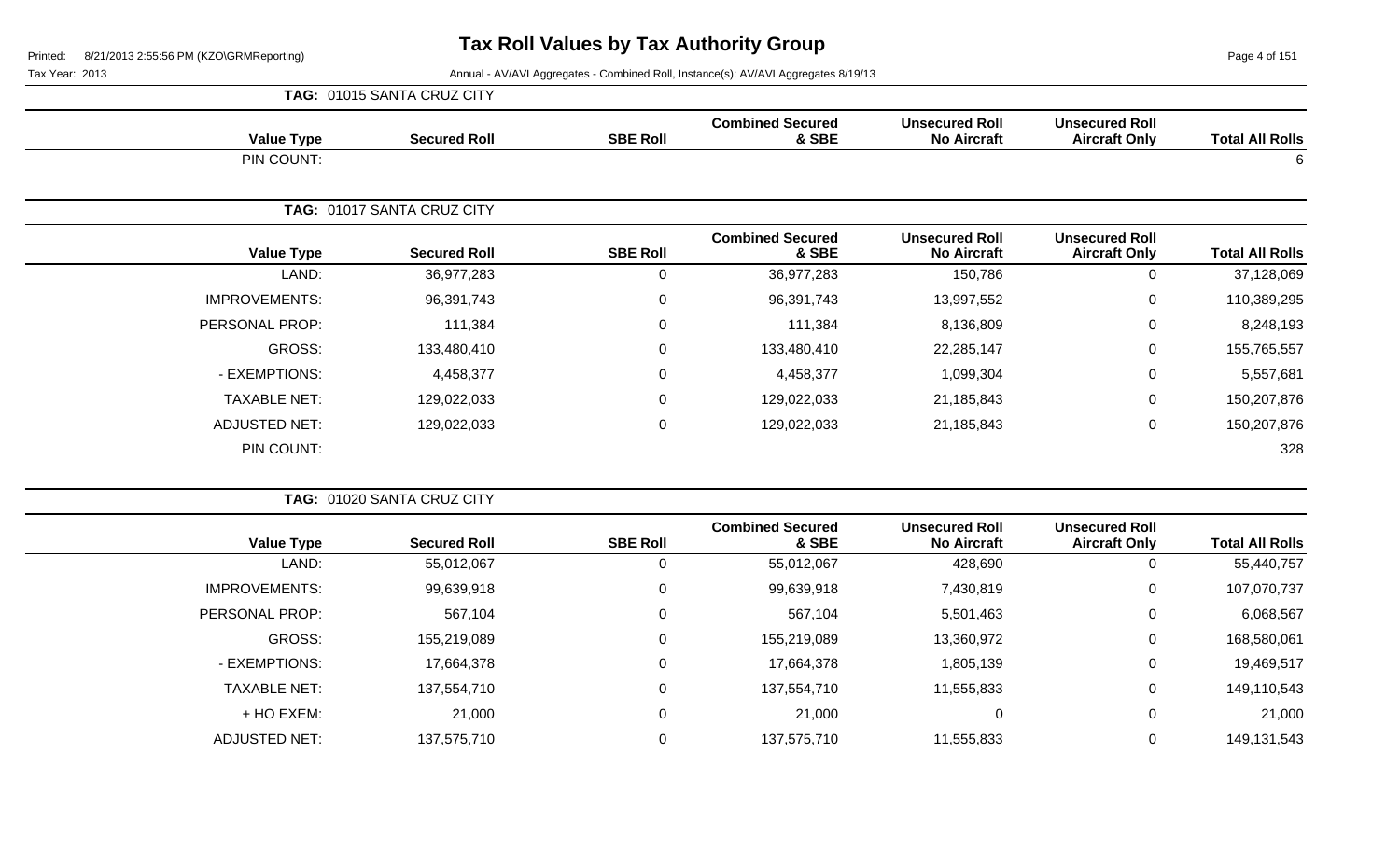**TAG:** 01020 SANTA CRUZ CITY

Page 5 of 151

| <b>Value Type</b>    | <b>Secured Roll</b>        | <b>SBE Roll</b> | <b>Combined Secured</b><br>& SBE | <b>Unsecured Roll</b><br><b>No Aircraft</b> | <b>Unsecured Roll</b><br><b>Aircraft Only</b> | <b>Total All Rolls</b> |
|----------------------|----------------------------|-----------------|----------------------------------|---------------------------------------------|-----------------------------------------------|------------------------|
| PIN COUNT:           |                            |                 |                                  |                                             |                                               | 434                    |
|                      | TAG: 01023 SANTA CRUZ CITY |                 |                                  |                                             |                                               |                        |
| <b>Value Type</b>    | <b>Secured Roll</b>        | <b>SBE Roll</b> | <b>Combined Secured</b><br>& SBE | <b>Unsecured Roll</b><br><b>No Aircraft</b> | <b>Unsecured Roll</b><br><b>Aircraft Only</b> | <b>Total All Rolls</b> |
| LAND:                | 79,596,037                 | $\Omega$        | 79,596,037                       | 0                                           | $\mathbf 0$                                   | 79,596,037             |
| <b>IMPROVEMENTS:</b> | 89,451,951                 | 0               | 89,451,951                       | 50,679                                      | 0                                             | 89,502,630             |
| PERSONAL PROP:       | 217,250                    | $\mathbf 0$     | 217,250                          | 212,553                                     | $\mathbf 0$                                   | 429,803                |
| GROSS:               | 169,265,238                | 0               | 169,265,238                      | 263,232                                     | $\mathbf 0$                                   | 169,528,470            |
| - EXEMPTIONS:        | 9,957,870                  | $\Omega$        | 9,957,870                        | 0                                           | 0                                             | 9,957,870              |
| <b>TAXABLE NET:</b>  | 159,307,367                | 0               | 159,307,367                      | 263,232                                     | $\mathbf 0$                                   | 159,570,599            |
| + HO EXEM:           | 665,000                    | $\Omega$        | 665,000                          | 0                                           | $\Omega$                                      | 665,000                |
| <b>ADJUSTED NET:</b> | 159,972,367                | $\mathbf 0$     | 159,972,367                      | 263,232                                     | 0                                             | 160,235,599            |
| PIN COUNT:           |                            |                 |                                  |                                             |                                               | 351                    |

|                        |                                               |                                             |                                  |                 | TAG: 01024 SANTA CRUZ CITY |                      |
|------------------------|-----------------------------------------------|---------------------------------------------|----------------------------------|-----------------|----------------------------|----------------------|
| <b>Total All Rolls</b> | <b>Unsecured Roll</b><br><b>Aircraft Only</b> | <b>Unsecured Roll</b><br><b>No Aircraft</b> | <b>Combined Secured</b><br>& SBE | <b>SBE Roll</b> | <b>Secured Roll</b>        | <b>Value Type</b>    |
| 87,852,762             | 0                                             |                                             | 87,852,762                       |                 | 87,852,762                 | LAND:                |
| 109,659,879            | 0                                             | 10,129,151                                  | 99,530,728                       | 0               | 99,530,728                 | <b>IMPROVEMENTS:</b> |
| 24,396,957             | 0                                             | 13,430,399                                  | 10,966,558                       | 0               | 10,966,558                 | PERSONAL PROP:       |
| 221,909,598            | 0                                             | 23,559,550                                  | 198,350,048                      | 0               | 198,350,048                | GROSS:               |
| 43,530,996             | 0                                             | 356,041                                     | 43,174,955                       |                 | 43,174,955                 | - EXEMPTIONS:        |
| 178,378,602            | 0                                             | 23,203,509                                  | 155,175,093                      | 0               | 155,175,093                | <b>TAXABLE NET:</b>  |
| 91,000                 | 0                                             | 0                                           | 91,000                           | 0               | 91,000                     | + HO EXEM:           |
| 178,469,602            | 0                                             | 23,203,509                                  | 155,266,093                      |                 | 155,266,093                | <b>ADJUSTED NET:</b> |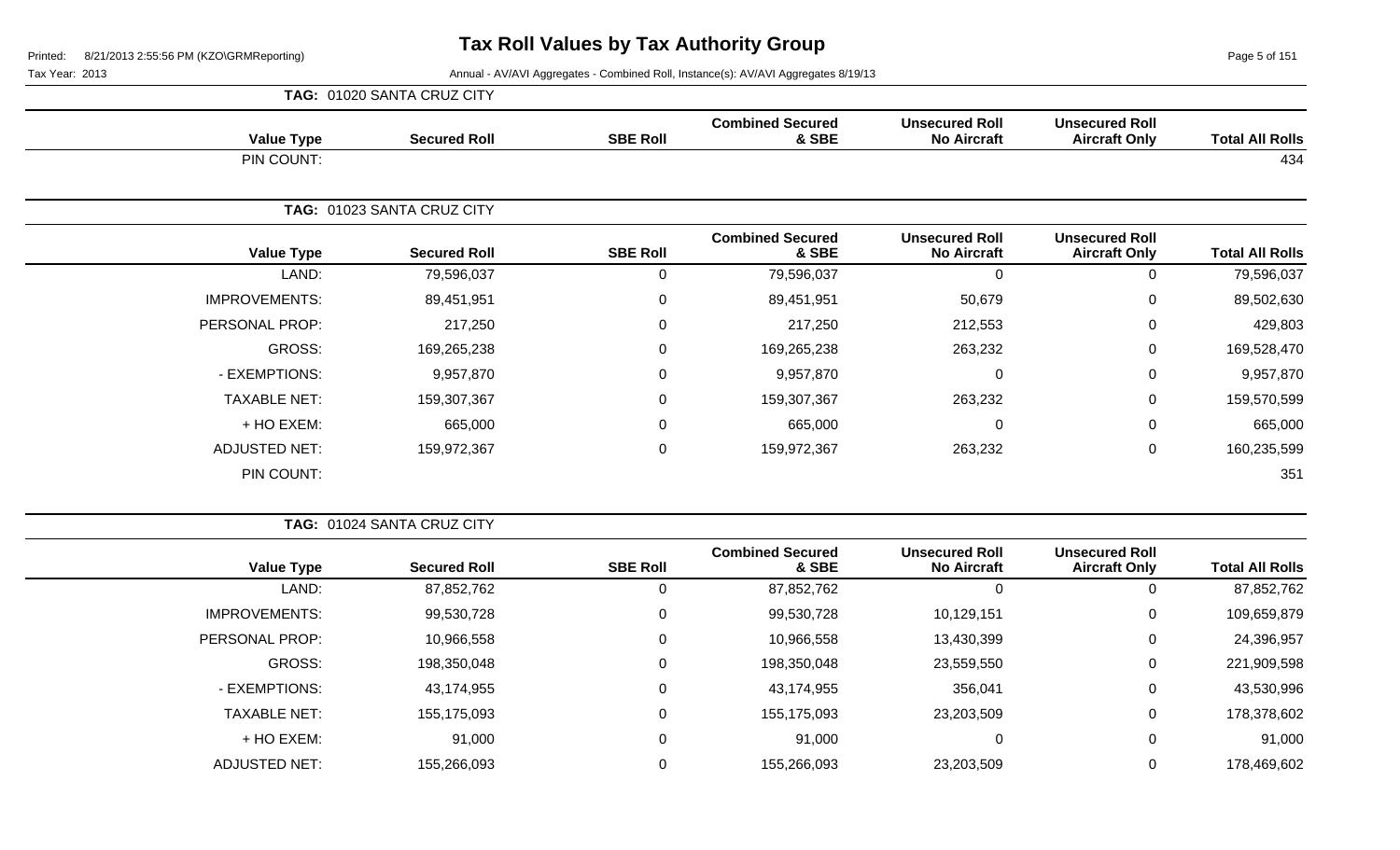| <b>Value Type</b>    | <b>Secured Roll</b>        | <b>SBE Roll</b> | <b>Combined Secured</b><br>& SBE | <b>Unsecured Roll</b><br><b>No Aircraft</b> | <b>Unsecured Roll</b><br><b>Aircraft Only</b> | <b>Total All Rolls</b> |
|----------------------|----------------------------|-----------------|----------------------------------|---------------------------------------------|-----------------------------------------------|------------------------|
| PIN COUNT:           |                            |                 |                                  |                                             |                                               | 561                    |
|                      | TAG: 01025 SANTA CRUZ CITY |                 |                                  |                                             |                                               |                        |
| <b>Value Type</b>    | <b>Secured Roll</b>        | <b>SBE Roll</b> | <b>Combined Secured</b><br>& SBE | <b>Unsecured Roll</b><br><b>No Aircraft</b> | <b>Unsecured Roll</b><br><b>Aircraft Only</b> | <b>Total All Rolls</b> |
| LAND:                | 972,520                    | 0               | 972,520                          | $\Omega$                                    | 0                                             | 972,520                |
| <b>IMPROVEMENTS:</b> | 852,250                    | $\mathbf 0$     | 852,250                          | 147,414                                     | $\mathbf 0$                                   | 999,664                |
| PERSONAL PROP:       | $\mathbf 0$                | $\mathbf 0$     | 0                                | 256,477                                     | $\mathbf 0$                                   | 256,477                |
| GROSS:               | 1,824,770                  | $\mathbf 0$     | 1,824,770                        | 403,891                                     | $\mathbf 0$                                   | 2,228,661              |
| - EXEMPTIONS:        | $\mathbf 0$                | $\mathbf 0$     | 0                                | 403,891                                     | $\mathbf 0$                                   | 403,891                |
| <b>TAXABLE NET:</b>  | 1,824,770                  | $\mathbf 0$     | 1,824,770                        | 0                                           | $\mathbf 0$                                   | 1,824,770              |
| <b>ADJUSTED NET:</b> | 1,824,770                  | $\mathbf 0$     | 1,824,770                        | 0                                           | $\mathbf 0$                                   | 1,824,770              |
| PIN COUNT:           |                            |                 |                                  |                                             |                                               | 3                      |

|                        |                                               |                                             |                                  |                 | TAG: 01026 SANTA CRUZ CITY |                      |
|------------------------|-----------------------------------------------|---------------------------------------------|----------------------------------|-----------------|----------------------------|----------------------|
| <b>Total All Rolls</b> | <b>Unsecured Roll</b><br><b>Aircraft Only</b> | <b>Unsecured Roll</b><br><b>No Aircraft</b> | <b>Combined Secured</b><br>& SBE | <b>SBE Roll</b> | <b>Secured Roll</b>        | <b>Value Type</b>    |
| 3,625,219              |                                               | $\overline{0}$                              | 3,625,219                        | 0               | 3,625,219                  | LAND:                |
| 9,279,991              | 0                                             | 728,070                                     | 8,551,921                        | 0               | 8,551,921                  | <b>IMPROVEMENTS:</b> |
| 641,298                | 0                                             | 591,298                                     | 50,000                           | 0               | 50,000                     | PERSONAL PROP:       |
| 13,546,508             | 0                                             | 1,319,368                                   | 12,227,140                       | 0               | 12,227,140                 | GROSS:               |
| 13,546,508             | 0                                             | 1,319,368                                   | 12,227,140                       | 0               | 12,227,140                 | <b>TAXABLE NET:</b>  |
| 13,546,508             | 0                                             | 1,319,368                                   | 12,227,140                       | 0               | 12,227,140                 | <b>ADJUSTED NET:</b> |
| 28                     |                                               |                                             |                                  |                 |                            | PIN COUNT:           |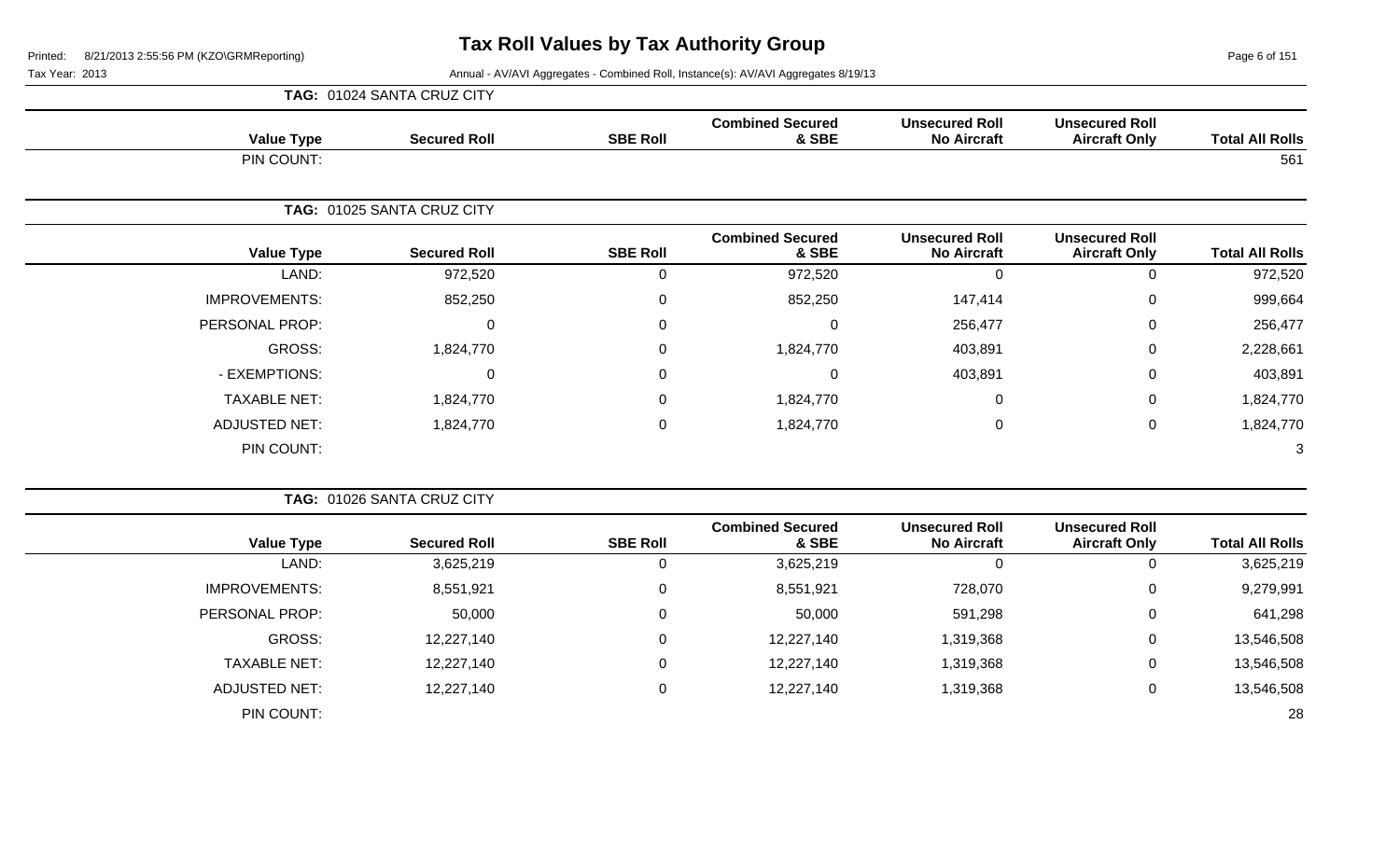Tax Year: 2013 **Annual - AV/AVI Aggregates - Combined Roll**, Instance(s): AV/AVI Aggregates 8/19/13

|                      |                     |                 | <b>Combined Secured</b> | <b>Unsecured Roll</b> | <b>Unsecured Roll</b> |                        |
|----------------------|---------------------|-----------------|-------------------------|-----------------------|-----------------------|------------------------|
| <b>Value Type</b>    | <b>Secured Roll</b> | <b>SBE Roll</b> | & SBE                   | <b>No Aircraft</b>    | <b>Aircraft Only</b>  | <b>Total All Rolls</b> |
| LAND:                | 383,883,044         | 0               | 383,883,044             | 444,158               | U                     | 384,327,202            |
| <b>IMPROVEMENTS:</b> | 440,105,787         | 0               | 440,105,787             | 28,364,559            | 0                     | 468,470,346            |
| PERSONAL PROP:       | 34,386,156          | $\mathbf 0$     | 34,386,156              | 44, 157, 829          | 0                     | 78,543,985             |
| GROSS:               | 858,374,987         | 0               | 858,374,987             | 72,966,546            | 0                     | 931, 341, 533          |
| - EXEMPTIONS:        | 19,583,759          | $\mathbf 0$     | 19,583,759              | 6,807,185             | 0                     | 26,390,944             |
| <b>TAXABLE NET:</b>  | 838,791,227         | $\mathbf 0$     | 838,791,227             | 66,159,361            | 0                     | 904,950,588            |
| + HO EXEM:           | 616,000             | 0               | 616,000                 | 0                     | 0                     | 616,000                |
| <b>ADJUSTED NET:</b> | 839,407,227         | 0               | 839,407,227             | 66,159,361            | 0                     | 905,566,588            |
| PIN COUNT:           |                     |                 |                         |                       |                       | 1,978                  |

**TAG:** 01028 SANTA CRUZ CITY

**TAG:** 01027 SANTA CRUZ CITY

| <b>Total All Rolls</b> | <b>Unsecured Roll</b><br><b>Aircraft Only</b> | <b>Unsecured Roll</b><br><b>No Aircraft</b> | <b>Combined Secured</b><br>& SBE | <b>SBE Roll</b> | <b>Secured Roll</b>        | <b>Value Type</b>    |
|------------------------|-----------------------------------------------|---------------------------------------------|----------------------------------|-----------------|----------------------------|----------------------|
| 10,906,864             | $\mathbf 0$                                   | 1,574,975                                   | 9,331,889                        | 0               | 9,331,889                  | LAND:                |
| 46,586,021             | $\mathbf 0$                                   | 2,729,203                                   | 43,856,818                       | 0               | 43,856,818                 | <b>IMPROVEMENTS:</b> |
| 1,055,540              | $\mathbf 0$                                   | 969,111                                     | 86,429                           | $\mathbf 0$     | 86,429                     | PERSONAL PROP:       |
| 58,548,425             | $\mathbf 0$                                   | 5,273,289                                   | 53,275,136                       | $\mathbf 0$     | 53,275,136                 | GROSS:               |
| 6,367,498              | $\mathbf 0$                                   | $\overline{0}$                              | 6,367,498                        | $\mathbf 0$     | 6,367,498                  | - EXEMPTIONS:        |
| 52,180,926             | 0                                             | 5,273,289                                   | 46,907,637                       | $\mathbf 0$     | 46,907,637                 | <b>TAXABLE NET:</b>  |
| 7,000                  | $\mathbf 0$                                   | $\mathbf 0$                                 | 7,000                            | $\mathbf 0$     | 7,000                      | + HO EXEM:           |
| 52,187,926             | $\mathbf 0$                                   | 5,273,289                                   | 46,914,637                       | $\mathbf 0$     | 46,914,637                 | <b>ADJUSTED NET:</b> |
| 135                    |                                               |                                             |                                  |                 |                            | PIN COUNT:           |
|                        |                                               |                                             |                                  |                 | TAG: 01030 SANTA CRUZ CITY |                      |

| Valu<br>Type | Secured Rol | <b>SBE Roll</b> | Combined Secured<br>& SBE | Unsecured Roll<br><b>No Aircraft</b> | <b>Unsecured Roll</b><br><b>Aircraft Only</b> | <b>All Rolls</b><br>otal |
|--------------|-------------|-----------------|---------------------------|--------------------------------------|-----------------------------------------------|--------------------------|
| <b>LAND</b>  | 207         |                 | 207                       | 480,730                              |                                               | ,480,937                 |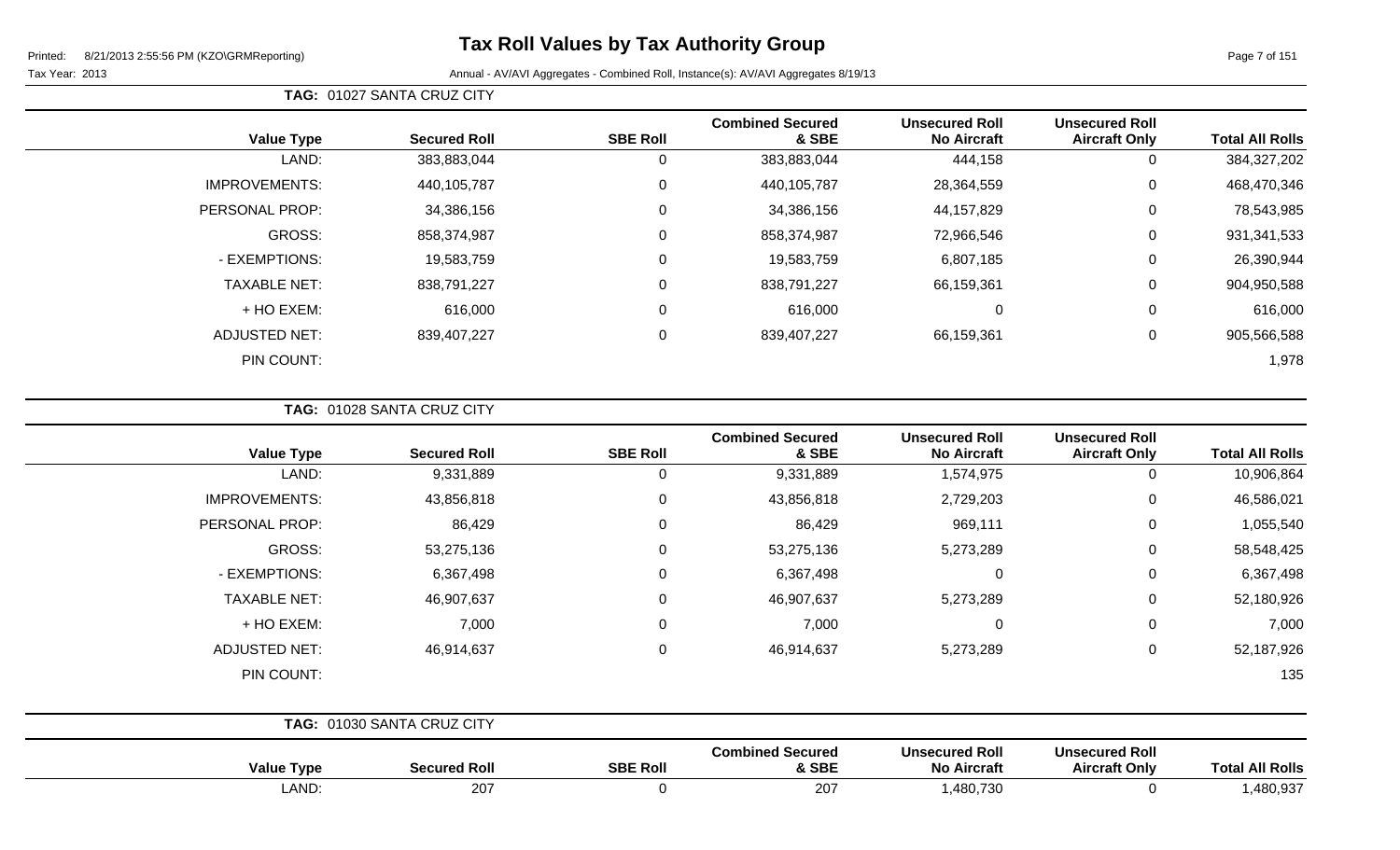# **Tax Roll Values by Tax Authority Group**

|                        |                                               |                                             |                                  |                 | TAG: 01030 SANTA CRUZ CITY |                      |  |
|------------------------|-----------------------------------------------|---------------------------------------------|----------------------------------|-----------------|----------------------------|----------------------|--|
| <b>Total All Rolls</b> | <b>Unsecured Roll</b><br><b>Aircraft Only</b> | <b>Unsecured Roll</b><br><b>No Aircraft</b> | <b>Combined Secured</b><br>& SBE | <b>SBE Roll</b> | <b>Secured Roll</b>        | <b>Value Type</b>    |  |
| 1,852,414              | 0                                             | 1,825,699                                   | 26,715                           | 0               | 26,715                     | <b>IMPROVEMENTS:</b> |  |
| 5,716,478              | 0                                             | 5,716,478                                   | 0                                | 0               | 0                          | PERSONAL PROP:       |  |
| 9,049,829              | 0                                             | 9,022,907                                   | 26,922                           | 0               | 26,922                     | GROSS:               |  |
| 295,175                | 0                                             | 294,968                                     | 207                              | 0               | 207                        | - EXEMPTIONS:        |  |
| 8,754,654              | 0                                             | 8,727,939                                   | 26,715                           | 0               | 26,715                     | <b>TAXABLE NET:</b>  |  |
| 84,000                 | 0                                             | 84,000                                      | 0                                | 0               | 0                          | + HO EXEM:           |  |
| 8,838,654              | 0                                             | 8,811,939                                   | 26,715                           | 0               | 26,715                     | <b>ADJUSTED NET:</b> |  |
| 468                    |                                               |                                             |                                  |                 |                            | PIN COUNT:           |  |

| <b>TAG: 01031 SANTA CRUZ CITY</b> |
|-----------------------------------|
|-----------------------------------|

| <b>Value Type</b>    | <b>Secured Roll</b> | <b>SBE Roll</b> | <b>Combined Secured</b><br>& SBE | <b>Unsecured Roll</b><br><b>No Aircraft</b> | <b>Unsecured Roll</b><br><b>Aircraft Only</b> | <b>Total All Rolls</b> |
|----------------------|---------------------|-----------------|----------------------------------|---------------------------------------------|-----------------------------------------------|------------------------|
| LAND:                | 203,998,012         | 0               | 203,998,012                      | 4,574,702                                   | 0                                             | 208,572,714            |
| <b>IMPROVEMENTS:</b> | 201,023,658         | 0               | 201,023,658                      | 15,515,471                                  | 0                                             | 216,539,129            |
| PERSONAL PROP:       | 830,226             | 0               | 830,226                          | 4,473,433                                   | 0                                             | 5,303,659              |
| GROSS:               | 405,851,896         | 0               | 405,851,896                      | 24,563,606                                  | 0                                             | 430,415,502            |
| - EXEMPTIONS:        | 16,283,214          | 0               | 16,283,214                       | 15,008,913                                  | 0                                             | 31,292,127             |
| <b>TAXABLE NET:</b>  | 389,568,681         | 0               | 389,568,681                      | 9,554,693                                   | 0                                             | 399,123,374            |
| $+$ HO EXEM:         | 1,762,600           | 0               | 1,762,600                        | 0                                           | 0                                             | 1,762,600              |
| <b>ADJUSTED NET:</b> | 391,331,281         | 0               | 391,331,281                      | 9,554,693                                   | 0                                             | 400,885,974            |
| PIN COUNT:           |                     |                 |                                  |                                             |                                               | 1,259                  |

|                      | <b>TAG: 01032 SANTA CRUZ CITY</b> |                 |                                  |                                             |                                               |                        |
|----------------------|-----------------------------------|-----------------|----------------------------------|---------------------------------------------|-----------------------------------------------|------------------------|
| <b>Value Type</b>    | <b>Secured Roll</b>               | <b>SBE Roll</b> | <b>Combined Secured</b><br>& SBE | <b>Unsecured Roll</b><br><b>No Aircraft</b> | <b>Unsecured Roll</b><br><b>Aircraft Only</b> | <b>Total All Rolls</b> |
| LAND:                | 2,912,712,353                     |                 | 2,912,712,353                    | 3,283,283                                   |                                               | 2,915,995,636          |
| <b>IMPROVEMENTS:</b> | 2,278,953,810                     |                 | 2,278,953,810                    | 9,150,939                                   |                                               | 2,288,104,749          |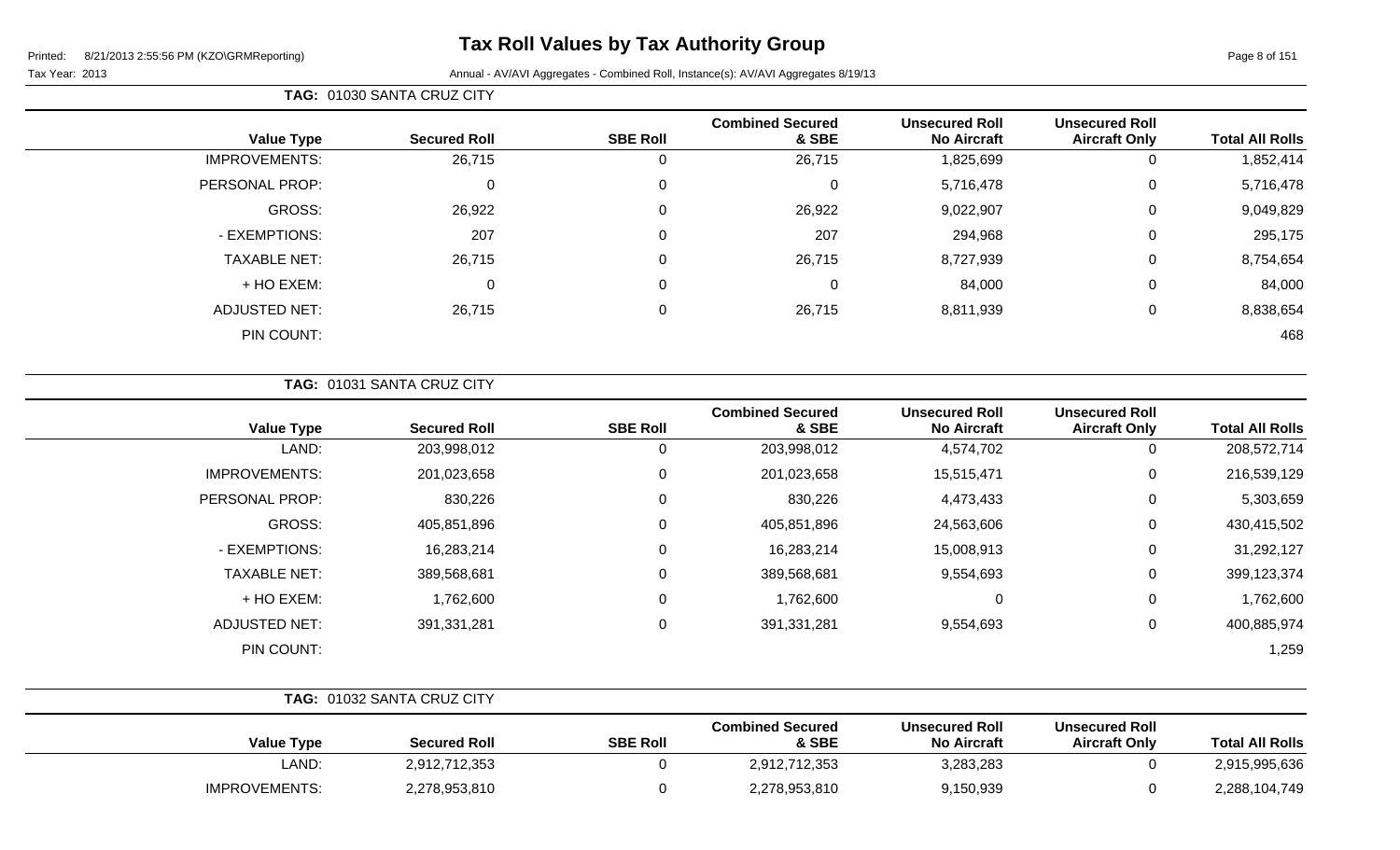Page 9 of 151

|                |                     | TAG: 01032 SANTA CRUZ CITY |                 |                                  |                                             |                                               |                        |
|----------------|---------------------|----------------------------|-----------------|----------------------------------|---------------------------------------------|-----------------------------------------------|------------------------|
|                | <b>Value Type</b>   | <b>Secured Roll</b>        | <b>SBE Roll</b> | <b>Combined Secured</b><br>& SBE | <b>Unsecured Roll</b><br><b>No Aircraft</b> | <b>Unsecured Roll</b><br><b>Aircraft Only</b> | <b>Total All Rolls</b> |
| PERSONAL PROP: |                     | 1,182,772                  | 0               | 1,182,772                        | 33,712,389                                  | 0                                             | 34,895,161             |
|                | GROSS:              | 5,192,848,935              | 0               | 5,192,848,935                    | 46,146,611                                  | 0                                             | 5,238,995,546          |
|                | - EXEMPTIONS:       | 115,603,816                | 0               | 115,603,816                      | 2,592,736                                   | 0                                             | 118,196,552            |
|                | <b>TAXABLE NET:</b> | 5,077,245,118              | $\mathbf 0$     | 5,077,245,118                    | 43,553,875                                  | 0                                             | 5,120,798,993          |
|                | + HO EXEM:          | 46,916,800                 | 0               | 46,916,800                       | 117,621                                     | $\overline{0}$                                | 47,034,421             |
|                | ADJUSTED NET:       | 5,124,161,918              | 0               | 5,124,161,918                    | 43,671,496                                  | 0                                             | 5,167,833,414          |
|                | PIN COUNT:          |                            |                 |                                  |                                             |                                               | 15,822                 |

|                      | TAG: 01033 SANTA CRUZ CITY |                 |                                  |                                             |                                               |                        |  |
|----------------------|----------------------------|-----------------|----------------------------------|---------------------------------------------|-----------------------------------------------|------------------------|--|
| <b>Value Type</b>    | <b>Secured Roll</b>        | <b>SBE Roll</b> | <b>Combined Secured</b><br>& SBE | <b>Unsecured Roll</b><br><b>No Aircraft</b> | <b>Unsecured Roll</b><br><b>Aircraft Only</b> | <b>Total All Rolls</b> |  |
| LAND:                | 30,706,588                 | 0               | 30,706,588                       | 293,470                                     | 0                                             | 31,000,058             |  |
| <b>IMPROVEMENTS:</b> | 15,823,554                 | 0               | 15,823,554                       | 166,213                                     | $\mathbf 0$                                   | 15,989,767             |  |
| PERSONAL PROP:       | 0                          | 0               | 0                                | 1,192,133                                   | $\mathbf 0$                                   | 1,192,133              |  |
| GROSS:               | 46,530,142                 | 0               | 46,530,142                       | 1,651,816                                   | 0                                             | 48,181,958             |  |
| - EXEMPTIONS:        | 376,876                    | 0               | 376,876                          | 0                                           | 0                                             | 376,876                |  |
| <b>TAXABLE NET:</b>  | 46,153,266                 | 0               | 46,153,266                       | 1,651,816                                   | $\mathbf 0$                                   | 47,805,082             |  |
| + HO EXEM:           | 373,926                    | 0               | 373,926                          | 0                                           | $\mathbf 0$                                   | 373,926                |  |
| <b>ADJUSTED NET:</b> | 46,527,192                 | 0               | 46,527,192                       | 1,651,816                                   | $\mathbf 0$                                   | 48,179,008             |  |
| PIN COUNT:           |                            |                 |                                  |                                             |                                               | 126                    |  |

|                        |                                               |                                             |                                  |                 | TAG: 01034 SANTA CRUZ CITY |                      |
|------------------------|-----------------------------------------------|---------------------------------------------|----------------------------------|-----------------|----------------------------|----------------------|
| <b>Total All Rolls</b> | <b>Unsecured Roll</b><br><b>Aircraft Only</b> | <b>Unsecured Roll</b><br><b>No Aircraft</b> | <b>Combined Secured</b><br>& SBE | <b>SBE Roll</b> | <b>Secured Roll</b>        | <b>Value Type</b>    |
| 34,958                 |                                               |                                             | 34,958                           |                 | 34,958                     | LAND:                |
| 225,921                |                                               |                                             | 225,921                          |                 | 225,921                    | <b>IMPROVEMENTS:</b> |
| 260,879                |                                               |                                             | 260,879                          |                 | 260,879                    | GROSS:               |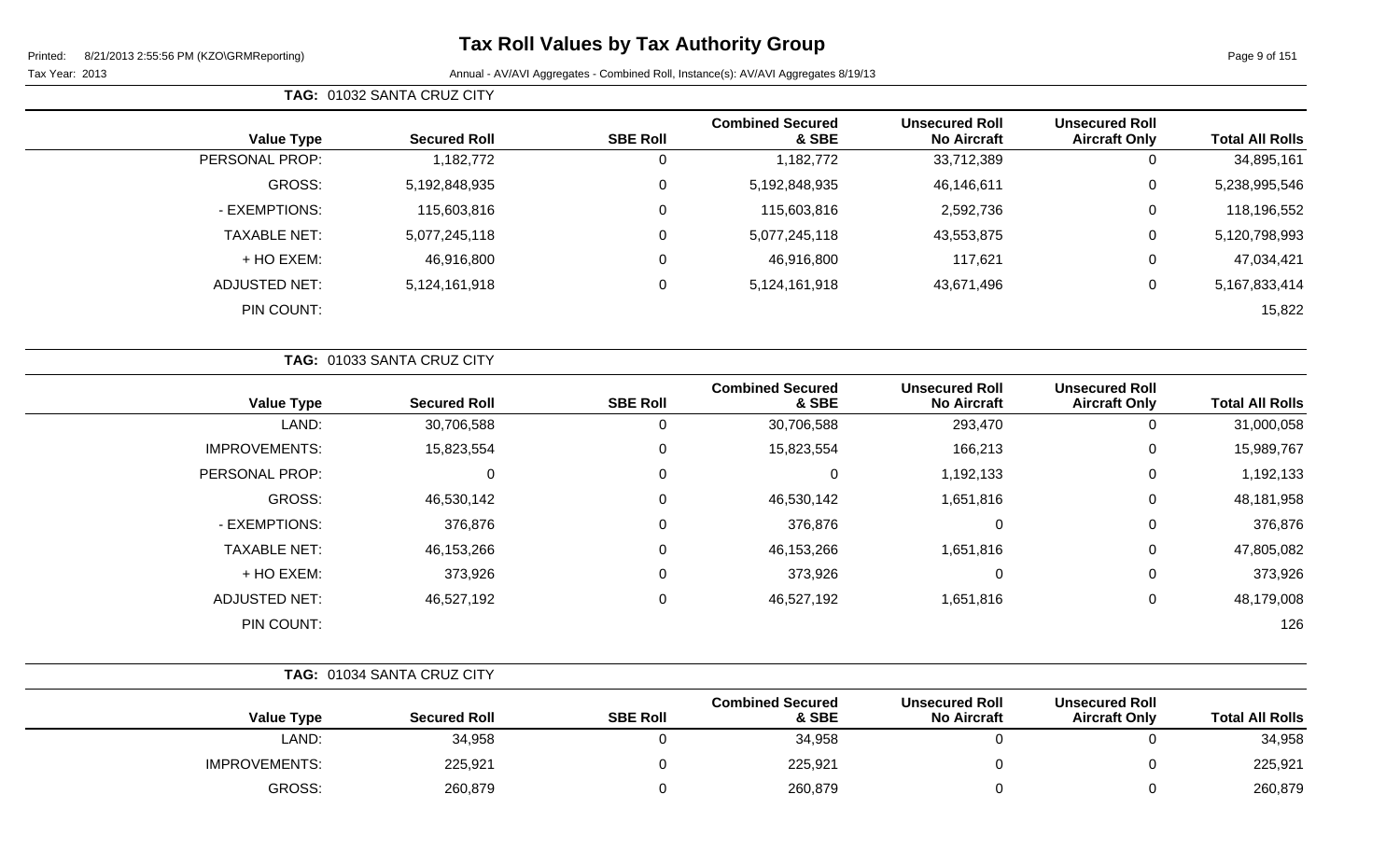| Printed: | 8/21/2013 2:55:56 PM (KZO\GRMReporting) |
|----------|-----------------------------------------|
|----------|-----------------------------------------|

# **Tax Roll Values by Tax Authority Group**

Page 10 of 151

|                        |                                               |                                             |                                  |                  | TAG: 01034 SANTA CRUZ CITY |                      |  |  |
|------------------------|-----------------------------------------------|---------------------------------------------|----------------------------------|------------------|----------------------------|----------------------|--|--|
| <b>Total All Rolls</b> | <b>Unsecured Roll</b><br><b>Aircraft Only</b> | <b>Unsecured Roll</b><br><b>No Aircraft</b> | <b>Combined Secured</b><br>& SBE | <b>SBE Roll</b>  | <b>Secured Roll</b>        | <b>Value Type</b>    |  |  |
| 7,000                  | $\pmb{0}$                                     | $\mathbf 0$                                 | 7,000                            | $\mathbf 0$      | 7,000                      | - EXEMPTIONS:        |  |  |
| 253,879                | $\mathbf 0$                                   | $\mathbf 0$                                 | 253,879                          | $\mathbf 0$      | 253,879                    | <b>TAXABLE NET:</b>  |  |  |
| 7,000                  | $\Omega$                                      | 0                                           | 7,000                            | 0                | 7,000                      | + HO EXEM:           |  |  |
| 260,879                | $\mathbf 0$                                   | $\mathbf 0$                                 | 260,879                          | $\mathbf 0$      | 260,879                    | <b>ADJUSTED NET:</b> |  |  |
| 5                      |                                               |                                             |                                  |                  |                            | PIN COUNT:           |  |  |
|                        |                                               |                                             |                                  |                  | TAG: 01035 SANTA CRUZ CITY |                      |  |  |
| <b>Total All Rolls</b> | <b>Unsecured Roll</b><br><b>Aircraft Only</b> | <b>Unsecured Roll</b><br><b>No Aircraft</b> | <b>Combined Secured</b><br>& SBE | <b>SBE Roll</b>  | <b>Secured Roll</b>        | <b>Value Type</b>    |  |  |
| $\overline{1}$         |                                               |                                             |                                  |                  |                            | PIN COUNT:           |  |  |
|                        |                                               |                                             |                                  |                  | TAG: 01036 SANTA CRUZ ANX  |                      |  |  |
| <b>Total All Rolls</b> | <b>Unsecured Roll</b><br><b>Aircraft Only</b> | <b>Unsecured Roll</b><br><b>No Aircraft</b> | <b>Combined Secured</b><br>& SBE | <b>SBE Roll</b>  | <b>Secured Roll</b>        | <b>Value Type</b>    |  |  |
|                        |                                               |                                             |                                  |                  |                            | PIN COUNT:           |  |  |
|                        |                                               |                                             |                                  |                  | TAG: 02021 WATSONVILLE CTY |                      |  |  |
| <b>Total All Rolls</b> | <b>Unsecured Roll</b><br><b>Aircraft Only</b> | <b>Unsecured Roll</b><br><b>No Aircraft</b> | <b>Combined Secured</b><br>& SBE | <b>SBE Roll</b>  | <b>Secured Roll</b>        | <b>Value Type</b>    |  |  |
| 53,961,421             | $\mathbf 0$                                   | $\mathbf 0$                                 | 53,961,421                       | 31,120           | 53,930,301                 | LAND:                |  |  |
| 116,743,035            | $\mathbf 0$                                   | 8,206,305                                   | 108,536,730                      | $\boldsymbol{0}$ | 108,536,730                | <b>IMPROVEMENTS:</b> |  |  |
| 35,923,858             | $\Omega$                                      | 17,666,104                                  | 18,257,754                       | $\mathbf 0$      | 18,257,754                 | PERSONAL PROP:       |  |  |
| 206,628,314            | $\mathbf 0$                                   | 25,872,409                                  | 180,755,905                      | 31,120           | 180,724,785                | GROSS:               |  |  |
| 4,009,956              | $\mathbf 0$                                   | $\mathbf 0$                                 | 4,009,956                        | $\mathbf 0$      | 4,009,956                  | - EXEMPTIONS:        |  |  |
| 202,618,358            | 0                                             | 25,872,409                                  | 176,745,949                      | 31,120           | 176,714,829                | <b>TAXABLE NET:</b>  |  |  |
| 21,000                 | $\Omega$                                      | $\mathbf 0$                                 | 21,000                           | $\mathbf 0$      | 21,000                     | + HO EXEM:           |  |  |
| 202,639,358            | 0                                             | 25,872,409                                  | 176,766,949                      | 31,120           | 176,735,829                | <b>ADJUSTED NET:</b> |  |  |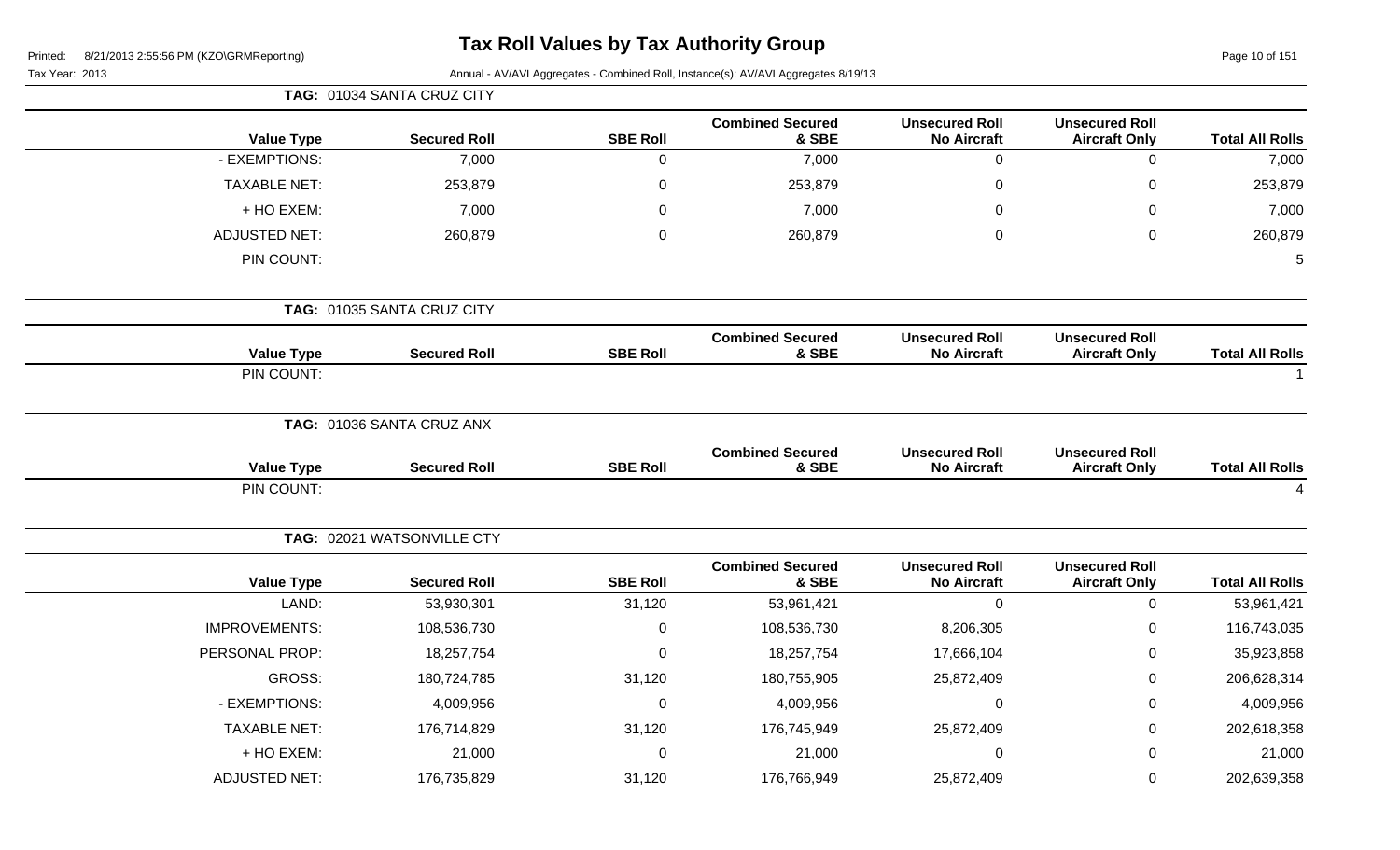Page 11 of 151

|                        |                                               |                                             |                                  |                 | TAG: 02021 WATSONVILLE CTY |                      |
|------------------------|-----------------------------------------------|---------------------------------------------|----------------------------------|-----------------|----------------------------|----------------------|
| <b>Total All Rolls</b> | <b>Unsecured Roll</b><br><b>Aircraft Only</b> | <b>Unsecured Roll</b><br><b>No Aircraft</b> | <b>Combined Secured</b><br>& SBE | <b>SBE Roll</b> | <b>Secured Roll</b>        | <b>Value Type</b>    |
| 241                    |                                               |                                             |                                  |                 |                            | PIN COUNT:           |
|                        |                                               |                                             |                                  |                 | TAG: 02023 WATSONVILLE CTY |                      |
| <b>Total All Rolls</b> | <b>Unsecured Roll</b><br><b>Aircraft Only</b> | <b>Unsecured Roll</b><br><b>No Aircraft</b> | <b>Combined Secured</b><br>& SBE | <b>SBE Roll</b> | <b>Secured Roll</b>        | <b>Value Type</b>    |
| 41,949,586             | $\mathbf 0$                                   | 25,782                                      | 41,923,804                       | $\mathbf 0$     | 41,923,804                 | LAND:                |
| 54,356,599             | 0                                             | 2,133,479                                   | 52,223,120                       | 0               | 52,223,120                 | <b>IMPROVEMENTS:</b> |
| 3,305,617              | $\mathbf 0$                                   | 2,888,377                                   | 417,240                          | 0               | 417,240                    | PERSONAL PROP:       |
| 99,611,802             | 0                                             | 5,047,638                                   | 94,564,164                       | 0               | 94,564,164                 | <b>GROSS:</b>        |
| 11,684,414             | $\mathbf 0$                                   | 14,867                                      | 11,669,547                       | 0               | 11,669,547                 | - EXEMPTIONS:        |
| 87,927,388             | $\mathsf 0$                                   | 5,032,771                                   | 82,894,617                       | 0               | 82,894,617                 | <b>TAXABLE NET:</b>  |
| 266,000                | $\mathbf 0$                                   | 0                                           | 266,000                          | 0               | 266,000                    | + HO EXEM:           |
| 88,193,388             | $\mathsf 0$                                   | 5,032,771                                   | 83,160,617                       | $\mathbf 0$     | 83,160,617                 | <b>ADJUSTED NET:</b> |
| 418                    |                                               |                                             |                                  |                 |                            | PIN COUNT:           |
|                        |                                               |                                             |                                  |                 | TAG: 02029 WATSONVILLE CTY |                      |
| <b>Total All Rolls</b> | <b>Unsecured Roll</b><br><b>Aircraft Only</b> | <b>Unsecured Roll</b><br><b>No Aircraft</b> | <b>Combined Secured</b><br>& SBE | <b>SBE Roll</b> | <b>Secured Roll</b>        | <b>Value Type</b>    |
| $\overline{2}$         |                                               |                                             |                                  |                 |                            | PIN COUNT:           |
|                        |                                               |                                             |                                  |                 | TAG: 02045 WATSONVILLE CTY |                      |
| <b>Total All Rolls</b> | <b>Unsecured Roll</b><br><b>Aircraft Only</b> | <b>Unsecured Roll</b><br><b>No Aircraft</b> | <b>Combined Secured</b><br>& SBE | <b>SBE Roll</b> | <b>Secured Roll</b>        | <b>Value Type</b>    |
|                        |                                               |                                             |                                  |                 |                            | PIN COUNT:           |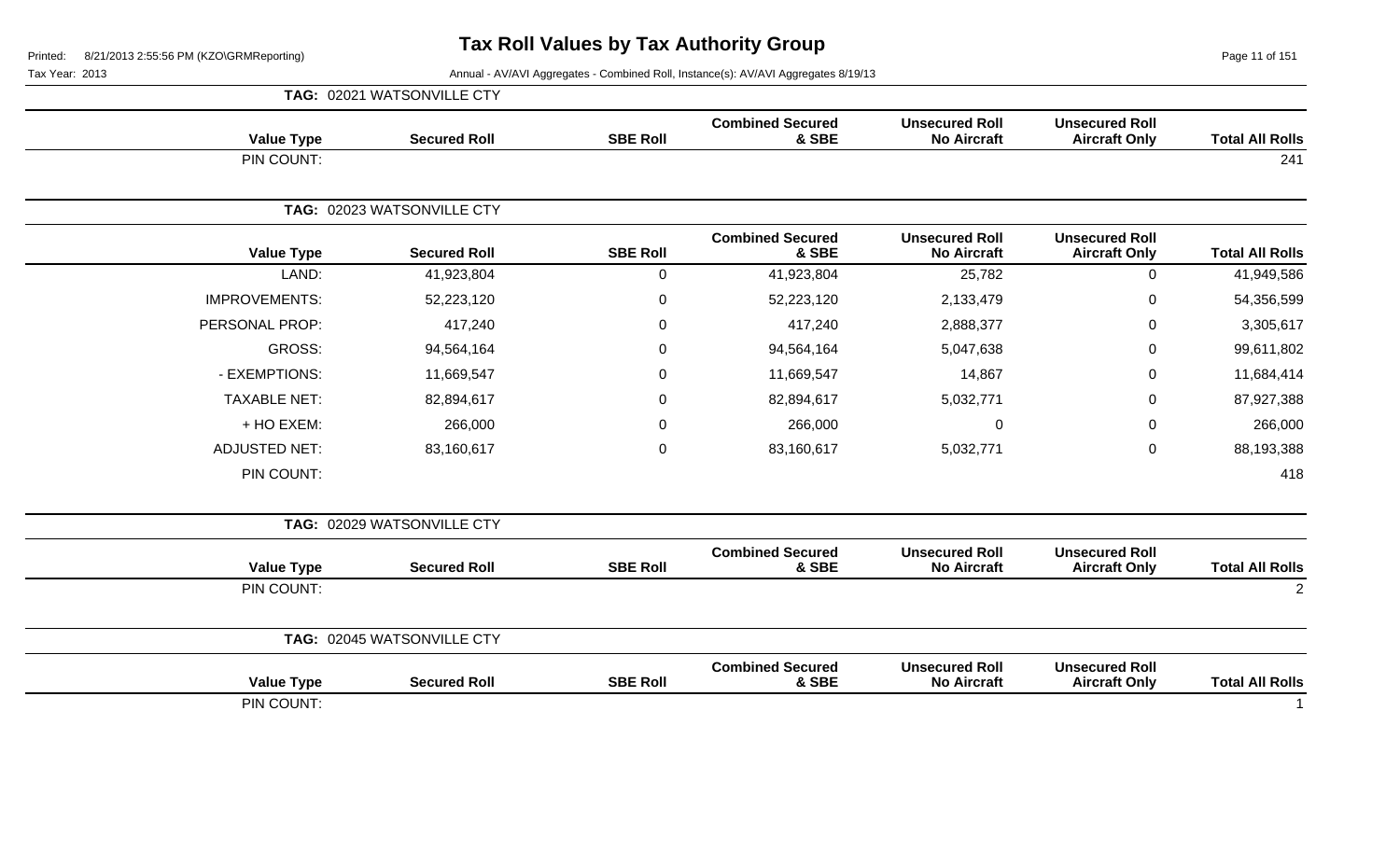# **Tax Roll Values by Tax Authority Group**

Page 12 of 151

### Tax Year: 2013 **Annual - AV/AVI Aggregates - Combined Roll**, Instance(s): AV/AVI Aggregates 8/19/13

|  | <b>TAG: 02070 WATSONVILLE CTY</b> |  |
|--|-----------------------------------|--|
|--|-----------------------------------|--|

| <b>Value Type</b>    | <b>Secured Roll</b> | <b>SBE Roll</b> | <b>Combined Secured</b><br>& SBE | <b>Unsecured Roll</b><br><b>No Aircraft</b> | <b>Unsecured Roll</b><br><b>Aircraft Only</b> | <b>Total All Rolls</b> |
|----------------------|---------------------|-----------------|----------------------------------|---------------------------------------------|-----------------------------------------------|------------------------|
| LAND:                | 15,946,901          | 0               | 15,946,901                       | 213,852                                     | 0                                             | 16,160,753             |
| <b>IMPROVEMENTS:</b> | 32,255,191          | $\mathbf 0$     | 32,255,191                       | 1,347,034                                   | 0                                             | 33,602,225             |
| PERSONAL PROP:       | 723,175             | $\mathbf 0$     | 723,175                          | 920,537                                     | 0                                             | 1,643,712              |
| GROSS:               | 48,925,267          | $\overline{0}$  | 48,925,267                       | 2,481,423                                   | 0                                             | 51,406,690             |
| - EXEMPTIONS:        | 5,336,298           | 0               | 5,336,298                        | 15,566                                      | 0                                             | 5,351,864              |
| <b>TAXABLE NET:</b>  | 43,588,968          | $\mathbf 0$     | 43,588,968                       | 2,465,857                                   | $\Omega$                                      | 46,054,825             |
| + HO EXEM:           | 7,000               | $\mathbf 0$     | 7,000                            | 0                                           | $\Omega$                                      | 7,000                  |
| <b>ADJUSTED NET:</b> | 43,595,968          | 0               | 43,595,968                       | 2,465,857                                   | $\Omega$                                      | 46,061,825             |
| PIN COUNT:           |                     |                 |                                  |                                             |                                               | 186                    |

**TAG:** 02071 WATSONVILLE CTY

| <b>Value Type</b>    | <b>Secured Roll</b>        | <b>SBE Roll</b> | <b>Combined Secured</b><br>& SBE | <b>Unsecured Roll</b><br><b>No Aircraft</b> | <b>Unsecured Roll</b><br><b>Aircraft Only</b> | <b>Total All Rolls</b> |
|----------------------|----------------------------|-----------------|----------------------------------|---------------------------------------------|-----------------------------------------------|------------------------|
| LAND:                | 133,710,181                | 0               | 133,710,181                      | 244,822                                     | 0                                             | 133,955,003            |
| <b>IMPROVEMENTS:</b> | 124,502,043                | 0               | 124,502,043                      | 0                                           | 0                                             | 124,502,043            |
| PERSONAL PROP:       | 179,163                    | $\mathbf 0$     | 179,163                          | 39,537                                      | $\mathbf 0$                                   | 218,700                |
| GROSS:               | 258,391,387                | 0               | 258,391,387                      | 284,359                                     | 0                                             | 258,675,746            |
| - EXEMPTIONS:        | 27,215,270                 | 0               | 27,215,270                       | $\mathbf 0$                                 | 0                                             | 27,215,270             |
| <b>TAXABLE NET:</b>  | 231,176,116                | 0               | 231,176,116                      | 284,359                                     | 0                                             | 231,460,475            |
| + HO EXEM:           | 3,619,000                  | $\mathbf 0$     | 3,619,000                        | $\mathbf 0$                                 | 0                                             | 3,619,000              |
| <b>ADJUSTED NET:</b> | 234,795,116                | $\Omega$        | 234,795,116                      | 284,359                                     | $\mathbf 0$                                   | 235,079,475            |
| PIN COUNT:           |                            |                 |                                  |                                             |                                               | 1,221                  |
|                      | TAG: 02072 WATSONVILLE CTY |                 |                                  |                                             |                                               |                        |

| Value<br>Type | <b>Secured Roll</b>       | <b>SBE Roll</b> | <b>Combined Secured</b><br>& SBE | <b>Unsecured Roll</b><br><b>No Aircraft</b> | <b>Unsecured Roll</b><br><b>Aircraft Only</b> | Tota<br><b>All Rolls</b> |
|---------------|---------------------------|-----------------|----------------------------------|---------------------------------------------|-----------------------------------------------|--------------------------|
| _AND:         | 925035552<br>ັບ∠ບ,ບບບ,ບບບ |                 | 825,035,553                      | 1,356,306                                   |                                               | 826,39<br>,391,859       |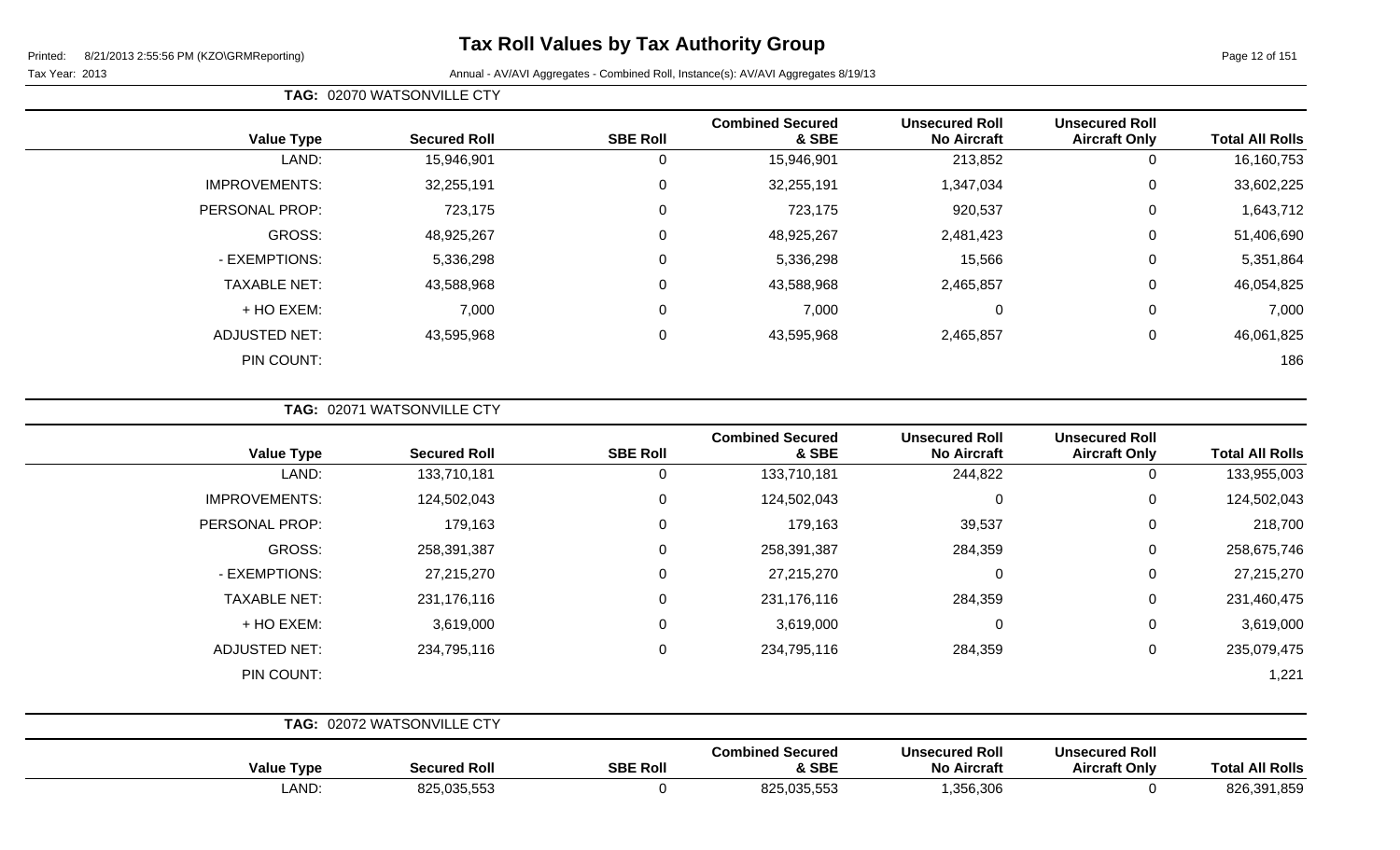**TAG:** 02072 WATSONVILLE CTY

Page 13 of 151

| <b>Total All Rolls</b> | <b>Unsecured Roll</b><br><b>Aircraft Only</b> | <b>Unsecured Roll</b><br><b>No Aircraft</b> | <b>Combined Secured</b><br>& SBE | <b>SBE Roll</b> | <b>Secured Roll</b> | <b>Value Type</b>    |
|------------------------|-----------------------------------------------|---------------------------------------------|----------------------------------|-----------------|---------------------|----------------------|
| 938,087,588            | 0                                             | 23,540,871                                  | 914,546,717                      |                 | 914,546,717         | <b>IMPROVEMENTS:</b> |
| 49,202,643             | 0                                             | 36,052,597                                  | 13,150,046                       | 0               | 13,150,046          | PERSONAL PROP:       |
| 1,813,682,090          | 0                                             | 60,949,774                                  | 1,752,732,316                    | 0               | 1,752,732,316       | GROSS:               |
| 84,169,683             | $\mathbf 0$                                   | 4,195,722                                   | 79,973,961                       | $\Omega$        | 79,973,961          | - EXEMPTIONS:        |
| 1,729,512,407          | 0                                             | 56,754,052                                  | 1,672,758,355                    | $\Omega$        | 1,672,758,355       | <b>TAXABLE NET:</b>  |
| 19,836,600             | 0                                             | 0                                           | 19,836,600                       | 0               | 19,836,600          | + HO EXEM:           |
| 1,749,349,007          | 0                                             | 56,754,052                                  | 1,692,594,955                    |                 | 1,692,594,955       | ADJUSTED NET:        |
| 6,885                  |                                               |                                             |                                  |                 |                     | PIN COUNT:           |

|                      | TAG: 02073 WATSONVILLE CTY |                 |                                  |                                             |                                               |                        |
|----------------------|----------------------------|-----------------|----------------------------------|---------------------------------------------|-----------------------------------------------|------------------------|
| <b>Value Type</b>    | <b>Secured Roll</b>        | <b>SBE Roll</b> | <b>Combined Secured</b><br>& SBE | <b>Unsecured Roll</b><br><b>No Aircraft</b> | <b>Unsecured Roll</b><br><b>Aircraft Only</b> | <b>Total All Rolls</b> |
| LAND:                | 31,198,853                 | 0               | 31,198,853                       | 0                                           | 0                                             | 31,198,853             |
| <b>IMPROVEMENTS:</b> | 24,390,001                 | $\mathbf 0$     | 24,390,001                       | 2,333,359                                   | 0                                             | 26,723,360             |
| PERSONAL PROP:       | 488,187                    | 0               | 488,187                          | 5,615,836                                   | 0                                             | 6,104,023              |
| GROSS:               | 56,077,041                 | 0               | 56,077,041                       | 7,949,195                                   | 0                                             | 64,026,236             |
| - EXEMPTIONS:        | 288,146                    | 0               | 288,146                          | 0                                           | 0                                             | 288,146                |
| <b>TAXABLE NET:</b>  | 55,788,894                 | 0               | 55,788,894                       | 7,949,195                                   | 0                                             | 63,738,089             |
| + HO EXEM:           | 14,000                     | 0               | 14,000                           | $\mathbf 0$                                 | 0                                             | 14,000                 |
| <b>ADJUSTED NET:</b> | 55,802,894                 | 0               | 55,802,894                       | 7,949,195                                   | 0                                             | 63,752,089             |
| PIN COUNT:           |                            |                 |                                  |                                             |                                               | 152                    |

|                      | TAG: 02074 WATSONVILLE CTY |                 |                                  |                                             |                                               |                        |
|----------------------|----------------------------|-----------------|----------------------------------|---------------------------------------------|-----------------------------------------------|------------------------|
| <b>Value Type</b>    | <b>Secured Roll</b>        | <b>SBE Roll</b> | <b>Combined Secured</b><br>& SBE | <b>Unsecured Roll</b><br><b>No Aircraft</b> | <b>Unsecured Roll</b><br><b>Aircraft Only</b> | <b>Total All Rolls</b> |
| _AND:                | 3,453,426                  |                 | 3,453,426                        |                                             |                                               | 3,453,426              |
| <b>IMPROVEMENTS:</b> | 8,025,152                  |                 | 8,025,152                        | 47,666                                      |                                               | 8,072,818              |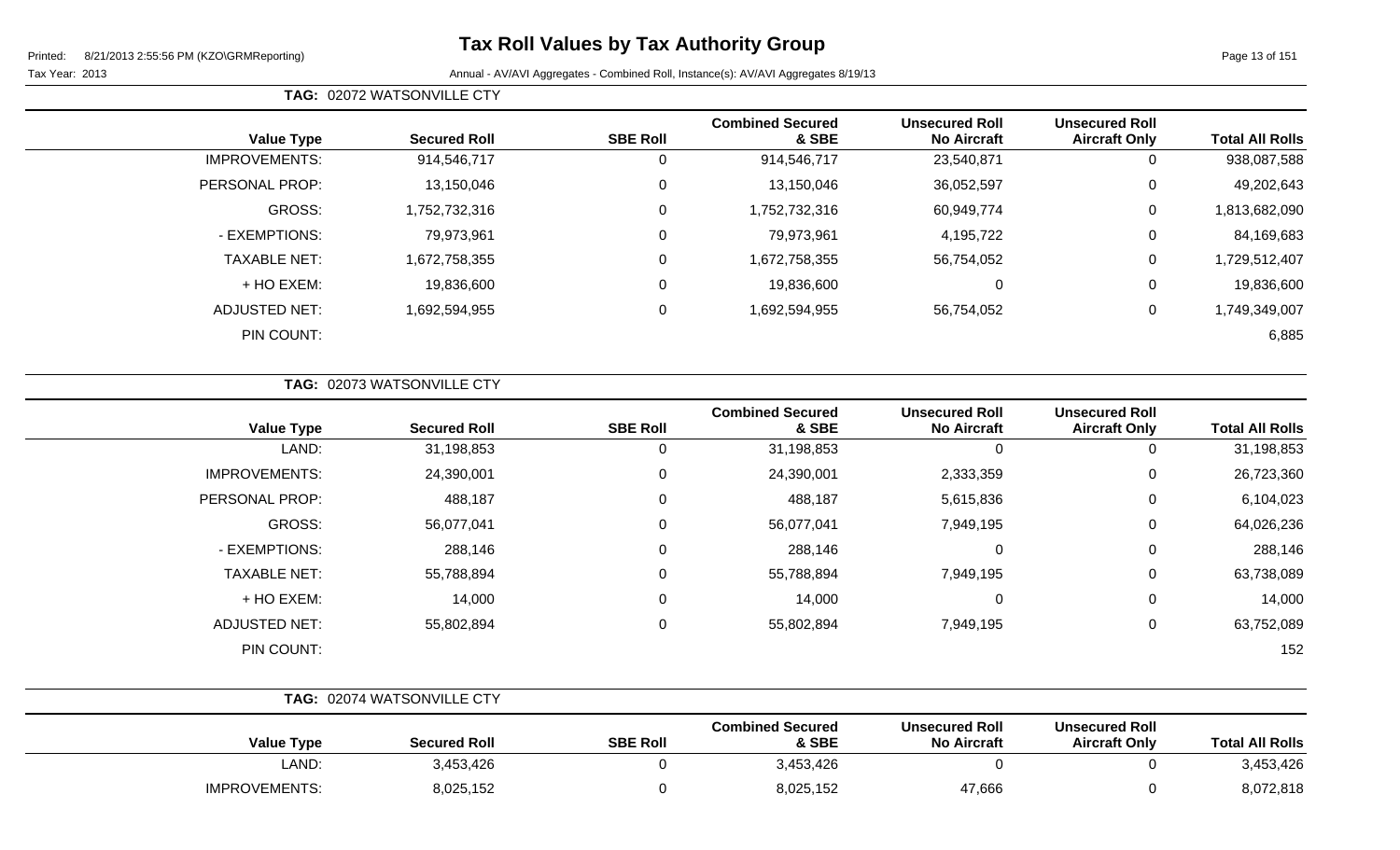# **Tax Roll Values by Tax Authority Group**

|                        |                                               |                                             |                                  |                 | TAG: 02074 WATSONVILLE CTY |                      |
|------------------------|-----------------------------------------------|---------------------------------------------|----------------------------------|-----------------|----------------------------|----------------------|
| <b>Total All Rolls</b> | <b>Unsecured Roll</b><br><b>Aircraft Only</b> | <b>Unsecured Roll</b><br><b>No Aircraft</b> | <b>Combined Secured</b><br>& SBE | <b>SBE Roll</b> | <b>Secured Roll</b>        | <b>Value Type</b>    |
| 978,039                | $\mathbf 0$                                   | 32,771                                      | 945,268                          | $\mathbf 0$     | 945,268                    | PERSONAL PROP:       |
| 12,504,283             | $\boldsymbol{0}$                              | 80,437                                      | 12,423,846                       | $\Omega$        | 12,423,846                 | GROSS:               |
| 3,317,514              | $\mathbf 0$                                   | $\pmb{0}$                                   | 3,317,514                        | 0               | 3,317,514                  | - EXEMPTIONS:        |
| 9,186,769              | $\boldsymbol{0}$                              | 80,437                                      | 9,106,332                        | 0               | 9,106,332                  | <b>TAXABLE NET:</b>  |
| 9,186,769              | 0                                             | 80,437                                      | 9,106,332                        | 0               | 9,106,332                  | <b>ADJUSTED NET:</b> |
| 24                     |                                               |                                             |                                  |                 |                            | PIN COUNT:           |
|                        |                                               |                                             |                                  |                 | TAG: 02075 WATSONVILLE CTY |                      |
| <b>Total All Rolls</b> | <b>Unsecured Roll</b><br><b>Aircraft Only</b> | <b>Unsecured Roll</b><br><b>No Aircraft</b> | <b>Combined Secured</b><br>& SBE | <b>SBE Roll</b> | <b>Secured Roll</b>        | <b>Value Type</b>    |
| 15,291                 | $\boldsymbol{0}$                              | $\overline{0}$                              | 15,291                           | $\mathsf 0$     | 15,291                     | LAND:                |
| 71,160                 | 0                                             | 0                                           | 71,160                           | $\Omega$        | 71,160                     | <b>IMPROVEMENTS:</b> |
| 86,451                 | 0                                             | 0                                           | 86,451                           | 0               | 86,451                     | GROSS:               |
| 86,451                 | 0                                             | 0                                           | 86,451                           | $\Omega$        | 86,451                     | <b>TAXABLE NET:</b>  |
| 86,451                 | $\mathbf 0$                                   | $\mathbf 0$                                 | 86,451                           | $\Omega$        | 86,451                     | <b>ADJUSTED NET:</b> |
| $\sqrt{3}$             |                                               |                                             |                                  |                 |                            | PIN COUNT:           |
|                        |                                               |                                             |                                  |                 | TAG: 02077 WATSONVILLE CTY |                      |
| <b>Total All Rolls</b> | <b>Unsecured Roll</b><br><b>Aircraft Only</b> | <b>Unsecured Roll</b><br><b>No Aircraft</b> | <b>Combined Secured</b><br>& SBE | <b>SBE Roll</b> | <b>Secured Roll</b>        | <b>Value Type</b>    |
| 674,187                | $\mathbf 0$                                   | $\overline{0}$                              | 674,187                          | $\mathbf 0$     | 674,187                    | LAND:                |
| 845,917                | $\boldsymbol{0}$                              | $\mathbf 0$                                 | 845,917                          | 0               | 845,917                    | <b>IMPROVEMENTS:</b> |
| 21,500                 | $\,0\,$                                       | 21,500                                      | $\mathsf 0$                      | 0               | 0                          | PERSONAL PROP:       |
| 1,541,604              | $\boldsymbol{0}$                              | 21,500                                      | 1,520,104                        | $\Omega$        | 1,520,104                  | GROSS:               |
| 1,541,604              | 0                                             | 21,500                                      | 1,520,104                        | $\mathbf 0$     | 1,520,104                  | <b>TAXABLE NET:</b>  |
| 1,541,604              | 0                                             | 21,500                                      | 1,520,104                        | 0               | 1,520,104                  | <b>ADJUSTED NET:</b> |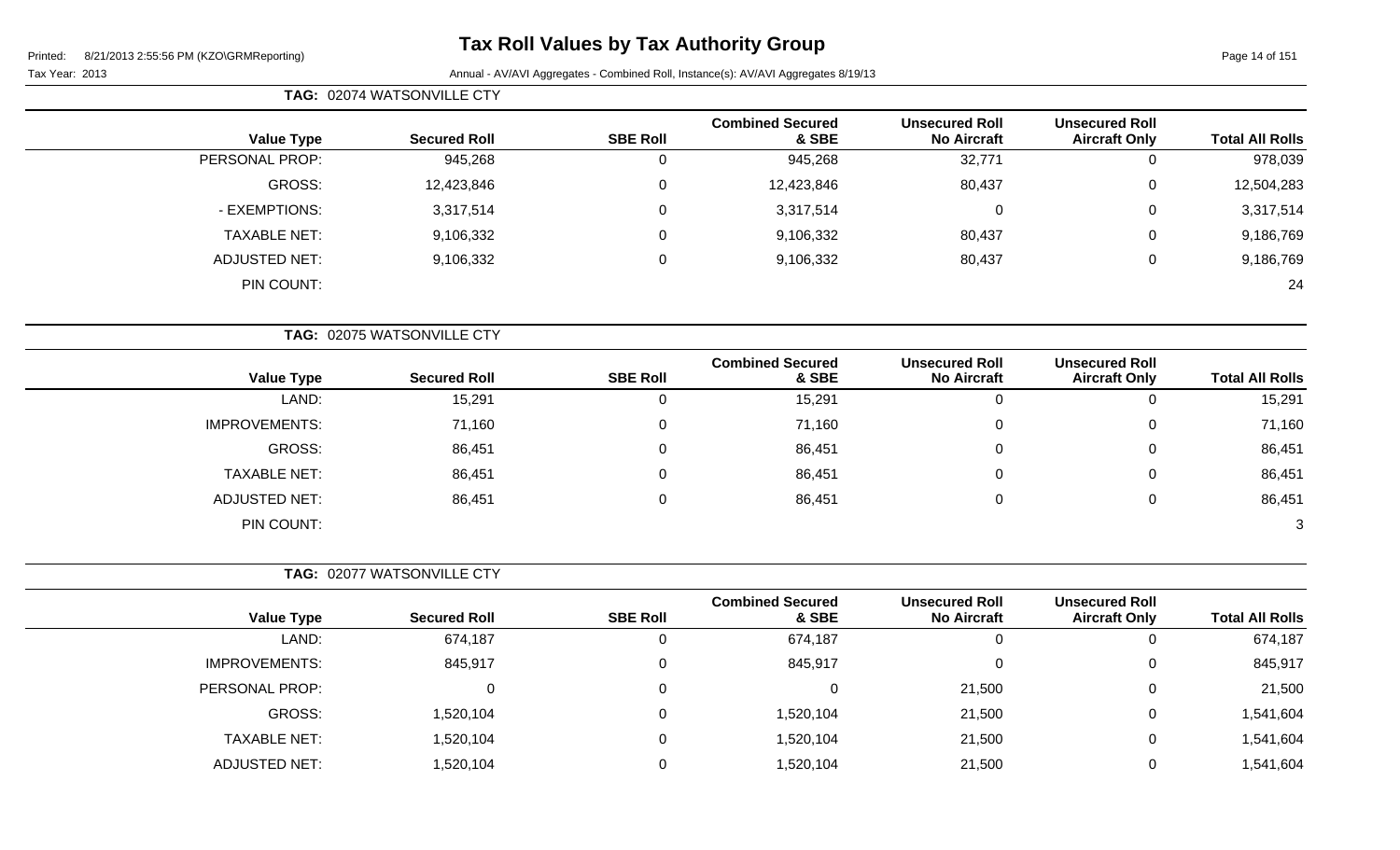Page 15 of 151

|                      | TAG: 02077 WATSONVILLE CTY |                 |                                  |                                             |                                               |                        |
|----------------------|----------------------------|-----------------|----------------------------------|---------------------------------------------|-----------------------------------------------|------------------------|
| <b>Value Type</b>    | <b>Secured Roll</b>        | <b>SBE Roll</b> | <b>Combined Secured</b><br>& SBE | <b>Unsecured Roll</b><br><b>No Aircraft</b> | <b>Unsecured Roll</b><br><b>Aircraft Only</b> | <b>Total All Rolls</b> |
| PIN COUNT:           |                            |                 |                                  |                                             |                                               |                        |
|                      | TAG: 02078 WATSONVILLE CTY |                 |                                  |                                             |                                               |                        |
| <b>Value Type</b>    | <b>Secured Roll</b>        | <b>SBE Roll</b> | <b>Combined Secured</b><br>& SBE | <b>Unsecured Roll</b><br><b>No Aircraft</b> | <b>Unsecured Roll</b><br><b>Aircraft Only</b> | <b>Total All Rolls</b> |
| LAND:                | 310,199,341                | 0               | 310,199,341                      | 2,801,781                                   | 0                                             | 313,001,122            |
| <b>IMPROVEMENTS:</b> | 391,932,290                | $\mathbf 0$     | 391,932,290                      | 33,468,457                                  | 0                                             | 425,400,747            |
| PERSONAL PROP:       | 6,287,496                  | 0               | 6,287,496                        | 49,980,976                                  | 27,529,475                                    | 83,797,947             |
| GROSS:               | 708,419,127                | 0               | 708,419,127                      | 86,251,214                                  | 27,529,475                                    | 822,199,816            |
| - EXEMPTIONS:        | 37,028,775                 | 0               | 37,028,775                       | 320,542                                     | 401,035                                       | 37,750,352             |
| <b>TAXABLE NET:</b>  | 671,390,351                | $\mathsf 0$     | 671,390,351                      | 85,930,672                                  | 27,128,440                                    | 784,449,463            |
| + HO EXEM:           | 3,162,600                  | $\mathbf 0$     | 3,162,600                        | $\overline{0}$                              | 0                                             | 3,162,600              |
| <b>ADJUSTED NET:</b> | 674,552,951                | $\mathbf 0$     | 674,552,951                      | 85,930,672                                  | 27,128,440                                    | 787,612,063            |
| PIN COUNT:           |                            |                 |                                  |                                             |                                               | 3,177                  |

|                        |                                               |                                             |                                  |                 | TAG: 02079 WATSONVILLE CTY |                      |
|------------------------|-----------------------------------------------|---------------------------------------------|----------------------------------|-----------------|----------------------------|----------------------|
| <b>Total All Rolls</b> | <b>Unsecured Roll</b><br><b>Aircraft Only</b> | <b>Unsecured Roll</b><br><b>No Aircraft</b> | <b>Combined Secured</b><br>& SBE | <b>SBE Roll</b> | <b>Secured Roll</b>        | <b>Value Type</b>    |
| 41,022                 | U                                             | 0                                           | 41,022                           | 0               | 41,022                     | LAND:                |
| 5,030                  | 0                                             | 0                                           | 5,030                            | 0               | 5,030                      | <b>IMPROVEMENTS:</b> |
| 46,052                 | $\mathbf{0}$                                  | $\Omega$                                    | 46,052                           | $\Omega$        | 46,052                     | GROSS:               |
| 46,052                 | 0                                             | 0                                           | 46,052                           | 0               | 46,052                     | <b>TAXABLE NET:</b>  |
| 46,052                 | 0                                             | 0                                           | 46,052                           | $\Omega$        | 46,052                     | <b>ADJUSTED NET:</b> |
| 3                      |                                               |                                             |                                  |                 |                            | PIN COUNT:           |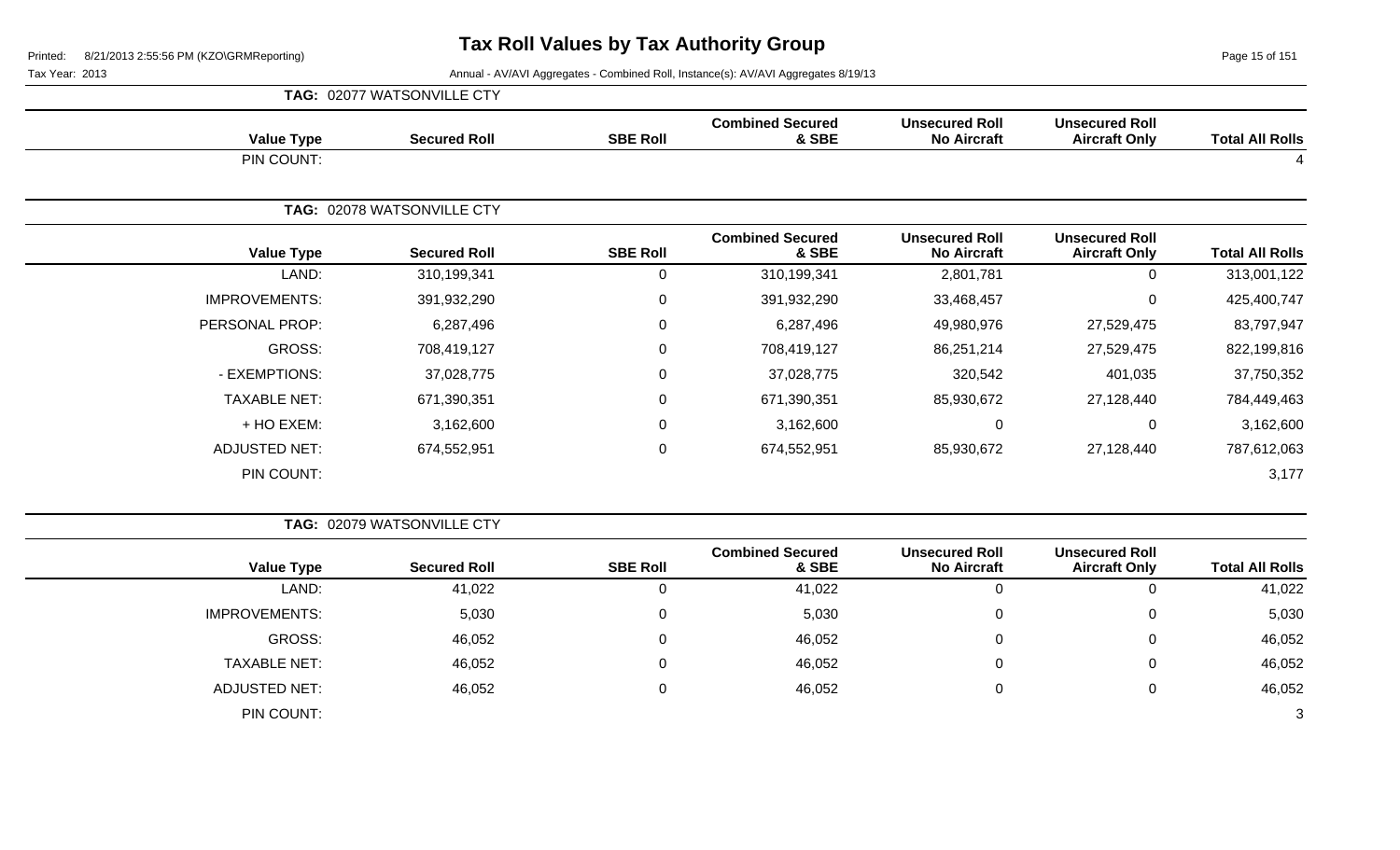# **Tax Roll Values by Tax Authority Group**

### Tax Year: 2013 Annual - AV/AVI Aggregates - Combined Roll, Instance(s): AV/AVI Aggregates 8/19/13

| TAG: 03007 CAPITOLA CITY |
|--------------------------|

| <b>Secured Roll</b> | <b>SBE Roll</b> | <b>Combined Secured</b><br>& SBE | <b>Unsecured Roll</b><br><b>No Aircraft</b> | <b>Unsecured Roll</b><br><b>Aircraft Only</b> | <b>Total All Rolls</b> |
|---------------------|-----------------|----------------------------------|---------------------------------------------|-----------------------------------------------|------------------------|
|                     |                 |                                  | 10,560                                      |                                               | 10,560                 |
|                     |                 |                                  | 10,560                                      |                                               | 10,560                 |
| 0                   |                 |                                  | 10,560                                      |                                               | 10,560                 |
|                     |                 |                                  | 10,560                                      |                                               | 10,560                 |
|                     |                 |                                  |                                             |                                               |                        |
|                     |                 |                                  |                                             |                                               |                        |

**TAG:** 03020 CAPITOLA CITY

| <b>Value Type</b>    | <b>Secured Roll</b> | <b>SBE Roll</b> | <b>Combined Secured</b><br>& SBE | <b>Unsecured Roll</b><br><b>No Aircraft</b> | <b>Unsecured Roll</b><br><b>Aircraft Only</b> | <b>Total All Rolls</b> |
|----------------------|---------------------|-----------------|----------------------------------|---------------------------------------------|-----------------------------------------------|------------------------|
| PERSONAL PROP:       | J.                  | 0               |                                  | 6,859                                       | U                                             | 6,859                  |
| GROSS:               | 0                   | 0               |                                  | 6,859                                       | 0                                             | 6,859                  |
| <b>TAXABLE NET:</b>  | U                   | $\mathbf{0}$    |                                  | 6,859                                       | 0                                             | 6,859                  |
| <b>ADJUSTED NET:</b> | 0                   | 0               |                                  | 6,859                                       | O                                             | 6,859                  |
| PIN COUNT:           |                     |                 |                                  |                                             |                                               |                        |

|                      |                     |                 | <b>Combined Secured</b> | <b>Unsecured Roll</b> | <b>Unsecured Roll</b> |                        |
|----------------------|---------------------|-----------------|-------------------------|-----------------------|-----------------------|------------------------|
| <b>Value Type</b>    | <b>Secured Roll</b> | <b>SBE Roll</b> | & SBE                   | <b>No Aircraft</b>    | <b>Aircraft Only</b>  | <b>Total All Rolls</b> |
| LAND:                |                     |                 |                         | 85,638                |                       | 85,638                 |
| <b>IMPROVEMENTS:</b> |                     |                 |                         | 240,495               |                       | 240,495                |
| GROSS:               |                     |                 |                         | 326,133               |                       | 326,133                |
| <b>TAXABLE NET:</b>  |                     |                 |                         | 326,133               |                       | 326,133                |
| <b>ADJUSTED NET:</b> |                     |                 |                         | 326,133               |                       | 326,133                |
| PIN COUNT:           |                     |                 |                         |                       |                       | 9                      |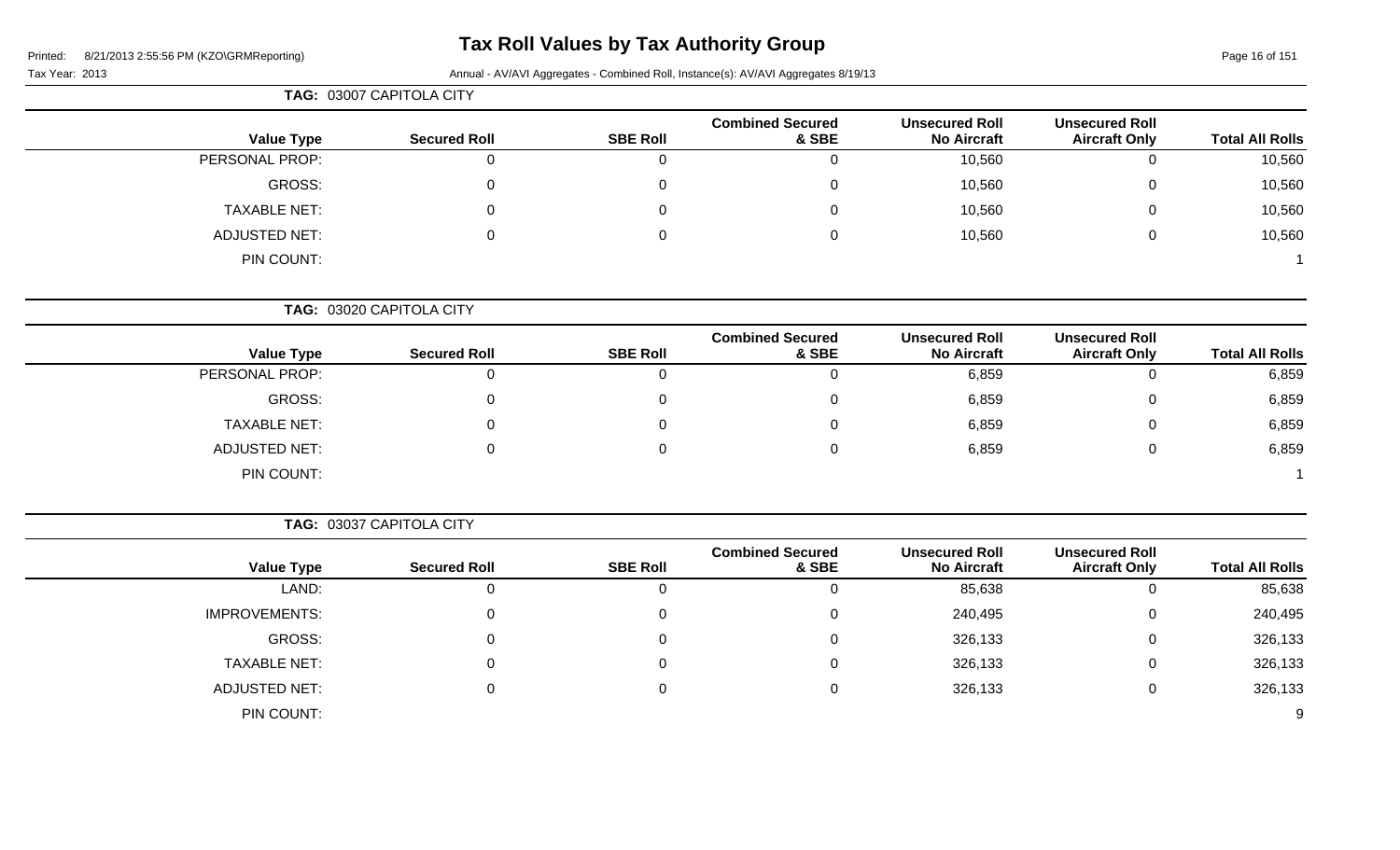Page 17 of 151

Tax Year: 2013 Annual - AV/AVI Aggregates - Combined Roll, Instance(s): AV/AVI Aggregates 8/19/13

|                      | TAG: 03039 CAPITOLA CITY |                 |                                  |                                             |                                               |                        |  |  |  |  |
|----------------------|--------------------------|-----------------|----------------------------------|---------------------------------------------|-----------------------------------------------|------------------------|--|--|--|--|
| <b>Value Type</b>    | <b>Secured Roll</b>      | <b>SBE Roll</b> | <b>Combined Secured</b><br>& SBE | <b>Unsecured Roll</b><br><b>No Aircraft</b> | <b>Unsecured Roll</b><br><b>Aircraft Only</b> | <b>Total All Rolls</b> |  |  |  |  |
| LAND:                | 397,079                  |                 | 397,079                          | $\Omega$                                    |                                               | 397,079                |  |  |  |  |
| <b>IMPROVEMENTS:</b> | 450,015                  | $\Omega$        | 450,015                          | $\mathbf 0$                                 | 0                                             | 450,015                |  |  |  |  |
| GROSS:               | 847,094                  | 0               | 847,094                          | $\mathbf 0$                                 | 0                                             | 847,094                |  |  |  |  |
| - EXEMPTIONS:        | 7,000                    | $\Omega$        | 7,000                            | $\mathbf 0$                                 | 0                                             | 7,000                  |  |  |  |  |
| <b>TAXABLE NET:</b>  | 840,094                  | $\Omega$        | 840,094                          | $\mathbf 0$                                 | 0                                             | 840,094                |  |  |  |  |
| + HO EXEM:           | 7,000                    | $\overline{0}$  | 7,000                            | $\mathbf 0$                                 | $\mathbf 0$                                   | 7,000                  |  |  |  |  |
| <b>ADJUSTED NET:</b> | 847,094                  | $\mathbf 0$     | 847,094                          | $\mathbf 0$                                 | $\mathbf 0$                                   | 847,094                |  |  |  |  |
| PIN COUNT:           |                          |                 |                                  |                                             |                                               | 4                      |  |  |  |  |

**TAG:** 03046 CAPITOLA CITY

| <b>Value Type</b>    | <b>Secured Roll</b> | <b>SBE Roll</b> | <b>Combined Secured</b><br>& SBE | <b>Unsecured Roll</b><br><b>No Aircraft</b> | <b>Unsecured Roll</b><br><b>Aircraft Only</b> | <b>Total All Rolls</b> |
|----------------------|---------------------|-----------------|----------------------------------|---------------------------------------------|-----------------------------------------------|------------------------|
| LAND:                | 16,014,600          |                 | 16,014,600                       | 0                                           | Ü                                             | 16,014,600             |
| <b>IMPROVEMENTS:</b> | 13,274,408          | 0               | 13,274,408                       | 0                                           | 0                                             | 13,274,408             |
| GROSS:               | 29,289,008          | 0               | 29,289,008                       | 0                                           | 0                                             | 29,289,008             |
| - EXEMPTIONS:        | 33,600              | 0               | 33,600                           | 0                                           | 0                                             | 33,600                 |
| <b>TAXABLE NET:</b>  | 29,255,408          | $\Omega$        | 29,255,408                       | 0                                           | 0                                             | 29,255,408             |
| + HO EXEM:           | 33,600              | $\Omega$        | 33,600                           | 0                                           | 0                                             | 33,600                 |
| <b>ADJUSTED NET:</b> | 29,289,008          | 0               | 29,289,008                       | 0                                           | 0                                             | 29,289,008             |
| PIN COUNT:           |                     |                 |                                  |                                             |                                               | 90                     |

|                      | TAG: 03050 CAPITOLA CITY |                 |                                  |                                             |                                               |                        |  |
|----------------------|--------------------------|-----------------|----------------------------------|---------------------------------------------|-----------------------------------------------|------------------------|--|
| <b>Value Type</b>    | <b>Secured Roll</b>      | <b>SBE Roll</b> | <b>Combined Secured</b><br>& SBE | <b>Unsecured Roll</b><br><b>No Aircraft</b> | <b>Unsecured Roll</b><br><b>Aircraft Only</b> | <b>Total All Rolls</b> |  |
| LAND:                | 632,562                  |                 | 632,562                          |                                             |                                               | 632,562                |  |
| <b>IMPROVEMENTS:</b> | 177,562                  |                 | 177,562                          |                                             |                                               | 177,562                |  |
| PERSONAL PROP:       |                          |                 |                                  | 5,000                                       |                                               | 5,000                  |  |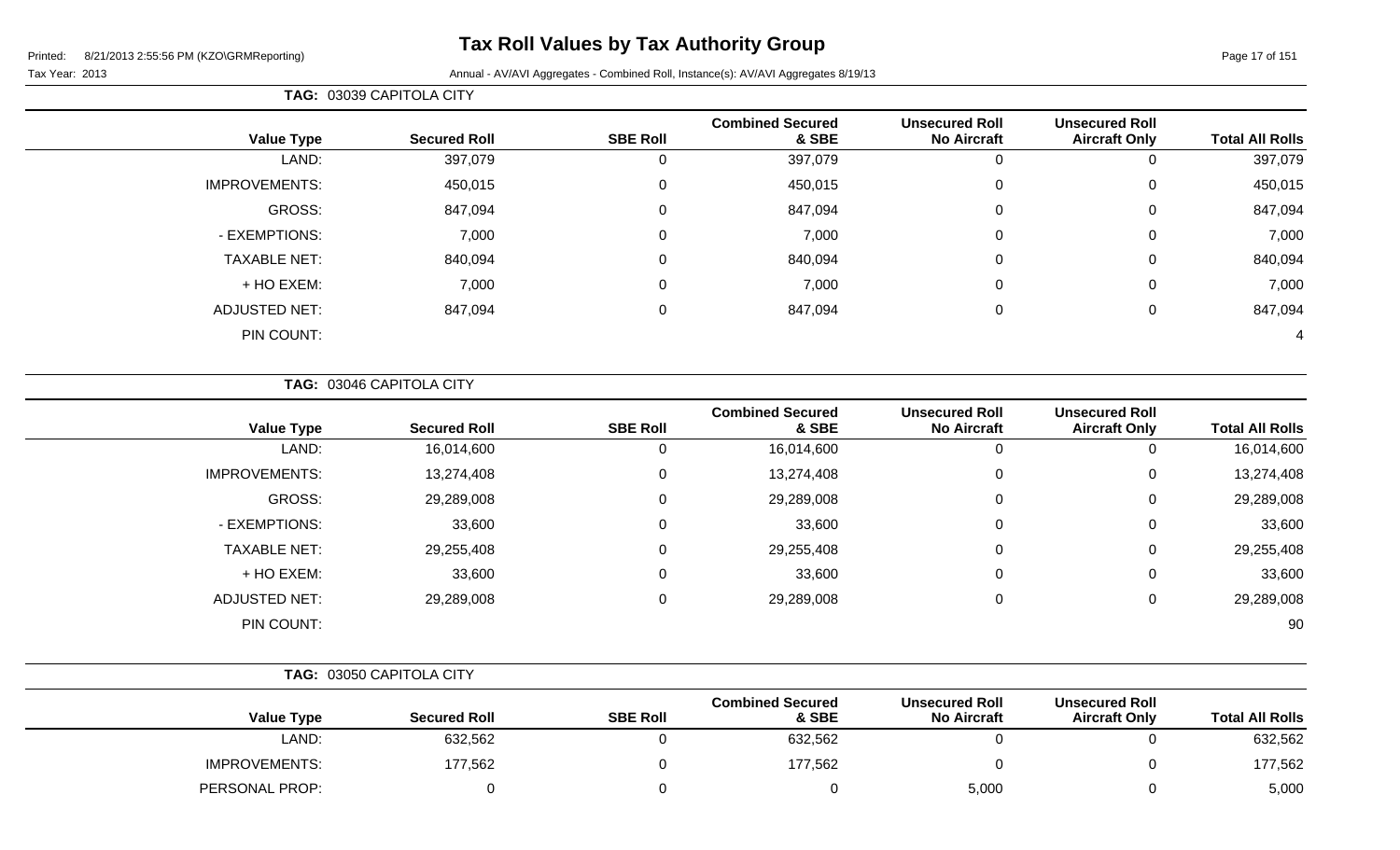| Printed: | 8/21/2013 2:55:56 PM (KZO\GRMReporting) |
|----------|-----------------------------------------|
|          |                                         |

# **Tax Roll Values by Tax Authority Group**

Page 18 of 151

|                        |                                               |                                             |                                  |                 | TAG: 03050 CAPITOLA CITY |                      |
|------------------------|-----------------------------------------------|---------------------------------------------|----------------------------------|-----------------|--------------------------|----------------------|
| <b>Total All Rolls</b> | <b>Unsecured Roll</b><br><b>Aircraft Only</b> | <b>Unsecured Roll</b><br><b>No Aircraft</b> | <b>Combined Secured</b><br>& SBE | <b>SBE Roll</b> | <b>Secured Roll</b>      | <b>Value Type</b>    |
| 815,124                | 0                                             | 5,000                                       | 810,124                          | $\overline{0}$  | 810,124                  | GROSS:               |
| 815,124                | 0                                             | 5,000                                       | 810,124                          | $\mathbf 0$     | 810,124                  | <b>TAXABLE NET:</b>  |
| 815,124                | 0                                             | 5,000                                       | 810,124                          | $\mathbf 0$     | 810,124                  | <b>ADJUSTED NET:</b> |
| $\overline{2}$         |                                               |                                             |                                  |                 |                          | PIN COUNT:           |
|                        |                                               |                                             |                                  |                 | TAG: 03053 CAPITOLA CITY |                      |
| <b>Total All Rolls</b> | <b>Unsecured Roll</b><br><b>Aircraft Only</b> | <b>Unsecured Roll</b><br><b>No Aircraft</b> | <b>Combined Secured</b><br>& SBE | <b>SBE Roll</b> | <b>Secured Roll</b>      | <b>Value Type</b>    |
| $\overline{2}$         |                                               |                                             |                                  |                 |                          | PIN COUNT:           |
|                        |                                               |                                             |                                  |                 | TAG: 03056 CAPITOLA CITY |                      |
| <b>Total All Rolls</b> | <b>Unsecured Roll</b><br><b>Aircraft Only</b> | <b>Unsecured Roll</b><br><b>No Aircraft</b> | <b>Combined Secured</b><br>& SBE | <b>SBE Roll</b> | <b>Secured Roll</b>      | <b>Value Type</b>    |
| 6,855,573              | $\boldsymbol{0}$                              | $\mathbf 0$                                 | 6,855,573                        | $\mathbf 0$     | 6,855,573                | LAND:                |
| 5,709,679              | 0                                             | 0                                           | 5,709,679                        | $\mathbf 0$     | 5,709,679                | <b>IMPROVEMENTS:</b> |
| 37,586                 | 0                                             | 37,586                                      | $\mathsf 0$                      | $\mathbf 0$     | 0                        | PERSONAL PROP:       |
| 12,602,838             | 0                                             | 37,586                                      | 12,565,252                       | $\Omega$        | 12,565,252               | GROSS:               |
| 12,602,838             | 0                                             | 37,586                                      | 12,565,252                       | $\Omega$        | 12,565,252               | <b>TAXABLE NET:</b>  |
| 12,602,838             | 0                                             | 37,586                                      | 12,565,252                       | $\mathbf 0$     | 12,565,252               | <b>ADJUSTED NET:</b> |
| 18                     |                                               |                                             |                                  |                 |                          | PIN COUNT:           |
|                        |                                               |                                             |                                  |                 | TAG: 03063 CAPITOLA CITY |                      |
| <b>Total All Rolls</b> | <b>Unsecured Roll</b><br><b>Aircraft Only</b> | <b>Unsecured Roll</b><br><b>No Aircraft</b> | <b>Combined Secured</b><br>& SBE | <b>SBE Roll</b> | <b>Secured Roll</b>      | <b>Value Type</b>    |
| 464,608                | 0                                             | $\mathbf 0$                                 | 464,608                          | $\overline{0}$  | 464,608                  | LAND:                |
| 387,174                | 0                                             | 0                                           | 387,174                          | 0               | 387,174                  | <b>IMPROVEMENTS:</b> |
| 851,782                | 0                                             | 0                                           | 851,782                          | $\Omega$        | 851,782                  | <b>GROSS:</b>        |
| 851,782                | 0                                             | 0                                           | 851,782                          | 0               | 851,782                  | <b>TAXABLE NET:</b>  |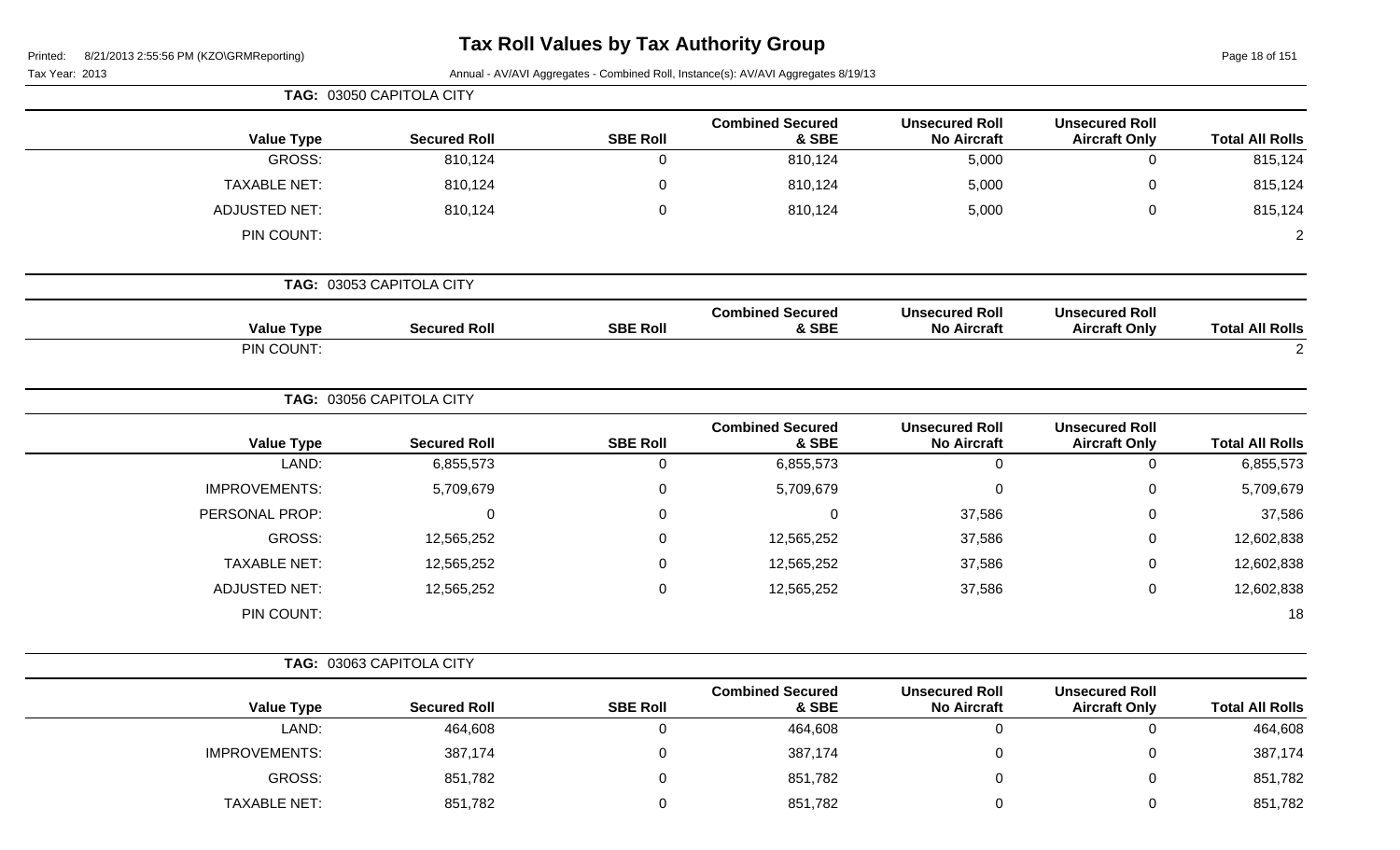Page 19 of 151

|                      | TAG: 03063 CAPITOLA CITY |                 |                                  |                                             |                                               |                        |
|----------------------|--------------------------|-----------------|----------------------------------|---------------------------------------------|-----------------------------------------------|------------------------|
| <b>Value Type</b>    | <b>Secured Roll</b>      | <b>SBE Roll</b> | <b>Combined Secured</b><br>& SBE | <b>Unsecured Roll</b><br><b>No Aircraft</b> | <b>Unsecured Roll</b><br><b>Aircraft Only</b> | <b>Total All Rolls</b> |
| <b>ADJUSTED NET:</b> | 851,782                  | $\mathbf 0$     | 851,782                          | $\mathbf 0$                                 | $\mathbf 0$                                   | 851,782                |
| PIN COUNT:           |                          |                 |                                  |                                             |                                               |                        |
|                      | TAG: 03069 CAPITOLA CITY |                 |                                  |                                             |                                               |                        |
| <b>Value Type</b>    | <b>Secured Roll</b>      | <b>SBE Roll</b> | <b>Combined Secured</b><br>& SBE | <b>Unsecured Roll</b><br><b>No Aircraft</b> | <b>Unsecured Roll</b><br><b>Aircraft Only</b> | <b>Total All Rolls</b> |
| LAND:                | 6,008,068                | $\mathbf 0$     | 6,008,068                        | $\mathbf 0$                                 | $\mathbf 0$                                   | 6,008,068              |
| <b>IMPROVEMENTS:</b> | 5,289,421                | 0               | 5,289,421                        | 1,647,924                                   | 0                                             | 6,937,345              |
| PERSONAL PROP:       | 497,774                  | 0               | 497,774                          | 891,770                                     | 0                                             | 1,389,544              |
| <b>GROSS:</b>        | 11,795,263               | 0               | 11,795,263                       | 2,539,694                                   | 0                                             | 14,334,957             |
| - EXEMPTIONS:        | 0                        | 0               | 0                                | 247,520                                     | 0                                             | 247,520                |
| <b>TAXABLE NET:</b>  | 11,795,263               | 0               | 11,795,263                       | 2,292,174                                   | 0                                             | 14,087,437             |
| <b>ADJUSTED NET:</b> | 11,795,263               | 0               | 11,795,263                       | 2,292,174                                   | 0                                             | 14,087,437             |
| PIN COUNT:           |                          |                 |                                  |                                             |                                               | 24                     |
|                      | TAG: 03071 CAPITOLA CITY |                 |                                  |                                             |                                               |                        |
| <b>Value Type</b>    | <b>Secured Roll</b>      | <b>SBE Roll</b> | <b>Combined Secured</b><br>& SBE | <b>Unsecured Roll</b><br><b>No Aircraft</b> | <b>Unsecured Roll</b><br><b>Aircraft Only</b> | <b>Total All Rolls</b> |
| LAND:                | 601                      | 0               | 601                              | $\mathbf 0$                                 | $\mathbf 0$                                   | 601                    |
| <b>IMPROVEMENTS:</b> | 601                      | 0               | 601                              | $\mathbf 0$                                 | 0                                             | 601                    |
| <b>GROSS:</b>        | 1,202                    | 0               | 1,202                            | 0                                           | $\mathbf 0$                                   | 1,202                  |
| - EXEMPTIONS:        | 1,202                    | 0               | 1,202                            | 0                                           | $\mathbf 0$                                   | 1,202                  |
| PIN COUNT:           |                          |                 |                                  |                                             |                                               |                        |
|                      | TAG: 03101 CAPITOLA CITY |                 |                                  |                                             |                                               |                        |
| <b>Value Type</b>    | <b>Secured Roll</b>      | <b>SBE Roll</b> | <b>Combined Secured</b><br>& SBE | <b>Unsecured Roll</b><br><b>No Aircraft</b> | <b>Unsecured Roll</b><br><b>Aircraft Only</b> | <b>Total All Rolls</b> |
| LAND:                | 49,222,394               | 83,608          | 49,306,002                       | 0                                           | $\mathbf 0$                                   | 49,306,002             |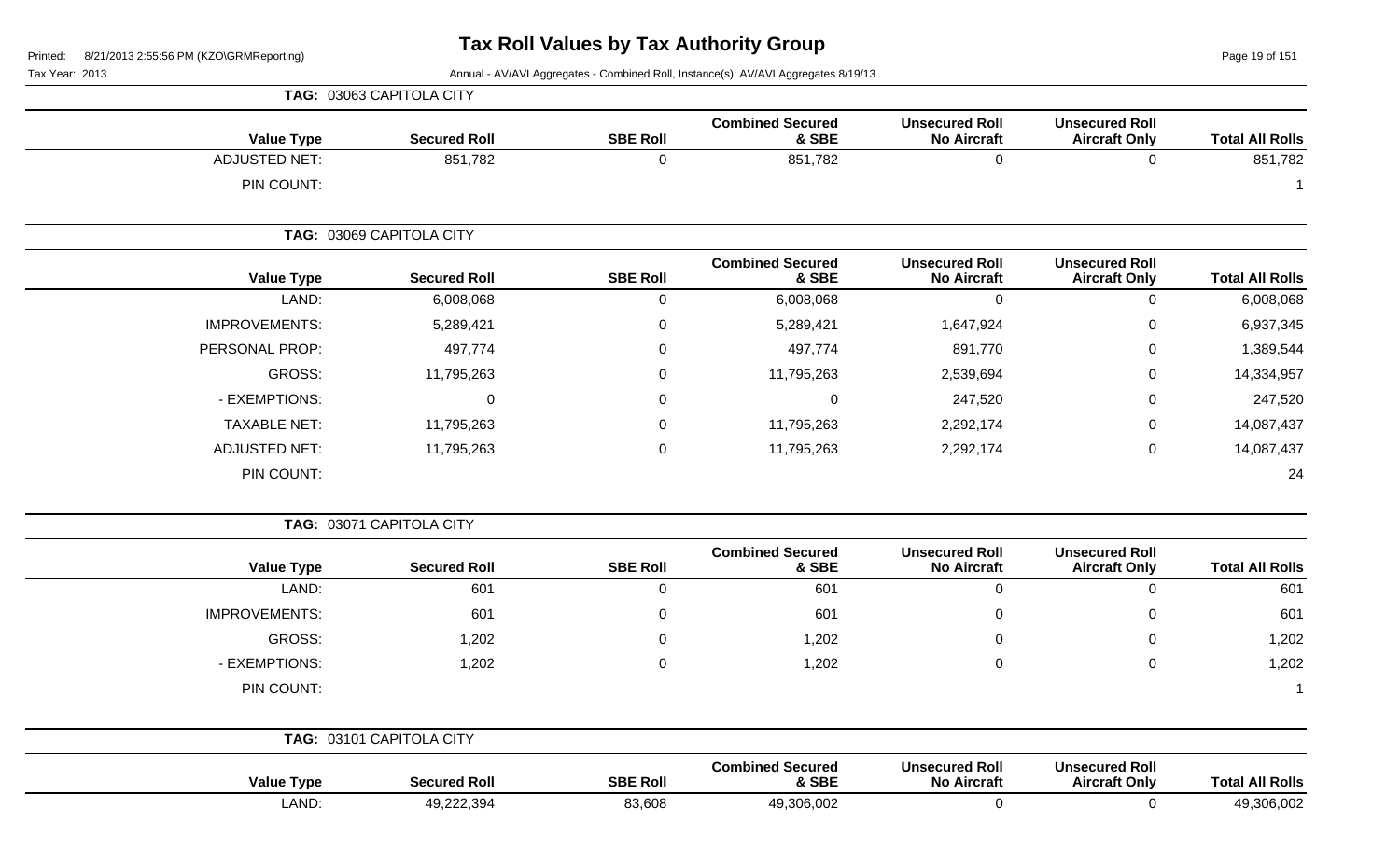Page 20 of 151

÷

|  | <b>TAG: 03101 CAPITOLA CITY</b> |
|--|---------------------------------|
|--|---------------------------------|

| <b>Value Type</b>    | <b>Secured Roll</b> | <b>SBE Roll</b> | <b>Combined Secured</b><br>& SBE | <b>Unsecured Roll</b><br><b>No Aircraft</b> | <b>Unsecured Roll</b><br><b>Aircraft Only</b> | <b>Total All Rolls</b> |
|----------------------|---------------------|-----------------|----------------------------------|---------------------------------------------|-----------------------------------------------|------------------------|
| <b>IMPROVEMENTS:</b> | 85,076,434          | υ               | 85,076,434                       | 14,506,057                                  | 0                                             | 99,582,491             |
| PERSONAL PROP:       | 3,444,220           |                 | 3,444,220                        | 10,778,910                                  | 0                                             | 14,223,130             |
| GROSS:               | 137,743,048         | 83,608          | 137,826,656                      | 25,284,967                                  | 0                                             | 163,111,623            |
| - EXEMPTIONS:        | 3,885,837           |                 | 3,885,837                        | 0                                           | 0                                             | 3,885,837              |
| <b>TAXABLE NET:</b>  | 133,857,211         | 83,608          | 133,940,819                      | 25,284,967                                  | 0                                             | 159,225,786            |
| + HO EXEM:           | 35,000              |                 | 35,000                           | 0                                           | 0                                             | 35,000                 |
| <b>ADJUSTED NET:</b> | 133,892,211         | 83,608          | 133,975,819                      | 25,284,967                                  | 0                                             | 159,260,786            |
| PIN COUNT:           |                     |                 |                                  |                                             |                                               | 147                    |

|                      | TAG: 03102 CAPITOLA CITY |                 |                                  |                                             |                                               |                        |
|----------------------|--------------------------|-----------------|----------------------------------|---------------------------------------------|-----------------------------------------------|------------------------|
| <b>Value Type</b>    | <b>Secured Roll</b>      | <b>SBE Roll</b> | <b>Combined Secured</b><br>& SBE | <b>Unsecured Roll</b><br><b>No Aircraft</b> | <b>Unsecured Roll</b><br><b>Aircraft Only</b> | <b>Total All Rolls</b> |
| LAND:                | 19,777,918               | 0               | 19,777,918                       | 0                                           | 0                                             | 19,777,918             |
| <b>IMPROVEMENTS:</b> | 18,550,782               | 0               | 18,550,782                       | 1,938                                       | 0                                             | 18,552,720             |
| PERSONAL PROP:       | 79,000                   | 0               | 79,000                           | 169,588                                     | $\mathbf 0$                                   | 248,588                |
| GROSS:               | 38,407,700               | 0               | 38,407,700                       | 171,526                                     | 0                                             | 38,579,226             |
| - EXEMPTIONS:        | 7,713,288                | 0               | 7,713,288                        | $\mathbf 0$                                 | 0                                             | 7,713,288              |
| <b>TAXABLE NET:</b>  | 30,694,412               | 0               | 30,694,412                       | 171,526                                     | $\mathbf 0$                                   | 30,865,938             |
| + HO EXEM:           | 187,600                  | 0               | 187,600                          | 0                                           | $\mathbf 0$                                   | 187,600                |
| <b>ADJUSTED NET:</b> | 30,882,012               | 0               | 30,882,012                       | 171,526                                     | $\mathbf 0$                                   | 31,053,538             |
| PIN COUNT:           |                          |                 |                                  |                                             |                                               | 87                     |

|                      | TAG: 03103 CAPITOLA CITY |                 |                                  |                                             |                                               |                        |
|----------------------|--------------------------|-----------------|----------------------------------|---------------------------------------------|-----------------------------------------------|------------------------|
| <b>Value Type</b>    | <b>Secured Roll</b>      | <b>SBE Roll</b> | <b>Combined Secured</b><br>& SBE | <b>Unsecured Roll</b><br><b>No Aircraft</b> | <b>Unsecured Roll</b><br><b>Aircraft Only</b> | <b>Total All Rolls</b> |
| LAND:                | 5,719,712                |                 | 5,719,712                        |                                             |                                               | 5,719,712              |
| <b>IMPROVEMENTS:</b> | 4,454,719                |                 | 4,454,719                        | 164,466                                     |                                               | 4,619,185              |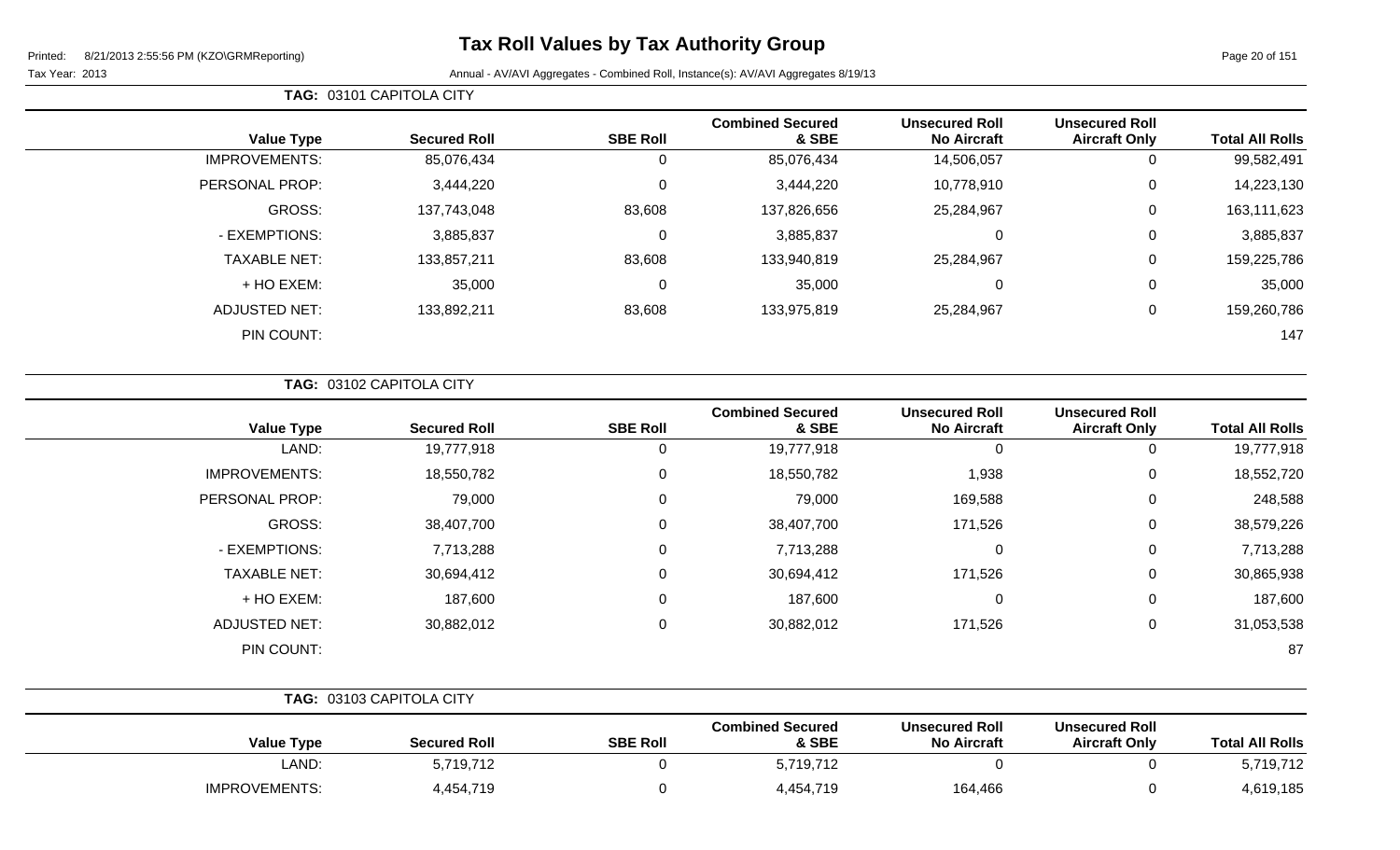# **Tax Roll Values by Tax Authority Group**

Page 21 of 151

|                        |                                               |                                             |                                  |                 | TAG: 03103 CAPITOLA CITY |                      |  |
|------------------------|-----------------------------------------------|---------------------------------------------|----------------------------------|-----------------|--------------------------|----------------------|--|
| <b>Total All Rolls</b> | <b>Unsecured Roll</b><br><b>Aircraft Only</b> | <b>Unsecured Roll</b><br><b>No Aircraft</b> | <b>Combined Secured</b><br>& SBE | <b>SBE Roll</b> | <b>Secured Roll</b>      | <b>Value Type</b>    |  |
| 641,322                | 0                                             | 641,322                                     | 0                                | 0               | 0                        | PERSONAL PROP:       |  |
| 10,980,219             | $\mathbf 0$                                   | 805,788                                     | 10,174,431                       | $\mathbf 0$     | 10,174,431               | GROSS:               |  |
| 10,980,219             | 0                                             | 805,788                                     | 10,174,431                       | 0               | 10,174,431               | <b>TAXABLE NET:</b>  |  |
| 10,980,219             | 0                                             | 805,788                                     | 10,174,431                       | 0               | 10,174,431               | <b>ADJUSTED NET:</b> |  |
| 5                      |                                               |                                             |                                  |                 |                          | PIN COUNT:           |  |
|                        |                                               |                                             |                                  |                 | TAG: 03104 CAPITOLA CITY |                      |  |
| <b>Total All Rolls</b> | <b>Unsecured Roll</b><br><b>Aircraft Only</b> | <b>Unsecured Roll</b><br><b>No Aircraft</b> | <b>Combined Secured</b><br>& SBE | <b>SBE Roll</b> | <b>Secured Roll</b>      | <b>Value Type</b>    |  |

|            | $\sim$ |           |           |           | .                    |
|------------|--------|-----------|-----------|-----------|----------------------|
| 1,273,999  |        |           | 1,273,999 | 1,273,999 | LAND:                |
| 7,619,491  | 0      | 1,644,181 | 5,975,310 | 5,975,310 | <b>IMPROVEMENTS:</b> |
| 1,171,927  | 0      | 1,171,927 |           | 0         | PERSONAL PROP:       |
| 10,065,417 | 0      | 2,816,108 | 7,249,309 | 7,249,309 | GROSS:               |
| 10,065,417 |        | 2,816,108 | 7,249,309 | 7,249,309 | <b>TAXABLE NET:</b>  |
| 10,065,417 |        | 2,816,108 | 7,249,309 | 7,249,309 | <b>ADJUSTED NET:</b> |
| 6          |        |           |           |           | PIN COUNT:           |

|                      |                     |                 | <b>Combined Secured</b> | <b>Unsecured Roll</b> | <b>Unsecured Roll</b> |                        |
|----------------------|---------------------|-----------------|-------------------------|-----------------------|-----------------------|------------------------|
| <b>Value Type</b>    | <b>Secured Roll</b> | <b>SBE Roll</b> | & SBE                   | <b>No Aircraft</b>    | <b>Aircraft Only</b>  | <b>Total All Rolls</b> |
| LAND:                | 16,524,331          | 0               | 16,524,331              | 0                     |                       | 16,524,331             |
| <b>IMPROVEMENTS:</b> | 19,972,556          | 0               | 19,972,556              | 2,834,358             | U                     | 22,806,914             |
| PERSONAL PROP:       | 553,228             | 0               | 553,228                 | 2,615,571             | 0                     | 3,168,799              |
| GROSS:               | 37,050,115          | 0               | 37,050,115              | 5,449,929             |                       | 42,500,044             |
| - EXEMPTIONS:        | 91,000              | 0               | 91,000                  | $\overline{0}$        |                       | 91,000                 |
| <b>TAXABLE NET:</b>  | 36,959,115          | 0               | 36,959,115              | 5,449,929             | U                     | 42,409,044             |
| + HO EXEM:           | 91,000              | 0               | 91,000                  | 0                     |                       | 91,000                 |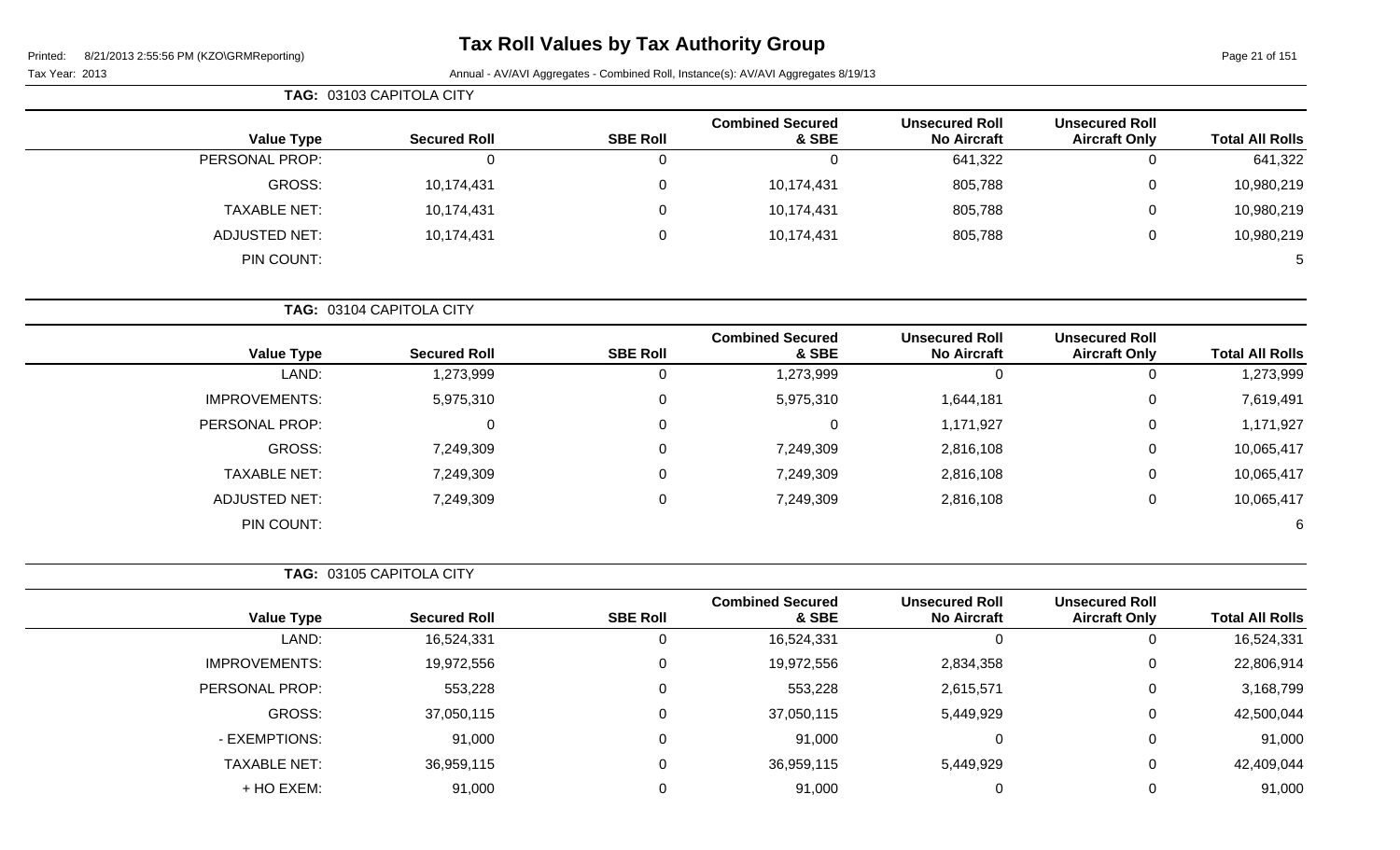Page 22 of 151

Tax Year: 2013 Annual - AV/AVI Aggregates - Combined Roll, Instance(s): AV/AVI Aggregates 8/19/13

|                      | TAG: 03105 CAPITOLA CITY |                 |                                  |                                             |                                               |                        |
|----------------------|--------------------------|-----------------|----------------------------------|---------------------------------------------|-----------------------------------------------|------------------------|
| <b>Value Type</b>    | <b>Secured Roll</b>      | <b>SBE Roll</b> | <b>Combined Secured</b><br>& SBE | <b>Unsecured Roll</b><br><b>No Aircraft</b> | <b>Unsecured Roll</b><br><b>Aircraft Only</b> | <b>Total All Rolls</b> |
| <b>ADJUSTED NET:</b> | 37,050,115               | $\mathbf 0$     | 37,050,115                       | 5,449,929                                   | 0                                             | 42,500,044             |
| PIN COUNT:           |                          |                 |                                  |                                             |                                               | 59                     |
|                      | TAG: 03106 CAPITOLA CITY |                 |                                  |                                             |                                               |                        |
| <b>Value Type</b>    | <b>Secured Roll</b>      | <b>SBE Roll</b> | <b>Combined Secured</b><br>& SBE | <b>Unsecured Roll</b><br><b>No Aircraft</b> | <b>Unsecured Roll</b><br><b>Aircraft Only</b> | <b>Total All Rolls</b> |
| LAND:                | 176,735,591              | $\mathbf 0$     | 176,735,591                      | 396,657                                     | $\mathbf 0$                                   | 177, 132, 248          |
| <b>IMPROVEMENTS:</b> | 151,920,904              | $\mathbf 0$     | 151,920,904                      | 1,969,443                                   | 0                                             | 153,890,347            |
| PERSONAL PROP:       | 490,929                  | 0               | 490,929                          | 2,429,093                                   | 0                                             | 2,920,022              |
| GROSS:               | 329,147,424              | 0               | 329,147,424                      | 4,795,193                                   | 0                                             | 333,942,617            |
| - EXEMPTIONS:        | 10,480,591               | 0               | 10,480,591                       | 109,217                                     | 0                                             | 10,589,808             |
| <b>TAXABLE NET:</b>  | 318,666,833              | $\mathbf 0$     | 318,666,833                      | 4,685,976                                   | $\mathbf 0$                                   | 323,352,809            |
| + HO EXEM:           | 3,040,800                | 0               | 3,040,800                        | 0                                           | 0                                             | 3,040,800              |
| <b>ADJUSTED NET:</b> | 321,707,633              | $\mathbf 0$     | 321,707,633                      | 4,685,976                                   | 0                                             | 326,393,609            |
| PIN COUNT:           |                          |                 |                                  |                                             |                                               | 1,290                  |

**TAG:** 03108 CAPITOLA CITY

|                      |                     |                 | <b>Combined Secured</b> | <b>Unsecured Roll</b> | <b>Unsecured Roll</b> |                        |
|----------------------|---------------------|-----------------|-------------------------|-----------------------|-----------------------|------------------------|
| <b>Value Type</b>    | <b>Secured Roll</b> | <b>SBE Roll</b> | & SBE                   | <b>No Aircraft</b>    | <b>Aircraft Only</b>  | <b>Total All Rolls</b> |
| LAND:                | 546,782,258         | C               | 546,782,258             | 658,894               | $\mathbf{0}$          | 547,441,152            |
| <b>IMPROVEMENTS:</b> | 365,783,129         | 0               | 365,783,129             | 10,260,852            | 0                     | 376,043,981            |
| PERSONAL PROP:       | 646,181             | 0               | 646,181                 | 11,200,425            | 0                     | 11,846,606             |
| GROSS:               | 913,211,568         | 0               | 913,211,568             | 22,120,171            | 0                     | 935,331,739            |
| - EXEMPTIONS:        | 17,744,953          | 0               | 17,744,953              | 2,151,805             | 0                     | 19,896,758             |
| <b>TAXABLE NET:</b>  | 895,466,615         | 0               | 895,466,615             | 19,968,366            | 0                     | 915,434,981            |
| + HO EXEM:           | 4,400,200           | 0               | 4,400,200               | 0                     | 0                     | 4,400,200              |
| <b>ADJUSTED NET:</b> | 899,866,815         | 0               | 899,866,815             | 19,968,366            | 0                     | 919,835,181            |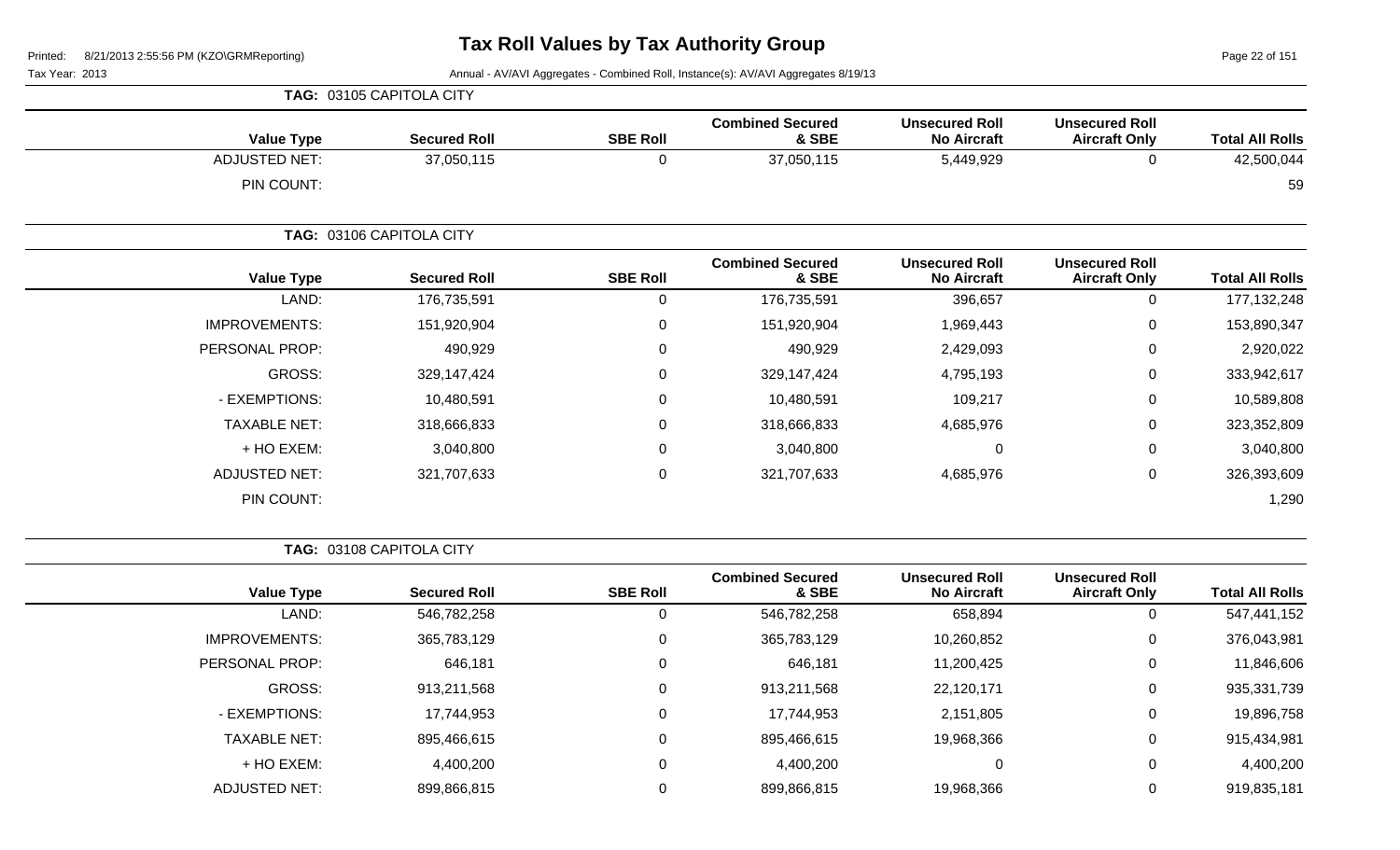Page 23 of 151

 $\overline{\phantom{0}}$ 

|                      | TAG: 03108 CAPITOLA CITY |                 |                                  |                                             |                                               |                        |
|----------------------|--------------------------|-----------------|----------------------------------|---------------------------------------------|-----------------------------------------------|------------------------|
| <b>Value Type</b>    | <b>Secured Roll</b>      | <b>SBE Roll</b> | <b>Combined Secured</b><br>& SBE | <b>Unsecured Roll</b><br><b>No Aircraft</b> | <b>Unsecured Roll</b><br><b>Aircraft Only</b> | <b>Total All Rolls</b> |
| PIN COUNT:           |                          |                 |                                  |                                             |                                               | 2,594                  |
|                      | TAG: 03109 CAPITOLA CITY |                 |                                  |                                             |                                               |                        |
| <b>Value Type</b>    | <b>Secured Roll</b>      | <b>SBE Roll</b> | <b>Combined Secured</b><br>& SBE | <b>Unsecured Roll</b><br><b>No Aircraft</b> | <b>Unsecured Roll</b><br><b>Aircraft Only</b> | <b>Total All Rolls</b> |
| LAND:                | 15,471,696               | 0               | 15,471,696                       | $\Omega$                                    | 0                                             | 15,471,696             |
| <b>IMPROVEMENTS:</b> | 13,566,144               | 0               | 13,566,144                       | 1,683,736                                   | 0                                             | 15,249,880             |
| PERSONAL PROP:       | 151,416                  | 0               | 151,416                          | 1,526,387                                   | 0                                             | 1,677,803              |
| GROSS:               | 29,189,256               | 0               | 29,189,256                       | 3,210,123                                   | $\mathbf 0$                                   | 32,399,379             |
| - EXEMPTIONS:        | 21,139                   | 0               | 21,139                           | $\mathbf 0$                                 | 0                                             | 21,139                 |
| <b>TAXABLE NET:</b>  | 29,168,117               | $\Omega$        | 29,168,117                       | 3,210,123                                   | 0                                             | 32,378,240             |
| + HO EXEM:           | 21,000                   | 0               | 21,000                           | 0                                           | 0                                             | 21,000                 |
| <b>ADJUSTED NET:</b> | 29,189,117               | 0               | 29,189,117                       | 3,210,123                                   | 0                                             | 32,399,240             |
| PIN COUNT:           |                          |                 |                                  |                                             |                                               | 73                     |

| <b>TAG: 03110 CAPITOLA CITY</b> |  |
|---------------------------------|--|
|                                 |  |

| <b>Value Type</b>    | <b>Secured Roll</b> | <b>SBE Roll</b> | <b>Combined Secured</b><br>& SBE | <b>Unsecured Roll</b><br><b>No Aircraft</b> | <b>Unsecured Roll</b><br><b>Aircraft Only</b> | <b>Total All Rolls</b> |
|----------------------|---------------------|-----------------|----------------------------------|---------------------------------------------|-----------------------------------------------|------------------------|
| LAND:                | 31,670,510          | 0               | 31,670,510                       | 0                                           |                                               | 31,670,510             |
| <b>IMPROVEMENTS:</b> | 22,717,440          | $\overline{0}$  | 22,717,440                       | 0                                           | 0                                             | 22,717,440             |
| PERSONAL PROP:       | 5,500               | 0               | 5,500                            | 150,041                                     | 0                                             | 155,541                |
| GROSS:               | 54,393,450          | 0               | 54,393,450                       | 150,041                                     | 0                                             | 54,543,491             |
| - EXEMPTIONS:        | 411,899             | $\Omega$        | 411,899                          | 0                                           | 0                                             | 411,899                |
| <b>TAXABLE NET:</b>  | 53,981,551          | 0               | 53,981,551                       | 150,041                                     | 0                                             | 54,131,592             |
| + HO EXEM:           | 411,600             | 0               | 411,600                          | 0                                           | 0                                             | 411,600                |
| <b>ADJUSTED NET:</b> | 54,393,151          | 0               | 54,393,151                       | 150,041                                     | 0                                             | 54,543,192             |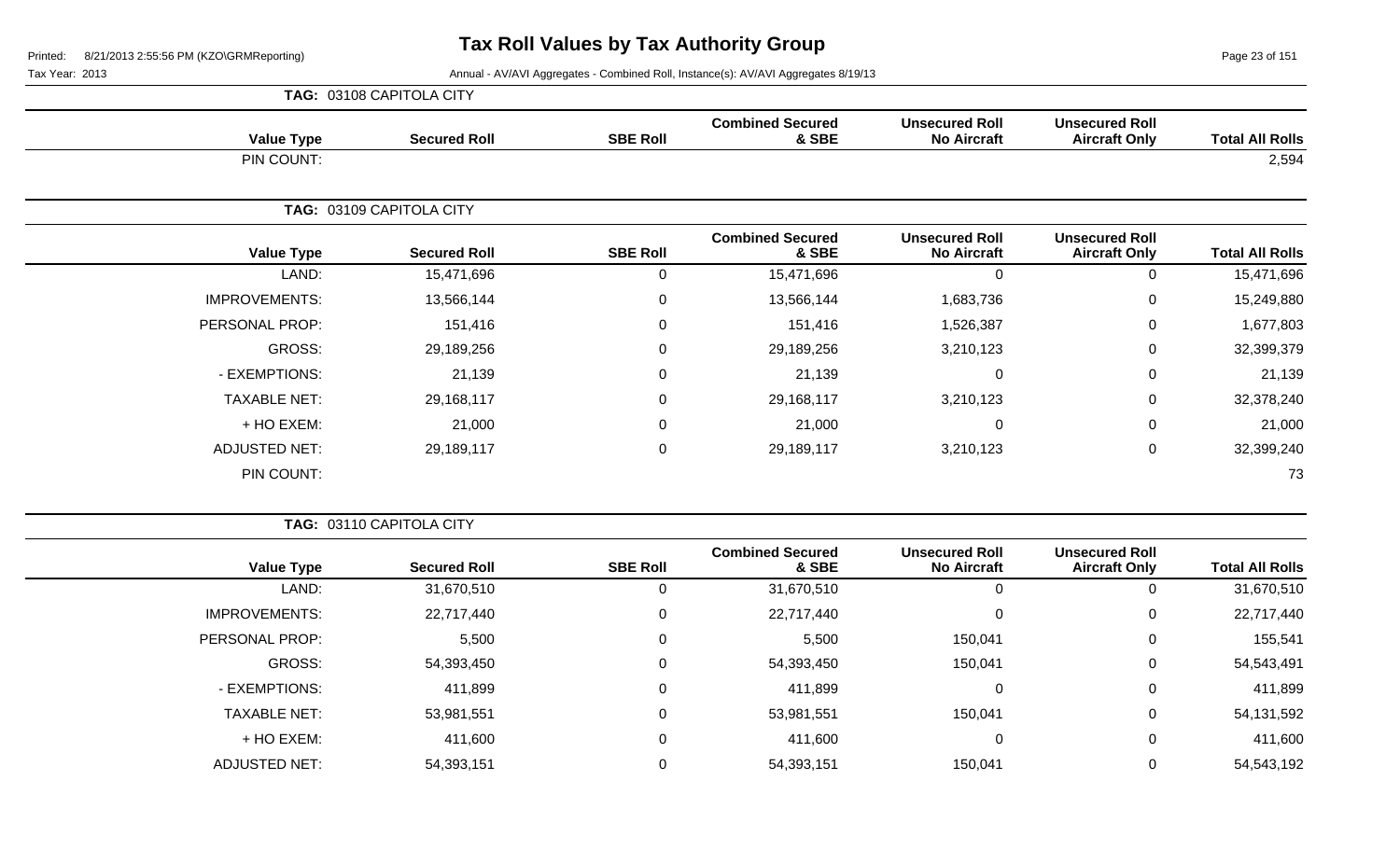Page 24 of 151

|                      | TAG: 03110 CAPITOLA CITY |                 |                                  |                                             |                                               |                        |
|----------------------|--------------------------|-----------------|----------------------------------|---------------------------------------------|-----------------------------------------------|------------------------|
| <b>Value Type</b>    | <b>Secured Roll</b>      | <b>SBE Roll</b> | <b>Combined Secured</b><br>& SBE | <b>Unsecured Roll</b><br><b>No Aircraft</b> | <b>Unsecured Roll</b><br><b>Aircraft Only</b> | <b>Total All Rolls</b> |
| PIN COUNT:           |                          |                 |                                  |                                             |                                               | 164                    |
|                      | TAG: 03111 CAPITOLA CITY |                 |                                  |                                             |                                               |                        |
| <b>Value Type</b>    | <b>Secured Roll</b>      | <b>SBE Roll</b> | <b>Combined Secured</b><br>& SBE | <b>Unsecured Roll</b><br><b>No Aircraft</b> | <b>Unsecured Roll</b><br><b>Aircraft Only</b> | <b>Total All Rolls</b> |
| LAND:                | 35,507,581               | 0               | 35,507,581                       | 0                                           | $\mathbf 0$                                   | 35,507,581             |
| <b>IMPROVEMENTS:</b> | 39,738,379               | 0               | 39,738,379                       | 717,173                                     | $\mathbf 0$                                   | 40,455,552             |
| PERSONAL PROP:       | $\Omega$                 | 0               | 0                                | 1,564,036                                   | $\mathbf 0$                                   | 1,564,036              |
| GROSS:               | 75,245,960               | 0               | 75,245,960                       | 2,281,209                                   | $\mathbf 0$                                   | 77,527,169             |
| - EXEMPTIONS:        | 406,000                  | 0               | 406,000                          | $\mathbf 0$                                 | 0                                             | 406,000                |
| <b>TAXABLE NET:</b>  | 74,839,960               | $\Omega$        | 74,839,960                       | 2,281,209                                   | $\mathbf 0$                                   | 77,121,169             |
| + HO EXEM:           | 406,000                  | 0               | 406,000                          | $\mathbf 0$                                 | $\mathbf 0$                                   | 406,000                |
| <b>ADJUSTED NET:</b> | 75,245,960               | 0               | 75,245,960                       | 2,281,209                                   | $\mathbf 0$                                   | 77,527,169             |
| PIN COUNT:           |                          |                 |                                  |                                             |                                               | 208                    |

| <b>TAG: 03112 CAPITOLA CITY</b> |
|---------------------------------|
|                                 |

| <b>Total All Rolls</b> | <b>Unsecured Roll</b><br><b>Aircraft Only</b> | <b>Unsecured Roll</b><br><b>No Aircraft</b> | <b>Combined Secured</b><br>& SBE | <b>SBE Roll</b> | <b>Secured Roll</b> | <b>Value Type</b>    |
|------------------------|-----------------------------------------------|---------------------------------------------|----------------------------------|-----------------|---------------------|----------------------|
| 55,449,478             |                                               | 0                                           | 55,449,478                       | U               | 55,449,478          | LAND:                |
| 46,869,422             | 0                                             | 2,175,454                                   | 44,693,968                       | 0               | 44,693,968          | <b>IMPROVEMENTS:</b> |
| 2,368,927              | 0                                             | 2,319,927                                   | 49,000                           | 0               | 49,000              | PERSONAL PROP:       |
| 104,687,827            | 0                                             | 4,495,381                                   | 100,192,446                      | 0               | 100,192,446         | GROSS:               |
| 894,600                |                                               | 0                                           | 894,600                          | $\Omega$        | 894,600             | - EXEMPTIONS:        |
| 103,793,227            |                                               | 4,495,381                                   | 99,297,846                       | 0               | 99,297,846          | <b>TAXABLE NET:</b>  |
| 894,600                |                                               | 0                                           | 894,600                          | 0               | 894,600             | + HO EXEM:           |
| 104,687,827            |                                               | 4,495,381                                   | 100,192,446                      |                 | 100,192,446         | <b>ADJUSTED NET:</b> |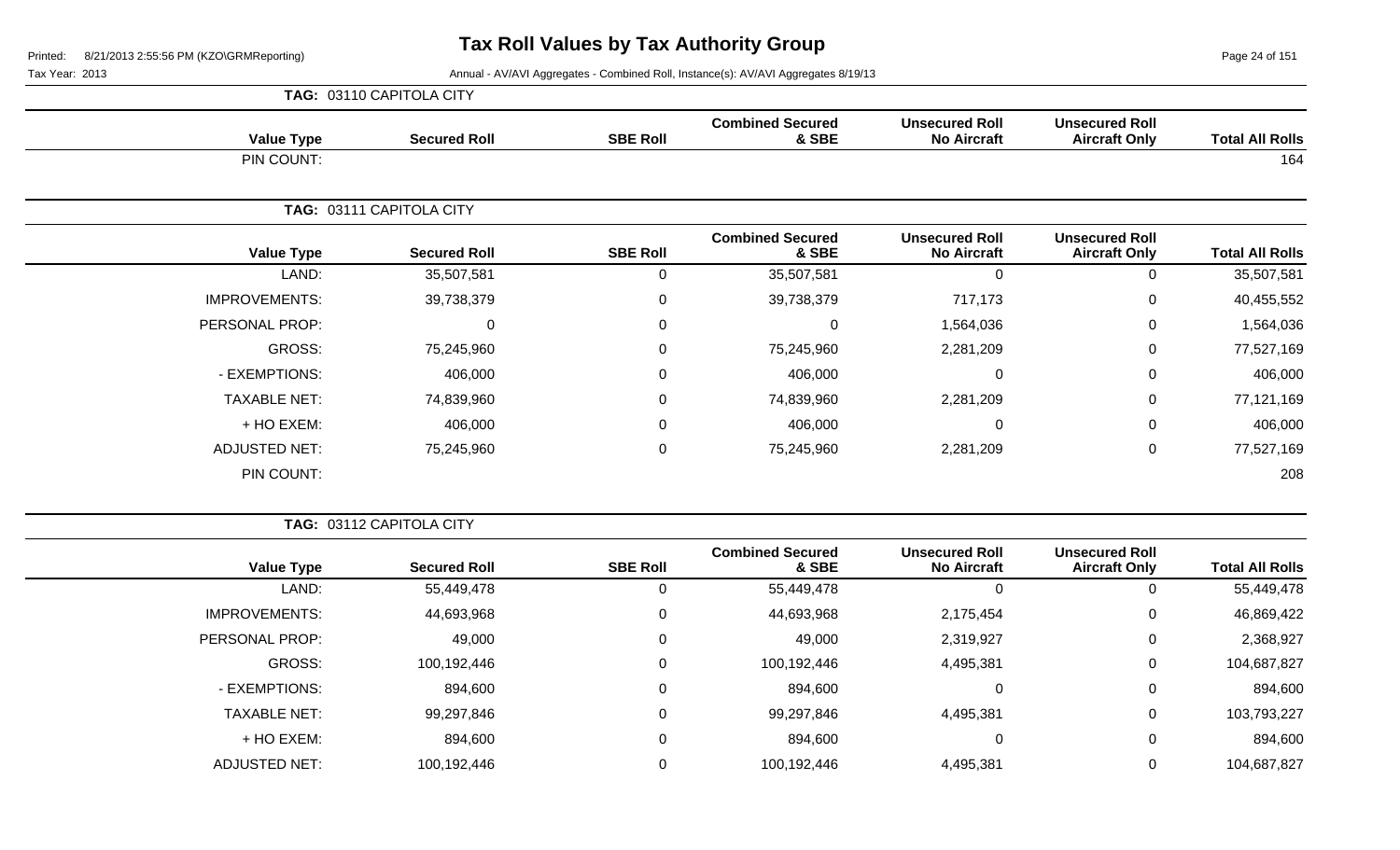Page 25 of 151

| <b>TAG: 03112 CAPITOLA CITY</b> |
|---------------------------------|
|---------------------------------|

| <b>Value Type</b>    | <b>Secured Roll</b>      | <b>SBE Roll</b> | <b>Combined Secured</b><br>& SBE | <b>Unsecured Roll</b><br><b>No Aircraft</b> | <b>Unsecured Roll</b><br><b>Aircraft Only</b> | <b>Total All Rolls</b> |
|----------------------|--------------------------|-----------------|----------------------------------|---------------------------------------------|-----------------------------------------------|------------------------|
| PIN COUNT:           |                          |                 |                                  |                                             |                                               | 380                    |
|                      | TAG: 03113 CAPITOLA CITY |                 |                                  |                                             |                                               |                        |
| <b>Value Type</b>    | <b>Secured Roll</b>      | <b>SBE Roll</b> | <b>Combined Secured</b><br>& SBE | <b>Unsecured Roll</b><br><b>No Aircraft</b> | <b>Unsecured Roll</b><br><b>Aircraft Only</b> | <b>Total All Rolls</b> |
| LAND:                | 18,732,485               | 0               | 18,732,485                       | $\Omega$                                    | 0                                             | 18,732,485             |
| <b>IMPROVEMENTS:</b> | 22,712,414               | 0               | 22,712,414                       | 2,859,607                                   | $\mathbf 0$                                   | 25,572,021             |
| PERSONAL PROP:       | 0                        | $\mathbf 0$     | $\Omega$                         | 1,521,521                                   | $\mathbf 0$                                   | 1,521,521              |
| GROSS:               | 41,444,899               | $\mathbf 0$     | 41,444,899                       | 4,381,128                                   | 0                                             | 45,826,027             |
| - EXEMPTIONS:        | 203,000                  | $\mathbf 0$     | 203,000                          | $\Omega$                                    | $\mathbf 0$                                   | 203,000                |
| <b>TAXABLE NET:</b>  | 41,241,899               | 0               | 41,241,899                       | 4,381,128                                   | $\mathbf 0$                                   | 45,623,027             |
| + HO EXEM:           | 203,000                  | $\mathbf 0$     | 203,000                          | 0                                           | $\mathbf 0$                                   | 203,000                |
| <b>ADJUSTED NET:</b> | 41,444,899               | $\mathbf 0$     | 41,444,899                       | 4,381,128                                   | $\mathbf 0$                                   | 45,826,027             |
| PIN COUNT:           |                          |                 |                                  |                                             |                                               | 86                     |

|                      |       | TAG: 03114 CAPITOLA CITY |                 |                                  |                                             |                                               |                        |
|----------------------|-------|--------------------------|-----------------|----------------------------------|---------------------------------------------|-----------------------------------------------|------------------------|
| <b>Value Type</b>    |       | <b>Secured Roll</b>      | <b>SBE Roll</b> | <b>Combined Secured</b><br>& SBE | <b>Unsecured Roll</b><br><b>No Aircraft</b> | <b>Unsecured Roll</b><br><b>Aircraft Only</b> | <b>Total All Rolls</b> |
|                      | LAND: | 316,390                  | υ               | 316,390                          | U                                           | 0                                             | 316,390                |
| <b>IMPROVEMENTS:</b> |       | 372,983                  | 0               | 372,983                          | 0                                           | 0                                             | 372,983                |
| PERSONAL PROP:       |       | 208,500                  | 0               | 208,500                          | 0                                           | 0                                             | 208,500                |
| GROSS:               |       | 897,873                  | 0               | 897,873                          | $\mathbf 0$                                 | 0                                             | 897,873                |
| - EXEMPTIONS:        |       | 25,343                   | 0               | 25,343                           | 0                                           | 0                                             | 25,343                 |
| <b>TAXABLE NET:</b>  |       | 872,530                  | 0               | 872,530                          | $\mathbf 0$                                 | 0                                             | 872,530                |
| + HO EXEM:           |       | 24,683                   | 0               | 24,683                           | 0                                           | 0                                             | 24,683                 |
| <b>ADJUSTED NET:</b> |       | 897,213                  |                 | 897,213                          |                                             |                                               | 897,213                |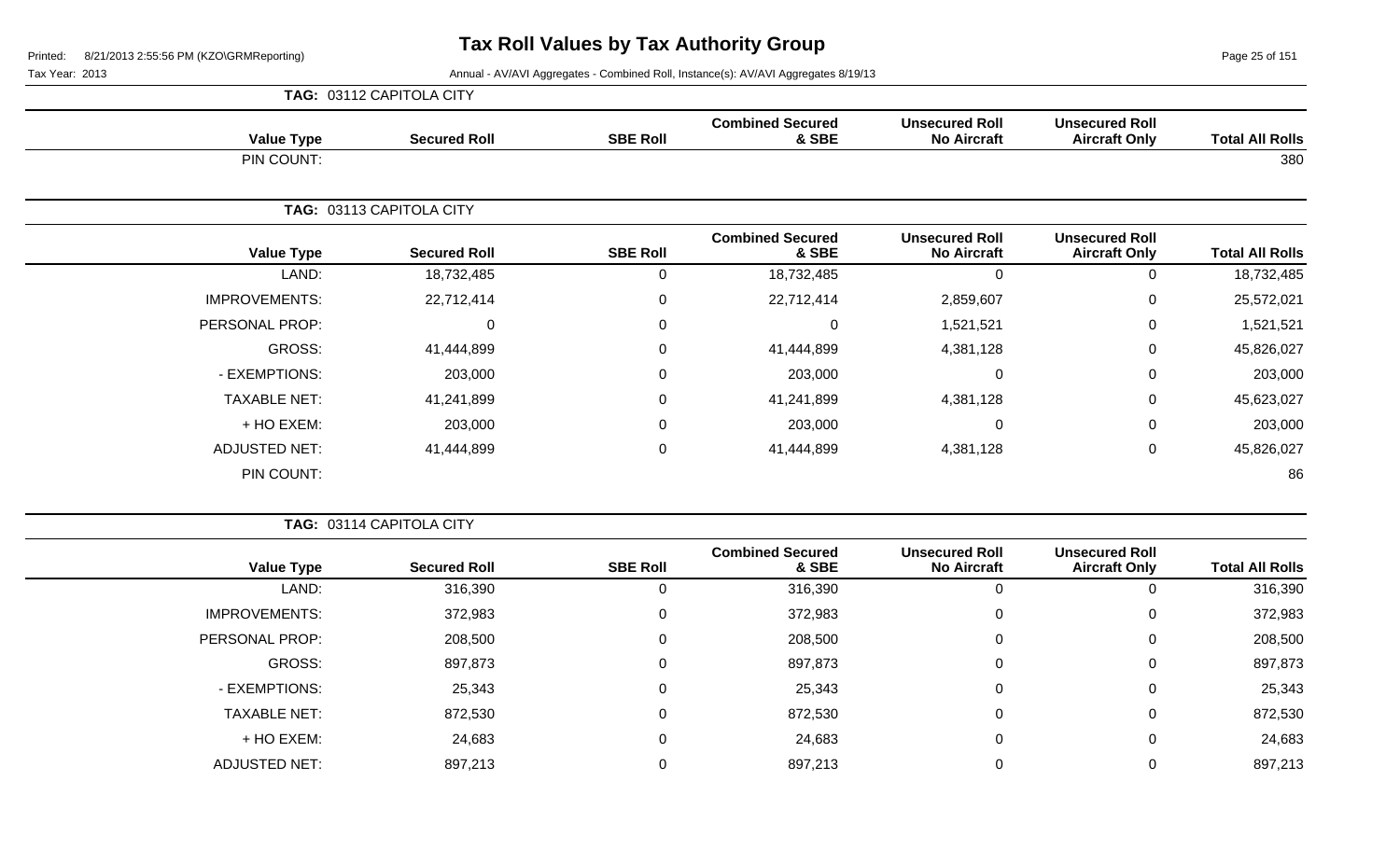Page 26 of 151

| .טו ט |                   |                            |                 | Annual - Av/Avi Agglegates - Combined Roll, mstance(s). Av/Avi Agglegates of 19/13 |                                             |                                               |                        |
|-------|-------------------|----------------------------|-----------------|------------------------------------------------------------------------------------|---------------------------------------------|-----------------------------------------------|------------------------|
|       |                   | TAG: 03114 CAPITOLA CITY   |                 |                                                                                    |                                             |                                               |                        |
|       | <b>Value Type</b> | <b>Secured Roll</b>        | <b>SBE Roll</b> | <b>Combined Secured</b><br>& SBE                                                   | <b>Unsecured Roll</b><br><b>No Aircraft</b> | <b>Unsecured Roll</b><br><b>Aircraft Only</b> | <b>Total All Rolls</b> |
|       | PIN COUNT:        |                            |                 |                                                                                    |                                             |                                               | 12                     |
|       |                   | TAG: 03115 CAPITOLA CITY   |                 |                                                                                    |                                             |                                               |                        |
|       | <b>Value Type</b> | <b>Secured Roll</b>        | <b>SBE Roll</b> | <b>Combined Secured</b><br>& SBE                                                   | <b>Unsecured Roll</b><br><b>No Aircraft</b> | <b>Unsecured Roll</b><br><b>Aircraft Only</b> | <b>Total All Rolls</b> |
|       | PIN COUNT:        |                            |                 |                                                                                    |                                             |                                               | $\overline{2}$         |
|       |                   | TAG: 03116 CAPITOLA CITY   |                 |                                                                                    |                                             |                                               |                        |
|       | <b>Value Type</b> | <b>Secured Roll</b>        | <b>SBE Roll</b> | <b>Combined Secured</b><br>& SBE                                                   | <b>Unsecured Roll</b><br><b>No Aircraft</b> | <b>Unsecured Roll</b><br><b>Aircraft Only</b> | <b>Total All Rolls</b> |
|       | PIN COUNT:        |                            |                 |                                                                                    |                                             |                                               |                        |
|       |                   | TAG: 04001 SCOTTS VLY CITY |                 |                                                                                    |                                             |                                               |                        |
|       |                   |                            |                 |                                                                                    |                                             |                                               |                        |

| <b>Value Type</b>    | <b>Secured Roll</b> | <b>SBE Roll</b> | <b>Combined Secured</b><br>& SBE | <b>Unsecured Roll</b><br><b>No Aircraft</b> | <b>Unsecured Roll</b><br><b>Aircraft Only</b> | <b>Total All Rolls</b> |
|----------------------|---------------------|-----------------|----------------------------------|---------------------------------------------|-----------------------------------------------|------------------------|
| PERSONAL PROP:       |                     |                 |                                  | 59,295                                      |                                               | 59,295                 |
| GROSS:               |                     |                 |                                  | 59,295                                      |                                               | 59,295                 |
| <b>TAXABLE NET:</b>  |                     |                 |                                  | 59,295                                      |                                               | 59,295                 |
| <b>ADJUSTED NET:</b> |                     |                 |                                  | 59,295                                      |                                               | 59,295                 |
| PIN COUNT:           |                     |                 |                                  |                                             |                                               | 3                      |
|                      |                     |                 |                                  |                                             |                                               |                        |

|  | <b>TAG: 04005 SCOTTS VLY CITY</b> |
|--|-----------------------------------|
|--|-----------------------------------|

| <b>Value Type</b> | <b>Secured Roll</b> | <b>SBE Roll</b> | <b>Combined Secured</b><br>& SBE | <b>Unsecured Roll</b><br><b>No Aircraft</b> | <b>Unsecured Roll</b><br><b>Aircraft Only</b> | <b>Total All Rolls</b> |
|-------------------|---------------------|-----------------|----------------------------------|---------------------------------------------|-----------------------------------------------|------------------------|
| LAND:             | 63,655              |                 | 63,655                           |                                             |                                               | 63,655                 |
| <b>GROSS:</b>     | 63,655              |                 | 63,655                           |                                             |                                               | 63,655                 |
| TAXABLE NET:      | 63,655              |                 | 63,655                           |                                             |                                               | 63,655                 |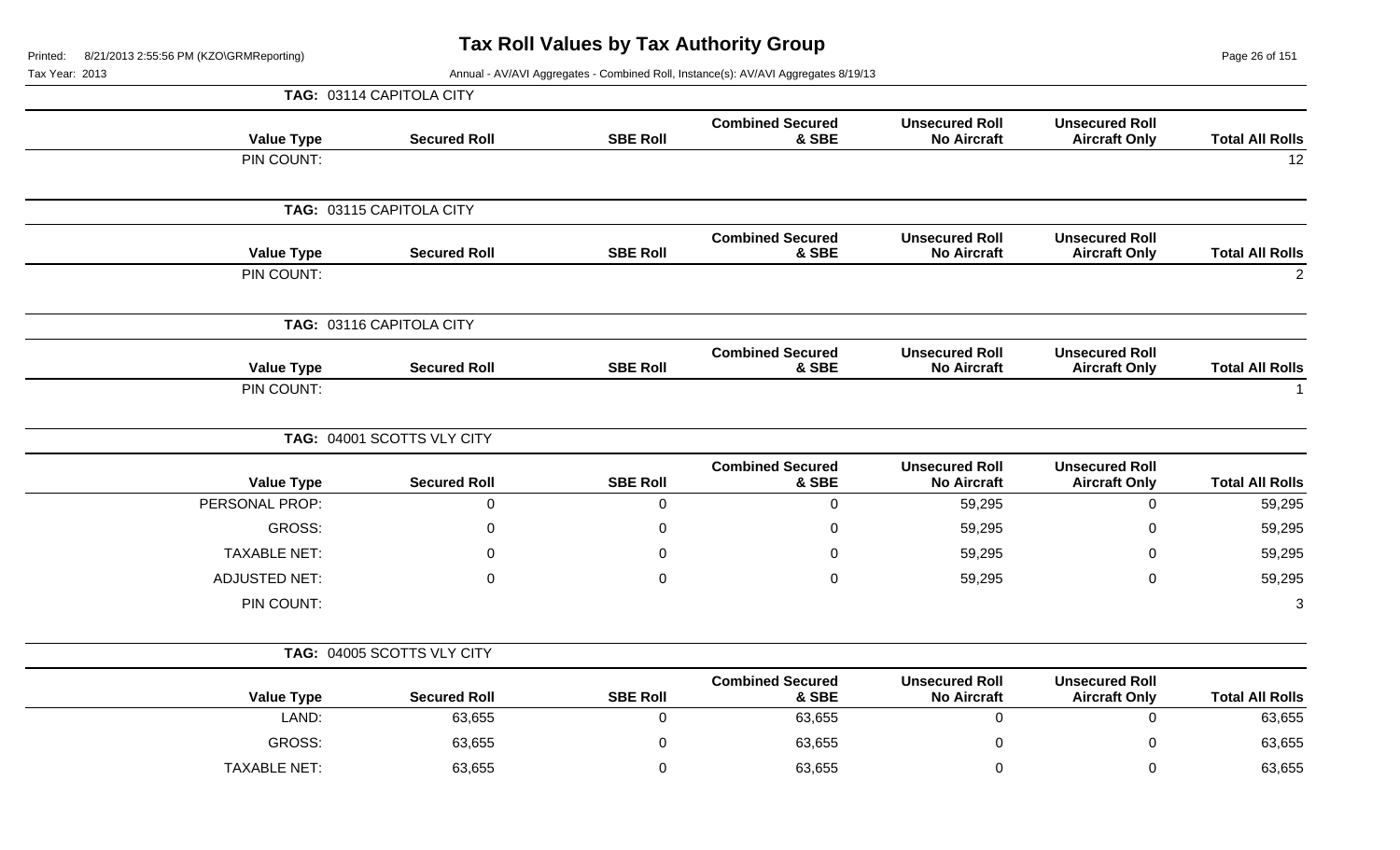Page 27 of 151

Tax Year: 2013 Annual - AV/AVI Aggregates - Combined Roll, Instance(s): AV/AVI Aggregates 8/19/13

|                        |                                               |                                             |                                  |                  | TAG: 04005 SCOTTS VLY CITY |                      |
|------------------------|-----------------------------------------------|---------------------------------------------|----------------------------------|------------------|----------------------------|----------------------|
| <b>Total All Rolls</b> | <b>Unsecured Roll</b><br><b>Aircraft Only</b> | <b>Unsecured Roll</b><br><b>No Aircraft</b> | <b>Combined Secured</b><br>& SBE | <b>SBE Roll</b>  | <b>Secured Roll</b>        | <b>Value Type</b>    |
| 63,655                 | $\mathbf 0$                                   | $\mathbf 0$                                 | 63,655                           | $\mathbf 0$      | 63,655                     | <b>ADJUSTED NET:</b> |
| -1                     |                                               |                                             |                                  |                  |                            | PIN COUNT:           |
|                        |                                               |                                             |                                  |                  | TAG: 04006 SCOTTS VLY CITY |                      |
| <b>Total All Rolls</b> | <b>Unsecured Roll</b><br><b>Aircraft Only</b> | <b>Unsecured Roll</b><br><b>No Aircraft</b> | <b>Combined Secured</b><br>& SBE | <b>SBE Roll</b>  | <b>Secured Roll</b>        | <b>Value Type</b>    |
| 867,068                | $\mathsf 0$                                   | $\pmb{0}$                                   | 867,068                          | $\mathbf 0$      | 867,068                    | LAND:                |
| 867,068                | 0                                             | 0                                           | 867,068                          | $\boldsymbol{0}$ | 867,068                    | <b>GROSS:</b>        |
| 867,068                | $\mathbf 0$                                   | $\Omega$                                    | 867,068                          | $\pmb{0}$        | 867,068                    | - EXEMPTIONS:        |
| $\overline{2}$         |                                               |                                             |                                  |                  |                            | PIN COUNT:           |
|                        |                                               |                                             |                                  |                  | TAG: 04013 SCOTTS VLY CITY |                      |
| <b>Total All Rolls</b> | <b>Unsecured Roll</b><br><b>Aircraft Only</b> | <b>Unsecured Roll</b><br><b>No Aircraft</b> | <b>Combined Secured</b><br>& SBE | <b>SBE Roll</b>  | <b>Secured Roll</b>        | <b>Value Type</b>    |
| 476,052                | $\mathbf 0$                                   | $\mathbf 0$                                 | 476,052                          | $\mathbf 0$      | 476,052                    | LAND:                |
| 1,892,907              | 0                                             | 13,058                                      | 1,879,849                        | $\pmb{0}$        | 1,879,849                  | <b>IMPROVEMENTS:</b> |
| 240,033                | 0                                             | 240,033                                     | 0                                | 0                | 0                          | PERSONAL PROP:       |
| 2,608,992              | 0                                             | 253,091                                     | 2,355,901                        | 0                | 2,355,901                  | <b>GROSS:</b>        |
| 2,608,992              | $\mathbf 0$                                   | 253,091                                     | 2,355,901                        | $\boldsymbol{0}$ | 2,355,901                  | <b>TAXABLE NET:</b>  |
| 2,608,992              | $\mathbf 0$                                   | 253,091                                     | 2,355,901                        | $\mathbf 0$      | 2,355,901                  | <b>ADJUSTED NET:</b> |
| 11                     |                                               |                                             |                                  |                  |                            | PIN COUNT:           |
|                        |                                               |                                             |                                  |                  | TAG: 04020 SCOTTS VLY CITY |                      |
| <b>Total All Rolls</b> | <b>Unsecured Roll</b><br><b>Aircraft Only</b> | <b>Unsecured Roll</b><br><b>No Aircraft</b> | <b>Combined Secured</b><br>& SBE | <b>SBE Roll</b>  | <b>Secured Roll</b>        | <b>Value Type</b>    |
| 1,128,807              | $\mathbf 0$                                   | $\mathbf 0$                                 | 1,128,807                        | $\mathbf 0$      | 1,128,807                  | LAND:                |
| 1,006,372              | 0                                             | $\pmb{0}$                                   | 1,006,372                        | $\mathbf 0$      | 1,006,372                  | <b>IMPROVEMENTS:</b> |

PERSONAL PROP: 0 0 0 97,805 0 97,805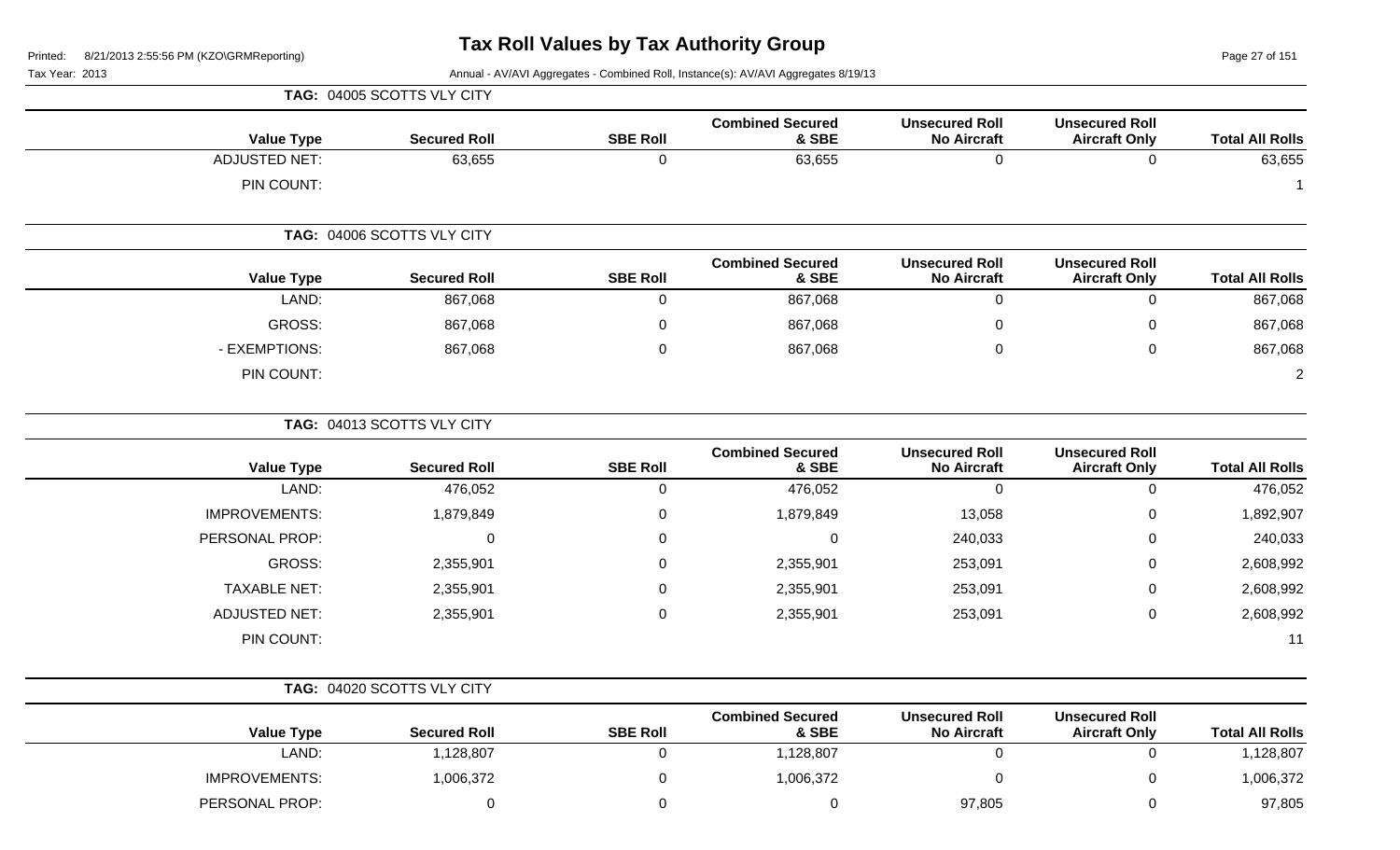# **Tax Roll Values by Tax Authority Group**

Page 28 of 151

Tax Year: 2013 **Annual - AV/AVI Aggregates - Combined Roll**, Instance(s): AV/AVI Aggregates 8/19/13

|                      | TAG: 04020 SCOTTS VLY CITY |                 |                                  |                                             |                                               |                        |
|----------------------|----------------------------|-----------------|----------------------------------|---------------------------------------------|-----------------------------------------------|------------------------|
| <b>Value Type</b>    | <b>Secured Roll</b>        | <b>SBE Roll</b> | <b>Combined Secured</b><br>& SBE | <b>Unsecured Roll</b><br><b>No Aircraft</b> | <b>Unsecured Roll</b><br><b>Aircraft Only</b> | <b>Total All Rolls</b> |
| GROSS:               | 2,135,179                  | υ               | 2,135,179                        | 97,805                                      | 0                                             | 2,232,984              |
| - EXEMPTIONS:        | 7,000                      | $\mathbf 0$     | 7,000                            | $\Omega$                                    | $\mathbf 0$                                   | 7,000                  |
| <b>TAXABLE NET:</b>  | 2,128,179                  | 0               | 2,128,179                        | 97,805                                      | $\mathbf 0$                                   | 2,225,984              |
| + HO EXEM:           | 7,000                      | 0               | 7,000                            | $\Omega$                                    | $\mathbf 0$                                   | 7,000                  |
| <b>ADJUSTED NET:</b> | 2,135,179                  | 0               | 2,135,179                        | 97,805                                      | $\mathbf 0$                                   | 2,232,984              |
| PIN COUNT:           |                            |                 |                                  |                                             |                                               | 10                     |
|                      | TAG: 04022 SCOTTS VLY CITY |                 |                                  |                                             |                                               |                        |

|                     |                     |                 | <b>Combined Secured</b> | <b>Unsecured Roll</b> | <b>Unsecured Roll</b> |                        |
|---------------------|---------------------|-----------------|-------------------------|-----------------------|-----------------------|------------------------|
| <b>Value Type</b>   | <b>Secured Roll</b> | <b>SBE Roll</b> | & SBE                   | <b>No Aircraft</b>    | <b>Aircraft Only</b>  | <b>Total All Rolls</b> |
| LAND:               | 428,282             |                 | 428,282                 | 0                     | ັ                     | 428,282                |
| GROSS:              | 428,282             |                 | 428,282                 | 0                     | ν                     | 428,282                |
| <b>TAXABLE NET:</b> | 428,282             |                 | 428,282                 | 0                     | v                     | 428,282                |
| ADJUSTED NET:       | 428,282             |                 | 428,282                 | 0                     |                       | 428,282                |
| PIN COUNT:          |                     |                 |                         |                       |                       |                        |

**TAG:** 04028 SCOTTS VLY CITY

|                      |                     |                 | <b>Combined Secured</b> | <b>Unsecured Roll</b> | <b>Unsecured Roll</b> |                        |
|----------------------|---------------------|-----------------|-------------------------|-----------------------|-----------------------|------------------------|
| <b>Value Type</b>    | <b>Secured Roll</b> | <b>SBE Roll</b> | & SBE                   | <b>No Aircraft</b>    | <b>Aircraft Only</b>  | <b>Total All Rolls</b> |
| LAND:                | 22,417,139          |                 | 22,417,139              | 0                     | 0                     | 22,417,139             |
| <b>IMPROVEMENTS:</b> | 18,283,382          |                 | 18,283,382              | $\mathbf 0$           | $\overline{0}$        | 18,283,382             |
| PERSONAL PROP:       |                     |                 |                         | 6,617                 | 0                     | 6,617                  |
| GROSS:               | 40,700,521          |                 | 40,700,521              | 6,617                 | 0                     | 40,707,138             |
| - EXEMPTIONS:        | 751,481             |                 | 751,481                 | $\mathbf 0$           | $\mathbf 0$           | 751,481                |
| <b>TAXABLE NET:</b>  | 39,949,040          |                 | 39,949,040              | 6,617                 | 0                     | 39,955,657             |
| + HO EXEM:           | 341,600             |                 | 341,600                 | $\mathbf 0$           | 0                     | 341,600                |
| <b>ADJUSTED NET:</b> | 40,290,640          |                 | 40,290,640              | 6,617                 | 0                     | 40,297,257             |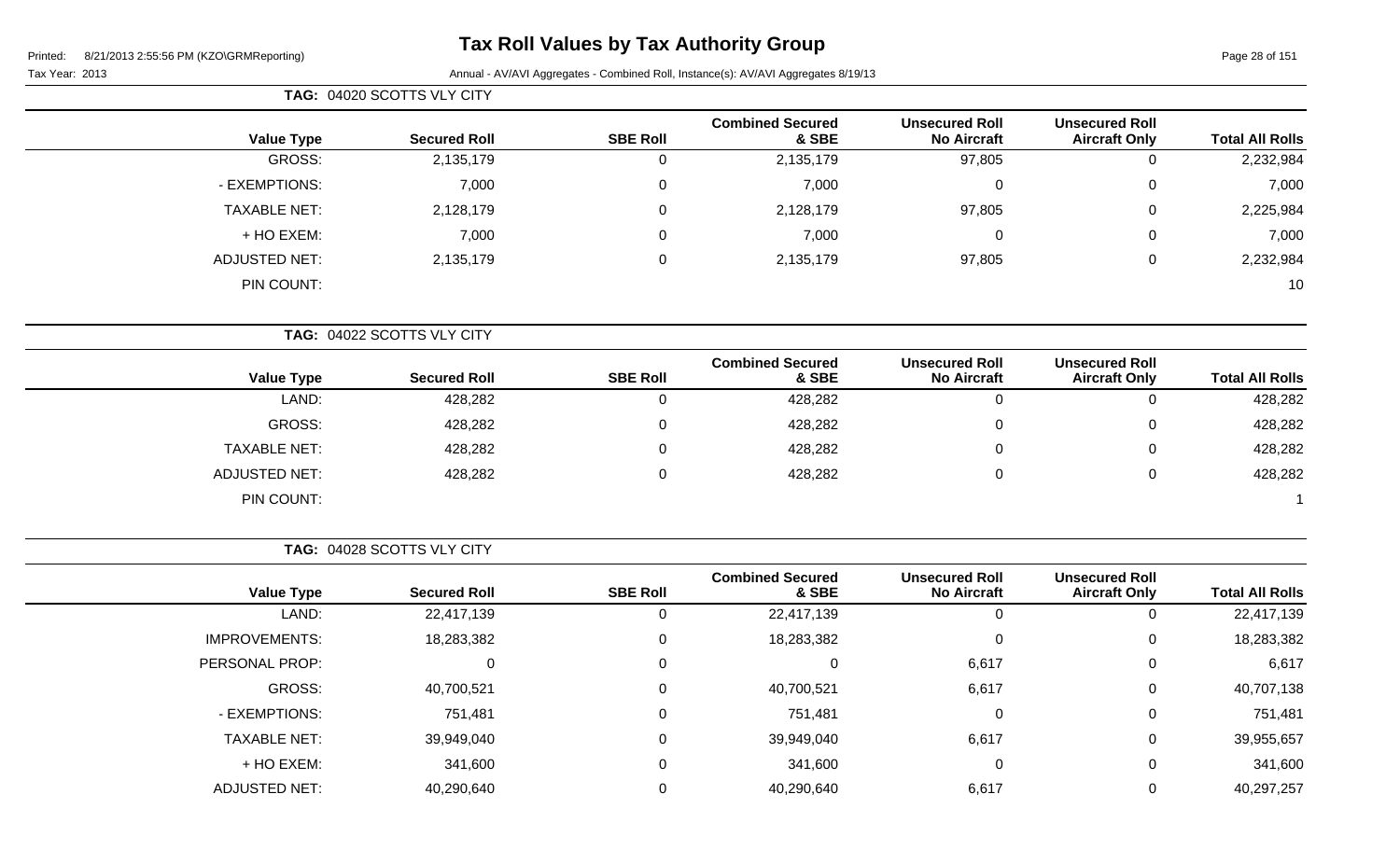Page 29 of 151

|                        |                                               |                                             |                                  |                     | TAG: 04028 SCOTTS VLY CITY |                      |
|------------------------|-----------------------------------------------|---------------------------------------------|----------------------------------|---------------------|----------------------------|----------------------|
| <b>Total All Rolls</b> | <b>Unsecured Roll</b><br><b>Aircraft Only</b> | <b>Unsecured Roll</b><br><b>No Aircraft</b> | <b>Combined Secured</b><br>& SBE | <b>SBE Roll</b>     | <b>Secured Roll</b>        | <b>Value Type</b>    |
| 94                     |                                               |                                             |                                  |                     |                            | PIN COUNT:           |
|                        |                                               |                                             |                                  |                     | TAG: 04035 SCOTTS VLY CITY |                      |
| <b>Total All Rolls</b> | <b>Unsecured Roll</b><br><b>Aircraft Only</b> | <b>Unsecured Roll</b><br><b>No Aircraft</b> | <b>Combined Secured</b><br>& SBE | <b>SBE Roll</b>     | <b>Secured Roll</b>        | <b>Value Type</b>    |
| 754,092                | $\mathbf 0$                                   | $\mathbf 0$                                 | 754,092                          | $\mathsf{O}\xspace$ | 754,092                    | LAND:                |
| 675,529                | $\mathbf 0$                                   | $\mathbf 0$                                 | 675,529                          | 0                   | 675,529                    | <b>IMPROVEMENTS:</b> |
| 1,429,621              | 0                                             | $\Omega$                                    | 1,429,621                        | $\mathbf 0$         | 1,429,621                  | GROSS:               |
| 7,000                  | 0                                             | $\Omega$                                    | 7,000                            | 0                   | 7,000                      | - EXEMPTIONS:        |
| 1,422,621              | 0                                             | $\Omega$                                    | 1,422,621                        | 0                   | 1,422,621                  | <b>TAXABLE NET:</b>  |
| 7,000                  | $\mathbf 0$                                   | $\Omega$                                    | 7,000                            | 0                   | 7,000                      | + HO EXEM:           |
| 1,429,621              | $\mathbf 0$                                   | $\boldsymbol{0}$                            | 1,429,621                        | $\mathbf 0$         | 1,429,621                  | <b>ADJUSTED NET:</b> |
|                        |                                               |                                             |                                  |                     |                            | PIN COUNT:           |
|                        |                                               |                                             |                                  |                     | TAG: 04036 SCOTTS VLY CITY |                      |
| <b>Total All Rolls</b> | <b>Unsecured Roll</b><br><b>Aircraft Only</b> | <b>Unsecured Roll</b><br><b>No Aircraft</b> | <b>Combined Secured</b><br>& SBE | <b>SBE Roll</b>     | <b>Secured Roll</b>        | <b>Value Type</b>    |
| 710,244                | $\pmb{0}$                                     | $\mathbf 0$                                 | 710,244                          | $\mathbf 0$         | 710,244                    | LAND:                |
| 710,244                | $\mathbf 0$                                   | $\mathbf 0$                                 | 710,244                          | $\mathbf 0$         | 710,244                    | <b>GROSS:</b>        |
| 710,244                | $\mathsf 0$                                   | 0                                           | 710,244                          | $\mathbf 0$         | 710,244                    | <b>TAXABLE NET:</b>  |
| 710,244                | $\mathbf 0$                                   | $\mathbf 0$                                 | 710,244                          | $\mathbf 0$         | 710,244                    | <b>ADJUSTED NET:</b> |
|                        |                                               |                                             |                                  |                     |                            | PIN COUNT:           |
|                        |                                               |                                             |                                  |                     | TAG: 04050 SCOTTS VLY CITY |                      |
| <b>Total All Rolls</b> | <b>Unsecured Roll</b><br><b>Aircraft Only</b> | <b>Unsecured Roll</b><br><b>No Aircraft</b> | <b>Combined Secured</b><br>& SBE | <b>SBE Roll</b>     | <b>Secured Roll</b>        | <b>Value Type</b>    |
| 371,715,748            | $\mathsf 0$                                   | 166,301                                     | 371,549,447                      | $\mathbf 0$         | 371,549,447                | LAND:                |
|                        |                                               |                                             |                                  |                     |                            |                      |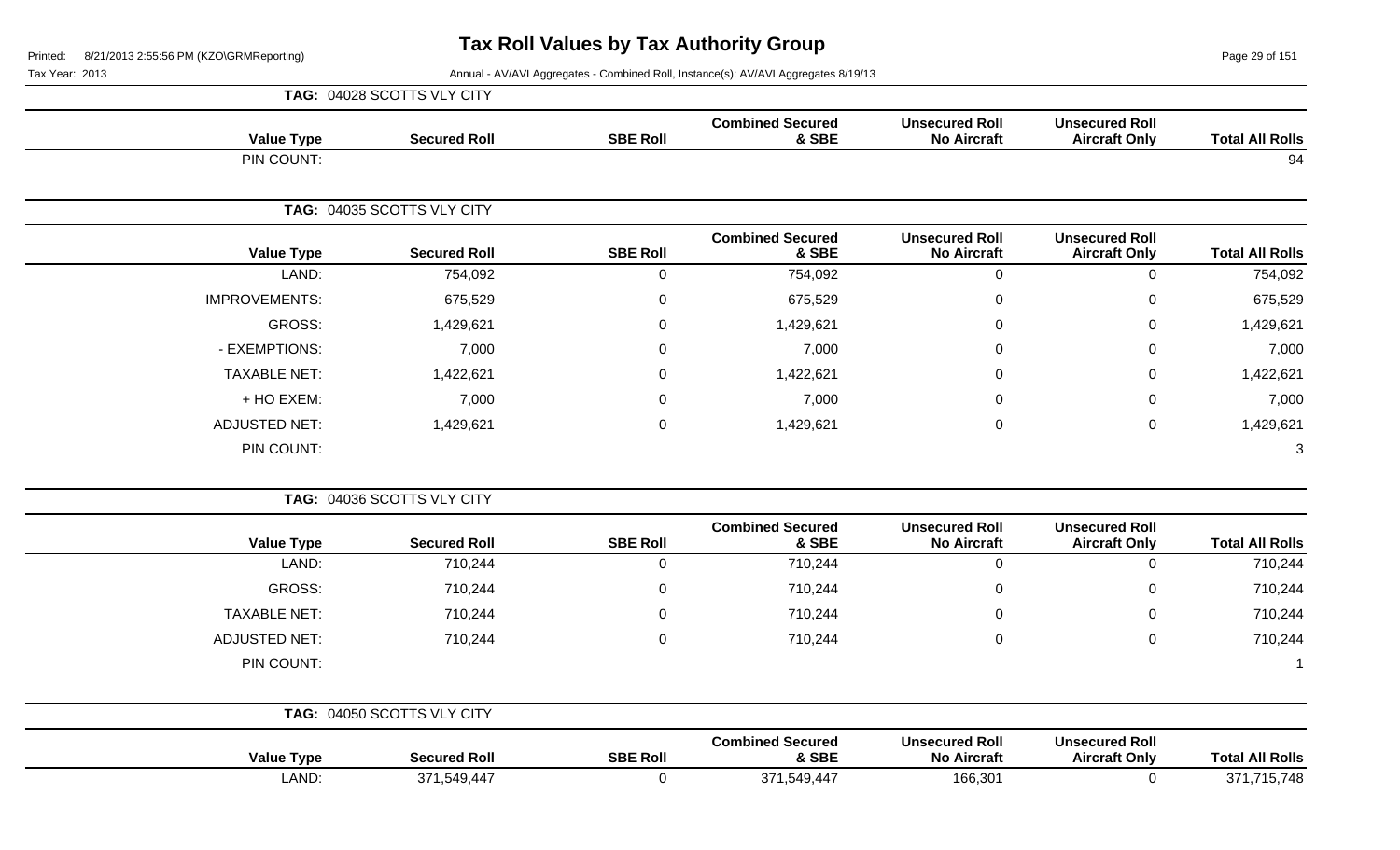# **Tax Roll Values by Tax Authority Group**

Page 30 of 151

|                        |                                               | TAG: 04050 SCOTTS VLY CITY                  |                                  |                 |                     |                      |  |
|------------------------|-----------------------------------------------|---------------------------------------------|----------------------------------|-----------------|---------------------|----------------------|--|
| <b>Total All Rolls</b> | <b>Unsecured Roll</b><br><b>Aircraft Only</b> | <b>Unsecured Roll</b><br><b>No Aircraft</b> | <b>Combined Secured</b><br>& SBE | <b>SBE Roll</b> | <b>Secured Roll</b> | <b>Value Type</b>    |  |
| 427,406,830            | 0                                             | 21,178,117                                  | 406,228,713                      | 0               | 406,228,713         | <b>IMPROVEMENTS:</b> |  |
| 36,234,584             | 0                                             | 32,655,579                                  | 3,579,005                        | 0               | 3,579,005           | PERSONAL PROP:       |  |
| 835, 357, 162          | 0                                             | 53,999,997                                  | 781,357,165                      | 0               | 781,357,165         | GROSS:               |  |
| 17,940,903             | 0                                             | 366,842                                     | 17,574,060                       | $\mathbf 0$     | 17,574,060          | - EXEMPTIONS:        |  |
| 817,416,258            | 0                                             | 53,633,154                                  | 763,783,104                      | 0               | 763,783,104         | <b>TAXABLE NET:</b>  |  |
| 3,971,800              | 0                                             | $\mathbf 0$                                 | 3,971,800                        | 0               | 3,971,800           | + HO EXEM:           |  |
| 821,388,058            | 0                                             | 53,633,154                                  | 767,754,904                      | 0               | 767,754,904         | <b>ADJUSTED NET:</b> |  |
| 2,066                  |                                               |                                             |                                  |                 |                     | PIN COUNT:           |  |
|                        |                                               |                                             |                                  |                 |                     |                      |  |

|  | <b>TAG: 04051 SCOTTS VLY CITY</b> |
|--|-----------------------------------|
|  |                                   |

| <b>Value Type</b>    | <b>Secured Roll</b> | <b>SBE Roll</b> | <b>Combined Secured</b><br>& SBE | <b>Unsecured Roll</b><br><b>No Aircraft</b> | <b>Unsecured Roll</b><br><b>Aircraft Only</b> | <b>Total All Rolls</b> |
|----------------------|---------------------|-----------------|----------------------------------|---------------------------------------------|-----------------------------------------------|------------------------|
| LAND:                | 68,107,401          | 0               | 68,107,401                       | 0                                           | U                                             | 68,107,401             |
| <b>IMPROVEMENTS:</b> | 72,076,798          | 0               | 72,076,798                       | $\pmb{0}$                                   | 0                                             | 72,076,798             |
| PERSONAL PROP:       | 1,101,031           | 0               | 1,101,031                        | 16,404                                      | 0                                             | 1,117,435              |
| GROSS:               | 141,285,230         | 0               | 141,285,230                      | 16,404                                      | 0                                             | 141,301,634            |
| - EXEMPTIONS:        | 531,274             | 0               | 531,274                          | 0                                           | 0                                             | 531,274                |
| <b>TAXABLE NET:</b>  | 140,753,956         | 0               | 140,753,956                      | 16,404                                      | 0                                             | 140,770,360            |
| + HO EXEM:           | 530,600             | 0               | 530,600                          | 0                                           | 0                                             | 530,600                |
| <b>ADJUSTED NET:</b> | 141,284,556         | 0               | 141,284,556                      | 16,404                                      | 0                                             | 141,300,960            |
| PIN COUNT:           |                     |                 |                                  |                                             |                                               | 152                    |

|                      | TAG: 04052 SCOTTS VLY CITY |                 |                                  |                                             |                                               |                        |
|----------------------|----------------------------|-----------------|----------------------------------|---------------------------------------------|-----------------------------------------------|------------------------|
| <b>Value Type</b>    | <b>Secured Roll</b>        | <b>SBE Roll</b> | <b>Combined Secured</b><br>& SBE | <b>Unsecured Roll</b><br><b>No Aircraft</b> | <b>Unsecured Roll</b><br><b>Aircraft Only</b> | <b>Total All Rolls</b> |
| LAND:                | 90,967,874                 |                 | 90,967,874                       |                                             |                                               | 90,967,874             |
| <b>IMPROVEMENTS:</b> | 128,177,846                |                 | 128,177,846                      |                                             |                                               | 128,177,846            |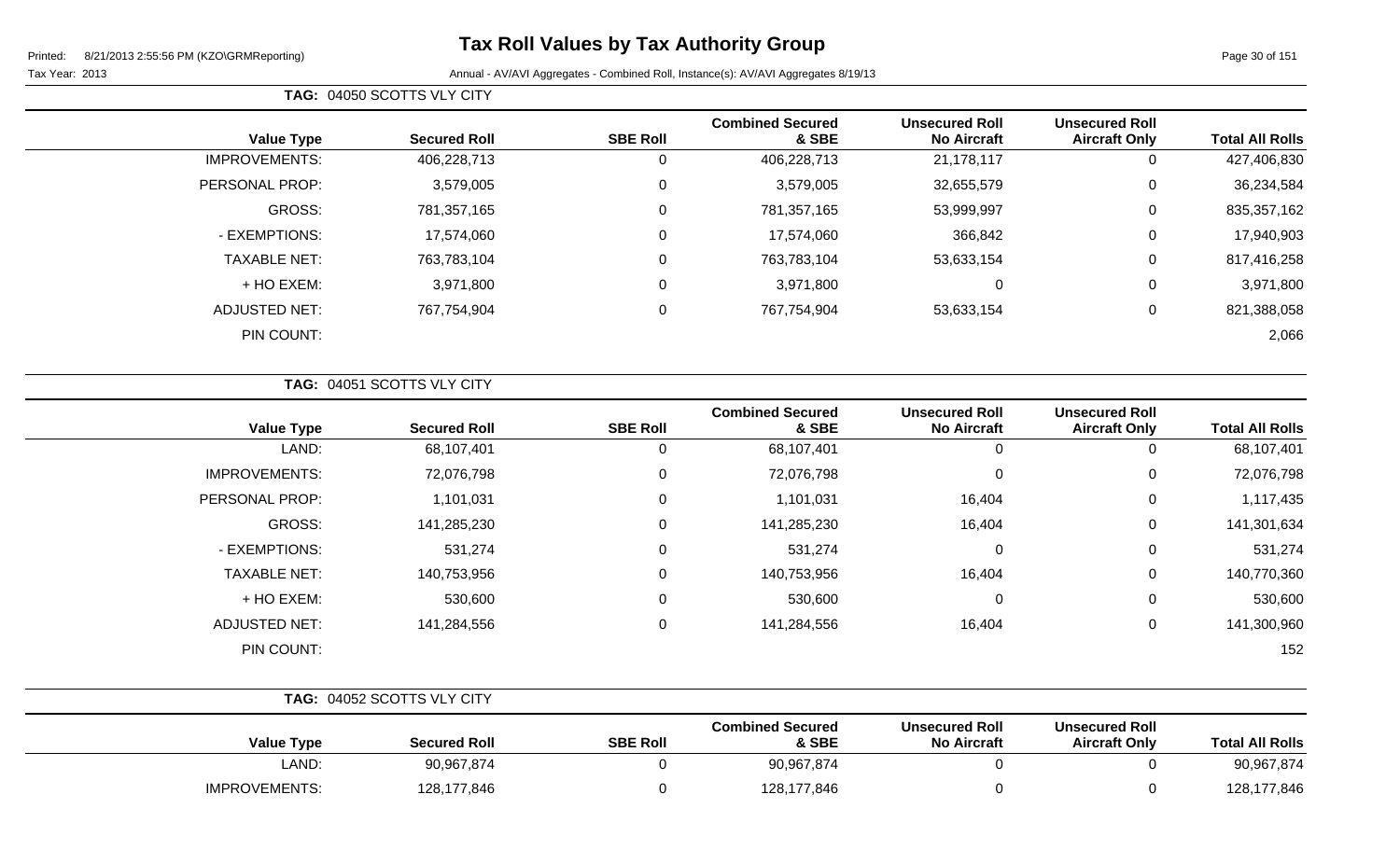Page 31 of 151

| TAG: 04052 SCOTTS VLY CITY |  |                     |                 |                                  |                                             |                                               |                        |
|----------------------------|--|---------------------|-----------------|----------------------------------|---------------------------------------------|-----------------------------------------------|------------------------|
| <b>Value Type</b>          |  | <b>Secured Roll</b> | <b>SBE Roll</b> | <b>Combined Secured</b><br>& SBE | <b>Unsecured Roll</b><br><b>No Aircraft</b> | <b>Unsecured Roll</b><br><b>Aircraft Only</b> | <b>Total All Rolls</b> |
| PERSONAL PROP:             |  | 30,000              | 0               | 30,000                           | 631,334                                     | 0                                             | 661,334                |
| GROSS:                     |  | 219,175,720         | $\mathbf 0$     | 219,175,720                      | 631,334                                     | 0                                             | 219,807,054            |
| - EXEMPTIONS:              |  | 2,980,803           | $\mathbf 0$     | 2,980,803                        | $\mathbf 0$                                 | 0                                             | 2,980,803              |
| <b>TAXABLE NET:</b>        |  | 216,194,916         | 0               | 216,194,916                      | 631,334                                     | 0                                             | 216,826,250            |
| + HO EXEM:                 |  | 2,851,800           | $\mathbf 0$     | 2,851,800                        | 0                                           | 0                                             | 2,851,800              |
| <b>ADJUSTED NET:</b>       |  | 219,046,716         | 0               | 219,046,716                      | 631,334                                     | 0                                             | 219,678,050            |
| PIN COUNT:                 |  |                     |                 |                                  |                                             |                                               | 654                    |

|                      | TAG: 04053 SCOTTS VLY CITY |                 |                                  |                                             |                                               |                        |
|----------------------|----------------------------|-----------------|----------------------------------|---------------------------------------------|-----------------------------------------------|------------------------|
| <b>Value Type</b>    | <b>Secured Roll</b>        | <b>SBE Roll</b> | <b>Combined Secured</b><br>& SBE | <b>Unsecured Roll</b><br><b>No Aircraft</b> | <b>Unsecured Roll</b><br><b>Aircraft Only</b> | <b>Total All Rolls</b> |
| LAND:                | 414,377,348                | 0               | 414,377,348                      | 257,073                                     | 0                                             | 414,634,421            |
| <b>IMPROVEMENTS:</b> | 417,499,633                | 0               | 417,499,633                      | 3,611,502                                   | 0                                             | 421,111,135            |
| PERSONAL PROP:       | 78,742                     | 0               | 78,742                           | 7,203,941                                   | 0                                             | 7,282,683              |
| GROSS:               | 831,955,723                | 0               | 831,955,723                      | 11,072,516                                  | $\mathbf 0$                                   | 843,028,239            |
| - EXEMPTIONS:        | 15,398,455                 | 0               | 15,398,455                       | 180,059                                     | $\mathbf 0$                                   | 15,578,514             |
| <b>TAXABLE NET:</b>  | 816,557,268                | 0               | 816,557,268                      | 10,892,457                                  | $\mathbf 0$                                   | 827,449,725            |
| + HO EXEM:           | 7,455,000                  | 0               | 7,455,000                        | 0                                           | $\mathbf 0$                                   | 7,455,000              |
| <b>ADJUSTED NET:</b> | 824,012,268                | 0               | 824,012,268                      | 10,892,457                                  | $\mathbf 0$                                   | 834,904,725            |
| PIN COUNT:           |                            |                 |                                  |                                             |                                               | 2,205                  |

|                      | TAG: 04054 SCOTTS VLY CITY |                 |                                  |                                             |                                               |                        |
|----------------------|----------------------------|-----------------|----------------------------------|---------------------------------------------|-----------------------------------------------|------------------------|
| <b>Value Type</b>    | <b>Secured Roll</b>        | <b>SBE Roll</b> | <b>Combined Secured</b><br>& SBE | <b>Unsecured Roll</b><br><b>No Aircraft</b> | <b>Unsecured Roll</b><br><b>Aircraft Only</b> | <b>Total All Rolls</b> |
| LAND:                | 659,720                    |                 | 659,720                          |                                             |                                               | 659,720                |
| <b>IMPROVEMENTS:</b> | 589,576                    |                 | 589,576                          |                                             |                                               | 589,576                |
| PERSONAL PROP:       |                            |                 |                                  | 5,514                                       |                                               | 5,514                  |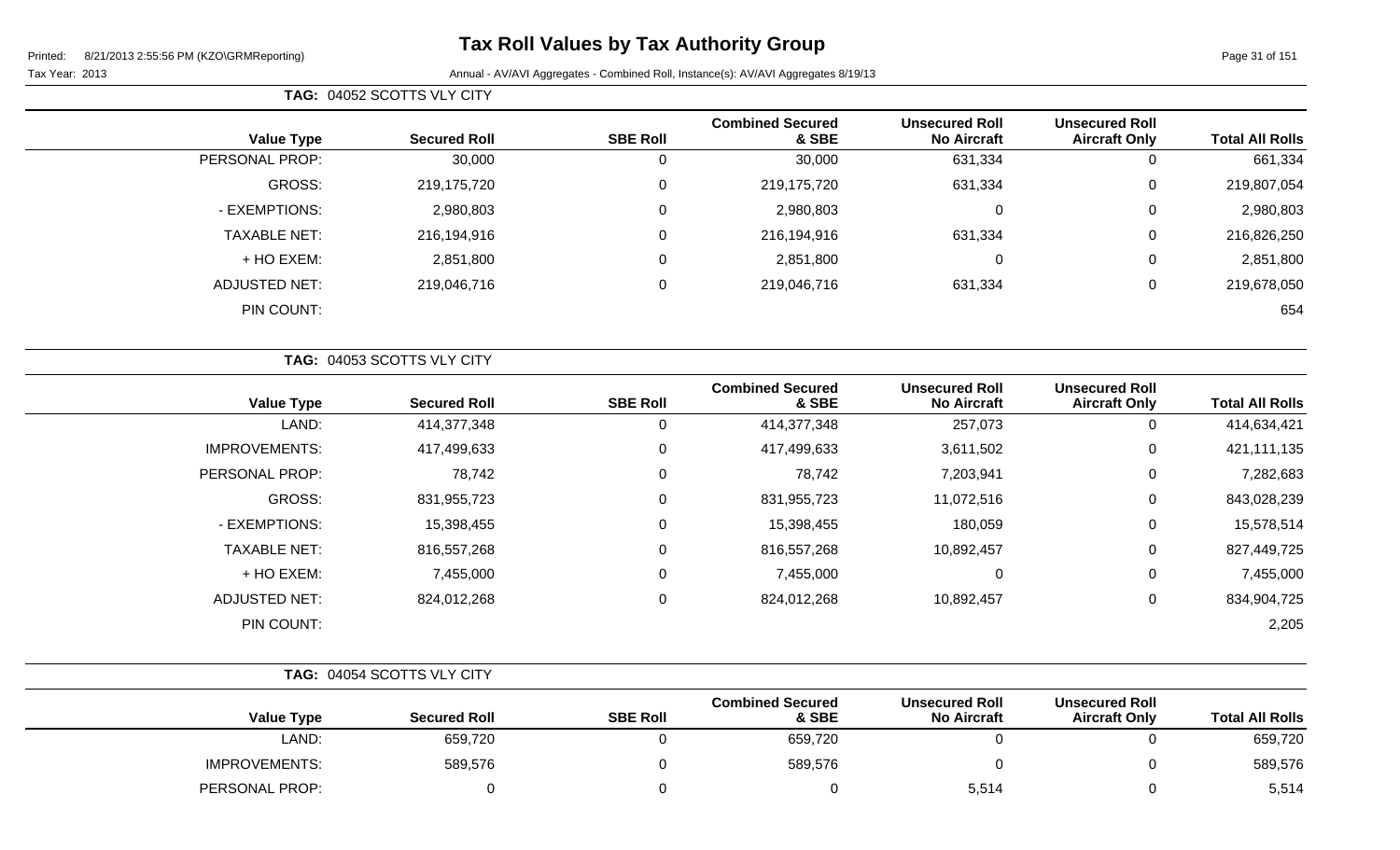# **Tax Roll Values by Tax Authority Group**

Page 32 of 151

|                           |                                               |                                             |                                  |                  | TAG: 04054 SCOTTS VLY CITY |                      |
|---------------------------|-----------------------------------------------|---------------------------------------------|----------------------------------|------------------|----------------------------|----------------------|
| <b>Total All Rolls</b>    | <b>Unsecured Roll</b><br><b>Aircraft Only</b> | <b>Unsecured Roll</b><br><b>No Aircraft</b> | <b>Combined Secured</b><br>& SBE | <b>SBE Roll</b>  | <b>Secured Roll</b>        | <b>Value Type</b>    |
| $\mathbf 0$<br>1,254,810  |                                               | 5,514                                       | 1,249,296                        | $\mathbf 0$      | 1,249,296                  | <b>GROSS:</b>        |
| $\mathbf 0$<br>14,000     |                                               | $\mathbf 0$                                 | 14,000                           | $\pmb{0}$        | 14,000                     | - EXEMPTIONS:        |
| 1,240,810<br>$\mathbf 0$  |                                               | 5,514                                       | 1,235,296                        | $\boldsymbol{0}$ | 1,235,296                  | <b>TAXABLE NET:</b>  |
| 14,000<br>0               |                                               | $\overline{0}$                              | 14,000                           | 0                | 14,000                     | + HO EXEM:           |
| $\pmb{0}$<br>1,254,810    |                                               | 5,514                                       | 1,249,296                        | $\mathbf 0$      | 1,249,296                  | <b>ADJUSTED NET:</b> |
| $\overline{\mathcal{A}}$  |                                               |                                             |                                  |                  |                            | PIN COUNT:           |
|                           |                                               |                                             |                                  |                  | TAG: 04055 SCOTTS VAL CITY |                      |
| <b>Total All Rolls</b>    | <b>Unsecured Roll</b><br><b>Aircraft Only</b> | <b>Unsecured Roll</b><br><b>No Aircraft</b> | <b>Combined Secured</b><br>& SBE | <b>SBE Roll</b>  | <b>Secured Roll</b>        | <b>Value Type</b>    |
| $\overline{2}$            |                                               |                                             |                                  |                  |                            | PIN COUNT:           |
|                           |                                               |                                             |                                  |                  | TAG: 04056 SCOTTS VAL CITY |                      |
| <b>Total All Rolls</b>    | <b>Unsecured Roll</b><br><b>Aircraft Only</b> | <b>Unsecured Roll</b><br><b>No Aircraft</b> | <b>Combined Secured</b><br>& SBE | <b>SBE Roll</b>  | <b>Secured Roll</b>        | <b>Value Type</b>    |
| 178,564<br>$\mathbf 0$    |                                               | $\mathbf 0$                                 | 178,564                          | $\mathbf 0$      | 178,564                    | LAND:                |
| $\mathbf 0$<br>599,366    |                                               | 0                                           | 599,366                          | $\boldsymbol{0}$ | 599,366                    | <b>IMPROVEMENTS:</b> |
| $\mathbf 0$<br>777,930    |                                               | $\Omega$                                    | 777,930                          | $\mathbf 0$      | 777,930                    | GROSS:               |
| $\mathbf 0$<br>21,000     |                                               | $\Omega$                                    | 21,000                           | $\mathbf 0$      | 21,000                     | - EXEMPTIONS:        |
| 756,930<br>$\Omega$       |                                               | 0                                           | 756,930                          | $\mathbf 0$      | 756,930                    | <b>TAXABLE NET:</b>  |
| 21,000<br>0               |                                               | $\Omega$                                    | 21,000                           | $\mathbf 0$      | 21,000                     | + HO EXEM:           |
| $\mathbf 0$<br>777,930    |                                               | $\mathbf 0$                                 | 777,930                          | $\mathbf 0$      | 777,930                    | <b>ADJUSTED NET:</b> |
| 3                         |                                               |                                             |                                  |                  |                            | PIN COUNT:           |
|                           |                                               |                                             |                                  |                  | TAG: 55000 AROMAS/SAN JUAN |                      |
| <b>Total All Rolls</b>    | <b>Unsecured Roll</b><br><b>Aircraft Only</b> | <b>Unsecured Roll</b><br><b>No Aircraft</b> | <b>Combined Secured</b><br>& SBE | <b>SBE Roll</b>  | <b>Secured Roll</b>        | <b>Value Type</b>    |
| $\mathbf 0$<br>11,861,106 |                                               | $\mathbf 0$                                 | 11,861,106                       | $\mathbf 0$      | 11,861,106                 | LAND:                |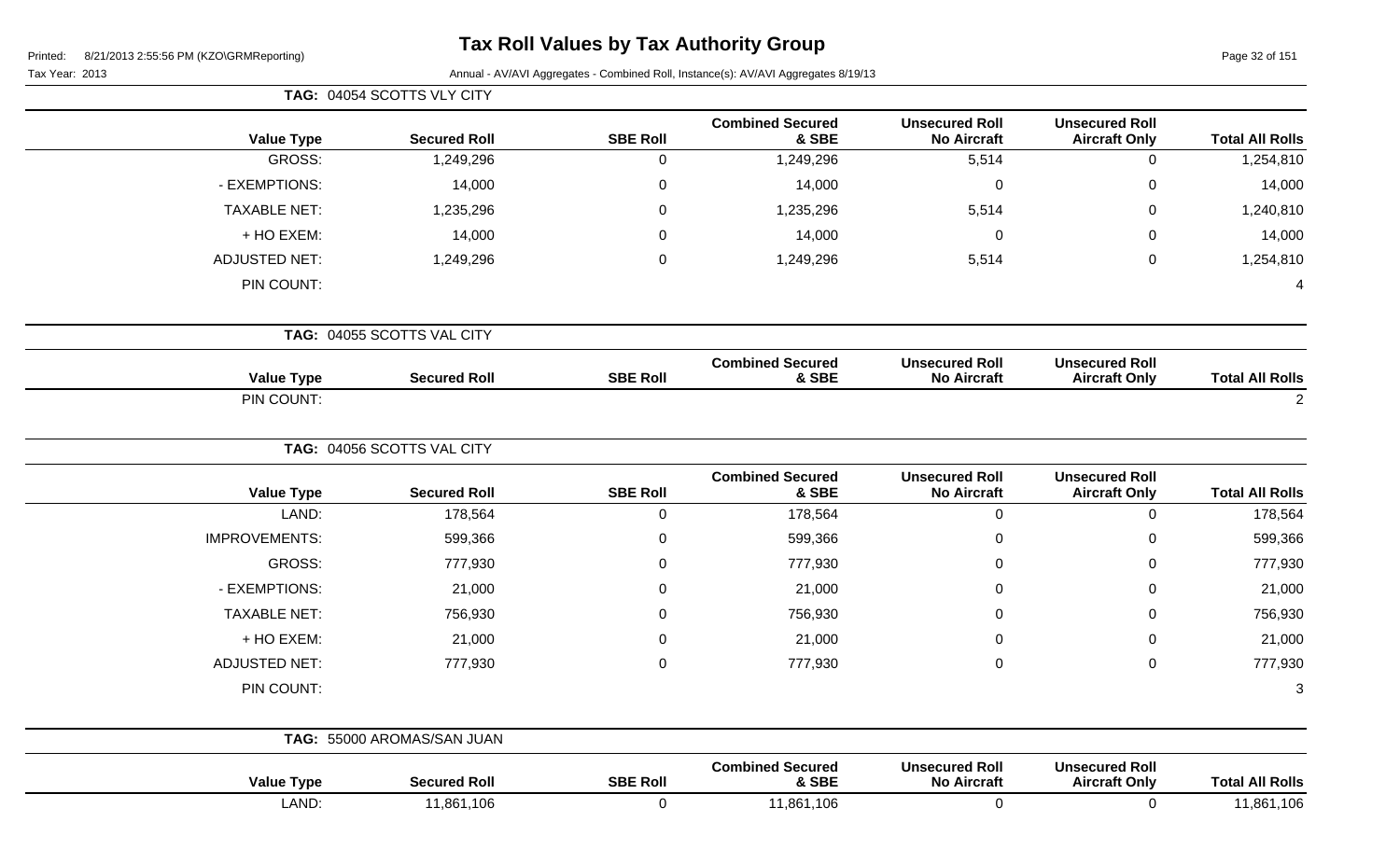Tax Year: 2013 **Annual - AV/AVI Aggregates - Combined Roll**, Instance(s): AV/AVI Aggregates 8/19/13

|                      | TAG: 55000 AROMAS/SAN JUAN |                 |                                  |                                             |                                               |                        |
|----------------------|----------------------------|-----------------|----------------------------------|---------------------------------------------|-----------------------------------------------|------------------------|
| <b>Value Type</b>    | <b>Secured Roll</b>        | <b>SBE Roll</b> | <b>Combined Secured</b><br>& SBE | <b>Unsecured Roll</b><br><b>No Aircraft</b> | <b>Unsecured Roll</b><br><b>Aircraft Only</b> | <b>Total All Rolls</b> |
| <b>IMPROVEMENTS:</b> | 4,422,509                  | 0               | 4,422,509                        | 47,620                                      | 0                                             | 4,470,129              |
| PERSONAL PROP:       | 98,309                     | 0               | 98,309                           | 629,144                                     | 0                                             | 727,453                |
| GROSS:               | 16,381,924                 | 0               | 16,381,924                       | 676,764                                     | 0                                             | 17,058,688             |
| - EXEMPTIONS:        | 56,000                     | 0               | 56,000                           | 0                                           | 0                                             | 56,000                 |
| <b>TAXABLE NET:</b>  | 16,325,924                 | 0               | 16,325,924                       | 676,764                                     | 0                                             | 17,002,688             |
| + HO EXEM:           | 56,000                     | 0               | 56,000                           | 0                                           | 0                                             | 56,000                 |
| <b>ADJUSTED NET:</b> | 16,381,924                 | 0               | 16,381,924                       | 676,764                                     | 0                                             | 17,058,688             |
| PIN COUNT:           |                            |                 |                                  |                                             |                                               | 80                     |

**TAG:** 58000 BONNY DOON

|                      |                     |                 | <b>Combined Secured</b> | <b>Unsecured Roll</b> | <b>Unsecured Roll</b> |                        |
|----------------------|---------------------|-----------------|-------------------------|-----------------------|-----------------------|------------------------|
| <b>Value Type</b>    | <b>Secured Roll</b> | <b>SBE Roll</b> | & SBE                   | <b>No Aircraft</b>    | <b>Aircraft Only</b>  | <b>Total All Rolls</b> |
| LAND:                | 4,495               | 0               | 4,495                   |                       | 0                     | 4,495                  |
| GROSS:               | 4,495               | 0               | 4,495                   |                       | 0                     | 4,495                  |
| <b>TAXABLE NET:</b>  | 4,495               | 0               | 4,495                   |                       | 0                     | 4,495                  |
| <b>ADJUSTED NET:</b> | 4,495               | 0               | 4,495                   |                       | 0                     | 4,495                  |
| PIN COUNT:           |                     |                 |                         |                       |                       | 5                      |

|                     | TAG: 58001 BONNY DOON |                 |                                  |                                             |                                               |                        |
|---------------------|-----------------------|-----------------|----------------------------------|---------------------------------------------|-----------------------------------------------|------------------------|
| <b>Value Type</b>   | <b>Secured Roll</b>   | <b>SBE Roll</b> | <b>Combined Secured</b><br>& SBE | <b>Unsecured Roll</b><br><b>No Aircraft</b> | <b>Unsecured Roll</b><br><b>Aircraft Only</b> | <b>Total All Rolls</b> |
| LAND:               | 184,003,268           | 0               | 184,003,268                      | 49,779                                      | 0                                             | 184,053,047            |
| IMPROVEMENTS:       | 163,414,009           | 0               | 163,414,009                      | 8,751,539                                   | 0                                             | 172,165,548            |
| PERSONAL PROP:      | 342,419               | 0               | 342,419                          | 2,639,303                                   | $\mathbf 0$                                   | 2,981,722              |
| GROSS:              | 347,759,696           | 0               | 347,759,696                      | 11,440,621                                  | 0                                             | 359,200,317            |
| - EXEMPTIONS:       | 10,558,583            | $\Omega$        | 10,558,583                       |                                             | 0                                             | 10,558,583             |
| <b>TAXABLE NET:</b> | 337,201,113           | 0               | 337,201,113                      | 11,440,621                                  | 0                                             | 348,641,734            |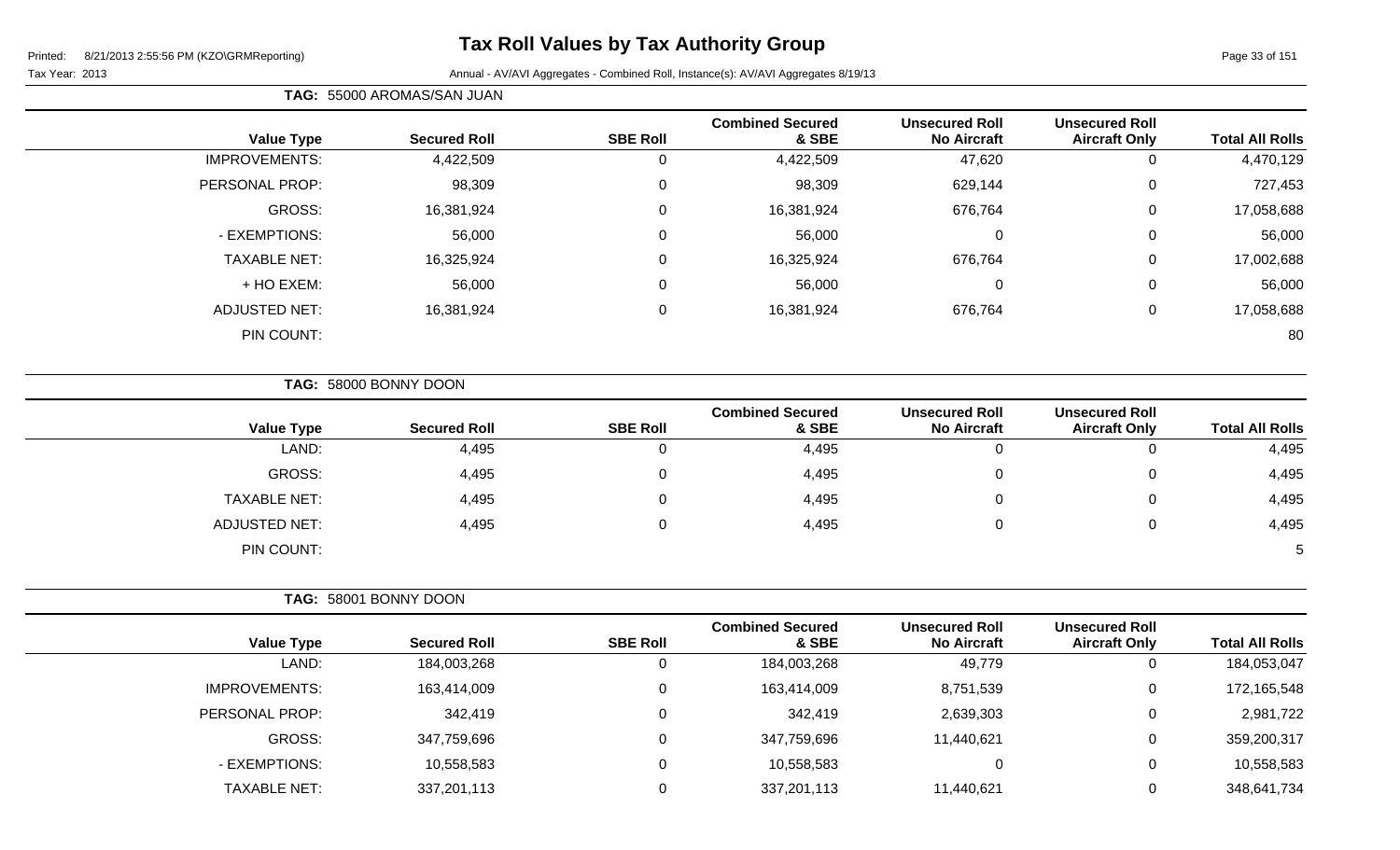Page 34 of 151

|                      | TAG: 58001 BONNY DOON |                 |                                  |                                             |                                               |                        |
|----------------------|-----------------------|-----------------|----------------------------------|---------------------------------------------|-----------------------------------------------|------------------------|
| <b>Value Type</b>    | <b>Secured Roll</b>   | <b>SBE Roll</b> | <b>Combined Secured</b><br>& SBE | <b>Unsecured Roll</b><br><b>No Aircraft</b> | <b>Unsecured Roll</b><br><b>Aircraft Only</b> | <b>Total All Rolls</b> |
| + HO EXEM:           | 2,931,600             |                 | 2,931,600                        |                                             |                                               | 2,931,600              |
| <b>ADJUSTED NET:</b> | 340,132,713           |                 | 340,132,713                      | 11,440,621                                  |                                               | 351,573,334            |
| PIN COUNT:           |                       |                 |                                  |                                             |                                               | 996                    |

|                      | TAG: 58002 BONNY DOON |                  |                                  |                                             |                                               |                        |
|----------------------|-----------------------|------------------|----------------------------------|---------------------------------------------|-----------------------------------------------|------------------------|
| <b>Value Type</b>    | <b>Secured Roll</b>   | <b>SBE Roll</b>  | <b>Combined Secured</b><br>& SBE | <b>Unsecured Roll</b><br><b>No Aircraft</b> | <b>Unsecured Roll</b><br><b>Aircraft Only</b> | <b>Total All Rolls</b> |
| LAND:                | 7,189,372             | 0                | 7,189,372                        |                                             | 0                                             | 7,189,372              |
| <b>IMPROVEMENTS:</b> | 7,619,652             | $\mathbf 0$      | 7,619,652                        | 4,000                                       | $\mathbf 0$                                   | 7,623,652              |
| PERSONAL PROP:       | 0                     | $\mathbf 0$      | 0                                | 43,871                                      | $\mathbf 0$                                   | 43,871                 |
| GROSS:               | 14,809,024            | $\mathbf 0$      | 14,809,024                       | 47,871                                      | $\mathbf 0$                                   | 14,856,895             |
| - EXEMPTIONS:        | 161,000               | $\boldsymbol{0}$ | 161,000                          | 0                                           | $\mathbf 0$                                   | 161,000                |
| <b>TAXABLE NET:</b>  | 14,648,024            | $\mathbf 0$      | 14,648,024                       | 47,871                                      | $\mathbf 0$                                   | 14,695,895             |
| + HO EXEM:           | 161,000               | $\pmb{0}$        | 161,000                          | 0                                           | $\mathbf 0$                                   | 161,000                |
| <b>ADJUSTED NET:</b> | 14,809,024            | $\mathbf 0$      | 14,809,024                       | 47,871                                      | $\mathbf 0$                                   | 14,856,895             |
| PIN COUNT:           |                       |                  |                                  |                                             |                                               | 42                     |

|                        |                                               |                                             |                                  |                 | TAG: 58003 BONNY DOON |                      |
|------------------------|-----------------------------------------------|---------------------------------------------|----------------------------------|-----------------|-----------------------|----------------------|
| <b>Total All Rolls</b> | <b>Unsecured Roll</b><br><b>Aircraft Only</b> | <b>Unsecured Roll</b><br><b>No Aircraft</b> | <b>Combined Secured</b><br>& SBE | <b>SBE Roll</b> | <b>Secured Roll</b>   | <b>Value Type</b>    |
| 8,993,662              | 0                                             | U                                           | 8,993,662                        | 0               | 8,993,662             | LAND:                |
| 8,911,373              | 0                                             |                                             | 8,911,373                        | 0               | 8,911,373             | <b>IMPROVEMENTS:</b> |
| 25,236                 | 0                                             | 25,236                                      | 0                                | 0               |                       | PERSONAL PROP:       |
| 17,930,271             | 0                                             | 25,236                                      | 17,905,035                       | 0               | 17,905,035            | GROSS:               |
| 209,047                | 0                                             |                                             | 209,047                          | 0               | 209,047               | - EXEMPTIONS:        |
| 17,721,224             | 0                                             | 25,236                                      | 17,695,988                       | 0               | 17,695,988            | <b>TAXABLE NET:</b>  |
| 208,600                | 0                                             | 0                                           | 208,600                          | $\mathbf 0$     | 208,600               | + HO EXEM:           |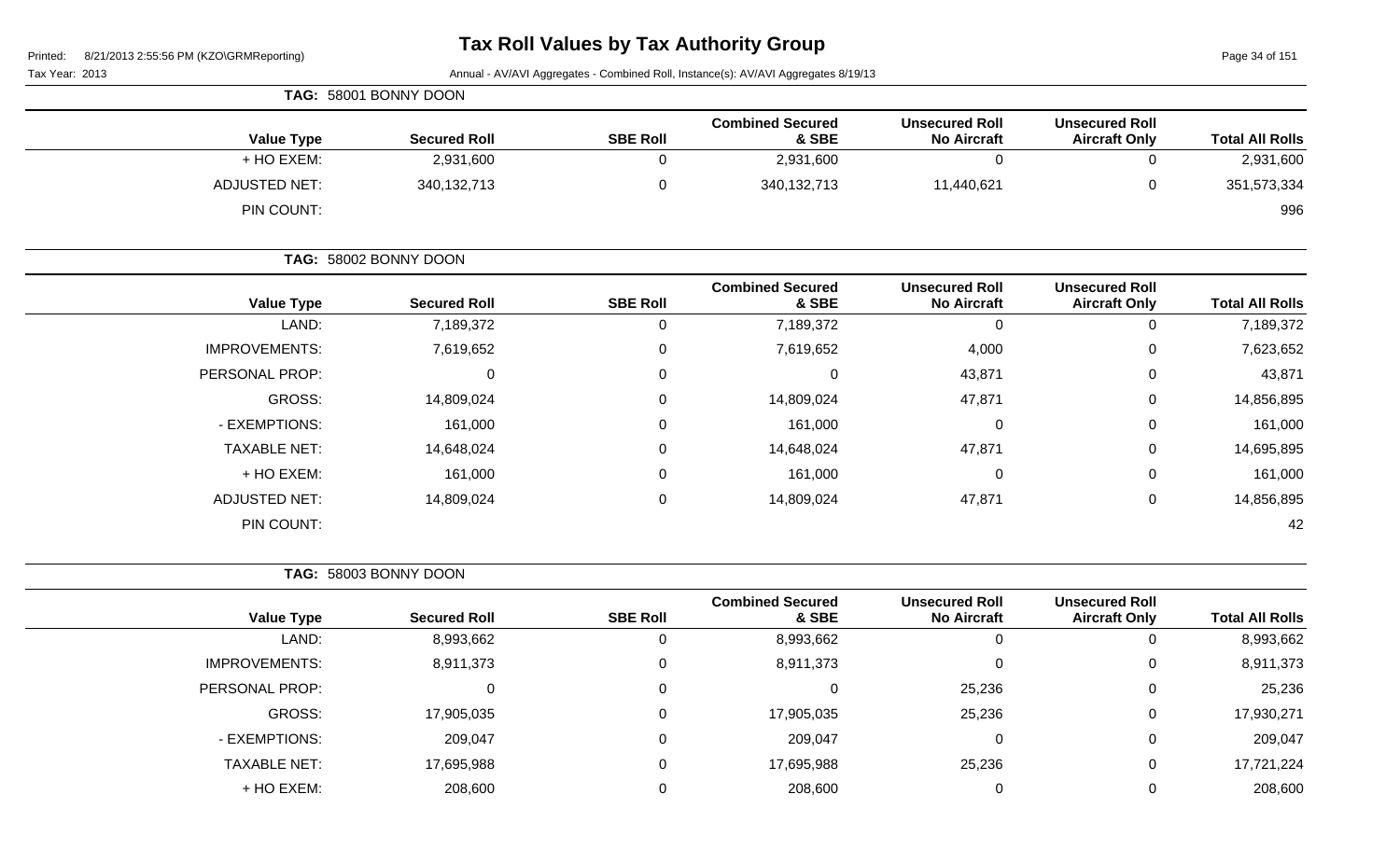Page 35 of 151

Tax Year: 2013 Annual - AV/AVI Aggregates - Combined Roll, Instance(s): AV/AVI Aggregates 8/19/13

|                      | TAG: 58003 BONNY DOON |                 |                                  |                                             |                                               |                        |
|----------------------|-----------------------|-----------------|----------------------------------|---------------------------------------------|-----------------------------------------------|------------------------|
| <b>Value Type</b>    | <b>Secured Roll</b>   | <b>SBE Roll</b> | <b>Combined Secured</b><br>& SBE | <b>Unsecured Roll</b><br><b>No Aircraft</b> | <b>Unsecured Roll</b><br><b>Aircraft Only</b> | <b>Total All Rolls</b> |
| <b>ADJUSTED NET:</b> | 17,904,588            | $\mathbf 0$     | 17,904,588                       | 25,236                                      | $\mathbf 0$                                   | 17,929,824             |
| PIN COUNT:           |                       |                 |                                  |                                             |                                               | 57                     |
|                      | TAG: 58004 BONNY DOON |                 |                                  |                                             |                                               |                        |
| <b>Value Type</b>    | <b>Secured Roll</b>   | <b>SBE Roll</b> | <b>Combined Secured</b><br>& SBE | <b>Unsecured Roll</b><br><b>No Aircraft</b> | <b>Unsecured Roll</b><br><b>Aircraft Only</b> | <b>Total All Rolls</b> |
| LAND:                | 17,902,648            | 0               | 17,902,648                       | $\mathbf 0$                                 | 0                                             | 17,902,648             |
| <b>IMPROVEMENTS:</b> | 19,817,835            | 0               | 19,817,835                       | $\mathbf 0$                                 | 0                                             | 19,817,835             |
| PERSONAL PROP:       | $\mathbf 0$           | 0               | 0                                | 41,252                                      | 0                                             | 41,252                 |
| GROSS:               | 37,720,483            | $\Omega$        | 37,720,483                       | 41,252                                      | $\mathbf 0$                                   | 37,761,735             |
| - EXEMPTIONS:        | 462,208               | 0               | 462,208                          | $\mathbf 0$                                 | $\mathbf 0$                                   | 462,208                |
| <b>TAXABLE NET:</b>  | 37,258,275            | 0               | 37,258,275                       | 41,252                                      | 0                                             | 37,299,527             |
| + HO EXEM:           | 462,000               | 0               | 462,000                          | $\mathbf 0$                                 | $\mathbf 0$                                   | 462,000                |
| <b>ADJUSTED NET:</b> | 37,720,275            | 0               | 37,720,275                       | 41,252                                      | 0                                             | 37,761,527             |
| PIN COUNT:           |                       |                 |                                  |                                             |                                               | 103                    |

**TAG:** 58005 BONNY DOON

|                      |                     |                 | <b>Combined Secured</b> | <b>Unsecured Roll</b> | <b>Unsecured Roll</b> |                        |
|----------------------|---------------------|-----------------|-------------------------|-----------------------|-----------------------|------------------------|
| <b>Value Type</b>    | <b>Secured Roll</b> | <b>SBE Roll</b> | & SBE                   | <b>No Aircraft</b>    | <b>Aircraft Only</b>  | <b>Total All Rolls</b> |
| LAND:                | 6,777,249           |                 | 6,777,249               | 0                     | U                     | 6,777,249              |
| <b>IMPROVEMENTS:</b> | 7,081,314           |                 | 7,081,314               | 0                     | $\overline{0}$        | 7,081,314              |
| GROSS:               | 13,858,563          |                 | 13,858,563              | 0                     | $\overline{0}$        | 13,858,563             |
| - EXEMPTIONS:        | 94,051              |                 | 94,051                  | $\Omega$              | $\Omega$              | 94,051                 |
| <b>TAXABLE NET:</b>  | 13,764,512          |                 | 13,764,512              | 0                     | 0                     | 13,764,512             |
| + HO EXEM:           | 91,000              |                 | 91,000                  | 0                     | 0                     | 91,000                 |
| <b>ADJUSTED NET:</b> | 13,855,512          |                 | 13,855,512              | 0                     | 0                     | 13,855,512             |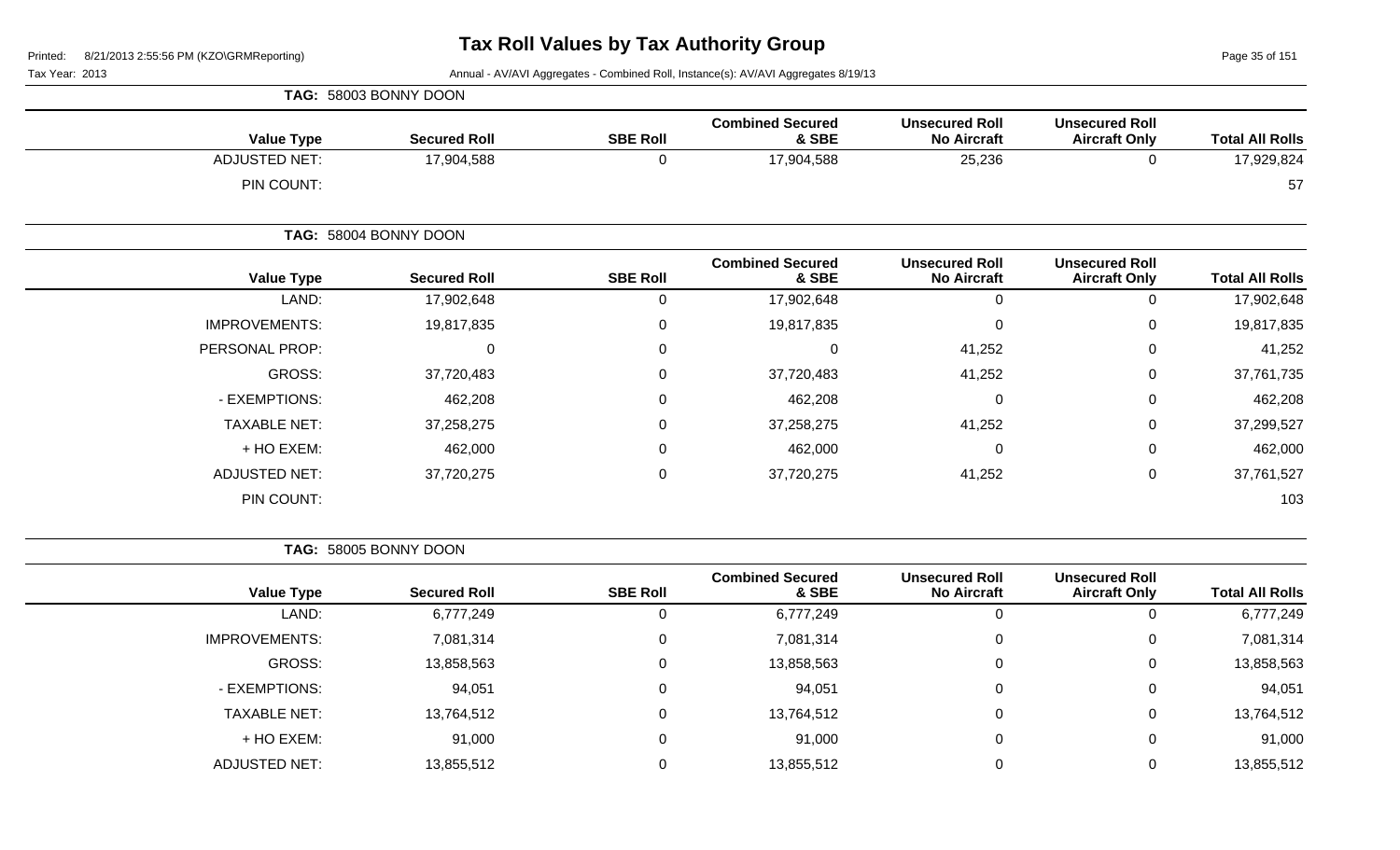Page 36 of 151

|                      | TAG: 58005 BONNY DOON |                  |                                  |                                             |                                               |                        |
|----------------------|-----------------------|------------------|----------------------------------|---------------------------------------------|-----------------------------------------------|------------------------|
| <b>Value Type</b>    | <b>Secured Roll</b>   | <b>SBE Roll</b>  | <b>Combined Secured</b><br>& SBE | <b>Unsecured Roll</b><br><b>No Aircraft</b> | <b>Unsecured Roll</b><br><b>Aircraft Only</b> | <b>Total All Rolls</b> |
| PIN COUNT:           |                       |                  |                                  |                                             |                                               | 36                     |
|                      | TAG: 58006 BONNY DOON |                  |                                  |                                             |                                               |                        |
| <b>Value Type</b>    | <b>Secured Roll</b>   | <b>SBE Roll</b>  | <b>Combined Secured</b><br>& SBE | <b>Unsecured Roll</b><br><b>No Aircraft</b> | <b>Unsecured Roll</b><br><b>Aircraft Only</b> | <b>Total All Rolls</b> |
| LAND:                | 10,510,195            | $\mathbf{0}$     | 10,510,195                       | 0                                           | 0                                             | 10,510,195             |
| <b>IMPROVEMENTS:</b> | 11,110,884            | 0                | 11,110,884                       | $\mathbf 0$                                 | 0                                             | 11,110,884             |
| PERSONAL PROP:       | $\mathbf 0$           | $\Omega$         | 0                                | 73,285                                      | $\mathbf 0$                                   | 73,285                 |
| GROSS:               | 21,621,079            | 0                | 21,621,079                       | 73,285                                      | 0                                             | 21,694,364             |
| - EXEMPTIONS:        | 187,600               | 0                | 187,600                          | $\mathbf 0$                                 | $\pmb{0}$                                     | 187,600                |
| <b>TAXABLE NET:</b>  | 21,433,479            | $\Omega$         | 21,433,479                       | 73,285                                      | $\mathbf 0$                                   | 21,506,764             |
| + HO EXEM:           | 187,600               | 0                | 187,600                          | $\mathbf 0$                                 | $\mathbf 0$                                   | 187,600                |
| <b>ADJUSTED NET:</b> | 21,621,079            | $\boldsymbol{0}$ | 21,621,079                       | 73,285                                      | $\mathbf 0$                                   | 21,694,364             |
| PIN COUNT:           |                       |                  |                                  |                                             |                                               | 46                     |

|                        |   | <b>Unsecured Roll</b><br><b>Unsecured Roll</b><br><b>No Aircraft</b><br>& SBE<br><b>Aircraft Only</b><br>10,999,491<br>0<br>U<br>12,196,453<br>0<br>0 |                         |                 | TAG: 58007 BONNY DOON |                      |
|------------------------|---|-------------------------------------------------------------------------------------------------------------------------------------------------------|-------------------------|-----------------|-----------------------|----------------------|
| <b>Total All Rolls</b> |   |                                                                                                                                                       | <b>Combined Secured</b> | <b>SBE Roll</b> | <b>Secured Roll</b>   | <b>Value Type</b>    |
| 10,999,491             |   |                                                                                                                                                       |                         | 0               | 10,999,491            | LAND:                |
| 12,196,453             |   |                                                                                                                                                       |                         | 0               | 12,196,453            | <b>IMPROVEMENTS:</b> |
| 23,195,944             | 0 | 0                                                                                                                                                     | 23,195,944              | 0               | 23,195,944            | GROSS:               |
| 245,000                | 0 | 0                                                                                                                                                     | 245,000                 | 0               | 245,000               | - EXEMPTIONS:        |
| 22,950,944             | 0 | 0                                                                                                                                                     | 22,950,944              | 0               | 22,950,944            | <b>TAXABLE NET:</b>  |
| 245,000                | 0 | 0                                                                                                                                                     | 245,000                 | 0               | 245,000               | + HO EXEM:           |
| 23,195,944             |   | 0                                                                                                                                                     | 23,195,944              | 0               | 23,195,944            | ADJUSTED NET:        |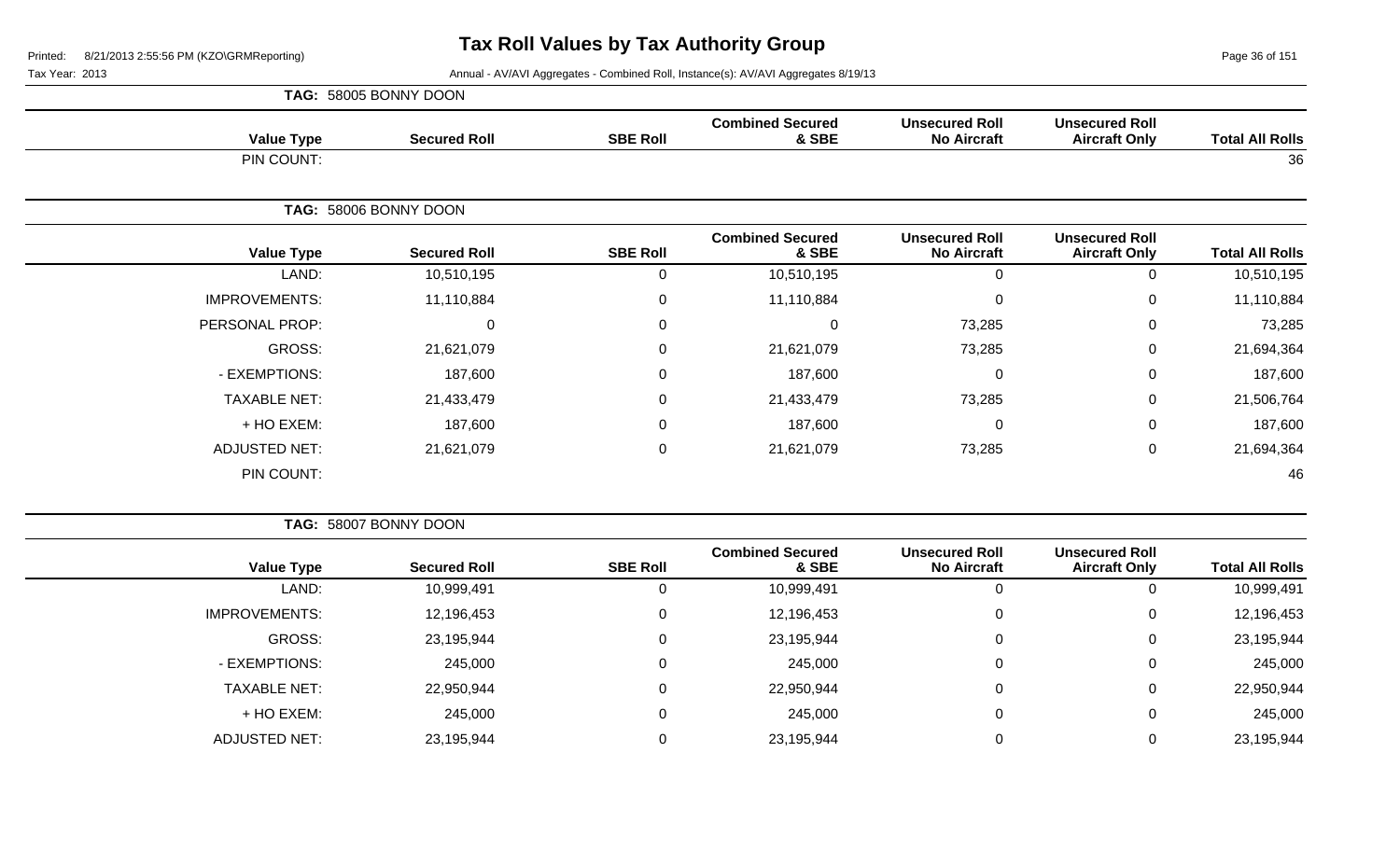Page 37 of 151

|                        |                                               |                                             |                                  |                 | TAG: 58007 BONNY DOON |                      |
|------------------------|-----------------------------------------------|---------------------------------------------|----------------------------------|-----------------|-----------------------|----------------------|
| <b>Total All Rolls</b> | <b>Unsecured Roll</b><br><b>Aircraft Only</b> | <b>Unsecured Roll</b><br><b>No Aircraft</b> | <b>Combined Secured</b><br>& SBE | <b>SBE Roll</b> | <b>Secured Roll</b>   | <b>Value Type</b>    |
| 54                     |                                               |                                             |                                  |                 |                       | PIN COUNT:           |
|                        |                                               |                                             |                                  |                 | TAG: 58008 BONNY DOON |                      |
| <b>Total All Rolls</b> | <b>Unsecured Roll</b><br><b>Aircraft Only</b> | <b>Unsecured Roll</b><br><b>No Aircraft</b> | <b>Combined Secured</b><br>& SBE | <b>SBE Roll</b> | <b>Secured Roll</b>   | <b>Value Type</b>    |
| 8,780,753              | $\mathbf 0$                                   | $\mathbf 0$                                 | 8,780,753                        | $\mathbf 0$     | 8,780,753             | LAND:                |
| 11,535,105             | $\overline{0}$                                | 56,834                                      | 11,478,271                       | $\mathbf 0$     | 11,478,271            | <b>IMPROVEMENTS:</b> |
| 68,592                 | $\overline{0}$                                | 68,592                                      | $\mathbf 0$                      | $\Omega$        | $\mathbf 0$           | PERSONAL PROP:       |
| 20,384,450             | $\mathbf 0$                                   | 125,426                                     | 20,259,024                       | $\mathbf 0$     | 20,259,024            | GROSS:               |
| 253,872                | $\mathbf 0$                                   | 0                                           | 253,872                          | $\mathbf 0$     | 253,872               | - EXEMPTIONS:        |
| 20,130,578             | 0                                             | 125,426                                     | 20,005,152                       | $\Omega$        | 20,005,152            | <b>TAXABLE NET:</b>  |
| 252,000                | $\overline{0}$                                | $\Omega$                                    | 252,000                          | $\mathbf 0$     | 252,000               | + HO EXEM:           |
| 20,382,578             | $\pmb{0}$                                     | 125,426                                     | 20,257,152                       | $\mathbf 0$     | 20,257,152            | <b>ADJUSTED NET:</b> |
| 61                     |                                               |                                             |                                  |                 |                       | PIN COUNT:           |
|                        |                                               |                                             |                                  |                 |                       | TAG: 65003 LAKESIDE  |
| <b>Total All Rolls</b> | <b>Unsecured Roll</b><br><b>Aircraft Only</b> | <b>Unsecured Roll</b><br><b>No Aircraft</b> | <b>Combined Secured</b><br>& SBE | <b>SBE Roll</b> | <b>Secured Roll</b>   | <b>Value Type</b>    |
| $\overline{1}$         |                                               |                                             |                                  |                 |                       | PIN COUNT:           |
|                        |                                               |                                             |                                  |                 |                       | TAG: 65006 LAKESIDE  |
| <b>Total All Rolls</b> | <b>Unsecured Roll</b><br><b>Aircraft Only</b> | <b>Unsecured Roll</b><br><b>No Aircraft</b> | <b>Combined Secured</b><br>& SBE | <b>SBE Roll</b> | <b>Secured Roll</b>   | <b>Value Type</b>    |
| 288,320                | $\pmb{0}$                                     | $\mathbf 0$                                 | 288,320                          | $\pmb{0}$       | 288,320               | LAND:                |
| 308,915                | $\mathbf 0$                                   | $\Omega$                                    | 308,915                          | $\mathbf 0$     | 308,915               | <b>IMPROVEMENTS:</b> |
| 597,235                | $\mathbf 0$                                   | 0                                           | 597,235                          | $\mathbf 0$     | 597,235               | GROSS:               |
| 597,235                | 0                                             | $\Omega$                                    | 597,235                          | $\mathbf 0$     | 597,235               | - EXEMPTIONS:        |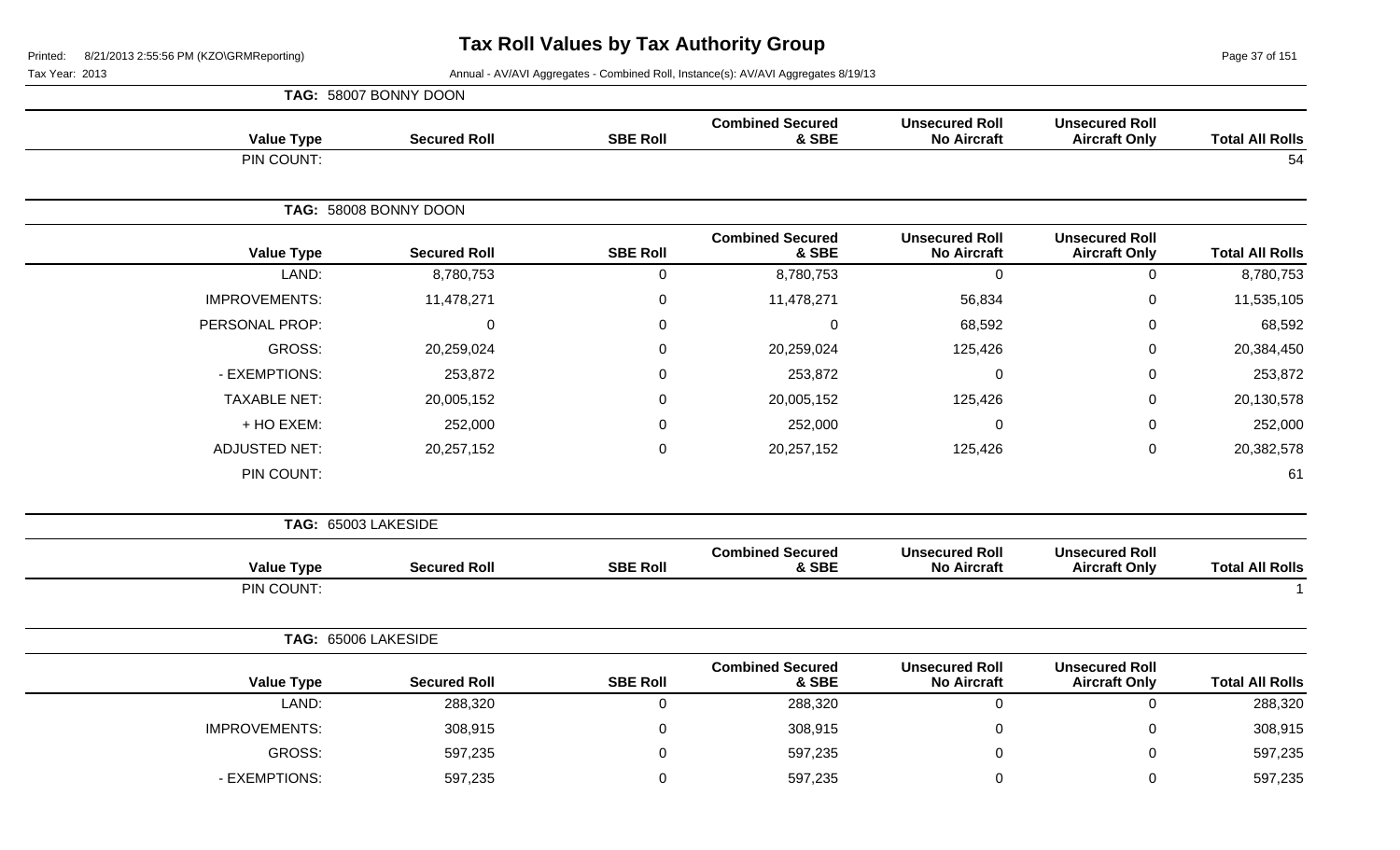Page 38 of 151

Tax Year: 2013 **Annual - AV/AVI Aggregates - Combined Roll**, Instance(s): AV/AVI Aggregates 8/19/13

| TAG: 65006 LAKESIDE |
|---------------------|
|                     |

| <b>Total All Rolls</b>                                                                                                                                                                                                                                                                                    | <b>Unsecured Roll</b><br><b>Aircraft Only</b> | <b>Unsecured Roll</b><br><b>No Aircraft</b> | <b>Combined Secured</b><br>& SBE | <b>SBE Roll</b> | <b>Secured Roll</b> | <b>Value Type</b>    |
|-----------------------------------------------------------------------------------------------------------------------------------------------------------------------------------------------------------------------------------------------------------------------------------------------------------|-----------------------------------------------|---------------------------------------------|----------------------------------|-----------------|---------------------|----------------------|
| 12<br><b>Unsecured Roll</b><br><b>Unsecured Roll</b><br><b>Total All Rolls</b><br><b>No Aircraft</b><br><b>Aircraft Only</b><br>$\mathbf 0$<br>16,616,286<br>0<br>15,088,036<br>$\mathbf 0$<br>0<br>30,382<br>30,382<br>0<br>30,382<br>$\mathbf 0$<br>31,734,704<br>$\mathbf 0$<br>272,960<br>$\mathbf 0$ |                                               |                                             |                                  |                 | PIN COUNT:          |                      |
|                                                                                                                                                                                                                                                                                                           |                                               |                                             |                                  |                 |                     | TAG: 65020 LAKESIDE  |
|                                                                                                                                                                                                                                                                                                           |                                               |                                             | <b>Combined Secured</b><br>& SBE | <b>SBE Roll</b> | <b>Secured Roll</b> | <b>Value Type</b>    |
|                                                                                                                                                                                                                                                                                                           |                                               |                                             | 16,616,286                       | 0               | 16,616,286          | LAND:                |
|                                                                                                                                                                                                                                                                                                           |                                               |                                             | 15,088,036                       | 0               | 15,088,036          | <b>IMPROVEMENTS:</b> |
|                                                                                                                                                                                                                                                                                                           |                                               |                                             | $\Omega$                         | 0               | 0                   | PERSONAL PROP:       |
|                                                                                                                                                                                                                                                                                                           |                                               |                                             | 31,704,322                       | 0               | 31,704,322          | GROSS:               |
|                                                                                                                                                                                                                                                                                                           |                                               |                                             | 272,960                          | 0               | 272,960             | - EXEMPTIONS:        |
| 31,461,744                                                                                                                                                                                                                                                                                                | 0                                             | 30,382                                      | 31,431,362                       | 0               | 31,431,362          | <b>TAXABLE NET:</b>  |
| 271,600                                                                                                                                                                                                                                                                                                   | 0                                             | $\mathbf 0$                                 | 271,600                          | 0               | 271,600             | + HO EXEM:           |
| 31,733,344                                                                                                                                                                                                                                                                                                | $\mathbf 0$                                   | 30,382                                      | 31,702,962                       | 0               | 31,702,962          | <b>ADJUSTED NET:</b> |
| 112                                                                                                                                                                                                                                                                                                       |                                               |                                             |                                  |                 |                     | PIN COUNT:           |

**TAG:** 65021 LAKESIDE

| <b>Total All Rolls</b> | <b>Unsecured Roll</b><br><b>Aircraft Only</b> | <b>Unsecured Roll</b><br><b>No Aircraft</b> | <b>Combined Secured</b><br>& SBE | <b>SBE Roll</b> | <b>Secured Roll</b> | <b>Value Type</b>    |
|------------------------|-----------------------------------------------|---------------------------------------------|----------------------------------|-----------------|---------------------|----------------------|
| 111,971,542            |                                               | 27,247                                      | 111,944,295                      |                 | 111,944,295         | LAND:                |
| 111,854,450            | 0                                             | 325,273                                     | 111,529,177                      |                 | 111,529,177         | <b>IMPROVEMENTS:</b> |
| 2,322,520              | 0                                             | 859,463                                     | 1,463,057                        |                 | 1,463,057           | PERSONAL PROP:       |
| 226,148,512            | 0                                             | 1,211,983                                   | 224,936,529                      |                 | 224,936,529         | GROSS:               |
| 3,409,224              | 0                                             | 0                                           | 3,409,224                        |                 | 3,409,224           | - EXEMPTIONS:        |
| 222,739,287            | 0                                             | 1,211,983                                   | 221,527,304                      |                 | 221,527,304         | <b>TAXABLE NET:</b>  |
| 1,638,000              | 0                                             | 0                                           | 1,638,000                        |                 | 1,638,000           | + HO EXEM:           |
| 224, 377, 287          |                                               | 1,211,983                                   | 223,165,304                      |                 | 223,165,304         | <b>ADJUSTED NET:</b> |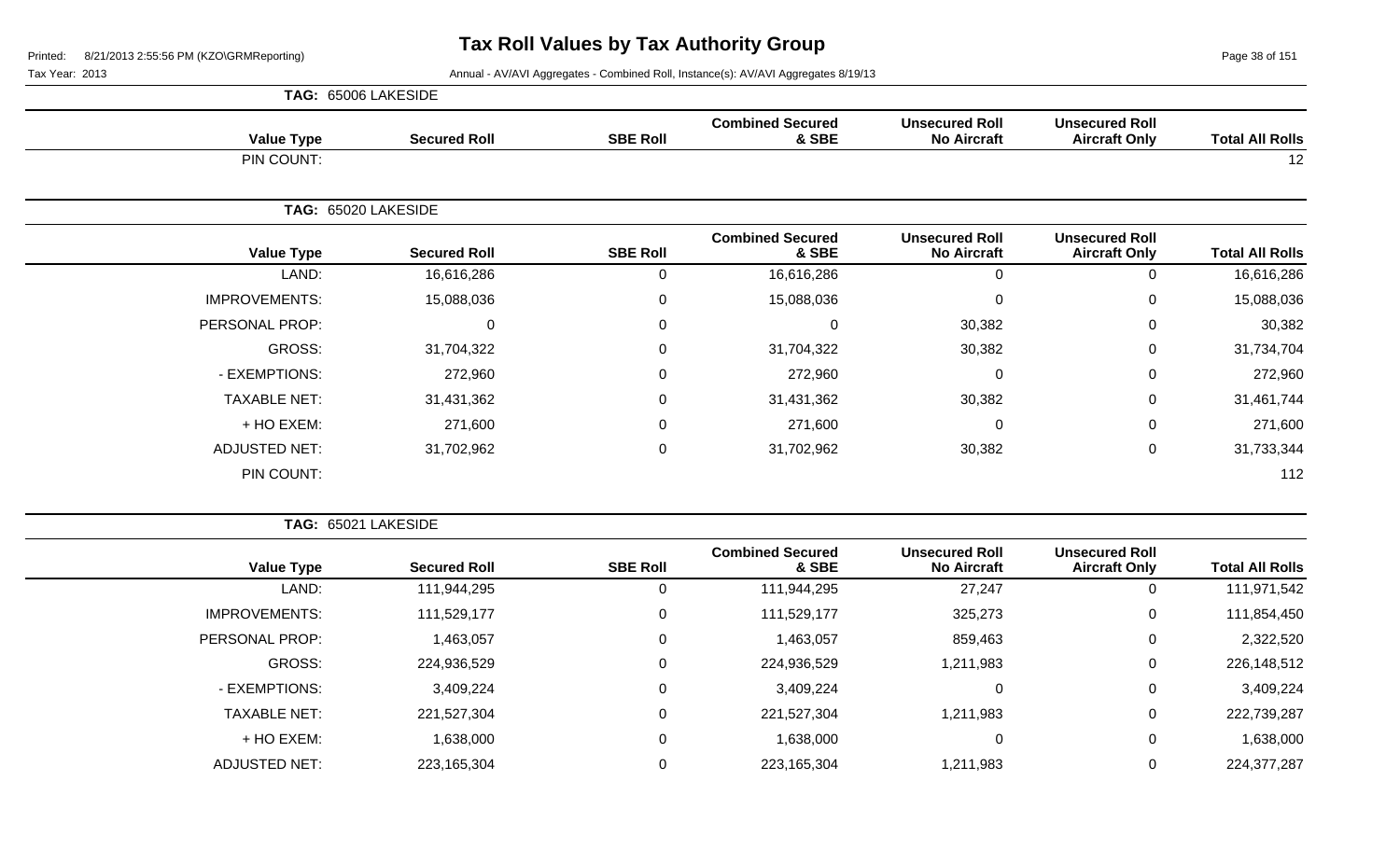Page 39 of 151

Tax Year: 2013 Annual - AV/AVI Aggregates - Combined Roll, Instance(s): AV/AVI Aggregates 8/19/13

|                          |                                               |                                             |                                  |                 |                     | TAG: 65021 LAKESIDE  |
|--------------------------|-----------------------------------------------|---------------------------------------------|----------------------------------|-----------------|---------------------|----------------------|
| <b>Total All Rolls</b>   | <b>Unsecured Roll</b><br><b>Aircraft Only</b> | <b>Unsecured Roll</b><br><b>No Aircraft</b> | <b>Combined Secured</b><br>& SBE | <b>SBE Roll</b> | <b>Secured Roll</b> | <b>Value Type</b>    |
| 665                      |                                               |                                             |                                  |                 |                     | PIN COUNT:           |
|                          |                                               |                                             |                                  |                 |                     | TAG: 65022 LAKESIDE  |
| <b>Total All Rolls</b>   | <b>Unsecured Roll</b><br><b>Aircraft Only</b> | <b>Unsecured Roll</b><br><b>No Aircraft</b> | <b>Combined Secured</b><br>& SBE | <b>SBE Roll</b> | <b>Secured Roll</b> | <b>Value Type</b>    |
| $\mathbf 0$<br>38,833    |                                               | $\mathbf 0$                                 | 38,833                           | $\mathbf 0$     | 38,833              | LAND:                |
| $\mathbf 0$<br>38,833    |                                               | 0                                           | 38,833                           | 0               | 38,833              | GROSS:               |
| $\mathbf 0$<br>1,493     |                                               | 0                                           | 1,493                            | $\mathbf 0$     | 1,493               | - EXEMPTIONS:        |
| 37,340<br>0              |                                               | 0                                           | 37,340                           | 0               | 37,340              | <b>TAXABLE NET:</b>  |
| $\mathbf 0$<br>37,340    |                                               | 0                                           | 37,340                           | 0               | 37,340              | <b>ADJUSTED NET:</b> |
| 3                        |                                               |                                             |                                  |                 |                     | PIN COUNT:           |
|                          |                                               |                                             |                                  |                 |                     | TAG: 65023 LAKESIDE  |
| <b>Total All Rolls</b>   | <b>Unsecured Roll</b><br><b>Aircraft Only</b> | <b>Unsecured Roll</b><br><b>No Aircraft</b> | <b>Combined Secured</b><br>& SBE | <b>SBE Roll</b> | <b>Secured Roll</b> | <b>Value Type</b>    |
| 4,862,438<br>$\mathbf 0$ |                                               | $\mathbf 0$                                 | 4,862,438                        | $\mathbf 0$     | 4,862,438           | LAND:                |
| $\mathbf 0$<br>4,195,258 |                                               | 0                                           | 4,195,258                        | 0               | 4,195,258           | <b>IMPROVEMENTS:</b> |
| 9,057,696<br>0           |                                               | 0                                           | 9,057,696                        | 0               | 9,057,696           | GROSS:               |
| $\mathbf 0$<br>77,000    |                                               | 0                                           | 77,000                           | 0               | 77,000              | - EXEMPTIONS:        |
| 8,980,696<br>$\mathbf 0$ |                                               | 0                                           | 8,980,696                        | $\mathsf 0$     | 8,980,696           | <b>TAXABLE NET:</b>  |
| $\mathbf 0$<br>77,000    |                                               | 0                                           | 77,000                           | 0               | 77,000              | + HO EXEM:           |
| $\mathbf 0$<br>9,057,696 |                                               | 0                                           | 9,057,696                        | 0               | 9,057,696           | <b>ADJUSTED NET:</b> |

PIN COUNT: 21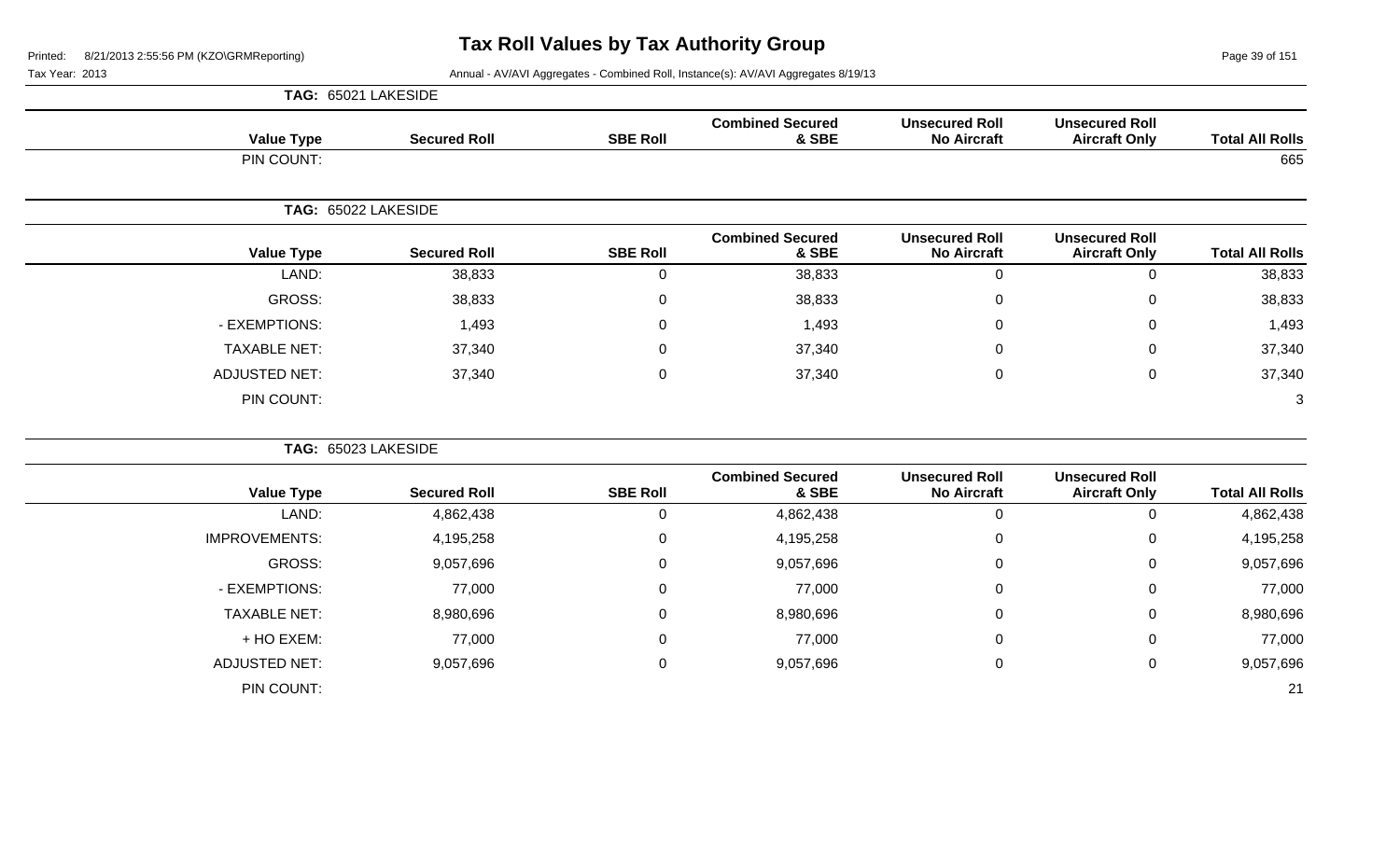Page 40 of 151

|                        |                                               |                                             |                                  |                  | TAG: 69012 PAJARO VALLEY |                      |
|------------------------|-----------------------------------------------|---------------------------------------------|----------------------------------|------------------|--------------------------|----------------------|
| <b>Total All Rolls</b> | <b>Unsecured Roll</b><br><b>Aircraft Only</b> | <b>Unsecured Roll</b><br><b>No Aircraft</b> | <b>Combined Secured</b><br>& SBE | <b>SBE Roll</b>  | <b>Secured Roll</b>      | <b>Value Type</b>    |
|                        |                                               |                                             |                                  |                  |                          | PIN COUNT:           |
|                        |                                               |                                             |                                  |                  | TAG: 69013 PAJARO VALLEY |                      |
| <b>Total All Rolls</b> | <b>Unsecured Roll</b><br><b>Aircraft Only</b> | <b>Unsecured Roll</b><br><b>No Aircraft</b> | <b>Combined Secured</b><br>& SBE | <b>SBE Roll</b>  | <b>Secured Roll</b>      | <b>Value Type</b>    |
| 35,702,478             | $\pmb{0}$                                     | $\mathbf 0$                                 | 35,702,478                       | $\mathbf 0$      | 35,702,478               | LAND:                |
| 21,520,095             | $\pmb{0}$                                     | 0                                           | 21,520,095                       | $\pmb{0}$        | 21,520,095               | <b>IMPROVEMENTS:</b> |
| 57,222,573             | $\mathbf 0$                                   | $\Omega$                                    | 57,222,573                       | $\mathbf 0$      | 57,222,573               | <b>GROSS:</b>        |
| 91,000                 | $\mathbf 0$                                   | $\mathbf{0}$                                | 91,000                           | $\mathbf 0$      | 91,000                   | - EXEMPTIONS:        |
| 57, 131, 573           | $\mathbf 0$                                   | $\Omega$                                    | 57, 131, 573                     | $\mathbf 0$      | 57, 131, 573             | <b>TAXABLE NET:</b>  |
| 91,000                 | $\mathbf 0$                                   | $\Omega$                                    | 91,000                           | $\overline{0}$   | 91,000                   | + HO EXEM:           |
| 57,222,573             | $\pmb{0}$                                     | $\boldsymbol{0}$                            | 57,222,573                       | $\boldsymbol{0}$ | 57,222,573               | <b>ADJUSTED NET:</b> |
| 94                     |                                               |                                             |                                  |                  |                          | PIN COUNT:           |
|                        |                                               |                                             |                                  |                  | TAG: 69016 PAJARO VALLEY |                      |
| <b>Total All Rolls</b> | <b>Unsecured Roll</b><br><b>Aircraft Only</b> | <b>Unsecured Roll</b><br><b>No Aircraft</b> | <b>Combined Secured</b><br>& SBE | <b>SBE Roll</b>  | <b>Secured Roll</b>      | <b>Value Type</b>    |
| 234,883                | $\pmb{0}$                                     | $\pmb{0}$                                   | 234,883                          | $\mathbf 0$      | 234,883                  | LAND:                |
| 1,156,966              | $\mathbf 0$                                   | $\mathbf 0$                                 | 1,156,966                        | $\pmb{0}$        | 1,156,966                | <b>IMPROVEMENTS:</b> |
| 1,391,849              | $\mathsf 0$                                   | 0                                           | 1,391,849                        | $\mathbf 0$      | 1,391,849                | <b>GROSS:</b>        |
| 1,391,849              | $\mathsf 0$                                   | $\mathbf{0}$                                | 1,391,849                        | $\mathbf 0$      | 1,391,849                | - EXEMPTIONS:        |
| -1                     |                                               |                                             |                                  |                  |                          | PIN COUNT:           |
|                        |                                               |                                             |                                  |                  | TAG: 69020 PAJARO VALLEY |                      |
| <b>Total All Rolls</b> | <b>Unsecured Roll</b><br><b>Aircraft Only</b> | <b>Unsecured Roll</b><br><b>No Aircraft</b> | <b>Combined Secured</b><br>& SBE | <b>SBE Roll</b>  | <b>Secured Roll</b>      | <b>Value Type</b>    |
| 8,142,853              | $\mathbf 0$                                   | $\mathbf 0$                                 | 8,142,853                        | $\boldsymbol{0}$ | 8,142,853                | LAND:                |
| 3,760,508              | $\mathbf 0$                                   | $\boldsymbol{0}$                            | 3,760,508                        | $\mathbf 0$      | 3,760,508                | <b>IMPROVEMENTS:</b> |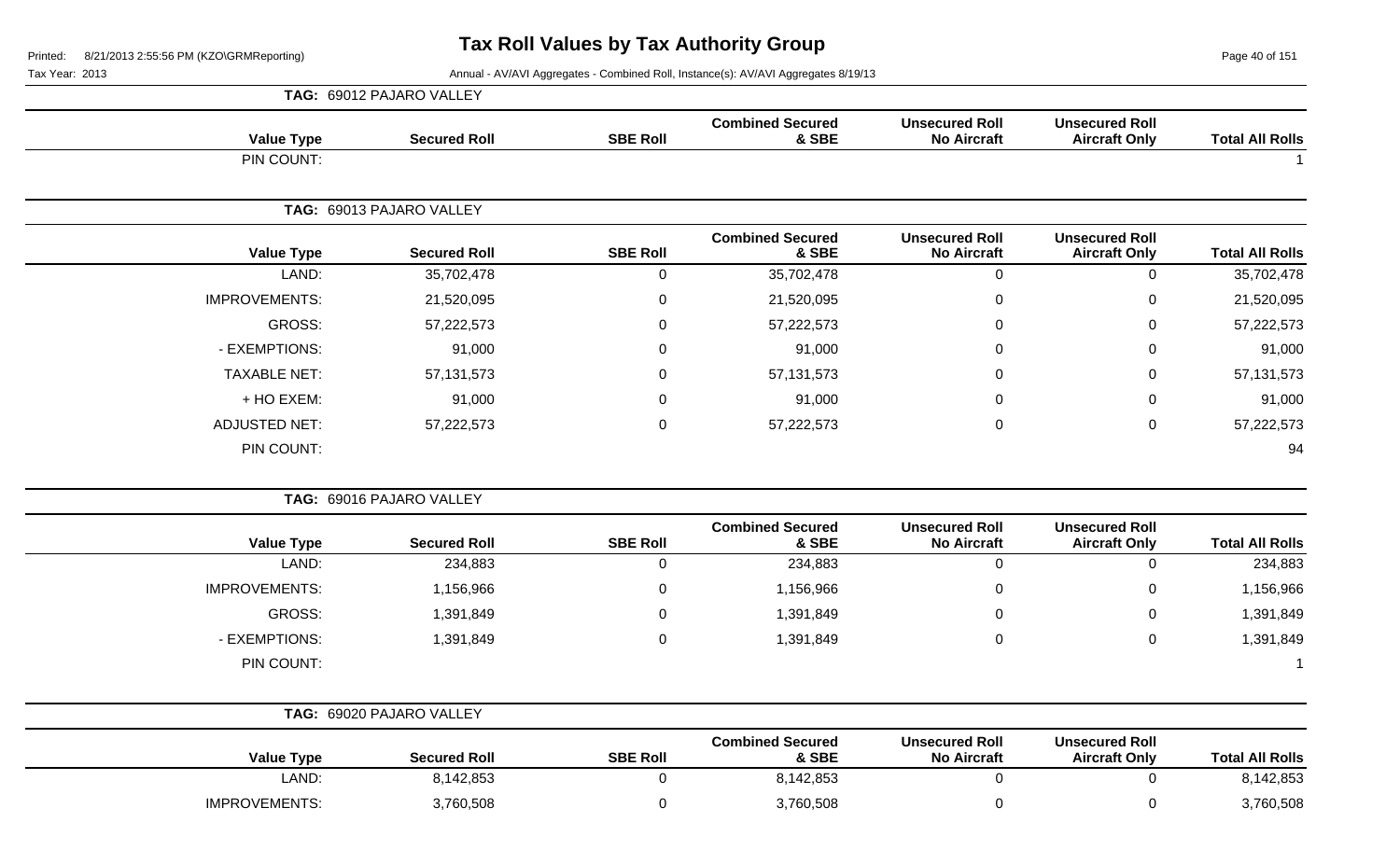|                        | <b>Unsecured Roll</b>                         | <b>Unsecured Roll</b>                       | <b>Combined Secured</b>          |                  |                          |                      |
|------------------------|-----------------------------------------------|---------------------------------------------|----------------------------------|------------------|--------------------------|----------------------|
| <b>Total All Rolls</b> | <b>Aircraft Only</b>                          | <b>No Aircraft</b>                          | & SBE                            | <b>SBE Roll</b>  | <b>Secured Roll</b>      | <b>Value Type</b>    |
| 11,903,361             | $\mathbf 0$                                   | $\mathbf 0$                                 | 11,903,361                       | $\mathbf 0$      | 11,903,361               | GROSS:               |
| 28,000                 | $\mathbf 0$                                   | 0                                           | 28,000                           | $\mathbf 0$      | 28,000                   | - EXEMPTIONS:        |
| 11,875,361             | 0                                             | 0                                           | 11,875,361                       | $\mathbf 0$      | 11,875,361               | <b>TAXABLE NET:</b>  |
| 28,000                 | $\mathbf 0$                                   | 0                                           | 28,000                           | 0                | 28,000                   | + HO EXEM:           |
| 11,903,361             | $\mathbf 0$                                   | 0                                           | 11,903,361                       | $\pmb{0}$        | 11,903,361               | <b>ADJUSTED NET:</b> |
| 24                     |                                               |                                             |                                  |                  |                          | PIN COUNT:           |
|                        |                                               |                                             |                                  |                  | TAG: 69022 PAJARO VALLEY |                      |
| <b>Total All Rolls</b> | <b>Unsecured Roll</b><br><b>Aircraft Only</b> | <b>Unsecured Roll</b><br><b>No Aircraft</b> | <b>Combined Secured</b><br>& SBE | <b>SBE Roll</b>  | <b>Secured Roll</b>      | <b>Value Type</b>    |
| 534,797                | $\mathbf 0$                                   | $\pmb{0}$                                   | 534,797                          | $\mathbf 0$      | 534,797                  | LAND:                |
| 4,866                  | $\mathbf 0$                                   | 0                                           | 4,866                            | 0                | 4,866                    | <b>IMPROVEMENTS:</b> |
| 539,663                | 0                                             | 0                                           | 539,663                          | 0                | 539,663                  | <b>GROSS:</b>        |
| 539,663                | 0                                             | 0                                           | 539,663                          | 0                | 539,663                  | <b>TAXABLE NET:</b>  |
| 539,663                | $\boldsymbol{0}$                              | 0                                           | 539,663                          | $\mathbf 0$      | 539,663                  | <b>ADJUSTED NET:</b> |
| 3                      |                                               |                                             |                                  |                  |                          | PIN COUNT:           |
|                        |                                               |                                             |                                  |                  | TAG: 69023 PAJARO VALLEY |                      |
| <b>Total All Rolls</b> | <b>Unsecured Roll</b><br><b>Aircraft Only</b> | <b>Unsecured Roll</b><br><b>No Aircraft</b> | <b>Combined Secured</b><br>& SBE | <b>SBE Roll</b>  | <b>Secured Roll</b>      | <b>Value Type</b>    |
| 39,661,533             | 0                                             | $\Omega$                                    | 39,661,533                       | $\mathbf 0$      | 39,661,533               | LAND:                |
| 20,253,881             | 0                                             | 0                                           | 20,253,881                       | 0                | 20,253,881               | <b>IMPROVEMENTS:</b> |
| 59,915,414             | 0                                             | 0                                           | 59,915,414                       | 0                | 59,915,414               | GROSS:               |
| 131,567                | 0                                             | 0                                           | 131,567                          | 0                | 131,567                  | - EXEMPTIONS:        |
| 59,783,847             | $\mathbf 0$                                   | 0                                           | 59,783,847                       | $\boldsymbol{0}$ | 59,783,847               | TAXABLE NET:         |
| 126,000                | $\boldsymbol{0}$                              | 0                                           | 126,000                          | $\mathbf 0$      | 126,000                  | + HO EXEM:           |
| 59,909,847             | $\pmb{0}$                                     | 0                                           | 59,909,847                       | $\overline{0}$   | 59,909,847               | ADJUSTED NET:        |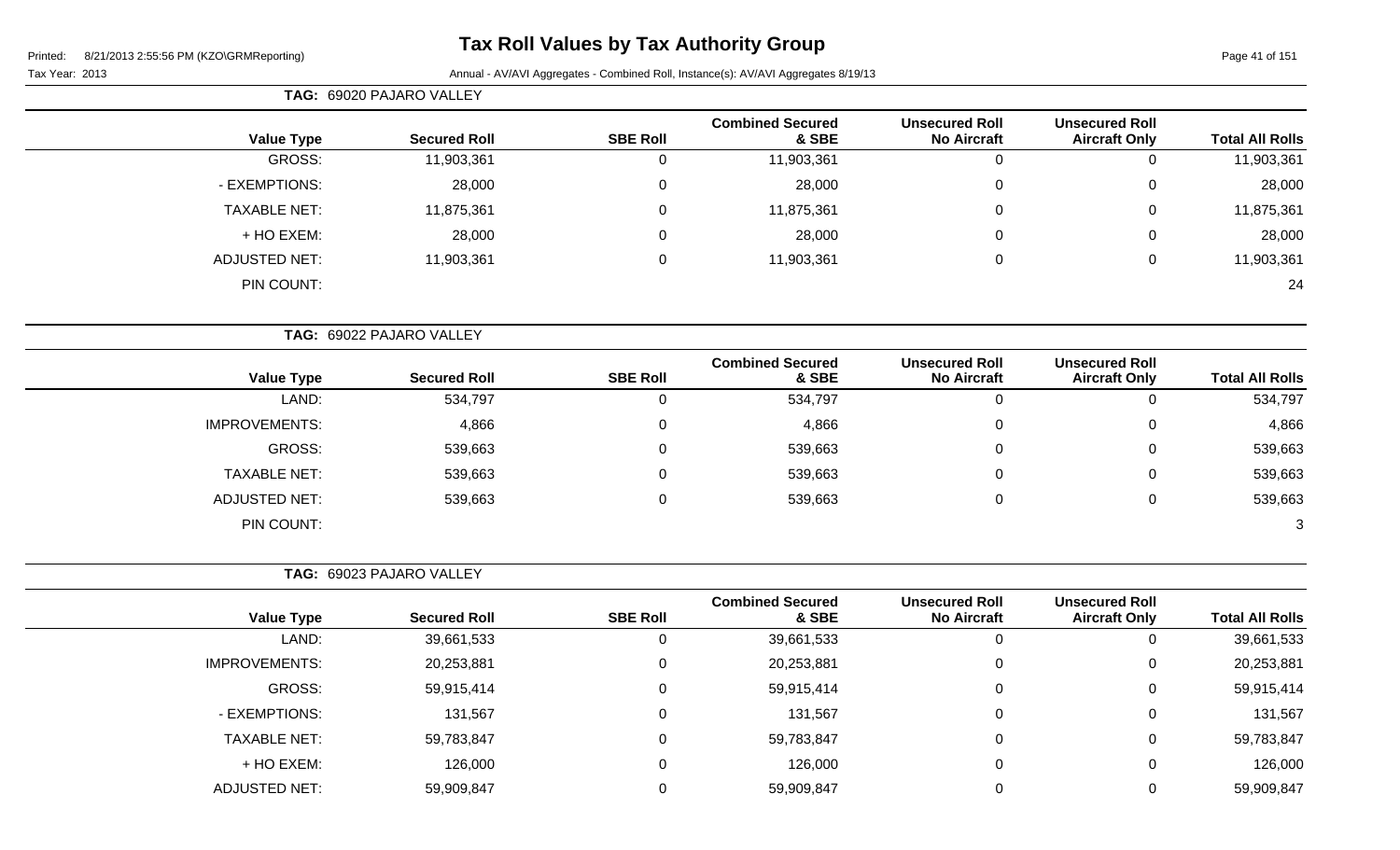Page 42 of 151

| <b>Value Type</b>    | <b>Secured Roll</b>      | <b>SBE Roll</b> | <b>Combined Secured</b><br>& SBE | <b>Unsecured Roll</b><br><b>No Aircraft</b> | <b>Unsecured Roll</b><br><b>Aircraft Only</b> | <b>Total All Rolls</b>                                                                                                                                                |
|----------------------|--------------------------|-----------------|----------------------------------|---------------------------------------------|-----------------------------------------------|-----------------------------------------------------------------------------------------------------------------------------------------------------------------------|
| PIN COUNT:           |                          |                 |                                  |                                             |                                               | 111<br><b>Total All Rolls</b><br><b>Aircraft Only</b><br>23,676,882<br>0<br>20,084,643<br>0<br>43,761,525<br>0<br>$\mathbf 0$<br>189,000<br>$\mathbf 0$<br>43,572,525 |
|                      | TAG: 69029 PAJARO VALLEY |                 |                                  |                                             |                                               |                                                                                                                                                                       |
| <b>Value Type</b>    | <b>Secured Roll</b>      | <b>SBE Roll</b> | <b>Combined Secured</b><br>& SBE | <b>Unsecured Roll</b><br><b>No Aircraft</b> | <b>Unsecured Roll</b>                         |                                                                                                                                                                       |
| LAND:                | 23,655,948               | 0               | 23,655,948                       | 20,934                                      |                                               |                                                                                                                                                                       |
| <b>IMPROVEMENTS:</b> | 20,063,709               | 0               | 20,063,709                       | 20,934                                      |                                               |                                                                                                                                                                       |
| GROSS:               | 43,719,657               | 0               | 43,719,657                       | 41,868                                      |                                               |                                                                                                                                                                       |
| - EXEMPTIONS:        | 189,000                  | 0               | 189,000                          | $\mathbf 0$                                 |                                               |                                                                                                                                                                       |
| <b>TAXABLE NET:</b>  | 43,530,657               | $\mathbf 0$     | 43,530,657                       | 41,868                                      |                                               |                                                                                                                                                                       |
| + HO EXEM:           | 189,000                  | $\mathbf 0$     | 189,000                          | $\mathbf 0$                                 | $\mathbf 0$                                   | 189,000                                                                                                                                                               |
| <b>ADJUSTED NET:</b> | 43,719,657               | 0               | 43,719,657                       | 41,868                                      | 0                                             | 43,761,525                                                                                                                                                            |
| PIN COUNT:           |                          |                 |                                  |                                             |                                               | 102                                                                                                                                                                   |

|                      | TAG: 69032 PAJARO VALLEY |                 |                                  |                                             |                                               |                        |
|----------------------|--------------------------|-----------------|----------------------------------|---------------------------------------------|-----------------------------------------------|------------------------|
| <b>Value Type</b>    | <b>Secured Roll</b>      | <b>SBE Roll</b> | <b>Combined Secured</b><br>& SBE | <b>Unsecured Roll</b><br><b>No Aircraft</b> | <b>Unsecured Roll</b><br><b>Aircraft Only</b> | <b>Total All Rolls</b> |
| LAND:                | 10,539,214               | 0               | 10,539,214                       |                                             | 0                                             | 10,539,214             |
| <b>IMPROVEMENTS:</b> | 10,799,282               | 0               | 10,799,282                       |                                             | 0                                             | 10,799,282             |
| PERSONAL PROP:       | 0                        | 0               | 0                                | 19,999                                      | 0                                             | 19,999                 |
| GROSS:               | 21,338,496               | 0               | 21,338,496                       | 19,999                                      | 0                                             | 21,358,495             |
| - EXEMPTIONS:        | 182,533                  | 0               | 182,533                          |                                             | 0                                             | 182,533                |
| <b>TAXABLE NET:</b>  | 21,155,963               | 0               | 21,155,963                       | 19,999                                      | 0                                             | 21,175,962             |
| + HO EXEM:           | 182,000                  | 0               | 182,000                          |                                             | 0                                             | 182,000                |
| <b>ADJUSTED NET:</b> | 21,337,963               | 0               | 21,337,963                       | 19,999                                      | 0                                             | 21,357,962             |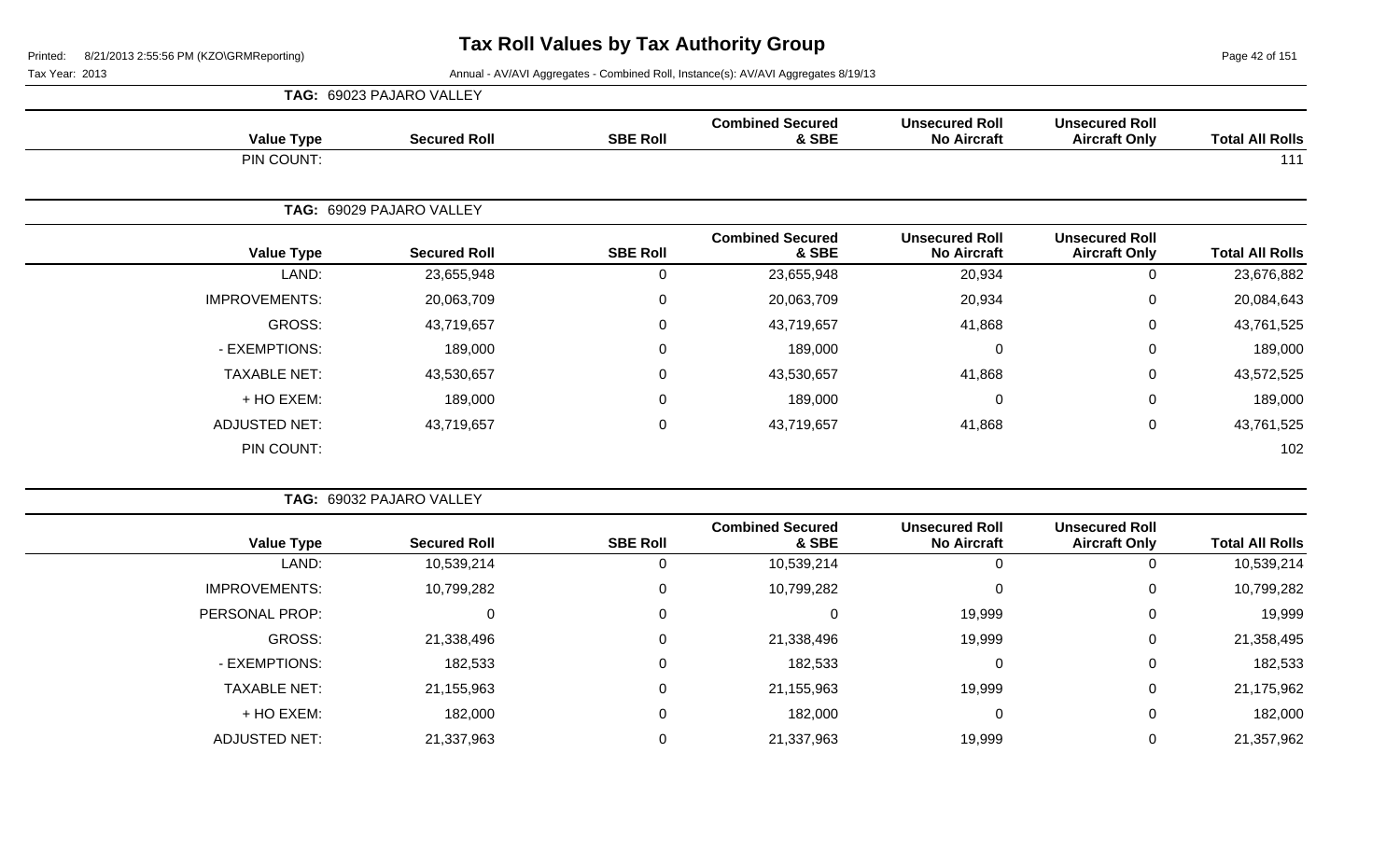Page 43 of 151

|                      | TAG: 69032 PAJARO VALLEY |                 |                                  |                                             |                                               |                        |
|----------------------|--------------------------|-----------------|----------------------------------|---------------------------------------------|-----------------------------------------------|------------------------|
| <b>Value Type</b>    | <b>Secured Roll</b>      | <b>SBE Roll</b> | <b>Combined Secured</b><br>& SBE | <b>Unsecured Roll</b><br><b>No Aircraft</b> | <b>Unsecured Roll</b><br><b>Aircraft Only</b> | <b>Total All Rolls</b> |
| PIN COUNT:           |                          |                 |                                  |                                             |                                               | 39                     |
|                      | TAG: 69038 PAJARO VALLEY |                 |                                  |                                             |                                               |                        |
| <b>Value Type</b>    | <b>Secured Roll</b>      | <b>SBE Roll</b> | <b>Combined Secured</b><br>& SBE | <b>Unsecured Roll</b><br><b>No Aircraft</b> | <b>Unsecured Roll</b><br><b>Aircraft Only</b> | <b>Total All Rolls</b> |
| LAND:                | 15,078,932               | 0               | 15,078,932                       | 0                                           | $\mathbf 0$                                   | 15,078,932             |
| <b>IMPROVEMENTS:</b> | 13,082,860               | 0               | 13,082,860                       | $\Omega$                                    | $\mathbf 0$                                   | 13,082,860             |
| PERSONAL PROP:       | 0                        | $\mathbf 0$     | 0                                | 55,487                                      | $\mathbf 0$                                   | 55,487                 |
| GROSS:               | 28,161,792               | $\mathbf 0$     | 28, 161, 792                     | 55,487                                      | $\mathbf 0$                                   | 28,217,279             |
| - EXEMPTIONS:        | 317,363                  | $\mathbf 0$     | 317,363                          | $\mathbf 0$                                 | $\mathbf 0$                                   | 317,363                |
| <b>TAXABLE NET:</b>  | 27,844,429               | $\overline{0}$  | 27,844,429                       | 55,487                                      | $\mathbf 0$                                   | 27,899,916             |
| + HO EXEM:           | 315,000                  | $\mathbf 0$     | 315,000                          | 0                                           | $\mathbf 0$                                   | 315,000                |
| <b>ADJUSTED NET:</b> | 28,159,429               | $\mathbf 0$     | 28,159,429                       | 55,487                                      | $\mathbf 0$                                   | 28,214,916             |
| PIN COUNT:           |                          |                 |                                  |                                             |                                               | 79                     |

|                        |                                               |                                             |                                  |                 | TAG: 69048 PAJARO VALLEY |                      |  |  |
|------------------------|-----------------------------------------------|---------------------------------------------|----------------------------------|-----------------|--------------------------|----------------------|--|--|
| <b>Total All Rolls</b> | <b>Unsecured Roll</b><br><b>Aircraft Only</b> | <b>Unsecured Roll</b><br><b>No Aircraft</b> | <b>Combined Secured</b><br>& SBE | <b>SBE Roll</b> | <b>Secured Roll</b>      | <b>Value Type</b>    |  |  |
| 8,151,700              |                                               | U                                           | 8,151,700                        | 0               | 8,151,700                | LAND:                |  |  |
| 10,372,435             | 0                                             | 0                                           | 10,372,435                       | $\Omega$        | 10,372,435               | <b>IMPROVEMENTS:</b> |  |  |
| 18,524,135             | 0                                             | 0                                           | 18,524,135                       | $\Omega$        | 18,524,135               | GROSS:               |  |  |
| 222,818                |                                               | υ                                           | 222,818                          | 0               | 222,818                  | - EXEMPTIONS:        |  |  |
| 18,301,317             | 0                                             | U                                           | 18,301,317                       | 0               | 18,301,317               | <b>TAXABLE NET:</b>  |  |  |
| 161,000                | $\mathbf 0$                                   | U                                           | 161,000                          | 0               | 161,000                  | + HO EXEM:           |  |  |
| 18,462,317             |                                               | ν                                           | 18,462,317                       |                 | 18,462,317               | <b>ADJUSTED NET:</b> |  |  |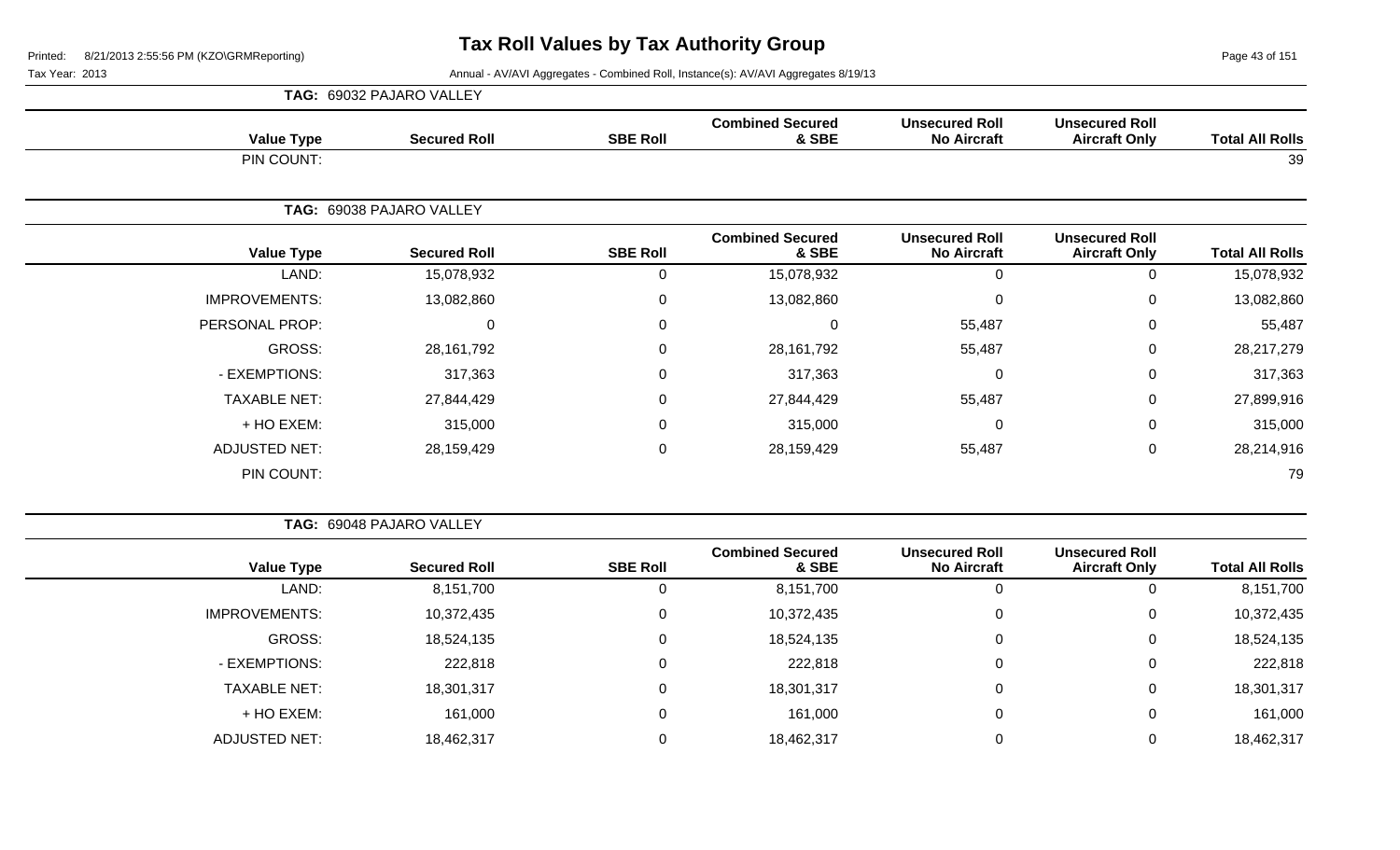Page 44 of 151

|                      | TAG: 69048 PAJARO VALLEY |                 |                                  |                                             |                                               |                        |
|----------------------|--------------------------|-----------------|----------------------------------|---------------------------------------------|-----------------------------------------------|------------------------|
| <b>Value Type</b>    | <b>Secured Roll</b>      | <b>SBE Roll</b> | <b>Combined Secured</b><br>& SBE | <b>Unsecured Roll</b><br><b>No Aircraft</b> | <b>Unsecured Roll</b><br><b>Aircraft Only</b> | <b>Total All Rolls</b> |
| PIN COUNT:           |                          |                 |                                  |                                             |                                               | 65                     |
|                      | TAG: 69049 PAJARO VALLEY |                 |                                  |                                             |                                               |                        |
| <b>Value Type</b>    | <b>Secured Roll</b>      | <b>SBE Roll</b> | <b>Combined Secured</b><br>& SBE | <b>Unsecured Roll</b><br><b>No Aircraft</b> | <b>Unsecured Roll</b><br><b>Aircraft Only</b> | <b>Total All Rolls</b> |
| LAND:                | 380,079                  | 0               | 380,079                          | 0                                           | $\mathbf 0$                                   | 380,079                |
| <b>IMPROVEMENTS:</b> | 530,946                  | 0               | 530,946                          | 0                                           | $\mathbf 0$                                   | 530,946                |
| GROSS:               | 911,025                  | 0               | 911,025                          | $\mathbf{0}$                                | $\mathbf 0$                                   | 911,025                |
| - EXEMPTIONS:        | 21,000                   | 0               | 21,000                           | $\Omega$                                    | $\mathbf 0$                                   | 21,000                 |
| <b>TAXABLE NET:</b>  | 890,025                  | 0               | 890,025                          | 0                                           | $\mathbf 0$                                   | 890,025                |
| + HO EXEM:           | 21,000                   | 0               | 21,000                           | 0                                           | 0                                             | 21,000                 |
| <b>ADJUSTED NET:</b> | 911,025                  | 0               | 911,025                          | 0                                           | $\mathbf 0$                                   | 911,025                |
| PIN COUNT:           |                          |                 |                                  |                                             |                                               | 5                      |

| TAG: 69050 PAJARO VALLEY |                     |                 |                                  |                                             |                                               |                        |  |  |  |  |
|--------------------------|---------------------|-----------------|----------------------------------|---------------------------------------------|-----------------------------------------------|------------------------|--|--|--|--|
| <b>Value Type</b>        | <b>Secured Roll</b> | <b>SBE Roll</b> | <b>Combined Secured</b><br>& SBE | <b>Unsecured Roll</b><br><b>No Aircraft</b> | <b>Unsecured Roll</b><br><b>Aircraft Only</b> | <b>Total All Rolls</b> |  |  |  |  |
| LAND:                    | 12,067,759          |                 | 12,067,759                       |                                             | 0                                             | 12,067,759             |  |  |  |  |
| <b>IMPROVEMENTS:</b>     | 10,298,449          | 0               | 10,298,449                       | 0                                           | $\overline{0}$                                | 10,298,449             |  |  |  |  |
| <b>PERSONAL PROP:</b>    | 0                   | 0               | 0                                | 10,330                                      | $\overline{0}$                                | 10,330                 |  |  |  |  |
| GROSS:                   | 22,366,208          |                 | 22,366,208                       | 10,330                                      | 0                                             | 22,376,538             |  |  |  |  |
| - EXEMPTIONS:            | 76,439              |                 | 76,439                           | 0                                           | 0                                             | 76,439                 |  |  |  |  |
| <b>TAXABLE NET:</b>      | 22,289,769          |                 | 22,289,769                       | 10,330                                      | 0                                             | 22,300,099             |  |  |  |  |
| + HO EXEM:               | 75,600              | $\Omega$        | 75,600                           | 0                                           | 0                                             | 75,600                 |  |  |  |  |
| <b>ADJUSTED NET:</b>     | 22,365,369          |                 | 22,365,369                       | 10,330                                      | 0                                             | 22,375,699             |  |  |  |  |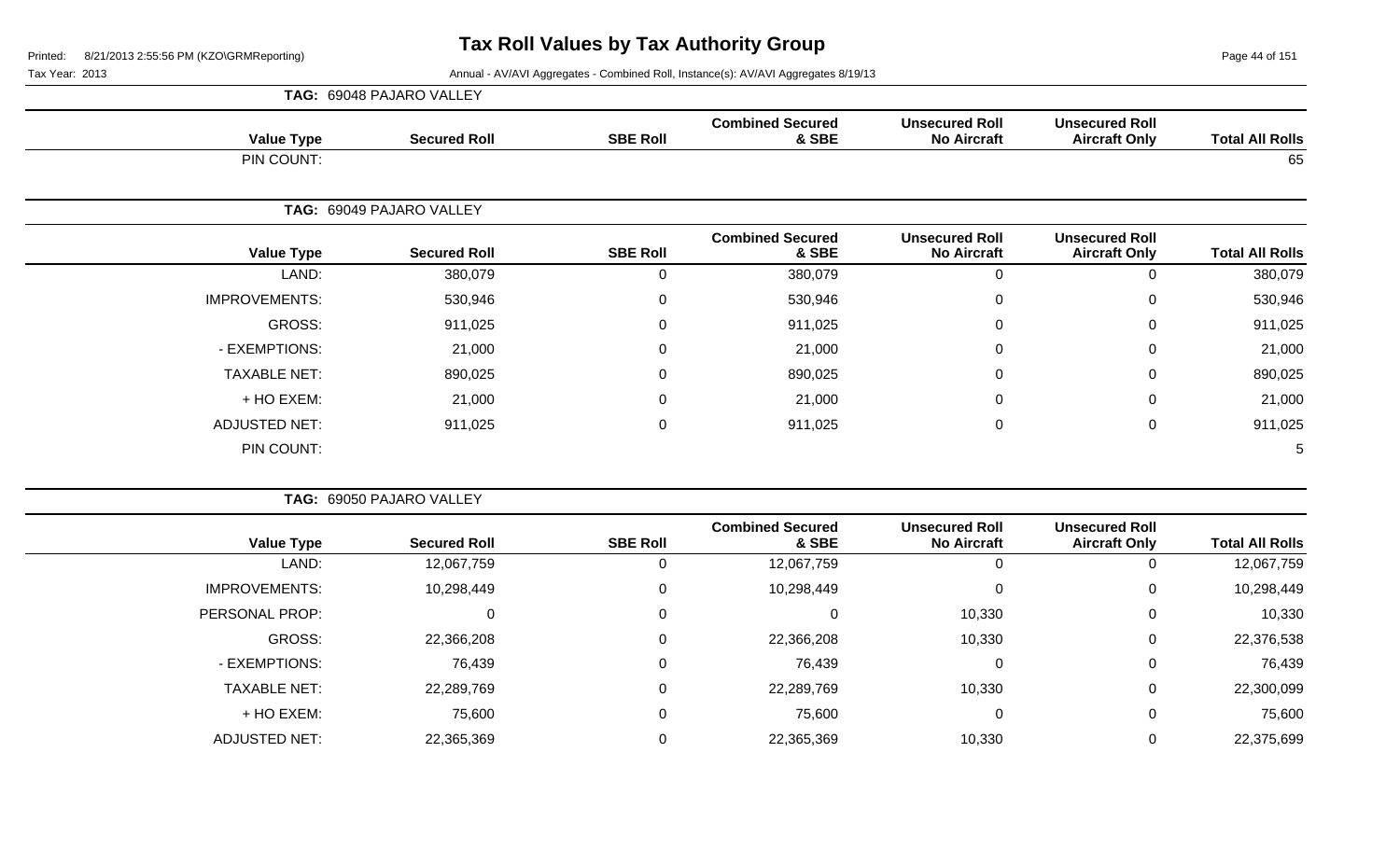Page 45 of 151

Tax Year: 2013 **Annual - AV/AVI Aggregates - Combined Roll**, Instance(s): AV/AVI Aggregates 8/19/13

|                      |        | <b>TAG: 69050 PAJARO VALLEY</b> |                  |                                  |                                             |                                               |                        |
|----------------------|--------|---------------------------------|------------------|----------------------------------|---------------------------------------------|-----------------------------------------------|------------------------|
| <b>Value Type</b>    |        | <b>Secured Roll</b>             | <b>SBE Roll</b>  | <b>Combined Secured</b><br>& SBE | <b>Unsecured Roll</b><br><b>No Aircraft</b> | <b>Unsecured Roll</b><br><b>Aircraft Only</b> | <b>Total All Rolls</b> |
| PIN COUNT:           |        |                                 |                  |                                  |                                             |                                               | 26                     |
|                      |        | TAG: 69070 PAJARO VALLEY        |                  |                                  |                                             |                                               |                        |
| <b>Value Type</b>    |        | <b>Secured Roll</b>             | <b>SBE Roll</b>  | <b>Combined Secured</b><br>& SBE | <b>Unsecured Roll</b><br><b>No Aircraft</b> | <b>Unsecured Roll</b><br><b>Aircraft Only</b> | <b>Total All Rolls</b> |
|                      | LAND:  | 46,620,909                      | 0                | 46,620,909                       | $\Omega$                                    | 0                                             | 46,620,909             |
| <b>IMPROVEMENTS:</b> |        | 30,561,567                      | $\mathbf 0$      | 30,561,567                       | 0                                           | $\mathbf 0$                                   | 30,561,567             |
| PERSONAL PROP:       |        | 446,463                         | $\mathbf 0$      | 446,463                          | 53,291                                      | $\mathbf 0$                                   | 499,754                |
|                      | GROSS: | 77,628,939                      | $\mathbf 0$      | 77,628,939                       | 53,291                                      | $\mathbf 0$                                   | 77,682,230             |
| - EXEMPTIONS:        |        | 5,773,179                       | $\mathbf 0$      | 5,773,179                        | $\mathbf 0$                                 | $\mathbf 0$                                   | 5,773,179              |
| <b>TAXABLE NET:</b>  |        | 71,855,760                      | $\mathbf 0$      | 71,855,760                       | 53,291                                      | $\mathbf 0$                                   | 71,909,051             |
| + HO EXEM:           |        | 544,600                         | $\mathbf 0$      | 544,600                          | 0                                           | $\mathbf 0$                                   | 544,600                |
| <b>ADJUSTED NET:</b> |        | 72,400,360                      | $\boldsymbol{0}$ | 72,400,360                       | 53,291                                      | $\mathbf 0$                                   | 72,453,651             |
| PIN COUNT:           |        |                                 |                  |                                  |                                             |                                               | 488                    |

**TAG:** 69071 PAJARO VALLEY

| <b>Value Type</b>    | <b>Secured Roll</b> | <b>SBE Roll</b> | <b>Combined Secured</b><br>& SBE | <b>Unsecured Roll</b><br><b>No Aircraft</b> | <b>Unsecured Roll</b><br><b>Aircraft Only</b> | <b>Total All Rolls</b> |
|----------------------|---------------------|-----------------|----------------------------------|---------------------------------------------|-----------------------------------------------|------------------------|
| LAND:                | 189,349             | 0               | 189,349                          |                                             |                                               | 189,349                |
| <b>IMPROVEMENTS:</b> | 519,225             | 0               | 519,225                          |                                             | 0                                             | 519,225                |
| PERSONAL PROP:       | 27,774              | 0               | 27,774                           |                                             | 0                                             | 27,774                 |
| GROSS:               | 736,348             | 0               | 736,348                          |                                             | 0                                             | 736,348                |
| - EXEMPTIONS:        | 730,394             | 0               | 730,394                          |                                             | 0                                             | 730,394                |
| <b>TAXABLE NET:</b>  | 5,954               | 0               | 5,954                            |                                             | 0                                             | 5,954                  |
| ADJUSTED NET:        | 5,954               |                 | 5,954                            |                                             |                                               | 5,954                  |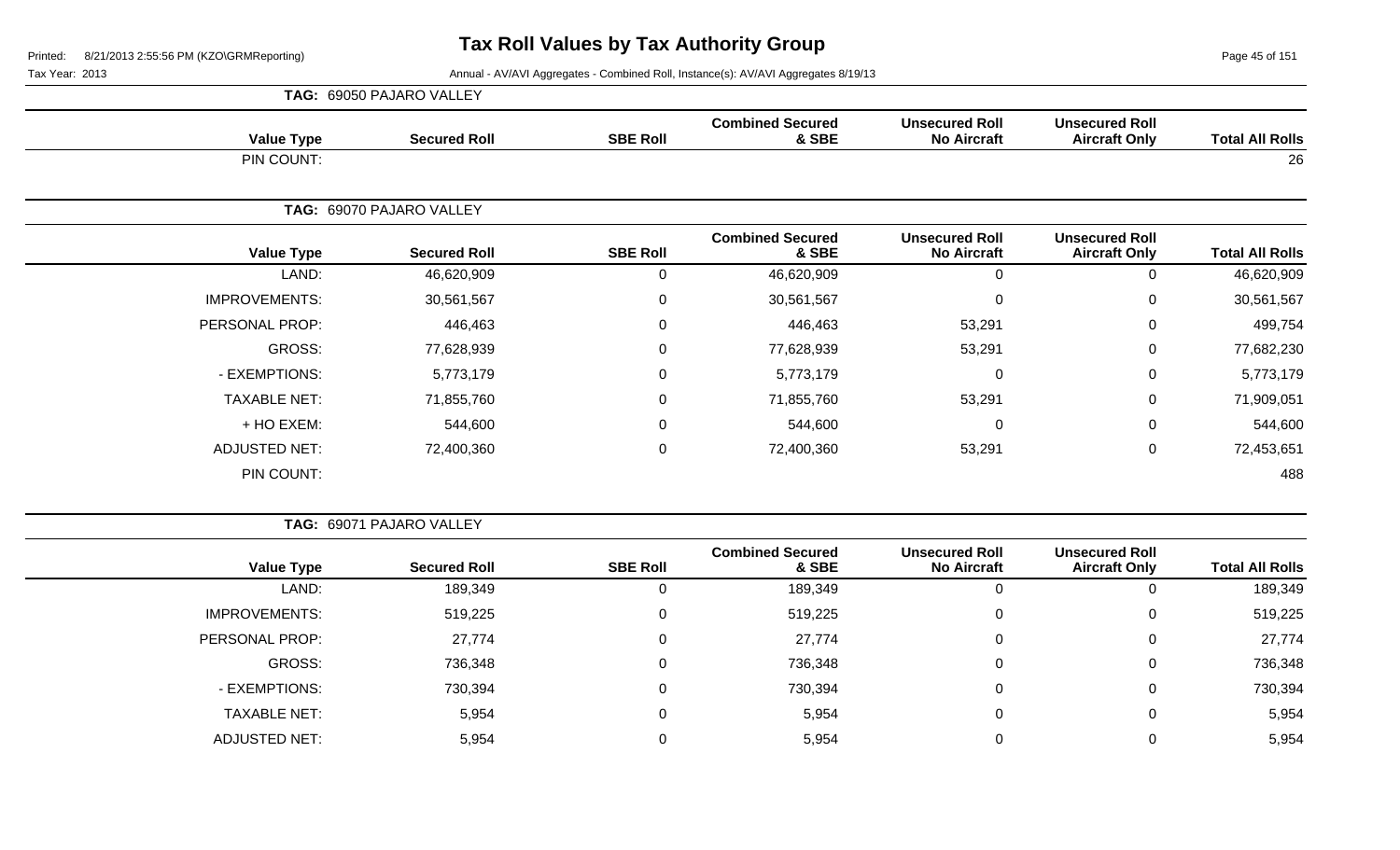Page 46 of 151

| <b>Total All Rolls</b> | <b>Unsecured Roll</b><br><b>Aircraft Only</b> | <b>Unsecured Roll</b><br><b>No Aircraft</b> | <b>Combined Secured</b><br>& SBE | <b>SBE Roll</b>  | <b>Secured Roll</b>      | <b>Value Type</b>    |
|------------------------|-----------------------------------------------|---------------------------------------------|----------------------------------|------------------|--------------------------|----------------------|
| 3                      |                                               |                                             |                                  |                  |                          | PIN COUNT:           |
|                        |                                               |                                             |                                  |                  | TAG: 69072 PAJARO VALLEY |                      |
| <b>Total All Rolls</b> | <b>Unsecured Roll</b><br><b>Aircraft Only</b> | <b>Unsecured Roll</b><br><b>No Aircraft</b> | <b>Combined Secured</b><br>& SBE | <b>SBE Roll</b>  | <b>Secured Roll</b>      | <b>Value Type</b>    |
| 16,241,595             | $\mathbf 0$                                   | $\mathbf 0$                                 | 16,241,595                       | $\mathbf 0$      | 16,241,595               | LAND:                |
| 14,257,138             | $\mathbf 0$                                   | $\mathbf 0$                                 | 14,257,138                       | $\mathbf 0$      | 14,257,138               | <b>IMPROVEMENTS:</b> |
| 155,407                | $\,0\,$                                       | 155,407                                     | $\mathbf 0$                      | $\boldsymbol{0}$ | $\boldsymbol{0}$         | PERSONAL PROP:       |
| 30,654,140             | $\boldsymbol{0}$                              | 155,407                                     | 30,498,733                       | $\mathbf 0$      | 30,498,733               | GROSS:               |
| 670,072                | $\boldsymbol{0}$                              | $\boldsymbol{0}$                            | 670,072                          | $\mathbf 0$      | 670,072                  | - EXEMPTIONS:        |
| 29,984,068             | $\boldsymbol{0}$                              | 155,407                                     | 29,828,661                       | $\mathbf 0$      | 29,828,661               | <b>TAXABLE NET:</b>  |
| 355,600                | $\boldsymbol{0}$                              | $\mathbf 0$                                 | 355,600                          | $\mathbf 0$      | 355,600                  | + HO EXEM:           |
| 30,339,668             | $\mathbf 0$                                   | 155,407                                     | 30,184,261                       | $\boldsymbol{0}$ | 30,184,261               | <b>ADJUSTED NET:</b> |
| 199                    |                                               |                                             |                                  |                  |                          | PIN COUNT:           |
|                        |                                               |                                             |                                  |                  | TAG: 69074 PAJARO VALLEY |                      |
| <b>Total All Rolls</b> | <b>Unsecured Roll</b><br><b>Aircraft Only</b> | <b>Unsecured Roll</b><br><b>No Aircraft</b> | <b>Combined Secured</b><br>& SBE | <b>SBE Roll</b>  | <b>Secured Roll</b>      | <b>Value Type</b>    |
| 53,614                 | $\mathbf 0$                                   | $\overline{0}$                              | 53,614                           | $\mathbf 0$      | 53,614                   | LAND:                |
| 53,614                 | $\pmb{0}$                                     | $\mathbf 0$                                 | 53,614                           | $\boldsymbol{0}$ | 53,614                   | GROSS:               |
| 53,614                 | $\pmb{0}$                                     | 0                                           | 53,614                           | $\mathsf 0$      | 53,614                   | - EXEMPTIONS:        |
|                        |                                               |                                             |                                  |                  |                          | PIN COUNT:           |
|                        |                                               |                                             |                                  |                  | TAG: 69075 PAJARO VALLEY |                      |
| <b>Total All Rolls</b> | <b>Unsecured Roll</b><br><b>Aircraft Only</b> | <b>Unsecured Roll</b><br><b>No Aircraft</b> | <b>Combined Secured</b><br>& SBE | <b>SBE Roll</b>  | <b>Secured Roll</b>      | <b>Value Type</b>    |
| 307,369                | $\mathbf 0$                                   | $\mathbf 0$                                 | 307,369                          | $\mathbf 0$      | 307,369                  | LAND:                |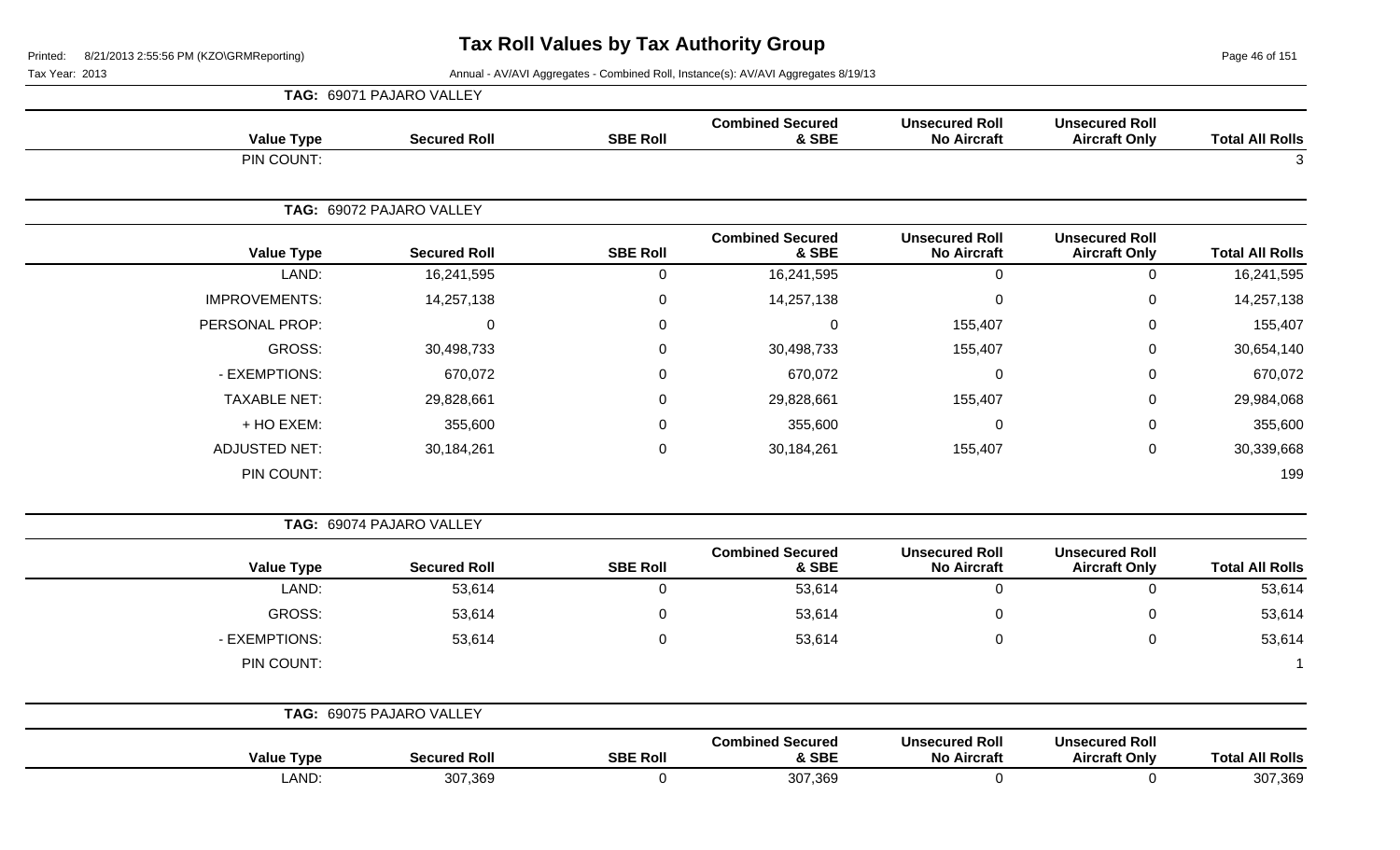# **Tax Roll Values by Tax Authority Group**

|                      | TAG: 69075 PAJARO VALLEY |                 |                                  |                                             |                                               |                        |  |  |  |  |
|----------------------|--------------------------|-----------------|----------------------------------|---------------------------------------------|-----------------------------------------------|------------------------|--|--|--|--|
| <b>Value Type</b>    | <b>Secured Roll</b>      | <b>SBE Roll</b> | <b>Combined Secured</b><br>& SBE | <b>Unsecured Roll</b><br><b>No Aircraft</b> | <b>Unsecured Roll</b><br><b>Aircraft Only</b> | <b>Total All Rolls</b> |  |  |  |  |
| <b>IMPROVEMENTS:</b> | 97,876                   |                 | 97,876                           | 0                                           | O                                             | 97,876                 |  |  |  |  |
| GROSS:               | 405,245                  |                 | 405,245                          | 0                                           | 0                                             | 405,245                |  |  |  |  |
| <b>TAXABLE NET:</b>  | 405,245                  |                 | 405,245                          | 0                                           | 0                                             | 405,245                |  |  |  |  |
| ADJUSTED NET:        | 405,245                  |                 | 405,245                          | 0                                           | $\mathbf{0}$                                  | 405,245                |  |  |  |  |
| PIN COUNT:           |                          |                 |                                  |                                             |                                               | 5                      |  |  |  |  |

| <b>TAG: 69077 PAJARO VALLEY</b> |  |
|---------------------------------|--|
|                                 |  |

| <b>Value Type</b>    | <b>Secured Roll</b> | <b>SBE Roll</b> | <b>Combined Secured</b><br>& SBE | <b>Unsecured Roll</b><br><b>No Aircraft</b> | <b>Unsecured Roll</b><br><b>Aircraft Only</b> | <b>Total All Rolls</b> |
|----------------------|---------------------|-----------------|----------------------------------|---------------------------------------------|-----------------------------------------------|------------------------|
| LAND:                | 30,761,777          | 0               | 30,761,777                       | 0                                           | U                                             | 30,761,777             |
| <b>IMPROVEMENTS:</b> | 25, 161, 513        | $\mathbf 0$     | 25,161,513                       | 0                                           | 0                                             | 25,161,513             |
| PERSONAL PROP:       | $\mathbf 0$         | 0               | 0                                | 22,536                                      | 0                                             | 22,536                 |
| GROSS:               | 55,923,290          | 0               | 55,923,290                       | 22,536                                      | 0                                             | 55,945,826             |
| - EXEMPTIONS:        | 699,031             | 0               | 699,031                          | 0                                           | 0                                             | 699,031                |
| <b>TAXABLE NET:</b>  | 55,224,259          | 0               | 55,224,259                       | 22,536                                      | 0                                             | 55,246,795             |
| + HO EXEM:           | 656,600             | $\mathbf 0$     | 656,600                          | 0                                           | 0                                             | 656,600                |
| <b>ADJUSTED NET:</b> | 55,880,859          | 0               | 55,880,859                       | 22,536                                      | 0                                             | 55,903,395             |
| PIN COUNT:           |                     |                 |                                  |                                             |                                               | 161                    |

|                      | <b>TAG: 69087 PAJARO VALLEY</b> |                 |                                  |                                             |                                               |                        |
|----------------------|---------------------------------|-----------------|----------------------------------|---------------------------------------------|-----------------------------------------------|------------------------|
| <b>Value Type</b>    | <b>Secured Roll</b>             | <b>SBE Roll</b> | <b>Combined Secured</b><br>& SBE | <b>Unsecured Roll</b><br><b>No Aircraft</b> | <b>Unsecured Roll</b><br><b>Aircraft Only</b> | <b>Total All Rolls</b> |
| LAND:                | 6,558,984                       |                 | 6,558,984                        | O                                           |                                               | 6,558,984              |
| <b>IMPROVEMENTS:</b> | 5,506,269                       |                 | 5,506,269                        | 0                                           |                                               | 5,506,269              |
| GROSS:               | 12,065,253                      |                 | 12,065,253                       | 0                                           |                                               | 12,065,253             |
| - EXEMPTIONS:        | 262,128                         |                 | 262,128                          | 0                                           |                                               | 262,128                |
| <b>TAXABLE NET:</b>  | 11,803,125                      |                 | 11,803,125                       |                                             |                                               | 11,803,125             |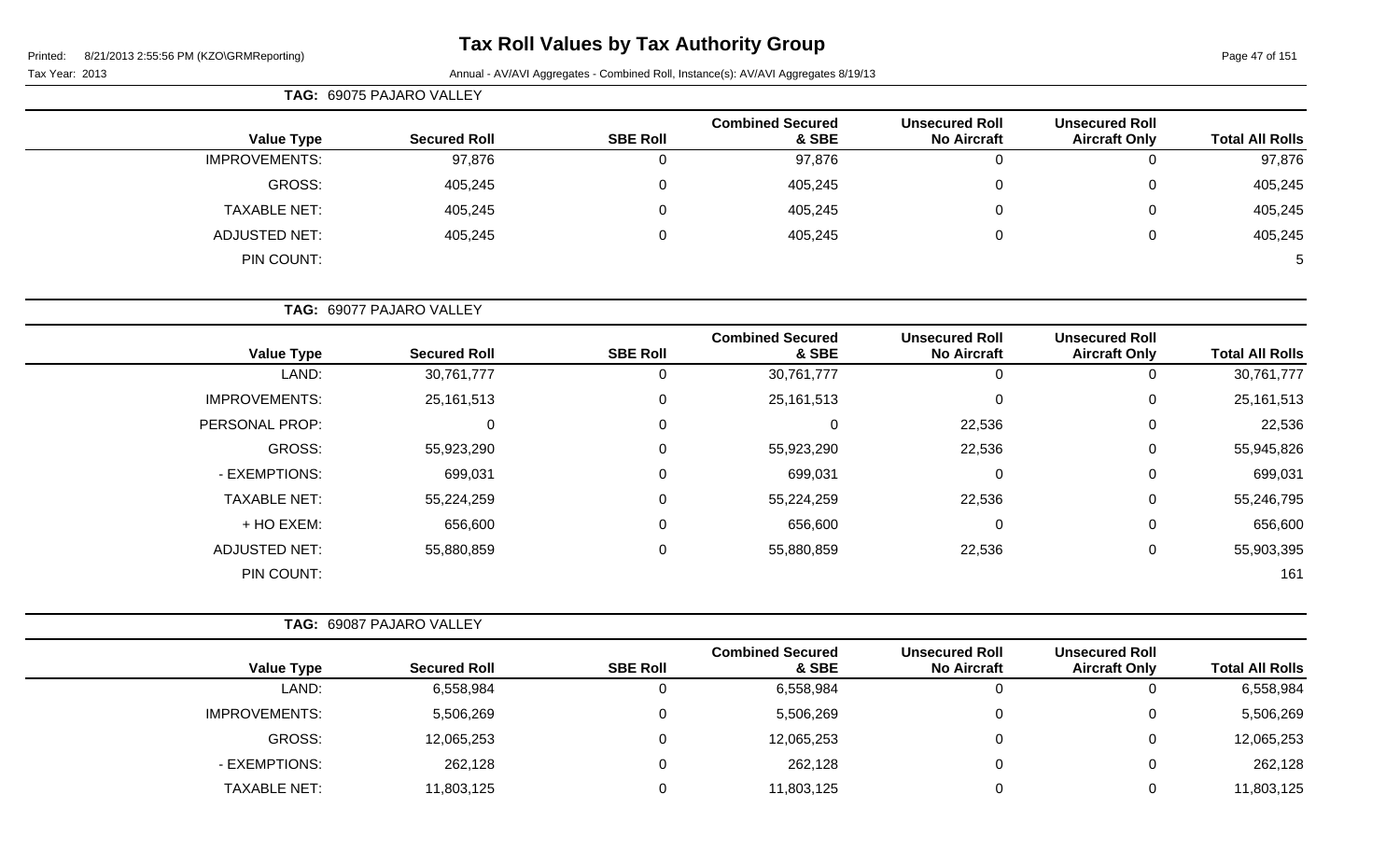Page 48 of 151

|                             | TAG: 69087 PAJARO VALLEY |                 |                                  |                                             |                                               |                        |
|-----------------------------|--------------------------|-----------------|----------------------------------|---------------------------------------------|-----------------------------------------------|------------------------|
| <b>Value Type</b>           | <b>Secured Roll</b>      | <b>SBE Roll</b> | <b>Combined Secured</b><br>& SBE | <b>Unsecured Roll</b><br><b>No Aircraft</b> | <b>Unsecured Roll</b><br><b>Aircraft Only</b> | <b>Total All Rolls</b> |
| + HO EXEM:                  | 140,000                  |                 | 140,000                          |                                             | 0                                             | 140,000                |
| ADJUSTED NET:<br>PIN COUNT: | 11,943,125               |                 | 11,943,125                       |                                             | 0                                             | 11,943,125<br>39       |
|                             |                          |                 |                                  |                                             |                                               |                        |

|                      | TAG: 69089 PAJARO VALLEY |                 |                                  |                                             |                                               |                        |
|----------------------|--------------------------|-----------------|----------------------------------|---------------------------------------------|-----------------------------------------------|------------------------|
| <b>Value Type</b>    | <b>Secured Roll</b>      | <b>SBE Roll</b> | <b>Combined Secured</b><br>& SBE | <b>Unsecured Roll</b><br><b>No Aircraft</b> | <b>Unsecured Roll</b><br><b>Aircraft Only</b> | <b>Total All Rolls</b> |
| LAND:                | 10,668,970               | $\Omega$        | 10,668,970                       | 0                                           | 0                                             | 10,668,970             |
| <b>IMPROVEMENTS:</b> | 8,736,537                | 0               | 8,736,537                        | 0                                           | 0                                             | 8,736,537              |
| PERSONAL PROP:       | 0                        | 0               |                                  | 6,923                                       | 0                                             | 6,923                  |
| GROSS:               | 19,405,507               | $\Omega$        | 19,405,507                       | 6,923                                       | 0                                             | 19,412,430             |
| - EXEMPTIONS:        | 203,993                  | 0               | 203,993                          | 0                                           | 0                                             | 203,993                |
| <b>TAXABLE NET:</b>  | 19,201,514               | $\Omega$        | 19,201,514                       | 6,923                                       | 0                                             | 19,208,437             |
| + HO EXEM:           | 196,000                  | 0               | 196,000                          | 0                                           | 0                                             | 196,000                |
| <b>ADJUSTED NET:</b> | 19,397,514               | 0               | 19,397,514                       | 6,923                                       | 0                                             | 19,404,437             |
| PIN COUNT:           |                          |                 |                                  |                                             |                                               | 72                     |

|                      | TAG: 69090 PAJARO VALLEY |                 |                                  |                                             |                                               |                        |  |  |  |
|----------------------|--------------------------|-----------------|----------------------------------|---------------------------------------------|-----------------------------------------------|------------------------|--|--|--|
| <b>Value Type</b>    | <b>Secured Roll</b>      | <b>SBE Roll</b> | <b>Combined Secured</b><br>& SBE | <b>Unsecured Roll</b><br><b>No Aircraft</b> | <b>Unsecured Roll</b><br><b>Aircraft Only</b> | <b>Total All Rolls</b> |  |  |  |
| LAND:                | 3,444,129                | U               | 3,444,129                        | 0                                           |                                               | 3,444,129              |  |  |  |
| <b>IMPROVEMENTS:</b> | 3,728,611                | 0               | 3,728,611                        | 0                                           | 0                                             | 3,728,611              |  |  |  |
| GROSS:               | 7,172,740                | $\Omega$        | 7,172,740                        | 0                                           | 0                                             | 7,172,740              |  |  |  |
| - EXEMPTIONS:        | 35,000                   | $\Omega$        | 35,000                           | 0                                           |                                               | 35,000                 |  |  |  |
| <b>TAXABLE NET:</b>  | 7,137,740                | $\Omega$        | 7,137,740                        | 0                                           | $\Omega$                                      | 7,137,740              |  |  |  |
| + HO EXEM:           | 35,000                   | $\Omega$        | 35,000                           | 0                                           | $\Omega$                                      | 35,000                 |  |  |  |
| ADJUSTED NET:        | 7,172,740                |                 | 7,172,740                        |                                             | 0                                             | 7,172,740              |  |  |  |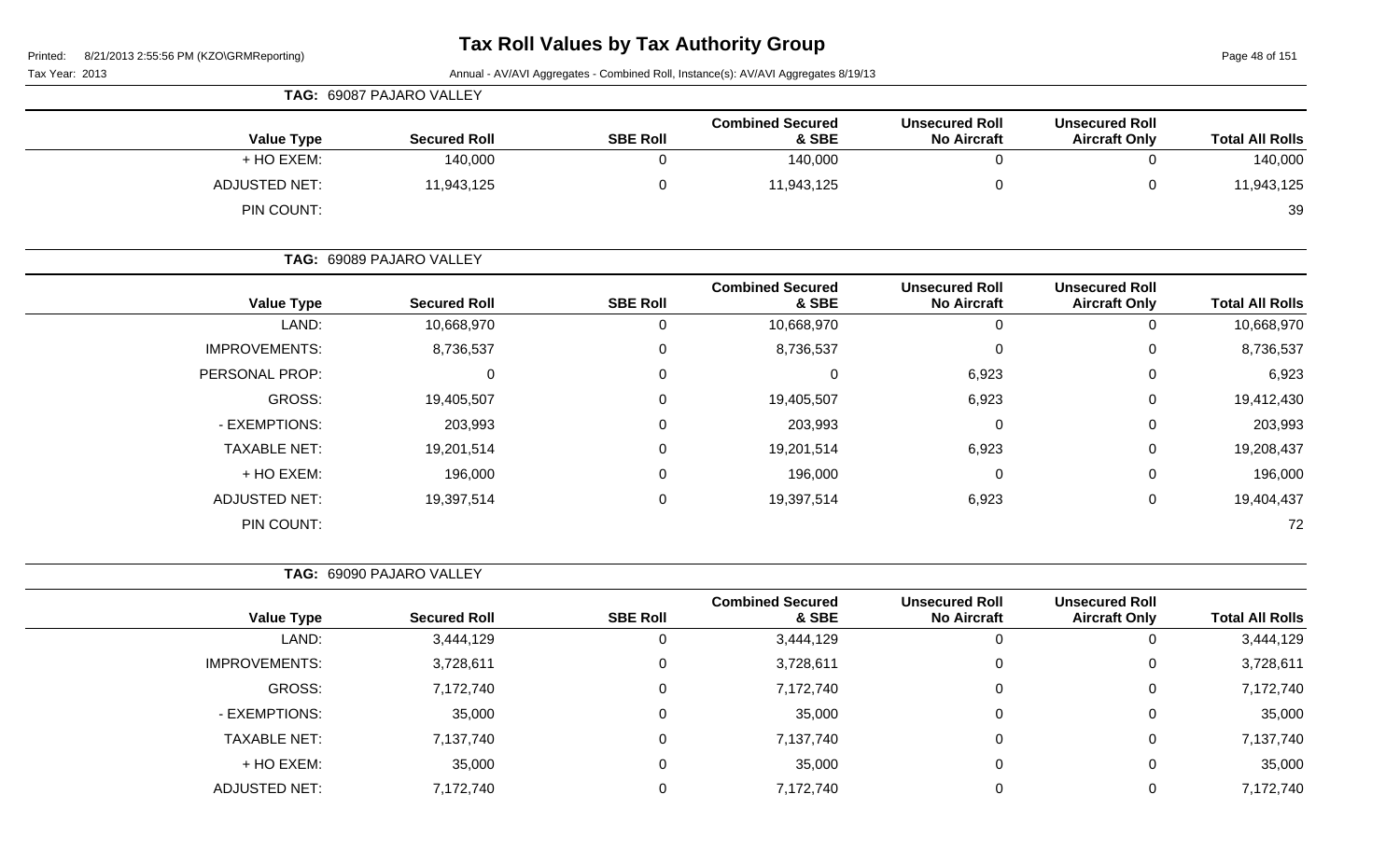Page 49 of 151

|                        |                                               |                                             |                                  |                 | TAG: 69090 PAJARO VALLEY |                      |
|------------------------|-----------------------------------------------|---------------------------------------------|----------------------------------|-----------------|--------------------------|----------------------|
| <b>Total All Rolls</b> | <b>Unsecured Roll</b><br><b>Aircraft Only</b> | <b>Unsecured Roll</b><br><b>No Aircraft</b> | <b>Combined Secured</b><br>& SBE | <b>SBE Roll</b> | <b>Secured Roll</b>      | <b>Value Type</b>    |
| 9                      |                                               |                                             |                                  |                 |                          | PIN COUNT:           |
|                        |                                               |                                             |                                  |                 | TAG: 69106 PAJARO VALLEY |                      |
| <b>Total All Rolls</b> | <b>Unsecured Roll</b><br><b>Aircraft Only</b> | <b>Unsecured Roll</b><br><b>No Aircraft</b> | <b>Combined Secured</b><br>& SBE | <b>SBE Roll</b> | <b>Secured Roll</b>      | <b>Value Type</b>    |
| 857,049                | $\pmb{0}$                                     | $\overline{0}$                              | 857,049                          | 0               | 857,049                  | LAND:                |
| 1,226,931              | $\mathbf 0$                                   | 0                                           | 1,226,931                        | 0               | 1,226,931                | <b>IMPROVEMENTS:</b> |
| 2,083,980              | $\Omega$                                      | $\Omega$                                    | 2,083,980                        | 0               | 2,083,980                | GROSS:               |
| 56,000                 | $\mathbf 0$                                   | 0                                           | 56,000                           | 0               | 56,000                   | - EXEMPTIONS:        |
| 2,027,980              | $\mathbf 0$                                   | 0                                           | 2,027,980                        | 0               | 2,027,980                | <b>TAXABLE NET:</b>  |
| 56,000                 | 0                                             | $\Omega$                                    | 56,000                           | 0               | 56,000                   | + HO EXEM:           |
| 2,083,980              | $\pmb{0}$                                     | $\pmb{0}$                                   | 2,083,980                        | 0               | 2,083,980                | <b>ADJUSTED NET:</b> |
| 8                      |                                               |                                             |                                  |                 |                          | PIN COUNT:           |
|                        |                                               |                                             |                                  |                 | TAG: 69107 PAJARO VALLEY |                      |
| <b>Total All Rolls</b> | <b>Unsecured Roll</b><br><b>Aircraft Only</b> | <b>Unsecured Roll</b><br><b>No Aircraft</b> | <b>Combined Secured</b><br>& SBE | <b>SBE Roll</b> | <b>Secured Roll</b>      | <b>Value Type</b>    |
| -1                     |                                               |                                             |                                  |                 |                          | PIN COUNT:           |
|                        |                                               |                                             |                                  |                 | TAG: 69108 PAJARO VALLEY |                      |
| <b>Total All Rolls</b> | <b>Unsecured Roll</b><br><b>Aircraft Only</b> | <b>Unsecured Roll</b><br><b>No Aircraft</b> | <b>Combined Secured</b><br>& SBE | <b>SBE Roll</b> | <b>Secured Roll</b>      | <b>Value Type</b>    |
| 53,950,005             | $\pmb{0}$                                     | $\overline{0}$                              | 53,950,005                       | 90,982          | 53,859,023               | LAND:                |
| 60,183,614             | $\mathbf 0$                                   | 14,448                                      | 60,169,166                       | 0               | 60,169,166               | <b>IMPROVEMENTS:</b> |
| 731,826                | $\pmb{0}$                                     | 461,588                                     | 270,238                          | 0               | 270,238                  | PERSONAL PROP:       |
| 114,865,445            | $\mathbf 0$                                   | 476,036                                     | 114,389,409                      | 90,982          | 114,298,427              | GROSS:               |
| 24,046,742             | $\mathbf 0$                                   | $\pmb{0}$                                   | 24,046,742                       | 0               | 24,046,742               | - EXEMPTIONS:        |
|                        |                                               |                                             |                                  |                 |                          |                      |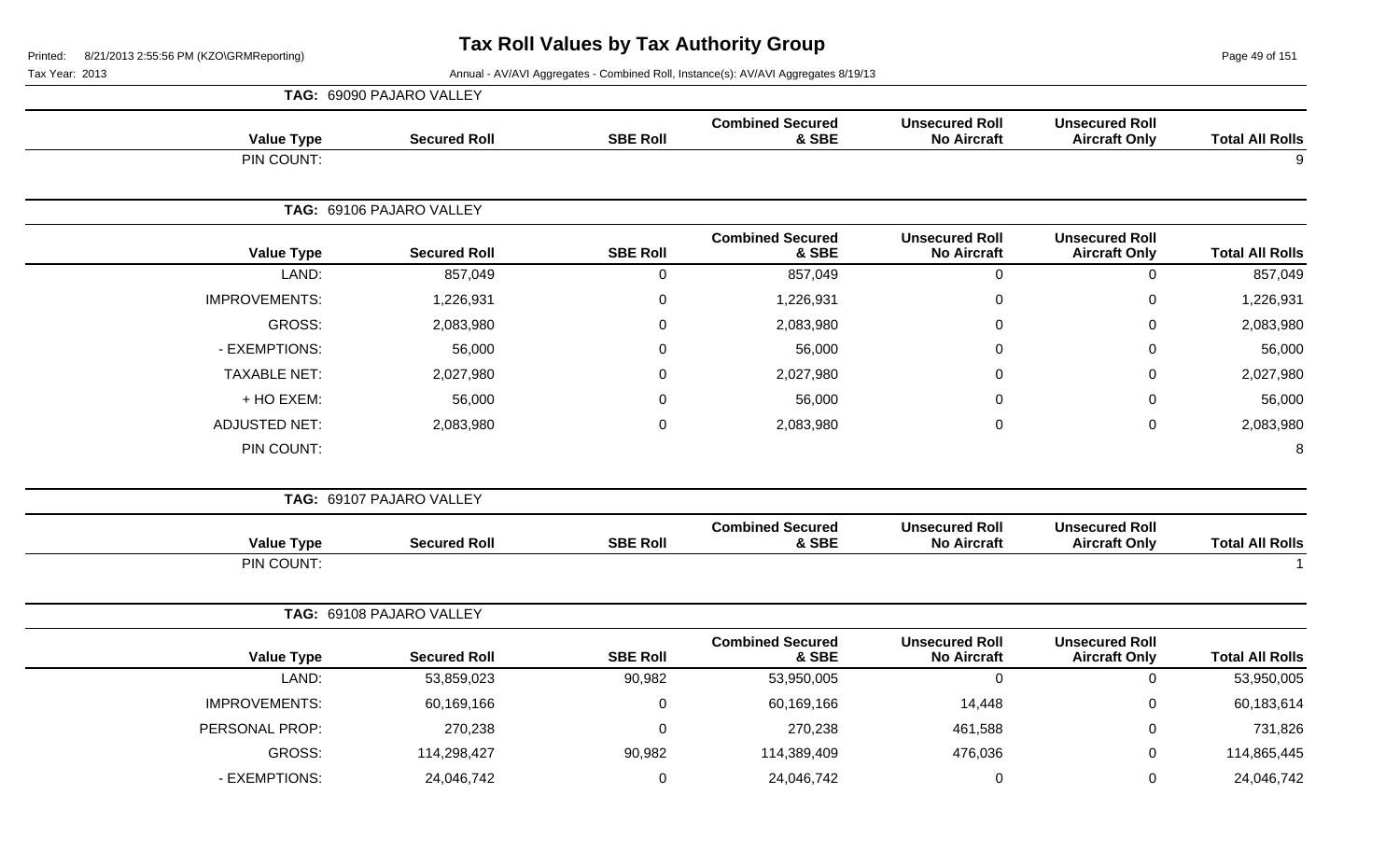Page 50 of 151

|                        |                                               |                                             |                                  |                 | TAG: 69108 PAJARO VALLEY        |                      |  |
|------------------------|-----------------------------------------------|---------------------------------------------|----------------------------------|-----------------|---------------------------------|----------------------|--|
| <b>Total All Rolls</b> | <b>Unsecured Roll</b><br><b>Aircraft Only</b> | <b>Unsecured Roll</b><br><b>No Aircraft</b> | <b>Combined Secured</b><br>& SBE | <b>SBE Roll</b> | <b>Secured Roll</b>             | <b>Value Type</b>    |  |
| 90,818,702             | 0                                             | 476,036                                     | 90,342,666                       | 90,982          | 90,251,684                      | <b>TAXABLE NET:</b>  |  |
| 788,200                | $\mathbf 0$                                   | 0                                           | 788,200                          | 0               | 788,200                         | + HO EXEM:           |  |
| 91,606,902             | $\mathbf 0$                                   | 476,036                                     | 91,130,866                       | 90,982          | 91,039,884                      | <b>ADJUSTED NET:</b> |  |
| 226                    |                                               |                                             |                                  |                 |                                 | PIN COUNT:           |  |
|                        |                                               |                                             |                                  |                 | <b>TAG: 69117 PAJARO VALLEY</b> |                      |  |
| <b>Total All Rolls</b> | <b>Unsecured Roll</b><br><b>Aircraft Only</b> | <b>Unsecured Roll</b><br><b>No Aircraft</b> | <b>Combined Secured</b><br>& SBE | <b>SBE Roll</b> | <b>Secured Roll</b>             | <b>Value Type</b>    |  |
| 4,614,543              | $\mathbf 0$                                   | $\Omega$                                    | 4,614,543                        | 0               | 4,614,543                       | LAND:                |  |
| 521 453                | $\Omega$                                      | $\Omega$                                    | 521 453                          | $\Omega$        | 521 453                         | IMPROVEMENTS:        |  |

| 4,614,543 | 0              | 4,614,543 |   | 4,614,543 | LAND:                |
|-----------|----------------|-----------|---|-----------|----------------------|
| 521,453   | $\mathbf{0}$   | 521,453   |   | 521,453   | <b>IMPROVEMENTS:</b> |
| 5,135,996 | $\overline{0}$ | 5,135,996 | 0 | 5,135,996 | GROSS:               |
| 14,000    | $\overline{0}$ | 14,000    |   | 14,000    | - EXEMPTIONS:        |
| 5,121,996 | $\overline{0}$ | 5,121,996 |   | 5,121,996 | <b>TAXABLE NET:</b>  |
| 14,000    | $\mathbf 0$    | 14,000    |   | 14,000    | + HO EXEM:           |
| 5,135,996 | $\overline{0}$ | 5,135,996 |   | 5,135,996 | <b>ADJUSTED NET:</b> |
| 8         |                |           |   |           | PIN COUNT:           |

|                      | TAG: 69131 PAJARO VALLEY |                 |                                  |                                             |                                               |                        |
|----------------------|--------------------------|-----------------|----------------------------------|---------------------------------------------|-----------------------------------------------|------------------------|
| <b>Value Type</b>    | <b>Secured Roll</b>      | <b>SBE Roll</b> | <b>Combined Secured</b><br>& SBE | <b>Unsecured Roll</b><br><b>No Aircraft</b> | <b>Unsecured Roll</b><br><b>Aircraft Only</b> | <b>Total All Rolls</b> |
| LAND:                | 514,824                  | 0               | 514,824                          |                                             | 0                                             | 514,824                |
| GROSS:               | 514,824                  | 0               | 514,824                          | 0                                           | 0                                             | 514,824                |
| <b>TAXABLE NET:</b>  | 514,824                  | 0               | 514,824                          | 0                                           | 0                                             | 514,824                |
| <b>ADJUSTED NET:</b> | 514,824                  | 0               | 514,824                          | 0                                           | 0                                             | 514,824                |
| PIN COUNT:           |                          |                 |                                  |                                             |                                               | 3                      |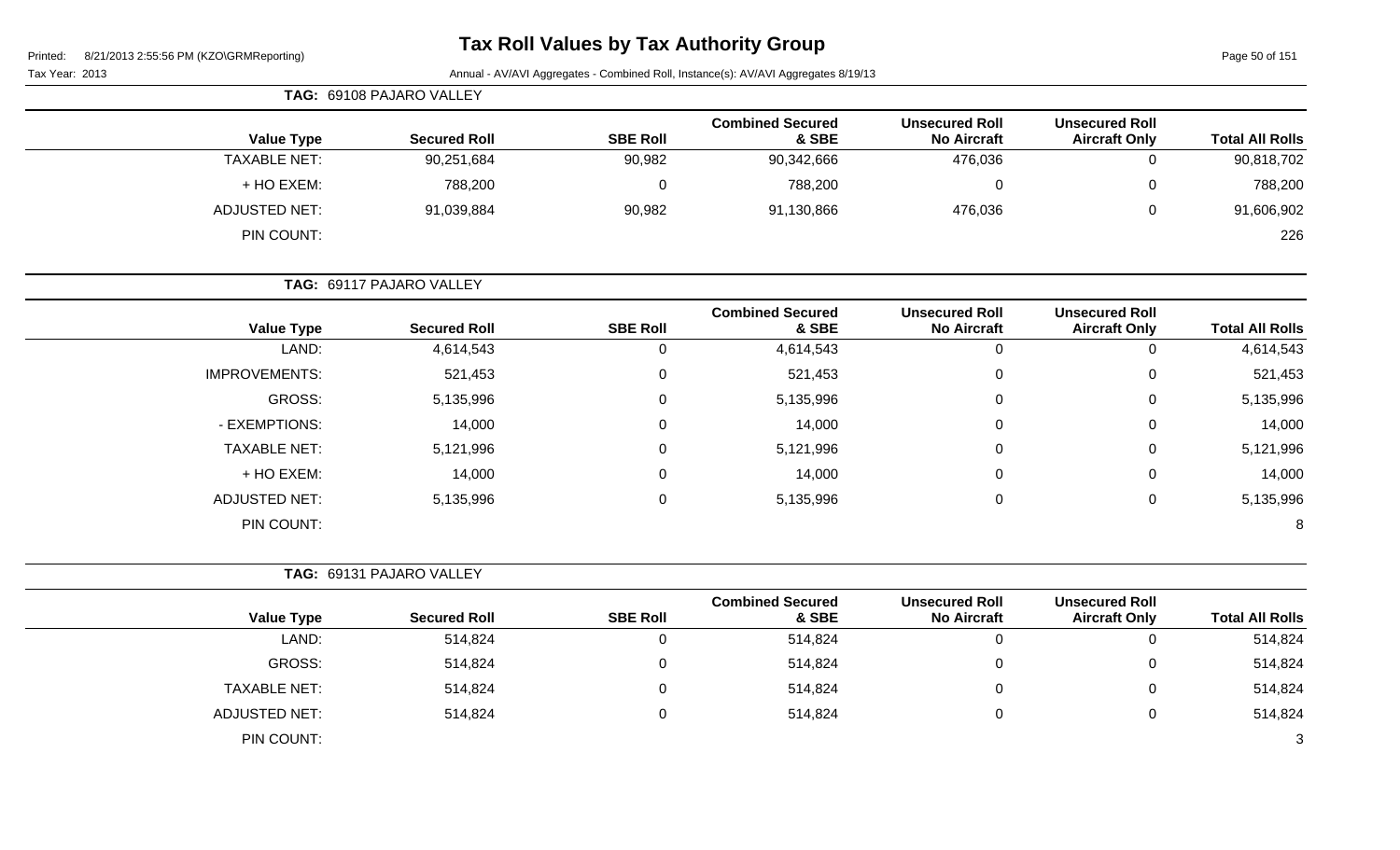Tax Year: 2013 Annual - AV/AVI Aggregates - Combined Roll, Instance(s): AV/AVI Aggregates 8/19/13

| <b>TAG: 69132 PAJARO VALLEY</b> |  |
|---------------------------------|--|
|---------------------------------|--|

| <b>Value Type</b>    | <b>Secured Roll</b> | <b>SBE Roll</b>  | <b>Combined Secured</b><br>& SBE | <b>Unsecured Roll</b><br><b>No Aircraft</b> | <b>Unsecured Roll</b><br><b>Aircraft Only</b> | <b>Total All Rolls</b> |
|----------------------|---------------------|------------------|----------------------------------|---------------------------------------------|-----------------------------------------------|------------------------|
| LAND:                | 8,861,348           | 0                | 8,861,348                        | 0                                           |                                               | 8,861,348              |
| <b>IMPROVEMENTS:</b> | 6,750,611           | 0                | 6,750,611                        | $\mathbf 0$                                 | $\Omega$                                      | 6,750,611              |
| PERSONAL PROP:       | 0                   | $\mathbf 0$      |                                  | 12,500                                      | 0                                             | 12,500                 |
| GROSS:               | 15,611,959          | $\mathsf 0$      | 15,611,959                       | 12,500                                      | 0                                             | 15,624,459             |
| - EXEMPTIONS:        | 154,000             | $\mathbf 0$      | 154,000                          | 0                                           | 0                                             | 154,000                |
| <b>TAXABLE NET:</b>  | 15,457,959          | $\mathbf 0$      | 15,457,959                       | 12,500                                      | 0                                             | 15,470,459             |
| + HO EXEM:           | 154,000             | 0                | 154,000                          | 0                                           | 0                                             | 154,000                |
| <b>ADJUSTED NET:</b> | 15,611,959          | $\boldsymbol{0}$ | 15,611,959                       | 12,500                                      | 0                                             | 15,624,459             |
| PIN COUNT:           |                     |                  |                                  |                                             |                                               | 41                     |

**TAG:** 69135 PAJARO VALLEY

| <b>Value Type</b>    | <b>Secured Roll</b>      | <b>SBE Roll</b> | <b>Combined Secured</b><br>& SBE | <b>Unsecured Roll</b><br><b>No Aircraft</b> | <b>Unsecured Roll</b><br><b>Aircraft Only</b> | <b>Total All Rolls</b> |
|----------------------|--------------------------|-----------------|----------------------------------|---------------------------------------------|-----------------------------------------------|------------------------|
| LAND:                | 11,124,135               | 0               | 11,124,135                       | $\Omega$                                    | 0                                             | 11,124,135             |
| <b>IMPROVEMENTS:</b> | 9,160,833                | 0               | 9,160,833                        | 0                                           | 0                                             | 9,160,833              |
| PERSONAL PROP:       | $\Omega$                 | 0               | 0                                | 20,121                                      | 0                                             | 20,121                 |
| <b>GROSS:</b>        | 20,284,968               | 0               | 20,284,968                       | 20,121                                      | 0                                             | 20,305,089             |
| - EXEMPTIONS:        | 196,000                  | 0               | 196,000                          | $\mathbf 0$                                 | 0                                             | 196,000                |
| <b>TAXABLE NET:</b>  | 20,088,968               | 0               | 20,088,968                       | 20,121                                      | 0                                             | 20,109,089             |
| + HO EXEM:           | 196,000                  | $\mathbf 0$     | 196,000                          | 0                                           | 0                                             | 196,000                |
| <b>ADJUSTED NET:</b> | 20,284,968               | 0               | 20,284,968                       | 20,121                                      | 0                                             | 20,305,089             |
| PIN COUNT:           |                          |                 |                                  |                                             |                                               | 90                     |
|                      | TAG: 69136 PAJARO VALLEY |                 |                                  |                                             |                                               |                        |
| <b>Value Type</b>    | <b>Secured Roll</b>      | <b>SBE Roll</b> | <b>Combined Secured</b><br>& SBE | <b>Unsecured Roll</b><br><b>No Aircraft</b> | <b>Unsecured Roll</b><br><b>Aircraft Only</b> | <b>Total All Rolls</b> |
| LAND:                | 1,804,009                | 0               | 1,804,009                        | 0                                           | 0                                             | 1,804,009              |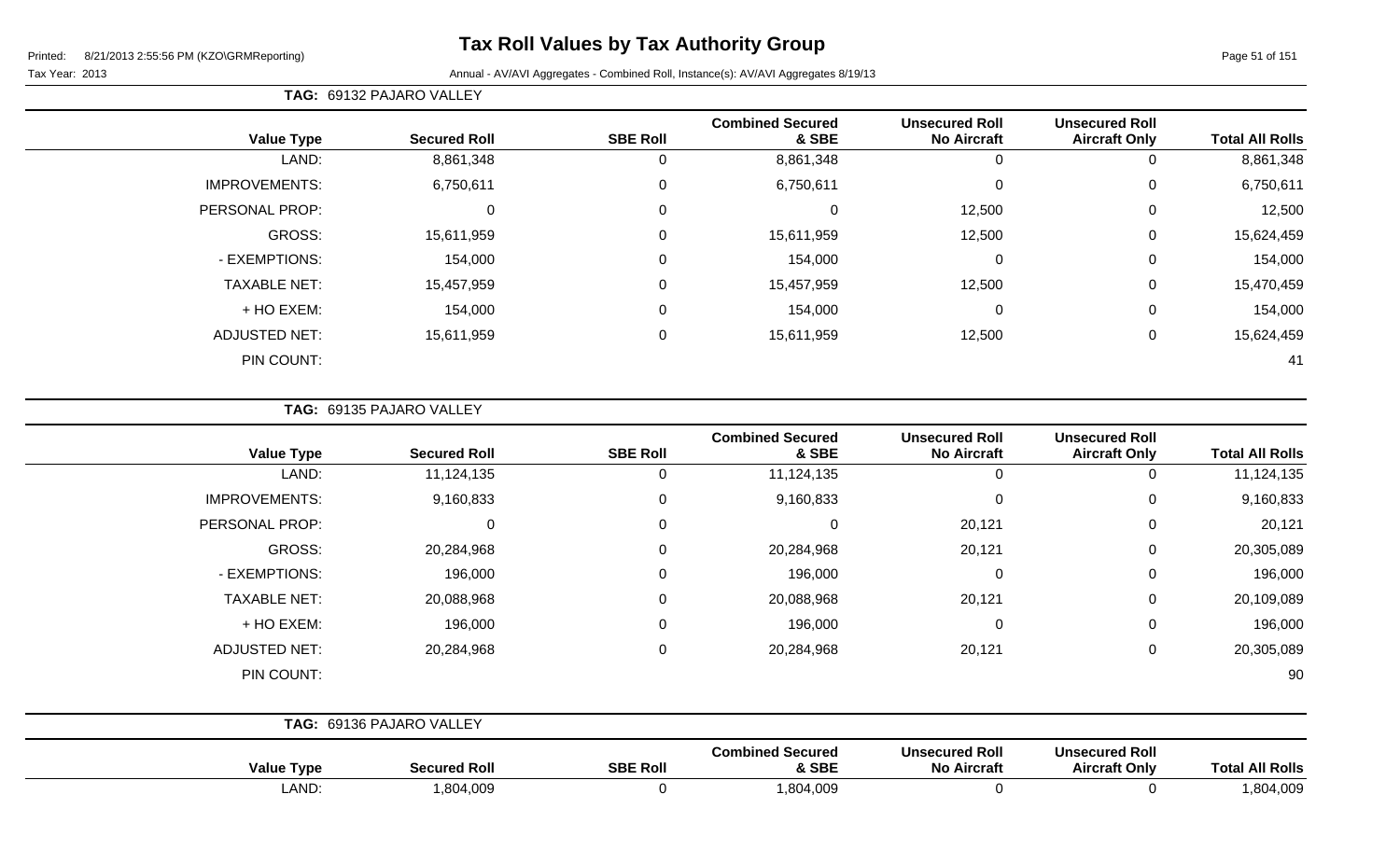# **Tax Roll Values by Tax Authority Group**

### Tax Year: 2013 Annual - AV/AVI Aggregates - Combined Roll, Instance(s): AV/AVI Aggregates 8/19/13

**TAG:** 69136 PAJARO VALLEY

| <b>Total All Rolls</b> | <b>Unsecured Roll</b><br><b>Aircraft Only</b> | <b>Unsecured Roll</b><br><b>No Aircraft</b> | <b>Combined Secured</b><br>& SBE | <b>SBE Roll</b> | <b>Secured Roll</b> | <b>Value Type</b>    |
|------------------------|-----------------------------------------------|---------------------------------------------|----------------------------------|-----------------|---------------------|----------------------|
| 1,646,741              | 0                                             |                                             | 1,646,741                        | 0               | 1,646,741           | <b>IMPROVEMENTS:</b> |
| 3,450,750              | 0                                             | 0                                           | 3,450,750                        | 0               | 3,450,750           | GROSS:               |
| 35,523                 | 0                                             | 0                                           | 35,523                           | 0               | 35,523              | - EXEMPTIONS:        |
| 3,415,227              | 0                                             | 0                                           | 3,415,227                        | 0               | 3,415,227           | <b>TAXABLE NET:</b>  |
| 35,000                 | 0                                             | 0                                           | 35,000                           | 0               | 35,000              | + HO EXEM:           |
| 3,450,227              | 0                                             |                                             | 3,450,227                        | 0               | 3,450,227           | <b>ADJUSTED NET:</b> |
| 14                     |                                               |                                             |                                  |                 |                     | PIN COUNT:           |

|                      | TAG: 69140 PAJARO VALLEY |                 |                                  |                                             |                                               |                        |
|----------------------|--------------------------|-----------------|----------------------------------|---------------------------------------------|-----------------------------------------------|------------------------|
| <b>Value Type</b>    | <b>Secured Roll</b>      | <b>SBE Roll</b> | <b>Combined Secured</b><br>& SBE | <b>Unsecured Roll</b><br><b>No Aircraft</b> | <b>Unsecured Roll</b><br><b>Aircraft Only</b> | <b>Total All Rolls</b> |
| LAND:                | 9,074,466                |                 | 9,074,466                        | 0                                           | υ                                             | 9,074,466              |
| <b>IMPROVEMENTS:</b> | 8,776,117                | 0               | 8,776,117                        | 0                                           | 0                                             | 8,776,117              |
| PERSONAL PROP:       | 0                        | 0               | $\Omega$                         | 21,000                                      | 0                                             | 21,000                 |
| GROSS:               | 17,850,583               | 0               | 17,850,583                       | 21,000                                      | 0                                             | 17,871,583             |
| - EXEMPTIONS:        | 162,502                  | 0               | 162,502                          | 0                                           | 0                                             | 162,502                |
| <b>TAXABLE NET:</b>  | 17,688,081               | 0               | 17,688,081                       | 21,000                                      | 0                                             | 17,709,081             |
| + HO EXEM:           | 161,000                  | 0               | 161,000                          | 0                                           | 0                                             | 161,000                |
| <b>ADJUSTED NET:</b> | 17,849,081               | 0               | 17,849,081                       | 21,000                                      | 0                                             | 17,870,081             |
| PIN COUNT:           |                          |                 |                                  |                                             |                                               | 56                     |

|                      | TAG: 69141 PAJARO VALLEY |                                                     |                                             |                                               |                        |           |  |
|----------------------|--------------------------|-----------------------------------------------------|---------------------------------------------|-----------------------------------------------|------------------------|-----------|--|
| <b>Value Type</b>    | <b>Secured Roll</b>      | <b>Combined Secured</b><br><b>SBE Roll</b><br>& SBE | <b>Unsecured Roll</b><br><b>No Aircraft</b> | <b>Unsecured Roll</b><br><b>Aircraft Only</b> | <b>Total All Rolls</b> |           |  |
| LAND:                | 3,229,497                |                                                     | 3,229,497                                   |                                               |                        | 3,229,497 |  |
| <b>IMPROVEMENTS:</b> | 6,087,651                |                                                     | 6,087,651                                   | 455,366                                       | 0                      | 6,543,017 |  |
| GROSS:               | 9,317,148                |                                                     | 9,317,148                                   | 455,366                                       | O                      | 9,772,514 |  |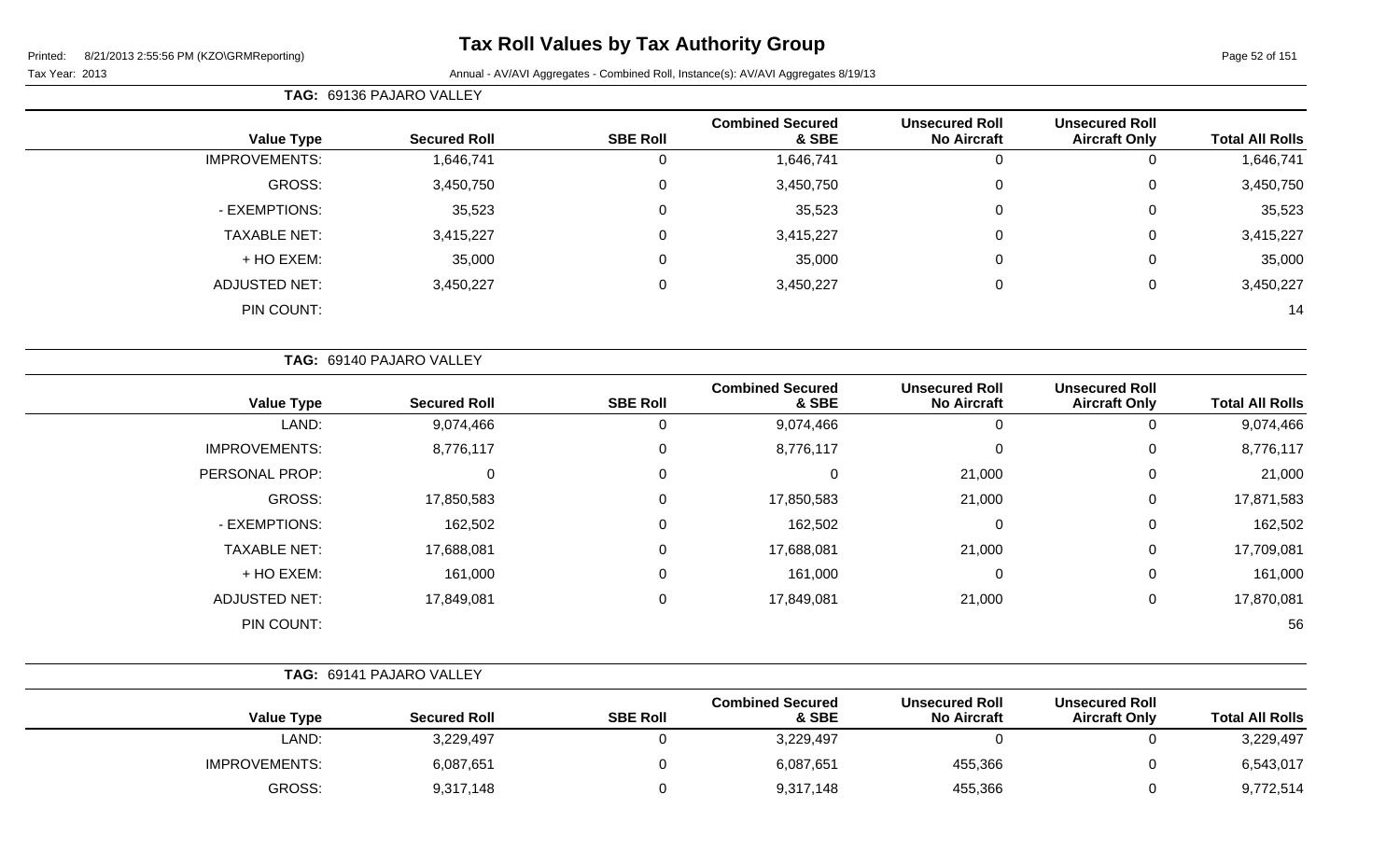# **Tax Roll Values by Tax Authority Group**

Page 53 of 151

|                        |                                               |                                             |                                  |                 | TAG: 69141 PAJARO VALLEY |                      |
|------------------------|-----------------------------------------------|---------------------------------------------|----------------------------------|-----------------|--------------------------|----------------------|
| <b>Total All Rolls</b> | <b>Unsecured Roll</b><br><b>Aircraft Only</b> | <b>Unsecured Roll</b><br><b>No Aircraft</b> | <b>Combined Secured</b><br>& SBE | <b>SBE Roll</b> | <b>Secured Roll</b>      | <b>Value Type</b>    |
| 7,000                  | 0                                             | $\mathbf 0$                                 | 7,000                            | 0               | 7,000                    | - EXEMPTIONS:        |
| 9,765,514              | 0                                             | 455,366                                     | 9,310,148                        | 0               | 9,310,148                | <b>TAXABLE NET:</b>  |
| 7,000                  | 0                                             | $\pmb{0}$                                   | 7,000                            | 0               | 7,000                    | + HO EXEM:           |
| 9,772,514              | $\mathbf 0$                                   | 455,366                                     | 9,317,148                        | 0               | 9,317,148                | <b>ADJUSTED NET:</b> |
| 9                      |                                               |                                             |                                  |                 |                          | PIN COUNT:           |
|                        |                                               |                                             |                                  |                 | TAG: 69150 PAJARO VALLEY |                      |
| <b>Total All Rolls</b> | <b>Unsecured Roll</b><br><b>Aircraft Only</b> | <b>Unsecured Roll</b><br><b>No Aircraft</b> | <b>Combined Secured</b><br>& SBE | <b>SBE Roll</b> | <b>Secured Roll</b>      | <b>Value Type</b>    |
| 990,228                | $\mathbf 0$                                   | $\mathbf 0$                                 | 990,228                          | $\overline{0}$  | 990,228                  | LAND:                |
| 964,726                | 0                                             | 0                                           | 964,726                          |                 | 964,726                  | <b>IMPROVEMENTS:</b> |
| 27,933                 | 0                                             | 27,933                                      | 0                                | 0               | 0                        | PERSONAL PROP:       |
| 1,982,887              | 0                                             | 27,933                                      | 1,954,954                        | 0               | 1,954,954                | <b>GROSS:</b>        |
| 14,000                 | 0                                             | $\pmb{0}$                                   | 14,000                           | 0               | 14,000                   | - EXEMPTIONS:        |
| 1,968,887              | 0                                             | 27,933                                      | 1,940,954                        | 0               | 1,940,954                | <b>TAXABLE NET:</b>  |
| 14,000                 | 0                                             | $\pmb{0}$                                   | 14,000                           | 0               | 14,000                   | + HO EXEM:           |
| 1,982,887              | 0                                             | 27,933                                      | 1,954,954                        | $\Omega$        | 1,954,954                | <b>ADJUSTED NET:</b> |
| 3                      |                                               |                                             |                                  |                 |                          | PIN COUNT:           |
|                        |                                               |                                             |                                  |                 | TAG: 69152 PAJARO VALLEY |                      |
| <b>Total All Rolls</b> | <b>Unsecured Roll</b><br><b>Aircraft Only</b> | <b>Unsecured Roll</b><br><b>No Aircraft</b> | <b>Combined Secured</b><br>& SBE | <b>SBE Roll</b> | <b>Secured Roll</b>      | <b>Value Type</b>    |
|                        |                                               |                                             |                                  |                 |                          | PIN COUNT:           |

| 69165 PAJARO VALLEY<br>TAG: |                   |                     |                 |                                  |                                             |                                               |                        |  |
|-----------------------------|-------------------|---------------------|-----------------|----------------------------------|---------------------------------------------|-----------------------------------------------|------------------------|--|
|                             | <b>Value Type</b> | <b>Secured Roll</b> | <b>SBE Roll</b> | <b>Combined Secured</b><br>& SBE | <b>Unsecured Roll</b><br><b>No Aircraft</b> | <b>Unsecured Roll</b><br><b>Aircraft Only</b> | <b>Total All Rolls</b> |  |
|                             | .AND:             | 5,140,404           |                 | 5,140,404                        |                                             |                                               | 5,140,404              |  |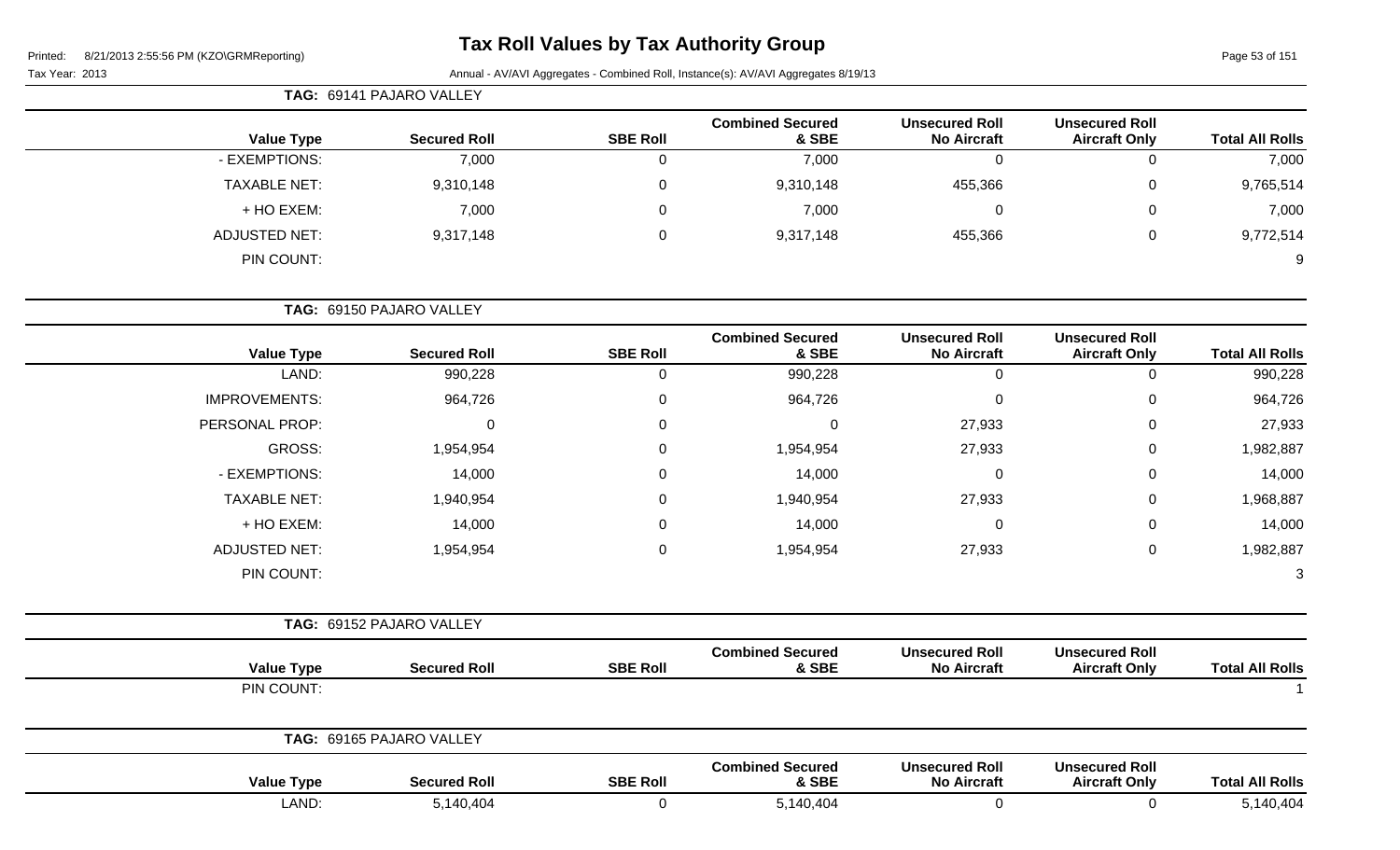Page 54 of 151

|                      | TAG: 69165 PAJARO VALLEY |                 |                                  |                                             |                                               |                        |
|----------------------|--------------------------|-----------------|----------------------------------|---------------------------------------------|-----------------------------------------------|------------------------|
| <b>Value Type</b>    | <b>Secured Roll</b>      | <b>SBE Roll</b> | <b>Combined Secured</b><br>& SBE | <b>Unsecured Roll</b><br><b>No Aircraft</b> | <b>Unsecured Roll</b><br><b>Aircraft Only</b> | <b>Total All Rolls</b> |
| <b>IMPROVEMENTS:</b> | 3,528,557                | 0               | 3,528,557                        | 0                                           | 0                                             | 3,528,557              |
| GROSS:               | 8,668,961                | 0               | 8,668,961                        | $\mathbf 0$                                 | $\mathbf 0$                                   | 8,668,961              |
| - EXEMPTIONS:        | 22,176                   | $\mathbf 0$     | 22,176                           | $\mathbf 0$                                 | $\mathbf 0$                                   | 22,176                 |
| <b>TAXABLE NET:</b>  | 8,646,785                | $\mathbf 0$     | 8,646,785                        | $\mathbf 0$                                 | 0                                             | 8,646,785              |
| + HO EXEM:           | 21,000                   | 0               | 21,000                           | $\mathbf 0$                                 | $\mathbf 0$                                   | 21,000                 |
| <b>ADJUSTED NET:</b> | 8,667,785                | 0               | 8,667,785                        | $\overline{0}$                              | 0                                             | 8,667,785              |
| PIN COUNT:           |                          |                 |                                  |                                             |                                               | 18                     |

|                        |                                               |                                             |                                  |                 | TAG: 69167 PAJARO VALLEY |                      |
|------------------------|-----------------------------------------------|---------------------------------------------|----------------------------------|-----------------|--------------------------|----------------------|
| <b>Total All Rolls</b> | <b>Unsecured Roll</b><br><b>Aircraft Only</b> | <b>Unsecured Roll</b><br><b>No Aircraft</b> | <b>Combined Secured</b><br>& SBE | <b>SBE Roll</b> | <b>Secured Roll</b>      | <b>Value Type</b>    |
| 4,144,059              | 0                                             | 0                                           | 4,144,059                        | 0               | 4,144,059                | LAND:                |
| 4,775,070              | 0                                             | $\mathbf 0$                                 | 4,775,070                        | $\mathbf 0$     | 4,775,070                | <b>IMPROVEMENTS:</b> |
| 8,919,129              | 0                                             | $\mathbf 0$                                 | 8,919,129                        | $\mathbf 0$     | 8,919,129                | GROSS:               |
| 192,128                | 0                                             | $\mathbf 0$                                 | 192,128                          | $\mathbf 0$     | 192,128                  | - EXEMPTIONS:        |
| 8,727,001              | 0                                             | $\mathbf 0$                                 | 8,727,001                        | $\mathbf 0$     | 8,727,001                | <b>TAXABLE NET:</b>  |
| 70,000                 | 0                                             | $\mathbf 0$                                 | 70,000                           | $\mathbf 0$     | 70,000                   | + HO EXEM:           |
| 8,797,001              | $\mathbf 0$                                   | $\mathbf 0$                                 | 8,797,001                        | $\mathbf 0$     | 8,797,001                | <b>ADJUSTED NET:</b> |
| 16                     |                                               |                                             |                                  |                 |                          | PIN COUNT:           |

|                      | TAG: 69169 PAJARO VALLEY |                 |                                  |                                             |                                               |                        |
|----------------------|--------------------------|-----------------|----------------------------------|---------------------------------------------|-----------------------------------------------|------------------------|
| <b>Value Type</b>    | <b>Secured Roll</b>      | <b>SBE Roll</b> | <b>Combined Secured</b><br>& SBE | <b>Unsecured Roll</b><br><b>No Aircraft</b> | <b>Unsecured Roll</b><br><b>Aircraft Only</b> | <b>Total All Rolls</b> |
| LAND:                | 1,749,823                |                 | 1,749,823                        |                                             |                                               | 1,749,823              |
| <b>IMPROVEMENTS:</b> | 1,021,220                |                 | 1,021,220                        |                                             |                                               | 1,021,220              |
| GROSS:               | 2,771,043                |                 | 2,771,043                        |                                             |                                               | 2,771,043              |
| <b>TAXABLE NET:</b>  | 2,771,043                |                 | 2,771,043                        |                                             |                                               | 2,771,043              |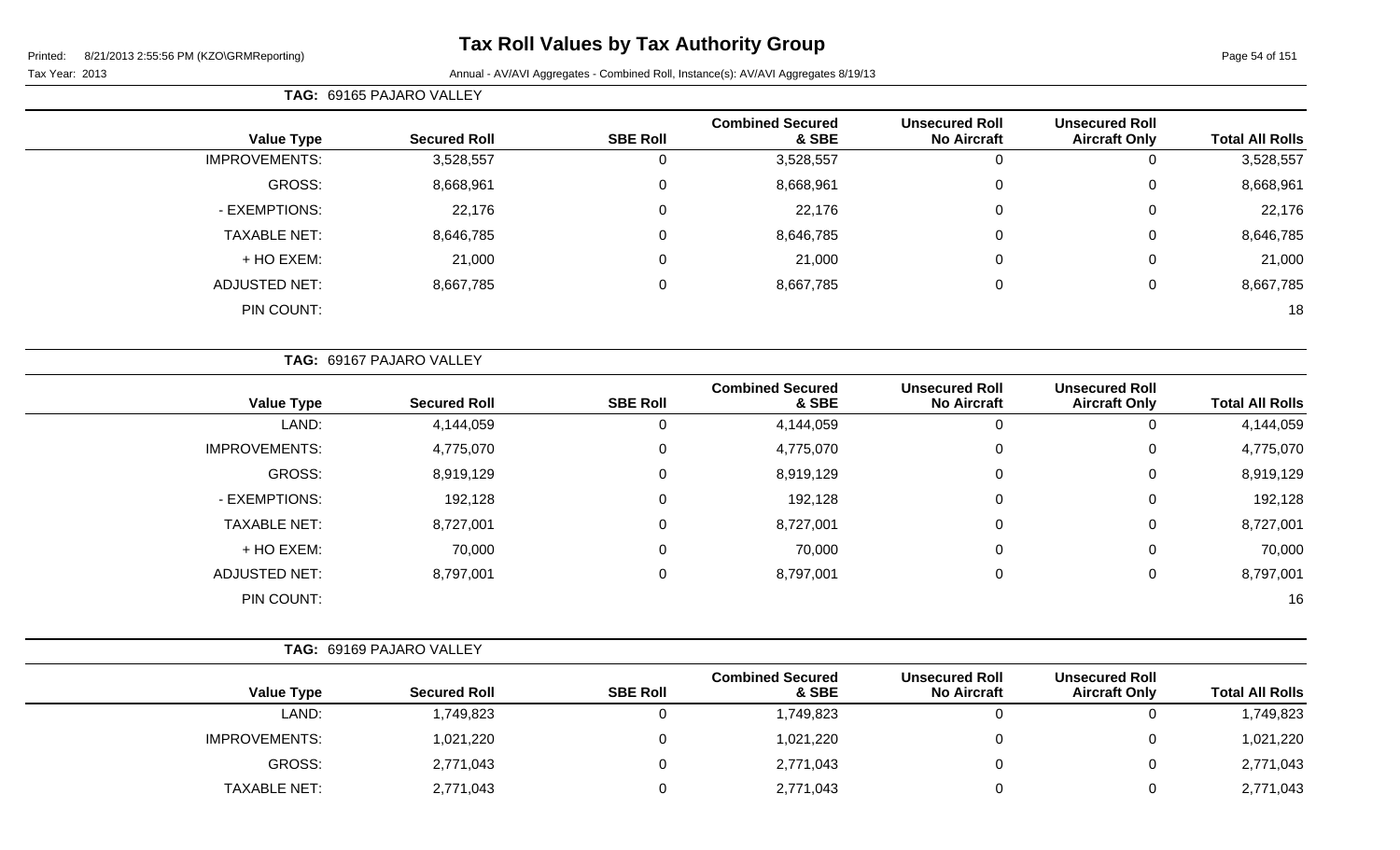**TAG:** 69169 PAJARO VALLEY

Page 55 of 151

| <b>Value Type</b>    | <b>Secured Roll</b>      | <b>SBE Roll</b> | <b>Combined Secured</b><br>& SBE | <b>Unsecured Roll</b><br><b>No Aircraft</b> | <b>Unsecured Roll</b><br><b>Aircraft Only</b> | <b>Total All Rolls</b> |
|----------------------|--------------------------|-----------------|----------------------------------|---------------------------------------------|-----------------------------------------------|------------------------|
| <b>ADJUSTED NET:</b> | 2,771,043                | $\mathbf 0$     | 2,771,043                        | $\mathbf 0$                                 | $\mathbf 0$                                   | 2,771,043              |
| PIN COUNT:           |                          |                 |                                  |                                             |                                               | 3                      |
|                      | TAG: 69180 PAJARO VALLEY |                 |                                  |                                             |                                               |                        |
| <b>Value Type</b>    | <b>Secured Roll</b>      | <b>SBE Roll</b> | <b>Combined Secured</b><br>& SBE | <b>Unsecured Roll</b><br><b>No Aircraft</b> | <b>Unsecured Roll</b><br><b>Aircraft Only</b> | <b>Total All Rolls</b> |
| LAND:                | 136,976                  | $\mathbf 0$     | 136,976                          | $\mathbf 0$                                 | $\mathbf 0$                                   | 136,976                |
| GROSS:               | 136,976                  | $\Omega$        | 136,976                          | $\Omega$                                    | $\pmb{0}$                                     | 136,976                |
| <b>TAXABLE NET:</b>  | 136,976                  | $\Omega$        | 136,976                          | $\Omega$                                    | $\pmb{0}$                                     | 136,976                |
| <b>ADJUSTED NET:</b> | 136,976                  | $\mathbf 0$     | 136,976                          | $\mathbf 0$                                 | $\mathbf 0$                                   | 136,976                |
| PIN COUNT:           |                          |                 |                                  |                                             |                                               | $\mathbf 1$            |
|                      | TAG: 69187 PAJARO VALLEY |                 |                                  |                                             |                                               |                        |
| <b>Value Type</b>    | <b>Secured Roll</b>      | <b>SBE Roll</b> | <b>Combined Secured</b><br>& SBE | <b>Unsecured Roll</b><br><b>No Aircraft</b> | <b>Unsecured Roll</b><br><b>Aircraft Only</b> | <b>Total All Rolls</b> |
| LAND:                | 4,402,838                | $\mathbf 0$     | 4,402,838                        | $\overline{0}$                              | $\mathbf 0$                                   | 4,402,838              |
| <b>IMPROVEMENTS:</b> | 11,003,035               | 0               | 11,003,035                       | 703,947                                     | $\pmb{0}$                                     | 11,706,982             |
| PERSONAL PROP:       | 704,889                  | 0               | 704,889                          | 177,221                                     | $\pmb{0}$                                     | 882,110                |
| <b>GROSS:</b>        | 16,110,762               | 0               | 16,110,762                       | 881,168                                     | $\pmb{0}$                                     | 16,991,930             |
| - EXEMPTIONS:        | 9,432,867                | 0               | 9,432,867                        | 856,938                                     | 0                                             | 10,289,805             |
| <b>TAXABLE NET:</b>  | 6,677,895                | 0               | 6,677,895                        | 24,230                                      | $\pmb{0}$                                     | 6,702,125              |
| + HO EXEM:           | 84,000                   | 0               | 84,000                           | 0                                           | 0                                             | 84,000                 |
| <b>ADJUSTED NET:</b> | 6,761,895                | 0               | 6,761,895                        | 24,230                                      | $\mathbf 0$                                   | 6,786,125              |
| PIN COUNT:           |                          |                 |                                  |                                             |                                               | 28                     |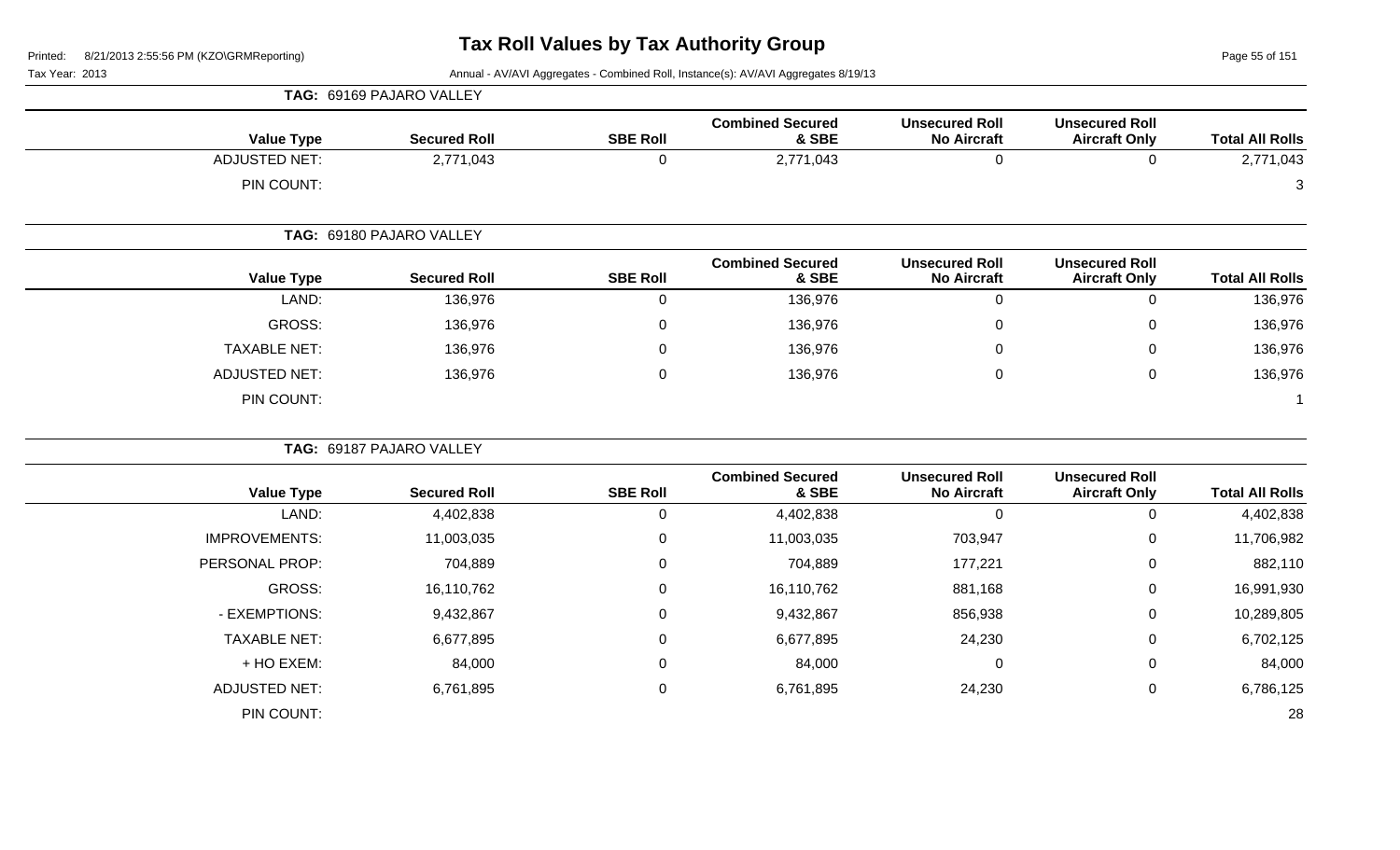# **Tax Roll Values by Tax Authority Group**

Tax Year: 2013 Annual - AV/AVI Aggregates - Combined Roll, Instance(s): AV/AVI Aggregates 8/19/13

| ear: 2013 |  |
|-----------|--|

| TAG: 69190 PAJARO VALLEY |                     |                 |                                  |                                             |                                               |                        |
|--------------------------|---------------------|-----------------|----------------------------------|---------------------------------------------|-----------------------------------------------|------------------------|
| <b>Value Type</b>        | <b>Secured Roll</b> | <b>SBE Roll</b> | <b>Combined Secured</b><br>& SBE | <b>Unsecured Roll</b><br><b>No Aircraft</b> | <b>Unsecured Roll</b><br><b>Aircraft Only</b> | <b>Total All Rolls</b> |
| LAND:                    | 725                 | U               | 725                              | U                                           | Ü                                             | 725                    |
| GROSS:                   | 725                 | $\Omega$        | 725                              | 0                                           | 0                                             | 725                    |
| <b>TAXABLE NET:</b>      | 725                 | 0               | 725                              | 0                                           | 0                                             | 725                    |
| <b>ADJUSTED NET:</b>     | 725                 | 0               | 725                              | 0                                           | 0                                             | 725                    |
| PIN COUNT:               |                     |                 |                                  |                                             |                                               | 2                      |

**TAG:** 69192 PAJARO VALLEY

| <b>Value Type</b>    | <b>Secured Roll</b> | <b>SBE Roll</b> | <b>Combined Secured</b><br>& SBE | <b>Unsecured Roll</b><br><b>No Aircraft</b> | <b>Unsecured Roll</b><br><b>Aircraft Only</b> | <b>Total All Rolls</b> |
|----------------------|---------------------|-----------------|----------------------------------|---------------------------------------------|-----------------------------------------------|------------------------|
|                      |                     |                 |                                  |                                             |                                               |                        |
| LAND:                | 1,890,809           |                 | 1,890,809                        | U                                           |                                               | 1,890,809              |
| <b>IMPROVEMENTS:</b> | 1,200,159           | 0               | 1,200,159                        | 0                                           | 0                                             | 1,200,159              |
| GROSS:               | 3,090,968           | 0               | 3,090,968                        | 0                                           | 0                                             | 3,090,968              |
| - EXEMPTIONS:        | 1,154               | 0               | 1,154                            | 0                                           | 0                                             | 1,154                  |
| <b>TAXABLE NET:</b>  | 3,089,814           | 0               | 3,089,814                        | 0                                           | 0                                             | 3,089,814              |
| <b>ADJUSTED NET:</b> | 3,089,814           | 0               | 3,089,814                        | 0                                           | 0                                             | 3,089,814              |
| PIN COUNT:           |                     |                 |                                  |                                             |                                               | 9                      |

**TAG:** 69193 PAJARO VALLEY

| <b>Value Type</b>    | <b>Secured Roll</b> | <b>SBE Roll</b> | <b>Combined Secured</b><br>& SBE | <b>Unsecured Roll</b><br><b>No Aircraft</b> | <b>Unsecured Roll</b><br><b>Aircraft Only</b> | <b>Total All Rolls</b> |
|----------------------|---------------------|-----------------|----------------------------------|---------------------------------------------|-----------------------------------------------|------------------------|
| LAND:                | 198,688             |                 | 198,688                          |                                             | ν                                             | 198,688                |
| GROSS:               | 198,688             |                 | 198,688                          |                                             | ν                                             | 198,688                |
| <b>TAXABLE NET:</b>  | 198,688             |                 | 198,688                          |                                             | ັ                                             | 198,688                |
| <b>ADJUSTED NET:</b> | 198,688             |                 | 198,688                          |                                             | ັ                                             | 198,688                |
| PIN COUNT:           |                     |                 |                                  |                                             |                                               | ົ                      |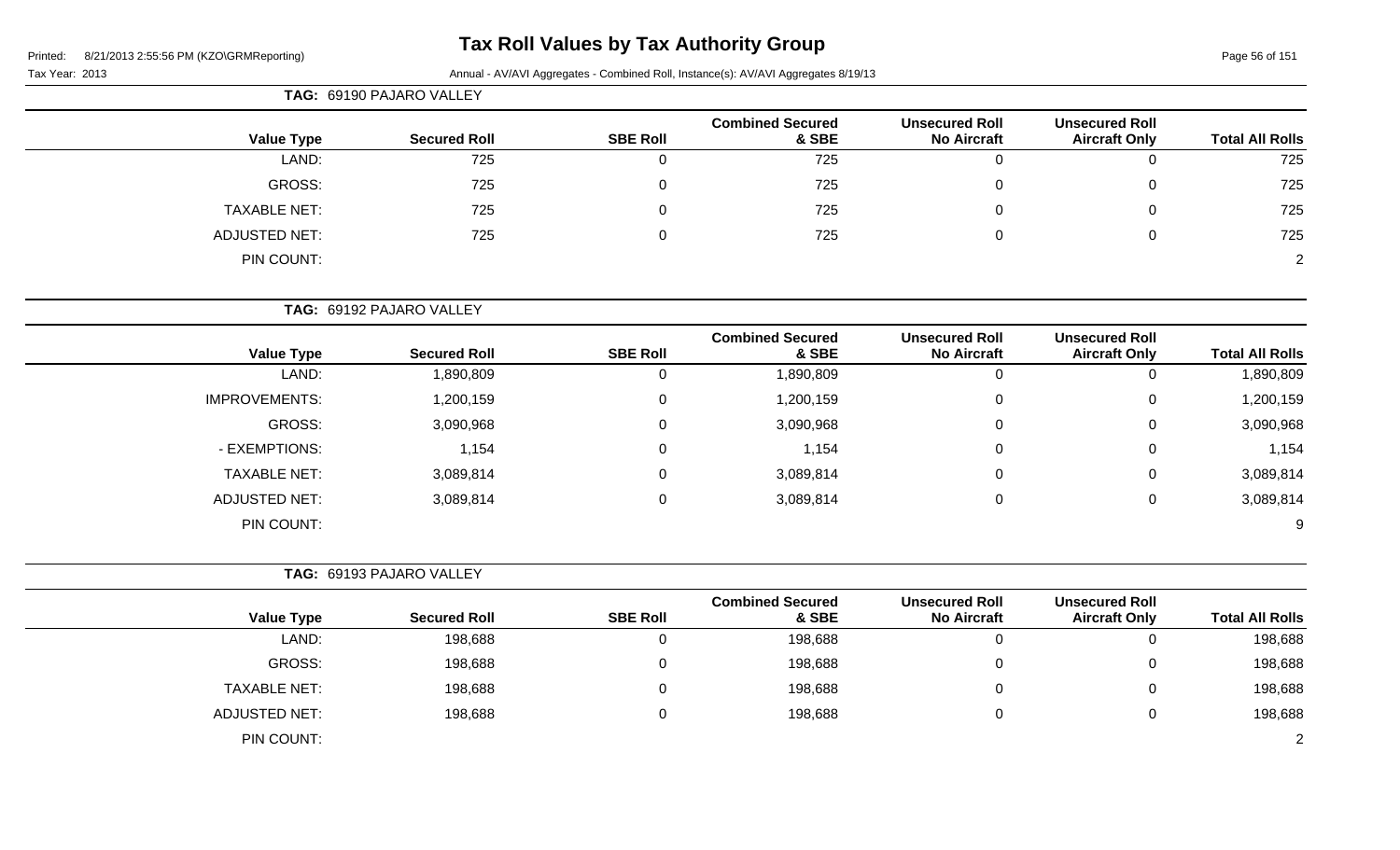# **Tax Roll Values by Tax Authority Group**

|                                               |                                             |                                  |                 | TAG: 69203 PAJARO VALLEY |                                                      |
|-----------------------------------------------|---------------------------------------------|----------------------------------|-----------------|--------------------------|------------------------------------------------------|
| <b>Unsecured Roll</b><br><b>Aircraft Only</b> | <b>Unsecured Roll</b><br><b>No Aircraft</b> | <b>Combined Secured</b><br>& SBE | <b>SBE Roll</b> | <b>Secured Roll</b>      | <b>Value Type</b>                                    |
| $\mathbf 0$                                   | 161,617                                     | 0                                | $\mathbf 0$     | $\mathbf 0$              | LAND:                                                |
| $\pmb{0}$                                     | 146,335                                     | 0                                | 0               | $\mathbf 0$              | <b>IMPROVEMENTS:</b>                                 |
| $\mathbf 0$                                   | 142,615                                     | 0                                | 0               | 0                        | PERSONAL PROP:                                       |
| $\mathbf 0$                                   | 450,567                                     | $\Omega$                         | $\Omega$        | $\Omega$                 | <b>GROSS:</b>                                        |
| $\mathbf 0$                                   | 450,567                                     | 0                                | 0               | 0                        | <b>TAXABLE NET:</b>                                  |
| $\mathbf 0$                                   | 450,567                                     | 0                                | 0               | $\mathbf 0$              | <b>ADJUSTED NET:</b>                                 |
|                                               |                                             |                                  |                 |                          | PIN COUNT:                                           |
|                                               |                                             |                                  |                 |                          |                                                      |
| <b>Unsecured Roll</b><br><b>Aircraft Only</b> | <b>Unsecured Roll</b><br><b>No Aircraft</b> | <b>Combined Secured</b><br>& SBE | <b>SBE Roll</b> | <b>Secured Roll</b>      | <b>Value Type</b>                                    |
| $\mathbf 0$                                   | 7,442                                       | $\mathbf 0$                      | $\overline{0}$  | $\mathsf{O}\xspace$      | LAND:                                                |
| $\pmb{0}$                                     | 17,700                                      | 0                                | $\Omega$        | $\mathbf 0$              | <b>IMPROVEMENTS:</b>                                 |
| $\pmb{0}$                                     | 25,142                                      | 0                                | 0               | 0                        | <b>GROSS:</b>                                        |
| $\pmb{0}$                                     | 25,142                                      | 0                                | $\Omega$        | $\Omega$                 | <b>TAXABLE NET:</b>                                  |
| $\mathbf 0$                                   | 25,142                                      | 0                                | 0               | $\mathbf 0$              | <b>ADJUSTED NET:</b>                                 |
|                                               |                                             |                                  |                 |                          | PIN COUNT:                                           |
|                                               |                                             |                                  |                 |                          |                                                      |
| <b>Unsecured Roll</b><br><b>Aircraft Only</b> | <b>Unsecured Roll</b><br><b>No Aircraft</b> | <b>Combined Secured</b><br>& SBE | <b>SBE Roll</b> | <b>Secured Roll</b>      | <b>Value Type</b>                                    |
|                                               |                                             |                                  |                 |                          | TAG: 69210 PAJARO VALLEY<br>TAG: 69211 PAJARO VALLEY |

|                      | TAG: 69215 PAJARO VALLEY |                 |                                  |                                             |                                               |                        |
|----------------------|--------------------------|-----------------|----------------------------------|---------------------------------------------|-----------------------------------------------|------------------------|
| <b>Value Type</b>    | <b>Secured Roll</b>      | <b>SBE Roll</b> | <b>Combined Secured</b><br>& SBE | <b>Unsecured Roll</b><br><b>No Aircraft</b> | <b>Unsecured Roll</b><br><b>Aircraft Only</b> | <b>Total All Rolls</b> |
| LAND:                | 5,113,153                |                 | 5,113,153                        |                                             |                                               | 5,113,153              |
| <b>IMPROVEMENTS:</b> | 5,293,272                |                 | 5,293,272                        |                                             |                                               | 5,293,272              |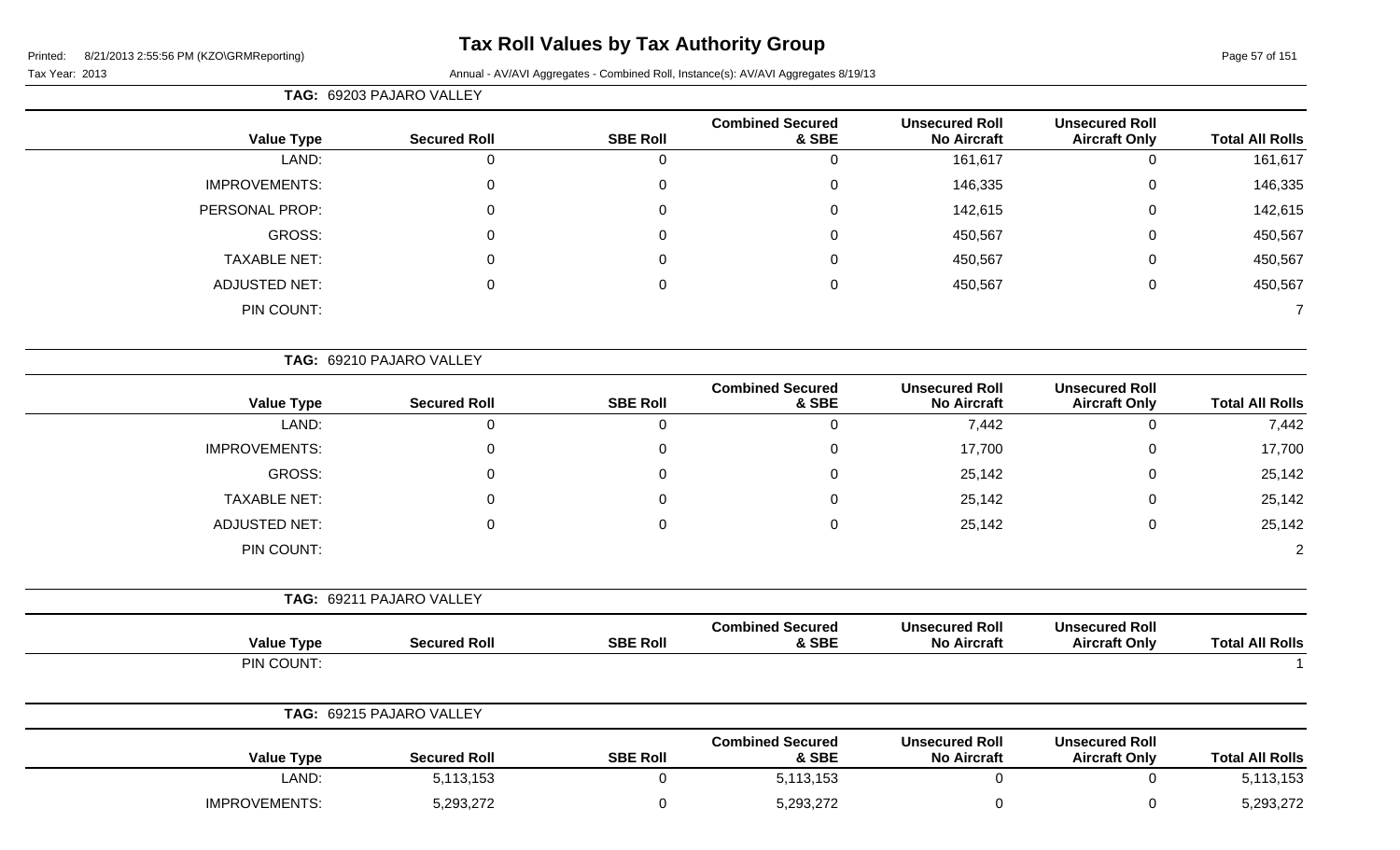-

# **Tax Roll Values by Tax Authority Group**

| <b>U ZUULUU I IVI (INZUNUINIV</b> |  |  |  |
|-----------------------------------|--|--|--|
|                                   |  |  |  |

|                        |                                               |                                             |                                  |                 | <b>TAG: 69215 PAJARO VALLEY</b> |                      |
|------------------------|-----------------------------------------------|---------------------------------------------|----------------------------------|-----------------|---------------------------------|----------------------|
| <b>Total All Rolls</b> | <b>Unsecured Roll</b><br><b>Aircraft Only</b> | <b>Unsecured Roll</b><br><b>No Aircraft</b> | <b>Combined Secured</b><br>& SBE | <b>SBE Roll</b> | <b>Secured Roll</b>             | <b>Value Type</b>    |
| 10,406,425             | 0                                             | 0                                           | 10,406,425                       | 0               | 10,406,425                      | GROSS:               |
| 272,857                | $\mathbf 0$                                   | 0                                           | 272,857                          | 0               | 272,857                         | - EXEMPTIONS:        |
| 10,133,568             | 0                                             | 0                                           | 10,133,568                       | 0               | 10,133,568                      | <b>TAXABLE NET:</b>  |
| 98,000                 | 0                                             | 0                                           | 98,000                           | 0               | 98,000                          | + HO EXEM:           |
| 10,231,568             | 0                                             | 0                                           | 10,231,568                       | $\Omega$        | 10,231,568                      | <b>ADJUSTED NET:</b> |
| 69                     |                                               |                                             |                                  |                 |                                 | PIN COUNT:           |
|                        |                                               |                                             |                                  |                 | TAG: 69216 PAJARO VALLEY        |                      |
| <b>Total All Rolls</b> | <b>Unsecured Roll</b><br><b>Aircraft Only</b> | <b>Unsecured Roll</b><br>No Aircraft        | <b>Combined Secured</b><br>& SBE | <b>SBE Roll</b> | <b>Secured Roll</b>             | <b>Value Type</b>    |

| <b>Value Type</b>    | <b>Secured Roll</b> | <b>SBE Roll</b> | & SBE     | <b>No Aircraft</b> | <b>Aircraft Only</b> | <b>Total All Rolls</b> |
|----------------------|---------------------|-----------------|-----------|--------------------|----------------------|------------------------|
| LAND:                | 724,976             | 0               | 724,976   | 0                  |                      | 724,976                |
| <b>IMPROVEMENTS:</b> | 1,502,792           | 0               | 1,502,792 | 0                  | 0                    | 1,502,792              |
| GROSS:               | 2,227,768           | $\mathbf{0}$    | 2,227,768 | 0                  | 0                    | 2,227,768              |
| - EXEMPTIONS:        | 9,679               | $\mathbf 0$     | 9,679     | 0                  |                      | 9,679                  |
| <b>TAXABLE NET:</b>  | 2,218,089           | 0               | 2,218,089 | 0                  |                      | 2,218,089              |
| + HO EXEM:           | 7,000               | 0               | 7,000     | 0                  | 0                    | 7,000                  |
| <b>ADJUSTED NET:</b> | 2,225,089           | 0               | 2,225,089 | 0                  |                      | 2,225,089              |
| PIN COUNT:           |                     |                 |           |                    |                      | 6                      |

|                      | TAG: 69219 PAJARO VALLEY |                 |                                  |                                             |                                               |                        |
|----------------------|--------------------------|-----------------|----------------------------------|---------------------------------------------|-----------------------------------------------|------------------------|
| <b>Value Type</b>    | <b>Secured Roll</b>      | <b>SBE Roll</b> | <b>Combined Secured</b><br>& SBE | <b>Unsecured Roll</b><br><b>No Aircraft</b> | <b>Unsecured Roll</b><br><b>Aircraft Only</b> | <b>Total All Rolls</b> |
| LAND:                | 285,706                  | 0               | 285,706                          |                                             | $\mathbf{0}$                                  | 285,706                |
| <b>IMPROVEMENTS:</b> | 81,000                   | 0               | 81,000                           |                                             | $\mathbf{0}$                                  | 81,000                 |
| GROSS:               | 366,706                  | 0               | 366,706                          |                                             | 0                                             | 366,706                |
| <b>TAXABLE NET:</b>  | 366,706                  | 0               | 366,706                          |                                             | 0                                             | 366,706                |
| ADJUSTED NET:        | 366,706                  | 0               | 366,706                          |                                             | 0                                             | 366,706                |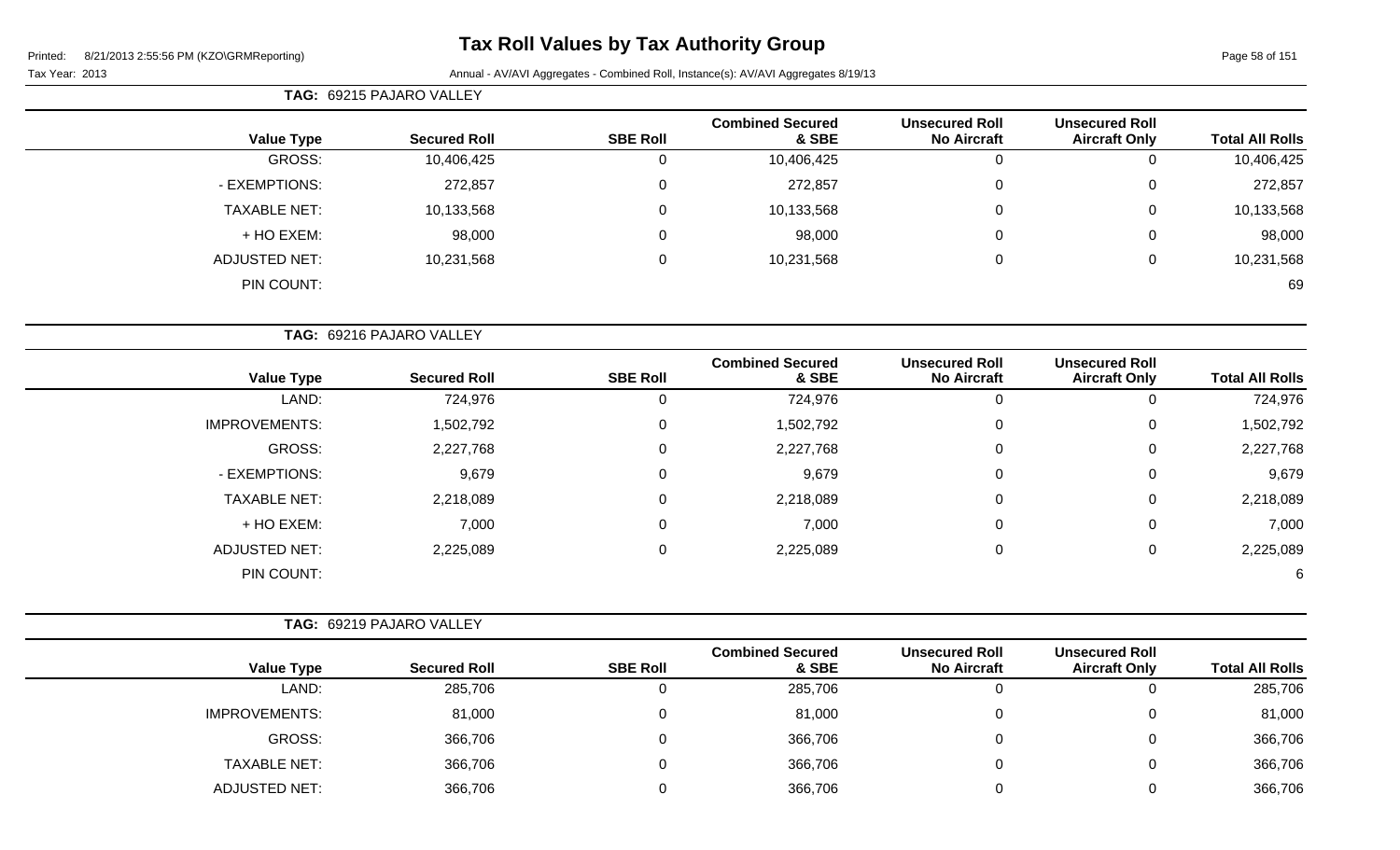Page 59 of 151

Tax Year: 2013 Annual - AV/AVI Aggregates - Combined Roll, Instance(s): AV/AVI Aggregates 8/19/13

|                      | TAG: 69219 PAJARO VALLEY |                 |                                  |                                             |                                               |                        |
|----------------------|--------------------------|-----------------|----------------------------------|---------------------------------------------|-----------------------------------------------|------------------------|
| <b>Value Type</b>    | <b>Secured Roll</b>      | <b>SBE Roll</b> | <b>Combined Secured</b><br>& SBE | <b>Unsecured Roll</b><br><b>No Aircraft</b> | <b>Unsecured Roll</b><br><b>Aircraft Only</b> | <b>Total All Rolls</b> |
| PIN COUNT:           |                          |                 |                                  |                                             |                                               |                        |
|                      | TAG: 69220 PAJARO VALLEY |                 |                                  |                                             |                                               |                        |
| <b>Value Type</b>    | <b>Secured Roll</b>      | <b>SBE Roll</b> | <b>Combined Secured</b><br>& SBE | <b>Unsecured Roll</b><br><b>No Aircraft</b> | <b>Unsecured Roll</b><br><b>Aircraft Only</b> | <b>Total All Rolls</b> |
| LAND:                | 53,364,044               | 0               | 53,364,044                       | $\overline{0}$                              | 0                                             | 53,364,044             |
| <b>IMPROVEMENTS:</b> | 54,456,999               | $\mathbf 0$     | 54,456,999                       | 13,000                                      | $\mathbf 0$                                   | 54,469,999             |
| PERSONAL PROP:       | 0                        | $\mathbf 0$     | $\Omega$                         | 72,578                                      | 0                                             | 72,578                 |
| GROSS:               | 107,821,043              | $\mathbf 0$     | 107,821,043                      | 85,578                                      | 0                                             | 107,906,621            |
| - EXEMPTIONS:        | 820,633                  | $\mathbf 0$     | 820,633                          | $\Omega$                                    | 0                                             | 820,633                |
| <b>TAXABLE NET:</b>  | 107,000,410              | $\mathbf 0$     | 107,000,410                      | 85,578                                      | 0                                             | 107,085,988            |
| + HO EXEM:           | 819,000                  | $\overline{0}$  | 819,000                          | $\mathbf 0$                                 | $\mathbf 0$                                   | 819,000                |
| <b>ADJUSTED NET:</b> | 107,819,410              | $\mathbf 0$     | 107,819,410                      | 85,578                                      | $\mathbf 0$                                   | 107,904,988            |
| PIN COUNT:           |                          |                 |                                  |                                             |                                               | 234                    |

**TAG:** 69221 PAJARO VALLEY

| <b>Value Type</b>    | <b>Secured Roll</b> | <b>SBE Roll</b> | <b>Combined Secured</b><br>& SBE | <b>Unsecured Roll</b><br><b>No Aircraft</b> | <b>Unsecured Roll</b><br><b>Aircraft Only</b> | <b>Total All Rolls</b> |
|----------------------|---------------------|-----------------|----------------------------------|---------------------------------------------|-----------------------------------------------|------------------------|
| LAND:                | 8,060,370           |                 | 8,060,370                        | O                                           | 0                                             | 8,060,370              |
| <b>IMPROVEMENTS:</b> | 6,787,549           | $\Omega$        | 6,787,549                        | 0                                           | 0                                             | 6,787,549              |
| GROSS:               | 14,847,919          | $\Omega$        | 14,847,919                       | 0                                           | 0                                             | 14,847,919             |
| - EXEMPTIONS:        | 107,096             | 0               | 107,096                          | 0                                           | 0                                             | 107,096                |
| <b>TAXABLE NET:</b>  | 14,740,823          | 0               | 14,740,823                       | 0                                           | 0                                             | 14,740,823             |
| + HO EXEM:           | 105,000             | 0               | 105,000                          | 0                                           | 0                                             | 105,000                |
| ADJUSTED NET:        | 14,845,823          |                 | 14,845,823                       |                                             | 0                                             | 14,845,823             |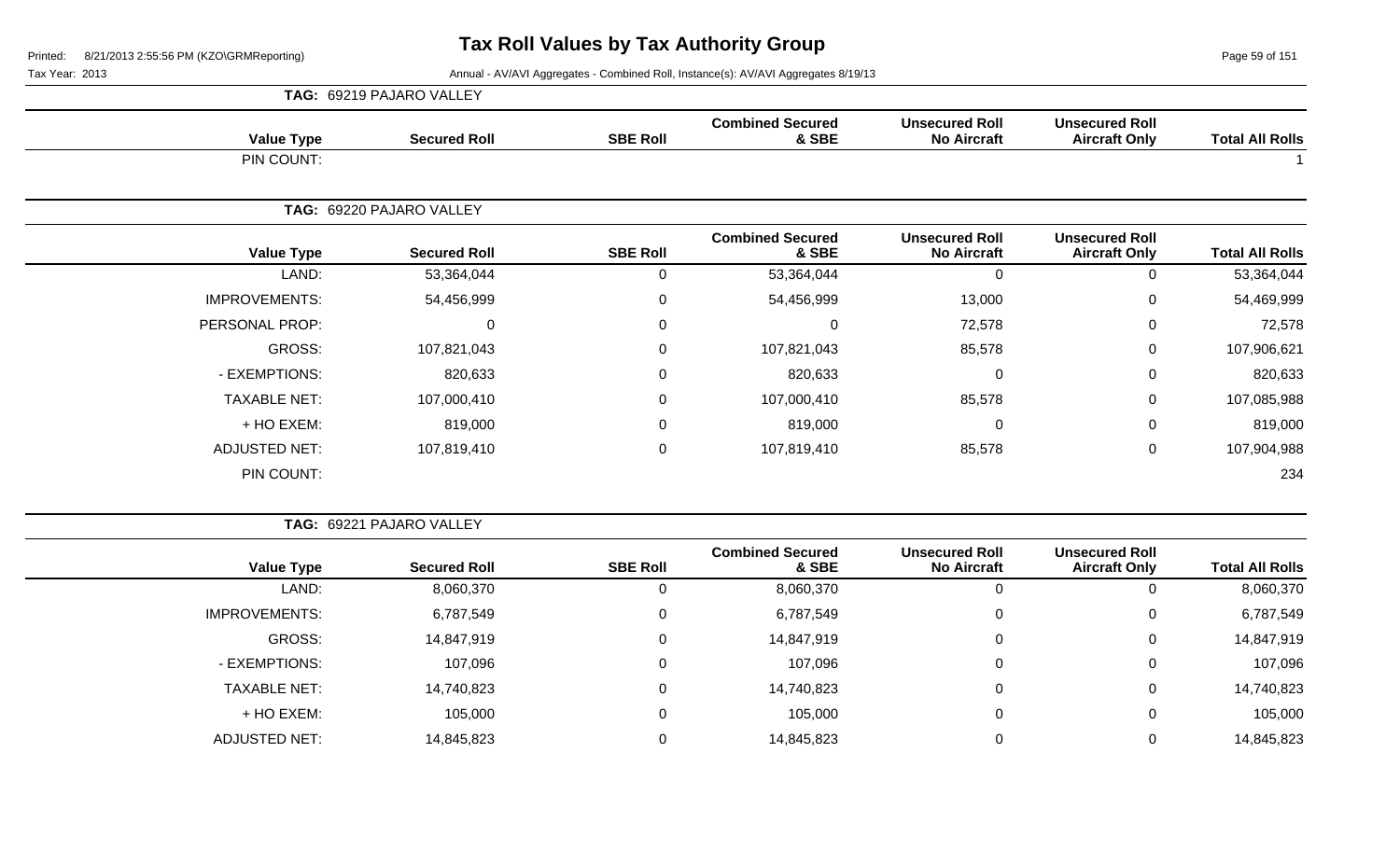Page 60 of 151

|                      | TAG: 69221 PAJARO VALLEY |                 |                                  |                                             |                                               |                        |
|----------------------|--------------------------|-----------------|----------------------------------|---------------------------------------------|-----------------------------------------------|------------------------|
| <b>Value Type</b>    | <b>Secured Roll</b>      | <b>SBE Roll</b> | <b>Combined Secured</b><br>& SBE | <b>Unsecured Roll</b><br><b>No Aircraft</b> | <b>Unsecured Roll</b><br><b>Aircraft Only</b> | <b>Total All Rolls</b> |
| PIN COUNT:           |                          |                 |                                  |                                             |                                               | 41                     |
|                      | TAG: 69222 PAJARO VALLEY |                 |                                  |                                             |                                               |                        |
| <b>Value Type</b>    | <b>Secured Roll</b>      | <b>SBE Roll</b> | <b>Combined Secured</b><br>& SBE | <b>Unsecured Roll</b><br><b>No Aircraft</b> | <b>Unsecured Roll</b><br><b>Aircraft Only</b> | <b>Total All Rolls</b> |
| LAND:                | 132,997                  | 0               | 132,997                          | $\mathbf 0$                                 | $\mathbf 0$                                   | 132,997                |
| <b>IMPROVEMENTS:</b> | 144,452                  | 0               | 144,452                          | $\mathbf 0$                                 | $\mathbf 0$                                   | 144,452                |
| <b>GROSS:</b>        | 277,449                  | 0               | 277,449                          | $\Omega$                                    | $\mathbf 0$                                   | 277,449                |
| <b>TAXABLE NET:</b>  | 277,449                  | 0               | 277,449                          | $\Omega$                                    | $\mathbf 0$                                   | 277,449                |
| <b>ADJUSTED NET:</b> | 277,449                  | 0               | 277,449                          | 0                                           | $\mathbf 0$                                   | 277,449                |
| PIN COUNT:           |                          |                 |                                  |                                             |                                               | $\mathbf 1$            |
|                      | TAG: 69223 PAJARO VALLEY |                 |                                  |                                             |                                               |                        |
| <b>Value Type</b>    | <b>Secured Roll</b>      | <b>SBE Roll</b> | <b>Combined Secured</b><br>& SBE | <b>Unsecured Roll</b><br><b>No Aircraft</b> | <b>Unsecured Roll</b><br><b>Aircraft Only</b> | <b>Total All Rolls</b> |
| LAND:                | 499,255                  | $\mathbf 0$     | 499,255                          | $\mathbf 0$                                 | $\mathbf 0$                                   | 499,255                |
| GROSS:               | 499,255                  | 0               | 499,255                          | $\mathbf{0}$                                | $\mathbf 0$                                   | 499,255                |
| <b>TAXABLE NET:</b>  | 499,255                  | 0               | 499,255                          | 0                                           | $\mathbf 0$                                   | 499,255                |
| <b>ADJUSTED NET:</b> | 499,255                  | 0               | 499,255                          | $\mathbf{0}$                                | $\mathbf 0$                                   | 499,255                |
| PIN COUNT:           |                          |                 |                                  |                                             |                                               | $\mathbf{1}$           |
|                      | TAG: 69224 PAJARO VALLEY |                 |                                  |                                             |                                               |                        |
| <b>Value Type</b>    | <b>Secured Roll</b>      | <b>SBE Roll</b> | <b>Combined Secured</b><br>& SBE | <b>Unsecured Roll</b><br><b>No Aircraft</b> | <b>Unsecured Roll</b><br><b>Aircraft Only</b> | <b>Total All Rolls</b> |
| LAND:                | 3,181,936                | $\mathbf 0$     | 3,181,936                        | $\mathbf 0$                                 | $\mathbf 0$                                   | 3,181,936              |
| <b>IMPROVEMENTS:</b> | 2,650,914                | 0               | 2,650,914                        | $\mathbf{0}$                                | $\mathbf 0$                                   | 2,650,914              |
| GROSS:               | 5,832,850                | 0               | 5,832,850                        | $\mathbf 0$                                 | $\mathbf 0$                                   | 5,832,850              |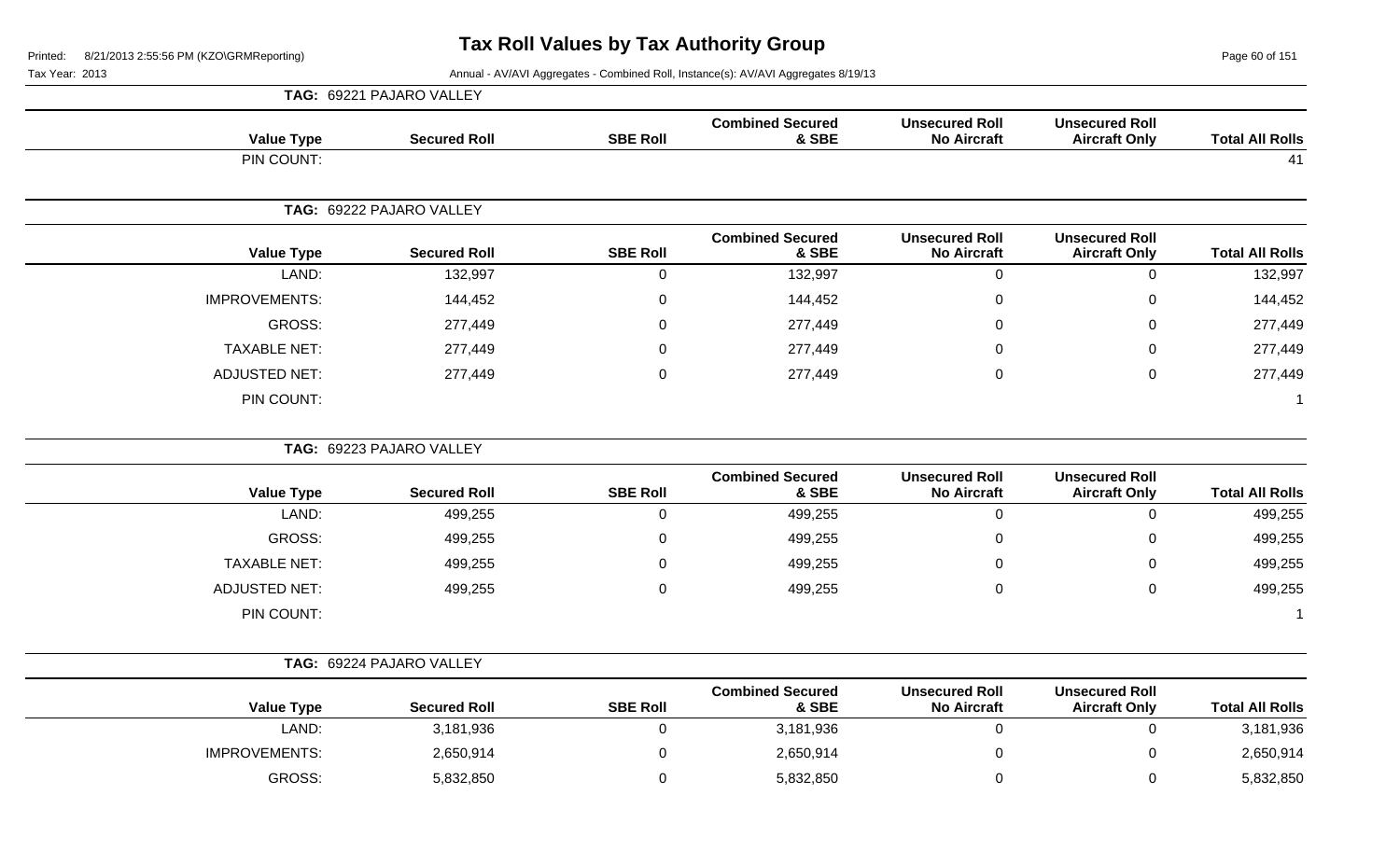Page 61 of 151

Tax Year: 2013 Annual - AV/AVI Aggregates - Combined Roll, Instance(s): AV/AVI Aggregates 8/19/13

|                     | TAG: 69224 PAJARO VALLEY |                 |                                  |                                             |                                               |                        |
|---------------------|--------------------------|-----------------|----------------------------------|---------------------------------------------|-----------------------------------------------|------------------------|
| <b>Value Type</b>   | <b>Secured Roll</b>      | <b>SBE Roll</b> | <b>Combined Secured</b><br>& SBE | <b>Unsecured Roll</b><br><b>No Aircraft</b> | <b>Unsecured Roll</b><br><b>Aircraft Only</b> | <b>Total All Rolls</b> |
| - EXEMPTIONS:       | 42,000                   | υ               | 42,000                           |                                             |                                               | 42,000                 |
| <b>TAXABLE NET:</b> | 5,790,850                | 0               | 5,790,850                        | 0                                           |                                               | 5,790,850              |
| + HO EXEM:          | 42,000                   | 0               | 42,000                           | 0                                           |                                               | 42,000                 |
| ADJUSTED NET:       | 5,832,850                | 0               | 5,832,850                        | 0                                           |                                               | 5,832,850              |
| PIN COUNT:          |                          |                 |                                  |                                             |                                               | 22                     |

**TAG:** 69225 PAJARO VALLEY

|                      |                     |                 | <b>Combined Secured</b> | <b>Unsecured Roll</b> | <b>Unsecured Roll</b> |                        |
|----------------------|---------------------|-----------------|-------------------------|-----------------------|-----------------------|------------------------|
| <b>Value Type</b>    | <b>Secured Roll</b> | <b>SBE Roll</b> | & SBE                   | <b>No Aircraft</b>    | <b>Aircraft Only</b>  | <b>Total All Rolls</b> |
| LAND:                | 173,940             |                 | 173,940                 | U                     |                       | 173,940                |
| <b>IMPROVEMENTS:</b> | 153,660             |                 | 153,660                 | U                     | 0                     | 153,660                |
| GROSS:               | 327,600             |                 | 327,600                 | U                     |                       | 327,600                |
| <b>TAXABLE NET:</b>  | 327,600             |                 | 327,600                 | U                     |                       | 327,600                |
| <b>ADJUSTED NET:</b> | 327,600             |                 | 327,600                 | 0                     | 0                     | 327,600                |
| PIN COUNT:           |                     |                 |                         |                       |                       |                        |

**TAG:** 69226 PAJARO VALLEY

|                      |                     |                 | <b>Combined Secured</b> | <b>Unsecured Roll</b> | <b>Unsecured Roll</b> |                        |
|----------------------|---------------------|-----------------|-------------------------|-----------------------|-----------------------|------------------------|
| <b>Value Type</b>    | <b>Secured Roll</b> | <b>SBE Roll</b> | & SBE                   | <b>No Aircraft</b>    | <b>Aircraft Only</b>  | <b>Total All Rolls</b> |
| LAND:                | 5,360,241           | υ               | 5,360,241               |                       | 0                     | 5,360,241              |
| <b>IMPROVEMENTS:</b> | 5,208,582           | 0               | 5,208,582               | 8,266                 | 0                     | 5,216,848              |
| PERSONAL PROP:       | 0                   | 0               |                         | 175,819               | 0                     | 175,819                |
| GROSS:               | 10,568,823          | 0               | 10,568,823              | 184,085               | 0                     | 10,752,908             |
| - EXEMPTIONS:        | 84,000              |                 | 84,000                  |                       | 0                     | 84,000                 |
| <b>TAXABLE NET:</b>  | 10,484,823          | 0               | 10,484,823              | 184,085               | 0                     | 10,668,908             |
| + HO EXEM:           | 84,000              | 0               | 84,000                  |                       | 0                     | 84,000                 |
| <b>ADJUSTED NET:</b> | 10,568,823          |                 | 10,568,823              | 184,085               | 0                     | 10,752,908             |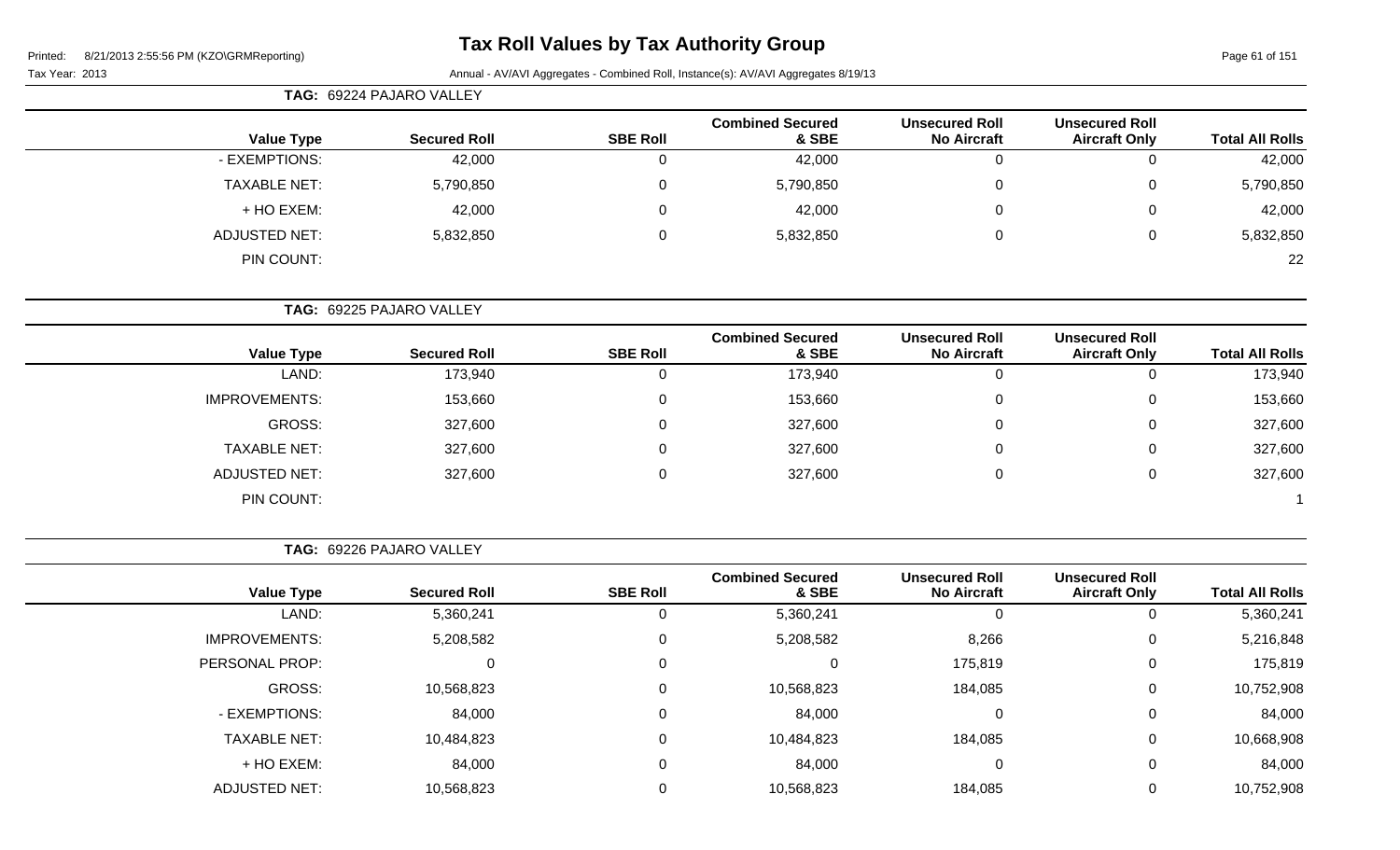Page 62 of 151

| <b>TAG: 69226 PAJARO VALLEY</b> |
|---------------------------------|
|---------------------------------|

| <b>Value Type</b>    | <b>Secured Roll</b>      | <b>SBE Roll</b>  | <b>Combined Secured</b><br>& SBE | <b>Unsecured Roll</b><br><b>No Aircraft</b> | <b>Unsecured Roll</b><br><b>Aircraft Only</b>                                                                                                                                                                                                                                                         |           |
|----------------------|--------------------------|------------------|----------------------------------|---------------------------------------------|-------------------------------------------------------------------------------------------------------------------------------------------------------------------------------------------------------------------------------------------------------------------------------------------------------|-----------|
| PIN COUNT:           |                          |                  |                                  |                                             | <b>Total All Rolls</b><br>39<br><b>Unsecured Roll</b><br><b>Total All Rolls</b><br><b>Aircraft Only</b><br>7,239,115<br>$\mathbf{0}$<br>0<br>0<br>10,226,087<br>$\mathbf 0$<br>140,449<br>0<br>17,605,651<br>$\mathbf 0$<br>$\mathbf 0$<br>10,710,636<br>6,895,015<br>$\mathbf 0$<br>21,000<br>0<br>0 |           |
|                      | TAG: 69228 PAJARO VALLEY |                  |                                  |                                             |                                                                                                                                                                                                                                                                                                       |           |
| <b>Value Type</b>    | <b>Secured Roll</b>      | <b>SBE Roll</b>  | <b>Combined Secured</b><br>& SBE | <b>Unsecured Roll</b><br><b>No Aircraft</b> |                                                                                                                                                                                                                                                                                                       |           |
| LAND:                | 7,239,115                | $\Omega$         | 7,239,115                        |                                             |                                                                                                                                                                                                                                                                                                       |           |
| <b>IMPROVEMENTS:</b> | 10,221,724               | 0                | 10,221,724                       | 4,363                                       |                                                                                                                                                                                                                                                                                                       |           |
| PERSONAL PROP:       | 1,500                    | 0                | 1,500                            | 138,949                                     |                                                                                                                                                                                                                                                                                                       |           |
| GROSS:               | 17,462,339               | 0                | 17,462,339                       | 143,312                                     |                                                                                                                                                                                                                                                                                                       |           |
| - EXEMPTIONS:        | 10,710,636               | 0                | 10,710,636                       |                                             |                                                                                                                                                                                                                                                                                                       |           |
| <b>TAXABLE NET:</b>  | 6,751,703                | $\overline{0}$   | 6,751,703                        | 143,312                                     |                                                                                                                                                                                                                                                                                                       |           |
| + HO EXEM:           | 21,000                   | $\boldsymbol{0}$ | 21,000                           |                                             |                                                                                                                                                                                                                                                                                                       |           |
| <b>ADJUSTED NET:</b> | 6,772,703                | $\Omega$         | 6,772,703                        | 143,312                                     | $\mathbf 0$                                                                                                                                                                                                                                                                                           | 6,916,015 |
| PIN COUNT:           |                          |                  |                                  |                                             |                                                                                                                                                                                                                                                                                                       | 43        |

|                        |                                               |                                             |                                  |                 | TAG: 69250 PAJARO VALLEY |                      |
|------------------------|-----------------------------------------------|---------------------------------------------|----------------------------------|-----------------|--------------------------|----------------------|
| <b>Total All Rolls</b> | <b>Unsecured Roll</b><br><b>Aircraft Only</b> | <b>Unsecured Roll</b><br><b>No Aircraft</b> | <b>Combined Secured</b><br>& SBE | <b>SBE Roll</b> | <b>Secured Roll</b>      | <b>Value Type</b>    |
| 107,176,356            |                                               | 0                                           | 107,176,356                      |                 | 107,176,356              | LAND:                |
| 114,071,872            | 0                                             | $\mathbf 0$                                 | 114,071,872                      |                 | 114,071,872              | <b>IMPROVEMENTS:</b> |
| 319,109                | 0                                             | 289,109                                     | 30,000                           |                 | 30,000                   | PERSONAL PROP:       |
| 221,567,337            | 0                                             | 289,109                                     | 221,278,228                      |                 | 221,278,228              | GROSS:               |
| 2,481,817              | 0                                             | 0                                           | 2,481,817                        |                 | 2,481,817                | - EXEMPTIONS:        |
| 219,085,520            | 0                                             | 289,109                                     | 218,796,411                      |                 | 218,796,411              | <b>TAXABLE NET:</b>  |
| 2,107,000              | 0                                             | $\boldsymbol{0}$                            | 2,107,000                        | $\Omega$        | 2,107,000                | + HO EXEM:           |
| 221,192,520            |                                               | 289,109                                     | 220,903,411                      |                 | 220,903,411              | <b>ADJUSTED NET:</b> |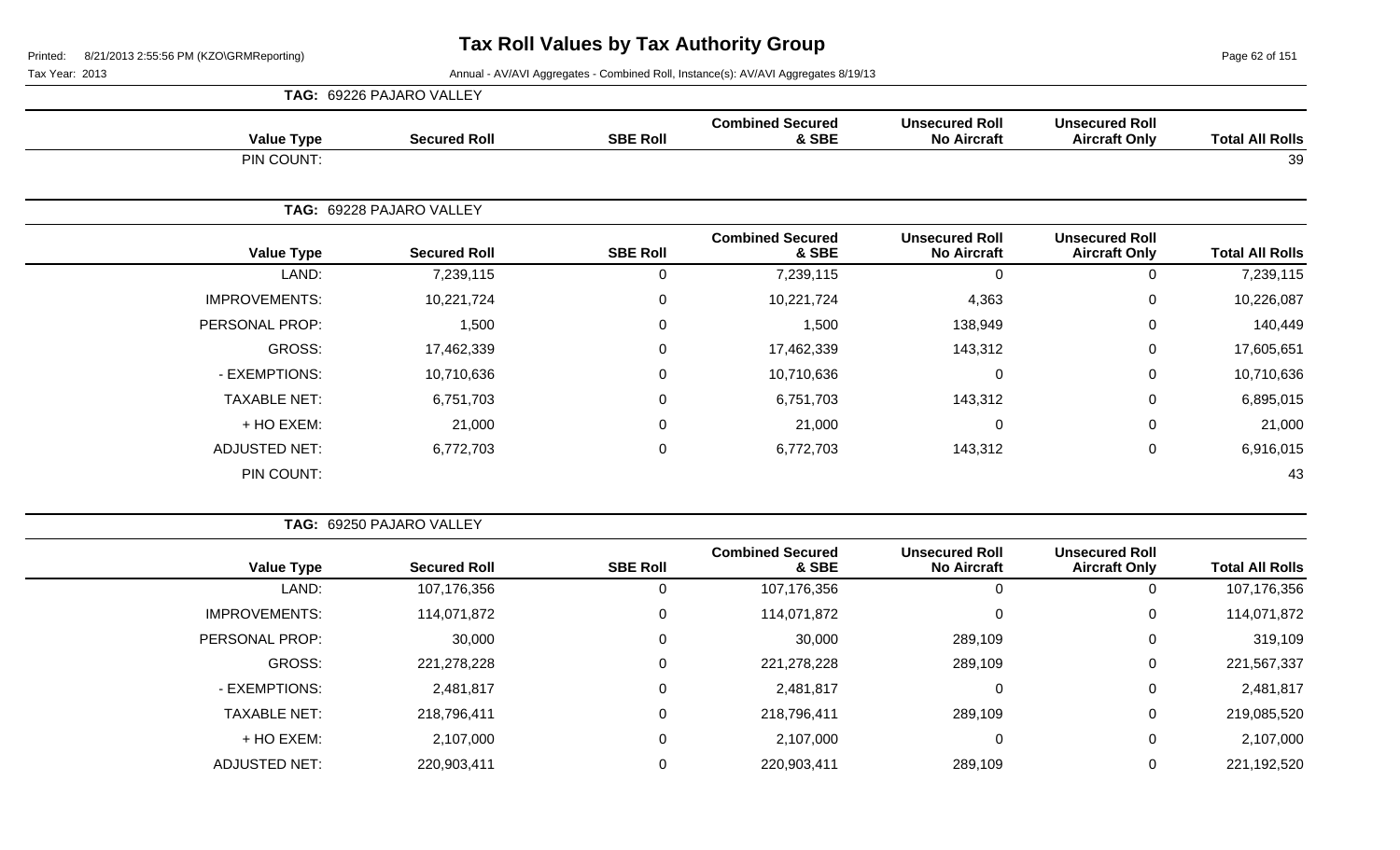Page 63 of 151

|                        |                                               |                                             |                                  |                 | TAG: 69250 PAJARO VALLEY |                      |
|------------------------|-----------------------------------------------|---------------------------------------------|----------------------------------|-----------------|--------------------------|----------------------|
| <b>Total All Rolls</b> | <b>Unsecured Roll</b><br><b>Aircraft Only</b> | <b>Unsecured Roll</b><br><b>No Aircraft</b> | <b>Combined Secured</b><br>& SBE | <b>SBE Roll</b> | <b>Secured Roll</b>      | <b>Value Type</b>    |
| 500                    |                                               |                                             |                                  |                 |                          | PIN COUNT:           |
|                        |                                               |                                             |                                  |                 | TAG: 69251 PAJARO VALLEY |                      |
| <b>Total All Rolls</b> | <b>Unsecured Roll</b><br><b>Aircraft Only</b> | <b>Unsecured Roll</b><br><b>No Aircraft</b> | <b>Combined Secured</b><br>& SBE | <b>SBE Roll</b> | <b>Secured Roll</b>      | <b>Value Type</b>    |
| 1,878,668              | $\mathsf 0$                                   | $\mathbf 0$                                 | 1,878,668                        | $\pmb{0}$       | 1,878,668                | LAND:                |
| 3,780,798              | $\mathbf 0$                                   | $\pmb{0}$                                   | 3,780,798                        | $\mathbf 0$     | 3,780,798                | <b>IMPROVEMENTS:</b> |
| 9,079                  | $\mathbf 0$                                   | 9,079                                       | 0                                | 0               | $\Omega$                 | PERSONAL PROP:       |
| 5,668,545              | $\pmb{0}$                                     | 9,079                                       | 5,659,466                        | $\mathbf 0$     | 5,659,466                | <b>GROSS:</b>        |
| 28,685                 | $\overline{0}$                                | $\pmb{0}$                                   | 28,685                           | $\overline{0}$  | 28,685                   | - EXEMPTIONS:        |
| 5,639,860              | 0                                             | 9,079                                       | 5,630,781                        | $\Omega$        | 5,630,781                | <b>TAXABLE NET:</b>  |
| 28,000                 | $\mathbf 0$                                   | 0                                           | 28,000                           | $\mathbf 0$     | 28,000                   | + HO EXEM:           |
| 5,667,860              | $\mathbf 0$                                   | 9,079                                       | 5,658,781                        | $\mathbf 0$     | 5,658,781                | <b>ADJUSTED NET:</b> |
| 9                      |                                               |                                             |                                  |                 |                          | PIN COUNT:           |
|                        |                                               |                                             |                                  |                 | TAG: 69252 PAJARO VALLEY |                      |
| <b>Total All Rolls</b> | <b>Unsecured Roll</b><br><b>Aircraft Only</b> | <b>Unsecured Roll</b><br><b>No Aircraft</b> | <b>Combined Secured</b><br>& SBE | <b>SBE Roll</b> | <b>Secured Roll</b>      | <b>Value Type</b>    |
| $\overline{2}$         |                                               |                                             |                                  |                 |                          | PIN COUNT:           |
|                        |                                               |                                             |                                  |                 | TAG: 69253 PAJARO VALLEY |                      |
| <b>Total All Rolls</b> | <b>Unsecured Roll</b><br><b>Aircraft Only</b> | <b>Unsecured Roll</b><br><b>No Aircraft</b> | <b>Combined Secured</b><br>& SBE | <b>SBE Roll</b> | <b>Secured Roll</b>      | <b>Value Type</b>    |
| 56,066,188             | $\mathbf 0$                                   | $\overline{0}$                              | 56,066,188                       | $\pmb{0}$       | 56,066,188               | LAND:                |
| 66,670,142             | $\mathbf 0$                                   | 149,726                                     | 66,520,416                       | $\mathbf 0$     | 66,520,416               | <b>IMPROVEMENTS:</b> |
| 923,602                | $\mathbf 0$                                   | 548,539                                     | 375,063                          | $\mathbf 0$     | 375,063                  | PERSONAL PROP:       |
| 123,659,932            | 0                                             | 698,265                                     | 122,961,667                      | $\mathbf 0$     | 122,961,667              | GROSS:               |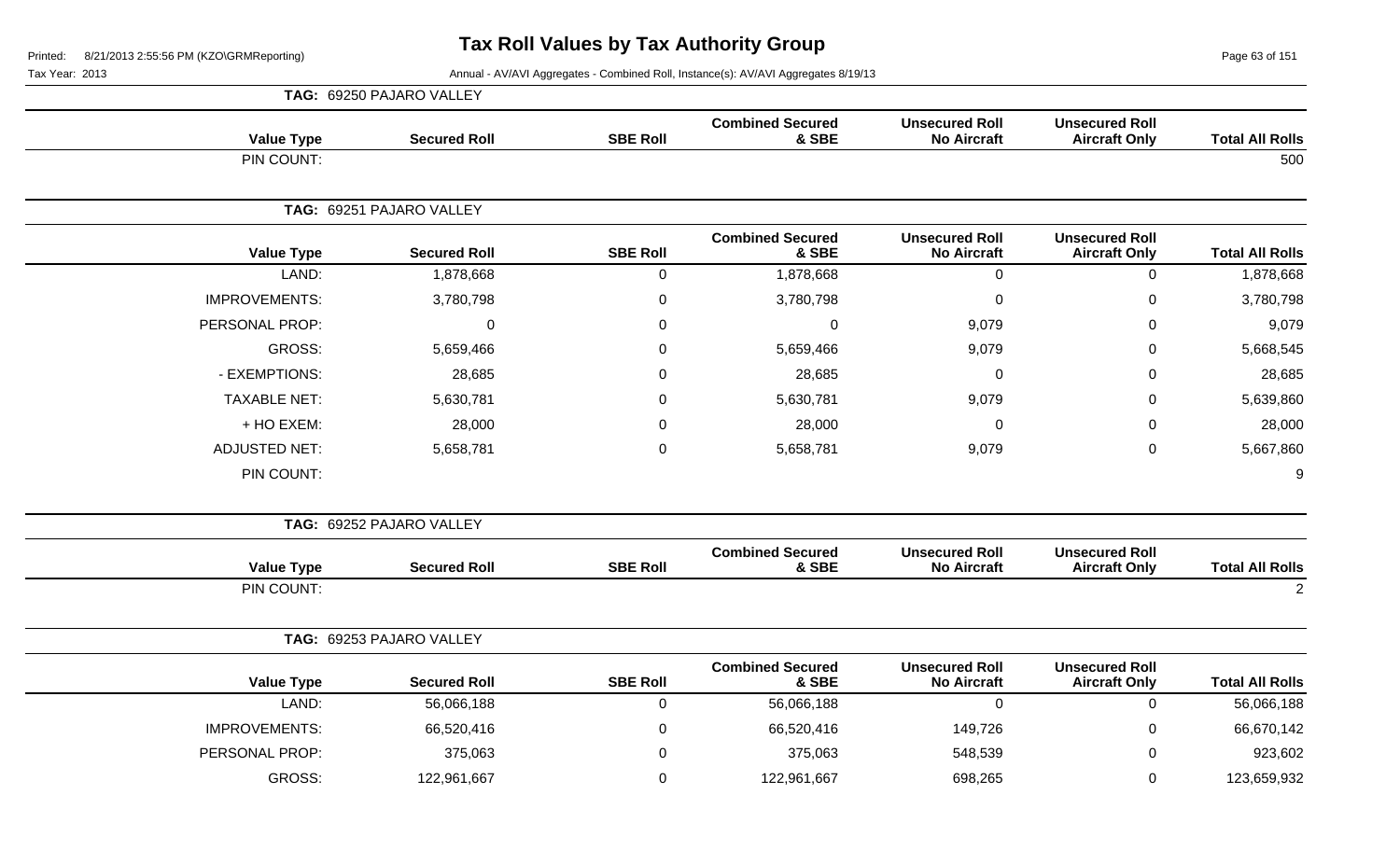# **Tax Roll Values by Tax Authority Group**

Page 64 of 151

|                      | <b>TAG: 69253 PAJARO VALLEY</b> |                 |                                  |                                             |                                               |                        |
|----------------------|---------------------------------|-----------------|----------------------------------|---------------------------------------------|-----------------------------------------------|------------------------|
| <b>Value Type</b>    | <b>Secured Roll</b>             | <b>SBE Roll</b> | <b>Combined Secured</b><br>& SBE | <b>Unsecured Roll</b><br><b>No Aircraft</b> | <b>Unsecured Roll</b><br><b>Aircraft Only</b> | <b>Total All Rolls</b> |
| - EXEMPTIONS:        | 14,446,743                      | υ               | 14,446,743                       | $\overline{0}$                              | 0                                             | 14,446,743             |
| <b>TAXABLE NET:</b>  | 108,514,924                     | 0               | 108,514,924                      | 698,265                                     | 0                                             | 109,213,189            |
| + HO EXEM:           | 1,853,600                       |                 | 1,853,600                        | 0                                           | 0                                             | 1,853,600              |
| <b>ADJUSTED NET:</b> | 110,368,524                     |                 | 110,368,524                      | 698,265                                     | 0                                             | 111,066,789            |
| PIN COUNT:           |                                 |                 |                                  |                                             |                                               | 495                    |

|                        |                                               |                                             |                                  |                 | TAG: 69254 PAJARO VALLEY |                      |  |
|------------------------|-----------------------------------------------|---------------------------------------------|----------------------------------|-----------------|--------------------------|----------------------|--|
| <b>Total All Rolls</b> | <b>Unsecured Roll</b><br><b>Aircraft Only</b> | <b>Unsecured Roll</b><br><b>No Aircraft</b> | <b>Combined Secured</b><br>& SBE | <b>SBE Roll</b> | <b>Secured Roll</b>      | <b>Value Type</b>    |  |
| 3,543,290              | 0                                             | 0                                           | 3,543,290                        | 0               | 3,543,290                | LAND:                |  |
| 3,670,608              | 0                                             | 0                                           | 3,670,608                        | 0               | 3,670,608                | <b>IMPROVEMENTS:</b> |  |
| 23,500                 | 0                                             | 0                                           | 23,500                           | 0               | 23,500                   | PERSONAL PROP:       |  |
| 7,237,398              | 0                                             | 0                                           | 7,237,398                        | 0               | 7,237,398                | GROSS:               |  |
| 1,008,641              | 0                                             | 0                                           | 1,008,641                        | 0               | 1,008,641                | - EXEMPTIONS:        |  |
| 6,228,756              | 0                                             | 0                                           | 6,228,756                        | 0               | 6,228,756                | <b>TAXABLE NET:</b>  |  |
| 28,000                 | 0                                             | 0                                           | 28,000                           | 0               | 28,000                   | + HO EXEM:           |  |
| 6,256,756              | 0                                             | 0                                           | 6,256,756                        | 0               | 6,256,756                | <b>ADJUSTED NET:</b> |  |
| 30                     |                                               |                                             |                                  |                 |                          | PIN COUNT:           |  |

|                      | TAG: 69255 PAJARO VALLEY |                 |                                  |                                             |                                               |                        |
|----------------------|--------------------------|-----------------|----------------------------------|---------------------------------------------|-----------------------------------------------|------------------------|
| <b>Value Type</b>    | <b>Secured Roll</b>      | <b>SBE Roll</b> | <b>Combined Secured</b><br>& SBE | <b>Unsecured Roll</b><br><b>No Aircraft</b> | <b>Unsecured Roll</b><br><b>Aircraft Only</b> | <b>Total All Rolls</b> |
| LAND:                | 153,225,401              |                 | 153,225,401                      | 554,931                                     | 0                                             | 153,780,332            |
| <b>IMPROVEMENTS:</b> | 151,619,001              |                 | 151,619,001                      | 120,706                                     | $\overline{0}$                                | 151,739,707            |
| PERSONAL PROP:       | 121,686                  |                 | 121,686                          | 367,978                                     | $\overline{0}$                                | 489,664                |
| GROSS:               | 304,966,088              |                 | 304,966,088                      | 1,043,615                                   | $\mathbf 0$                                   | 306,009,703            |
| - EXEMPTIONS:        | 26,500,815               |                 | 26,500,815                       |                                             | 0                                             | 26,500,815             |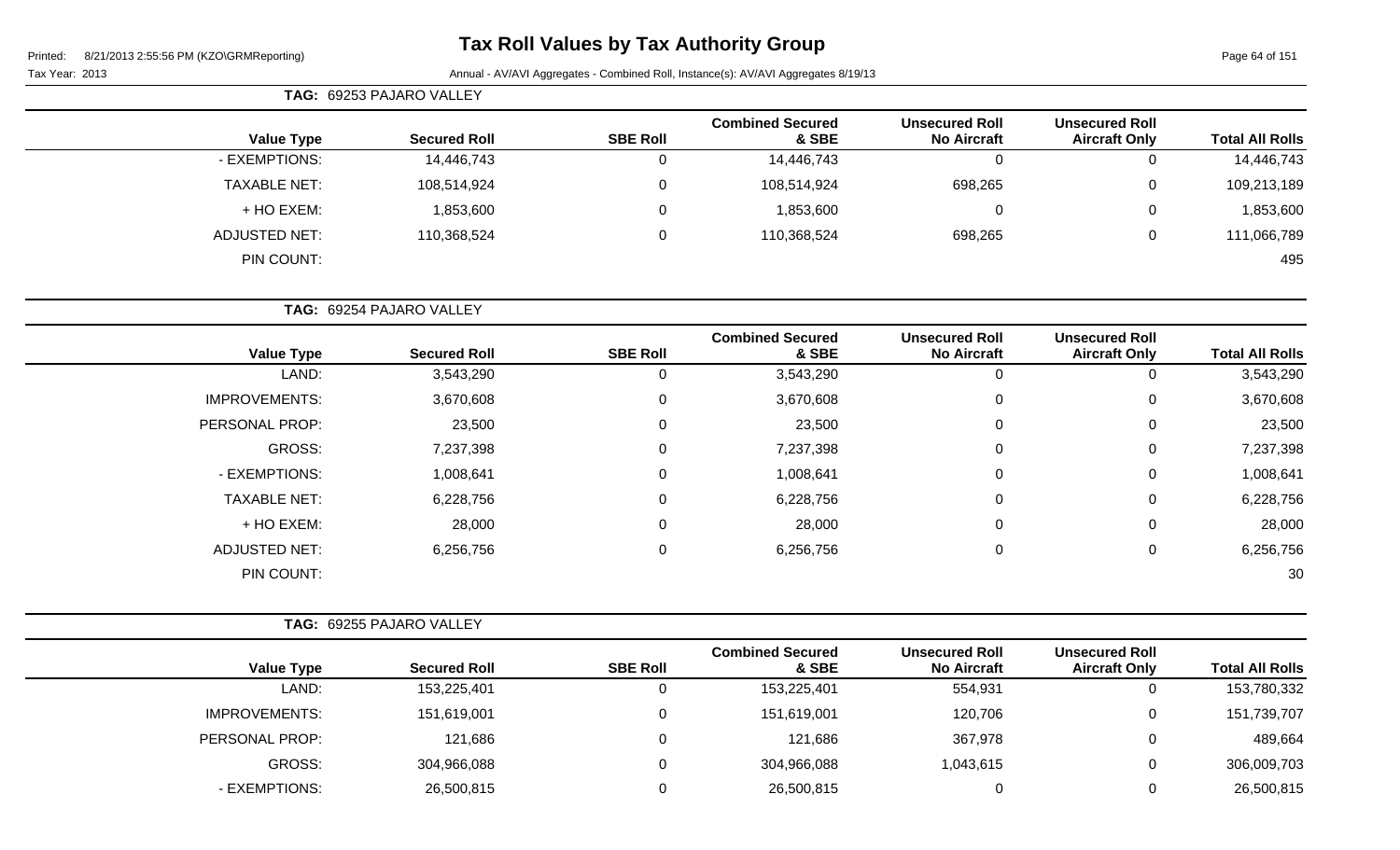# **Tax Roll Values by Tax Authority Group**

Page 65 of 151

| TAG: 69255 PAJARO VALLEY |                          |                 |                                  |                                             |                                               |                        |
|--------------------------|--------------------------|-----------------|----------------------------------|---------------------------------------------|-----------------------------------------------|------------------------|
| <b>Value Type</b>        | <b>Secured Roll</b>      | <b>SBE Roll</b> | <b>Combined Secured</b><br>& SBE | <b>Unsecured Roll</b><br><b>No Aircraft</b> | <b>Unsecured Roll</b><br><b>Aircraft Only</b> | <b>Total All Rolls</b> |
| <b>TAXABLE NET:</b>      | 278,465,272              |                 | 278,465,272                      | 1,043,615                                   | 0                                             | 279,508,887            |
| + HO EXEM:               | 5,629,400                | 0               | 5,629,400                        |                                             | 0                                             | 5,629,400              |
| ADJUSTED NET:            | 284,094,672              | 0               | 284,094,672                      | 1,043,615                                   | 0                                             | 285, 138, 287          |
| PIN COUNT:               |                          |                 |                                  |                                             |                                               | 1,434                  |
|                          | TAG: 69256 PAJARO VALLEY |                 |                                  |                                             |                                               |                        |

| <b>Total All Rolls</b> | <b>Unsecured Roll</b><br><b>Aircraft Only</b> | <b>Unsecured Roll</b><br><b>No Aircraft</b> | <b>Combined Secured</b><br>& SBE | <b>SBE Roll</b> | <b>Secured Roll</b> | <b>Value Type</b>    |
|------------------------|-----------------------------------------------|---------------------------------------------|----------------------------------|-----------------|---------------------|----------------------|
| 13,974,949             | 0                                             |                                             | 13,974,949                       |                 | 13,974,949          | LAND:                |
| 14,671,622             | 0                                             | $\Omega$                                    | 14,671,622                       | $\Omega$        | 14,671,622          | <b>IMPROVEMENTS:</b> |
| 914,667                | 0                                             | 908,667                                     | 6,000                            | $\Omega$        | 6,000               | PERSONAL PROP:       |
| 29,561,238             | 0                                             | 908,667                                     | 28,652,571                       | $\Omega$        | 28,652,571          | <b>GROSS:</b>        |
| 1,141,760              | 0                                             | $\Omega$                                    | 1,141,760                        | $\Omega$        | 1,141,760           | - EXEMPTIONS:        |
| 28,419,477             | 0                                             | 908,667                                     | 27,510,810                       | $\mathbf{0}$    | 27,510,810          | <b>TAXABLE NET:</b>  |
| 511,000                | 0                                             | 0                                           | 511,000                          | $\Omega$        | 511,000             | + HO EXEM:           |
| 28,930,477             | 0                                             | 908,667                                     | 28,021,810                       | $\mathbf{0}$    | 28,021,810          | <b>ADJUSTED NET:</b> |
| 169                    |                                               |                                             |                                  |                 |                     | PIN COUNT:           |
|                        |                                               |                                             |                                  |                 |                     |                      |

|                      | TAG: 69257 PAJARO VALLEY |                 |                                  |                                             |                                               |                        |
|----------------------|--------------------------|-----------------|----------------------------------|---------------------------------------------|-----------------------------------------------|------------------------|
| <b>Value Type</b>    | <b>Secured Roll</b>      | <b>SBE Roll</b> | <b>Combined Secured</b><br>& SBE | <b>Unsecured Roll</b><br><b>No Aircraft</b> | <b>Unsecured Roll</b><br><b>Aircraft Only</b> | <b>Total All Rolls</b> |
| LAND:                | 29,614,732               |                 | 29,614,732                       |                                             | 0                                             | 29,614,732             |
| <b>IMPROVEMENTS:</b> | 27,594,209               | $\Omega$        | 27,594,209                       | 274,534                                     | 0                                             | 27,868,743             |
| PERSONAL PROP:       | 91,400                   |                 | 91,400                           | 258,750                                     | 0                                             | 350,150                |
| GROSS:               | 57,300,341               |                 | 57,300,341                       | 533,284                                     | 0                                             | 57,833,625             |
| - EXEMPTIONS:        | 1,168,611                | 0               | 1,168,611                        |                                             | 0                                             | 1,168,611              |
| <b>TAXABLE NET:</b>  | 56,131,730               |                 | 56,131,730                       | 533,284                                     | 0                                             | 56,665,014             |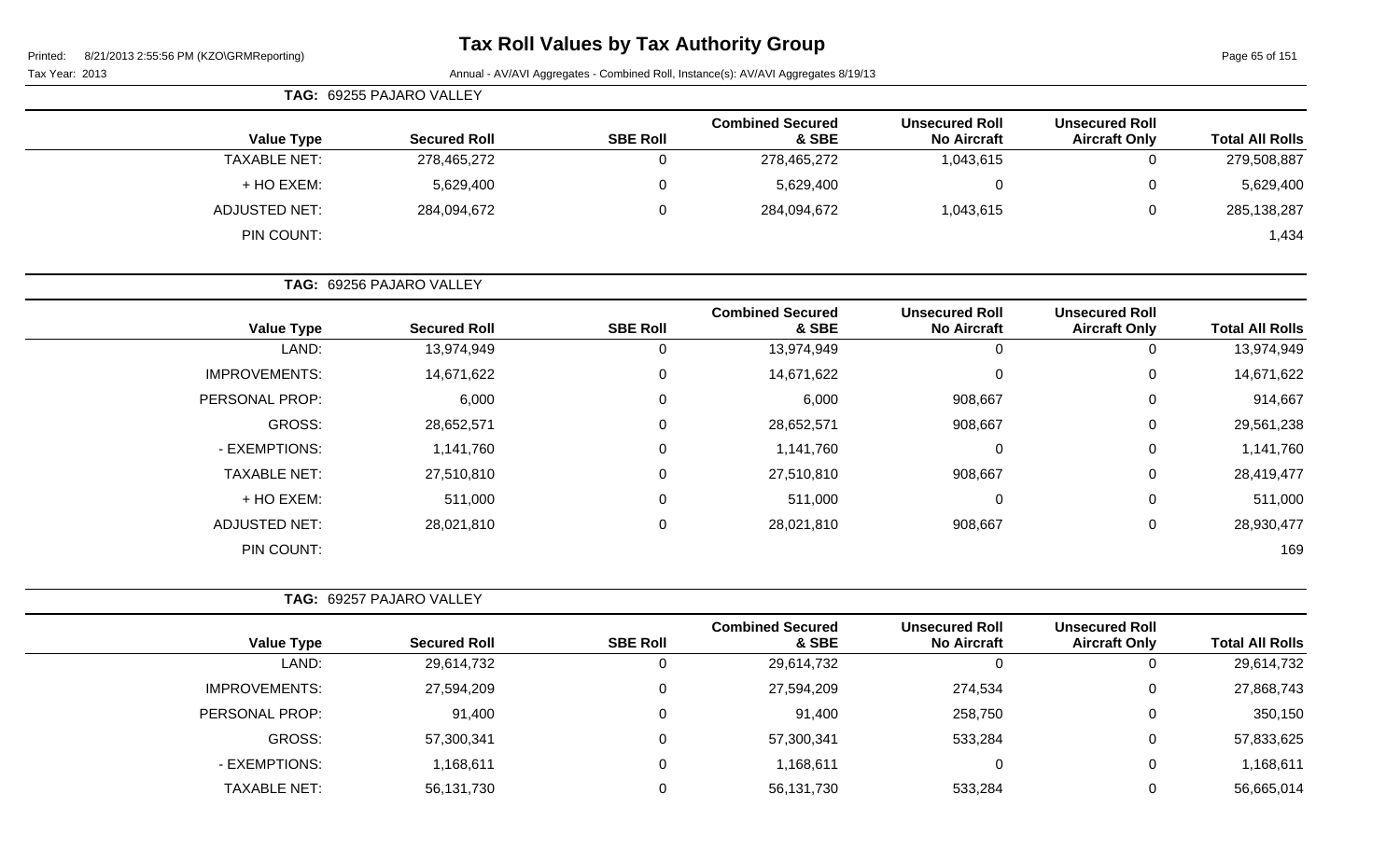Page 66 of 151

|                      | TAG: 69257 PAJARO VALLEY |                 |                                  |                                             |                                               |                        |
|----------------------|--------------------------|-----------------|----------------------------------|---------------------------------------------|-----------------------------------------------|------------------------|
| <b>Value Type</b>    | <b>Secured Roll</b>      | <b>SBE Roll</b> | <b>Combined Secured</b><br>& SBE | <b>Unsecured Roll</b><br><b>No Aircraft</b> | <b>Unsecured Roll</b><br><b>Aircraft Only</b> | <b>Total All Rolls</b> |
| + HO EXEM:           | 1,050,000                |                 | 1,050,000                        |                                             | 0                                             | 1,050,000              |
| <b>ADJUSTED NET:</b> | 57,181,730               |                 | 57,181,730                       | 533,284                                     | 0                                             | 57,715,014             |
| PIN COUNT:           |                          |                 |                                  |                                             |                                               | 290                    |

|                      | TAG: 69258 PAJARO VALLEY |                 |                                  |                                             |                                               |                        |  |
|----------------------|--------------------------|-----------------|----------------------------------|---------------------------------------------|-----------------------------------------------|------------------------|--|
| <b>Value Type</b>    | <b>Secured Roll</b>      | <b>SBE Roll</b> | <b>Combined Secured</b><br>& SBE | <b>Unsecured Roll</b><br><b>No Aircraft</b> | <b>Unsecured Roll</b><br><b>Aircraft Only</b> | <b>Total All Rolls</b> |  |
| LAND:                | 370,424,838              | 0               | 370,424,838                      | 13,612                                      | 0                                             | 370,438,450            |  |
| <b>IMPROVEMENTS:</b> | 304,478,947              | 0               | 304,478,947                      | 6,951,983                                   | 0                                             | 311,430,930            |  |
| PERSONAL PROP:       | 11,603,494               | 0               | 11,603,494                       | 21,308,235                                  | 0                                             | 32,911,729             |  |
| GROSS:               | 686,507,279              | 0               | 686,507,279                      | 28,273,830                                  | 0                                             | 714,781,109            |  |
| - EXEMPTIONS:        | 38,290,945               | 0               | 38,290,945                       | 7,816                                       | 0                                             | 38,298,761             |  |
| <b>TAXABLE NET:</b>  | 648,216,333              | 0               | 648,216,333                      | 28,266,014                                  | 0                                             | 676,482,347            |  |
| + HO EXEM:           | 4,492,600                | 0               | 4,492,600                        | 0                                           | 0                                             | 4,492,600              |  |
| ADJUSTED NET:        | 652,708,933              | $\mathbf 0$     | 652,708,933                      | 28,266,014                                  | 0                                             | 680,974,947            |  |
| PIN COUNT:           |                          |                 |                                  |                                             |                                               | 1,946                  |  |

| <b>TAG: 69259 PAJARO VALLEY</b> |
|---------------------------------|

| <b>Total All Rolls</b> | <b>Unsecured Roll</b><br><b>Aircraft Only</b> | <b>Unsecured Roll</b><br><b>No Aircraft</b> | <b>Combined Secured</b><br>& SBE | <b>SBE Roll</b> | <b>Secured Roll</b> | <b>Value Type</b>    |
|------------------------|-----------------------------------------------|---------------------------------------------|----------------------------------|-----------------|---------------------|----------------------|
| 20,715,843             |                                               | 0                                           | 20,715,843                       |                 | 20,715,843          | LAND:                |
| 17,961,907             | 0                                             | $\overline{0}$                              | 17,961,907                       | 0               | 17,961,907          | <b>IMPROVEMENTS:</b> |
| 111,666                |                                               | 111,666                                     |                                  |                 |                     | PERSONAL PROP:       |
| 38,789,416             | U                                             | 111,666                                     | 38,677,750                       |                 | 38,677,750          | GROSS:               |
| 5,262,620              | 0                                             | 0                                           | 5,262,620                        |                 | 5,262,620           | - EXEMPTIONS:        |
| 33,526,796             | 0                                             | 111,666                                     | 33,415,130                       | $\Omega$        | 33,415,130          | <b>TAXABLE NET:</b>  |
| 259,000                |                                               | 0                                           | 259,000                          |                 | 259,000             | + HO EXEM:           |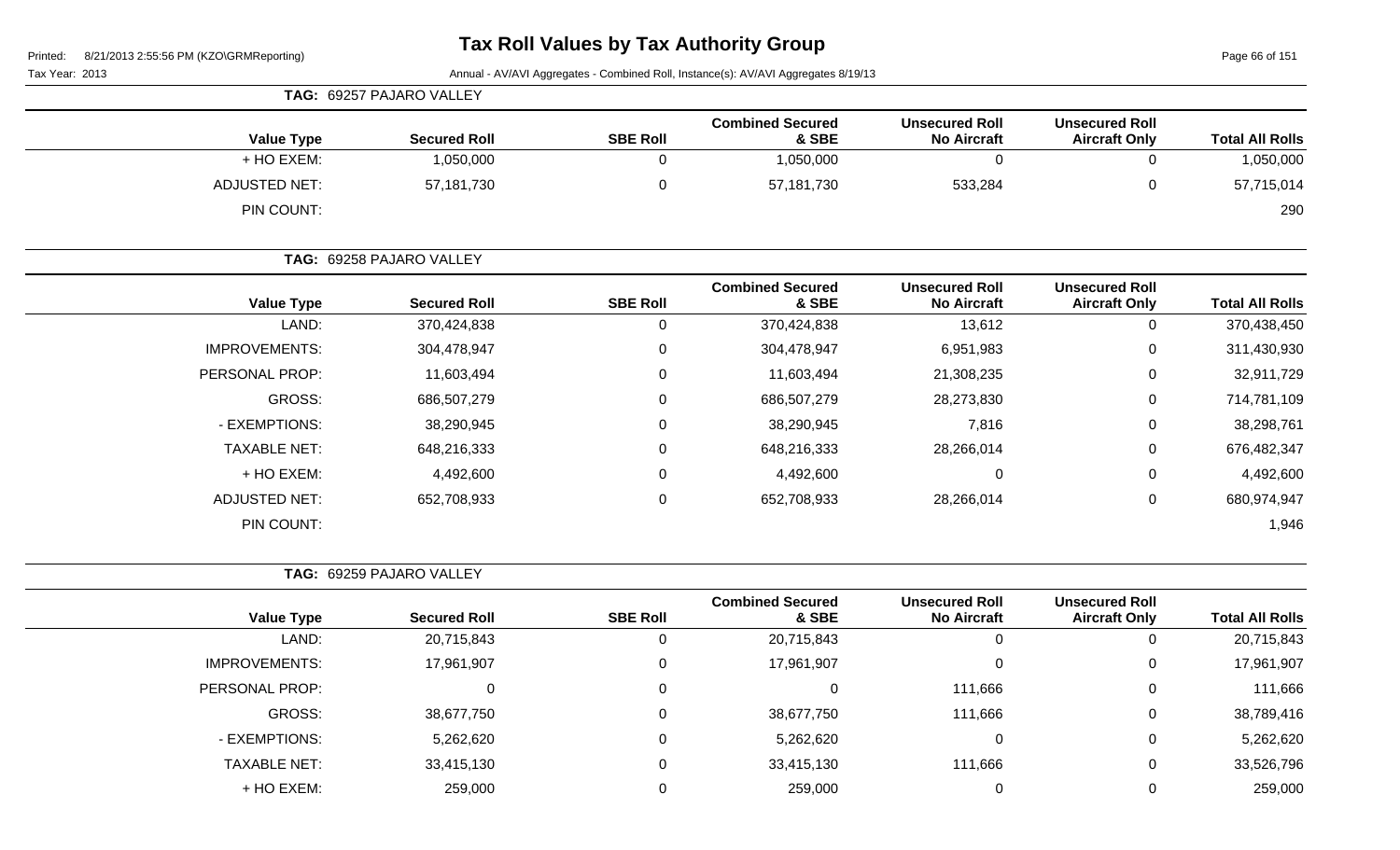Page 67 of 151

Tax Year: 2013 Annual - AV/AVI Aggregates - Combined Roll, Instance(s): AV/AVI Aggregates 8/19/13

|                      | TAG: 69259 PAJARO VALLEY |                 |                                  |                                             |                                               |                        |
|----------------------|--------------------------|-----------------|----------------------------------|---------------------------------------------|-----------------------------------------------|------------------------|
| <b>Value Type</b>    | <b>Secured Roll</b>      | <b>SBE Roll</b> | <b>Combined Secured</b><br>& SBE | <b>Unsecured Roll</b><br><b>No Aircraft</b> | <b>Unsecured Roll</b><br><b>Aircraft Only</b> | <b>Total All Rolls</b> |
| <b>ADJUSTED NET:</b> | 33,674,130               | 0               | 33,674,130                       | 111,666                                     | 0                                             | 33,785,796             |
| PIN COUNT:           |                          |                 |                                  |                                             |                                               | 120                    |
|                      | TAG: 69260 PAJARO VALLEY |                 |                                  |                                             |                                               |                        |
| <b>Value Type</b>    | <b>Secured Roll</b>      | <b>SBE Roll</b> | <b>Combined Secured</b><br>& SBE | <b>Unsecured Roll</b><br><b>No Aircraft</b> | <b>Unsecured Roll</b><br><b>Aircraft Only</b> | <b>Total All Rolls</b> |
| LAND:                | 2,655,013                | 0               | 2,655,013                        | $\mathbf 0$                                 | 0                                             | 2,655,013              |
| <b>IMPROVEMENTS:</b> | 472,828                  | 0               | 472,828                          | 0                                           | 0                                             | 472,828                |
| PERSONAL PROP:       | 0                        | $\Omega$        | 0                                | 712,918                                     | 0                                             | 712,918                |
| GROSS:               | 3,127,841                | 0               | 3,127,841                        | 712,918                                     | 0                                             | 3,840,759              |
| - EXEMPTIONS:        | 13,598                   | 0               | 13,598                           | $\mathbf 0$                                 | 0                                             | 13,598                 |
| <b>TAXABLE NET:</b>  | 3,114,243                | $\Omega$        | 3,114,243                        | 712,918                                     | 0                                             | 3,827,161              |
| <b>ADJUSTED NET:</b> | 3,114,243                | 0               | 3,114,243                        | 712,918                                     | 0                                             | 3,827,161              |
| PIN COUNT:           |                          |                 |                                  |                                             |                                               | 8                      |

**TAG:** 69261 PAJARO VALLEY

| <b>Total All Rolls</b> | <b>Unsecured Roll</b><br><b>Aircraft Only</b> | <b>Unsecured Roll</b><br><b>No Aircraft</b> | <b>Combined Secured</b><br>& SBE | <b>SBE Roll</b> | <b>Secured Roll</b> | <b>Value Type</b>    |
|------------------------|-----------------------------------------------|---------------------------------------------|----------------------------------|-----------------|---------------------|----------------------|
| 193,120,588            |                                               | 0                                           | 193,120,588                      | O               | 193,120,588         | LAND:                |
| 121,201,729            | 0                                             | 915,000                                     | 120,286,729                      | 0               | 120,286,729         | <b>IMPROVEMENTS:</b> |
| 272,241                | 0                                             | 65,724                                      | 206,517                          | 0               | 206,517             | PERSONAL PROP:       |
| 314,594,558            |                                               | 980,724                                     | 313,613,834                      | 0               | 313,613,834         | GROSS:               |
| 141,835                |                                               | 0                                           | 141,835                          | 0               | 141,835             | - EXEMPTIONS:        |
| 314,452,723            |                                               | 980,724                                     | 313,471,999                      | 0               | 313,471,999         | <b>TAXABLE NET:</b>  |
| 140,000                |                                               | 0                                           | 140,000                          | 0               | 140,000             | + HO EXEM:           |
| 314,592,723            |                                               | 980,724                                     | 313,611,999                      | 0               | 313,611,999         | <b>ADJUSTED NET:</b> |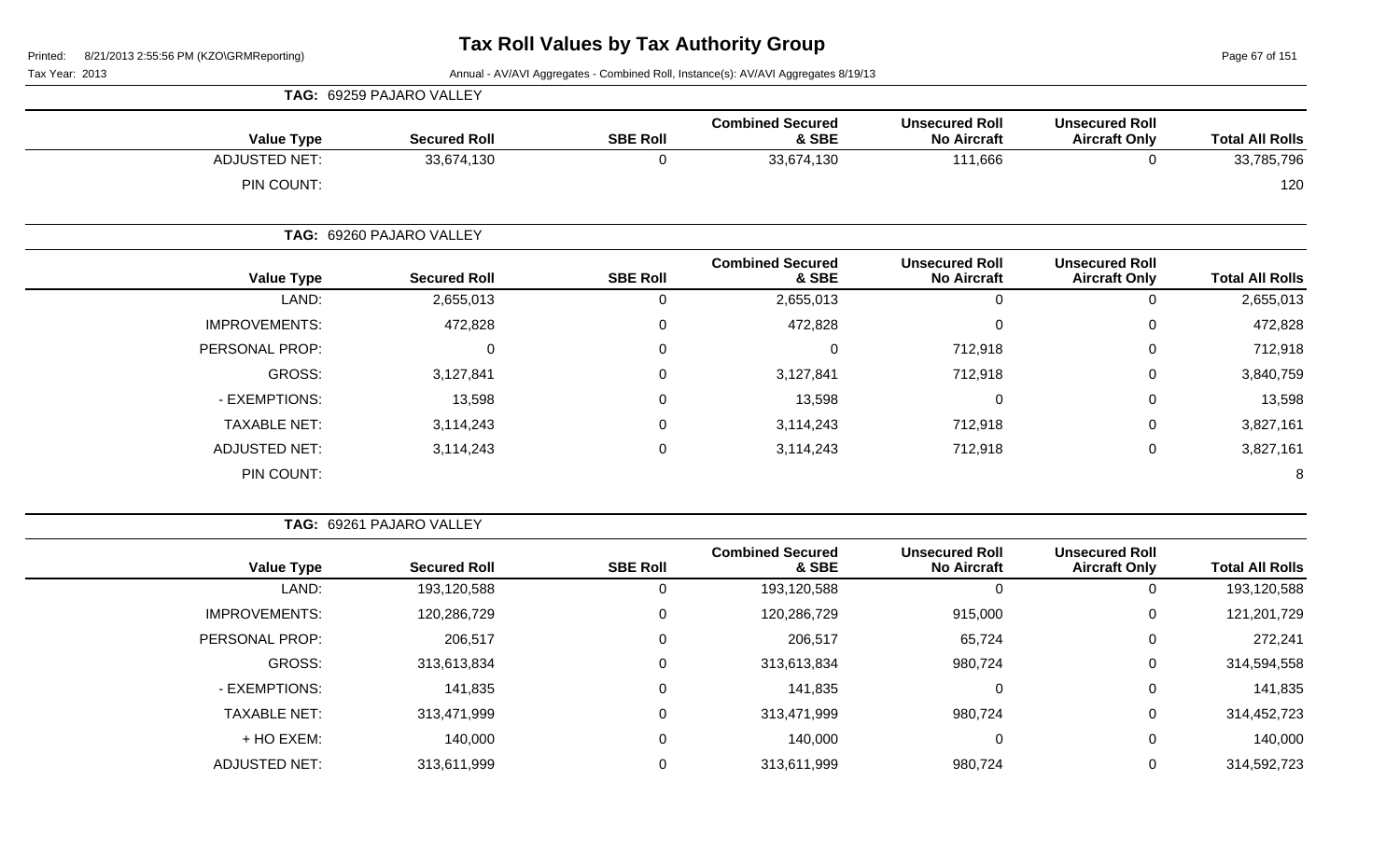Page 68 of 151

Tax Year: 2013 **Annual - AV/AVI Aggregates - Combined Roll**, Instance(s): AV/AVI Aggregates 8/19/13

|                      | <b>Value Type</b> | <b>Secured Roll</b>      | <b>SBE Roll</b> | <b>Combined Secured</b><br>& SBE | <b>Unsecured Roll</b><br><b>No Aircraft</b> | <b>Unsecured Roll</b><br><b>Aircraft Only</b> | <b>Total All Rolls</b> |
|----------------------|-------------------|--------------------------|-----------------|----------------------------------|---------------------------------------------|-----------------------------------------------|------------------------|
| PIN COUNT:           |                   |                          |                 |                                  |                                             |                                               | 637                    |
|                      |                   | TAG: 69262 PAJARO VALLEY |                 |                                  |                                             |                                               |                        |
|                      | <b>Value Type</b> | <b>Secured Roll</b>      | <b>SBE Roll</b> | <b>Combined Secured</b><br>& SBE | <b>Unsecured Roll</b><br><b>No Aircraft</b> | <b>Unsecured Roll</b><br><b>Aircraft Only</b> | <b>Total All Rolls</b> |
|                      | LAND:             | 276,550,852              | 0               | 276,550,852                      | 35,777                                      | 0                                             | 276,586,629            |
| <b>IMPROVEMENTS:</b> |                   | 204,190,345              | $\mathbf 0$     | 204,190,345                      | 1,459,181                                   | $\mathbf 0$                                   | 205,649,526            |
| PERSONAL PROP:       |                   | 730,227                  | $\mathbf 0$     | 730,227                          | 10,009,814                                  | $\mathbf 0$                                   | 10,740,041             |
|                      | GROSS:            | 481,471,424              | $\mathbf 0$     | 481,471,424                      | 11,504,772                                  | $\mathbf 0$                                   | 492,976,196            |
| - EXEMPTIONS:        |                   | 25,790,835               | $\mathbf 0$     | 25,790,835                       | $\Omega$                                    | $\mathbf 0$                                   | 25,790,835             |
| <b>TAXABLE NET:</b>  |                   | 455,680,588              | $\mathsf 0$     | 455,680,588                      | 11,504,772                                  | 0                                             | 467,185,360            |
| + HO EXEM:           |                   | 3,897,600                | $\mathbf 0$     | 3,897,600                        | 0                                           | $\mathbf 0$                                   | 3,897,600              |
| <b>ADJUSTED NET:</b> |                   | 459,578,188              | $\overline{0}$  | 459,578,188                      | 11,504,772                                  | $\mathbf 0$                                   | 471,082,960            |
| PIN COUNT:           |                   |                          |                 |                                  |                                             |                                               | 1,402                  |

| <b>TAG: 69263 PAJARO VALLEY</b> |  |
|---------------------------------|--|
|                                 |  |

**TAG:** 69261 PAJARO VALLEY

| <b>Total All Rolls</b> | <b>Unsecured Roll</b><br><b>Aircraft Only</b> | <b>Unsecured Roll</b><br><b>No Aircraft</b> | <b>Combined Secured</b><br>& SBE | <b>SBE Roll</b> | <b>Secured Roll</b> | <b>Value Type</b>    |  |
|------------------------|-----------------------------------------------|---------------------------------------------|----------------------------------|-----------------|---------------------|----------------------|--|
| 10,748,276             | U                                             | U                                           | 10,748,276                       |                 | 10,748,276          | LAND:                |  |
| 16,644,081             | 0                                             | υ                                           | 16,644,081                       | 0               | 16,644,081          | <b>IMPROVEMENTS:</b> |  |
| 176,372                | 0                                             | 176,372                                     |                                  | 0               |                     | PERSONAL PROP:       |  |
| 27,568,729             | 0                                             | 176,372                                     | 27,392,357                       |                 | 27,392,357          | GROSS:               |  |
| 241,059                | 0                                             | υ                                           | 241,059                          | $\Omega$        | 241,059             | - EXEMPTIONS:        |  |
| 27,327,669             | 0                                             | 176,372                                     | 27, 151, 297                     | 0               | 27, 151, 297        | <b>TAXABLE NET:</b>  |  |
| 154,000                | 0                                             | υ                                           | 154,000                          | 0               | 154,000             | + HO EXEM:           |  |
| 27,481,669             | 0                                             | 176,372                                     | 27,305,297                       |                 | 27,305,297          | <b>ADJUSTED NET:</b> |  |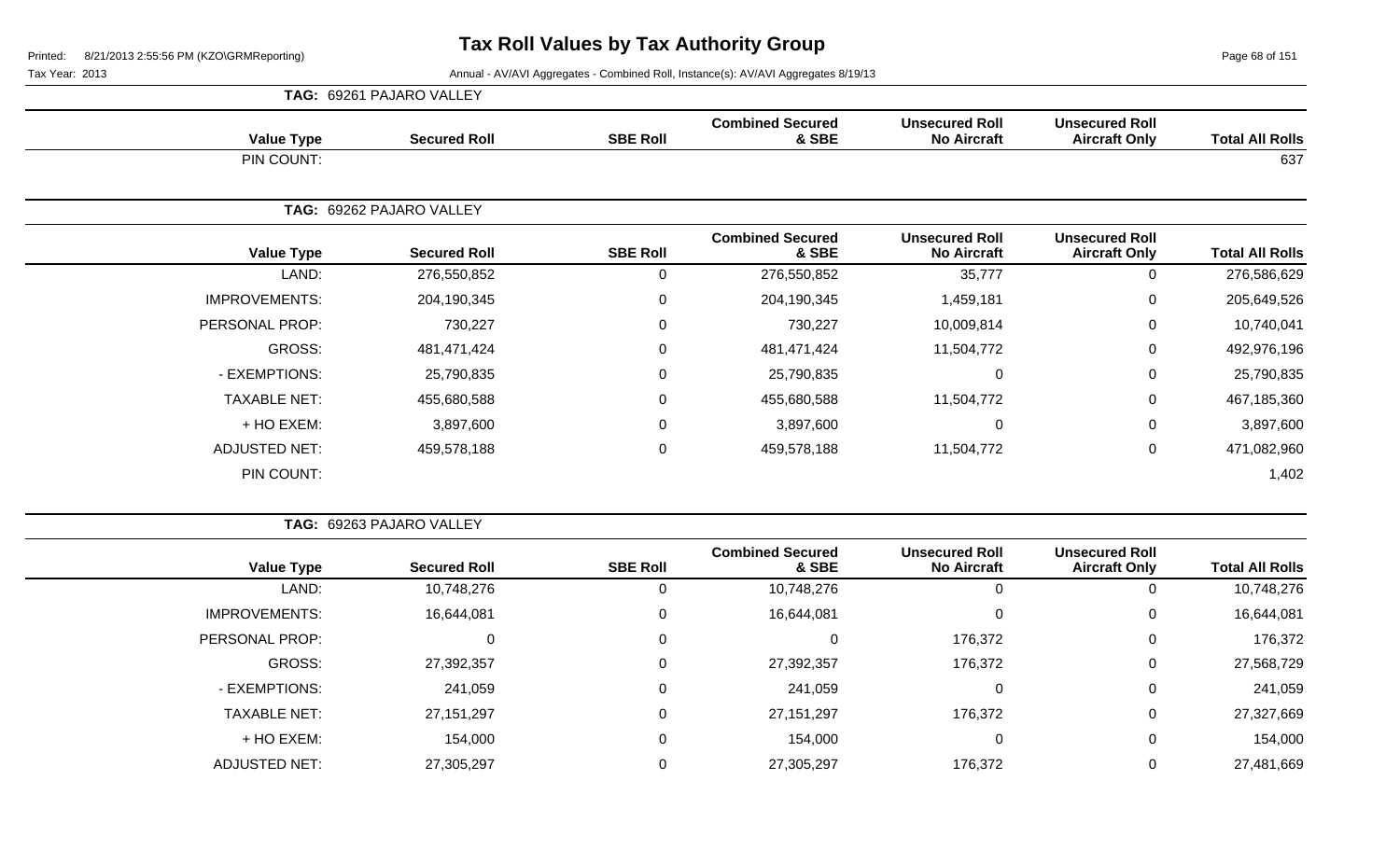Page 69 of 151

|                      | TAG: 69263 PAJARO VALLEY |                                                                                                                                                                                                                                                                                     |                                  |                                             |                                               |                        |
|----------------------|--------------------------|-------------------------------------------------------------------------------------------------------------------------------------------------------------------------------------------------------------------------------------------------------------------------------------|----------------------------------|---------------------------------------------|-----------------------------------------------|------------------------|
| <b>Value Type</b>    | <b>Secured Roll</b>      | <b>SBE Roll</b>                                                                                                                                                                                                                                                                     | <b>Combined Secured</b><br>& SBE | <b>Unsecured Roll</b><br><b>No Aircraft</b> | <b>Unsecured Roll</b><br><b>Aircraft Only</b> | <b>Total All Rolls</b> |
| PIN COUNT:           |                          | <b>Combined Secured</b><br><b>Unsecured Roll</b><br><b>Unsecured Roll</b><br><b>SBE Roll</b><br>& SBE<br><b>No Aircraft</b><br><b>Secured Roll</b><br><b>Aircraft Only</b><br>$\Omega$<br>97,418,079<br>$\Omega$<br>97,418,079<br>0<br>91,122,237<br>91,122,237<br>25,068<br>0<br>0 | 42                               |                                             |                                               |                        |
|                      | TAG: 69264 PAJARO VALLEY |                                                                                                                                                                                                                                                                                     |                                  |                                             |                                               |                        |
| <b>Value Type</b>    |                          |                                                                                                                                                                                                                                                                                     |                                  |                                             |                                               | <b>Total All Rolls</b> |
| LAND:                |                          |                                                                                                                                                                                                                                                                                     |                                  |                                             |                                               | 97,418,079             |
| <b>IMPROVEMENTS:</b> |                          |                                                                                                                                                                                                                                                                                     |                                  |                                             |                                               | 91,147,305             |
| PERSONAL PROP:       | 216,495                  | $\Omega$                                                                                                                                                                                                                                                                            | 216,495                          | 5,545,403                                   | 0                                             | 5,761,898              |
| GROSS:               | 188,756,811              | 0                                                                                                                                                                                                                                                                                   | 188,756,811                      | 5,570,471                                   | 0                                             | 194,327,282            |
| - EXEMPTIONS:        | 7,651,552                | 0                                                                                                                                                                                                                                                                                   | 7,651,552                        | 4,518                                       | 0                                             | 7,656,070              |
| <b>TAXABLE NET:</b>  | 181,105,259              | $\Omega$                                                                                                                                                                                                                                                                            | 181,105,259                      | 5,565,953                                   | 0                                             | 186,671,212            |
| + HO EXEM:           | 1,547,000                | 0                                                                                                                                                                                                                                                                                   | 1,547,000                        | 0                                           | 0                                             | 1,547,000              |
| <b>ADJUSTED NET:</b> | 182,652,259              | $\boldsymbol{0}$                                                                                                                                                                                                                                                                    | 182,652,259                      | 5,565,953                                   | $\pmb{0}$                                     | 188,218,212            |
| PIN COUNT:           |                          |                                                                                                                                                                                                                                                                                     |                                  |                                             |                                               | 561                    |

|                        |                                               |                                             |                                  |                 | TAG: 69265 PAJARO VALLEY |                      |
|------------------------|-----------------------------------------------|---------------------------------------------|----------------------------------|-----------------|--------------------------|----------------------|
| <b>Total All Rolls</b> | <b>Unsecured Roll</b><br><b>Aircraft Only</b> | <b>Unsecured Roll</b><br><b>No Aircraft</b> | <b>Combined Secured</b><br>& SBE | <b>SBE Roll</b> | <b>Secured Roll</b>      | <b>Value Type</b>    |
| 34,233,427             | 0                                             | 0                                           | 34,233,427                       | 0               | 34,233,427               | LAND:                |
| 35,720,397             | 0                                             | 8,477                                       | 35,711,920                       | 0               | 35,711,920               | <b>IMPROVEMENTS:</b> |
| 703,744                | $\mathbf 0$                                   | 700,244                                     | 3,500                            | 0               | 3,500                    | PERSONAL PROP:       |
| 70,657,568             | $\mathbf 0$                                   | 708,721                                     | 69,948,847                       | 0               | 69,948,847               | GROSS:               |
| 620,613                | 0                                             | 0                                           | 620,613                          | 0               | 620,613                  | - EXEMPTIONS:        |
| 70,036,955             | 0                                             | 708,721                                     | 69,328,234                       | 0               | 69,328,234               | <b>TAXABLE NET:</b>  |
| 620,613                | $\mathbf 0$                                   | 0                                           | 620,613                          | 0               | 620,613                  | + HO EXEM:           |
| 70,657,568             | 0                                             | 708,721                                     | 69,948,847                       | 0               | 69,948,847               | <b>ADJUSTED NET:</b> |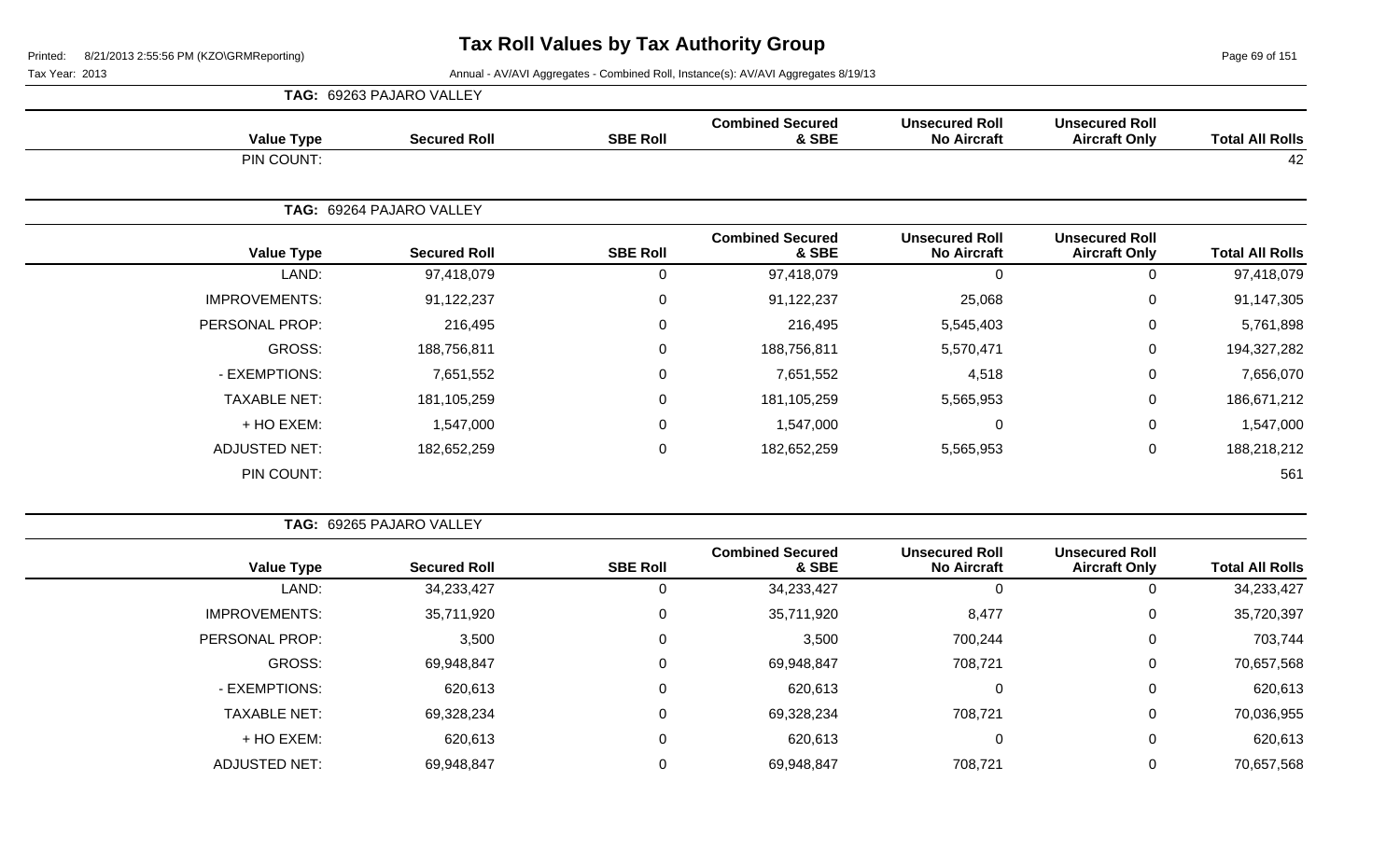Page 70 of 151

|                      | <b>TAG: 69265 PAJARO VALLEY</b> |                 |                                  |                                             |                                               |                        |
|----------------------|---------------------------------|-----------------|----------------------------------|---------------------------------------------|-----------------------------------------------|------------------------|
| <b>Value Type</b>    | <b>Secured Roll</b>             | <b>SBE Roll</b> | <b>Combined Secured</b><br>& SBE | <b>Unsecured Roll</b><br><b>No Aircraft</b> | <b>Unsecured Roll</b><br><b>Aircraft Only</b> | <b>Total All Rolls</b> |
| PIN COUNT:           |                                 |                 |                                  |                                             |                                               | 167                    |
|                      | TAG: 69266 PAJARO VALLEY        |                 |                                  |                                             |                                               |                        |
| <b>Value Type</b>    | <b>Secured Roll</b>             | <b>SBE Roll</b> | <b>Combined Secured</b><br>& SBE | <b>Unsecured Roll</b><br><b>No Aircraft</b> | <b>Unsecured Roll</b><br><b>Aircraft Only</b> | <b>Total All Rolls</b> |
| LAND:                | 53,099,829                      | 0               | 53,099,829                       | 0                                           | 0                                             | 53,099,829             |
| <b>IMPROVEMENTS:</b> | 43,346,910                      | 0               | 43,346,910                       | 135,521                                     | 0                                             | 43,482,431             |
| PERSONAL PROP:       | 21,300                          | 0               | 21,300                           | 284,500                                     | 0                                             | 305,800                |
| GROSS:               | 96,468,039                      | 0               | 96,468,039                       | 420,021                                     | 0                                             | 96,888,060             |
| - EXEMPTIONS:        | 700,948                         | 0               | 700,948                          | 0                                           | 0                                             | 700,948                |
| <b>TAXABLE NET:</b>  | 95,767,091                      | 0               | 95,767,091                       | 420,021                                     | $\Omega$                                      | 96,187,112             |
| + HO EXEM:           | 698,600                         | 0               | 698,600                          | 0                                           | 0                                             | 698,600                |
| <b>ADJUSTED NET:</b> | 96,465,691                      | 0               | 96,465,691                       | 420,021                                     | 0                                             | 96,885,712             |
| PIN COUNT:           |                                 |                 |                                  |                                             |                                               | 261                    |

|                      | TAG: 69267 PAJARO VALLEY |                 |                                  |                                             |                                               |                        |
|----------------------|--------------------------|-----------------|----------------------------------|---------------------------------------------|-----------------------------------------------|------------------------|
| <b>Value Type</b>    | <b>Secured Roll</b>      | <b>SBE Roll</b> | <b>Combined Secured</b><br>& SBE | <b>Unsecured Roll</b><br><b>No Aircraft</b> | <b>Unsecured Roll</b><br><b>Aircraft Only</b> | <b>Total All Rolls</b> |
| LAND:                | 359,038,872              | 0               | 359,038,872                      | 175,140                                     | 0                                             | 359,214,012            |
| <b>IMPROVEMENTS:</b> | 265,318,777              | 0               | 265,318,777                      | 397,492                                     | 0                                             | 265,716,269            |
| PERSONAL PROP:       | 22,500                   | 0               | 22,500                           | 981,031                                     | 0                                             | 1,003,531              |
| GROSS:               | 624,380,149              | 0               | 624,380,149                      | 1,553,663                                   | 0                                             | 625,933,812            |
| - EXEMPTIONS:        | 8,292,403                | 0               | 8,292,403                        | 0                                           | 0                                             | 8,292,403              |
| <b>TAXABLE NET:</b>  | 616,087,746              | 0               | 616,087,746                      | 1,553,663                                   | 0                                             | 617,641,409            |
| + HO EXEM:           | 2,966,600                | 0               | 2,966,600                        | 0                                           | 0                                             | 2,966,600              |
| <b>ADJUSTED NET:</b> | 619,054,346              | 0               | 619,054,346                      | 1,553,663                                   | 0                                             | 620,608,009            |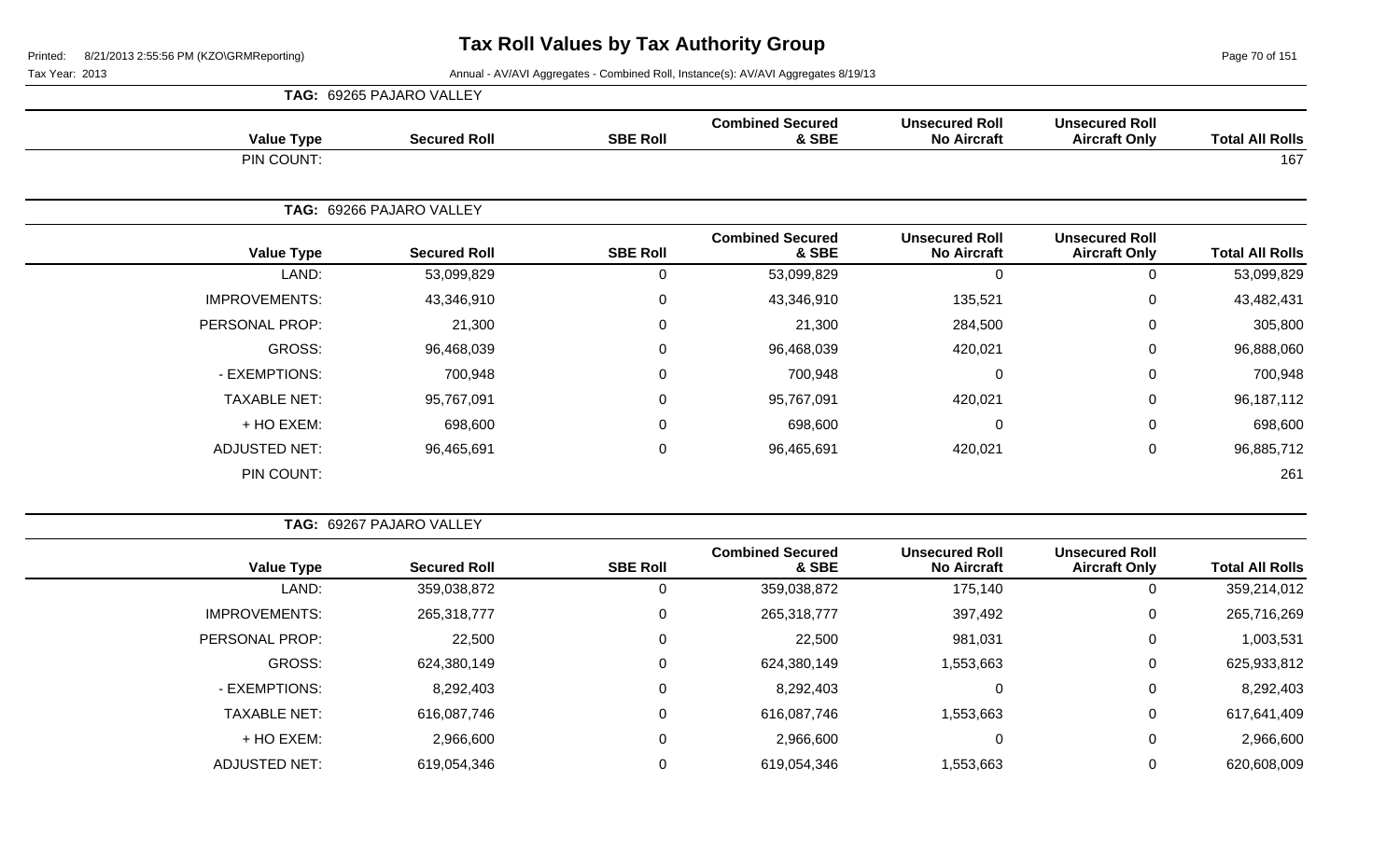Page 71 of 151

|                      | TAG: 69267 PAJARO VALLEY |                 |                                  |                                             |                                               |                        |
|----------------------|--------------------------|-----------------|----------------------------------|---------------------------------------------|-----------------------------------------------|------------------------|
| <b>Value Type</b>    | <b>Secured Roll</b>      | <b>SBE Roll</b> | <b>Combined Secured</b><br>& SBE | <b>Unsecured Roll</b><br><b>No Aircraft</b> | <b>Unsecured Roll</b><br><b>Aircraft Only</b> | <b>Total All Rolls</b> |
| PIN COUNT:           |                          |                 |                                  |                                             |                                               | 1,295                  |
|                      | TAG: 69268 PAJARO VALLEY |                 |                                  |                                             |                                               |                        |
| <b>Value Type</b>    | <b>Secured Roll</b>      | <b>SBE Roll</b> | <b>Combined Secured</b><br>& SBE | <b>Unsecured Roll</b><br><b>No Aircraft</b> | <b>Unsecured Roll</b><br><b>Aircraft Only</b> | <b>Total All Rolls</b> |
| LAND:                | 112,106,678              | 0               | 112,106,678                      | 0                                           | 0                                             | 112,106,678            |
| <b>IMPROVEMENTS:</b> | 66,940,186               | $\mathbf 0$     | 66,940,186                       | $\mathbf 0$                                 | 0                                             | 66,940,186             |
| PERSONAL PROP:       | 2,795,641                | 0               | 2,795,641                        | 119,352                                     | 0                                             | 2,914,993              |
| GROSS:               | 181,842,505              | 0               | 181,842,505                      | 119,352                                     | 0                                             | 181,961,857            |
| - EXEMPTIONS:        | 161,000                  | $\mathbf 0$     | 161,000                          | $\pmb{0}$                                   | 0                                             | 161,000                |
| <b>TAXABLE NET:</b>  | 181,681,505              | 0               | 181,681,505                      | 119,352                                     | 0                                             | 181,800,857            |
| + HO EXEM:           | 161,000                  | 0               | 161,000                          | $\mathbf 0$                                 | 0                                             | 161,000                |
| <b>ADJUSTED NET:</b> | 181,842,505              | $\mathbf 0$     | 181,842,505                      | 119,352                                     | $\mathbf 0$                                   | 181,961,857            |
| PIN COUNT:           |                          |                 |                                  |                                             |                                               | 639                    |

|                        |                                               |                                             |                                  |                 | TAG: 69270 PAJARO VALLEY |                      |
|------------------------|-----------------------------------------------|---------------------------------------------|----------------------------------|-----------------|--------------------------|----------------------|
| <b>Total All Rolls</b> | <b>Unsecured Roll</b><br><b>Aircraft Only</b> | <b>Unsecured Roll</b><br><b>No Aircraft</b> | <b>Combined Secured</b><br>& SBE | <b>SBE Roll</b> | <b>Secured Roll</b>      | <b>Value Type</b>    |
| 297,901,017            | 0                                             | 85,561                                      | 297,815,456                      | 0               | 297,815,456              | LAND:                |
| 210,636,764            | 0                                             | 224,951                                     | 210,411,813                      | 0               | 210,411,813              | <b>IMPROVEMENTS:</b> |
| 1,215,044              | 0                                             | 668,141                                     | 546,903                          | 0               | 546,903                  | PERSONAL PROP:       |
| 509,752,825            | 0                                             | 978,653                                     | 508,774,172                      | 0               | 508,774,172              | GROSS:               |
| 15,386,706             | 0                                             |                                             | 15,386,706                       | 0               | 15,386,706               | - EXEMPTIONS:        |
| 494,366,118            | 0                                             | 978,653                                     | 493,387,465                      | 0               | 493,387,465              | <b>TAXABLE NET:</b>  |
| 4,125,800              | 0                                             | 0                                           | 4,125,800                        | 0               | 4,125,800                | + HO EXEM:           |
| 498,491,918            |                                               | 978,653                                     | 497,513,265                      | 0               | 497,513,265              | <b>ADJUSTED NET:</b> |
|                        |                                               |                                             |                                  |                 |                          |                      |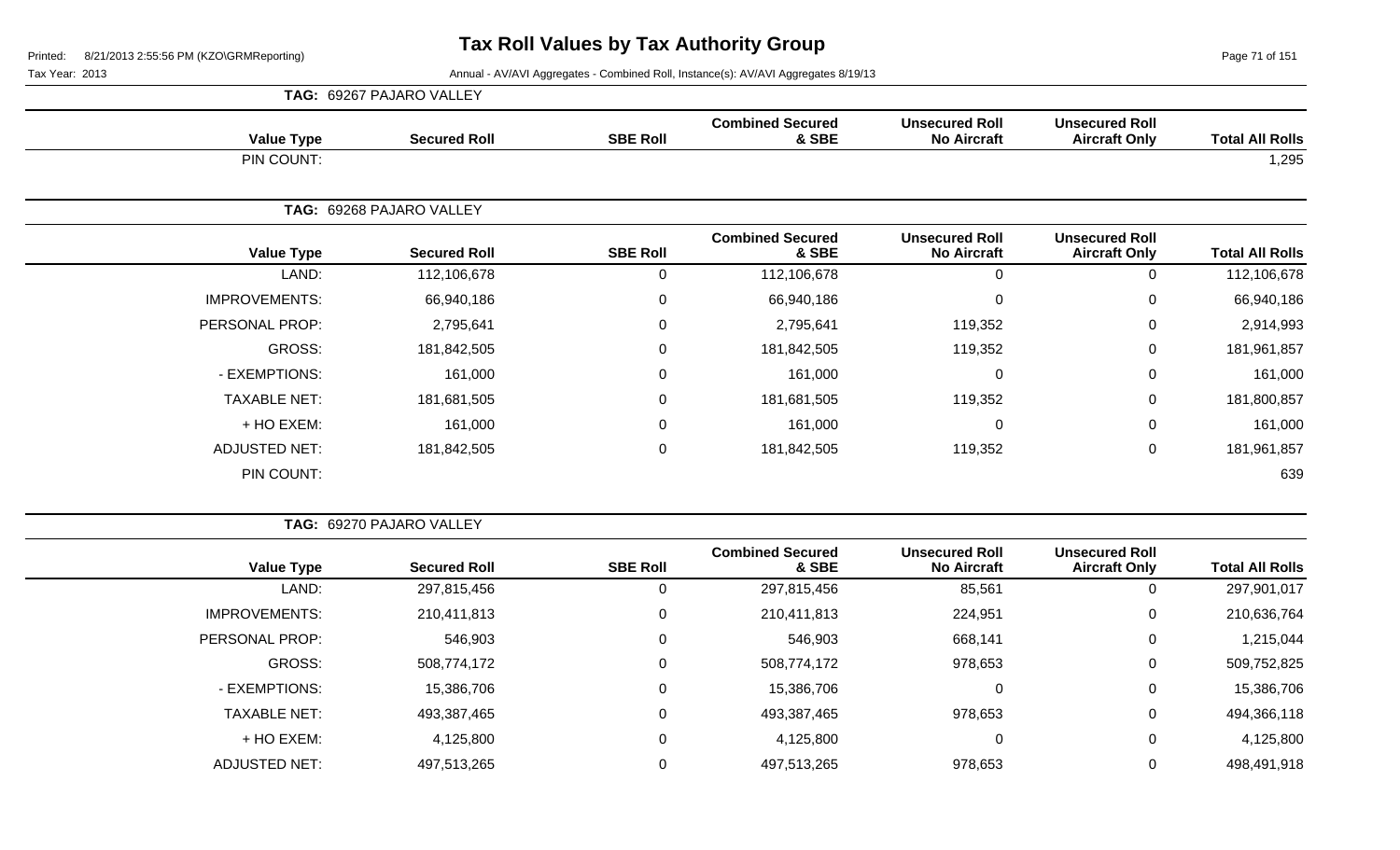Page 72 of 151

| <b>TAG: 69270 PAJARO VALLEY</b> |  |  |  |  |  |
|---------------------------------|--|--|--|--|--|
|---------------------------------|--|--|--|--|--|

| <b>Value Type</b>    | <b>Secured Roll</b>      | <b>SBE Roll</b> | <b>Combined Secured</b><br>& SBE | <b>Unsecured Roll</b><br><b>No Aircraft</b> | <b>Unsecured Roll</b><br><b>Aircraft Only</b> | <b>Total All Rolls</b> |
|----------------------|--------------------------|-----------------|----------------------------------|---------------------------------------------|-----------------------------------------------|------------------------|
| PIN COUNT:           |                          |                 |                                  |                                             |                                               | 1,355                  |
|                      | TAG: 69271 PAJARO VALLEY |                 |                                  |                                             |                                               |                        |
| <b>Value Type</b>    | <b>Secured Roll</b>      | <b>SBE Roll</b> | <b>Combined Secured</b><br>& SBE | <b>Unsecured Roll</b><br><b>No Aircraft</b> | <b>Unsecured Roll</b><br><b>Aircraft Only</b> | <b>Total All Rolls</b> |
| LAND:                | 5,599,193                | 0               | 5,599,193                        | $\mathbf 0$                                 | $\Omega$                                      | 5,599,193              |
| <b>IMPROVEMENTS:</b> | 5,409,533                | $\mathbf 0$     | 5,409,533                        | 0                                           | 0                                             | 5,409,533              |
| GROSS:               | 11,008,726               | $\mathbf 0$     | 11,008,726                       | $\mathbf 0$                                 | $\mathbf 0$                                   | 11,008,726             |
| - EXEMPTIONS:        | 84,000                   | $\mathbf 0$     | 84,000                           | 0                                           | $\mathbf 0$                                   | 84,000                 |
| <b>TAXABLE NET:</b>  | 10,924,726               | $\mathbf 0$     | 10,924,726                       | $\mathbf 0$                                 | $\mathbf 0$                                   | 10,924,726             |
| + HO EXEM:           | 84,000                   | $\mathbf 0$     | 84,000                           | 0                                           | $\mathbf 0$                                   | 84,000                 |
| <b>ADJUSTED NET:</b> | 11,008,726               | $\mathbf 0$     | 11,008,726                       | $\mathbf 0$                                 | $\mathbf 0$                                   | 11,008,726             |
| PIN COUNT:           |                          |                 |                                  |                                             |                                               | 20                     |

|                        |                                               |                                             |                                  |                 | TAG: 69272 PAJARO VALLEY |                      |
|------------------------|-----------------------------------------------|---------------------------------------------|----------------------------------|-----------------|--------------------------|----------------------|
| <b>Total All Rolls</b> | <b>Unsecured Roll</b><br><b>Aircraft Only</b> | <b>Unsecured Roll</b><br><b>No Aircraft</b> | <b>Combined Secured</b><br>& SBE | <b>SBE Roll</b> | <b>Secured Roll</b>      | <b>Value Type</b>    |
| 25,130,335             | Ü                                             |                                             | 25,130,335                       |                 | 25,130,335               | LAND:                |
| 12,538,521             | 0                                             |                                             | 12,538,521                       | 0               | 12,538,521               | <b>IMPROVEMENTS:</b> |
| 9,000                  | $\mathbf 0$                                   | 9,000                                       |                                  | 0               |                          | PERSONAL PROP:       |
| 37,677,856             | $\mathbf 0$                                   | 9,000                                       | 37,668,856                       | 0               | 37,668,856               | GROSS:               |
| 672,000                | $\mathbf 0$                                   |                                             | 672,000                          | 0               | 672,000                  | - EXEMPTIONS:        |
| 37,005,856             | $\mathbf 0$                                   | 9,000                                       | 36,996,856                       | $\Omega$        | 36,996,856               | <b>TAXABLE NET:</b>  |
| 672,000                | $\mathbf 0$                                   | $\Omega$                                    | 672,000                          | 0               | 672,000                  | + HO EXEM:           |
| 37,677,856             | 0                                             | 9,000                                       | 37,668,856                       |                 | 37,668,856               | <b>ADJUSTED NET:</b> |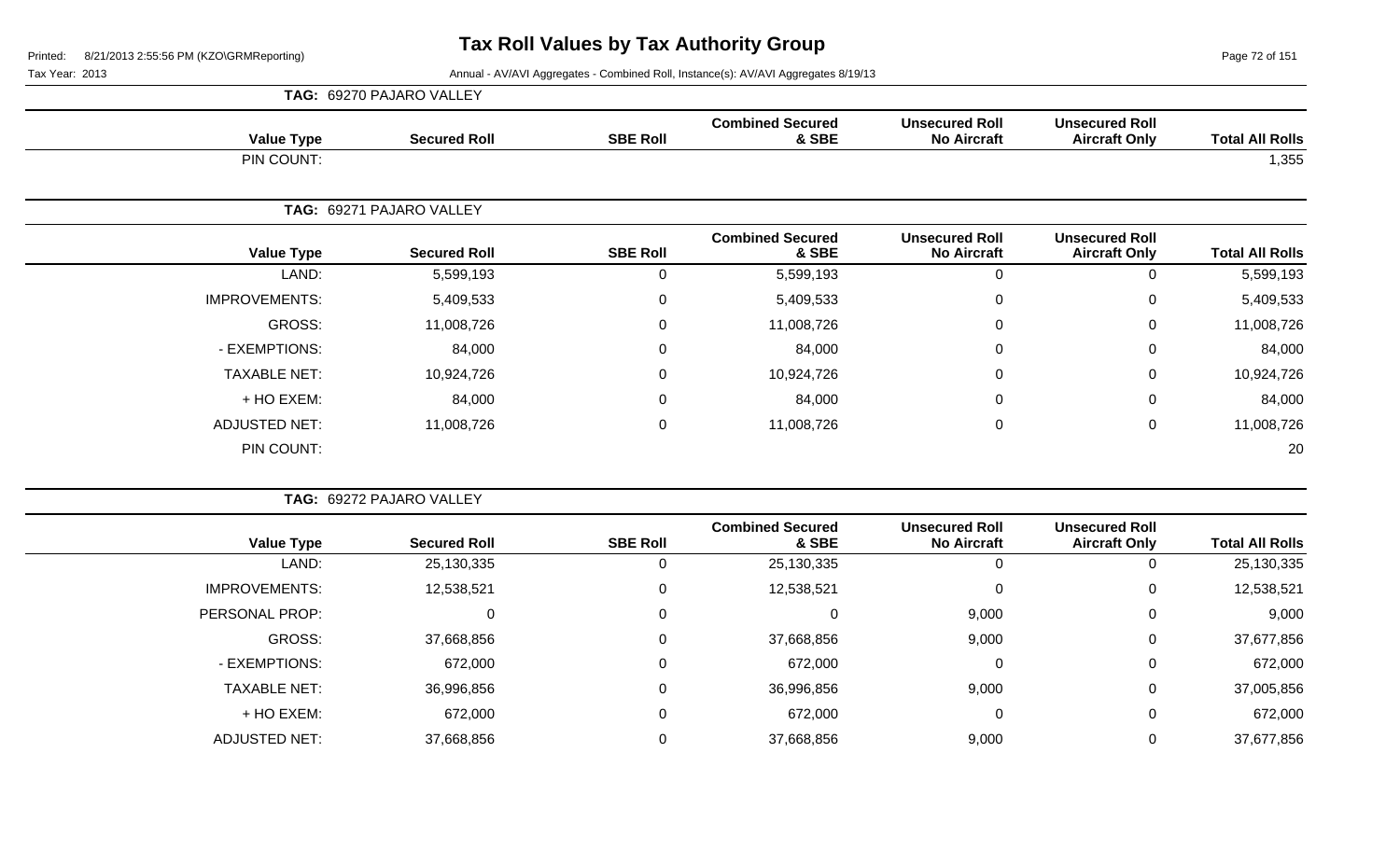Page 73 of 151

|                      | <b>TAG: 69272 PAJARO VALLEY</b> | <b>Combined Secured</b><br><b>Unsecured Roll</b><br><b>Unsecured Roll</b><br><b>SBE Roll</b><br>& SBE<br><b>No Aircraft</b><br><b>Aircraft Only</b> |                                  |                                             |                                               |                        |
|----------------------|---------------------------------|-----------------------------------------------------------------------------------------------------------------------------------------------------|----------------------------------|---------------------------------------------|-----------------------------------------------|------------------------|
| <b>Value Type</b>    | <b>Secured Roll</b>             |                                                                                                                                                     |                                  |                                             |                                               | <b>Total All Rolls</b> |
| PIN COUNT:           |                                 |                                                                                                                                                     |                                  |                                             |                                               | 200                    |
|                      | TAG: 69273 PAJARO VALLEY        |                                                                                                                                                     |                                  |                                             |                                               |                        |
| <b>Value Type</b>    | <b>Secured Roll</b>             | <b>SBE Roll</b>                                                                                                                                     | <b>Combined Secured</b><br>& SBE | <b>Unsecured Roll</b><br><b>No Aircraft</b> | <b>Unsecured Roll</b><br><b>Aircraft Only</b> | <b>Total All Rolls</b> |
| LAND:                | 1,382,445,113                   | $\mathbf 0$                                                                                                                                         | 1,382,445,113                    | 204,994                                     | 0                                             | 1,382,650,107          |
| <b>IMPROVEMENTS:</b> | 984,692,125                     | $\mathbf 0$                                                                                                                                         | 984,692,125                      | 9,742,221                                   | $\mathbf 0$                                   | 994,434,346            |
| PERSONAL PROP:       | 2,094,591                       | $\mathbf 0$                                                                                                                                         | 2,094,591                        | 14,523,978                                  | $\mathbf 0$                                   | 16,618,569             |
| GROSS:               | 2,369,231,829                   | $\mathbf 0$                                                                                                                                         | 2,369,231,829                    | 24,471,193                                  | $\mathbf 0$                                   | 2,393,703,022          |
| - EXEMPTIONS:        | 35,234,825                      | $\mathbf 0$                                                                                                                                         | 35,234,825                       | 1,703,870                                   | $\mathbf 0$                                   | 36,938,695             |
| <b>TAXABLE NET:</b>  | 2,333,997,003                   | $\mathbf 0$                                                                                                                                         | 2,333,997,003                    | 22,767,323                                  | $\mathbf 0$                                   | 2,356,764,326          |
| + HO EXEM:           | 14,520,990                      | $\mathbf 0$                                                                                                                                         | 14,520,990                       | $\Omega$                                    | $\mathbf 0$                                   | 14,520,990             |
| <b>ADJUSTED NET:</b> | 2,348,517,993                   | $\mathbf 0$                                                                                                                                         | 2,348,517,993                    | 22,767,323                                  | $\mathbf 0$                                   | 2,371,285,316          |
| PIN COUNT:           |                                 |                                                                                                                                                     |                                  |                                             |                                               | 5,651                  |

|                      | TAG: 69274 PAJARO VALLEY |                 |                                  |                                             |                                               |                        |
|----------------------|--------------------------|-----------------|----------------------------------|---------------------------------------------|-----------------------------------------------|------------------------|
| <b>Value Type</b>    | <b>Secured Roll</b>      | <b>SBE Roll</b> | <b>Combined Secured</b><br>& SBE | <b>Unsecured Roll</b><br><b>No Aircraft</b> | <b>Unsecured Roll</b><br><b>Aircraft Only</b> | <b>Total All Rolls</b> |
| LAND:                | 18,346,953               |                 | 18,346,953                       | 4,412                                       | 0                                             | 18,351,365             |
| <b>IMPROVEMENTS:</b> | 21,572,002               | 0               | 21,572,002                       | 4,412                                       | 0                                             | 21,576,414             |
| PERSONAL PROP:       | 0                        | $\mathbf 0$     |                                  | 142,650                                     | $\mathbf 0$                                   | 142,650                |
| GROSS:               | 39,918,955               | $\mathbf 0$     | 39,918,955                       | 151,474                                     | 0                                             | 40,070,429             |
| - EXEMPTIONS:        | 280,000                  | 0               | 280,000                          |                                             | 0                                             | 280,000                |
| <b>TAXABLE NET:</b>  | 39,638,955               | $\mathbf 0$     | 39,638,955                       | 151,474                                     | 0                                             | 39,790,429             |
| + HO EXEM:           | 280,000                  | 0               | 280,000                          |                                             | 0                                             | 280,000                |
| <b>ADJUSTED NET:</b> | 39,918,955               | 0               | 39,918,955                       | 151,474                                     | 0                                             | 40,070,429             |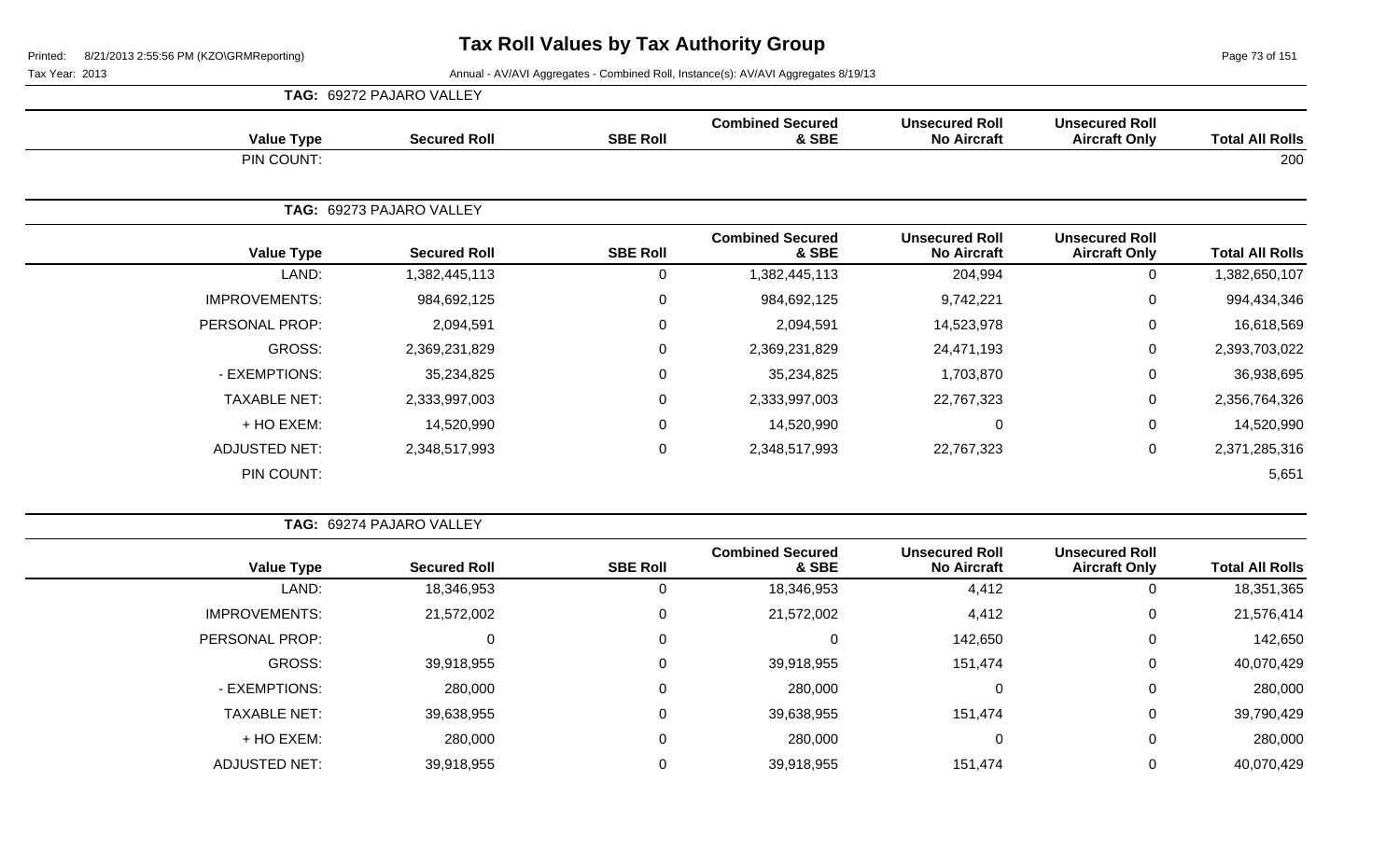Page 74 of 151

 $\overline{\phantom{a}}$ 

Tax Year: 2013 Annual - AV/AVI Aggregates - Combined Roll, Instance(s): AV/AVI Aggregates 8/19/13

|                      | <b>TAG: 69274 PAJARO VALLEY</b> |                 |                                  |                                             |                                               |                        |
|----------------------|---------------------------------|-----------------|----------------------------------|---------------------------------------------|-----------------------------------------------|------------------------|
| <b>Value Type</b>    | <b>Secured Roll</b>             | <b>SBE Roll</b> | <b>Combined Secured</b><br>& SBE | <b>Unsecured Roll</b><br><b>No Aircraft</b> | <b>Unsecured Roll</b><br><b>Aircraft Only</b> | <b>Total All Rolls</b> |
| PIN COUNT:           |                                 |                 |                                  |                                             |                                               | 70                     |
|                      | TAG: 69275 PAJARO VALLEY        |                 |                                  |                                             |                                               |                        |
| <b>Value Type</b>    | <b>Secured Roll</b>             | <b>SBE Roll</b> | <b>Combined Secured</b><br>& SBE | <b>Unsecured Roll</b><br><b>No Aircraft</b> | <b>Unsecured Roll</b><br><b>Aircraft Only</b> | <b>Total All Rolls</b> |
| LAND:                | 149,232,777                     | 0               | 149,232,777                      | $\mathbf 0$                                 | 0                                             | 149,232,777            |
| <b>IMPROVEMENTS:</b> | 120,201,954                     | 0               | 120,201,954                      | 38,748                                      | 0                                             | 120,240,702            |
| PERSONAL PROP:       | 4,000                           | $\mathbf{0}$    | 4,000                            | 292,632                                     | 0                                             | 296,632                |
| GROSS:               | 269,438,731                     | 0               | 269,438,731                      | 331,380                                     | 0                                             | 269,770,111            |
| - EXEMPTIONS:        | 2,754,612                       | $\mathbf 0$     | 2,754,612                        | $\mathbf 0$                                 | 0                                             | 2,754,612              |
| <b>TAXABLE NET:</b>  | 266,684,118                     | 0               | 266,684,118                      | 331,380                                     | 0                                             | 267,015,498            |
| + HO EXEM:           | 2,298,800                       | 0               | 2,298,800                        | $\mathbf 0$                                 | 0                                             | 2,298,800              |
| <b>ADJUSTED NET:</b> | 268,982,918                     | $\mathbf 0$     | 268,982,918                      | 331,380                                     | 0                                             | 269,314,298            |
| PIN COUNT:           |                                 |                 |                                  |                                             |                                               | 726                    |

**TAG:** 69277 PAJARO VALLEY

| <b>Total All Rolls</b> | <b>Unsecured Roll</b><br><b>Aircraft Only</b> | <b>Unsecured Roll</b><br><b>No Aircraft</b> | <b>Combined Secured</b><br>& SBE | <b>SBE Roll</b> | <b>Secured Roll</b> | <b>Value Type</b>    |
|------------------------|-----------------------------------------------|---------------------------------------------|----------------------------------|-----------------|---------------------|----------------------|
| 13,051,793             |                                               |                                             | 13,051,793                       |                 | 13,051,793          | LAND:                |
| 9,728,050              | 0                                             | 0                                           | 9,728,050                        |                 | 9,728,050           | <b>IMPROVEMENTS:</b> |
| 17,962                 | 0                                             | 17,962                                      |                                  |                 | 0                   | PERSONAL PROP:       |
| 22,797,805             | 0                                             | 17,962                                      | 22,779,843                       |                 | 22,779,843          | GROSS:               |
| 197,585                | 0                                             |                                             | 197,585                          |                 | 197,585             | - EXEMPTIONS:        |
| 22,600,220             | 0                                             | 17,962                                      | 22,582,258                       |                 | 22,582,258          | <b>TAXABLE NET:</b>  |
| 196,000                | 0                                             | 0                                           | 196,000                          |                 | 196,000             | + HO EXEM:           |
| 22,796,220             |                                               | 17,962                                      | 22,778,258                       |                 | 22,778,258          | <b>ADJUSTED NET:</b> |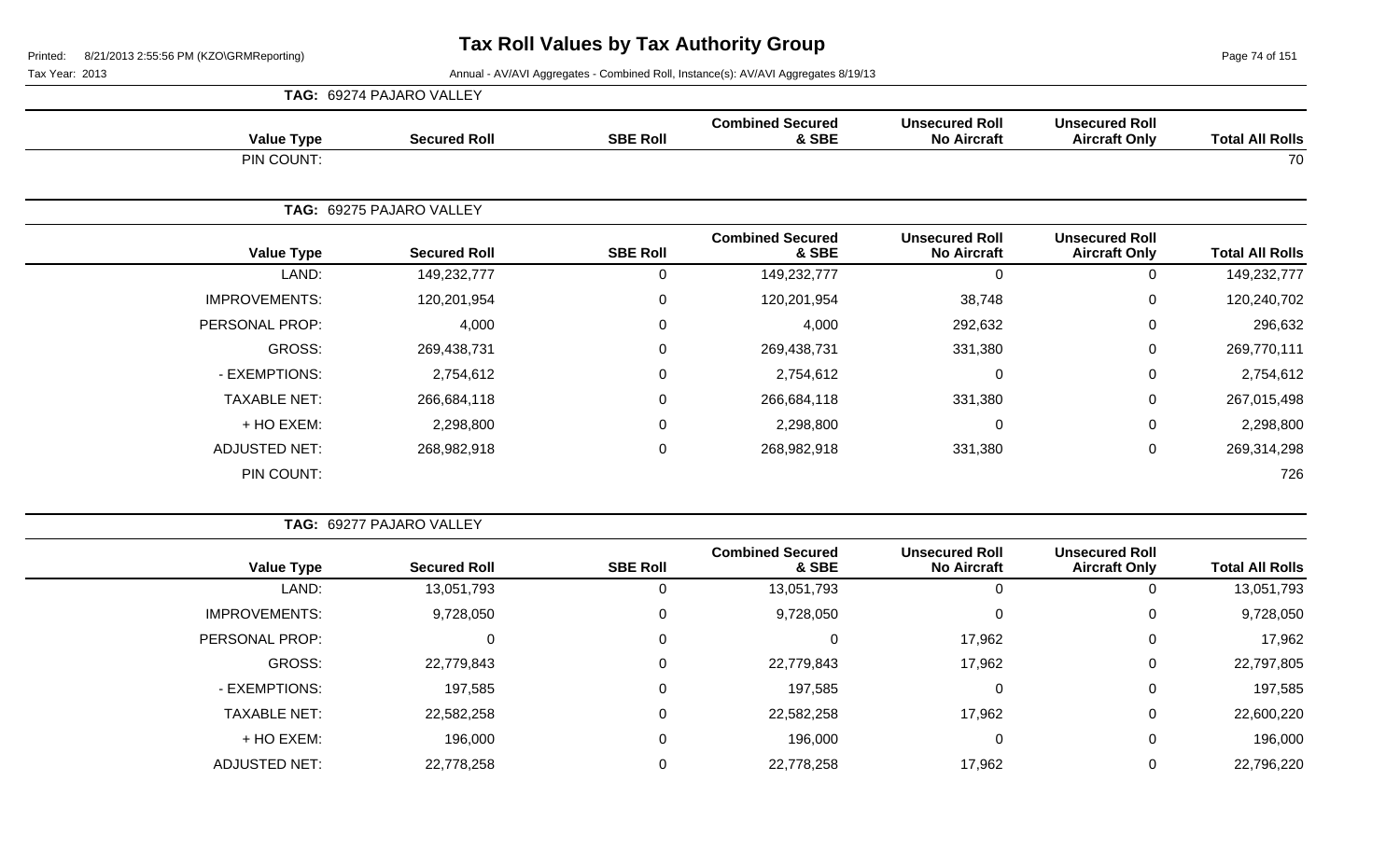$\overline{\phantom{a}}$ 

|                        |                                               |                                             |                                  |                 | TAG: 69277 PAJARO VALLEY |                      |
|------------------------|-----------------------------------------------|---------------------------------------------|----------------------------------|-----------------|--------------------------|----------------------|
| <b>Total All Rolls</b> | <b>Unsecured Roll</b><br><b>Aircraft Only</b> | <b>Unsecured Roll</b><br><b>No Aircraft</b> | <b>Combined Secured</b><br>& SBE | <b>SBE Roll</b> | <b>Secured Roll</b>      | <b>Value Type</b>    |
| 92                     |                                               |                                             |                                  |                 |                          | PIN COUNT:           |
|                        |                                               |                                             |                                  |                 | TAG: 69278 PAJARO VALLEY |                      |
| <b>Total All Rolls</b> | <b>Unsecured Roll</b><br><b>Aircraft Only</b> | <b>Unsecured Roll</b><br><b>No Aircraft</b> | <b>Combined Secured</b><br>& SBE | <b>SBE Roll</b> | <b>Secured Roll</b>      | <b>Value Type</b>    |
| 79,727,309             | $\mathsf 0$                                   | 14,884                                      | 79,712,425                       | 0               | 79,712,425               | LAND:                |
| 65,327,077             | $\pmb{0}$                                     | 14,884                                      | 65,312,193                       | $\mathbf 0$     | 65,312,193               | <b>IMPROVEMENTS:</b> |
| 117,794                | 0                                             | 90,794                                      | 27,000                           | $\mathbf 0$     | 27,000                   | PERSONAL PROP:       |
| 145, 172, 180          | $\mathbf 0$                                   | 120,562                                     | 145,051,618                      | 0               | 145,051,618              | GROSS:               |
| 747,053                | $\pmb{0}$                                     | $\overline{0}$                              | 747,053                          | $\mathbf 0$     | 747,053                  | - EXEMPTIONS:        |
| 144,425,127            | $\mathbf 0$                                   | 120,562                                     | 144,304,565                      | 0               | 144,304,565              | <b>TAXABLE NET:</b>  |
| 621,600                | $\mathsf 0$                                   | $\mathbf 0$                                 | 621,600                          | $\mathbf 0$     | 621,600                  | + HO EXEM:           |
| 145,046,727            | $\mathbf 0$                                   | 120,562                                     | 144,926,165                      | $\mathbf 0$     | 144,926,165              | ADJUSTED NET:        |
|                        |                                               |                                             |                                  |                 |                          | PIN COUNT:           |

| <b>Total All Rolls</b> | <b>Unsecured Roll</b><br><b>Aircraft Only</b> | <b>Unsecured Roll</b><br><b>No Aircraft</b> | <b>Combined Secured</b><br>& SBE | <b>SBE Roll</b> | <b>Secured Roll</b> | <b>Value Type</b>    |
|------------------------|-----------------------------------------------|---------------------------------------------|----------------------------------|-----------------|---------------------|----------------------|
| 17,216,427             | 0                                             | 0                                           | 17,216,427                       | 0               | 17,216,427          | LAND:                |
| 14,836,424             | 0                                             | 0                                           | 14,836,424                       | 0               | 14,836,424          | <b>IMPROVEMENTS:</b> |
| 30,000                 | 0                                             | 0                                           | 30,000                           | 0               | 30,000              | PERSONAL PROP:       |
| 32,082,851             | 0                                             | 0                                           | 32,082,851                       | 0               | 32,082,851          | GROSS:               |
| 3,046,137              | 0                                             | 0                                           | 3,046,137                        | $\mathbf 0$     | 3,046,137           | - EXEMPTIONS:        |
| 29,036,714             | 0                                             | 0                                           | 29,036,714                       | 0               | 29,036,714          | <b>TAXABLE NET:</b>  |
| 63,000                 | 0                                             | 0                                           | 63,000                           | 0               | 63,000              | + HO EXEM:           |
| 29,099,714             | 0                                             | 0                                           | 29,099,714                       |                 | 29,099,714          | <b>ADJUSTED NET:</b> |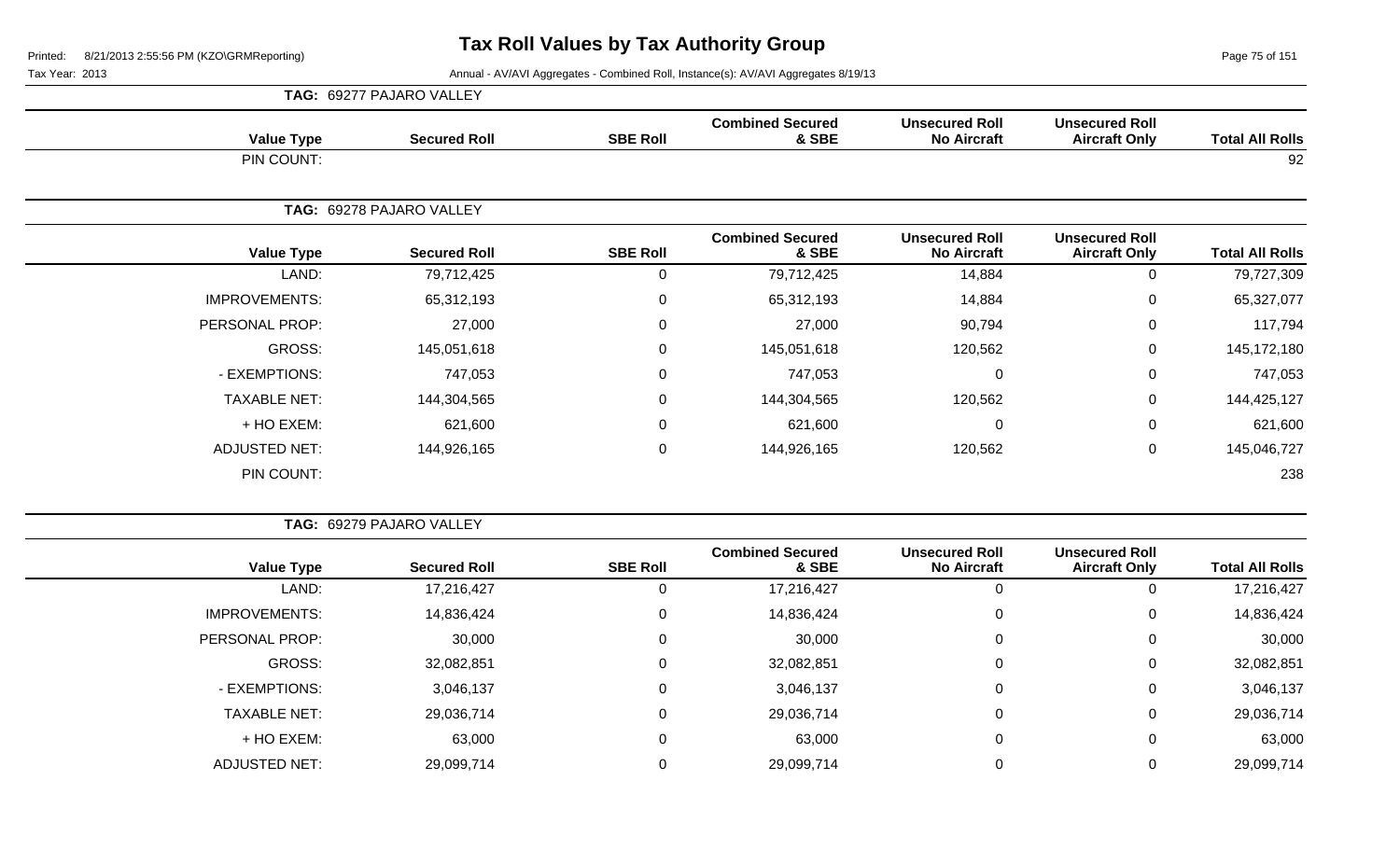Page 76 of 151

|                      | TAG: 69279 PAJARO VALLEY |                 |                                  |                                             |                                               |                        |
|----------------------|--------------------------|-----------------|----------------------------------|---------------------------------------------|-----------------------------------------------|------------------------|
| <b>Value Type</b>    | <b>Secured Roll</b>      | <b>SBE Roll</b> | <b>Combined Secured</b><br>& SBE | <b>Unsecured Roll</b><br><b>No Aircraft</b> | <b>Unsecured Roll</b><br><b>Aircraft Only</b> | <b>Total All Rolls</b> |
| PIN COUNT:           |                          |                 |                                  |                                             |                                               | 25                     |
|                      | TAG: 69280 PAJARO VALLEY |                 |                                  |                                             |                                               |                        |
| <b>Value Type</b>    | <b>Secured Roll</b>      | <b>SBE Roll</b> | <b>Combined Secured</b><br>& SBE | <b>Unsecured Roll</b><br><b>No Aircraft</b> | <b>Unsecured Roll</b><br><b>Aircraft Only</b> | <b>Total All Rolls</b> |
| LAND:                | 115,341,765              | 0               | 115,341,765                      | $\Omega$                                    | 0                                             | 115,341,765            |
| <b>IMPROVEMENTS:</b> | 100,247,520              | $\mathbf 0$     | 100,247,520                      | $\Omega$                                    | 0                                             | 100,247,520            |
| PERSONAL PROP:       | 0                        | 0               | $\Omega$                         | 130,333                                     | 0                                             | 130,333                |
| GROSS:               | 215,589,285              | $\Omega$        | 215,589,285                      | 130,333                                     | 0                                             | 215,719,618            |
| - EXEMPTIONS:        | 2,986,157                | 0               | 2,986,157                        | $\Omega$                                    | $\mathbf 0$                                   | 2,986,157              |
| <b>TAXABLE NET:</b>  | 212,603,128              | $\mathbf 0$     | 212,603,128                      | 130,333                                     | $\mathbf 0$                                   | 212,733,461            |
| + HO EXEM:           | 2,042,600                | $\mathbf 0$     | 2,042,600                        |                                             | $\mathbf 0$                                   | 2,042,600              |
| <b>ADJUSTED NET:</b> | 214,645,728              | $\pmb{0}$       | 214,645,728                      | 130,333                                     | $\mathbf 0$                                   | 214,776,061            |
| PIN COUNT:           |                          |                 |                                  |                                             |                                               | 818                    |

| <b>TAG: 69281 PAJARO VALLEY</b> |  |
|---------------------------------|--|
|                                 |  |

| <b>Total All Rolls</b> | <b>Unsecured Roll</b><br><b>Aircraft Only</b> | <b>Unsecured Roll</b><br><b>No Aircraft</b> | <b>Combined Secured</b><br>& SBE | <b>SBE Roll</b> | <b>Secured Roll</b> | <b>Value Type</b>    |
|------------------------|-----------------------------------------------|---------------------------------------------|----------------------------------|-----------------|---------------------|----------------------|
| 32,844,137             |                                               |                                             | 32,844,137                       |                 | 32,844,137          | LAND:                |
| 31,622,857             | 0                                             |                                             | 31,622,857                       | 0               | 31,622,857          | <b>IMPROVEMENTS:</b> |
| 27,882                 | 0                                             | 27,882                                      |                                  | 0               |                     | PERSONAL PROP:       |
| 64,494,876             | 0                                             | 27,882                                      | 64,466,994                       | 0               | 64,466,994          | GROSS:               |
| 1,286,089              | 0                                             |                                             | 1,286,089                        | 0               | 1,286,089           | - EXEMPTIONS:        |
| 63,208,787             | 0                                             | 27,882                                      | 63,180,905                       | 0               | 63,180,905          | <b>TAXABLE NET:</b>  |
| 448,000                |                                               |                                             | 448,000                          | 0               | 448,000             | + HO EXEM:           |
| 63,656,787             |                                               | 27,882                                      | 63,628,905                       |                 | 63,628,905          | <b>ADJUSTED NET:</b> |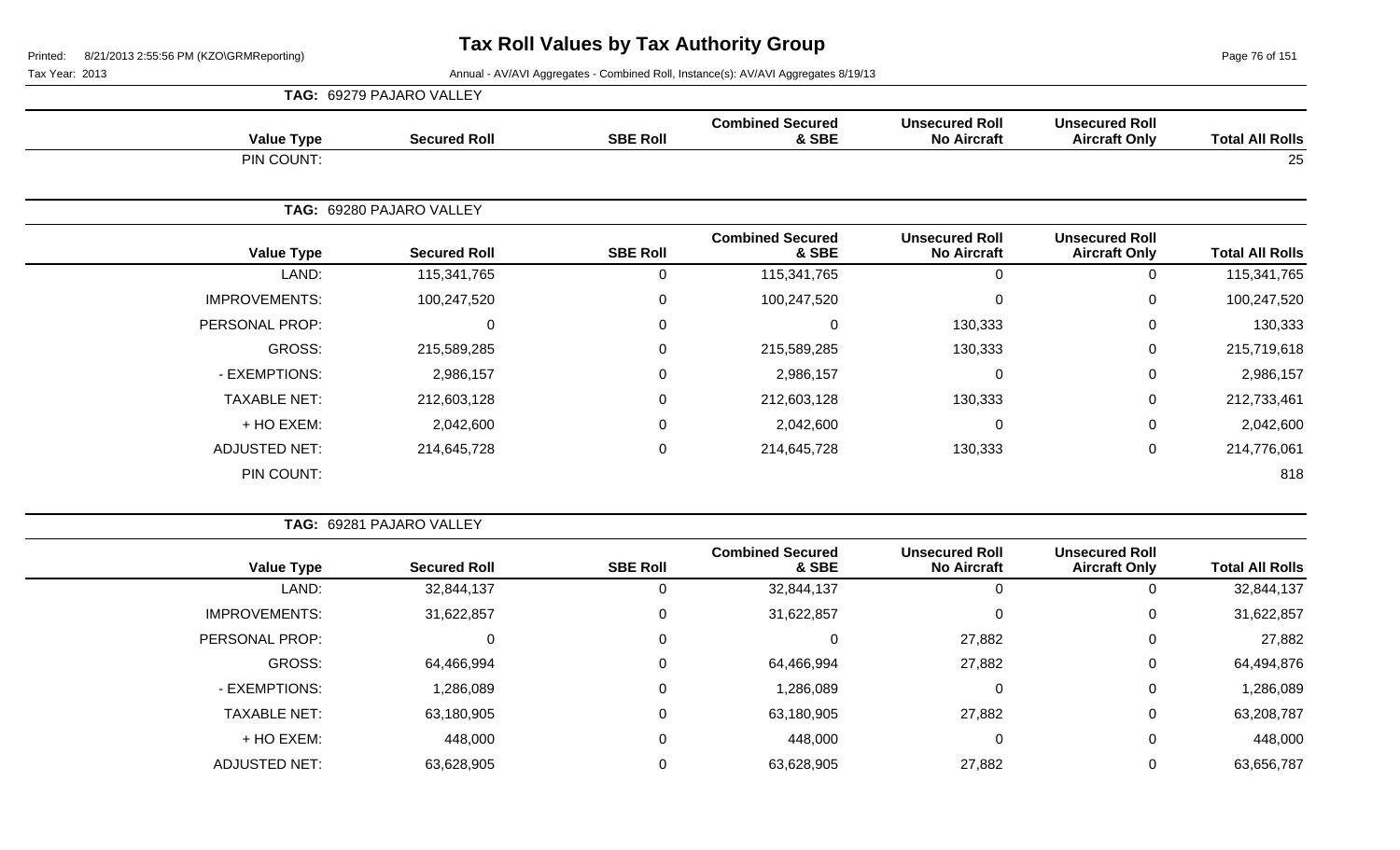Page 77 of 151

Tax Year: 2013 Annual - AV/AVI Aggregates - Combined Roll, Instance(s): AV/AVI Aggregates 8/19/13

| <b>Total All Rolls</b> | <b>Unsecured Roll</b><br><b>Aircraft Only</b> | <b>Unsecured Roll</b><br><b>No Aircraft</b> | <b>Combined Secured</b><br>& SBE | <b>SBE Roll</b> | <b>Secured Roll</b>                                                                                                                                                                                                                                       | <b>Value Type</b>    |  |
|------------------------|-----------------------------------------------|---------------------------------------------|----------------------------------|-----------------|-----------------------------------------------------------------------------------------------------------------------------------------------------------------------------------------------------------------------------------------------------------|----------------------|--|
| 179                    |                                               |                                             |                                  |                 | TAG: 69281 PAJARO VALLEY<br>PIN COUNT:<br>TAG: 69282 PAJARO VALLEY<br><b>Value Type</b><br><b>Secured Roll</b><br>LAND:<br>39,682,704<br>35,176,388<br>886,099<br>GROSS:<br>75,745,191<br>12,679,169<br>63,066,021<br>+ HO EXEM:<br>133,000<br>63,199,021 |                      |  |
|                        |                                               |                                             |                                  |                 |                                                                                                                                                                                                                                                           |                      |  |
| <b>Total All Rolls</b> | <b>Unsecured Roll</b><br><b>Aircraft Only</b> | <b>Unsecured Roll</b><br><b>No Aircraft</b> | <b>Combined Secured</b><br>& SBE | <b>SBE Roll</b> |                                                                                                                                                                                                                                                           |                      |  |
| 39,749,565             | $\mathbf 0$                                   | 65,566                                      | 39,683,999                       | 1,295           |                                                                                                                                                                                                                                                           |                      |  |
| 35,970,469             | 0                                             | 794,081                                     | 35,176,388                       | $\Omega$        |                                                                                                                                                                                                                                                           | <b>IMPROVEMENTS:</b> |  |
| 5,222,798              | $\mathbf 0$                                   | 4,336,699                                   | 886,099                          | $\mathbf{0}$    |                                                                                                                                                                                                                                                           | PERSONAL PROP:       |  |
| 80,942,832             | $\mathbf 0$                                   | 5,196,346                                   | 75,746,486                       | 1,295           |                                                                                                                                                                                                                                                           |                      |  |
| 12,679,169             | 0                                             | $\mathbf 0$                                 | 12,679,169                       | $\mathbf{0}$    |                                                                                                                                                                                                                                                           | - EXEMPTIONS:        |  |
| 68,263,662             | $\mathbf 0$                                   | 5,196,346                                   | 63,067,316                       | 1,295           |                                                                                                                                                                                                                                                           | <b>TAXABLE NET:</b>  |  |
| 133,000                | $\mathbf 0$                                   | $\mathbf 0$                                 | 133,000                          | $\mathbf{0}$    |                                                                                                                                                                                                                                                           |                      |  |
| 68,396,662             | $\mathbf 0$                                   | 5,196,346                                   | 63,200,316                       | 1,295           |                                                                                                                                                                                                                                                           | <b>ADJUSTED NET:</b> |  |
| 173                    |                                               |                                             |                                  |                 |                                                                                                                                                                                                                                                           | PIN COUNT:           |  |

**TAG:** 69285 PAJARO VALLEY

| <b>Value Type</b>    | <b>Secured Roll</b> | <b>SBE Roll</b> | <b>Combined Secured</b><br>& SBE | <b>Unsecured Roll</b><br><b>No Aircraft</b> | <b>Unsecured Roll</b><br><b>Aircraft Only</b> | <b>Total All Rolls</b> |
|----------------------|---------------------|-----------------|----------------------------------|---------------------------------------------|-----------------------------------------------|------------------------|
| LAND:                | 1,120,675           | 0               | 1,120,675                        |                                             | 0                                             | 1,120,675              |
| <b>IMPROVEMENTS:</b> | 1,310,631           | 0               | 1,310,631                        | 0                                           | 0                                             | 1,310,631              |
| GROSS:               | 2,431,306           | 0               | 2,431,306                        |                                             | 0                                             | 2,431,306              |
| - EXEMPTIONS:        | 50,281              | 0               | 50,281                           |                                             | 0                                             | 50,281                 |
| <b>TAXABLE NET:</b>  | 2,381,025           | 0               | 2,381,025                        |                                             | 0                                             | 2,381,025              |
| + HO EXEM:           | 42,000              | 0               | 42,000                           |                                             | 0                                             | 42,000                 |
| <b>ADJUSTED NET:</b> | 2,423,025           | 0               | 2,423,025                        |                                             | 0                                             | 2,423,025              |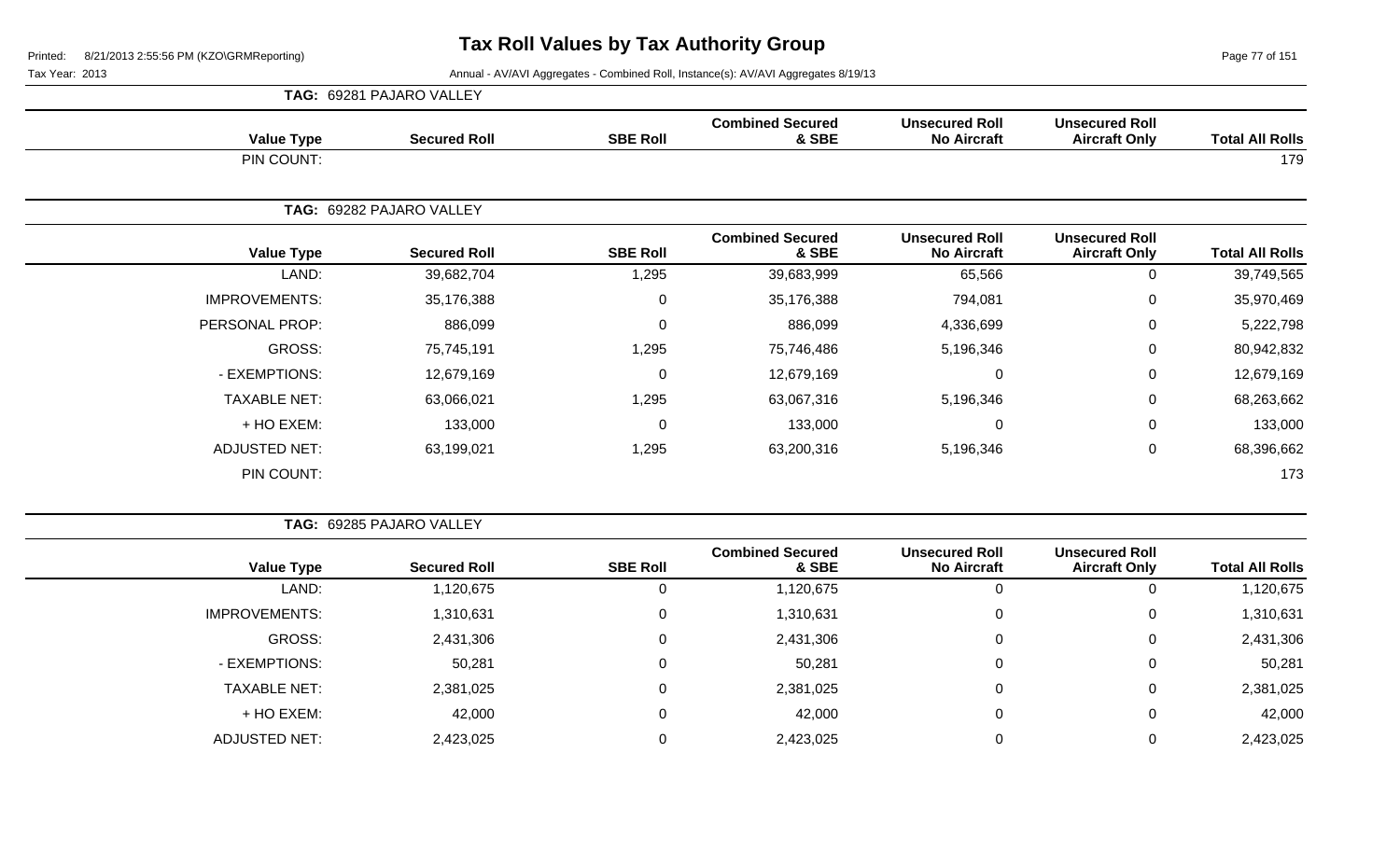Page 78 of 151

|                        |                                               |                                             |                                  |                 | TAG: 69285 PAJARO VALLEY |                      |
|------------------------|-----------------------------------------------|---------------------------------------------|----------------------------------|-----------------|--------------------------|----------------------|
| <b>Total All Rolls</b> | <b>Unsecured Roll</b><br><b>Aircraft Only</b> | <b>Unsecured Roll</b><br><b>No Aircraft</b> | <b>Combined Secured</b><br>& SBE | <b>SBE Roll</b> | <b>Secured Roll</b>      | <b>Value Type</b>    |
| 17                     |                                               |                                             |                                  |                 |                          | PIN COUNT:           |
|                        |                                               |                                             |                                  |                 | TAG: 69286 PAJARO VALLEY |                      |
| <b>Total All Rolls</b> | <b>Unsecured Roll</b><br><b>Aircraft Only</b> | <b>Unsecured Roll</b><br><b>No Aircraft</b> | <b>Combined Secured</b><br>& SBE | <b>SBE Roll</b> | <b>Secured Roll</b>      | <b>Value Type</b>    |
| 230,184                | $\mathbf 0$                                   | $\mathbf 0$                                 | 230,184                          | $\mathbf 0$     | 230,184                  | LAND:                |
| 628,400                | 0                                             | 0                                           | 628,400                          | $\mathbf 0$     | 628,400                  | <b>IMPROVEMENTS:</b> |
| 858,584                | 0                                             | $\Omega$                                    | 858,584                          | 0               | 858,584                  | GROSS:               |
| 858,584                | $\mathbf 0$                                   | 0                                           | 858,584                          | $\mathbf 0$     | 858,584                  | <b>TAXABLE NET:</b>  |
| 858,584                | $\mathbf 0$                                   | $\mathbf 0$                                 | 858,584                          | $\mathbf 0$     | 858,584                  | <b>ADJUSTED NET:</b> |
|                        |                                               |                                             |                                  |                 |                          | PIN COUNT:           |
|                        |                                               |                                             |                                  |                 | TAG: 69289 PAJARO VALLEY |                      |
| <b>Total All Rolls</b> | <b>Unsecured Roll</b><br><b>Aircraft Only</b> | <b>Unsecured Roll</b><br><b>No Aircraft</b> | <b>Combined Secured</b><br>& SBE | <b>SBE Roll</b> | <b>Secured Roll</b>      | <b>Value Type</b>    |
| 1,916,554              | $\mathbf 0$                                   | $\mathbf 0$                                 | 1,916,554                        | $\mathbf 0$     | 1,916,554                | LAND:                |
| 2,190,816              | 0                                             | $\mathbf 0$                                 | 2,190,816                        | $\pmb{0}$       | 2,190,816                | <b>IMPROVEMENTS:</b> |
| 4,107,370              | 0                                             | 0                                           | 4,107,370                        | $\pmb{0}$       | 4,107,370                | <b>GROSS:</b>        |
| 21,000                 | 0                                             | $\mathbf 0$                                 | 21,000                           | $\pmb{0}$       | 21,000                   | - EXEMPTIONS:        |
| 4,086,370              | $\mathbf 0$                                   | 0                                           | 4,086,370                        | $\mathbf 0$     | 4,086,370                | <b>TAXABLE NET:</b>  |
| 21,000                 | 0                                             | $\pmb{0}$                                   | 21,000                           | $\pmb{0}$       | 21,000                   | + HO EXEM:           |
| 4,107,370              | $\pmb{0}$                                     | $\mathbf 0$                                 | 4,107,370                        | $\pmb{0}$       | 4,107,370                | <b>ADJUSTED NET:</b> |
| 9                      |                                               |                                             |                                  |                 |                          | PIN COUNT:           |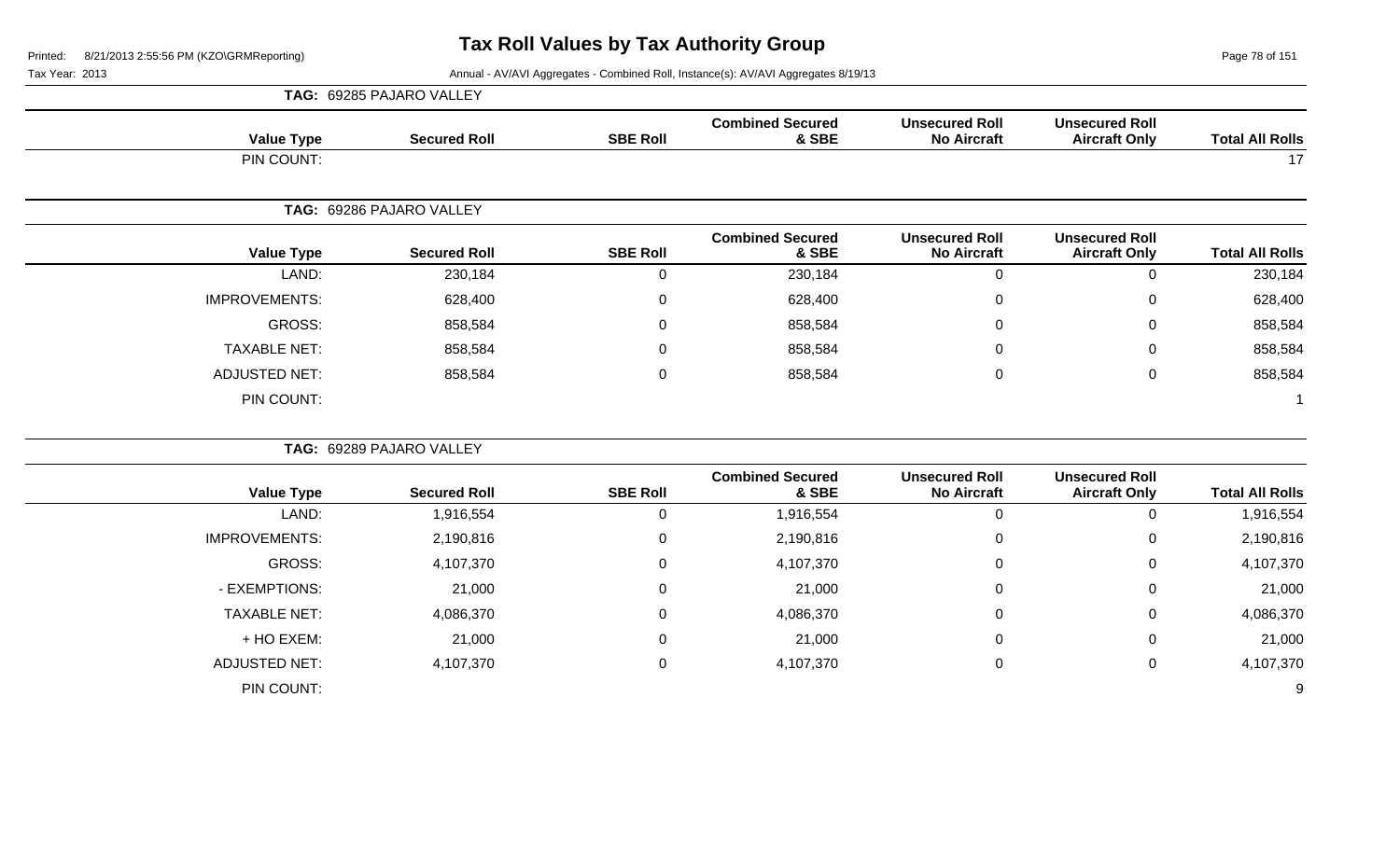Tax Year: 2013 Annual - AV/AVI Aggregates - Combined Roll, Instance(s): AV/AVI Aggregates 8/19/13

|                      | TAG: 69290 PAJARO VALLEY |                  |                                  |                                             |                                               |                        |
|----------------------|--------------------------|------------------|----------------------------------|---------------------------------------------|-----------------------------------------------|------------------------|
| <b>Value Type</b>    | <b>Secured Roll</b>      | <b>SBE Roll</b>  | <b>Combined Secured</b><br>& SBE | <b>Unsecured Roll</b><br><b>No Aircraft</b> | <b>Unsecured Roll</b><br><b>Aircraft Only</b> | <b>Total All Rolls</b> |
| LAND:                | 6,529,737                | 0                | 6,529,737                        | 0                                           | 0                                             | 6,529,737              |
| <b>IMPROVEMENTS:</b> | 7,167,922                | $\boldsymbol{0}$ | 7,167,922                        | $\mathbf 0$                                 | 0                                             | 7,167,922              |
| PERSONAL PROP:       | 0                        | $\mathbf 0$      | $\Omega$                         | 5,587                                       | 0                                             | 5,587                  |
| GROSS:               | 13,697,659               | $\mathbf 0$      | 13,697,659                       | 5,587                                       | 0                                             | 13,703,246             |
| - EXEMPTIONS:        | 70,661                   | $\mathbf 0$      | 70,661                           | $\mathbf 0$                                 | $\overline{0}$                                | 70,661                 |
| <b>TAXABLE NET:</b>  | 13,626,998               | $\mathbf 0$      | 13,626,998                       | 5,587                                       | 0                                             | 13,632,585             |
| + HO EXEM:           | 70,000                   | $\mathbf 0$      | 70,000                           | $\mathbf 0$                                 | 0                                             | 70,000                 |
| <b>ADJUSTED NET:</b> | 13,696,998               | $\mathbf 0$      | 13,696,998                       | 5,587                                       | $\overline{0}$                                | 13,702,585             |
| PIN COUNT:           |                          |                  |                                  |                                             |                                               | 21                     |

**TAG:** 69291 PAJARO VALLEY

| <b>Value Type</b>    | <b>Secured Roll</b>      | <b>SBE Roll</b> | <b>Combined Secured</b><br>& SBE | <b>Unsecured Roll</b><br><b>No Aircraft</b> | <b>Unsecured Roll</b><br><b>Aircraft Only</b> | <b>Total All Rolls</b> |
|----------------------|--------------------------|-----------------|----------------------------------|---------------------------------------------|-----------------------------------------------|------------------------|
| LAND:                | 15,066,015               | 0               | 15,066,015                       | $\mathbf 0$                                 | $\Omega$                                      | 15,066,015             |
| <b>IMPROVEMENTS:</b> | 11,713,445               | 0               | 11,713,445                       | $\mathbf 0$                                 | 0                                             | 11,713,445             |
| PERSONAL PROP:       | 748,637                  | $\Omega$        | 748,637                          | 94,000                                      | 0                                             | 842,637                |
| GROSS:               | 27,528,097               | $\mathbf 0$     | 27,528,097                       | 94,000                                      | $\mathbf 0$                                   | 27,622,097             |
| - EXEMPTIONS:        | 328,256                  | $\Omega$        | 328,256                          | $\mathbf 0$                                 | $\Omega$                                      | 328,256                |
| <b>TAXABLE NET:</b>  | 27,199,841               | $\mathbf 0$     | 27,199,841                       | 94,000                                      | 0                                             | 27,293,841             |
| + HO EXEM:           | 84,000                   | 0               | 84,000                           | $\mathbf 0$                                 | 0                                             | 84,000                 |
| <b>ADJUSTED NET:</b> | 27,283,841               | 0               | 27,283,841                       | 94,000                                      | 0                                             | 27,377,841             |
| PIN COUNT:           |                          |                 |                                  |                                             |                                               | 61                     |
|                      | TAG: 69293 PAJARO VALLEY |                 |                                  |                                             |                                               |                        |
|                      |                          |                 | <b>Combined Secured</b>          | <b>Unsecured Roll</b>                       | <b>Unsecured Roll</b>                         |                        |

| <b>T</b> vpe<br>Value | Secured Rol             | <b>SBE Roll</b> | Compined Secured<br><b>SBE</b>                              | UNSECURED ROLL<br><b>Aircraf</b> | UNSECURED ROIL<br><b>Aircraft Only</b> | <b>All Rolls</b><br>,,,, |
|-----------------------|-------------------------|-----------------|-------------------------------------------------------------|----------------------------------|----------------------------------------|--------------------------|
| LAND:                 | $F \cap F$<br>3,535,191 |                 | $F \cap F$<br>10 <sub>1</sub><br><b>I</b> J<br><b>J.JUU</b> |                                  |                                        | 2.525<br>101<br>0.000.IJ |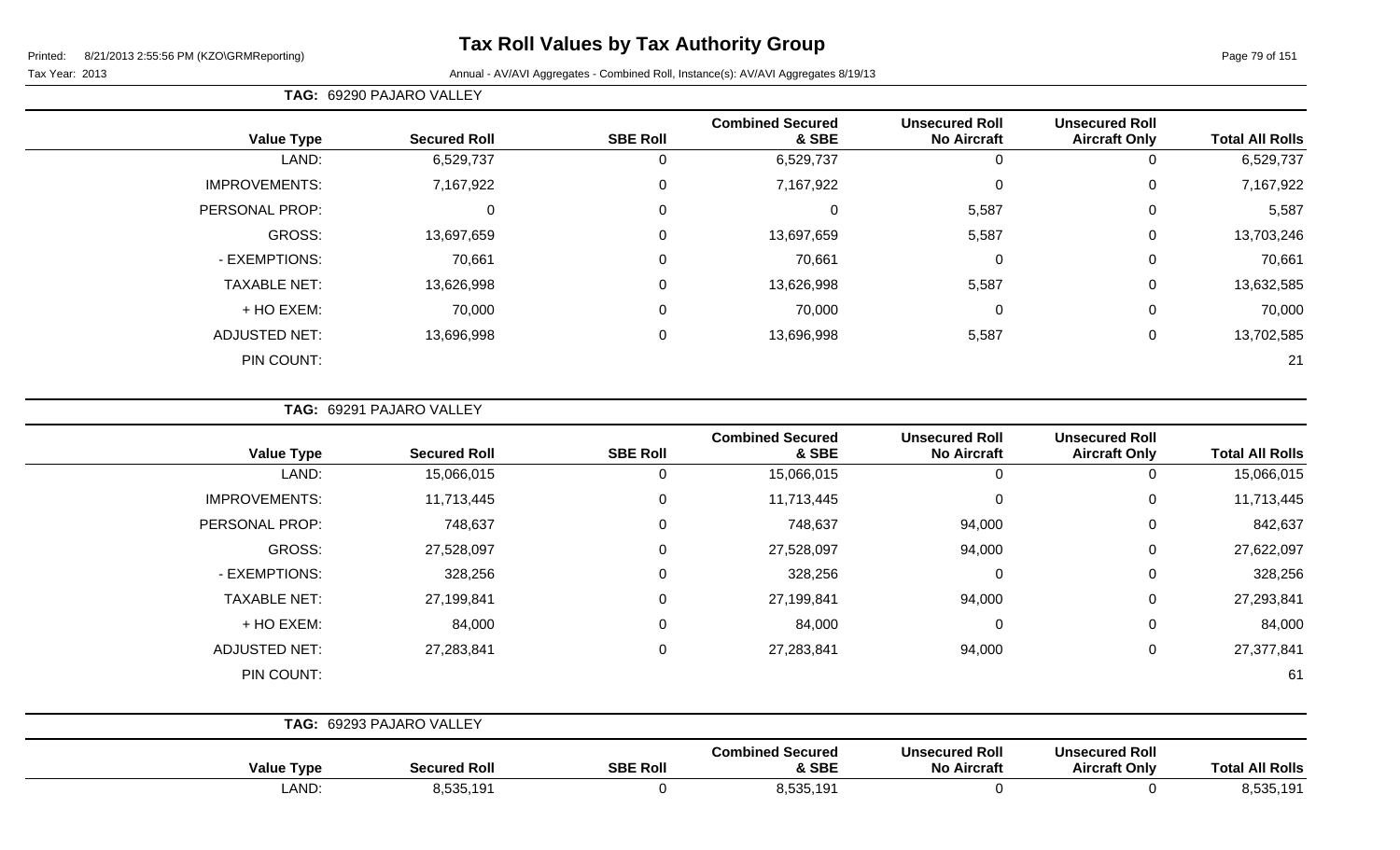#### Tax Year: 2013 Annual - AV/AVI Aggregates - Combined Roll, Instance(s): AV/AVI Aggregates 8/19/13

**TAG:** 69293 PAJARO VALLEY

| <b>Total All Rolls</b> | <b>Unsecured Roll</b><br><b>Aircraft Only</b> | <b>Unsecured Roll</b><br><b>No Aircraft</b> | <b>Combined Secured</b><br>& SBE | <b>SBE Roll</b> | <b>Secured Roll</b> | <b>Value Type</b>    |
|------------------------|-----------------------------------------------|---------------------------------------------|----------------------------------|-----------------|---------------------|----------------------|
| 6,027,480              | 0                                             | 0                                           | 6,027,480                        | U               | 6,027,480           | <b>IMPROVEMENTS:</b> |
| 14,562,671             | 0                                             | 0                                           | 14,562,671                       | 0               | 14,562,671          | GROSS:               |
| 172,196                | 0                                             | 0                                           | 172,196                          | 0               | 172,196             | - EXEMPTIONS:        |
| 14,390,475             | 0                                             | 0                                           | 14,390,475                       | 0               | 14,390,475          | <b>TAXABLE NET:</b>  |
| 49,000                 | 0                                             | 0                                           | 49,000                           | 0               | 49,000              | + HO EXEM:           |
| 14,439,475             | 0                                             | 0                                           | 14,439,475                       | 0               | 14,439,475          | <b>ADJUSTED NET:</b> |
| 18                     |                                               |                                             |                                  |                 |                     | PIN COUNT:           |
|                        |                                               |                                             |                                  |                 |                     |                      |

|                      | TAG: 73001 HAPPY VALLEY |                 |                                  |                                             |                                               |                        |
|----------------------|-------------------------|-----------------|----------------------------------|---------------------------------------------|-----------------------------------------------|------------------------|
| <b>Value Type</b>    | <b>Secured Roll</b>     | <b>SBE Roll</b> | <b>Combined Secured</b><br>& SBE | <b>Unsecured Roll</b><br><b>No Aircraft</b> | <b>Unsecured Roll</b><br><b>Aircraft Only</b> | <b>Total All Rolls</b> |
| LAND:                | 118,670,076             | 0               | 118,670,076                      | 0                                           | υ                                             | 118,670,076            |
| <b>IMPROVEMENTS:</b> | 116,324,498             | 0               | 116,324,498                      | 4,000                                       | 0                                             | 116,328,498            |
| PERSONAL PROP:       | 571,184                 | 0               | 571,184                          | 430,114                                     | 0                                             | 1,001,298              |
| GROSS:               | 235,565,758             | 0               | 235,565,758                      | 434,114                                     | 0                                             | 235,999,872            |
| - EXEMPTIONS:        | 2,978,758               | 0               | 2,978,758                        | $\mathbf 0$                                 | 0                                             | 2,978,758              |
| <b>TAXABLE NET:</b>  | 232,586,999             | 0               | 232,586,999                      | 434,114                                     | 0                                             | 233,021,113            |
| + HO EXEM:           | 1,999,200               | 0               | 1,999,200                        | 0                                           | 0                                             | 1,999,200              |
| <b>ADJUSTED NET:</b> | 234,586,199             | 0               | 234,586,199                      | 434,114                                     | 0                                             | 235,020,313            |
| PIN COUNT:           |                         |                 |                                  |                                             |                                               | 603                    |

|                      | TAG: 73002 HAPPY VALLEY |                 |                                  |                                             |                                               |                        |
|----------------------|-------------------------|-----------------|----------------------------------|---------------------------------------------|-----------------------------------------------|------------------------|
| Value Type           | <b>Secured Roll</b>     | <b>SBE Roll</b> | <b>Combined Secured</b><br>& SBE | <b>Unsecured Roll</b><br><b>No Aircraft</b> | <b>Unsecured Roll</b><br><b>Aircraft Only</b> | <b>Total All Rolls</b> |
| LAND:                | 1,021,317               |                 | 1,021,317                        |                                             |                                               | 1,021,317              |
| <b>IMPROVEMENTS:</b> | 750,116                 |                 | 750,116                          |                                             |                                               | 750,116                |
| GROSS:               | 1,771,433               |                 | 1,771,433                        |                                             |                                               | 1,771,433              |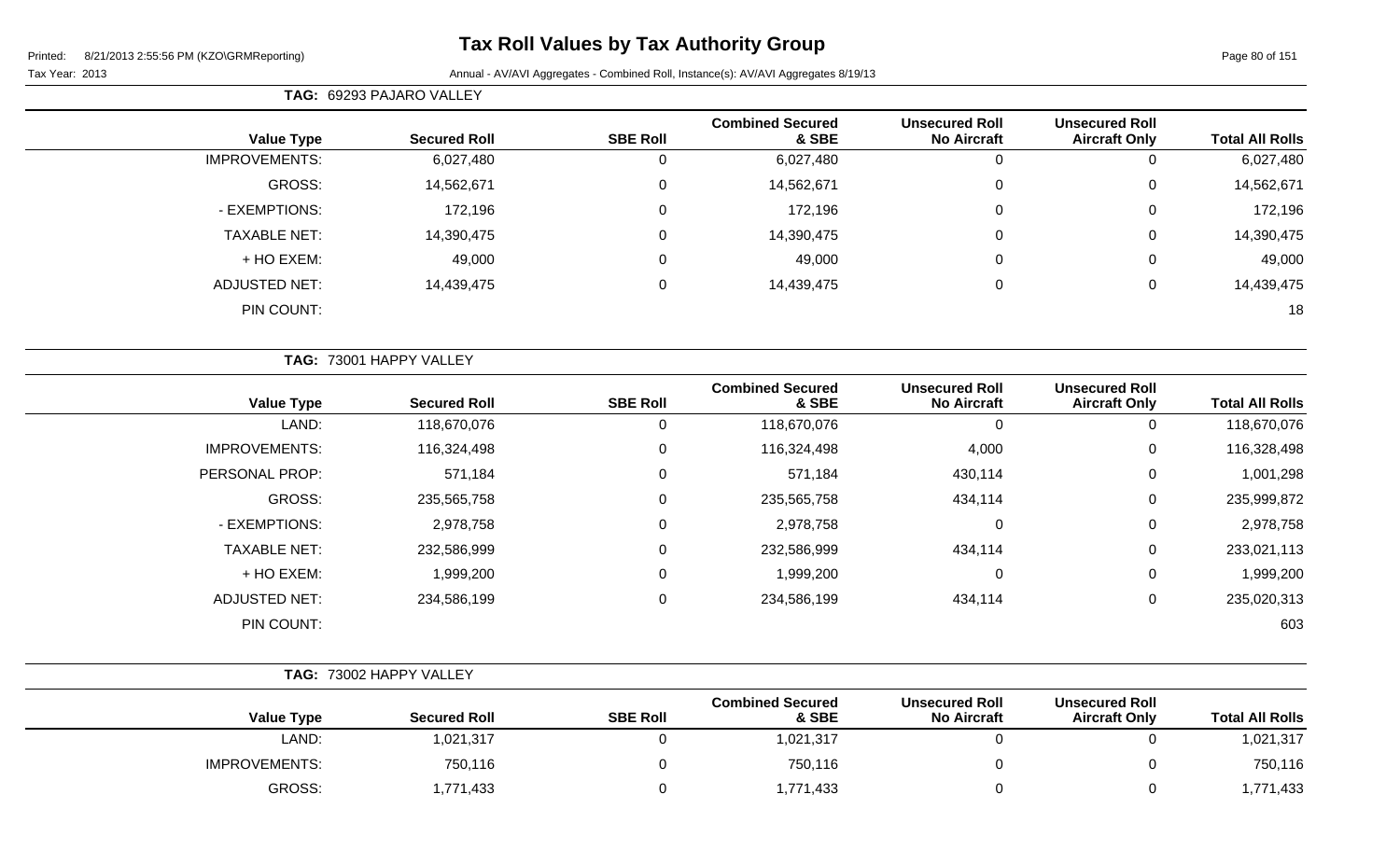# **Tax Roll Values by Tax Authority Group**

Page 81 of 151

| TAG: 73002 HAPPY VALLEY |                         |                 |                                  |                                             |                                               |                        |  |  |  |
|-------------------------|-------------------------|-----------------|----------------------------------|---------------------------------------------|-----------------------------------------------|------------------------|--|--|--|
| <b>Value Type</b>       | <b>Secured Roll</b>     | <b>SBE Roll</b> | <b>Combined Secured</b><br>& SBE | <b>Unsecured Roll</b><br><b>No Aircraft</b> | <b>Unsecured Roll</b><br><b>Aircraft Only</b> | <b>Total All Rolls</b> |  |  |  |
| - EXEMPTIONS:           | 21,000                  | 0               | 21,000                           | 0                                           |                                               | 21,000                 |  |  |  |
| <b>TAXABLE NET:</b>     | 1,750,433               | 0               | 1,750,433                        | 0                                           | 0                                             | 1,750,433              |  |  |  |
| + HO EXEM:              | 21,000                  | 0               | 21,000                           | 0                                           | 0                                             | 21,000                 |  |  |  |
| <b>ADJUSTED NET:</b>    | 1,771,433               | 0               | 1,771,433                        | 0                                           | 0                                             | 1,771,433              |  |  |  |
| PIN COUNT:              |                         |                 |                                  |                                             |                                               | $\mathbf{3}$           |  |  |  |
|                         | TAG: 73003 HAPPY VALLEY |                 |                                  |                                             |                                               |                        |  |  |  |

| <b>Value Type</b>    | <b>Secured Roll</b> | <b>SBE Roll</b> | <b>Combined Secured</b><br>& SBE | <b>Unsecured Roll</b><br><b>No Aircraft</b> | <b>Unsecured Roll</b><br><b>Aircraft Only</b> | <b>Total All Rolls</b> |
|----------------------|---------------------|-----------------|----------------------------------|---------------------------------------------|-----------------------------------------------|------------------------|
| LAND:                | 613,029             | U               | 613,029                          |                                             | 0                                             | 613,029                |
| <b>IMPROVEMENTS:</b> | 589,096             | 0               | 589,096                          |                                             | 0                                             | 589,096                |
| PERSONAL PROP:       | 0                   | 0               | 0                                | 5,987                                       | $\mathbf 0$                                   | 5,987                  |
| GROSS:               | 1,202,125           | 0               | 1,202,125                        | 5,987                                       | 0                                             | 1,208,112              |
| - EXEMPTIONS:        | 14,000              | 0               | 14,000                           |                                             | 0                                             | 14,000                 |
| <b>TAXABLE NET:</b>  | 1,188,125           | 0               | 1,188,125                        | 5,987                                       | 0                                             | 1,194,112              |
| + HO EXEM:           | 14,000              | 0               | 14,000                           | 0                                           | 0                                             | 14,000                 |
| <b>ADJUSTED NET:</b> | 1,202,125           | 0               | 1,202,125                        | 5,987                                       | 0                                             | 1,208,112              |
| PIN COUNT:           |                     |                 |                                  |                                             |                                               | 4                      |

|                      | TAG: 73004 HAPPY VALLEY |                 |                                  |                                             |                                               |                        |
|----------------------|-------------------------|-----------------|----------------------------------|---------------------------------------------|-----------------------------------------------|------------------------|
| <b>Value Type</b>    | <b>Secured Roll</b>     | <b>SBE Roll</b> | <b>Combined Secured</b><br>& SBE | <b>Unsecured Roll</b><br><b>No Aircraft</b> | <b>Unsecured Roll</b><br><b>Aircraft Only</b> | <b>Total All Rolls</b> |
| LAND:                | 698,452                 |                 | 698,452                          |                                             |                                               | 698,452                |
| <b>IMPROVEMENTS:</b> | 972,171                 |                 | 972,171                          |                                             |                                               | 972,171                |
| GROSS:               | 1,670,623               |                 | 1,670,623                        |                                             | 0                                             | 1,670,623              |
| - EXEMPTIONS:        | 21,000                  |                 | 21,000                           |                                             |                                               | 21,000                 |
| <b>TAXABLE NET:</b>  | 1,649,623               |                 | 649,623                          |                                             |                                               | 1,649,623              |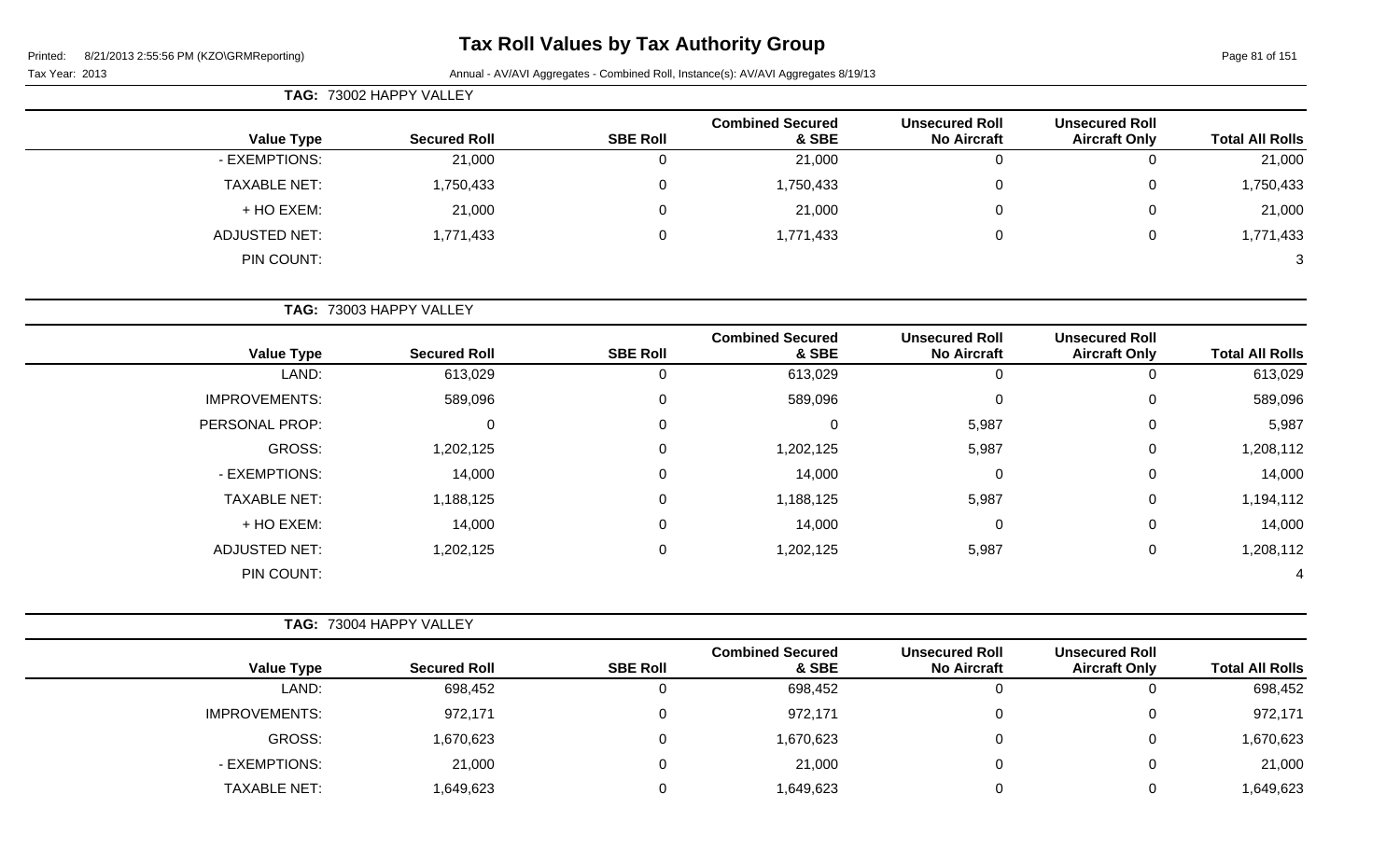Page 82 of 151

|                      | TAG: 73004 HAPPY VALLEY |                 |                                  |                                             |                                               |                        |
|----------------------|-------------------------|-----------------|----------------------------------|---------------------------------------------|-----------------------------------------------|------------------------|
| <b>Value Type</b>    | <b>Secured Roll</b>     | <b>SBE Roll</b> | <b>Combined Secured</b><br>& SBE | <b>Unsecured Roll</b><br><b>No Aircraft</b> | <b>Unsecured Roll</b><br><b>Aircraft Only</b> | <b>Total All Rolls</b> |
| + HO EXEM:           | 21,000                  | $\Omega$        | 21,000                           |                                             |                                               | 21,000                 |
| <b>ADJUSTED NET:</b> | 1,670,623               | $\Omega$        | 1,670,623                        |                                             |                                               | 1,670,623              |
| PIN COUNT:           |                         |                 |                                  |                                             |                                               |                        |

|                      | <b>TAG: 73005 HAPPY VALLEY</b> |                 |                                  |                                             |                                               |                        |
|----------------------|--------------------------------|-----------------|----------------------------------|---------------------------------------------|-----------------------------------------------|------------------------|
| <b>Value Type</b>    | <b>Secured Roll</b>            | <b>SBE Roll</b> | <b>Combined Secured</b><br>& SBE | <b>Unsecured Roll</b><br><b>No Aircraft</b> | <b>Unsecured Roll</b><br><b>Aircraft Only</b> | <b>Total All Rolls</b> |
| LAND:                | 93,536                         |                 | 93,536                           | 0                                           | U                                             | 93,536                 |
| <b>IMPROVEMENTS:</b> | 52,513                         | 0               | 52,513                           | 0                                           | 0                                             | 52,513                 |
| GROSS:               | 146,049                        | 0               | 146,049                          | 0                                           | 0                                             | 146,049                |
| <b>TAXABLE NET:</b>  | 146,049                        | U               | 146,049                          | 0                                           | 0                                             | 146,049                |
| <b>ADJUSTED NET:</b> | 146,049                        | 0               | 146,049                          | 0                                           | 0                                             | 146,049                |
| PIN COUNT:           |                                |                 |                                  |                                             |                                               | $\overline{2}$         |

|                      | TAG: 79001 LOMA PRIETA |                 |                                  |                                             |                                               |                        |
|----------------------|------------------------|-----------------|----------------------------------|---------------------------------------------|-----------------------------------------------|------------------------|
| <b>Value Type</b>    | <b>Secured Roll</b>    | <b>SBE Roll</b> | <b>Combined Secured</b><br>& SBE | <b>Unsecured Roll</b><br><b>No Aircraft</b> | <b>Unsecured Roll</b><br><b>Aircraft Only</b> | <b>Total All Rolls</b> |
| LAND:                | 4,800,068              | υ               | 4,800,068                        | -0                                          | 0                                             | 4,800,068              |
| <b>IMPROVEMENTS:</b> | 4,626,942              | 0               | 4,626,942                        | $\mathbf 0$                                 | 0                                             | 4,626,942              |
| GROSS:               | 9,427,010              | 0               | 9,427,010                        | 0                                           | 0                                             | 9,427,010              |
| - EXEMPTIONS:        | 92,505                 | $\Omega$        | 92,505                           | $\mathbf 0$                                 | 0                                             | 92,505                 |
| <b>TAXABLE NET:</b>  | 9,334,505              | 0               | 9,334,505                        | $\overline{0}$                              | 0                                             | 9,334,505              |
| + HO EXEM:           | 91,000                 | 0               | 91,000                           | $\overline{0}$                              | 0                                             | 91,000                 |
| <b>ADJUSTED NET:</b> | 9,425,505              | 0               | 9,425,505                        | $\overline{0}$                              | 0                                             | 9,425,505              |
| PIN COUNT:           |                        |                 |                                  |                                             |                                               | 22                     |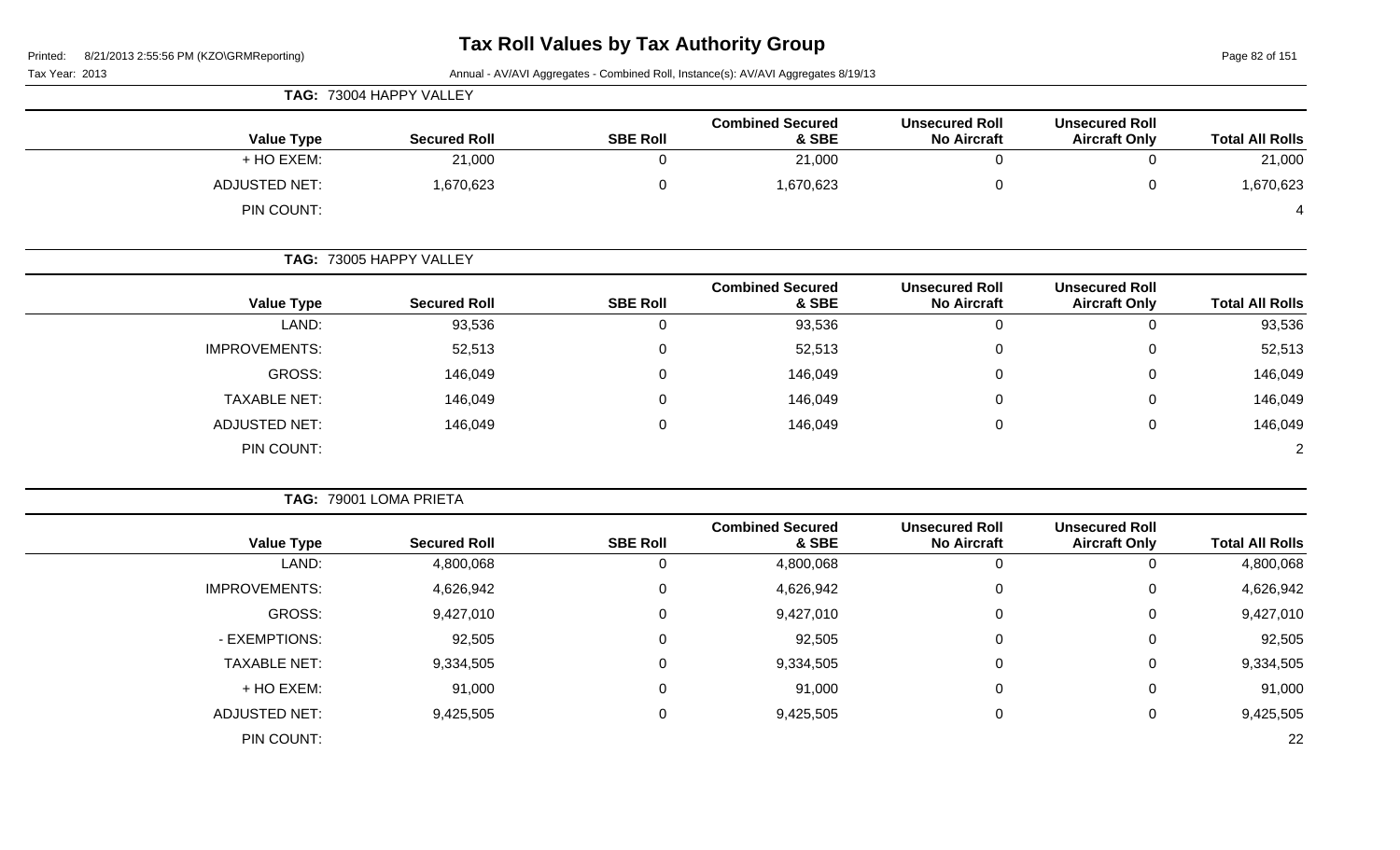Tax Year: 2013 **Annual - AV/AVI Aggregates - Combined Roll**, Instance(s): AV/AVI Aggregates 8/19/13

| <b>TAG: 79004 LOMA PRIETA</b> |  |
|-------------------------------|--|
|                               |  |

| <b>Value Type</b>    | <b>Secured Roll</b> | <b>SBE Roll</b>  | <b>Combined Secured</b><br>& SBE | <b>Unsecured Roll</b><br><b>No Aircraft</b> | <b>Unsecured Roll</b><br><b>Aircraft Only</b> | <b>Total All Rolls</b> |
|----------------------|---------------------|------------------|----------------------------------|---------------------------------------------|-----------------------------------------------|------------------------|
| LAND:                | 11,065,328          | 0                | 11,065,328                       | 0                                           |                                               | 11,065,328             |
|                      |                     |                  |                                  |                                             |                                               |                        |
| <b>IMPROVEMENTS:</b> | 9,682,218           | 0                | 9,682,218                        | $\mathbf 0$                                 | 0                                             | 9,682,218              |
| PERSONAL PROP:       | 25,000              | $\mathbf 0$      | 25,000                           | $\mathbf 0$                                 | $\Omega$                                      | 25,000                 |
| GROSS:               | 20,772,546          | 0                | 20,772,546                       | $\overline{0}$                              | 0                                             | 20,772,546             |
| - EXEMPTIONS:        | 165,887             | 0                | 165,887                          | $\mathbf 0$                                 | 0                                             | 165,887                |
| <b>TAXABLE NET:</b>  | 20,606,659          | $\mathbf 0$      | 20,606,659                       | $\mathbf 0$                                 | 0                                             | 20,606,659             |
| + HO EXEM:           | 161,000             | $\mathbf 0$      | 161,000                          | $\mathbf 0$                                 | 0                                             | 161,000                |
| <b>ADJUSTED NET:</b> | 20,767,659          | $\boldsymbol{0}$ | 20,767,659                       | $\mathbf 0$                                 | 0                                             | 20,767,659             |
| PIN COUNT:           |                     |                  |                                  |                                             |                                               | 81                     |

**TAG:** 79012 LOMA PRIETA

| <b>Value Type</b>    | <b>Secured Roll</b> | <b>SBE Roll</b> | <b>Combined Secured</b><br>& SBE | <b>Unsecured Roll</b><br><b>No Aircraft</b> | <b>Unsecured Roll</b><br><b>Aircraft Only</b> | <b>Total All Rolls</b> |
|----------------------|---------------------|-----------------|----------------------------------|---------------------------------------------|-----------------------------------------------|------------------------|
| LAND:                | 1,038,859           | υ               | 1,038,859                        | 0                                           |                                               | 1,038,859              |
| <b>IMPROVEMENTS:</b> | 872,055             | 0               | 872,055                          | $\mathbf 0$                                 | 0                                             | 872,055                |
| GROSS:               | 1,910,914           | 0               | 1,910,914                        | 0                                           | 0                                             | 1,910,914              |
| - EXEMPTIONS:        | 7,000               | 0               | 7,000                            | $\mathbf 0$                                 | 0                                             | 7,000                  |
| <b>TAXABLE NET:</b>  | 1,903,914           | 0               | 1,903,914                        | $\mathbf{0}$                                | 0                                             | 1,903,914              |
| + HO EXEM:           | 7,000               | 0               | 7,000                            | $\mathbf 0$                                 | 0                                             | 7,000                  |
| <b>ADJUSTED NET:</b> | 1,910,914           | 0               | 1,910,914                        | 0                                           | 0                                             | 1,910,914              |
| PIN COUNT:           |                     |                 |                                  |                                             |                                               | 8                      |

| <b>TAG: 79014 LOMA PRIETA</b> |                     |                 |                                  |                                             |                                               |                        |
|-------------------------------|---------------------|-----------------|----------------------------------|---------------------------------------------|-----------------------------------------------|------------------------|
| <b>Value Type</b>             | <b>Secured Roll</b> | <b>SBE Roll</b> | <b>Combined Secured</b><br>& SBE | <b>Unsecured Roll</b><br><b>No Aircraft</b> | <b>Unsecured Roll</b><br><b>Aircraft Only</b> | <b>Total All Rolls</b> |
| LAND:                         | 3,243,633           |                 | 3,243,633                        |                                             |                                               | 3,243,633              |
| <b>IMPROVEMENTS:</b>          | 3,341,271           |                 | 3,341,271                        |                                             |                                               | 3,341,271              |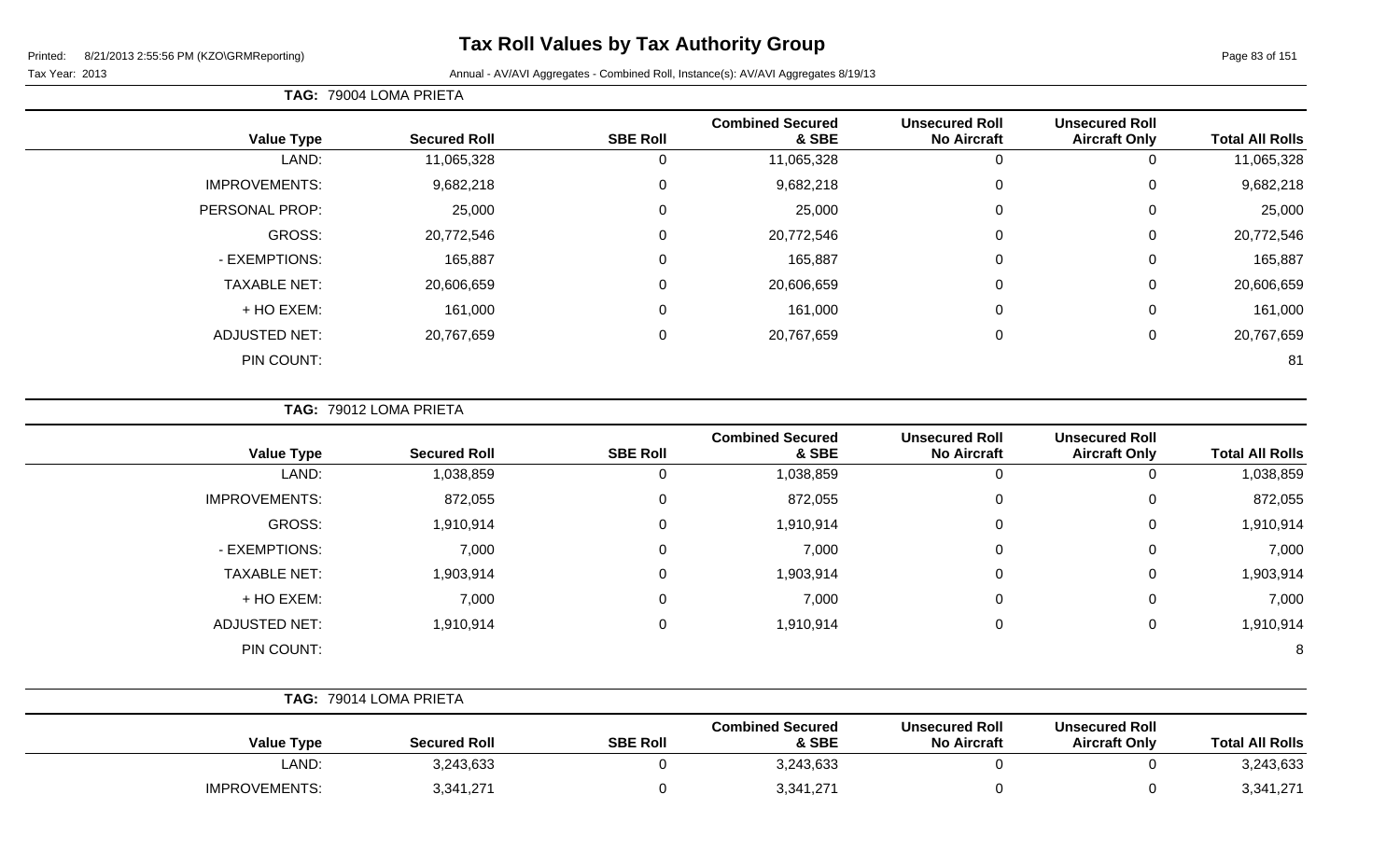# **Tax Roll Values by Tax Authority Group**

|  |  | 1120101111110porting |  |
|--|--|----------------------|--|
|  |  |                      |  |
|  |  |                      |  |

|                      | TAG: 79014 LOMA PRIETA |                 |                                  |                                             |                                               |                        |
|----------------------|------------------------|-----------------|----------------------------------|---------------------------------------------|-----------------------------------------------|------------------------|
| <b>Value Type</b>    | <b>Secured Roll</b>    | <b>SBE Roll</b> | <b>Combined Secured</b><br>& SBE | <b>Unsecured Roll</b><br><b>No Aircraft</b> | <b>Unsecured Roll</b><br><b>Aircraft Only</b> | <b>Total All Rolls</b> |
| GROSS:               | 6,584,904              | 0               | 6,584,904                        | U                                           | υ                                             | 6,584,904              |
| - EXEMPTIONS:        | 42,000                 | 0               | 42,000                           | $\mathbf 0$                                 | 0                                             | 42,000                 |
| <b>TAXABLE NET:</b>  | 6,542,904              | $\Omega$        | 6,542,904                        | $\mathbf 0$                                 | 0                                             | 6,542,904              |
| + HO EXEM:           | 42,000                 | $\Omega$        | 42,000                           | $\mathbf 0$                                 | 0                                             | 42,000                 |
| <b>ADJUSTED NET:</b> | 6,584,904              | 0               | 6,584,904                        | $\mathbf 0$                                 | 0                                             | 6,584,904              |
| PIN COUNT:           |                        |                 |                                  |                                             |                                               | 19                     |

|                      | TAG: 79021 LOMA PRIETA |                 |                                  |                                             |                                               |                        |
|----------------------|------------------------|-----------------|----------------------------------|---------------------------------------------|-----------------------------------------------|------------------------|
| <b>Value Type</b>    | <b>Secured Roll</b>    | <b>SBE Roll</b> | <b>Combined Secured</b><br>& SBE | <b>Unsecured Roll</b><br><b>No Aircraft</b> | <b>Unsecured Roll</b><br><b>Aircraft Only</b> | <b>Total All Rolls</b> |
| LAND:                | 144,932                |                 | 144,932                          | U                                           | 0                                             | 144,932                |
| <b>IMPROVEMENTS:</b> | 404,954                | 0               | 404,954                          | 0                                           | 0                                             | 404,954                |
| GROSS:               | 549,886                | $\Omega$        | 549,886                          | 0                                           | 0                                             | 549,886                |
| - EXEMPTIONS:        | 7,000                  | $\Omega$        | 7,000                            | 0                                           | 0                                             | 7,000                  |
| <b>TAXABLE NET:</b>  | 542,886                |                 | 542,886                          | $\pmb{0}$                                   | 0                                             | 542,886                |
| + HO EXEM:           | 7,000                  | $\Omega$        | 7,000                            | 0                                           | 0                                             | 7,000                  |
| <b>ADJUSTED NET:</b> | 549,886                | $\Omega$        | 549,886                          | 0                                           | 0                                             | 549,886                |
| PIN COUNT:           |                        |                 |                                  |                                             |                                               |                        |

|                      | <b>TAG: 79022 LOMA PRIETA</b> |                 |                                  |                                             |                                               |                        |
|----------------------|-------------------------------|-----------------|----------------------------------|---------------------------------------------|-----------------------------------------------|------------------------|
| <b>Value Type</b>    | <b>Secured Roll</b>           | <b>SBE Roll</b> | <b>Combined Secured</b><br>& SBE | <b>Unsecured Roll</b><br><b>No Aircraft</b> | <b>Unsecured Roll</b><br><b>Aircraft Only</b> | <b>Total All Rolls</b> |
| LAND:                | 612,000                       | U               | 612,000                          | υ                                           |                                               | 612,000                |
| <b>IMPROVEMENTS:</b> | 918,000                       | 0               | 918,000                          | 0                                           |                                               | 918,000                |
| GROSS:               | 1,530,000                     | 0               | .530,000 ا                       | 0                                           |                                               | 1,530,000              |
| <b>TAXABLE NET:</b>  | 1,530,000                     | 0               | .530,000 ا                       | 0                                           |                                               | 1,530,000              |
| <b>ADJUSTED NET:</b> | 1,530,000                     |                 | ,530,000                         | 0                                           |                                               | 1,530,000              |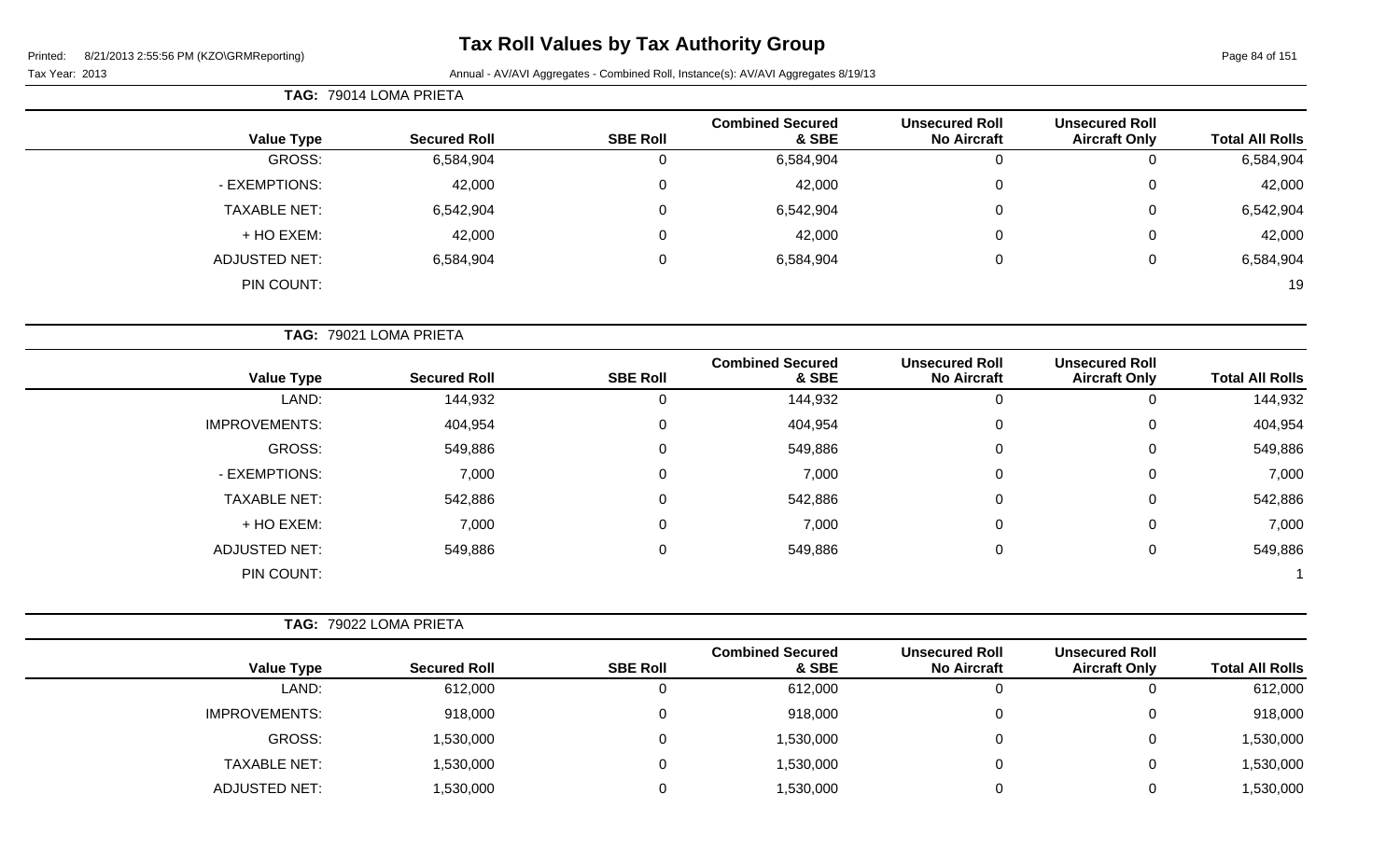Page 85 of 151

Tax Year: 2013 Annual - AV/AVI Aggregates - Combined Roll, Instance(s): AV/AVI Aggregates 8/19/13

|                        |                                               |                                             |                                  |                 | TAG: 79022 LOMA PRIETA |                      |  |
|------------------------|-----------------------------------------------|---------------------------------------------|----------------------------------|-----------------|------------------------|----------------------|--|
| <b>Total All Rolls</b> | <b>Unsecured Roll</b><br><b>Aircraft Only</b> | <b>Unsecured Roll</b><br><b>No Aircraft</b> | <b>Combined Secured</b><br>& SBE | <b>SBE Roll</b> | <b>Secured Roll</b>    | <b>Value Type</b>    |  |
|                        |                                               |                                             |                                  |                 |                        | PIN COUNT:           |  |
|                        |                                               |                                             |                                  |                 | 79030 LOMA PRIETA      | TAG:                 |  |
| <b>Total All Rolls</b> | <b>Unsecured Roll</b><br><b>Aircraft Only</b> | <b>Unsecured Roll</b><br><b>No Aircraft</b> | <b>Combined Secured</b><br>& SBE | <b>SBE Roll</b> | <b>Secured Roll</b>    | <b>Value Type</b>    |  |
| 15,822,025             | 0                                             | 0                                           | 15,822,025                       | 0               | 15,822,025             | LAND:                |  |
| 16,101,381             | 0                                             | $\Omega$                                    | 16,101,381                       | 0               | 16,101,381             | <b>IMPROVEMENTS:</b> |  |
| 10,808                 | 0                                             | 10,808                                      |                                  | 0               | 0                      | PERSONAL PROP:       |  |
| 31,934,214             | 0                                             | 10,808                                      | 31,923,406                       | $\mathbf 0$     | 31,923,406             | GROSS:               |  |
| 273,765                | 0                                             | 0                                           | 273,765                          | 0               | 273,765                | - EXEMPTIONS:        |  |
| 31,660,449             | 0                                             | 10,808                                      | 31,649,641                       | 0               | 31,649,641             | <b>TAXABLE NET:</b>  |  |
| 273,000                | 0                                             | $\mathbf 0$                                 | 273,000                          | $\mathbf 0$     | 273,000                | + HO EXEM:           |  |
| 31,933,449             | 0                                             | 10,808                                      | 31,922,641                       | $\pmb{0}$       | 31,922,641             | <b>ADJUSTED NET:</b> |  |

PIN COUNT: 65

**TAG:** 79031 LOMA PRIETA

| <b>Total All Rolls</b> | <b>Unsecured Roll</b><br><b>Aircraft Only</b> | <b>Unsecured Roll</b><br><b>No Aircraft</b> | <b>Combined Secured</b><br>& SBE | <b>SBE Roll</b> | <b>Secured Roll</b> | <b>Value Type</b>    |
|------------------------|-----------------------------------------------|---------------------------------------------|----------------------------------|-----------------|---------------------|----------------------|
| 27,030,495             | U                                             | U                                           | 27,030,495                       | υ               | 27,030,495          | LAND:                |
| 29,266,923             | 0                                             | 0                                           | 29,266,923                       | 0               | 29,266,923          | <b>IMPROVEMENTS:</b> |
| 16,040                 | 0                                             | 16,040                                      |                                  | 0               | U                   | PERSONAL PROP:       |
| 56,313,458             | 0                                             | 16,040                                      | 56,297,418                       | 0               | 56,297,418          | GROSS:               |
| 510,898                | 0                                             | C                                           | 510,898                          | 0               | 510,898             | - EXEMPTIONS:        |
| 55,802,560             | 0                                             | 16,040                                      | 55,786,520                       | 0               | 55,786,520          | <b>TAXABLE NET:</b>  |
| 509,600                | 0                                             | 0                                           | 509,600                          | 0               | 509,600             | + HO EXEM:           |
| 56,312,160             | 0                                             | 16,040                                      | 56,296,120                       |                 | 56,296,120          | <b>ADJUSTED NET:</b> |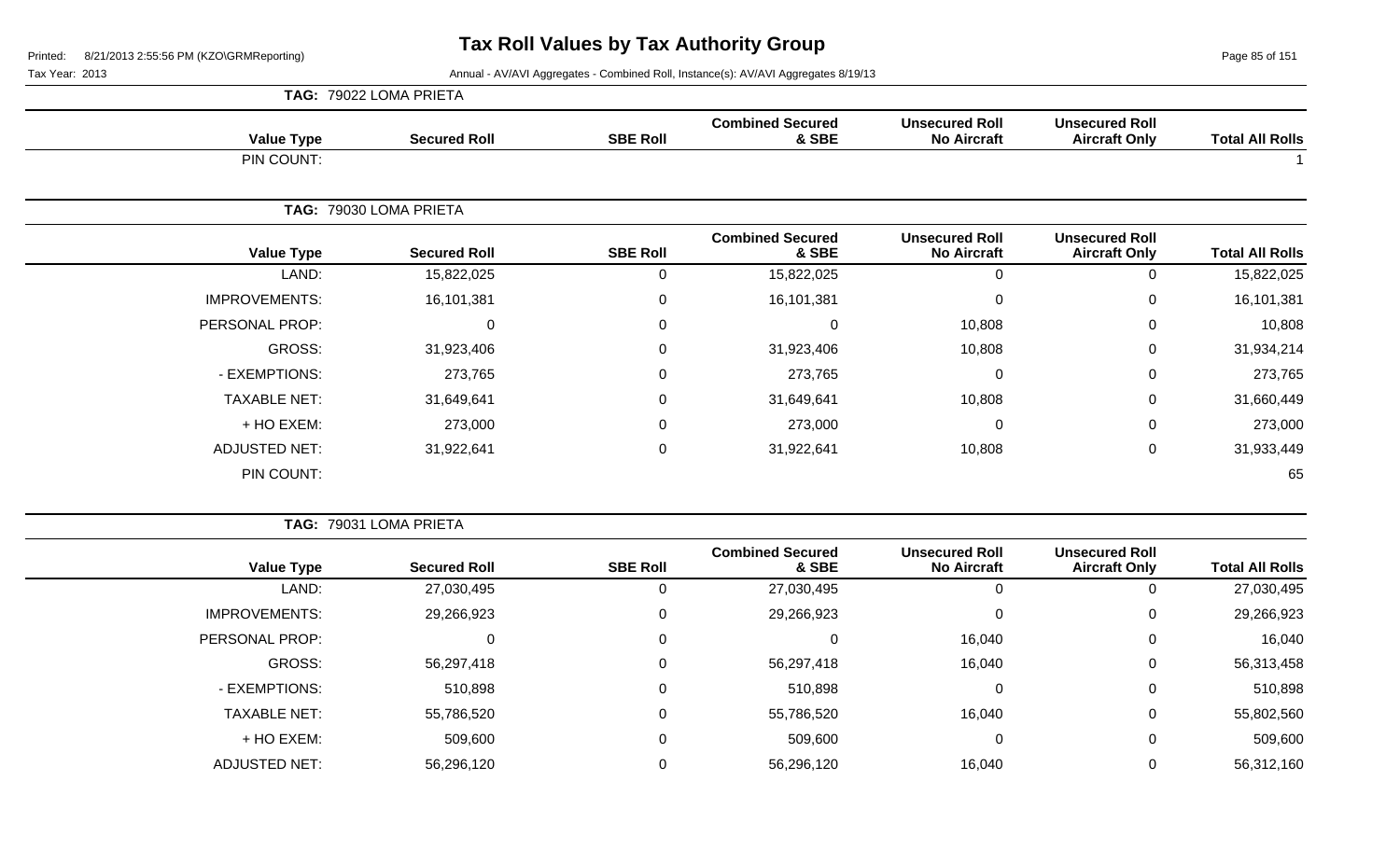Page 86 of 151

Tax Year: 2013 **Annual - AV/AVI Aggregates - Combined Roll**, Instance(s): AV/AVI Aggregates 8/19/13

|                      | TAG: 79031 LOMA PRIETA |                 |                                  |                                             |                                               |                        |  |  |  |
|----------------------|------------------------|-----------------|----------------------------------|---------------------------------------------|-----------------------------------------------|------------------------|--|--|--|
| <b>Value Type</b>    | <b>Secured Roll</b>    | <b>SBE Roll</b> | <b>Combined Secured</b><br>& SBE | <b>Unsecured Roll</b><br><b>No Aircraft</b> | <b>Unsecured Roll</b><br><b>Aircraft Only</b> | <b>Total All Rolls</b> |  |  |  |
| PIN COUNT:           |                        |                 |                                  |                                             |                                               | 120                    |  |  |  |
|                      | TAG: 79032 LOMA PRIETA |                 |                                  |                                             |                                               |                        |  |  |  |
| <b>Value Type</b>    | <b>Secured Roll</b>    | <b>SBE Roll</b> | <b>Combined Secured</b><br>& SBE | <b>Unsecured Roll</b><br><b>No Aircraft</b> | <b>Unsecured Roll</b><br><b>Aircraft Only</b> | <b>Total All Rolls</b> |  |  |  |
| LAND:                | 293,289,008            | $\Omega$        | 293,289,008                      | $\mathbf 0$                                 | $\Omega$                                      | 293,289,008            |  |  |  |
| <b>IMPROVEMENTS:</b> | 280,451,922            | $\mathbf 0$     | 280,451,922                      | 827,932                                     | 0                                             | 281,279,854            |  |  |  |
| PERSONAL PROP:       | 6,500                  | $\Omega$        | 6,500                            | 1,145,918                                   | 0                                             | 1,152,418              |  |  |  |
| GROSS:               | 573,747,430            | 0               | 573,747,430                      | 1,973,850                                   | 0                                             | 575,721,280            |  |  |  |
| - EXEMPTIONS:        | 5,756,805              | 0               | 5,756,805                        | $\mathbf 0$                                 | 0                                             | 5,756,805              |  |  |  |
| <b>TAXABLE NET:</b>  | 567,990,625            | 0               | 567,990,625                      | 1,973,850                                   | 0                                             | 569,964,475            |  |  |  |
| + HO EXEM:           | 4,415,600              | 0               | 4,415,600                        | $\mathbf 0$                                 | 0                                             | 4,415,600              |  |  |  |
| <b>ADJUSTED NET:</b> | 572,406,225            | 0               | 572,406,225                      | 1,973,850                                   | 0                                             | 574,380,075            |  |  |  |
| PIN COUNT:           |                        |                 |                                  |                                             |                                               | 1,300                  |  |  |  |

**TAG:** 79033 LOMA PRIETA

| <b>Total All Rolls</b> | <b>Unsecured Roll</b><br><b>Aircraft Only</b> | <b>Unsecured Roll</b><br><b>No Aircraft</b> | <b>Combined Secured</b><br>& SBE | <b>SBE Roll</b> | <b>Secured Roll</b> | <b>Value Type</b>    |
|------------------------|-----------------------------------------------|---------------------------------------------|----------------------------------|-----------------|---------------------|----------------------|
| 15,586,079             | 0                                             | 0                                           | 15,586,079                       |                 | 15,586,079          | LAND:                |
| 16,843,697             | 0                                             | 0                                           | 16,843,697                       |                 | 16,843,697          | <b>IMPROVEMENTS:</b> |
| 7,298                  | $\mathbf 0$                                   | 7,298                                       | 0                                |                 | 0                   | PERSONAL PROP:       |
| 32,437,074             | $\mathbf 0$                                   | 7,298                                       | 32,429,776                       | 0               | 32,429,776          | GROSS:               |
| 266,206                | $\mathbf 0$                                   | 0                                           | 266,206                          |                 | 266,206             | - EXEMPTIONS:        |
| 32,170,868             | 0                                             | 7,298                                       | 32,163,570                       | 0               | 32,163,570          | <b>TAXABLE NET:</b>  |
| 266,000                | $\mathbf 0$                                   | 0                                           | 266,000                          |                 | 266,000             | + HO EXEM:           |
| 32,436,868             | 0                                             | 7,298                                       | 32,429,570                       |                 | 32,429,570          | <b>ADJUSTED NET:</b> |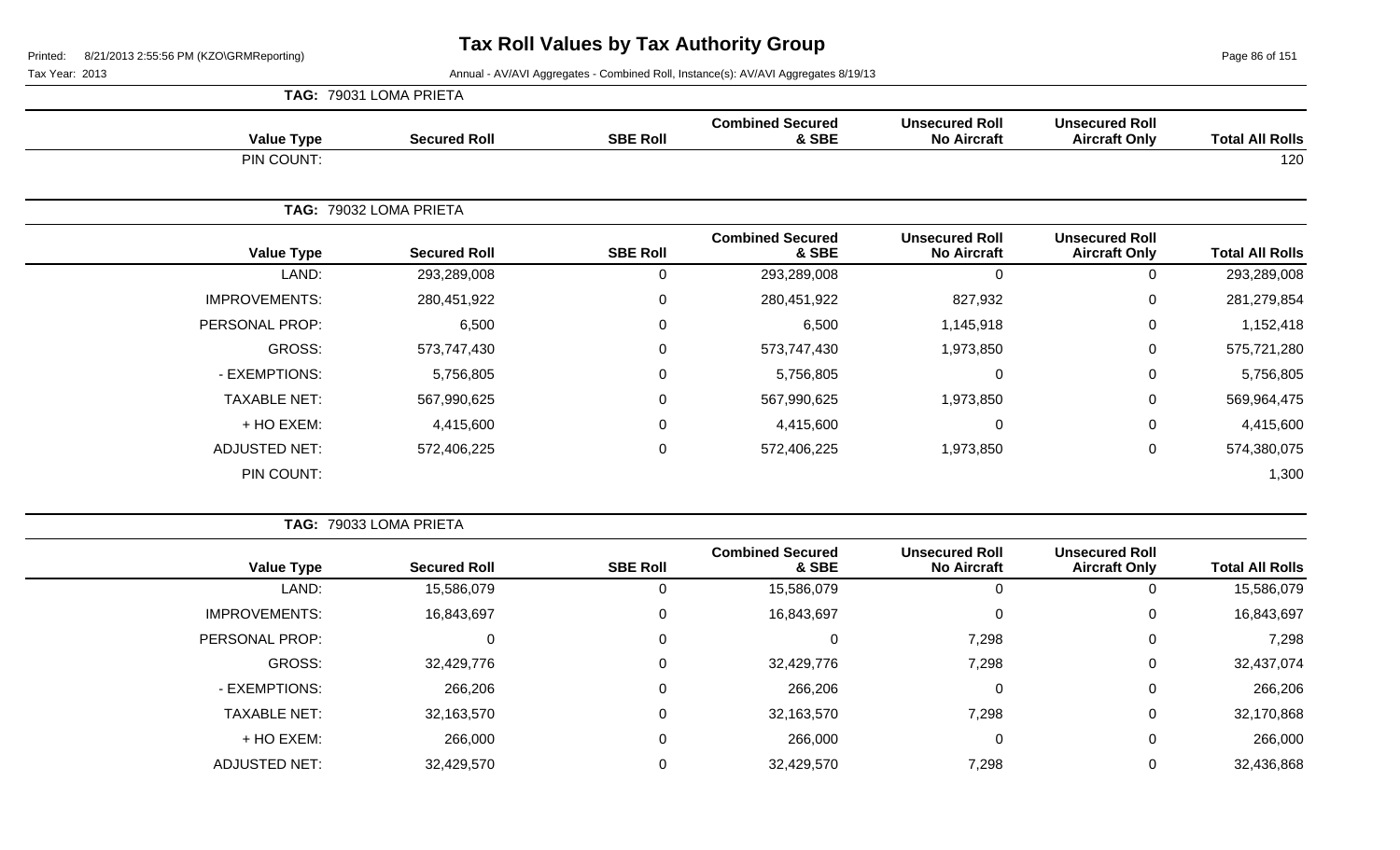Page 87 of 151

Tax Year: 2013 **Annual - AV/AVI Aggregates - Combined Roll**, Instance(s): AV/AVI Aggregates 8/19/13

|                      | TAG: 79033 LOMA PRIETA |                 |                                  |                                             |                                               |                        |
|----------------------|------------------------|-----------------|----------------------------------|---------------------------------------------|-----------------------------------------------|------------------------|
| <b>Value Type</b>    | <b>Secured Roll</b>    | <b>SBE Roll</b> | <b>Combined Secured</b><br>& SBE | <b>Unsecured Roll</b><br><b>No Aircraft</b> | <b>Unsecured Roll</b><br><b>Aircraft Only</b> | <b>Total All Rolls</b> |
| PIN COUNT:           |                        |                 |                                  |                                             |                                               | 63                     |
|                      | TAG: 79034 LOMA PRIETA |                 |                                  |                                             |                                               |                        |
| <b>Value Type</b>    | <b>Secured Roll</b>    | <b>SBE Roll</b> | <b>Combined Secured</b><br>& SBE | <b>Unsecured Roll</b><br><b>No Aircraft</b> | <b>Unsecured Roll</b><br><b>Aircraft Only</b> | <b>Total All Rolls</b> |
| LAND:                | 1,827,624              | 0               | 1,827,624                        | 0                                           | 0                                             | 1,827,624              |
| <b>IMPROVEMENTS:</b> | 2,042,507              | $\mathbf 0$     | 2,042,507                        | 0                                           | $\mathbf 0$                                   | 2,042,507              |
| PERSONAL PROP:       | 0                      | 0               | 0                                | 9,079                                       | 0                                             | 9,079                  |
| GROSS:               | 3,870,131              | 0               | 3,870,131                        | 9,079                                       | 0                                             | 3,879,210              |
| - EXEMPTIONS:        | 35,000                 | $\mathbf 0$     | 35,000                           | $\mathbf 0$                                 | $\mathbf 0$                                   | 35,000                 |
| <b>TAXABLE NET:</b>  | 3,835,131              | 0               | 3,835,131                        | 9,079                                       | 0                                             | 3,844,210              |
| + HO EXEM:           | 35,000                 | $\mathbf 0$     | 35,000                           | $\mathbf 0$                                 | 0                                             | 35,000                 |
| <b>ADJUSTED NET:</b> | 3,870,131              | $\mathbf 0$     | 3,870,131                        | 9,079                                       | $\mathbf 0$                                   | 3,879,210              |
| PIN COUNT:           |                        |                 |                                  |                                             |                                               | 10                     |

**TAG:** 79035 LOMA PRIETA

|                      |                     |                 | <b>Combined Secured</b> | <b>Unsecured Roll</b> | <b>Unsecured Roll</b> |                        |
|----------------------|---------------------|-----------------|-------------------------|-----------------------|-----------------------|------------------------|
| <b>Value Type</b>    | <b>Secured Roll</b> | <b>SBE Roll</b> | & SBE                   | <b>No Aircraft</b>    | <b>Aircraft Only</b>  | <b>Total All Rolls</b> |
| LAND:                | 3,688,614           |                 | 3,688,614               |                       |                       | 3,688,614              |
| <b>IMPROVEMENTS:</b> | 2,435,451           | 0               | 2,435,451               |                       | 0                     | 2,435,451              |
| GROSS:               | 6,124,065           |                 | 6,124,065               |                       |                       | 6,124,065              |
| - EXEMPTIONS:        | 49,000              | 0               | 49,000                  |                       |                       | 49,000                 |
| <b>TAXABLE NET:</b>  | 6,075,065           |                 | 6,075,065               |                       |                       | 6,075,065              |
| + HO EXEM:           | 49,000              |                 | 49,000                  |                       |                       | 49,000                 |
| ADJUSTED NET:        | 6,124,065           |                 | 6,124,065               |                       |                       | 6,124,065              |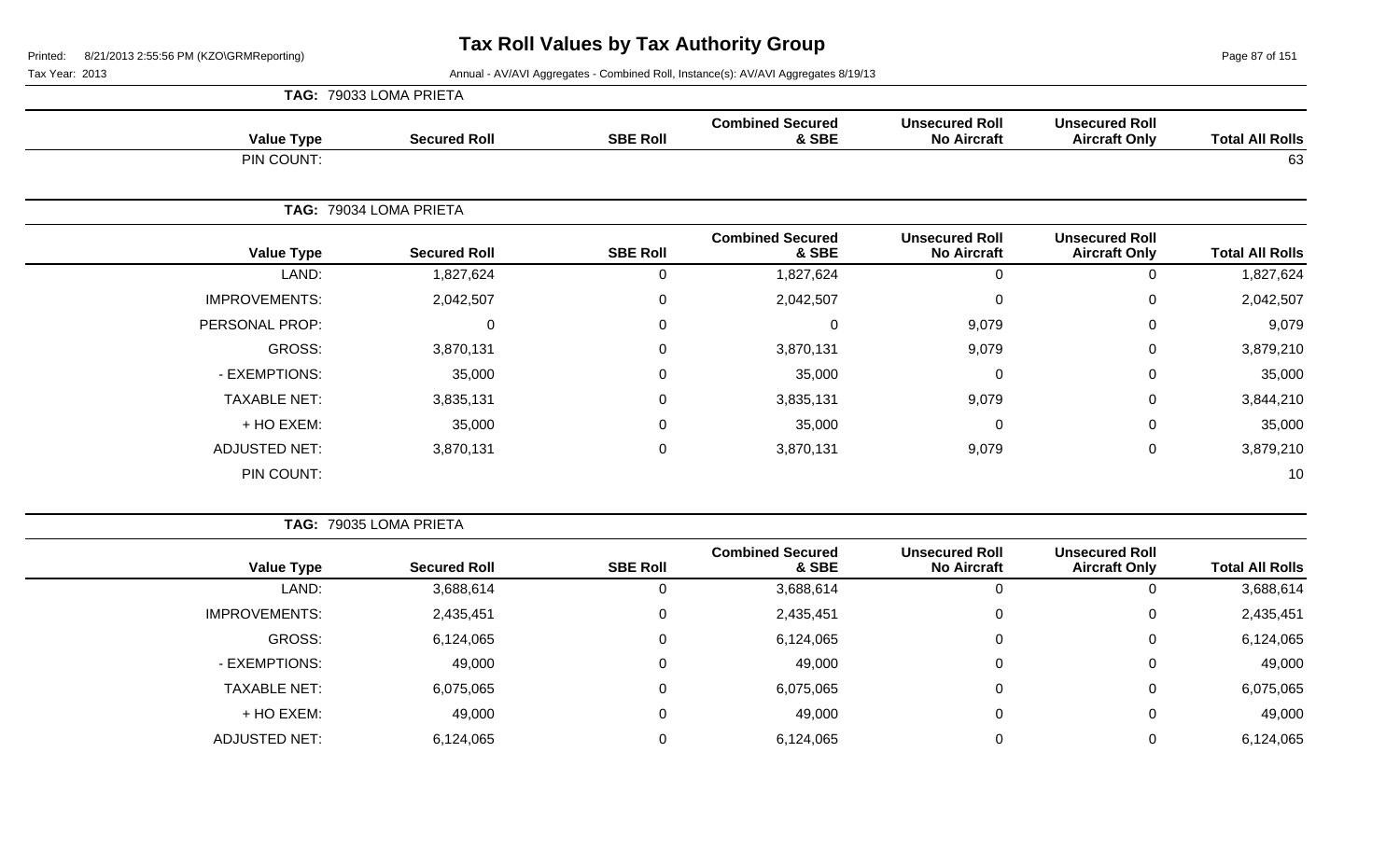Page 88 of 151

| <b>Total All Rolls</b> | <b>Unsecured Roll</b><br><b>Aircraft Only</b> | <b>Unsecured Roll</b><br><b>No Aircraft</b> | <b>Combined Secured</b><br>& SBE | <b>SBE Roll</b> | <b>Secured Roll</b>    | <b>Value Type</b>    |
|------------------------|-----------------------------------------------|---------------------------------------------|----------------------------------|-----------------|------------------------|----------------------|
| 18                     |                                               |                                             |                                  |                 |                        | PIN COUNT:           |
|                        |                                               |                                             |                                  |                 | TAG: 79036 LOMA PRIETA |                      |
| <b>Total All Rolls</b> | <b>Unsecured Roll</b><br><b>Aircraft Only</b> | <b>Unsecured Roll</b><br><b>No Aircraft</b> | <b>Combined Secured</b><br>& SBE | <b>SBE Roll</b> | <b>Secured Roll</b>    | <b>Value Type</b>    |
| 144,867                | 0                                             | $\mathbf 0$                                 | 144,867                          | 0               | 144,867                | LAND:                |
| 609,571                | 0                                             | $\mathbf 0$                                 | 609,571                          | 0               | 609,571                | <b>IMPROVEMENTS:</b> |
| 754,438                | $\mathbf{0}$                                  | $\mathbf 0$                                 | 754,438                          | 0               | 754,438                | GROSS:               |
| 7,000                  | $\mathbf{0}$                                  | $\mathbf 0$                                 | 7,000                            | 0               | 7,000                  | - EXEMPTIONS:        |
| 747,438                | 0                                             | $\mathbf 0$                                 | 747,438                          | 0               | 747,438                | <b>TAXABLE NET:</b>  |
| 7,000                  | 0                                             | $\pmb{0}$                                   | 7,000                            | 0               | 7,000                  | + HO EXEM:           |
| 754,438                | $\mathbf 0$                                   | $\mathbf 0$                                 | 754,438                          | 0               | 754,438                | <b>ADJUSTED NET:</b> |
| 2                      |                                               |                                             |                                  |                 |                        | PIN COUNT:           |

| <b>Total All Rolls</b> | <b>Unsecured Roll</b><br><b>Aircraft Only</b> | <b>Unsecured Roll</b><br><b>No Aircraft</b> | <b>Combined Secured</b><br>& SBE | <b>SBE Roll</b> | <b>Secured Roll</b> | <b>Value Type</b>    |
|------------------------|-----------------------------------------------|---------------------------------------------|----------------------------------|-----------------|---------------------|----------------------|
| 184,855                | 0                                             | 0                                           | 184,855                          | U               | 184,855             | LAND:                |
| 250,914                | 0                                             | 0                                           | 250,914                          | $\mathbf 0$     | 250,914             | <b>IMPROVEMENTS:</b> |
| 435,769                | 0                                             | $\mathbf 0$                                 | 435,769                          | $\overline{0}$  | 435,769             | GROSS:               |
| 7,000                  | 0                                             | $\mathbf 0$                                 | 7,000                            | $\mathbf 0$     | 7,000               | - EXEMPTIONS:        |
| 428,769                | 0                                             | 0                                           | 428,769                          | $\mathbf 0$     | 428,769             | <b>TAXABLE NET:</b>  |
| 7,000                  | $\mathbf 0$                                   | $\mathbf 0$                                 | 7,000                            | $\mathbf 0$     | 7,000               | + HO EXEM:           |
| 435,769                | 0                                             | $\mathbf 0$                                 | 435,769                          | $\overline{0}$  | 435,769             | <b>ADJUSTED NET:</b> |
|                        |                                               |                                             |                                  |                 |                     | PIN COUNT:           |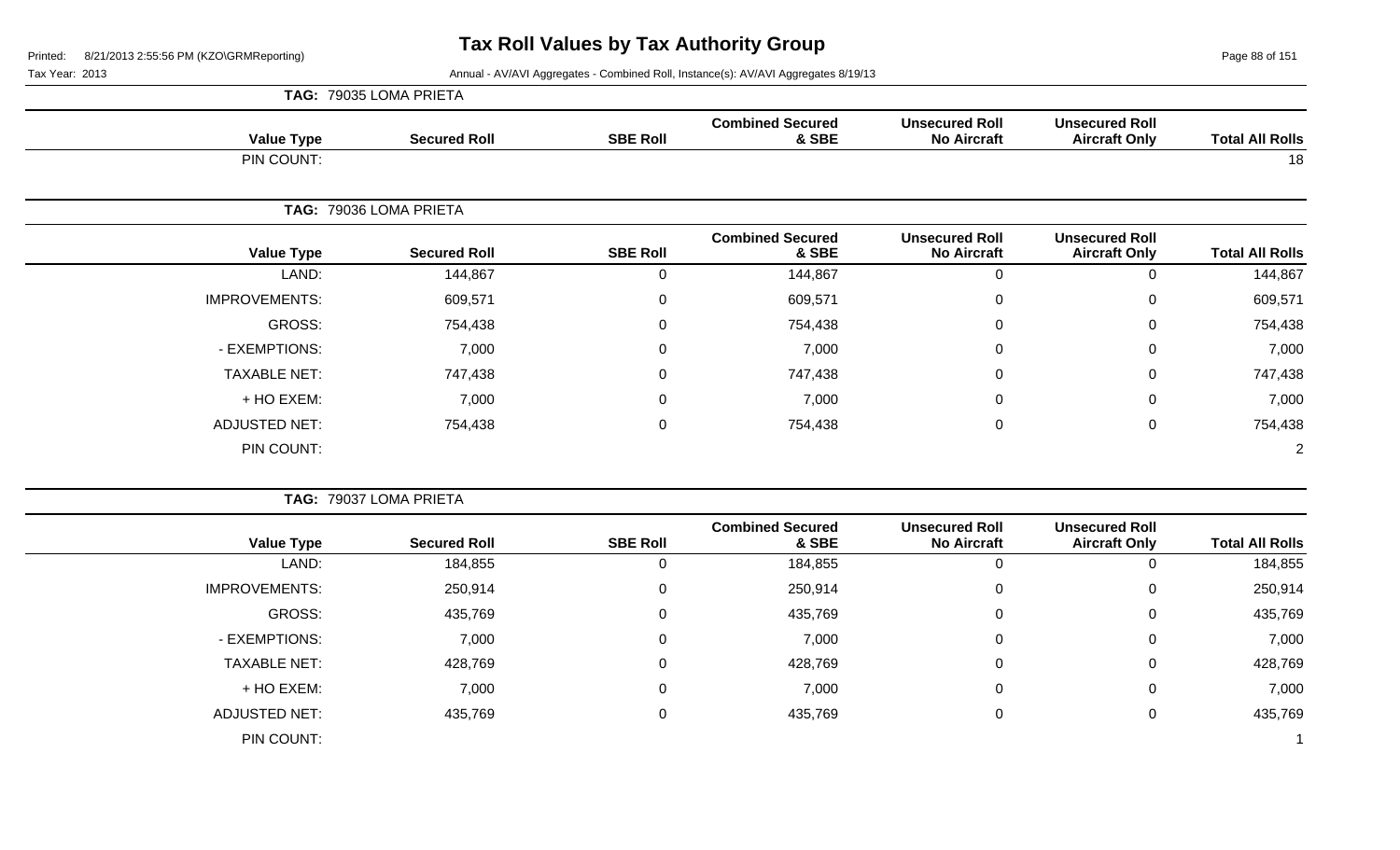# **Tax Roll Values by Tax Authority Group**

Tax Year: 2013 **Annual - AV/AVI Aggregates - Combined Roll**, Instance(s): AV/AVI Aggregates 8/19/13

| มx Year: 2013 |  |
|---------------|--|

|                     | <b>TAG: 82003 LIVE OAK</b> |                 |                                  |                                             |                                               |                        |
|---------------------|----------------------------|-----------------|----------------------------------|---------------------------------------------|-----------------------------------------------|------------------------|
| <b>Value Type</b>   | <b>Secured Roll</b>        | <b>SBE Roll</b> | <b>Combined Secured</b><br>& SBE | <b>Unsecured Roll</b><br><b>No Aircraft</b> | <b>Unsecured Roll</b><br><b>Aircraft Only</b> | <b>Total All Rolls</b> |
| PERSONAL PROP:      |                            |                 |                                  | 37,271                                      | υ                                             | 37,271                 |
| GROSS:              |                            |                 |                                  | 37,271                                      | 0                                             | 37,271                 |
| <b>TAXABLE NET:</b> |                            |                 | 0                                | 37,271                                      | 0                                             | 37,271                 |
| ADJUSTED NET:       |                            |                 | 0                                | 37,271                                      | 0                                             | 37,271                 |
| PIN COUNT:          |                            |                 |                                  |                                             |                                               | 2                      |

**TAG:** 82040 LIVE OAK

| <b>Value Type</b>    | <b>Secured Roll</b> | <b>SBE Roll</b> | <b>Combined Secured</b><br>& SBE | <b>Unsecured Roll</b><br><b>No Aircraft</b> | <b>Unsecured Roll</b><br><b>Aircraft Only</b> | <b>Total All Rolls</b> |
|----------------------|---------------------|-----------------|----------------------------------|---------------------------------------------|-----------------------------------------------|------------------------|
| LAND:                | 1,557,368,019       | 0               | 1,557,368,019                    | 483,922                                     | 0                                             | 1,557,851,941          |
| <b>IMPROVEMENTS:</b> | 1,143,444,929       | $\mathbf 0$     | 1,143,444,929                    | 7,284,829                                   | $\mathbf 0$                                   | 1,150,729,758          |
| PERSONAL PROP:       | 1,551,586           | $\mathbf 0$     | 1,551,586                        | 16,818,958                                  | $\mathbf 0$                                   | 18,370,544             |
| GROSS:               | 2,702,364,534       | 0               | 2,702,364,534                    | 24,587,709                                  | $\mathbf 0$                                   | 2,726,952,243          |
| - EXEMPTIONS:        | 48,190,708          | $\mathbf 0$     | 48,190,708                       | 1,608,298                                   | $\pmb{0}$                                     | 49,799,006             |
| <b>TAXABLE NET:</b>  | 2,654,173,825       | 0               | 2,654,173,825                    | 22,979,411                                  | $\mathbf 0$                                   | 2,677,153,236          |
| + HO EXEM:           | 20,587,130          | $\mathbf 0$     | 20,587,130                       | $\mathbf 0$                                 | $\mathbf 0$                                   | 20,587,130             |
| <b>ADJUSTED NET:</b> | 2,674,760,955       | 0               | 2,674,760,955                    | 22,979,411                                  | 0                                             | 2,697,740,366          |
| PIN COUNT:           |                     |                 |                                  |                                             |                                               | 8,062                  |

|                      | <b>TAG: 83002 MOUNTAIN</b> |                 |                                  |                                             |                                               |                        |
|----------------------|----------------------------|-----------------|----------------------------------|---------------------------------------------|-----------------------------------------------|------------------------|
| <b>Value Type</b>    | <b>Secured Roll</b>        | <b>SBE Roll</b> | <b>Combined Secured</b><br>& SBE | <b>Unsecured Roll</b><br><b>No Aircraft</b> | <b>Unsecured Roll</b><br><b>Aircraft Only</b> | <b>Total All Rolls</b> |
| LAND:                | 12,338,871                 |                 | 12,338,871                       | v                                           | U                                             | 12,338,871             |
| <b>IMPROVEMENTS:</b> | 11,585,866                 |                 | 11,585,866                       | 256,292                                     | 0                                             | 11,842,158             |
| PERSONAL PROP:       |                            |                 |                                  | 727,348                                     | 0                                             | 727,348                |
| GROSS:               | 23,924,737                 |                 | 23,924,737                       | 983,640                                     | 0                                             | 24,908,377             |
| - EXEMPTIONS:        | 492,793                    |                 | 492,793                          |                                             | 0                                             | 492,793                |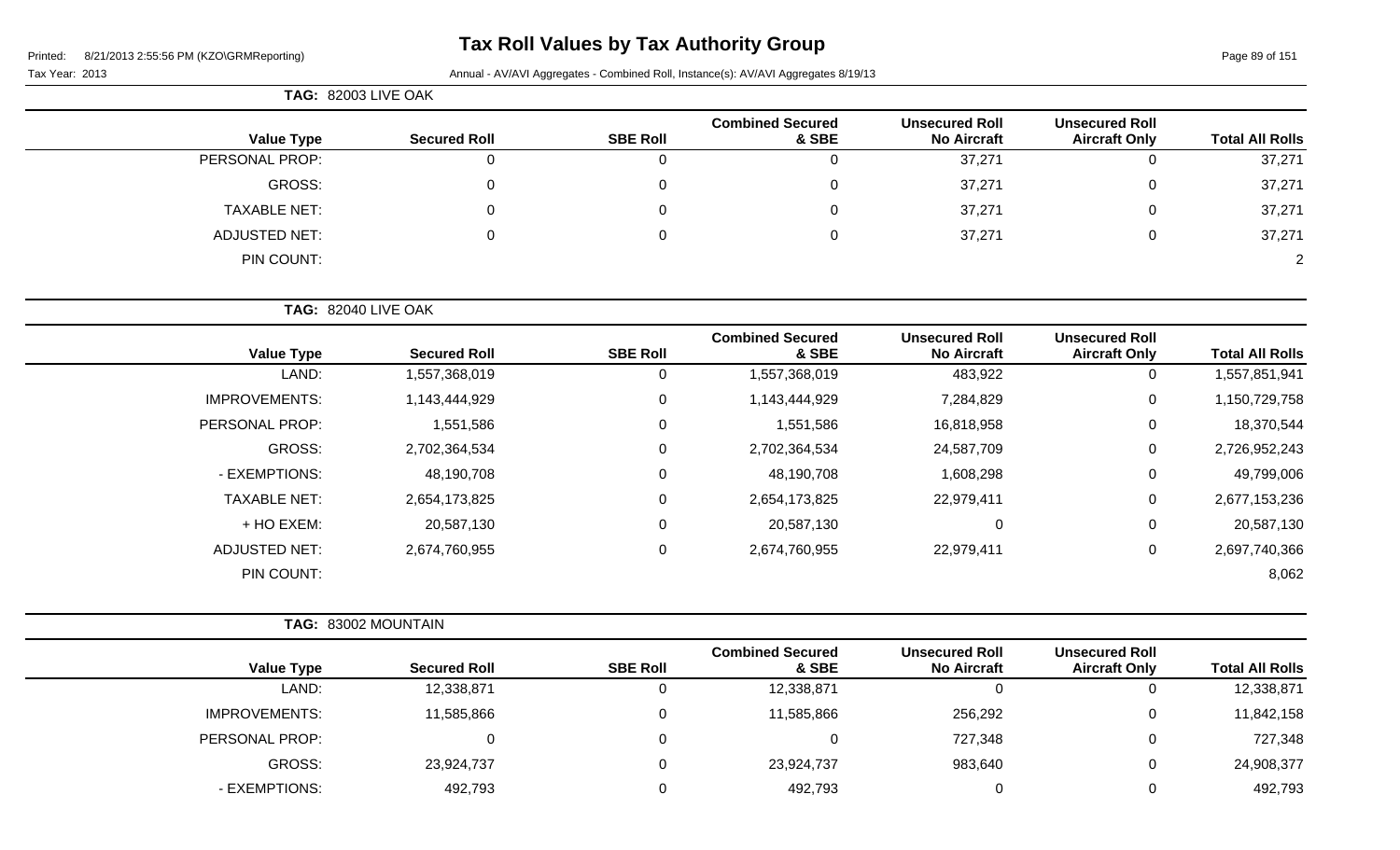# **Tax Roll Values by Tax Authority Group**

Page 90 of 151

Tax Year: 2013 Annual - AV/AVI Aggregates - Combined Roll, Instance(s): AV/AVI Aggregates 8/19/13

|                        |                                               |                                             |                                  |                 | TAG: 83002 MOUNTAIN |                      |
|------------------------|-----------------------------------------------|---------------------------------------------|----------------------------------|-----------------|---------------------|----------------------|
| <b>Total All Rolls</b> | <b>Unsecured Roll</b><br><b>Aircraft Only</b> | <b>Unsecured Roll</b><br><b>No Aircraft</b> | <b>Combined Secured</b><br>& SBE | <b>SBE Roll</b> | <b>Secured Roll</b> | <b>Value Type</b>    |
| 24,415,584             | $\mathbf 0$                                   | 983,640                                     | 23,431,944                       | 0               | 23,431,944          | <b>TAXABLE NET:</b>  |
| 201,600                | $\pmb{0}$                                     | $\mathbf 0$                                 | 201,600                          | $\mathbf 0$     | 201,600             | + HO EXEM:           |
| 24,617,184             | $\mathbf 0$                                   | 983,640                                     | 23,633,544                       | 0               | 23,633,544          | <b>ADJUSTED NET:</b> |
| 140                    |                                               |                                             |                                  |                 |                     | PIN COUNT:           |
|                        |                                               |                                             |                                  |                 | TAG: 83010 MOUNTAIN |                      |
| <b>Total All Rolls</b> | <b>Unsecured Roll</b><br><b>Aircraft Only</b> | <b>Unsecured Roll</b><br><b>No Aircraft</b> | <b>Combined Secured</b><br>& SBE | <b>SBE Roll</b> | <b>Secured Roll</b> | <b>Value Type</b>    |
| 100,325,675            | 0                                             | $\Omega$                                    | 100,325,675                      | 0               | 100,325,675         | LAND:                |
| 102,116,872            | $\mathbf 0$                                   | 5,763,869                                   | 96,353,003                       | 0               | 96,353,003          | <b>IMPROVEMENTS:</b> |
| 485,658                | 0                                             | 352,481                                     | 133,177                          | 0               | 133,177             | PERSONAL PROP:       |
| 202,928,205            | $\mathbf 0$                                   | 6,116,350                                   | 196,811,855                      | 0               | 196,811,855         | GROSS:               |
| 3,376,749              | 0                                             | 1,276                                       | 3,375,473                        | 0               | 3,375,473           | - EXEMPTIONS:        |

| <b>Value Type</b>  | <b>Secured Roll</b> | <b>SBE Roll</b> | <b>Combined Secured</b><br>& SBE | <b>Unsecured Roll</b><br><b>No Aircraft</b> | <b>Unsecured Roll</b><br><b>Aircraft Only</b> | <b>Total All Rolls</b> |
|--------------------|---------------------|-----------------|----------------------------------|---------------------------------------------|-----------------------------------------------|------------------------|
| TAG: 86003 PACIFIC |                     |                 |                                  |                                             |                                               |                        |
| PIN COUNT:         |                     |                 |                                  |                                             |                                               | 575                    |
| ADJUSTED NET:      | 195,155,582         |                 | 195,155,582                      | 6,115,074                                   |                                               | 201,270,656            |
| + HO EXEM:         | 1,719,200           | v               | 1,719,200                        | u                                           | 0                                             | 1,719,200              |
|                    |                     |                 |                                  |                                             |                                               |                        |

TAXABLE NET: 193,436,382 0 193,436,382 6,115,074 0 199,551,456

| <b>Value Type</b>    | <b>Secured Roll</b> | <b>SBE Roll</b> | oompnee occaree<br>& SBE | <b>UNUVUUVU IVUU</b><br><b>No Aircraft</b> | <u>UNUUUN UU NUM</u><br><b>Aircraft Only</b> | <b>Total All Rolls</b> |
|----------------------|---------------------|-----------------|--------------------------|--------------------------------------------|----------------------------------------------|------------------------|
| LAND:                | 9,573,913           |                 | 9,573,913                | 0                                          |                                              | 9,573,913              |
| <b>IMPROVEMENTS:</b> | 8,168,787           | 0               | 8,168,787                |                                            | 0                                            | 8,168,787              |
| PERSONAL PROP:       | 2,000               |                 | 2,000                    | 183,332                                    |                                              | 185,332                |
| GROSS:               | 17,744,700          |                 | 17,744,700               | 183,332                                    | $\Omega$                                     | 17,928,032             |
| - EXEMPTIONS:        | 211,039             |                 | 211,039                  |                                            | 0                                            | 211,039                |
| <b>TAXABLE NET:</b>  | 17,533,661          |                 | 17,533,661               | 183,332                                    | O                                            | 17,716,993             |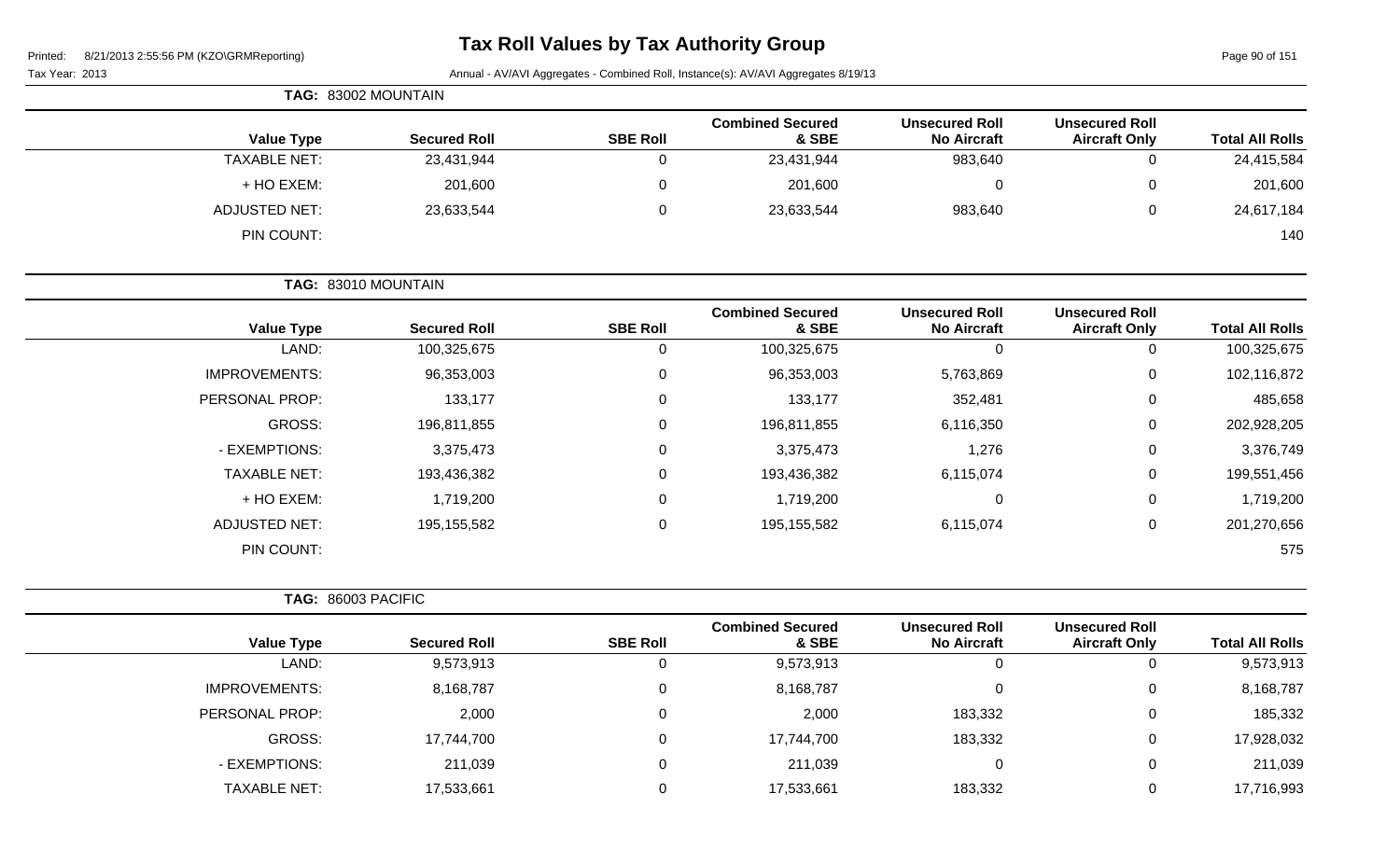# **Tax Roll Values by Tax Authority Group**

Page 91 of 151

| Tax Year: 2013 |  |
|----------------|--|
|----------------|--|

Annual - AV/AVI Aggregates - Combined Roll, Instance(s): AV/AVI Aggregates 8/19/13

|                        |                                               | TAG: 86003 PACIFIC                          |                                  |                 |                     |                                    |  |
|------------------------|-----------------------------------------------|---------------------------------------------|----------------------------------|-----------------|---------------------|------------------------------------|--|
| <b>Total All Rolls</b> | <b>Unsecured Roll</b><br><b>Aircraft Only</b> | <b>Unsecured Roll</b><br><b>No Aircraft</b> | <b>Combined Secured</b><br>& SBE | <b>SBE Roll</b> | <b>Secured Roll</b> | <b>Value Type</b>                  |  |
| 175,000                |                                               |                                             | 175,000                          |                 | 175,000             | + HO EXEM:                         |  |
| 17,891,993<br>84       |                                               | 183,332                                     | 17,708,661                       |                 | 17,708,661          | <b>ADJUSTED NET:</b><br>PIN COUNT: |  |
|                        |                                               |                                             |                                  |                 |                     |                                    |  |

|                      | TAG: 86020 PACIFIC  |                 |                                  |                                             |                                               |                        |
|----------------------|---------------------|-----------------|----------------------------------|---------------------------------------------|-----------------------------------------------|------------------------|
| <b>Value Type</b>    | <b>Secured Roll</b> | <b>SBE Roll</b> | <b>Combined Secured</b><br>& SBE | <b>Unsecured Roll</b><br><b>No Aircraft</b> | <b>Unsecured Roll</b><br><b>Aircraft Only</b> | <b>Total All Rolls</b> |
| LAND:                | 5,533,915           | 0               | 5,533,915                        | 0                                           | 0                                             | 5,533,915              |
| <b>IMPROVEMENTS:</b> | 4,027,552           | $\overline{0}$  | 4,027,552                        | 187,749                                     | 0                                             | 4,215,301              |
| PERSONAL PROP:       | $\mathbf 0$         | $\overline{0}$  |                                  | 336,062                                     | 0                                             | 336,062                |
| GROSS:               | 9,561,467           | $\mathbf 0$     | 9,561,467                        | 523,811                                     | 0                                             | 10,085,278             |
| - EXEMPTIONS:        | 403,044             | $\overline{0}$  | 403,044                          | 0                                           | 0                                             | 403,044                |
| <b>TAXABLE NET:</b>  | 9,158,423           | $\overline{0}$  | 9,158,423                        | 523,811                                     | 0                                             | 9,682,234              |
| + HO EXEM:           | 179,112             | $\mathbf 0$     | 179,112                          | 0                                           | 0                                             | 179,112                |
| <b>ADJUSTED NET:</b> | 9,337,535           | $\mathbf 0$     | 9,337,535                        | 523,811                                     | 0                                             | 9,861,346              |
| PIN COUNT:           |                     |                 |                                  |                                             |                                               | 59                     |

**TAG:** 86021 PACIFIC

| <b>Total All Rolls</b> | <b>Unsecured Roll</b><br><b>Aircraft Only</b> | <b>Unsecured Roll</b><br><b>No Aircraft</b> | <b>Combined Secured</b><br>& SBE | <b>SBE Roll</b> | <b>Secured Roll</b> | <b>Value Type</b>    |
|------------------------|-----------------------------------------------|---------------------------------------------|----------------------------------|-----------------|---------------------|----------------------|
| 4,644,602              | ◡                                             | 10,114                                      | 4,634,488                        | υ               | 4,634,488           | LAND:                |
| 9,852,654              | 0                                             |                                             | 9,852,654                        | 0               | 9,852,654           | <b>IMPROVEMENTS:</b> |
| 8,922                  | 0                                             |                                             | 8,922                            | 0               | 8,922               | PERSONAL PROP:       |
| 14,506,178             | 0                                             | 10,114                                      | 14,496,064                       | 0               | 14,496,064          | GROSS:               |
| 414,859                | 0                                             |                                             | 414,859                          | 0               | 414,859             | - EXEMPTIONS:        |
| 14,091,319             | 0                                             | 10,114                                      | 14,081,205                       | 0               | 14,081,205          | <b>TAXABLE NET:</b>  |
| 14,091,319             | 0                                             | 10,114                                      | 14,081,205                       | 0               | 14,081,205          | ADJUSTED NET:        |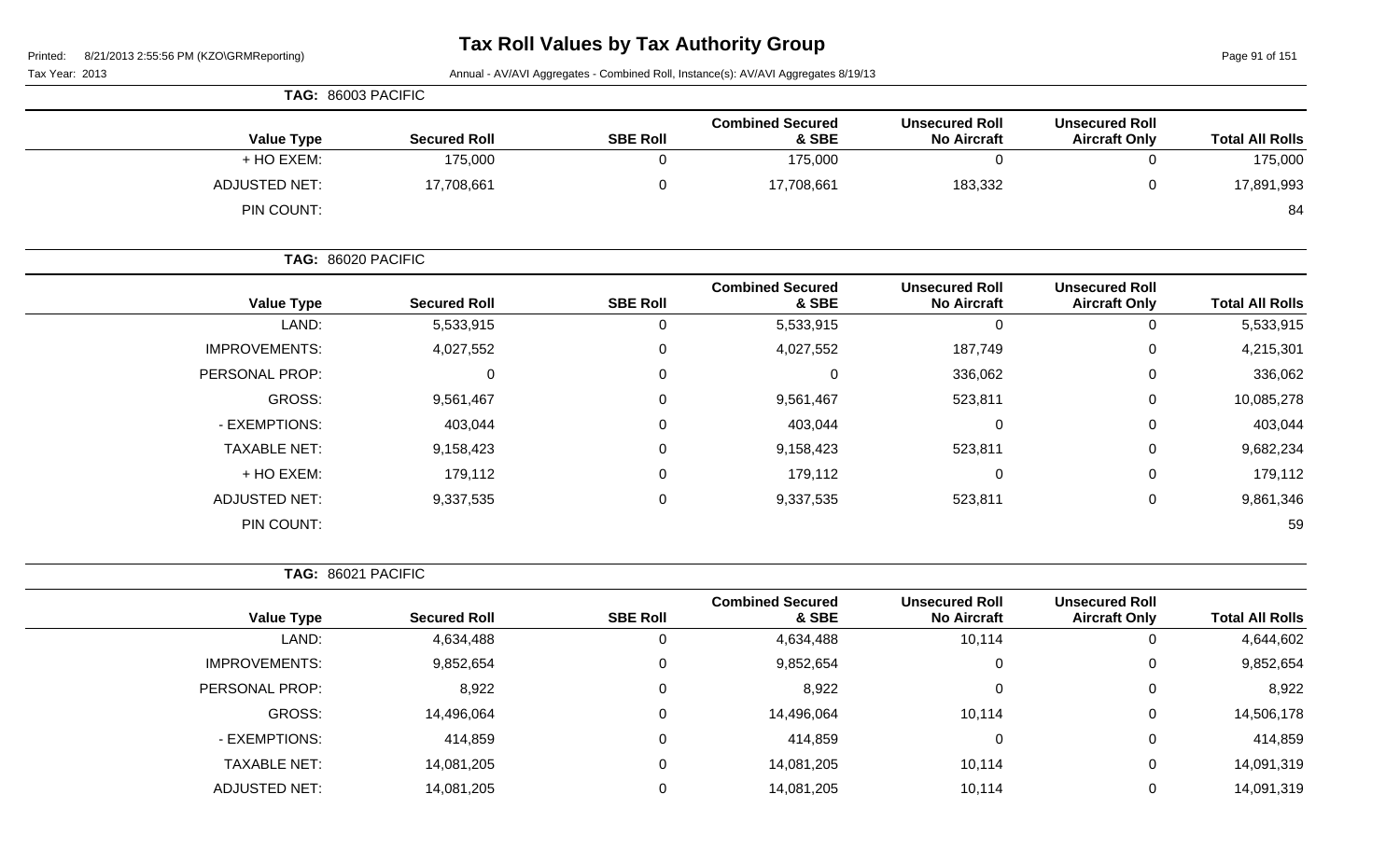Page 92 of 151

Tax Year: 2013 **Annual - AV/AVI Aggregates - Combined Roll**, Instance(s): AV/AVI Aggregates 8/19/13

| <b>Total All Rolls</b> | <b>Unsecured Roll</b><br><b>Aircraft Only</b> | <b>Unsecured Roll</b><br><b>No Aircraft</b> | <b>Combined Secured</b><br>& SBE | <b>SBE Roll</b> | <b>Secured Roll</b> | <b>Value Type</b>    |
|------------------------|-----------------------------------------------|---------------------------------------------|----------------------------------|-----------------|---------------------|----------------------|
| 16                     |                                               |                                             |                                  |                 |                     | PIN COUNT:           |
|                        |                                               |                                             |                                  |                 |                     | TAG: 86022 PACIFIC   |
| <b>Total All Rolls</b> | <b>Unsecured Roll</b><br><b>Aircraft Only</b> | <b>Unsecured Roll</b><br><b>No Aircraft</b> | <b>Combined Secured</b><br>& SBE | <b>SBE Roll</b> | <b>Secured Roll</b> | <b>Value Type</b>    |
| 39,433,667             | 0                                             | 72,068                                      | 39,361,599                       | 7,623           | 39,353,976          | LAND:                |
| 21,615,549             | 0                                             | 704,917                                     | 20,910,632                       | 0               | 20,910,632          | <b>IMPROVEMENTS:</b> |
| 1,971,598              | 0                                             | 1,893,243                                   | 78,355                           | 0               | 78,355              | PERSONAL PROP:       |
| 63,020,814             | 0                                             | 2,670,228                                   | 60,350,586                       | 7,623           | 60,342,963          | GROSS:               |
| 5,800,085              | 0                                             | 1,904                                       | 5,798,181                        | 0               | 5,798,181           | - EXEMPTIONS:        |
| 57,220,728             | 0                                             | 2,668,324                                   | 54,552,404                       | 7,623           | 54,544,781          | <b>TAXABLE NET:</b>  |
| 336,000                | 0                                             | $\mathbf 0$                                 | 336,000                          | 0               | 336,000             | + HO EXEM:           |
| 57,556,728             | 0                                             | 2,668,324                                   | 54,888,404                       | 7,623           | 54,880,781          | <b>ADJUSTED NET:</b> |
| 427                    |                                               |                                             |                                  |                 |                     | PIN COUNT:           |

**TAG:** 86023 PACIFIC

| <b>Value Type</b>    | <b>Secured Roll</b> | <b>SBE Roll</b> | <b>Combined Secured</b><br>& SBE | <b>Unsecured Roll</b><br><b>No Aircraft</b> | <b>Unsecured Roll</b><br><b>Aircraft Only</b> | <b>Total All Rolls</b> |
|----------------------|---------------------|-----------------|----------------------------------|---------------------------------------------|-----------------------------------------------|------------------------|
| LAND:                | 4,706,578           |                 | 4,706,578                        |                                             | 0                                             | 4,706,578              |
| <b>IMPROVEMENTS:</b> | 3,090,713           | 0               | 3,090,713                        | 0                                           | 0                                             | 3,090,713              |
| PERSONAL PROP:       | 86,587              | 0               | 86,587                           | $\mathbf 0$                                 | 0                                             | 86,587                 |
| GROSS:               | 7,883,878           | 0               | 7,883,878                        | $\mathbf 0$                                 | $\mathbf 0$                                   | 7,883,878              |
| - EXEMPTIONS:        | 880,164             | $\Omega$        | 880,164                          | $\mathbf 0$                                 | $\mathbf 0$                                   | 880,164                |
| <b>TAXABLE NET:</b>  | 7,003,714           | $\Omega$        | 7,003,714                        | $\mathbf 0$                                 | 0                                             | 7,003,714              |
| + HO EXEM:           | 70,000              | 0               | 70,000                           | $\mathbf 0$                                 | $\mathbf 0$                                   | 70,000                 |
| <b>ADJUSTED NET:</b> | 7,073,714           |                 | 7,073,714                        | $\Omega$                                    | 0                                             | 7,073,714              |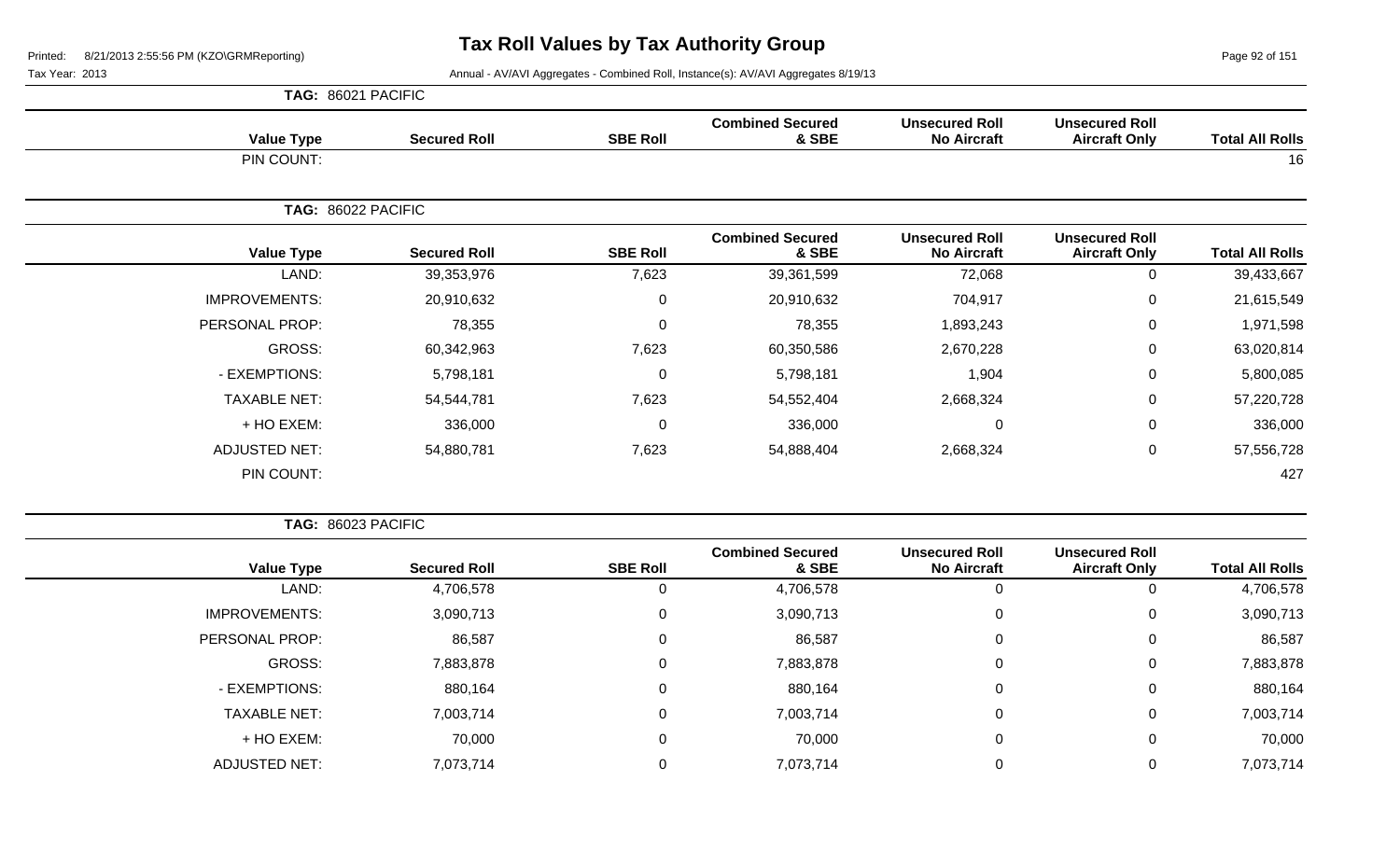Page 93 of 151

| TAG: 86023 PACIFIC |
|--------------------|
|                    |

| <b>Value Type</b>    | <b>Secured Roll</b>    | <b>SBE Roll</b> | <b>Combined Secured</b><br>& SBE | <b>Unsecured Roll</b><br><b>No Aircraft</b> | <b>Unsecured Roll</b><br><b>Aircraft Only</b> | <b>Total All Rolls</b> |
|----------------------|------------------------|-----------------|----------------------------------|---------------------------------------------|-----------------------------------------------|------------------------|
| PIN COUNT:           |                        |                 |                                  |                                             |                                               | 69                     |
|                      | TAG: 90004 SAN LORENZO |                 |                                  |                                             |                                               |                        |
| <b>Value Type</b>    | <b>Secured Roll</b>    | <b>SBE Roll</b> | <b>Combined Secured</b><br>& SBE | <b>Unsecured Roll</b><br><b>No Aircraft</b> | <b>Unsecured Roll</b><br><b>Aircraft Only</b> | <b>Total All Rolls</b> |
| LAND:                | 1,265,403              | 0               | 1,265,403                        | 0                                           | 0                                             | 1,265,403              |
| <b>IMPROVEMENTS:</b> | 1,907,360              | 0               | 1,907,360                        | $\mathbf 0$                                 | $\mathbf 0$                                   | 1,907,360              |
| PERSONAL PROP:       | 0                      | 0               | $\Omega$                         | 21,431                                      | 0                                             | 21,431                 |
| GROSS:               | 3,172,763              | 0               | 3,172,763                        | 21,431                                      | 0                                             | 3,194,194              |
| - EXEMPTIONS:        | 36,248                 | 0               | 36,248                           | 0                                           | 0                                             | 36,248                 |
| <b>TAXABLE NET:</b>  | 3,136,515              | 0               | 3,136,515                        | 21,431                                      | 0                                             | 3,157,946              |
| + HO EXEM:           | 35,000                 | 0               | 35,000                           | 0                                           | 0                                             | 35,000                 |
| <b>ADJUSTED NET:</b> | 3,171,515              | $\mathbf 0$     | 3,171,515                        | 21,431                                      | $\pmb{0}$                                     | 3,192,946              |
| PIN COUNT:           |                        |                 |                                  |                                             |                                               | 17                     |

|                      | TAG: 90008 SAN LORENZO |                 |                                  |                                             |                                               |                        |
|----------------------|------------------------|-----------------|----------------------------------|---------------------------------------------|-----------------------------------------------|------------------------|
| <b>Value Type</b>    | <b>Secured Roll</b>    | <b>SBE Roll</b> | <b>Combined Secured</b><br>& SBE | <b>Unsecured Roll</b><br><b>No Aircraft</b> | <b>Unsecured Roll</b><br><b>Aircraft Only</b> | <b>Total All Rolls</b> |
| LAND:                | 3,871,171              | O               | 3,871,171                        | 385,322                                     |                                               | 4,256,493              |
| <b>IMPROVEMENTS:</b> | 10,967,351             | 0               | 10,967,351                       | 4,262,804                                   | 0                                             | 15,230,155             |
| PERSONAL PROP:       | 4,777,192              | $\Omega$        | 4,777,192                        | 64,463                                      | 0                                             | 4,841,655              |
| GROSS:               | 19,615,714             | $\Omega$        | 19,615,714                       | 4,712,589                                   | 0                                             | 24,328,303             |
| - EXEMPTIONS:        | 1,682,253              | $\Omega$        | 1,682,253                        | $\Omega$                                    | $\Omega$                                      | 1,682,253              |
| <b>TAXABLE NET:</b>  | 17,933,461             | $\Omega$        | 17,933,461                       | 4,712,589                                   | 0                                             | 22,646,050             |
| <b>ADJUSTED NET:</b> | 17,933,461             | 0               | 17,933,461                       | 4,712,589                                   |                                               | 22,646,050             |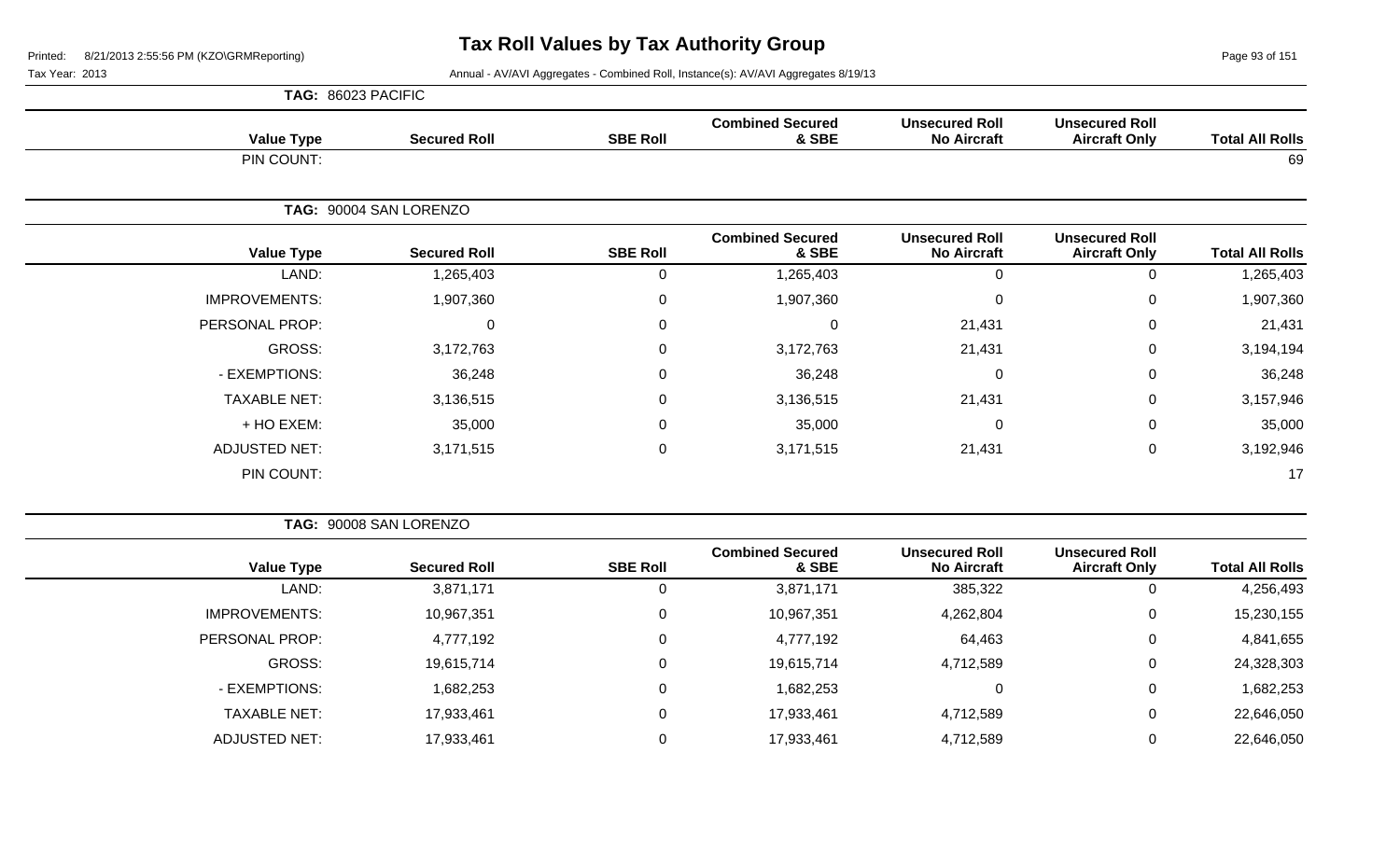Page 94 of 151

Tax Year: 2013 Annual - AV/AVI Aggregates - Combined Roll, Instance(s): AV/AVI Aggregates 8/19/13

|                        |                                               |                                             |                                  |                 | TAG: 90008 SAN LORENZO |                      |
|------------------------|-----------------------------------------------|---------------------------------------------|----------------------------------|-----------------|------------------------|----------------------|
| <b>Total All Rolls</b> | <b>Unsecured Roll</b><br><b>Aircraft Only</b> | <b>Unsecured Roll</b><br><b>No Aircraft</b> | <b>Combined Secured</b><br>& SBE | <b>SBE Roll</b> | <b>Secured Roll</b>    | <b>Value Type</b>    |
| 136                    |                                               |                                             |                                  |                 |                        | PIN COUNT:           |
|                        |                                               |                                             |                                  |                 | TAG: 90009 SAN LORENZO |                      |
| <b>Total All Rolls</b> | <b>Unsecured Roll</b><br><b>Aircraft Only</b> | <b>Unsecured Roll</b><br><b>No Aircraft</b> | <b>Combined Secured</b><br>& SBE | <b>SBE Roll</b> | <b>Secured Roll</b>    | <b>Value Type</b>    |
| 650,171                | $\pmb{0}$                                     | $\mathbf 0$                                 | 650,171                          | 0               | 650,171                | LAND:                |
| 158,779                | $\mathbf 0$                                   | $\mathbf 0$                                 | 158,779                          | 0               | 158,779                | <b>IMPROVEMENTS:</b> |
| 808,950                | $\mathsf 0$                                   | 0                                           | 808,950                          | $\mathbf 0$     | 808,950                | GROSS:               |
| 548                    | $\mathbf 0$                                   | $\Omega$                                    | 548                              | $\mathbf 0$     | 548                    | - EXEMPTIONS:        |
| 808,402                | $\mathbf 0$                                   | 0                                           | 808,402                          | 0               | 808,402                | <b>TAXABLE NET:</b>  |
| 808,402                | $\mathsf 0$                                   | $\mathbf 0$                                 | 808,402                          | 0               | 808,402                | <b>ADJUSTED NET:</b> |
| 5                      |                                               |                                             |                                  |                 |                        | PIN COUNT:           |
|                        |                                               |                                             |                                  |                 | TAG: 90010 SAN LORENZO |                      |
| <b>Total All Rolls</b> | <b>Unsecured Roll</b><br><b>Aircraft Only</b> | <b>Unsecured Roll</b><br><b>No Aircraft</b> | <b>Combined Secured</b><br>& SBE | <b>SBE Roll</b> | <b>Secured Roll</b>    | <b>Value Type</b>    |
| 76,805,725             | $\mathbf 0$                                   | 275,677                                     | 76,530,048                       | 0               | 76,530,048             | LAND:                |
| 94,937,118             | $\Omega$                                      | 58,941                                      | 94,878,177                       | 0               | 94,878,177             | <b>IMPROVEMENTS:</b> |
| 1,730,283              | 0                                             | 679,013                                     | 1,051,270                        | 0               | 1,051,270              | PERSONAL PROP:       |
| 173,473,126            | $\mathbf 0$                                   | 1,013,631                                   | 172,459,495                      | 0               | 172,459,495            | <b>GROSS:</b>        |
| 38,458,929             | $\mathsf 0$                                   | $\overline{0}$                              | 38,458,929                       | 0               | 38,458,929             | - EXEMPTIONS:        |
| 135,014,196            | 0                                             | 1,013,631                                   | 134,000,565                      | 0               | 134,000,565            | <b>TAXABLE NET:</b>  |
|                        |                                               |                                             |                                  |                 |                        |                      |

+ HO EXEM: 1,629,573 0 1,629,573 0 0 1,629,573

ADJUSTED NET: 135,630,138 0 135,630,138 1,013,631 0 136,643,769

PIN COUNT: 952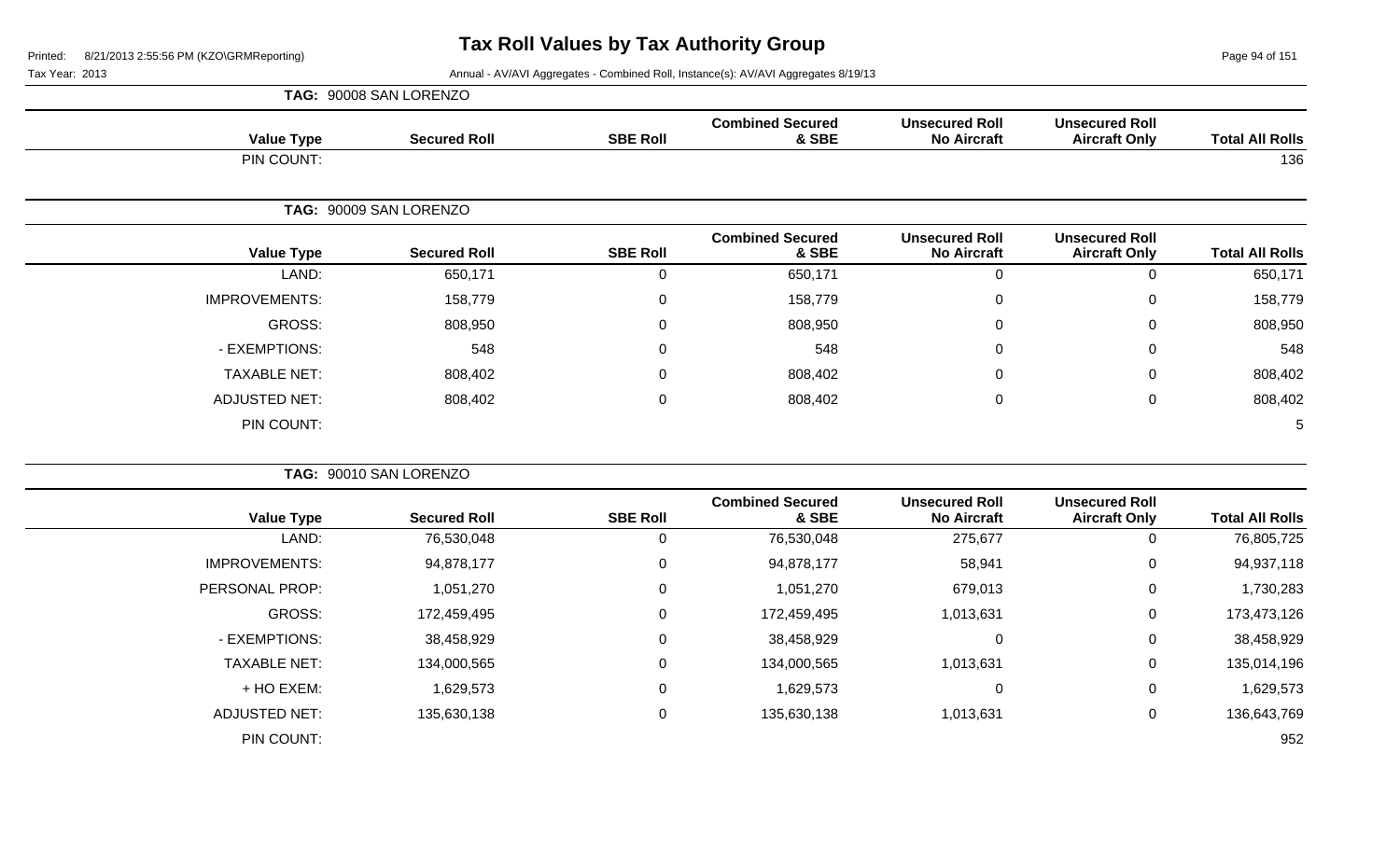# **Tax Roll Values by Tax Authority Group**

Tax Year: 2013 **Annual - AV/AVI Aggregates - Combined Roll**, Instance(s): AV/AVI Aggregates 8/19/13

| <b>Total All Rolls</b> | <b>Unsecured Roll</b><br><b>Aircraft Only</b> | <b>Unsecured Roll</b><br><b>No Aircraft</b> | <b>Combined Secured</b><br>& SBE | <b>SBE Roll</b> | <b>Secured Roll</b> | <b>Value Type</b>    |
|------------------------|-----------------------------------------------|---------------------------------------------|----------------------------------|-----------------|---------------------|----------------------|
| 3,801,562              | 0                                             | υ                                           | 3,801,562                        | 0               | 3,801,562           | LAND:                |
| 3,487,535              | 0                                             | 0                                           | 3,487,535                        | 0               | 3,487,535           | <b>IMPROVEMENTS:</b> |
| 8,382                  | 0                                             | 8,382                                       | 0                                | 0               | 0                   | PERSONAL PROP:       |
| 7,297,479              | 0                                             | 8,382                                       | 7,289,097                        | 0               | 7,289,097           | GROSS:               |
| 73,272                 | 0                                             | 0                                           | 73,272                           | 0               | 73,272              | - EXEMPTIONS:        |
| 7,224,207              | 0                                             | 8,382                                       | 7,215,825                        | 0               | 7,215,825           | <b>TAXABLE NET:</b>  |
| 54,600                 | 0                                             | 0                                           | 54,600                           | 0               | 54,600              | + HO EXEM:           |
| 7,278,807              | 0                                             | 8,382                                       | 7,270,425                        | 0               | 7,270,425           | <b>ADJUSTED NET:</b> |
| 65                     |                                               |                                             |                                  |                 |                     | PIN COUNT:           |

**TAG:** 90014 SAN LORENZO

**TAG:** 90011 SAN LORENZO

| <b>Value Type</b>    | <b>Secured Roll</b> | <b>SBE Roll</b> | <b>Combined Secured</b><br>& SBE | <b>Unsecured Roll</b><br><b>No Aircraft</b> | <b>Unsecured Roll</b><br><b>Aircraft Only</b> | <b>Total All Rolls</b> |
|----------------------|---------------------|-----------------|----------------------------------|---------------------------------------------|-----------------------------------------------|------------------------|
| LAND:                | 1,405,852           | 0               | 1,405,852                        | 0                                           |                                               | 1,405,852              |
| <b>IMPROVEMENTS:</b> | 710,192             | 0               | 710,192                          | 0                                           | 0                                             | 710,192                |
| GROSS:               | 2,116,044           | $\mathbf 0$     | 2,116,044                        | $\mathbf 0$                                 | 0                                             | 2,116,044              |
| - EXEMPTIONS:        | 16,608              | 0               | 16,608                           | $\mathbf 0$                                 | 0                                             | 16,608                 |
| <b>TAXABLE NET:</b>  | 2,099,436           | 0               | 2,099,436                        | $\mathbf 0$                                 | 0                                             | 2,099,436              |
| + HO EXEM:           | 14,000              | $\mathbf 0$     | 14,000                           | $\mathbf 0$                                 | 0                                             | 14,000                 |
| <b>ADJUSTED NET:</b> | 2,113,436           | 0               | 2,113,436                        | $\mathbf 0$                                 | 0                                             | 2,113,436              |
| PIN COUNT:           |                     |                 |                                  |                                             |                                               | 8                      |

|                      | TAG: 90015 SAN LORENZO |                 |                                  |                                             |                                               |                        |
|----------------------|------------------------|-----------------|----------------------------------|---------------------------------------------|-----------------------------------------------|------------------------|
| <b>Value Type</b>    | <b>Secured Roll</b>    | <b>SBE Roll</b> | <b>Combined Secured</b><br>& SBE | <b>Unsecured Roll</b><br><b>No Aircraft</b> | <b>Unsecured Roll</b><br><b>Aircraft Only</b> | <b>Total All Rolls</b> |
| LAND:                | 4,095,820              |                 | 4,095,820                        |                                             |                                               | 4,095,820              |
| <b>IMPROVEMENTS:</b> | 4,655,105              |                 | 4,655,105                        |                                             |                                               | 4,655,105              |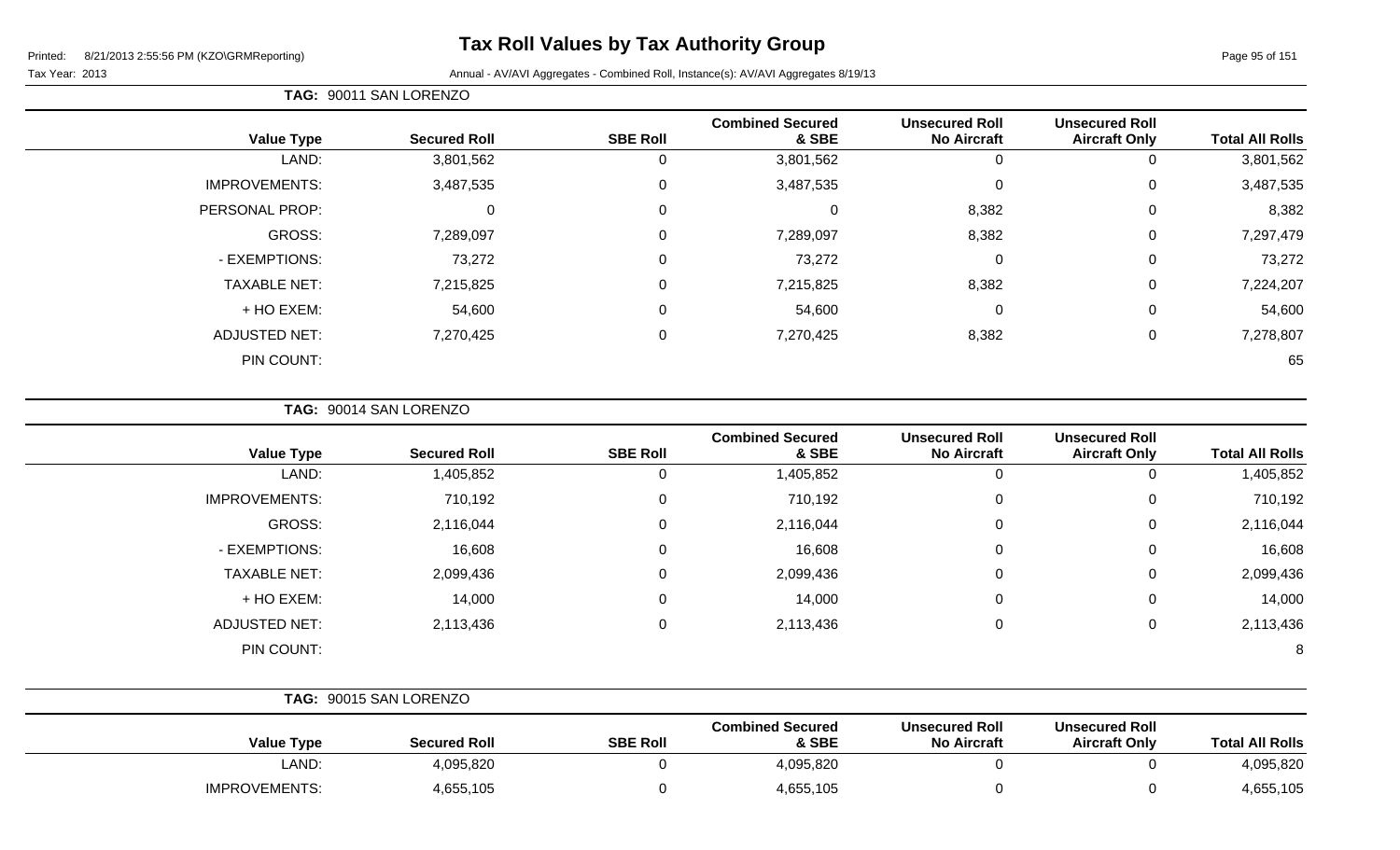#### Printed: 8/2

#### **Tax Roll Values by Tax Authority Group**

| Printed:       | 8/21/2013 2:55:56 PM (KZO\GRMReporting) |                        | $\sim$          |                                                                                    |                                             |                                               | Page 96 of 151         |
|----------------|-----------------------------------------|------------------------|-----------------|------------------------------------------------------------------------------------|---------------------------------------------|-----------------------------------------------|------------------------|
| Tax Year: 2013 |                                         |                        |                 | Annual - AV/AVI Aggregates - Combined Roll, Instance(s): AV/AVI Aggregates 8/19/13 |                                             |                                               |                        |
|                |                                         | TAG: 90015 SAN LORENZO |                 |                                                                                    |                                             |                                               |                        |
|                | <b>Value Type</b>                       | <b>Secured Roll</b>    | <b>SBE Roll</b> | <b>Combined Secured</b><br>& SBE                                                   | <b>Unsecured Roll</b><br><b>No Aircraft</b> | <b>Unsecured Roll</b><br><b>Aircraft Only</b> | <b>Total All Rolls</b> |
|                | PERSONAL PROP:                          | 0                      | 0               | 0                                                                                  | 84,454                                      | 0                                             | 84,454                 |
|                | GROSS:                                  | 8,750,925              | 0               | 8,750,925                                                                          | 84,454                                      | $\mathbf 0$                                   | 8,835,379              |
|                | - EXEMPTIONS:                           | 60,152                 | 0               | 60,152                                                                             | 0                                           | 0                                             | 60,152                 |
|                | <b>TAXABLE NET:</b>                     | 8,690,773              | 0               | 8,690,773                                                                          | 84,454                                      | 0                                             | 8,775,227              |
|                | + HO EXEM:                              | 56,000                 | 0               | 56,000                                                                             | $\mathbf 0$                                 | $\mathbf 0$                                   | 56,000                 |
|                | <b>ADJUSTED NET:</b>                    | 8,746,773              | 0               | 8,746,773                                                                          | 84,454                                      | 0                                             | 8,831,227              |
|                | PIN COUNT:                              |                        |                 |                                                                                    |                                             |                                               | 34                     |
|                |                                         |                        |                 |                                                                                    |                                             |                                               |                        |
|                |                                         | TAG: 90017 SAN LORENZO |                 |                                                                                    |                                             |                                               |                        |

| <b>Value Type</b> | <b>Secured Roll</b> | <b>SBE Roll</b> | <b>Combined Secured</b><br>& SBE | <b>Unsecured Roll</b><br><b>No Aircraft</b> | <b>Unsecured Roll</b><br><b>Aircraft Only</b> | <b>Total All Rolls</b> |
|-------------------|---------------------|-----------------|----------------------------------|---------------------------------------------|-----------------------------------------------|------------------------|
| LAND:             | 751                 |                 | 751                              |                                             |                                               | 751                    |
|                   |                     |                 |                                  |                                             |                                               |                        |
| GROSS:            | 751                 |                 | 751                              |                                             |                                               | 751                    |
| - EXEMPTIONS:     | 751                 |                 | 751                              |                                             |                                               | 751                    |
| PIN COUNT:        |                     |                 |                                  |                                             |                                               | $\mathbf{z}$           |

**TAG:** 90019 SAN LORENZO

|                      |                     |                 | <b>Combined Secured</b> | <b>Unsecured Roll</b> | <b>Unsecured Roll</b> |                        |
|----------------------|---------------------|-----------------|-------------------------|-----------------------|-----------------------|------------------------|
| <b>Value Type</b>    | <b>Secured Roll</b> | <b>SBE Roll</b> | & SBE                   | <b>No Aircraft</b>    | <b>Aircraft Only</b>  | <b>Total All Rolls</b> |
| LAND:                | 391,566             | υ               | 391,566                 | υ                     |                       | 391,566                |
| <b>IMPROVEMENTS:</b> | 146,469             | U               | 146,469                 | 0                     |                       | 146,469                |
| GROSS:               | 538,035             | U               | 538,035                 | 0                     |                       | 538,035                |
| - EXEMPTIONS:        | 7,000               | υ               | 7,000                   | 0                     |                       | 7,000                  |
| <b>TAXABLE NET:</b>  | 531,035             | 0               | 531,035                 | 0                     |                       | 531,035                |
| + HO EXEM:           | 7,000               | υ               | 7,000                   | 0                     | 0                     | 7,000                  |
| <b>ADJUSTED NET:</b> | 538,035             |                 | 538,035                 |                       |                       | 538,035                |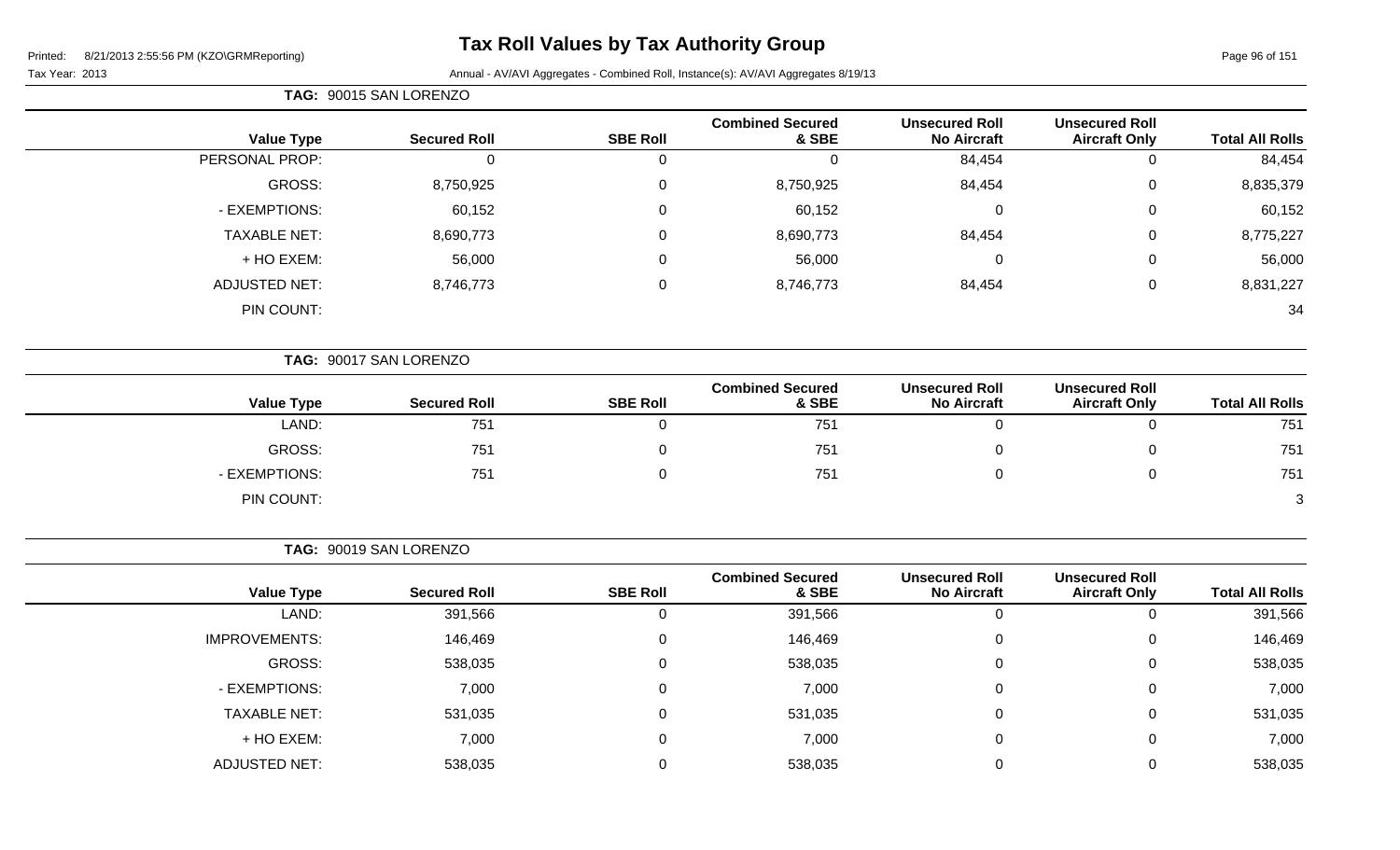Page 97 of 151

|                      | TAG: 90019 SAN LORENZO |                 |                                  |                                             |                                               |                        |
|----------------------|------------------------|-----------------|----------------------------------|---------------------------------------------|-----------------------------------------------|------------------------|
| <b>Value Type</b>    | <b>Secured Roll</b>    | <b>SBE Roll</b> | <b>Combined Secured</b><br>& SBE | <b>Unsecured Roll</b><br><b>No Aircraft</b> | <b>Unsecured Roll</b><br><b>Aircraft Only</b> | <b>Total All Rolls</b> |
| PIN COUNT:           |                        |                 |                                  |                                             |                                               | 3                      |
|                      | TAG: 90020 SAN LORENZO |                 |                                  |                                             |                                               |                        |
| <b>Value Type</b>    | <b>Secured Roll</b>    | <b>SBE Roll</b> | <b>Combined Secured</b><br>& SBE | <b>Unsecured Roll</b><br><b>No Aircraft</b> | <b>Unsecured Roll</b><br><b>Aircraft Only</b> | <b>Total All Rolls</b> |
| LAND:                | 51,547,861             | $\overline{0}$  | 51,547,861                       | $\Omega$                                    | 0                                             | 51,547,861             |
| <b>IMPROVEMENTS:</b> | 43,151,670             | $\mathbf 0$     | 43,151,670                       | 3,000                                       | 0                                             | 43,154,670             |
| PERSONAL PROP:       | 18,319                 | $\mathbf 0$     | 18,319                           | 115,417                                     | 0                                             | 133,736                |
| <b>GROSS:</b>        | 94,717,850             | $\mathbf 0$     | 94,717,850                       | 118,417                                     | 0                                             | 94,836,267             |
| - EXEMPTIONS:        | 3,101,391              | $\mathbf 0$     | 3,101,391                        | 0                                           | 0                                             | 3,101,391              |
| <b>TAXABLE NET:</b>  | 91,616,459             | $\mathbf 0$     | 91,616,459                       | 118,417                                     | $\pmb{0}$                                     | 91,734,876             |
| + HO EXEM:           | 1,754,200              | $\mathbf 0$     | 1,754,200                        | 0                                           | 0                                             | 1,754,200              |
| <b>ADJUSTED NET:</b> | 93,370,659             | $\mathbf 0$     | 93,370,659                       | 118,417                                     | 0                                             | 93,489,076             |
| PIN COUNT:           |                        |                 |                                  |                                             |                                               | 1,653                  |

|                        |                                               |                                             |                                  |                 | TAG: 90024 SAN LORENZO |                      |
|------------------------|-----------------------------------------------|---------------------------------------------|----------------------------------|-----------------|------------------------|----------------------|
| <b>Total All Rolls</b> | <b>Unsecured Roll</b><br><b>Aircraft Only</b> | <b>Unsecured Roll</b><br><b>No Aircraft</b> | <b>Combined Secured</b><br>& SBE | <b>SBE Roll</b> | <b>Secured Roll</b>    | <b>Value Type</b>    |
| 6,490,773              |                                               | U                                           | 6,490,773                        | 0               | 6,490,773              | LAND:                |
| 6,064,895              | O                                             | 0                                           | 6,064,895                        | 0               | 6,064,895              | <b>IMPROVEMENTS:</b> |
| 12,555,668             | 0                                             | 0                                           | 12,555,668                       | 0               | 12,555,668             | GROSS:               |
| 113,872                | 0                                             | 0                                           | 113,872                          | 0               | 113,872                | - EXEMPTIONS:        |
| 12,441,796             | 0                                             | 0                                           | 12,441,796                       | 0               | 12,441,796             | <b>TAXABLE NET:</b>  |
| 112,000                | 0                                             | 0                                           | 112,000                          | 0               | 112,000                | + HO EXEM:           |
| 12,553,796             |                                               |                                             | 12,553,796                       |                 | 12,553,796             | ADJUSTED NET:        |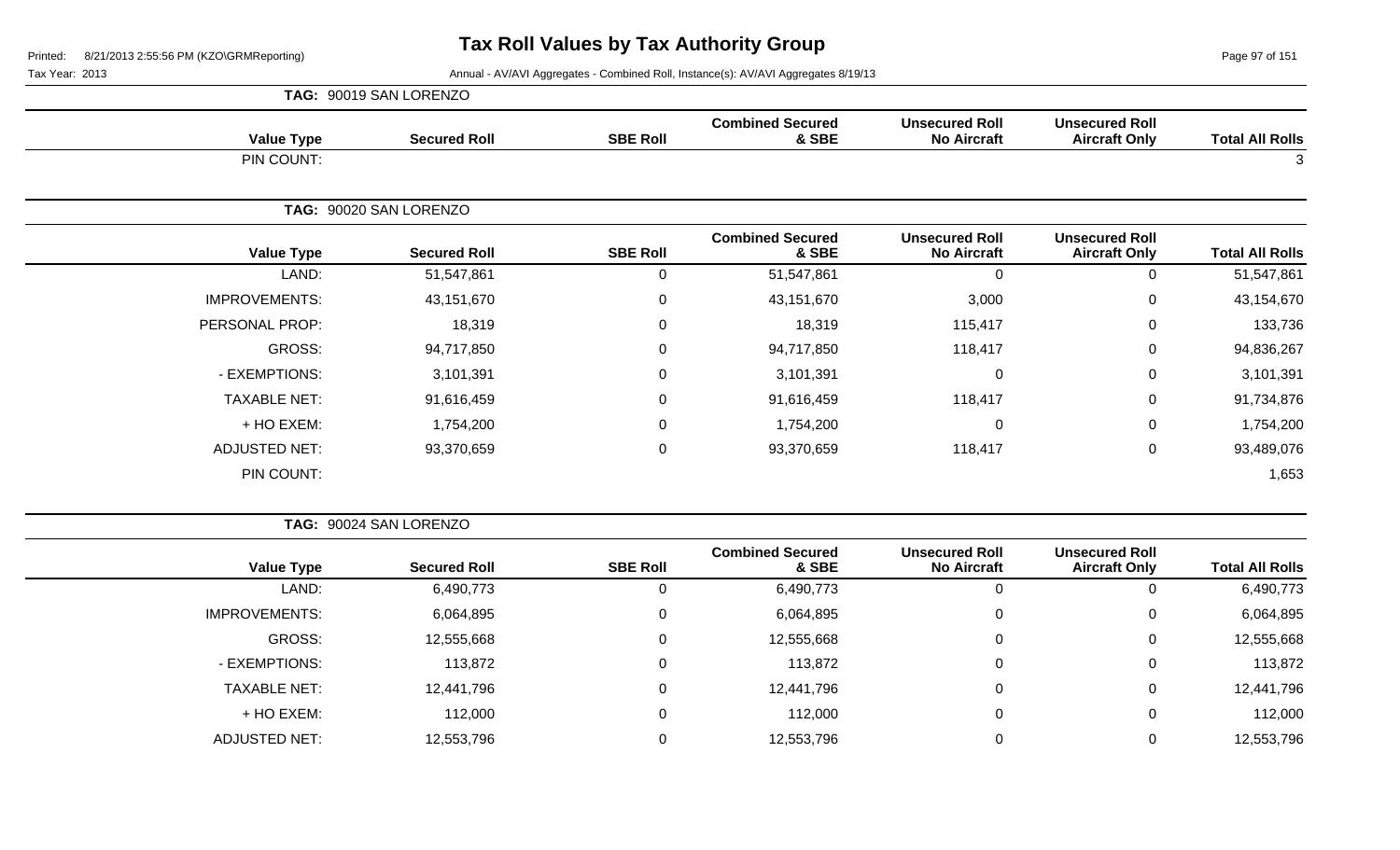Page 98 of 151

|                      | TAG: 90024 SAN LORENZO |                 |                                  |                                             |                                               |                        |
|----------------------|------------------------|-----------------|----------------------------------|---------------------------------------------|-----------------------------------------------|------------------------|
| <b>Value Type</b>    | <b>Secured Roll</b>    | <b>SBE Roll</b> | <b>Combined Secured</b><br>& SBE | <b>Unsecured Roll</b><br><b>No Aircraft</b> | <b>Unsecured Roll</b><br><b>Aircraft Only</b> | <b>Total All Rolls</b> |
| PIN COUNT:           |                        |                 |                                  |                                             |                                               | 45                     |
|                      | TAG: 90026 SAN LORENZO |                 |                                  |                                             |                                               |                        |
| <b>Value Type</b>    | <b>Secured Roll</b>    | <b>SBE Roll</b> | <b>Combined Secured</b><br>& SBE | <b>Unsecured Roll</b><br><b>No Aircraft</b> | <b>Unsecured Roll</b><br><b>Aircraft Only</b> | <b>Total All Rolls</b> |
| LAND:                | 13,026,332             | $\Omega$        | 13,026,332                       | $\mathbf 0$                                 | 0                                             | 13,026,332             |
| <b>IMPROVEMENTS:</b> | 13,744,662             | 0               | 13,744,662                       | $\mathbf 0$                                 | 0                                             | 13,744,662             |
| PERSONAL PROP:       | 0                      | 0               | $\mathbf 0$                      | 10,830                                      | 0                                             | 10,830                 |
| GROSS:               | 26,770,994             | 0               | 26,770,994                       | 10,830                                      | 0                                             | 26,781,824             |
| - EXEMPTIONS:        | 359,886                | $\Omega$        | 359,886                          | $\mathbf 0$                                 | 0                                             | 359,886                |
| <b>TAXABLE NET:</b>  | 26,411,108             | 0               | 26,411,108                       | 10,830                                      | 0                                             | 26,421,938             |
| + HO EXEM:           | 357,000                | 0               | 357,000                          | $\mathbf 0$                                 | 0                                             | 357,000                |
| <b>ADJUSTED NET:</b> | 26,768,108             | 0               | 26,768,108                       | 10,830                                      | 0                                             | 26,778,938             |
| PIN COUNT:           |                        |                 |                                  |                                             |                                               | 96                     |

| TAG: 90029 SAN LORENZO |
|------------------------|
|                        |

|                      |                     |                 | <b>Combined Secured</b> | <b>Unsecured Roll</b> | <b>Unsecured Roll</b> |                        |
|----------------------|---------------------|-----------------|-------------------------|-----------------------|-----------------------|------------------------|
| <b>Value Type</b>    | <b>Secured Roll</b> | <b>SBE Roll</b> | & SBE                   | <b>No Aircraft</b>    | <b>Aircraft Only</b>  | <b>Total All Rolls</b> |
| LAND:                | 1,417,470           | 0               | 1,417,470               |                       |                       | 1,417,470              |
| <b>IMPROVEMENTS:</b> | 1,667,600           | 0               | 1,667,600               |                       | 0                     | 1,667,600              |
| GROSS:               | 3,085,070           | 0               | 3,085,070               |                       | 0                     | 3,085,070              |
| - EXEMPTIONS:        | 49,000              | 0               | 49,000                  | 0                     | 0                     | 49,000                 |
| <b>TAXABLE NET:</b>  | 3,036,070           | 0               | 3,036,070               |                       | 0                     | 3,036,070              |
| + HO EXEM:           | 49,000              | 0               | 49,000                  |                       | 0                     | 49,000                 |
| <b>ADJUSTED NET:</b> | 3,085,070           |                 | 3,085,070               |                       |                       | 3,085,070              |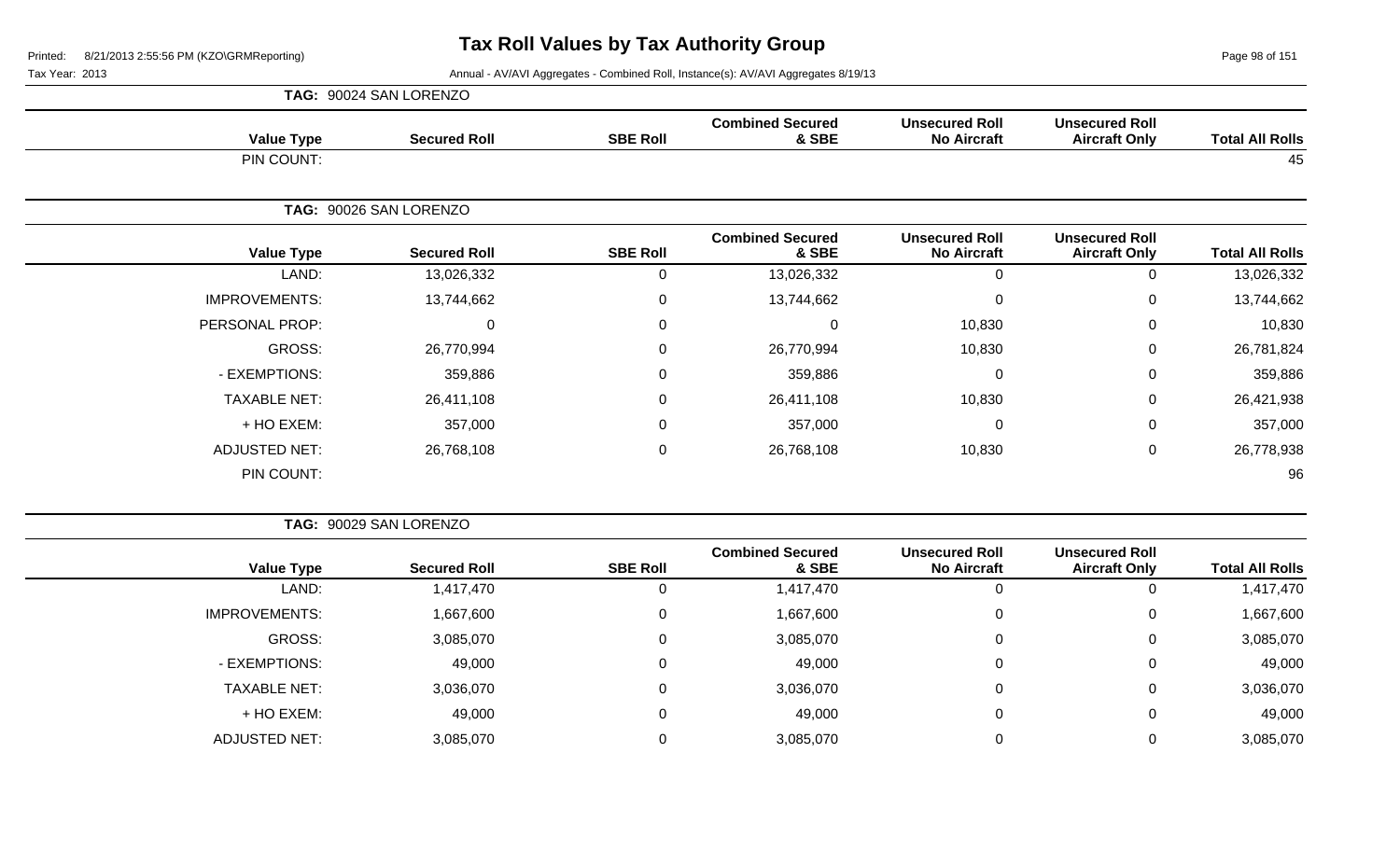Page 99 of 151

|                      | TAG: 90029 SAN LORENZO |                 |                                  |                                             |                                               |                        |
|----------------------|------------------------|-----------------|----------------------------------|---------------------------------------------|-----------------------------------------------|------------------------|
| <b>Value Type</b>    | <b>Secured Roll</b>    | <b>SBE Roll</b> | <b>Combined Secured</b><br>& SBE | <b>Unsecured Roll</b><br><b>No Aircraft</b> | <b>Unsecured Roll</b><br><b>Aircraft Only</b> | <b>Total All Rolls</b> |
| PIN COUNT:           |                        |                 |                                  |                                             |                                               | 11                     |
|                      | TAG: 90031 SAN LORENZO |                 |                                  |                                             |                                               |                        |
| <b>Value Type</b>    | <b>Secured Roll</b>    | <b>SBE Roll</b> | <b>Combined Secured</b><br>& SBE | <b>Unsecured Roll</b><br><b>No Aircraft</b> | <b>Unsecured Roll</b><br><b>Aircraft Only</b> | <b>Total All Rolls</b> |
| LAND:                | 157,750,616            | 0               | 157,750,616                      | 0                                           | $\Omega$                                      | 157,750,616            |
| <b>IMPROVEMENTS:</b> | 148,372,000            | 0               | 148,372,000                      | 567,154                                     | $\mathbf{0}$                                  | 148,939,154            |
| PERSONAL PROP:       | 614,258                | $\mathbf 0$     | 614,258                          | 770,608                                     | $\mathbf{0}$                                  | 1,384,866              |
| GROSS:               | 306,736,874            | $\mathbf 0$     | 306,736,874                      | 1,337,762                                   | $\mathbf{0}$                                  | 308,074,636            |
| - EXEMPTIONS:        | 8,805,629              | $\mathbf 0$     | 8,805,629                        | 15,000                                      | $\mathbf{0}$                                  | 8,820,629              |
| <b>TAXABLE NET:</b>  | 297,931,244            | $\mathbf 0$     | 297,931,244                      | 1,322,762                                   | $\mathbf 0$                                   | 299,254,006            |
| + HO EXEM:           | 4,127,200              | $\mathbf 0$     | 4,127,200                        | 0                                           | 0                                             | 4,127,200              |
| <b>ADJUSTED NET:</b> | 302,058,444            | $\mathbf 0$     | 302,058,444                      | 1,322,762                                   | $\mathbf{0}$                                  | 303,381,206            |
| PIN COUNT:           |                        |                 |                                  |                                             |                                               | 1,380                  |

|                      | TAG: 90032 SAN LORENZO |                 |                                  |                                             |                                               |                        |
|----------------------|------------------------|-----------------|----------------------------------|---------------------------------------------|-----------------------------------------------|------------------------|
| <b>Value Type</b>    | <b>Secured Roll</b>    | <b>SBE Roll</b> | <b>Combined Secured</b><br>& SBE | <b>Unsecured Roll</b><br><b>No Aircraft</b> | <b>Unsecured Roll</b><br><b>Aircraft Only</b> | <b>Total All Rolls</b> |
| LAND:                | 46,628                 |                 | 46,628                           |                                             |                                               | 46,628                 |
| <b>GROSS:</b>        | 46,628                 |                 | 46,628                           | J                                           | 0                                             | 46,628                 |
| <b>TAXABLE NET:</b>  | 46,628                 |                 | 46,628                           |                                             | 0                                             | 46,628                 |
| <b>ADJUSTED NET:</b> | 46,628                 |                 | 46,628                           |                                             |                                               | 46,628                 |
| PIN COUNT:           |                        |                 |                                  |                                             |                                               |                        |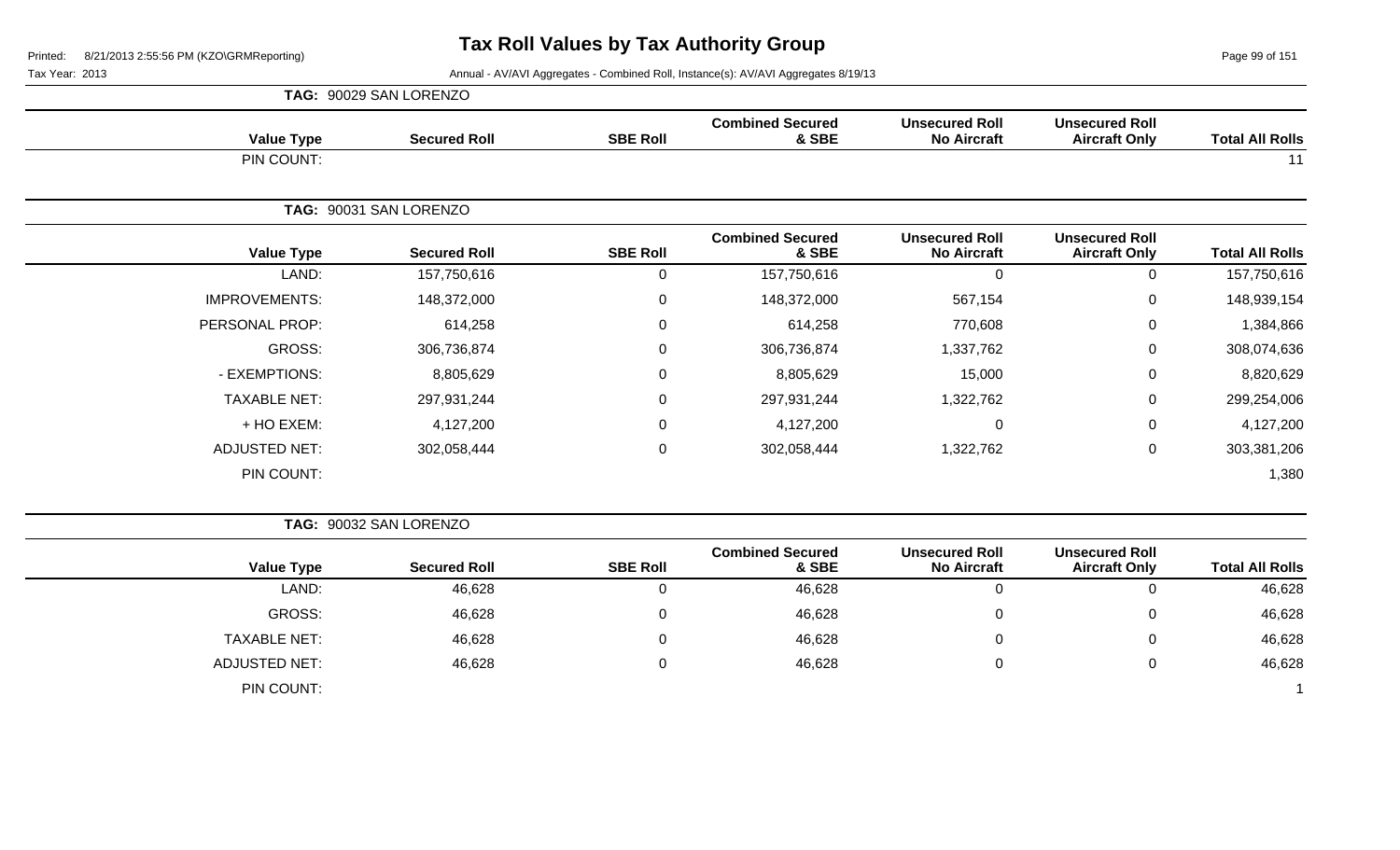#### **Tax Roll Values by Tax Authority Group**

Tax Year: 2013 Annual - AV/AVI Aggregates - Combined Roll, Instance(s): AV/AVI Aggregates 8/19/13

| Year: 2013 |  |
|------------|--|
|            |  |

#### **TAG:** 90033 SAN LORENZO **Value Type Secured Roll SBE Roll Combined Secured & SBE Unsecured Roll No Aircraft Unsecured Roll Total All Rolls** LAND: 1,536,855 0 1,536,855 0 0 1,536,855 IMPROVEMENTS: 1,627,173 0 1,627,173 0 0 1,627,173 GROSS: 3,164,028 0 3,164,028 0 0 3,164,028 - EXEMPTIONS: 37,469 0 37,469 0 0 37,469 TAXABLE NET: 3,126,559 0 3,126,559 0 0 3,126,559 + HO EXEM: 14,000 0 14,000 0 0 14,000 ADJUSTED NET: 3,140,559 0 3,140,559 0 0 3,140,559 PIN COUNT: 44

**TAG:** 90036 SAN LORENZO

| <b>Value Type</b>   | <b>Secured Roll</b> | <b>SBE Roll</b> | <b>Combined Secured</b><br>& SBE | <b>Unsecured Roll</b><br><b>No Aircraft</b> | <b>Unsecured Roll</b><br><b>Aircraft Only</b> | <b>Total All Rolls</b> |
|---------------------|---------------------|-----------------|----------------------------------|---------------------------------------------|-----------------------------------------------|------------------------|
| LAND:               | 8,252               |                 | 8,252                            | 0                                           | U                                             | 8,252                  |
| GROSS:              | 8,252               |                 | 8,252                            | 0                                           | 0                                             | 8,252                  |
| - EXEMPTIONS:       | 341                 |                 | 341                              | 0                                           | 0                                             | 341                    |
| <b>TAXABLE NET:</b> | 7,911               |                 | 7,911                            | 0                                           | 0                                             | 7,911                  |
| ADJUSTED NET:       | 7,911               |                 | 7,911                            | 0                                           | 0                                             | 7,911                  |
| PIN COUNT:          |                     |                 |                                  |                                             |                                               | $\mathbf{2}^{\circ}$   |

- EXEMPTIONS: 1,025,266 0 1,025,266 0 1,025,266

|                      | TAG: 90037 SAN LORENZO |                 |                                  |                                             |                                               |                        |
|----------------------|------------------------|-----------------|----------------------------------|---------------------------------------------|-----------------------------------------------|------------------------|
| <b>Value Type</b>    | <b>Secured Roll</b>    | <b>SBE Roll</b> | <b>Combined Secured</b><br>& SBE | <b>Unsecured Roll</b><br><b>No Aircraft</b> | <b>Unsecured Roll</b><br><b>Aircraft Only</b> | <b>Total All Rolls</b> |
| LAND:                | 36,951,703             |                 | 36,951,703                       |                                             |                                               | 36,951,703             |
| <b>IMPROVEMENTS:</b> | 34,760,690             |                 | 34,760,690                       |                                             |                                               | 34,760,690             |
| PERSONAL PROP:       |                        |                 |                                  | 167,811                                     |                                               | 167,811                |
| GROSS:               | 71,712,393             |                 | 71,712,393                       | 167,811                                     |                                               | 71,880,204             |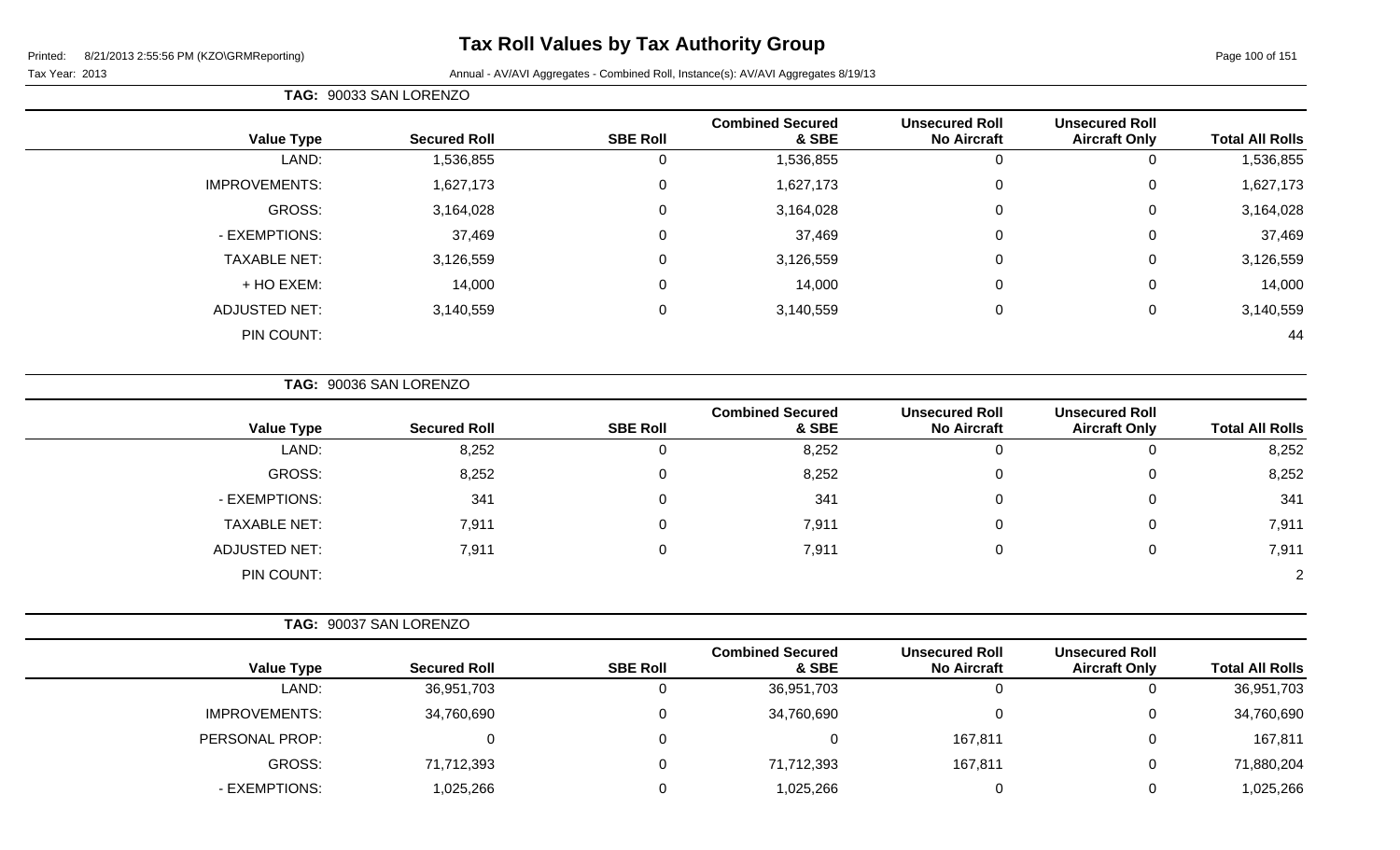# **Tax Roll Values by Tax Authority Group**

Page 101 of 151

| TAG: 90037 SAN LORENZO |                     |                 |                                  |                                             |                                               |                        |  |  |  |  |  |
|------------------------|---------------------|-----------------|----------------------------------|---------------------------------------------|-----------------------------------------------|------------------------|--|--|--|--|--|
| <b>Value Type</b>      | <b>Secured Roll</b> | <b>SBE Roll</b> | <b>Combined Secured</b><br>& SBE | <b>Unsecured Roll</b><br><b>No Aircraft</b> | <b>Unsecured Roll</b><br><b>Aircraft Only</b> | <b>Total All Rolls</b> |  |  |  |  |  |
| <b>TAXABLE NET:</b>    | 70,687,127          | U               | 70,687,127                       | 167,811                                     |                                               | 70,854,938             |  |  |  |  |  |
| + HO EXEM:             | 775,600             | 0               | 775,600                          | 0                                           |                                               | 775,600                |  |  |  |  |  |
| <b>ADJUSTED NET:</b>   | 71,462,727          | 0               | 71,462,727                       | 167,811                                     | 0                                             | 71,630,538             |  |  |  |  |  |
| PIN COUNT:             |                     |                 |                                  |                                             |                                               | 279                    |  |  |  |  |  |

|                      | TAG: 90042 SAN LORENZO |                 |                                  |                                             |                                               |                        |  |
|----------------------|------------------------|-----------------|----------------------------------|---------------------------------------------|-----------------------------------------------|------------------------|--|
| <b>Value Type</b>    | <b>Secured Roll</b>    | <b>SBE Roll</b> | <b>Combined Secured</b><br>& SBE | <b>Unsecured Roll</b><br><b>No Aircraft</b> | <b>Unsecured Roll</b><br><b>Aircraft Only</b> | <b>Total All Rolls</b> |  |
| LAND:                | 6,912,846              | 0               | 6,912,846                        | 0                                           | 0                                             | 6,912,846              |  |
| <b>IMPROVEMENTS:</b> | 6,039,509              | 0               | 6,039,509                        | 0                                           | 0                                             | 6,039,509              |  |
| PERSONAL PROP:       |                        | $\mathbf 0$     |                                  | 6,859                                       | $\mathbf 0$                                   | 6,859                  |  |
| GROSS:               | 12,952,355             | $\mathbf 0$     | 12,952,355                       | 6,859                                       | $\mathbf 0$                                   | 12,959,214             |  |
| - EXEMPTIONS:        | 190,862                | $\mathbf 0$     | 190,862                          | 0                                           | $\mathbf 0$                                   | 190,862                |  |
| <b>TAXABLE NET:</b>  | 12,761,493             | $\mathbf 0$     | 12,761,493                       | 6,859                                       | $\mathbf 0$                                   | 12,768,352             |  |
| + HO EXEM:           | 187,600                | 0               | 187,600                          | $\mathbf 0$                                 | $\mathbf 0$                                   | 187,600                |  |
| <b>ADJUSTED NET:</b> | 12,949,093             | 0               | 12,949,093                       | 6,859                                       | 0                                             | 12,955,952             |  |
| PIN COUNT:           |                        |                 |                                  |                                             |                                               | 50                     |  |

|                      | TAG: 90044 SAN LORENZO |                 |                                  |                                             |                                               |                        |  |
|----------------------|------------------------|-----------------|----------------------------------|---------------------------------------------|-----------------------------------------------|------------------------|--|
| <b>Value Type</b>    | <b>Secured Roll</b>    | <b>SBE Roll</b> | <b>Combined Secured</b><br>& SBE | <b>Unsecured Roll</b><br><b>No Aircraft</b> | <b>Unsecured Roll</b><br><b>Aircraft Only</b> | <b>Total All Rolls</b> |  |
| LAND:                | 2,537,716              |                 | 2,537,716                        |                                             | 0                                             | 2,537,716              |  |
| <b>IMPROVEMENTS:</b> | 3,497,591              |                 | 3,497,591                        |                                             | 0                                             | 3,497,591              |  |
| GROSS:               | 6,035,307              |                 | 6,035,307                        |                                             | 0                                             | 6,035,307              |  |
| - EXEMPTIONS:        | 333,843                |                 | 333,843                          |                                             | 0                                             | 333,843                |  |
| <b>TAXABLE NET:</b>  | 5,701,464              |                 | 5,701,464                        |                                             | 0                                             | 5,701,464              |  |
| + HO EXEM:           | 84,000                 |                 | 84,000                           |                                             | 0                                             | 84,000                 |  |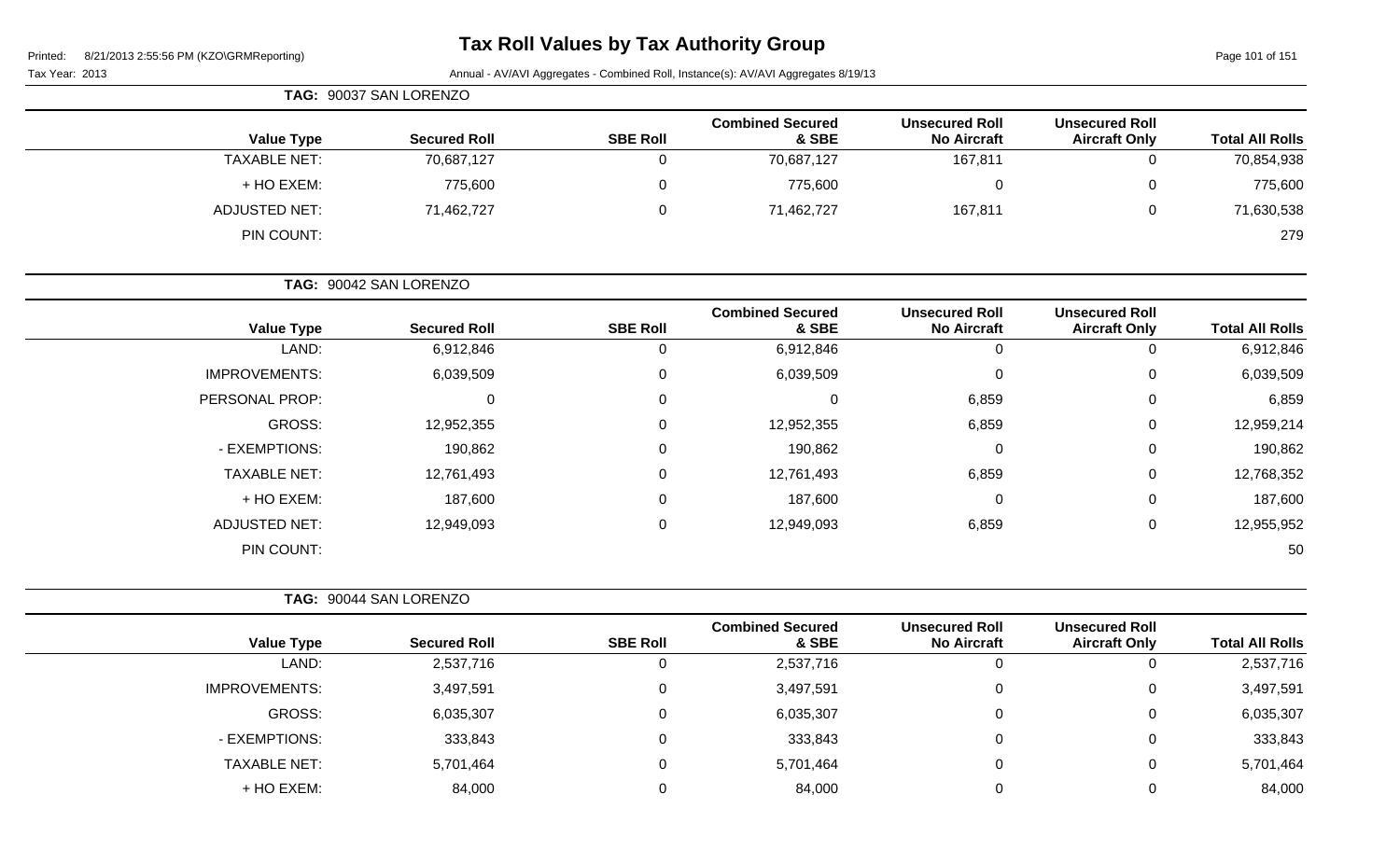Tax Year: 2013 Annual - AV/AVI Aggregates - Combined Roll, Instance(s): AV/AVI Aggregates 8/19/13

| <b>TAG: 90044 SAN LORENZO</b> |                        |                 |                                  |                                             |                                               |                        |  |
|-------------------------------|------------------------|-----------------|----------------------------------|---------------------------------------------|-----------------------------------------------|------------------------|--|
| <b>Value Type</b>             | <b>Secured Roll</b>    | <b>SBE Roll</b> | <b>Combined Secured</b><br>& SBE | <b>Unsecured Roll</b><br><b>No Aircraft</b> | <b>Unsecured Roll</b><br><b>Aircraft Only</b> | <b>Total All Rolls</b> |  |
| <b>ADJUSTED NET:</b>          | 5,785,464              | 0               | 5,785,464                        | 0                                           | 0                                             | 5,785,464              |  |
| PIN COUNT:                    |                        |                 |                                  |                                             |                                               | 29                     |  |
|                               | TAG: 90045 SAN LORENZO |                 |                                  |                                             |                                               |                        |  |
| <b>Value Type</b>             | <b>Secured Roll</b>    | <b>SBE Roll</b> | <b>Combined Secured</b><br>& SBE | <b>Unsecured Roll</b><br><b>No Aircraft</b> | <b>Unsecured Roll</b><br><b>Aircraft Only</b> | <b>Total All Rolls</b> |  |
| LAND:                         | 39,693,129             | 0               | 39,693,129                       | 0                                           |                                               | 39,693,129             |  |

| <b>Total All Rolls</b> | <b>Aircraft Only</b> | <b>No Aircraft</b> | & SBE      | <b>SBE Roll</b> | <b>Secured Roll</b> | <b>Value Type</b>    |
|------------------------|----------------------|--------------------|------------|-----------------|---------------------|----------------------|
| 39,693,129             | 0                    | v                  | 39,693,129 | 0               | 39,693,129          | LAND:                |
| 42,573,250             | 0                    | 5,216,836          | 37,356,414 | 0               | 37,356,414          | <b>IMPROVEMENTS:</b> |
| 1,734,973              | 0                    | 1,734,973          | 0          | $\mathbf 0$     | 0                   | PERSONAL PROP:       |
| 84,001,352             | 0                    | 6,951,809          | 77,049,543 | 0               | 77,049,543          | <b>GROSS:</b>        |
| 2,640,170              | 0                    | 0                  | 2,640,170  | 0               | 2,640,170           | - EXEMPTIONS:        |
| 81,361,182             | 0                    | 6,951,809          | 74,409,373 | 0               | 74,409,373          | <b>TAXABLE NET:</b>  |
| 939,049                | 0                    | 0                  | 939,049    | $\mathbf 0$     | 939,049             | + HO EXEM:           |
| 82,300,231             | 0                    | 6,951,809          | 75,348,422 | $\mathbf 0$     | 75,348,422          | <b>ADJUSTED NET:</b> |
| 318                    |                      |                    |            |                 |                     | PIN COUNT:           |
|                        |                      |                    |            |                 |                     |                      |

**TAG:** 90046 SAN LORENZO

| <b>Value Type</b>    | <b>Secured Roll</b> | <b>SBE Roll</b> | <b>Combined Secured</b><br>& SBE | <b>Unsecured Roll</b><br><b>No Aircraft</b> | <b>Unsecured Roll</b><br><b>Aircraft Only</b> | <b>Total All Rolls</b> |
|----------------------|---------------------|-----------------|----------------------------------|---------------------------------------------|-----------------------------------------------|------------------------|
| LAND:                | 12,949,886          |                 | 12,949,886                       | 0                                           | 0                                             | 12,949,886             |
| <b>IMPROVEMENTS:</b> | 12,500,222          |                 | 12,500,222                       | $\Omega$                                    | 0                                             | 12,500,222             |
| PERSONAL PROP:       | 1,500               |                 | 1,500                            | 70,785                                      | 0                                             | 72,285                 |
| GROSS:               | 25,451,608          |                 | 25,451,608                       | 70,785                                      | 0                                             | 25,522,393             |
| - EXEMPTIONS:        | 307,169             |                 | 307,169                          | $\Omega$                                    | 0                                             | 307,169                |
| <b>TAXABLE NET:</b>  | 25,144,439          |                 | 25,144,439                       | 70,785                                      | 0                                             | 25,215,224             |
| + HO EXEM:           | 299,600             |                 | 299,600                          | $\Omega$                                    | 0                                             | 299,600                |
| <b>ADJUSTED NET:</b> | 25,444,039          |                 | 25,444,039                       | 70,785                                      | 0                                             | 25,514,824             |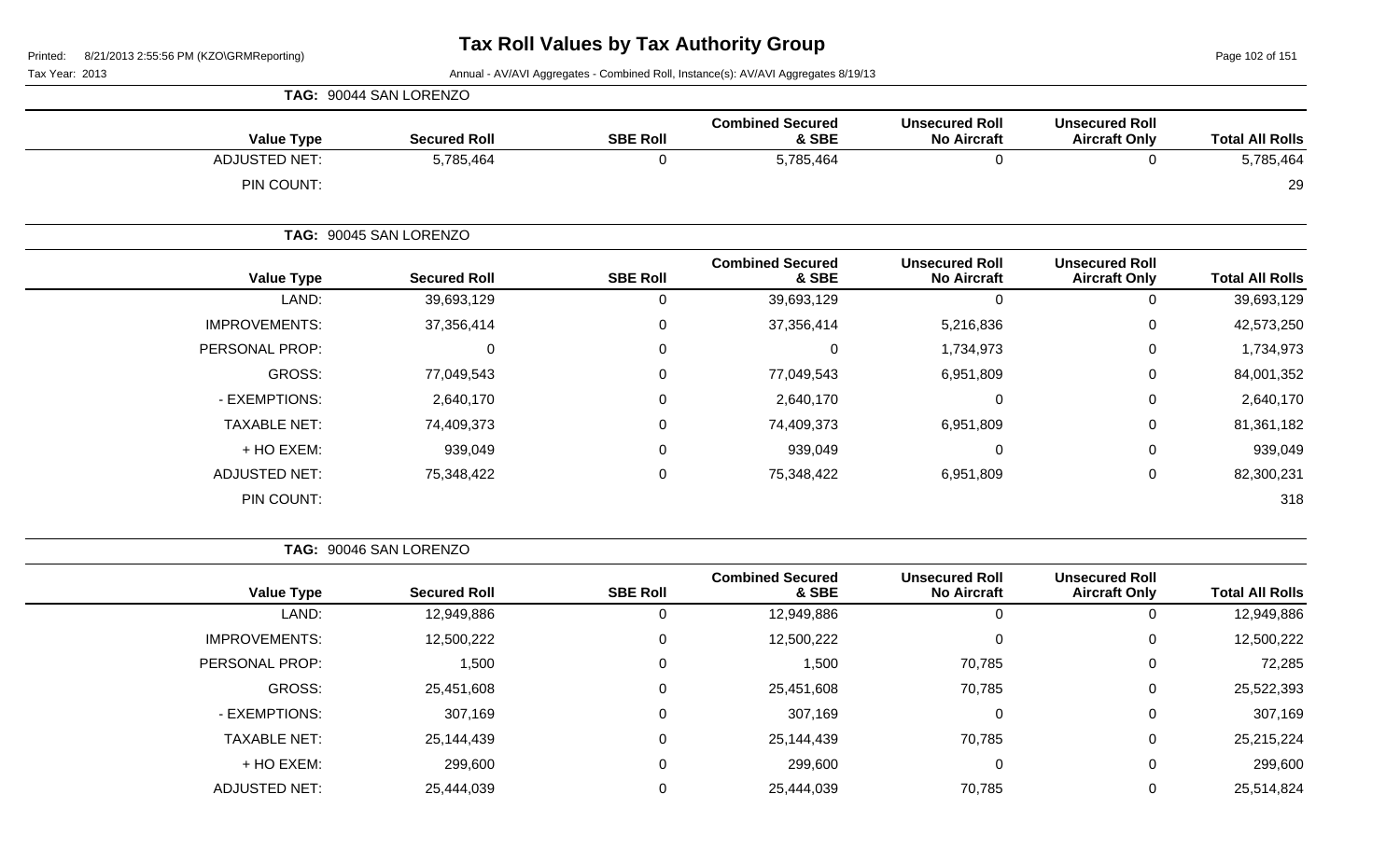Page 103 of 151

|                      | TAG: 90046 SAN LORENZO |                 |                                  |                                             |                                               |                        |
|----------------------|------------------------|-----------------|----------------------------------|---------------------------------------------|-----------------------------------------------|------------------------|
| <b>Value Type</b>    | <b>Secured Roll</b>    | <b>SBE Roll</b> | <b>Combined Secured</b><br>& SBE | <b>Unsecured Roll</b><br><b>No Aircraft</b> | <b>Unsecured Roll</b><br><b>Aircraft Only</b> | <b>Total All Rolls</b> |
| PIN COUNT:           |                        |                 |                                  |                                             |                                               | 117                    |
|                      | TAG: 90047 SAN LORENZO |                 |                                  |                                             |                                               |                        |
| <b>Value Type</b>    | <b>Secured Roll</b>    | <b>SBE Roll</b> | <b>Combined Secured</b><br>& SBE | <b>Unsecured Roll</b><br><b>No Aircraft</b> | <b>Unsecured Roll</b><br><b>Aircraft Only</b> | <b>Total All Rolls</b> |
| LAND:                | 2,017,537              | 0               | 2,017,537                        | $\mathbf 0$                                 | 0                                             | 2,017,537              |
| <b>IMPROVEMENTS:</b> | 1,691,641              | $\mathbf 0$     | 1,691,641                        | $\mathbf 0$                                 | 0                                             | 1,691,641              |
| GROSS:               | 3,709,178              | 0               | 3,709,178                        | $\mathbf 0$                                 | 0                                             | 3,709,178              |
| - EXEMPTIONS:        | 22,030                 | $\mathbf 0$     | 22,030                           | $\mathbf 0$                                 | 0                                             | 22,030                 |
| <b>TAXABLE NET:</b>  | 3,687,148              | $\mathbf 0$     | 3,687,148                        | $\mathbf 0$                                 | 0                                             | 3,687,148              |
| + HO EXEM:           | 21,000                 | $\mathbf 0$     | 21,000                           | 0                                           | 0                                             | 21,000                 |
| <b>ADJUSTED NET:</b> | 3,708,148              | $\mathbf 0$     | 3,708,148                        | 0                                           | 0                                             | 3,708,148              |
| PIN COUNT:           |                        |                 |                                  |                                             |                                               | 14                     |

|                      | TAG: 90048 SAN LORENZO |                 |                                  |                                             |                                               |                        |
|----------------------|------------------------|-----------------|----------------------------------|---------------------------------------------|-----------------------------------------------|------------------------|
| <b>Value Type</b>    | <b>Secured Roll</b>    | <b>SBE Roll</b> | <b>Combined Secured</b><br>& SBE | <b>Unsecured Roll</b><br><b>No Aircraft</b> | <b>Unsecured Roll</b><br><b>Aircraft Only</b> | <b>Total All Rolls</b> |
| LAND:                | 45,682,151             |                 | 45,682,151                       |                                             | 0                                             | 45,682,151             |
| <b>IMPROVEMENTS:</b> | 44,879,122             | C               | 44,879,122                       |                                             | 0                                             | 44,879,122             |
| PERSONAL PROP:       | 59,000                 | C               | 59,000                           | 83,364                                      | 0                                             | 142,364                |
| GROSS:               | 90,620,273             | 0               | 90,620,273                       | 83,364                                      | 0                                             | 90,703,637             |
| - EXEMPTIONS:        | 6,835,025              | $\mathbf 0$     | 6,835,025                        |                                             | 0                                             | 6,835,025              |
| <b>TAXABLE NET:</b>  | 83,785,248             | 0               | 83,785,248                       | 83,364                                      | 0                                             | 83,868,612             |
| + HO EXEM:           | 1,153,600              | 0               | 1,153,600                        |                                             | 0                                             | 1,153,600              |
| <b>ADJUSTED NET:</b> | 84,938,848             |                 | 84,938,848                       | 83,364                                      | 0                                             | 85,022,212             |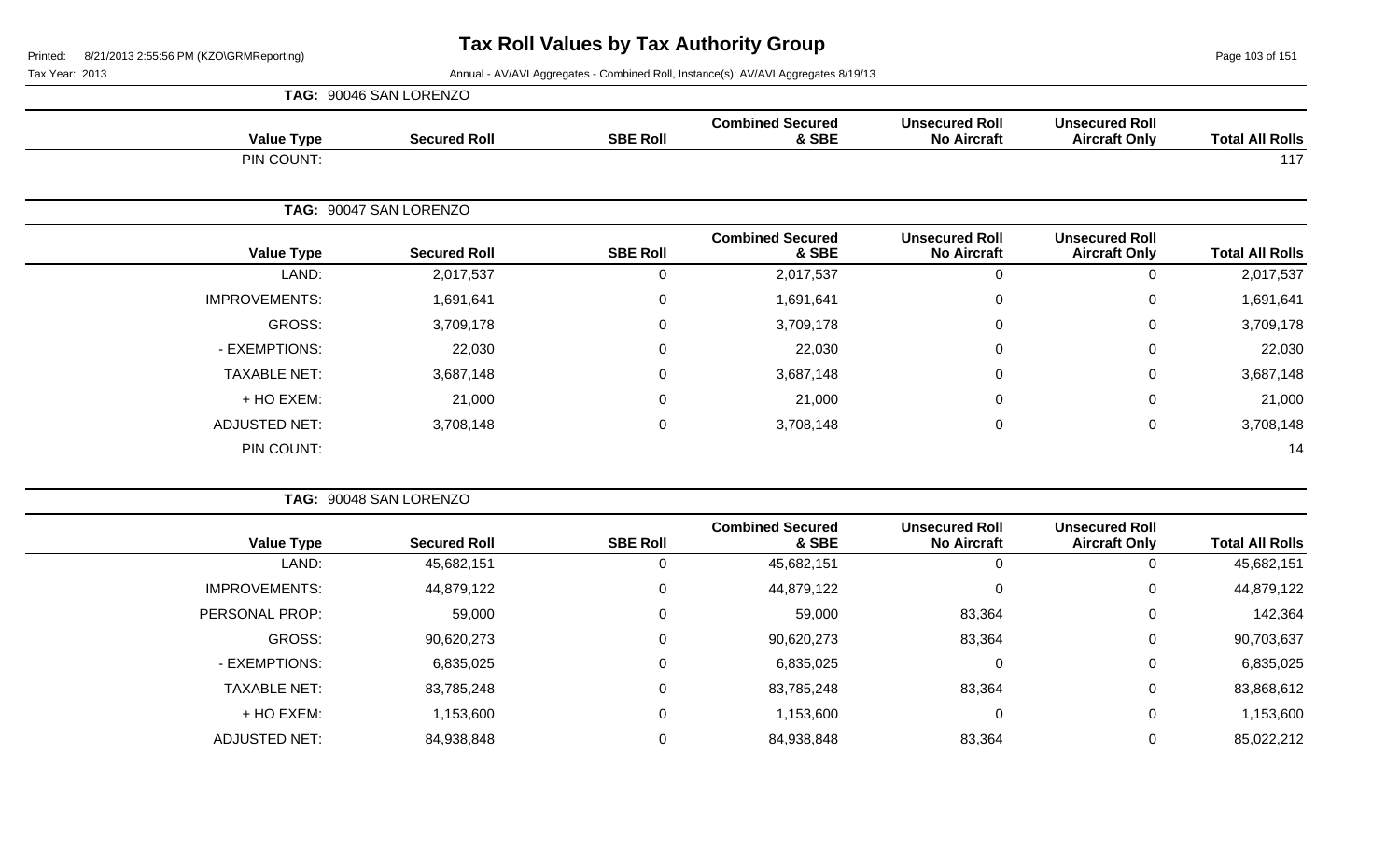Page 104 of 151

|                      | TAG: 90048 SAN LORENZO |                 |                                  |                                             |                                               |                        |
|----------------------|------------------------|-----------------|----------------------------------|---------------------------------------------|-----------------------------------------------|------------------------|
| <b>Value Type</b>    | <b>Secured Roll</b>    | <b>SBE Roll</b> | <b>Combined Secured</b><br>& SBE | <b>Unsecured Roll</b><br><b>No Aircraft</b> | <b>Unsecured Roll</b><br><b>Aircraft Only</b> | <b>Total All Rolls</b> |
| PIN COUNT:           |                        |                 |                                  |                                             |                                               | 355                    |
|                      | TAG: 90049 SAN LORENZO |                 |                                  |                                             |                                               |                        |
| <b>Value Type</b>    | <b>Secured Roll</b>    | <b>SBE Roll</b> | <b>Combined Secured</b><br>& SBE | <b>Unsecured Roll</b><br><b>No Aircraft</b> | <b>Unsecured Roll</b><br><b>Aircraft Only</b> | <b>Total All Rolls</b> |
| LAND:                | 6,005,229              | $\mathbf 0$     | 6,005,229                        |                                             | 0                                             | 6,005,229              |
| <b>IMPROVEMENTS:</b> | 4,650,706              | $\mathbf 0$     | 4,650,706                        | $\Omega$                                    | 0                                             | 4,650,706              |
| GROSS:               | 10,655,935             | $\mathbf 0$     | 10,655,935                       | 0                                           | 0                                             | 10,655,935             |
| - EXEMPTIONS:        | 274,193                | $\mathbf 0$     | 274,193                          | $\Omega$                                    | $\mathbf 0$                                   | 274,193                |
| <b>TAXABLE NET:</b>  | 10,381,742             | $\mathbf 0$     | 10,381,742                       | $\mathbf{0}$                                | $\mathbf 0$                                   | 10,381,742             |
| + HO EXEM:           | 91,000                 | $\mathbf 0$     | 91,000                           | 0                                           | $\mathbf 0$                                   | 91,000                 |
| <b>ADJUSTED NET:</b> | 10,472,742             | $\pmb{0}$       | 10,472,742                       | $\mathbf 0$                                 | $\mathbf 0$                                   | 10,472,742             |
| PIN COUNT:           |                        |                 |                                  |                                             |                                               | 61                     |

|                      | TAG: 90050 SAN LORENZO |                 |                                  |                                             |                                               |                        |  |  |
|----------------------|------------------------|-----------------|----------------------------------|---------------------------------------------|-----------------------------------------------|------------------------|--|--|
| <b>Value Type</b>    | <b>Secured Roll</b>    | <b>SBE Roll</b> | <b>Combined Secured</b><br>& SBE | <b>Unsecured Roll</b><br><b>No Aircraft</b> | <b>Unsecured Roll</b><br><b>Aircraft Only</b> | <b>Total All Rolls</b> |  |  |
| LAND:                | 2,117,940              |                 | 2,117,940                        | 0                                           | U                                             | 2,117,940              |  |  |
| <b>IMPROVEMENTS:</b> | 1,826,512              | 0               | 1,826,512                        | 0                                           | 0                                             | 1,826,512              |  |  |
| GROSS:               | 3,944,452              | $\Omega$        | 3,944,452                        | 0                                           | 0                                             | 3,944,452              |  |  |
| - EXEMPTIONS:        | 49,000                 | 0               | 49,000                           | 0                                           | 0                                             | 49,000                 |  |  |
| <b>TAXABLE NET:</b>  | 3,895,452              | 0               | 3,895,452                        | $\mathbf 0$                                 | 0                                             | 3,895,452              |  |  |
| + HO EXEM:           | 49,000                 | 0               | 49,000                           | 0                                           | 0                                             | 49,000                 |  |  |
| <b>ADJUSTED NET:</b> | 3,944,452              | 0               | 3,944,452                        | 0                                           | 0                                             | 3,944,452              |  |  |
| PIN COUNT:           |                        |                 |                                  |                                             |                                               | 13                     |  |  |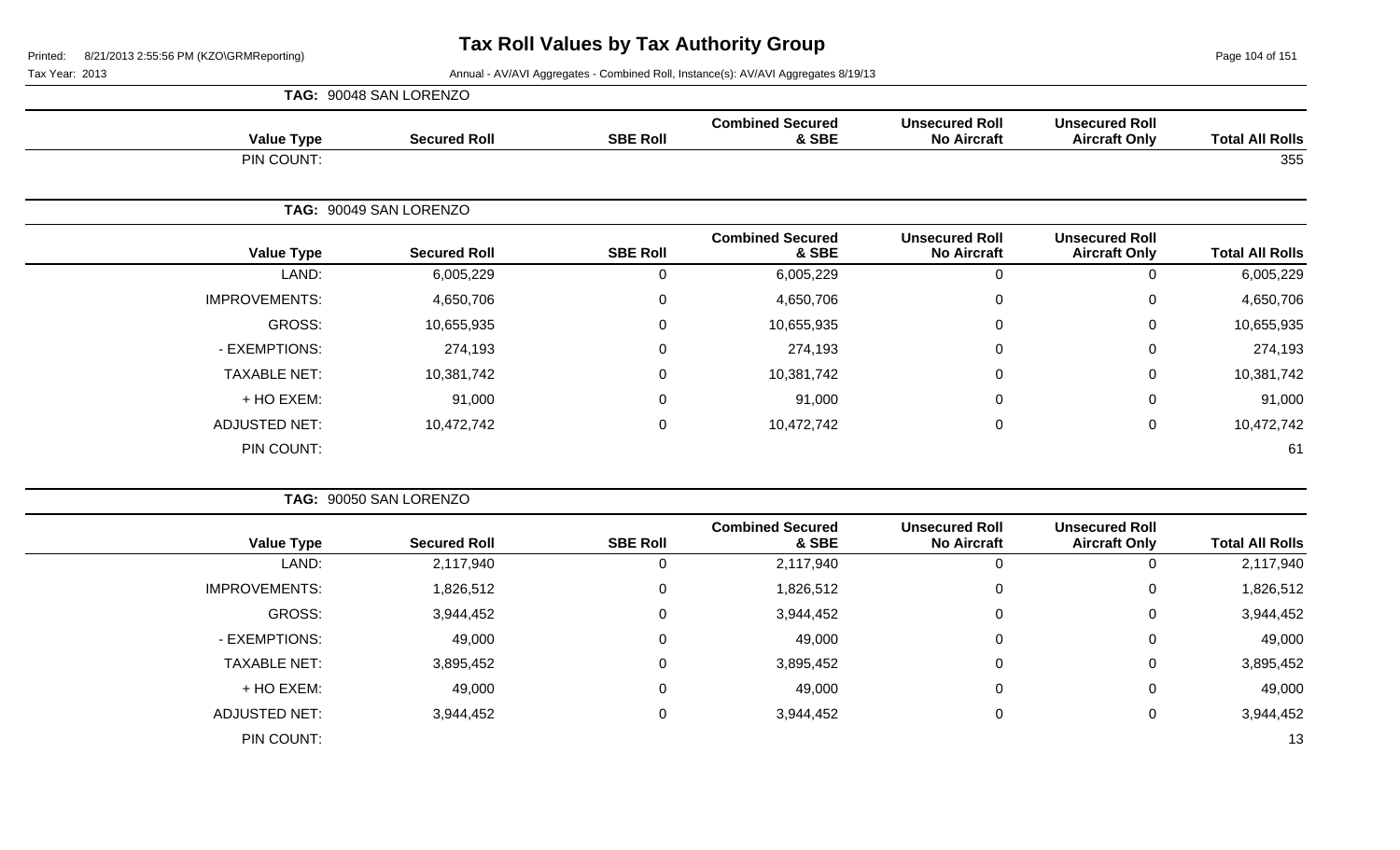|                      | TAG: 90053 SAN LORENZO |                 |                                  |                                             |                                               |                        |
|----------------------|------------------------|-----------------|----------------------------------|---------------------------------------------|-----------------------------------------------|------------------------|
| <b>Value Type</b>    | <b>Secured Roll</b>    | <b>SBE Roll</b> | <b>Combined Secured</b><br>& SBE | <b>Unsecured Roll</b><br><b>No Aircraft</b> | <b>Unsecured Roll</b><br><b>Aircraft Only</b> | <b>Total All Rolls</b> |
| LAND:                | 1,080,476              | 0               | 1,080,476                        | 0                                           | υ                                             | 1,080,476              |
| <b>IMPROVEMENTS:</b> | 1,105,421              | 0               | 1,105,421                        | $\mathbf 0$                                 | 0                                             | 1,105,421              |
| GROSS:               | 2,185,897              | 0               | 2,185,897                        | 0                                           | 0                                             | 2,185,897              |
| - EXEMPTIONS:        | 22,131                 | 0               | 22,131                           | $\mathbf 0$                                 | 0                                             | 22,131                 |
| <b>TAXABLE NET:</b>  | 2,163,766              | 0               | 2,163,766                        | $\mathbf 0$                                 | 0                                             | 2,163,766              |
| + HO EXEM:           | 21,000                 | 0               | 21,000                           | $\mathbf 0$                                 | 0                                             | 21,000                 |
| <b>ADJUSTED NET:</b> | 2,184,766              | 0               | 2,184,766                        | $\mathbf 0$                                 | 0                                             | 2,184,766              |
| PIN COUNT:           |                        |                 |                                  |                                             |                                               | 6                      |

**TAG:** 90055 SAN LORENZO

| <b>Value Type</b>    | <b>Secured Roll</b> | <b>SBE Roll</b> | <b>Combined Secured</b><br>& SBE | <b>Unsecured Roll</b><br><b>No Aircraft</b> | <b>Unsecured Roll</b><br><b>Aircraft Only</b> | <b>Total All Rolls</b> |
|----------------------|---------------------|-----------------|----------------------------------|---------------------------------------------|-----------------------------------------------|------------------------|
| LAND:                | 82,555              |                 | 82,555                           | 0                                           | υ                                             | 82,555                 |
| <b>IMPROVEMENTS:</b> | 301,568             | $\Omega$        | 301,568                          | 0                                           | 0                                             | 301,568                |
| GROSS:               | 384,123             |                 | 384,123                          | 0                                           | 0                                             | 384,123                |
| - EXEMPTIONS:        | 7,000               |                 | 7,000                            | 0                                           | 0                                             | 7,000                  |
| <b>TAXABLE NET:</b>  | 377,123             |                 | 377,123                          | 0                                           | 0                                             | 377,123                |
| + HO EXEM:           | 7,000               |                 | 7,000                            | 0                                           | 0                                             | 7,000                  |
| <b>ADJUSTED NET:</b> | 384,123             |                 | 384,123                          | 0                                           | 0                                             | 384,123                |
| PIN COUNT:           |                     |                 |                                  |                                             |                                               |                        |

|                      | TAG: 90057 SAN LORENZO |                 |                                  |                                             |                                               |                        |
|----------------------|------------------------|-----------------|----------------------------------|---------------------------------------------|-----------------------------------------------|------------------------|
| <b>Value Type</b>    | <b>Secured Roll</b>    | <b>SBE Roll</b> | <b>Combined Secured</b><br>& SBE | <b>Unsecured Roll</b><br><b>No Aircraft</b> | <b>Unsecured Roll</b><br><b>Aircraft Only</b> | <b>Total All Rolls</b> |
| LAND:                | 4,964,583              |                 | 4,964,583                        |                                             |                                               | 4,964,583              |
| <b>IMPROVEMENTS:</b> | 4,628,922              |                 | 4,628,922                        |                                             |                                               | 4,628,922              |
| GROSS:               | 9,593,505              |                 | 9,593,505                        |                                             |                                               | 9,593,505              |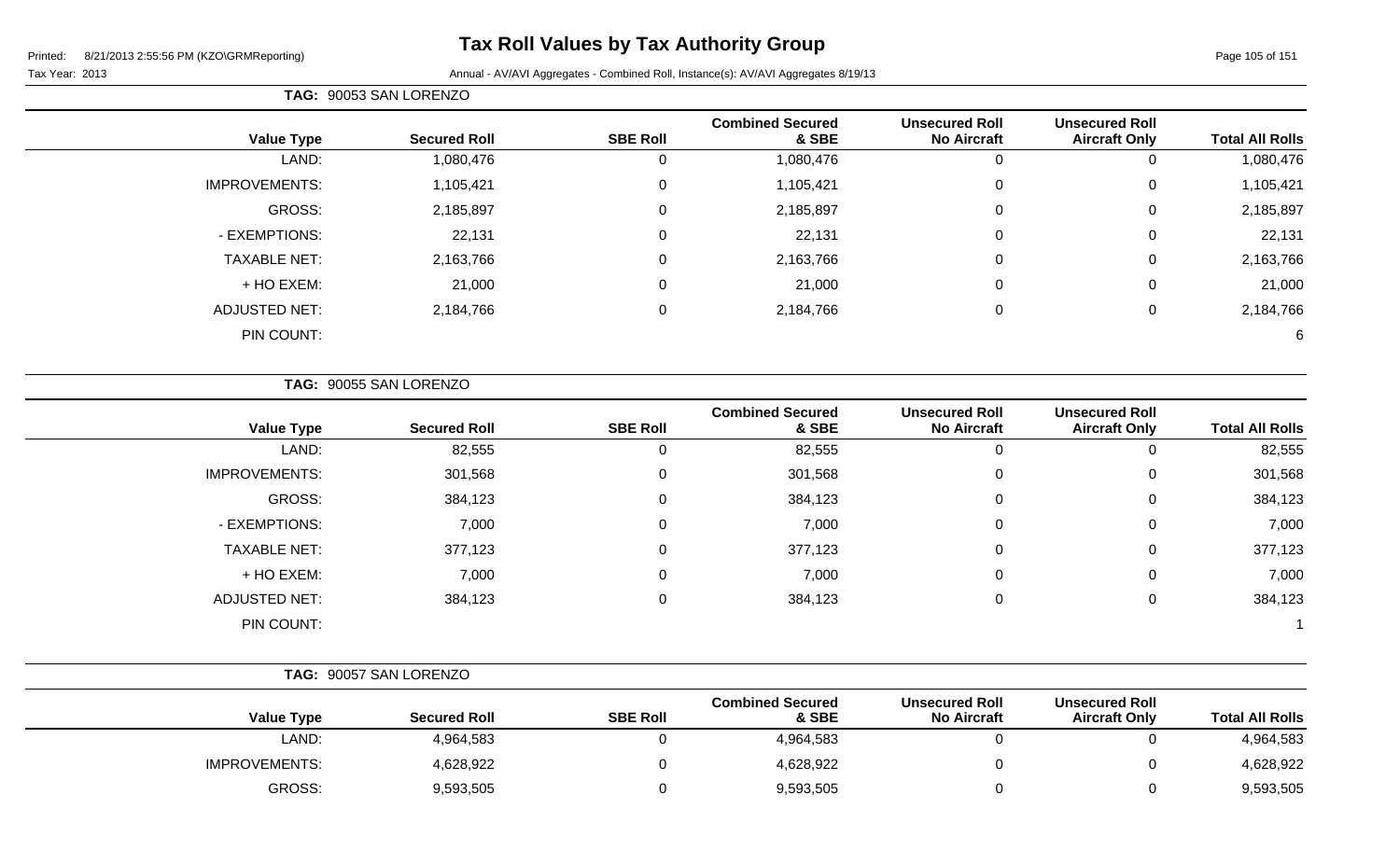# **Tax Roll Values by Tax Authority Group**

Page 106 of 151

|                      | TAG: 90057 SAN LORENZO |                 |                                  |                                             |                                               |                        |
|----------------------|------------------------|-----------------|----------------------------------|---------------------------------------------|-----------------------------------------------|------------------------|
| <b>Value Type</b>    | <b>Secured Roll</b>    | <b>SBE Roll</b> | <b>Combined Secured</b><br>& SBE | <b>Unsecured Roll</b><br><b>No Aircraft</b> | <b>Unsecured Roll</b><br><b>Aircraft Only</b> | <b>Total All Rolls</b> |
| - EXEMPTIONS:        | 209,083                | 0               | 209,083                          |                                             |                                               | 209,083                |
| <b>TAXABLE NET:</b>  | 9,384,422              | 0               | 9,384,422                        | 0                                           | 0                                             | 9,384,422              |
| + HO EXEM:           | 203,000                | 0               | 203,000                          |                                             | 0                                             | 203,000                |
| <b>ADJUSTED NET:</b> | 9,587,422              | 0               | 9,587,422                        | $\Omega$                                    | 0                                             | 9,587,422              |
| PIN COUNT:           |                        |                 |                                  |                                             |                                               | 66                     |
|                      |                        |                 |                                  |                                             |                                               |                        |

|                      | TAG: 90058 SAN LORENZO |                 |                                  |                                             |                                               |                        |
|----------------------|------------------------|-----------------|----------------------------------|---------------------------------------------|-----------------------------------------------|------------------------|
| <b>Value Type</b>    | <b>Secured Roll</b>    | <b>SBE Roll</b> | <b>Combined Secured</b><br>& SBE | <b>Unsecured Roll</b><br><b>No Aircraft</b> | <b>Unsecured Roll</b><br><b>Aircraft Only</b> | <b>Total All Rolls</b> |
| LAND:                | 3,200,666              | U               | 3,200,666                        | 0                                           | U                                             | 3,200,666              |
| <b>IMPROVEMENTS:</b> | 3,621,292              | 0               | 3,621,292                        | 0                                           | 0                                             | 3,621,292              |
| GROSS:               | 6,821,958              | 0               | 6,821,958                        | 0                                           | 0                                             | 6,821,958              |
| - EXEMPTIONS:        | 199,128                | 0               | 199,128                          | 0                                           | 0                                             | 199,128                |
| <b>TAXABLE NET:</b>  | 6,622,830              | $\mathbf 0$     | 6,622,830                        | 0                                           | 0                                             | 6,622,830              |
| + HO EXEM:           | 77,000                 | 0               | 77,000                           | $\pmb{0}$                                   | 0                                             | 77,000                 |
| <b>ADJUSTED NET:</b> | 6,699,830              | 0               | 6,699,830                        | 0                                           | 0                                             | 6,699,830              |
| PIN COUNT:           |                        |                 |                                  |                                             |                                               | 21                     |

|                      | TAG: 90059 SAN LORENZO |                 |                                  |                                             |                                               |                        |
|----------------------|------------------------|-----------------|----------------------------------|---------------------------------------------|-----------------------------------------------|------------------------|
| <b>Value Type</b>    | <b>Secured Roll</b>    | <b>SBE Roll</b> | <b>Combined Secured</b><br>& SBE | <b>Unsecured Roll</b><br><b>No Aircraft</b> | <b>Unsecured Roll</b><br><b>Aircraft Only</b> | <b>Total All Rolls</b> |
| LAND:                | 1,904,498              | U               | 1,904,498                        | 0                                           | 0                                             | 1,904,498              |
| <b>IMPROVEMENTS:</b> | 1,762,342              | 0               | 1,762,342                        | 0                                           | 0                                             | 1,762,342              |
| GROSS:               | 3,666,840              | 0               | 3,666,840                        | 0                                           | 0                                             | 3,666,840              |
| - EXEMPTIONS:        | 68,817                 | 0               | 68,817                           | $\overline{0}$                              | 0                                             | 68,817                 |
| <b>TAXABLE NET:</b>  | 3,598,023              | 0               | 3,598,023                        | $\mathbf 0$                                 | 0                                             | 3,598,023              |
| + HO EXEM:           | 56,000                 |                 | 56,000                           | 0                                           | 0                                             | 56,000                 |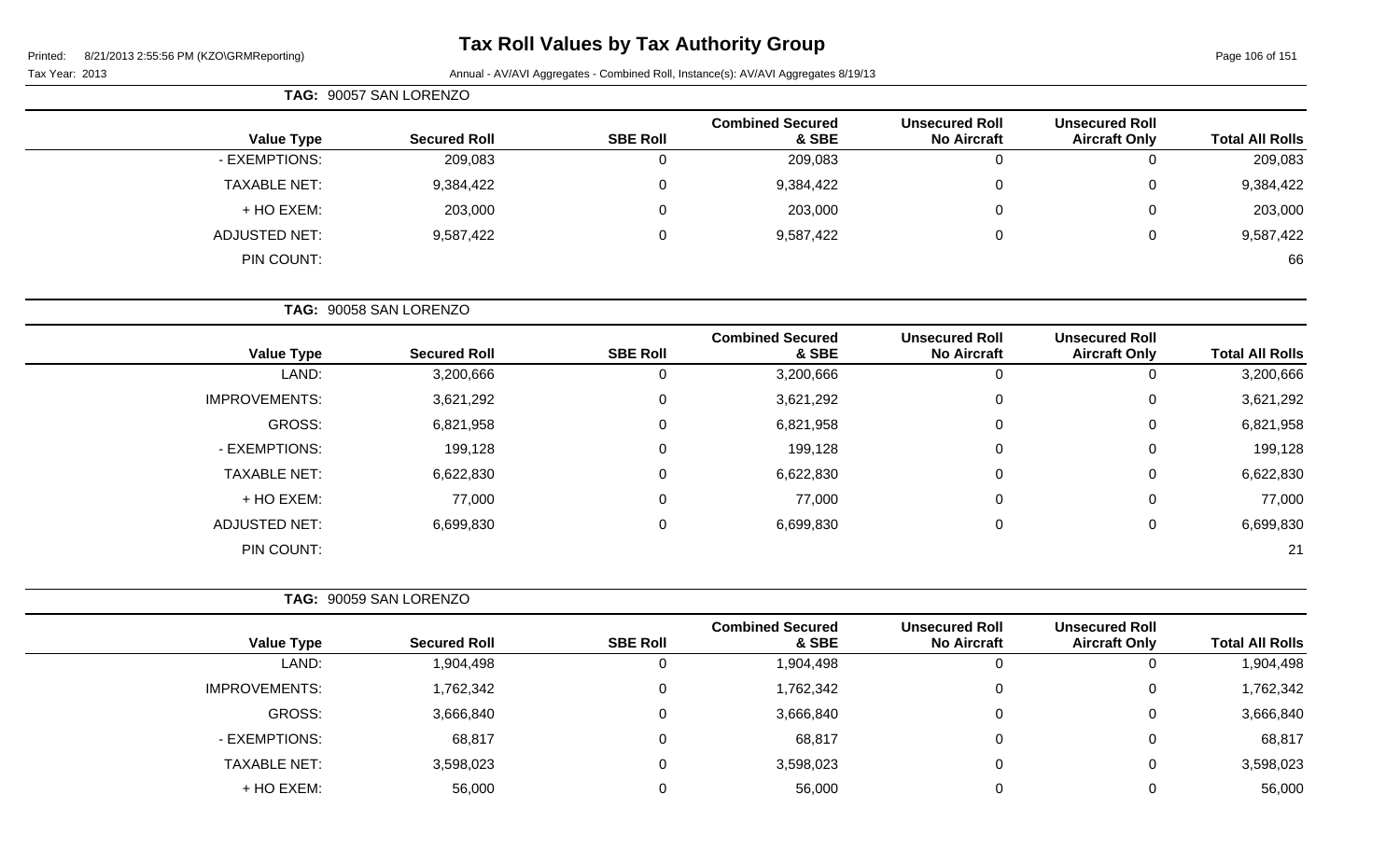Page 107 of 151

Tax Year: 2013 Annual - AV/AVI Aggregates - Combined Roll, Instance(s): AV/AVI Aggregates 8/19/13

|                      | TAG: 90059 SAN LORENZO |                 |                                  |                                             |                                               |                        |
|----------------------|------------------------|-----------------|----------------------------------|---------------------------------------------|-----------------------------------------------|------------------------|
| <b>Value Type</b>    | <b>Secured Roll</b>    | <b>SBE Roll</b> | <b>Combined Secured</b><br>& SBE | <b>Unsecured Roll</b><br><b>No Aircraft</b> | <b>Unsecured Roll</b><br><b>Aircraft Only</b> | <b>Total All Rolls</b> |
| <b>ADJUSTED NET:</b> | 3,654,023              | 0               | 3,654,023                        | 0                                           | 0                                             | 3,654,023              |
| PIN COUNT:           |                        |                 |                                  |                                             |                                               | 42                     |
|                      | TAG: 90062 SAN LORENZO |                 |                                  |                                             |                                               |                        |
| <b>Value Type</b>    | <b>Secured Roll</b>    | <b>SBE Roll</b> | <b>Combined Secured</b><br>& SBE | <b>Unsecured Roll</b><br><b>No Aircraft</b> | <b>Unsecured Roll</b><br><b>Aircraft Only</b> | <b>Total All Rolls</b> |
| LAND:                | 3,528,403              | 0               | 3,528,403                        | $\mathbf 0$                                 | $\mathbf 0$                                   | 3,528,403              |
| <b>IMPROVEMENTS:</b> | 3,062,864              | 0               | 3,062,864                        | $\mathbf 0$                                 | $\mathbf 0$                                   | 3,062,864              |
| GROSS:               | 6,591,267              | 0               | 6,591,267                        | 0                                           | $\mathbf 0$                                   | 6,591,267              |
| - EXEMPTIONS:        | 42,000                 | 0               | 42,000                           | $\pmb{0}$                                   | $\mathbf 0$                                   | 42,000                 |
| <b>TAXABLE NET:</b>  | 6,549,267              | 0               | 6,549,267                        | $\pmb{0}$                                   | $\mathbf 0$                                   | 6,549,267              |
| + HO EXEM:           | 42,000                 | 0               | 42,000                           | $\mathbf 0$                                 | $\mathbf 0$                                   | 42,000                 |
| ADJUSTED NET:        | 6,591,267              | 0               | 6,591,267                        | 0                                           | $\mathbf 0$                                   | 6,591,267              |
| PIN COUNT:           |                        |                 |                                  |                                             |                                               | 24                     |

**TAG:** 90063 SAN LORENZO

| <b>Total All Rolls</b> | <b>Unsecured Roll</b><br><b>Aircraft Only</b> | <b>Unsecured Roll</b><br><b>No Aircraft</b> | <b>Combined Secured</b><br>& SBE | <b>SBE Roll</b> | <b>Secured Roll</b> | <b>Value Type</b>    |
|------------------------|-----------------------------------------------|---------------------------------------------|----------------------------------|-----------------|---------------------|----------------------|
| 5,711,525              | 0                                             | 0                                           | 5,711,525                        | 0               | 5,711,525           | LAND:                |
| 5,683,818              | 0                                             | 0                                           | 5,683,818                        | 0               | 5,683,818           | <b>IMPROVEMENTS:</b> |
| 70,318                 | $\overline{0}$                                | 47,318                                      | 23,000                           | 0               | 23,000              | PERSONAL PROP:       |
| 11,465,661             | $\mathbf 0$                                   | 47,318                                      | 11,418,343                       | 0               | 11,418,343          | GROSS:               |
| 119,139                | $\overline{0}$                                | 0                                           | 119,139                          | 0               | 119,139             | - EXEMPTIONS:        |
| 11,346,522             | $\mathbf 0$                                   | 47,318                                      | 11,299,204                       | 0               | 11,299,204          | <b>TAXABLE NET:</b>  |
| 119,000                | 0                                             | 0                                           | 119,000                          | 0               | 119,000             | + HO EXEM:           |
| 11,465,522             | 0                                             | 47,318                                      | 11,418,204                       |                 | 11,418,204          | <b>ADJUSTED NET:</b> |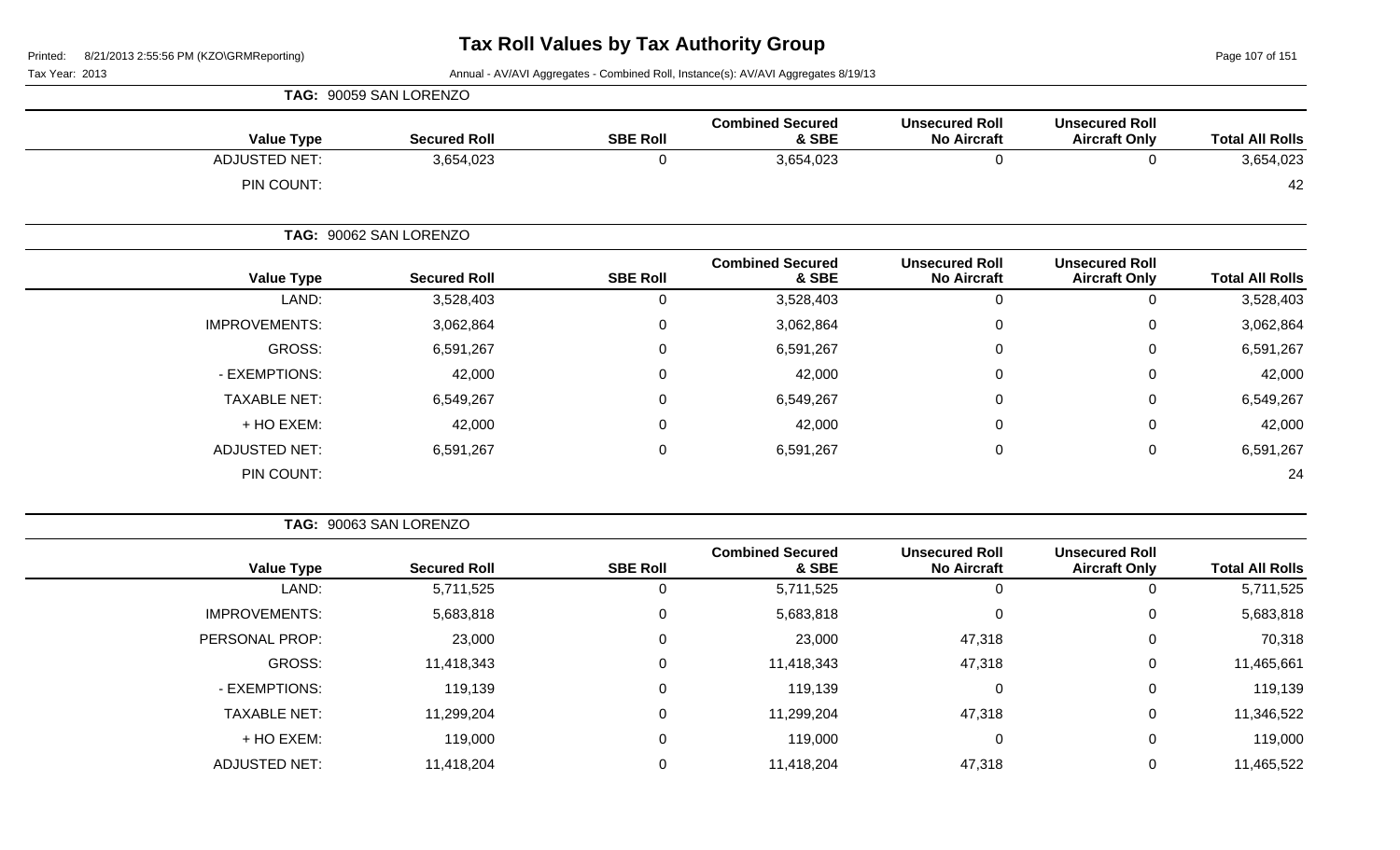Page 108 of 151

|                        |                                               |                                             |                                  |                  | TAG: 90063 SAN LORENZO |                      |
|------------------------|-----------------------------------------------|---------------------------------------------|----------------------------------|------------------|------------------------|----------------------|
| <b>Total All Rolls</b> | <b>Unsecured Roll</b><br><b>Aircraft Only</b> | <b>Unsecured Roll</b><br><b>No Aircraft</b> | <b>Combined Secured</b><br>& SBE | <b>SBE Roll</b>  | <b>Secured Roll</b>    | <b>Value Type</b>    |
| 49                     |                                               |                                             |                                  |                  |                        | PIN COUNT:           |
|                        |                                               |                                             |                                  |                  | TAG: 90071 SAN LORENZO |                      |
| <b>Total All Rolls</b> | <b>Unsecured Roll</b><br><b>Aircraft Only</b> | <b>Unsecured Roll</b><br><b>No Aircraft</b> | <b>Combined Secured</b><br>& SBE | <b>SBE Roll</b>  | <b>Secured Roll</b>    | <b>Value Type</b>    |
| 4,396,835              | $\pmb{0}$                                     | $\mathbf 0$                                 | 4,396,835                        | $\pmb{0}$        | 4,396,835              | LAND:                |
| 3,184,204              | $\mathbf 0$                                   | $\mathbf 0$                                 | 3,184,204                        | $\boldsymbol{0}$ | 3,184,204              | <b>IMPROVEMENTS:</b> |
| 7,581,039              | $\mathbf 0$                                   | 0                                           | 7,581,039                        | $\overline{0}$   | 7,581,039              | GROSS:               |
| 137,093                | $\mathbf 0$                                   | 0                                           | 137,093                          | $\boldsymbol{0}$ | 137,093                | - EXEMPTIONS:        |
| 7,443,946              | 0                                             | 0                                           | 7,443,946                        | 0                | 7,443,946              | <b>TAXABLE NET:</b>  |
| 119,000                | $\mathbf 0$                                   | 0                                           | 119,000                          | $\overline{0}$   | 119,000                | + HO EXEM:           |
| 7,562,946              | $\mathbf 0$                                   | $\mathbf 0$                                 | 7,562,946                        | $\overline{0}$   | 7,562,946              | <b>ADJUSTED NET:</b> |
| 69                     |                                               |                                             |                                  |                  |                        | PIN COUNT:           |
|                        |                                               |                                             |                                  |                  | TAG: 90072 SAN LORENZO |                      |
| <b>Total All Rolls</b> | <b>Unsecured Roll</b><br><b>Aircraft Only</b> | <b>Unsecured Roll</b><br><b>No Aircraft</b> | <b>Combined Secured</b><br>& SBE | <b>SBE Roll</b>  | <b>Secured Roll</b>    | <b>Value Type</b>    |
| 1,049                  | $\mathbf 0$                                   | $\overline{0}$                              | 1,049                            | $\overline{0}$   | 1,049                  | LAND:                |
| 1,049                  | 0                                             | 0                                           | 1,049                            | 0                | 1,049                  | GROSS:               |
| 1,049                  | $\mathsf 0$                                   | $\mathbf 0$                                 | 1,049                            | $\mathbf 0$      | 1,049                  | - EXEMPTIONS:        |
|                        |                                               |                                             |                                  |                  |                        | PIN COUNT:           |
|                        |                                               |                                             |                                  |                  | TAG: 90073 SAN LORENZO |                      |
| <b>Total All Rolls</b> | <b>Unsecured Roll</b><br><b>Aircraft Only</b> | <b>Unsecured Roll</b><br><b>No Aircraft</b> | <b>Combined Secured</b><br>& SBE | <b>SBE Roll</b>  | <b>Secured Roll</b>    | <b>Value Type</b>    |
| 234,138                | $\mathsf 0$                                   | $\mathbf 0$                                 | 234,138                          | $\mathbf 0$      | 234,138                | LAND:                |
| 234,138                | $\mathbf 0$                                   | 0                                           | 234,138                          | $\overline{0}$   | 234,138                | GROSS:               |
|                        |                                               |                                             |                                  |                  |                        |                      |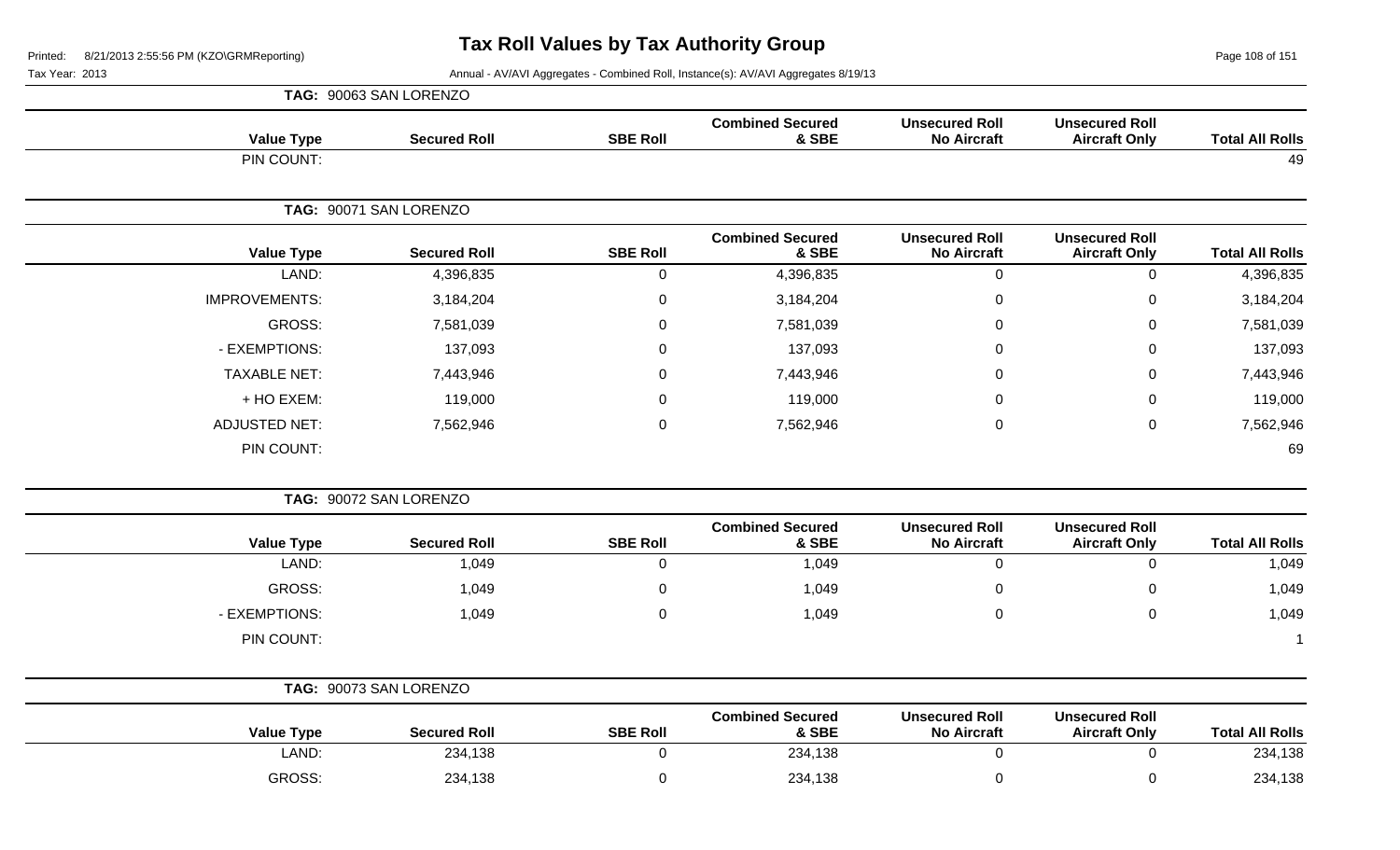# **Tax Roll Values by Tax Authority Group**

Page 109 of 151

|                      | TAG: 90073 SAN LORENZO |                 |                                  |                                             |                                               |                        |
|----------------------|------------------------|-----------------|----------------------------------|---------------------------------------------|-----------------------------------------------|------------------------|
| <b>Value Type</b>    | <b>Secured Roll</b>    | <b>SBE Roll</b> | <b>Combined Secured</b><br>& SBE | <b>Unsecured Roll</b><br><b>No Aircraft</b> | <b>Unsecured Roll</b><br><b>Aircraft Only</b> | <b>Total All Rolls</b> |
| - EXEMPTIONS:        | 1,109                  |                 | 1,109                            | 0                                           | 0                                             | 1,109                  |
| <b>TAXABLE NET:</b>  | 233,029                | $\Omega$        | 233,029                          | 0                                           | 0                                             | 233,029                |
| <b>ADJUSTED NET:</b> | 233,029                | $\Omega$        | 233,029                          | 0                                           | $\mathbf 0$                                   | 233,029                |
| PIN COUNT:           |                        |                 |                                  |                                             |                                               |                        |
|                      | TAG: 90076 SAN LORENZO |                 |                                  |                                             |                                               |                        |
| <b>Value Type</b>    | <b>Secured Roll</b>    | <b>SBE Roll</b> | <b>Combined Secured</b><br>& SBE | <b>Unsecured Roll</b><br><b>No Aircraft</b> | <b>Unsecured Roll</b><br><b>Aircraft Only</b> | <b>Total All Rolls</b> |

| LAND:                | 1,648,839 |   | 1,648,839 |   |   | 1,648,839 |
|----------------------|-----------|---|-----------|---|---|-----------|
| <b>IMPROVEMENTS:</b> | 1,813,041 | 0 | 1,813,041 | 0 | 0 | 1,813,041 |
| GROSS:               | 3,461,880 | 0 | 3,461,880 |   | 0 | 3,461,880 |
| - EXEMPTIONS:        | 78,547    | 0 | 78,547    |   | 0 | 78,547    |
| <b>TAXABLE NET:</b>  | 3,383,333 | 0 | 3,383,333 | O | 0 | 3,383,333 |
| + HO EXEM:           | 54,600    | 0 | 54,600    |   | 0 | 54,600    |
| <b>ADJUSTED NET:</b> | 3,437,933 | 0 | 3,437,933 |   | 0 | 3,437,933 |
| PIN COUNT:           |           |   |           |   |   | 72        |

|                        |                                               |                                             |                                  | TAG: 90100 SAN LORENZO |                     |                      |  |  |
|------------------------|-----------------------------------------------|---------------------------------------------|----------------------------------|------------------------|---------------------|----------------------|--|--|
| <b>Total All Rolls</b> | <b>Unsecured Roll</b><br><b>Aircraft Only</b> | <b>Unsecured Roll</b><br><b>No Aircraft</b> | <b>Combined Secured</b><br>& SBE | <b>SBE Roll</b>        | <b>Secured Roll</b> | <b>Value Type</b>    |  |  |
| 93,852,361             |                                               | 11,723                                      | 93,840,638                       | 0                      | 93,840,638          | LAND:                |  |  |
| 88,519,357             | 0                                             | 14,792                                      | 88,504,565                       | 0                      | 88,504,565          | <b>IMPROVEMENTS:</b> |  |  |
| 529,700                |                                               | 448,700                                     | 81,000                           | 0                      | 81,000              | PERSONAL PROP:       |  |  |
| 182,901,418            |                                               | 475,215                                     | 182,426,203                      | 0                      | 182,426,203         | GROSS:               |  |  |
| 4,055,041              |                                               | $\overline{0}$                              | 4,055,041                        | 0                      | 4,055,041           | - EXEMPTIONS:        |  |  |
| 178,846,377            | 0                                             | 475,215                                     | 178,371,162                      | 0                      | 178,371,162         | <b>TAXABLE NET:</b>  |  |  |
| 2,490,600              |                                               | $\pmb{0}$                                   | 2,490,600                        | 0                      | 2,490,600           | + HO EXEM:           |  |  |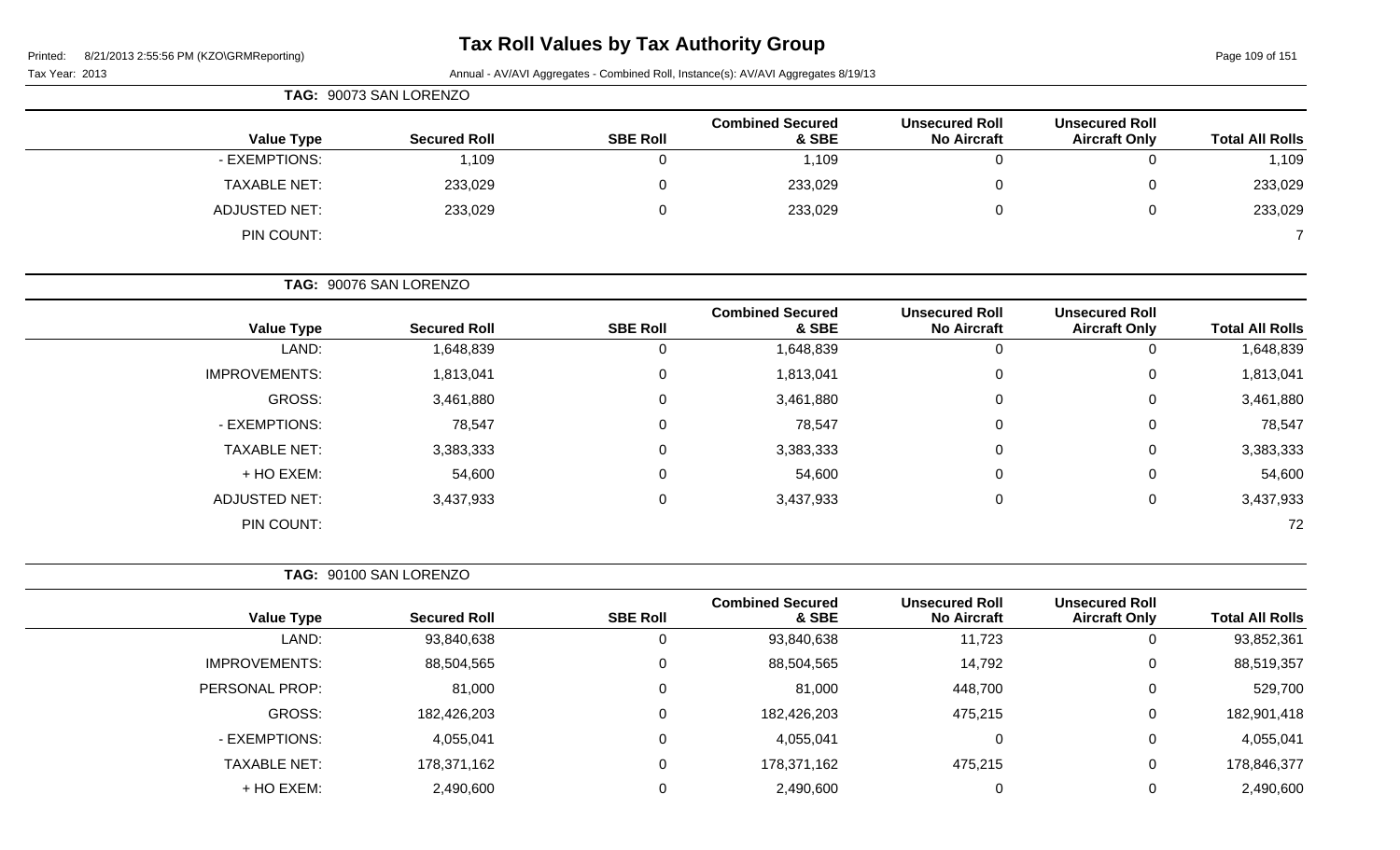Page 110 of 151

Tax Year: 2013 Annual - AV/AVI Aggregates - Combined Roll, Instance(s): AV/AVI Aggregates 8/19/13

| <b>Value Type</b>    | <b>Secured Roll</b>    | <b>SBE Roll</b> | <b>Combined Secured</b><br>& SBE | <b>Unsecured Roll</b><br><b>No Aircraft</b> | <b>Unsecured Roll</b><br><b>Aircraft Only</b> | <b>Total All Rolls</b> |
|----------------------|------------------------|-----------------|----------------------------------|---------------------------------------------|-----------------------------------------------|------------------------|
| <b>ADJUSTED NET:</b> | 180,861,762            | 0               | 180,861,762                      | 475,215                                     | 0                                             | 181,336,977            |
| PIN COUNT:           |                        |                 |                                  |                                             |                                               | 1,182                  |
|                      | TAG: 90101 SAN LORENZO |                 |                                  |                                             |                                               |                        |
| <b>Value Type</b>    | <b>Secured Roll</b>    | <b>SBE Roll</b> | <b>Combined Secured</b><br>& SBE | <b>Unsecured Roll</b><br><b>No Aircraft</b> | <b>Unsecured Roll</b><br><b>Aircraft Only</b> | <b>Total All Rolls</b> |
| LAND:                | 136,674,903            | 0               | 136,674,903                      | $\mathbf 0$                                 | 0                                             | 136,674,903            |
| <b>IMPROVEMENTS:</b> | 130,631,741            | 0               | 130,631,741                      | 761,766                                     | 0                                             | 131,393,507            |
| PERSONAL PROP:       | 277,500                | 0               | 277,500                          | 2,290,697                                   | 0                                             | 2,568,197              |
| GROSS:               | 267,584,144            | 0               | 267,584,144                      | 3,052,463                                   | 0                                             | 270,636,607            |
| - EXEMPTIONS:        | 4,627,243              | 0               | 4,627,243                        | 32,187                                      | 0                                             | 4,659,430              |
| <b>TAXABLE NET:</b>  | 262,956,901            | 0               | 262,956,901                      | 3,020,276                                   | 0                                             | 265, 977, 177          |
| + HO EXEM:           | 2,888,200              | 0               | 2,888,200                        | $\mathbf 0$                                 | 0                                             | 2,888,200              |
| <b>ADJUSTED NET:</b> | 265,845,101            | 0               | 265,845,101                      | 3,020,276                                   | 0                                             | 268,865,377            |
| PIN COUNT:           |                        |                 |                                  |                                             |                                               | 1,410                  |

**TAG:** 90102 SAN LORENZO

**TAG:** 90100 SAN LORENZO

| <b>Value Type</b>    | <b>Secured Roll</b> | <b>SBE Roll</b> | <b>Combined Secured</b><br>& SBE | <b>Unsecured Roll</b><br><b>No Aircraft</b> | <b>Unsecured Roll</b><br><b>Aircraft Only</b> | <b>Total All Rolls</b> |
|----------------------|---------------------|-----------------|----------------------------------|---------------------------------------------|-----------------------------------------------|------------------------|
| LAND:                | 7,711,828           |                 | 7,711,828                        | 0                                           |                                               | 7,711,828              |
| <b>IMPROVEMENTS:</b> | 9,363,090           | 0               | 9,363,090                        | 0                                           | 0                                             | 9,363,090              |
| PERSONAL PROP:       |                     | 0               | 0                                | 5,573                                       | 0                                             | 5,573                  |
| GROSS:               | 17,074,918          | $\Omega$        | 17,074,918                       | 5,573                                       | 0                                             | 17,080,491             |
| - EXEMPTIONS:        | 223,155             | $\Omega$        | 223,155                          | 0                                           | 0                                             | 223,155                |
| <b>TAXABLE NET:</b>  | 16,851,763          | $\Omega$        | 16,851,763                       | 5,573                                       | 0                                             | 16,857,336             |
| + HO EXEM:           | 222,600             | $\Omega$        | 222,600                          | 0                                           | 0                                             | 222,600                |
| <b>ADJUSTED NET:</b> | 17,074,363          |                 | 17,074,363                       | 5,573                                       |                                               | 17,079,936             |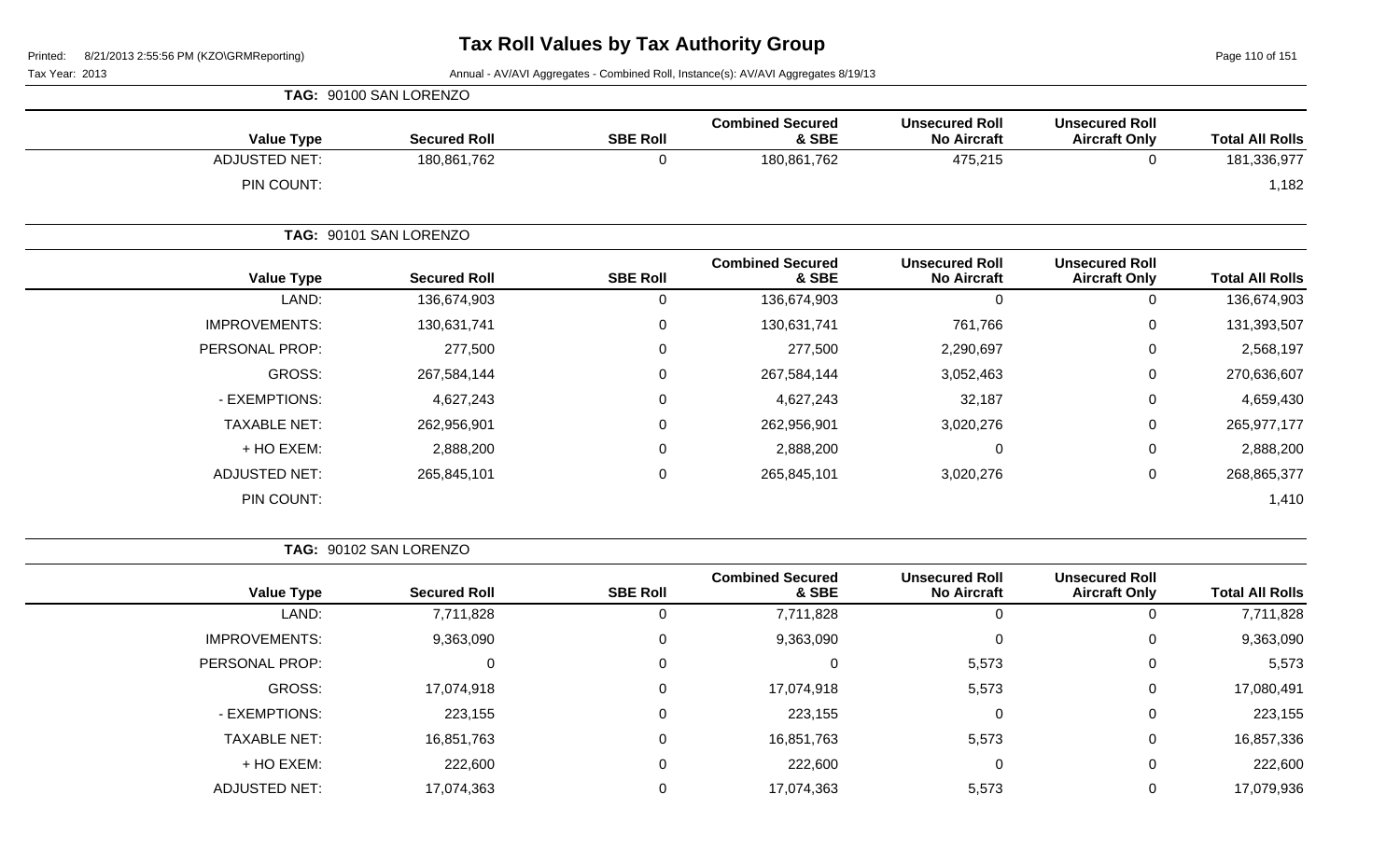Page 111 of 151

|                      | TAG: 90102 SAN LORENZO |                 |                                  |                                             |                                               |                        |
|----------------------|------------------------|-----------------|----------------------------------|---------------------------------------------|-----------------------------------------------|------------------------|
| <b>Value Type</b>    | <b>Secured Roll</b>    | <b>SBE Roll</b> | <b>Combined Secured</b><br>& SBE | <b>Unsecured Roll</b><br><b>No Aircraft</b> | <b>Unsecured Roll</b><br><b>Aircraft Only</b> | <b>Total All Rolls</b> |
| PIN COUNT:           |                        |                 |                                  |                                             |                                               | 55                     |
|                      | TAG: 90103 SAN LORENZO |                 |                                  |                                             |                                               |                        |
| <b>Value Type</b>    | <b>Secured Roll</b>    | <b>SBE Roll</b> | <b>Combined Secured</b><br>& SBE | <b>Unsecured Roll</b><br><b>No Aircraft</b> | <b>Unsecured Roll</b><br><b>Aircraft Only</b> | <b>Total All Rolls</b> |
| LAND:                | 281,240,043            | 0               | 281,240,043                      | $\mathbf{0}$                                | 0                                             | 281,240,043            |
| <b>IMPROVEMENTS:</b> | 254,857,148            | 0               | 254,857,148                      | 95,897                                      | $\mathbf 0$                                   | 254,953,045            |
| PERSONAL PROP:       | 362,298                | 0               | 362,298                          | 513,101                                     | 0                                             | 875,399                |
| GROSS:               | 536,459,489            | 0               | 536,459,489                      | 608,998                                     | $\mathbf 0$                                   | 537,068,487            |
| - EXEMPTIONS:        | 21,103,252             | 0               | 21,103,252                       | $\mathbf 0$                                 | $\pmb{0}$                                     | 21,103,252             |
| <b>TAXABLE NET:</b>  | 515,356,236            | $\overline{0}$  | 515,356,236                      | 608,998                                     | $\mathbf 0$                                   | 515,965,234            |
| + HO EXEM:           | 7,484,400              | $\mathbf 0$     | 7,484,400                        | $\mathbf 0$                                 | $\mathsf 0$                                   | 7,484,400              |
| <b>ADJUSTED NET:</b> | 522,840,636            | $\mathbf 0$     | 522,840,636                      | 608,998                                     | $\pmb{0}$                                     | 523,449,634            |
| PIN COUNT:           |                        |                 |                                  |                                             |                                               | 4,210                  |

|                      | TAG: 90104 SAN LORENZO |                 |                                  |                                             |                                               |                        |
|----------------------|------------------------|-----------------|----------------------------------|---------------------------------------------|-----------------------------------------------|------------------------|
| <b>Value Type</b>    | <b>Secured Roll</b>    | <b>SBE Roll</b> | <b>Combined Secured</b><br>& SBE | <b>Unsecured Roll</b><br><b>No Aircraft</b> | <b>Unsecured Roll</b><br><b>Aircraft Only</b> | <b>Total All Rolls</b> |
| LAND:                | 37, 145, 123           | U               | 37, 145, 123                     | 0                                           | 0                                             | 37,145,123             |
| <b>IMPROVEMENTS:</b> | 33,075,110             | $\Omega$        | 33,075,110                       | 0                                           | 0                                             | 33,075,110             |
| PERSONAL PROP:       |                        | $\Omega$        | 0                                | 105,729                                     | 0                                             | 105,729                |
| GROSS:               | 70,220,233             | $\Omega$        | 70,220,233                       | 105,729                                     | 0                                             | 70,325,962             |
| - EXEMPTIONS:        | 832,403                | $\Omega$        | 832,403                          | 0                                           | 0                                             | 832,403                |
| <b>TAXABLE NET:</b>  | 69,387,830             | $\Omega$        | 69,387,830                       | 105,729                                     | 0                                             | 69,493,559             |
| + HO EXEM:           | 805,000                | $\Omega$        | 805,000                          | 0                                           | 0                                             | 805,000                |
| <b>ADJUSTED NET:</b> | 70,192,830             |                 | 70,192,830                       | 105,729                                     | 0                                             | 70,298,559             |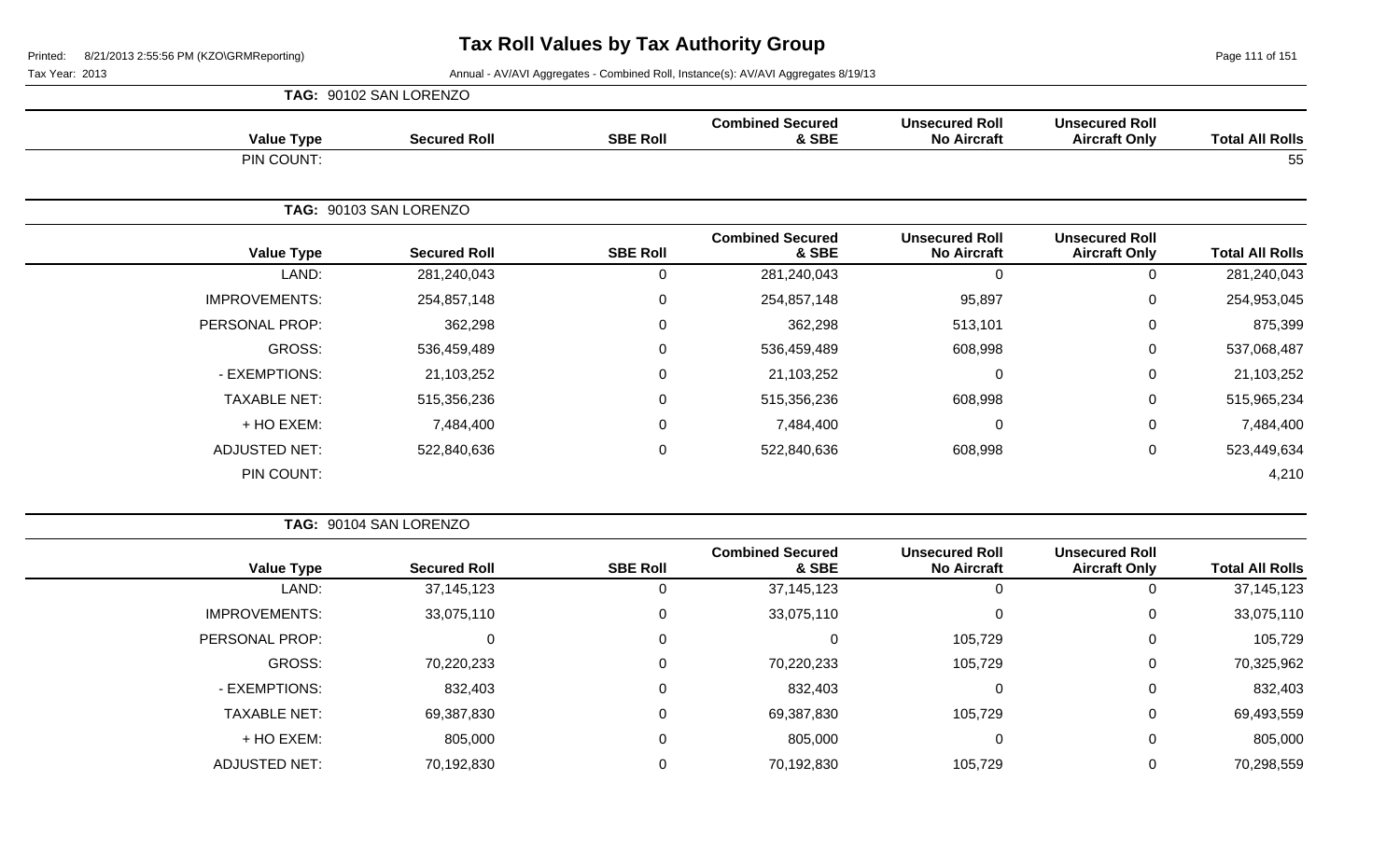Page 112 of 151

|                      | TAG: 90104 SAN LORENZO |                 |                                  |                                             |                                               |                        |
|----------------------|------------------------|-----------------|----------------------------------|---------------------------------------------|-----------------------------------------------|------------------------|
| <b>Value Type</b>    | <b>Secured Roll</b>    | <b>SBE Roll</b> | <b>Combined Secured</b><br>& SBE | <b>Unsecured Roll</b><br><b>No Aircraft</b> | <b>Unsecured Roll</b><br><b>Aircraft Only</b> | <b>Total All Rolls</b> |
| PIN COUNT:           |                        |                 |                                  |                                             |                                               | 369                    |
|                      | TAG: 90105 SAN LORENZO |                 |                                  |                                             |                                               |                        |
| <b>Value Type</b>    | <b>Secured Roll</b>    | <b>SBE Roll</b> | <b>Combined Secured</b><br>& SBE | <b>Unsecured Roll</b><br><b>No Aircraft</b> | <b>Unsecured Roll</b><br><b>Aircraft Only</b> | <b>Total All Rolls</b> |
| LAND:                | 1,475,938              | 0               | 1,475,938                        | $\Omega$                                    | $\overline{0}$                                | 1,475,938              |
| <b>IMPROVEMENTS:</b> | 1,220,638              | $\pmb{0}$       | 1,220,638                        | 0                                           | $\mathbf 0$                                   | 1,220,638              |
| PERSONAL PROP:       | 0                      | $\pmb{0}$       | 0                                | 5,000                                       | $\mathbf 0$                                   | 5,000                  |
| GROSS:               | 2,696,576              | $\mathbf 0$     | 2,696,576                        | 5,000                                       | $\mathbf 0$                                   | 2,701,576              |
| - EXEMPTIONS:        | 72,311                 | $\mathbf 0$     | 72,311                           | $\Omega$                                    | $\mathbf 0$                                   | 72,311                 |
| <b>TAXABLE NET:</b>  | 2,624,265              | $\mathbf 0$     | 2,624,265                        | 5,000                                       | $\mathbf 0$                                   | 2,629,265              |
| + HO EXEM:           | 70,000                 | 0               | 70,000                           | 0                                           | $\mathbf 0$                                   | 70,000                 |
| <b>ADJUSTED NET:</b> | 2,694,265              | $\mathbf 0$     | 2,694,265                        | 5,000                                       | $\mathbf 0$                                   | 2,699,265              |
| PIN COUNT:           |                        |                 |                                  |                                             |                                               | 26                     |

|                        |                                               |                                             |                                  | TAG: 90106 SAN LORENZO |                     |                      |  |  |  |
|------------------------|-----------------------------------------------|---------------------------------------------|----------------------------------|------------------------|---------------------|----------------------|--|--|--|
| <b>Total All Rolls</b> | <b>Unsecured Roll</b><br><b>Aircraft Only</b> | <b>Unsecured Roll</b><br><b>No Aircraft</b> | <b>Combined Secured</b><br>& SBE | <b>SBE Roll</b>        | <b>Secured Roll</b> | <b>Value Type</b>    |  |  |  |
| 625,566                | 0                                             | 0                                           | 625,566                          | U                      | 625,566             | LAND:                |  |  |  |
| 452,832                | 0                                             | $\overline{0}$                              | 452,832                          | 0                      | 452,832             | <b>IMPROVEMENTS:</b> |  |  |  |
| 1,078,398              | 0                                             | $\overline{0}$                              | 1,078,398                        | 0                      | 1,078,398           | GROSS:               |  |  |  |
| 1,078,398              | 0                                             | $\overline{0}$                              | 1,078,398                        |                        | 1,078,398           | <b>TAXABLE NET:</b>  |  |  |  |
| 1,078,398              | 0                                             | 0                                           | 1,078,398                        | 0                      | 1,078,398           | ADJUSTED NET:        |  |  |  |
| 5                      |                                               |                                             |                                  |                        |                     | PIN COUNT:           |  |  |  |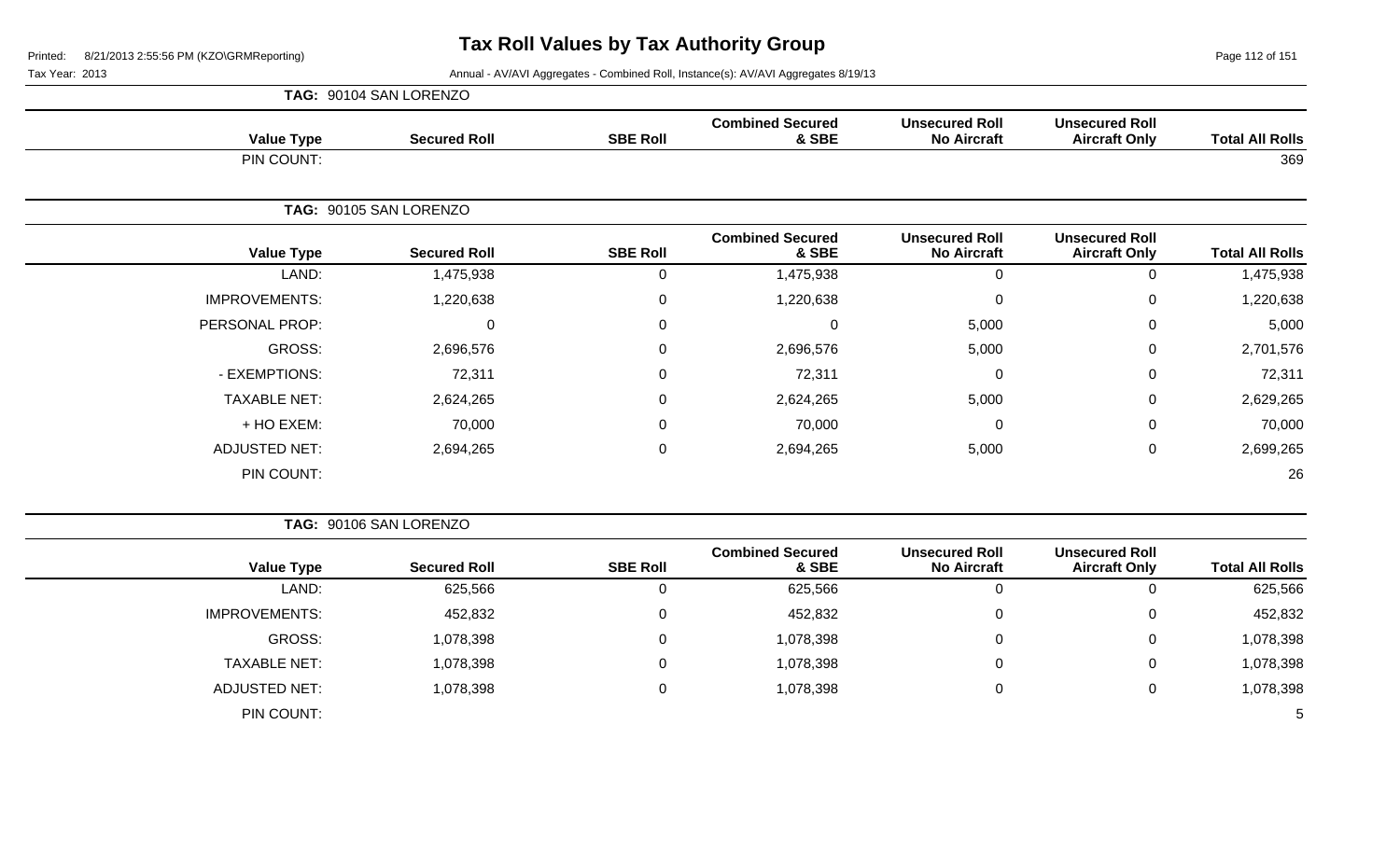Page 113 of 151

 $\overline{\phantom{0}}$ 

|  | TAG: 90107 SAN LORENZO |  |
|--|------------------------|--|
|--|------------------------|--|

|                      |                     |                 | <b>Combined Secured</b> | <b>Unsecured Roll</b> | <b>Unsecured Roll</b> |                        |
|----------------------|---------------------|-----------------|-------------------------|-----------------------|-----------------------|------------------------|
| <b>Value Type</b>    | <b>Secured Roll</b> | <b>SBE Roll</b> | & SBE                   | <b>No Aircraft</b>    | <b>Aircraft Only</b>  | <b>Total All Rolls</b> |
| LAND:                | 80,816,254          | 32,888          | 80,849,142              | 0                     | 0                     | 80,849,142             |
| <b>IMPROVEMENTS:</b> | 82,066,642          | 0               | 82,066,642              | 0                     | 0                     | 82,066,642             |
| PERSONAL PROP:       | 56,500              | $\Omega$        | 56,500                  | 151,405               | 0                     | 207,905                |
| GROSS:               | 162,939,396         | 32,888          | 162,972,284             | 151,405               | 0                     | 163,123,689            |
| - EXEMPTIONS:        | 4,747,226           | 0               | 4,747,226               | $\mathbf{0}$          | 0                     | 4,747,226              |
| <b>TAXABLE NET:</b>  | 158,192,170         | 32,888          | 158,225,058             | 151,405               | 0                     | 158,376,463            |
| + HO EXEM:           | 2,252,600           | 0               | 2,252,600               | 0                     | 0                     | 2,252,600              |
| <b>ADJUSTED NET:</b> | 160,444,770         | 32,888          | 160,477,658             | 151,405               | 0                     | 160,629,063            |
| PIN COUNT:           |                     |                 |                         |                       |                       | 856                    |

| 41,353,789<br>11,723<br>$\mathbf 0$<br>$\mathbf 0$<br>11,723<br>97,388<br>$\mathbf 0$<br>$\mathbf 0$ |         | 41,342,066<br>31,173,026 | 31,799      | 41,310,267 | LAND:                |
|------------------------------------------------------------------------------------------------------|---------|--------------------------|-------------|------------|----------------------|
| 31,184,749                                                                                           |         |                          |             |            |                      |
| 594,776<br>73,133,314                                                                                |         |                          | $\mathbf 0$ | 31,173,026 | <b>IMPROVEMENTS:</b> |
|                                                                                                      |         | 497,388                  | $\mathbf 0$ | 497,388    | PERSONAL PROP:       |
|                                                                                                      | 120,834 | 73,012,480               | 31,799      | 72,980,681 | GROSS:               |
| 1,964,284<br>$\mathbf 0$<br>$\overline{0}$                                                           |         | 1,964,284                | $\mathbf 0$ | 1,964,284  | - EXEMPTIONS:        |
| 120,834<br>$\mathbf 0$<br>71,169,030                                                                 |         | 71,048,196               | 31,799      | 71,016,397 | <b>TAXABLE NET:</b>  |
| $\mathbf 0$<br>796,600<br>$\mathbf 0$                                                                |         | 796,600                  | $\mathbf 0$ | 796,600    | + HO EXEM:           |
| $\mathbf 0$<br>71,965,630<br>120,834                                                                 |         | 71,844,796               | 31,799      | 71,812,997 | <b>ADJUSTED NET:</b> |
| 1,567                                                                                                |         |                          |             |            | PIN COUNT:           |

|                   | <b>IAU.</b> SUIUS UNN LUITLINZU |                 |                                  |                                             |                                               |                        |
|-------------------|---------------------------------|-----------------|----------------------------------|---------------------------------------------|-----------------------------------------------|------------------------|
| <b>Value Type</b> | <b>Secured Roll</b>             | <b>SBE Roll</b> | <b>Combined Secured</b><br>& SBE | <b>Unsecured Roll</b><br><b>No Aircraft</b> | <b>Unsecured Roll</b><br><b>Aircraft Only</b> | <b>Total All Rolls</b> |
| LAND:             | 62,251,509                      |                 | 62,251,509                       | 8,319                                       |                                               | 62,259,828             |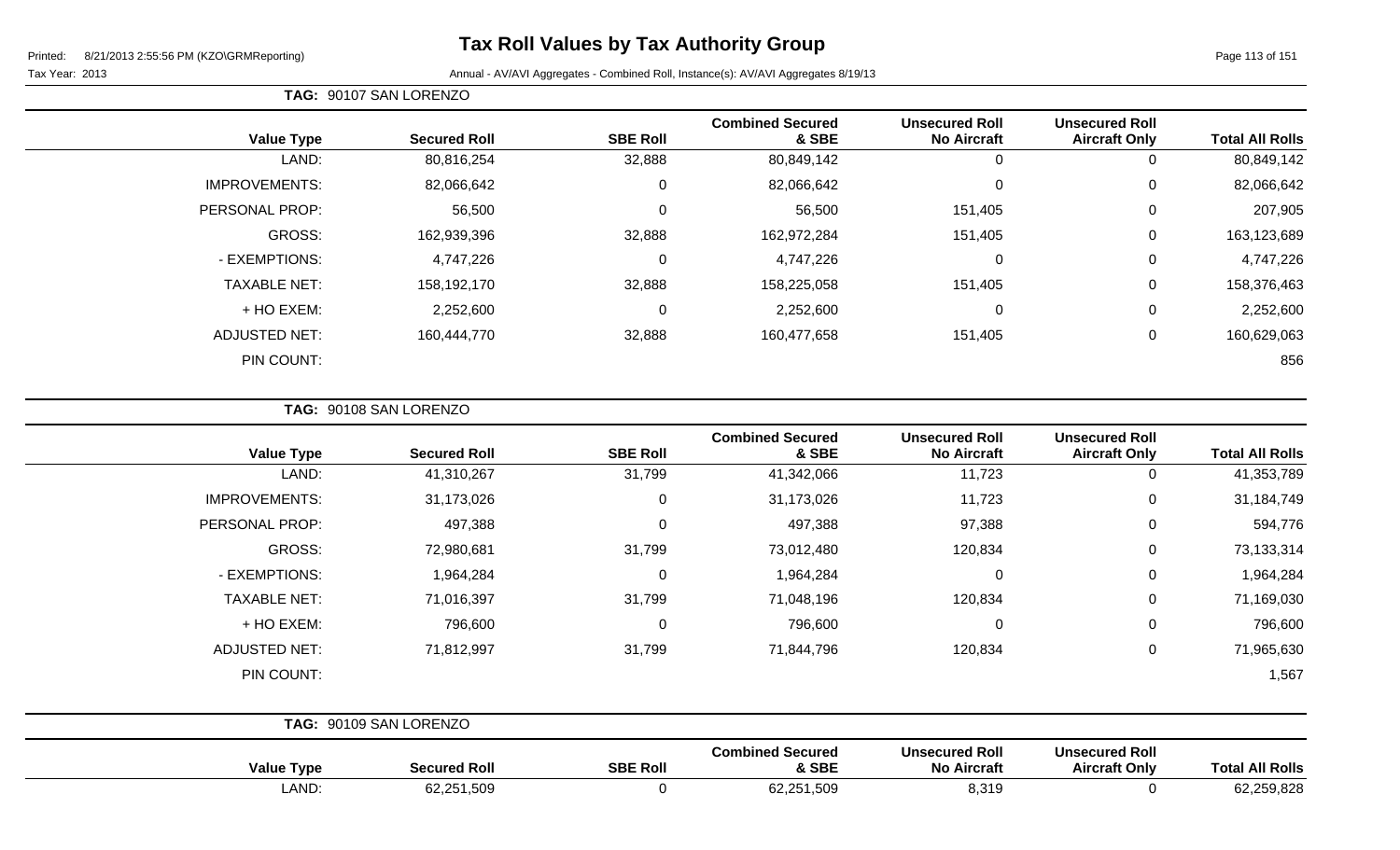# **Tax Roll Values by Tax Authority Group**

Page 114 of 151

|                      | TAG: 90109 SAN LORENZO |                 |                                  |                                             |                                               |                        |
|----------------------|------------------------|-----------------|----------------------------------|---------------------------------------------|-----------------------------------------------|------------------------|
| <b>Value Type</b>    | <b>Secured Roll</b>    | <b>SBE Roll</b> | <b>Combined Secured</b><br>& SBE | <b>Unsecured Roll</b><br><b>No Aircraft</b> | <b>Unsecured Roll</b><br><b>Aircraft Only</b> | <b>Total All Rolls</b> |
| <b>IMPROVEMENTS:</b> | 43,394,519             | 0               | 43,394,519                       | 16,066                                      | 0                                             | 43,410,585             |
| PERSONAL PROP:       | 231,403                | 0               | 231,403                          | 137,490                                     | 0                                             | 368,893                |
| GROSS:               | 105,877,431            | 0               | 105,877,431                      | 161,875                                     | 0                                             | 106,039,306            |
| - EXEMPTIONS:        | 5,164,507              | $\mathbf 0$     | 5,164,507                        | $\mathbf 0$                                 | 0                                             | 5,164,507              |
| <b>TAXABLE NET:</b>  | 100,712,923            | $\mathbf 0$     | 100,712,923                      | 161,875                                     | $\mathbf 0$                                   | 100,874,798            |
| + HO EXEM:           | 805,000                | $\mathbf 0$     | 805,000                          | $\mathbf 0$                                 | 0                                             | 805,000                |
| <b>ADJUSTED NET:</b> | 101,517,923            | $\mathbf 0$     | 101,517,923                      | 161,875                                     | 0                                             | 101,679,798            |
| PIN COUNT:           |                        |                 |                                  |                                             |                                               | 1,206                  |

| <b>TAG: 90110 SAN LORENZO</b> |
|-------------------------------|
|                               |

| <b>Value Type</b>    | <b>Secured Roll</b> | <b>SBE Roll</b> | <b>Combined Secured</b><br>& SBE | <b>Unsecured Roll</b><br><b>No Aircraft</b> | <b>Unsecured Roll</b><br><b>Aircraft Only</b> | <b>Total All Rolls</b> |
|----------------------|---------------------|-----------------|----------------------------------|---------------------------------------------|-----------------------------------------------|------------------------|
| LAND:                | 4,779,016           | 0               | 4,779,016                        | 0                                           | 0                                             | 4,779,016              |
| <b>IMPROVEMENTS:</b> | 4,998,691           | 0               | 4,998,691                        | 766,236                                     | 0                                             | 5,764,927              |
| PERSONAL PROP:       | 0                   | 0               | 0                                | 144,840                                     | 0                                             | 144,840                |
| GROSS:               | 9,777,707           | 0               | 9,777,707                        | 911,076                                     | 0                                             | 10,688,783             |
| - EXEMPTIONS:        | 84,000              | 0               | 84,000                           | 0                                           | 0                                             | 84,000                 |
| <b>TAXABLE NET:</b>  | 9,693,707           | 0               | 9,693,707                        | 911,076                                     | 0                                             | 10,604,783             |
| + HO EXEM:           | 84,000              | 0               | 84,000                           | 0                                           | 0                                             | 84,000                 |
| <b>ADJUSTED NET:</b> | 9,777,707           | 0               | 9,777,707                        | 911,076                                     | 0                                             | 10,688,783             |
| PIN COUNT:           |                     |                 |                                  |                                             |                                               | 31                     |

|                      | TAG: 90111 SAN LORENZO |                 |                                  |                                             |                                               |                        |
|----------------------|------------------------|-----------------|----------------------------------|---------------------------------------------|-----------------------------------------------|------------------------|
| <b>Value Type</b>    | <b>Secured Roll</b>    | <b>SBE Roll</b> | <b>Combined Secured</b><br>& SBE | <b>Unsecured Roll</b><br><b>No Aircraft</b> | <b>Unsecured Roll</b><br><b>Aircraft Only</b> | <b>Total All Rolls</b> |
| LAND:                | 5,489,090              |                 | 5,489,090                        |                                             |                                               | 5,489,090              |
| <b>IMPROVEMENTS:</b> | 5,833,632              |                 | 5,833,632                        |                                             |                                               | 5,833,632              |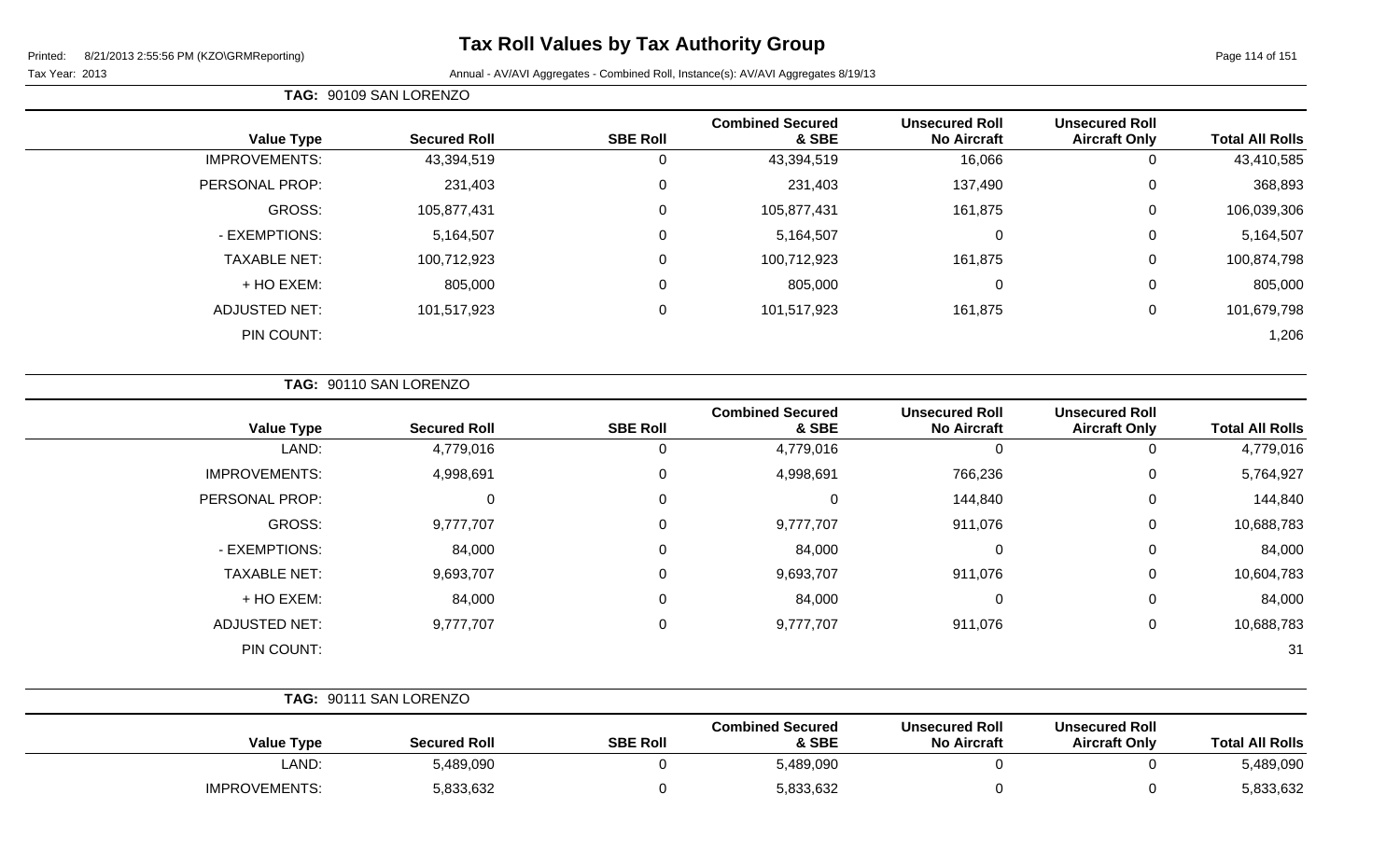# **Tax Roll Values by Tax Authority Group**

|                     | TAG: 90111 SAN LORENZO |                 |                                  |                                             |                                               |                        |
|---------------------|------------------------|-----------------|----------------------------------|---------------------------------------------|-----------------------------------------------|------------------------|
| <b>Value Type</b>   | <b>Secured Roll</b>    | <b>SBE Roll</b> | <b>Combined Secured</b><br>& SBE | <b>Unsecured Roll</b><br><b>No Aircraft</b> | <b>Unsecured Roll</b><br><b>Aircraft Only</b> | <b>Total All Rolls</b> |
| GROSS:              | 11,322,722             | 0               | 11,322,722                       | 0                                           | 0                                             | 11,322,722             |
| - EXEMPTIONS:       | 155,173                | 0               | 155,173                          | 0                                           | 0                                             | 155,173                |
| <b>TAXABLE NET:</b> | 11,167,549             | 0               | 11,167,549                       | 0                                           | 0                                             | 11,167,549             |
| + HO EXEM:          | 147,000                | 0               | 147,000                          | 0                                           | 0                                             | 147,000                |
| ADJUSTED NET:       | 11,314,549             | 0               | 11,314,549                       | 0                                           | 0                                             | 11,314,549             |
| PIN COUNT:          |                        |                 |                                  |                                             |                                               | 52                     |

|                        |                                               |                                             |                                  |                  | TAG: 90112 SAN LORENZO |                      |
|------------------------|-----------------------------------------------|---------------------------------------------|----------------------------------|------------------|------------------------|----------------------|
| <b>Total All Rolls</b> | <b>Unsecured Roll</b><br><b>Aircraft Only</b> | <b>Unsecured Roll</b><br><b>No Aircraft</b> | <b>Combined Secured</b><br>& SBE | <b>SBE Roll</b>  | <b>Secured Roll</b>    | <b>Value Type</b>    |
| 7,308,049              | 0                                             | 0                                           | 7,308,049                        | U                | 7,308,049              | LAND:                |
| 5,423,254              | $\mathbf 0$                                   | 8,374                                       | 5,414,880                        | $\mathbf 0$      | 5,414,880              | <b>IMPROVEMENTS:</b> |
| 42,440                 | 0                                             | 40,440                                      | 2,000                            | $\mathbf 0$      | 2,000                  | PERSONAL PROP:       |
| 12,773,743             | 0                                             | 48,814                                      | 12,724,929                       | $\mathbf 0$      | 12,724,929             | GROSS:               |
| 301,019                | 0                                             | 0                                           | 301,019                          | $\mathbf 0$      | 301,019                | - EXEMPTIONS:        |
| 12,472,724             | $\mathbf 0$                                   | 48,814                                      | 12,423,910                       | $\overline{0}$   | 12,423,910             | <b>TAXABLE NET:</b>  |
| 175,000                | $\mathbf 0$                                   | $\mathbf 0$                                 | 175,000                          | $\boldsymbol{0}$ | 175,000                | + HO EXEM:           |
| 12,647,724             | $\mathbf 0$                                   | 48,814                                      | 12,598,910                       | $\mathbf 0$      | 12,598,910             | <b>ADJUSTED NET:</b> |
| 58                     |                                               |                                             |                                  |                  |                        | PIN COUNT:           |
|                        |                                               |                                             |                                  |                  |                        |                      |

|               | TAG: 90113 SAN LORENZO |                 |                    |
|---------------|------------------------|-----------------|--------------------|
|               |                        |                 | <b>Combined Se</b> |
| $Valuis$ Tung | Convert Dall           | <b>CDE DAIL</b> |                    |

| <b>Value Type</b> | <b>Secured Roll</b> | <b>SBE Roll</b> | <b>Combined Secured</b><br>& SBE | <b>Unsecured Roll</b><br><b>No Aircraft</b> | <b>Unsecured Roll</b><br><b>Aircraft Only</b> | <b>Total All Rolls</b> |
|-------------------|---------------------|-----------------|----------------------------------|---------------------------------------------|-----------------------------------------------|------------------------|
| LAND:             | 685                 |                 | 685                              |                                             |                                               | 685                    |
| GROSS:            | 685                 |                 | 685                              |                                             |                                               | 685                    |
| - EXEMPTIONS:     | 685                 |                 | 685                              |                                             |                                               | 685                    |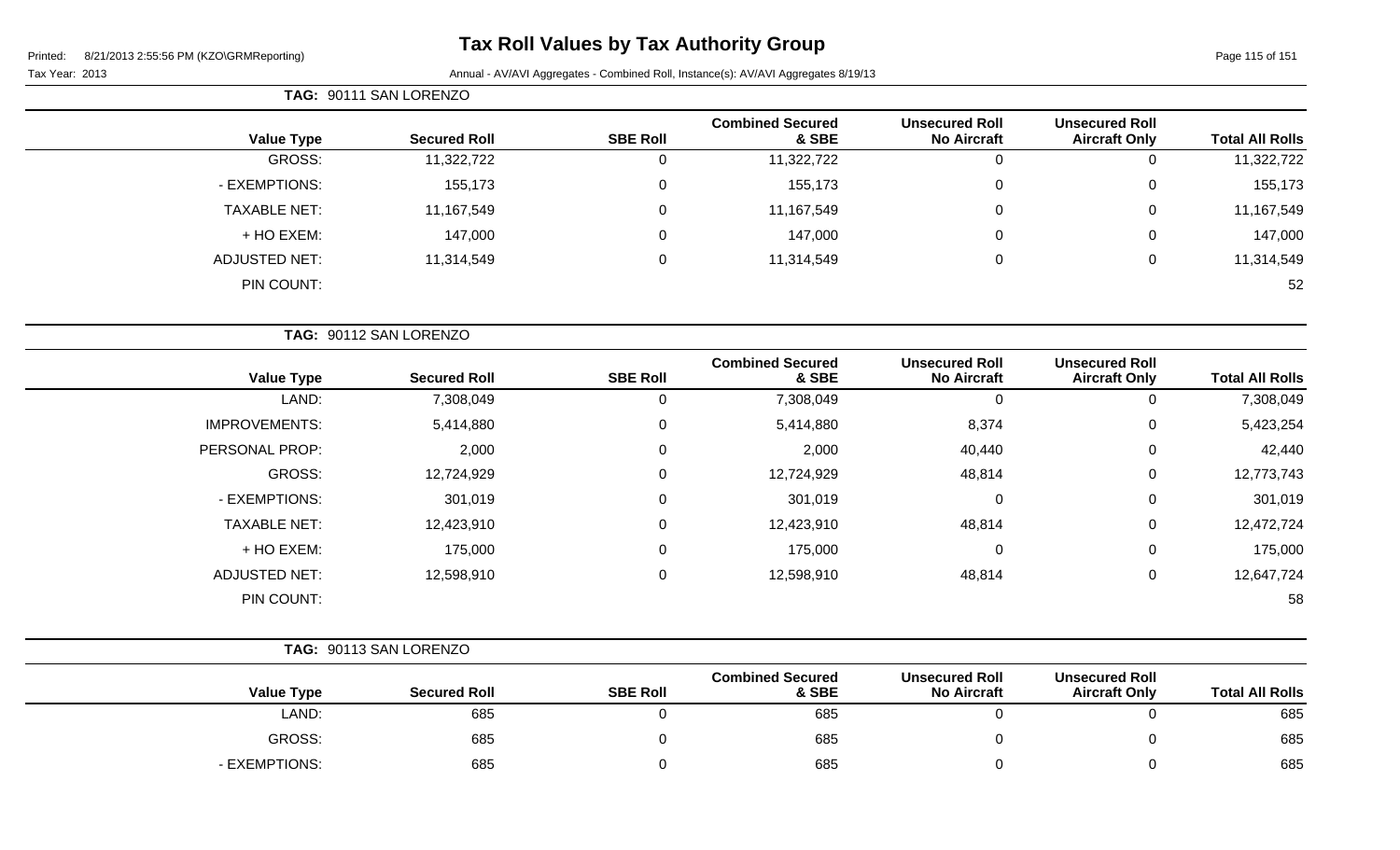Page 116 of 151

|                      | TAG: 90113 SAN LORENZO |                        |                                  |                                             |                                               |                        |
|----------------------|------------------------|------------------------|----------------------------------|---------------------------------------------|-----------------------------------------------|------------------------|
| <b>Value Type</b>    | <b>Secured Roll</b>    | <b>SBE Roll</b>        | <b>Combined Secured</b><br>& SBE | <b>Unsecured Roll</b><br><b>No Aircraft</b> | <b>Unsecured Roll</b><br><b>Aircraft Only</b> | <b>Total All Rolls</b> |
| PIN COUNT:           |                        |                        |                                  |                                             |                                               |                        |
|                      |                        |                        |                                  |                                             |                                               |                        |
| <b>Value Type</b>    | <b>Secured Roll</b>    | <b>SBE Roll</b>        | <b>Combined Secured</b><br>& SBE | <b>Unsecured Roll</b><br><b>No Aircraft</b> | <b>Unsecured Roll</b><br><b>Aircraft Only</b> | <b>Total All Rolls</b> |
| LAND:                | 2,306,821              | 0                      | 2,306,821                        | $\mathbf 0$                                 | 0                                             | 2,306,821              |
| <b>IMPROVEMENTS:</b> | 1,589,975              | 0                      | 1,589,975                        | $\mathbf 0$                                 | 0                                             | 1,589,975              |
| GROSS:               | 3,896,796              | 0                      | 3,896,796                        | 0                                           | 0                                             | 3,896,796              |
| - EXEMPTIONS:        | 36,587                 | 0                      | 36,587                           | $\mathbf 0$                                 | 0                                             | 36,587                 |
| <b>TAXABLE NET:</b>  | 3,860,209              | 0                      | 3,860,209                        | $\pmb{0}$                                   | 0                                             | 3,860,209              |
| + HO EXEM:           | 35,000                 | 0                      | 35,000                           | $\mathbf 0$                                 | 0                                             | 35,000                 |
| <b>ADJUSTED NET:</b> | 3,895,209              | 0                      | 3,895,209                        | $\pmb{0}$                                   | 0                                             | 3,895,209              |
| PIN COUNT:           |                        |                        |                                  |                                             |                                               | 25                     |
|                      |                        | TAG: 90114 SAN LORENZO |                                  |                                             |                                               |                        |

|                      | TAG: 90116 SAN LORENZO |                 |                                  |                                             |                                               |                        |
|----------------------|------------------------|-----------------|----------------------------------|---------------------------------------------|-----------------------------------------------|------------------------|
| <b>Value Type</b>    | <b>Secured Roll</b>    | <b>SBE Roll</b> | <b>Combined Secured</b><br>& SBE | <b>Unsecured Roll</b><br><b>No Aircraft</b> | <b>Unsecured Roll</b><br><b>Aircraft Only</b> | <b>Total All Rolls</b> |
| LAND:                | 437,345                | 0               | 437,345                          |                                             | 0                                             | 437,345                |
| <b>IMPROVEMENTS:</b> | 311,487                | 0               | 311,487                          | 2,500                                       | $\mathbf 0$                                   | 313,987                |
| PERSONAL PROP:       | 0                      | 0               | $\Omega$                         | 17,500                                      | $\mathbf 0$                                   | 17,500                 |
| GROSS:               | 748,832                | 0               | 748,832                          | 20,000                                      | $\mathbf 0$                                   | 768,832                |
| - EXEMPTIONS:        | 7,000                  | 0               | 7,000                            | 0                                           | $\mathbf 0$                                   | 7,000                  |
| <b>TAXABLE NET:</b>  | 741,832                | 0               | 741,832                          | 20,000                                      | $\mathbf 0$                                   | 761,832                |
| + HO EXEM:           | 7,000                  | 0               | 7,000                            | 0                                           | $\mathbf 0$                                   | 7,000                  |
| <b>ADJUSTED NET:</b> | 748,832                | 0               | 748,832                          | 20,000                                      | $\overline{0}$                                | 768,832                |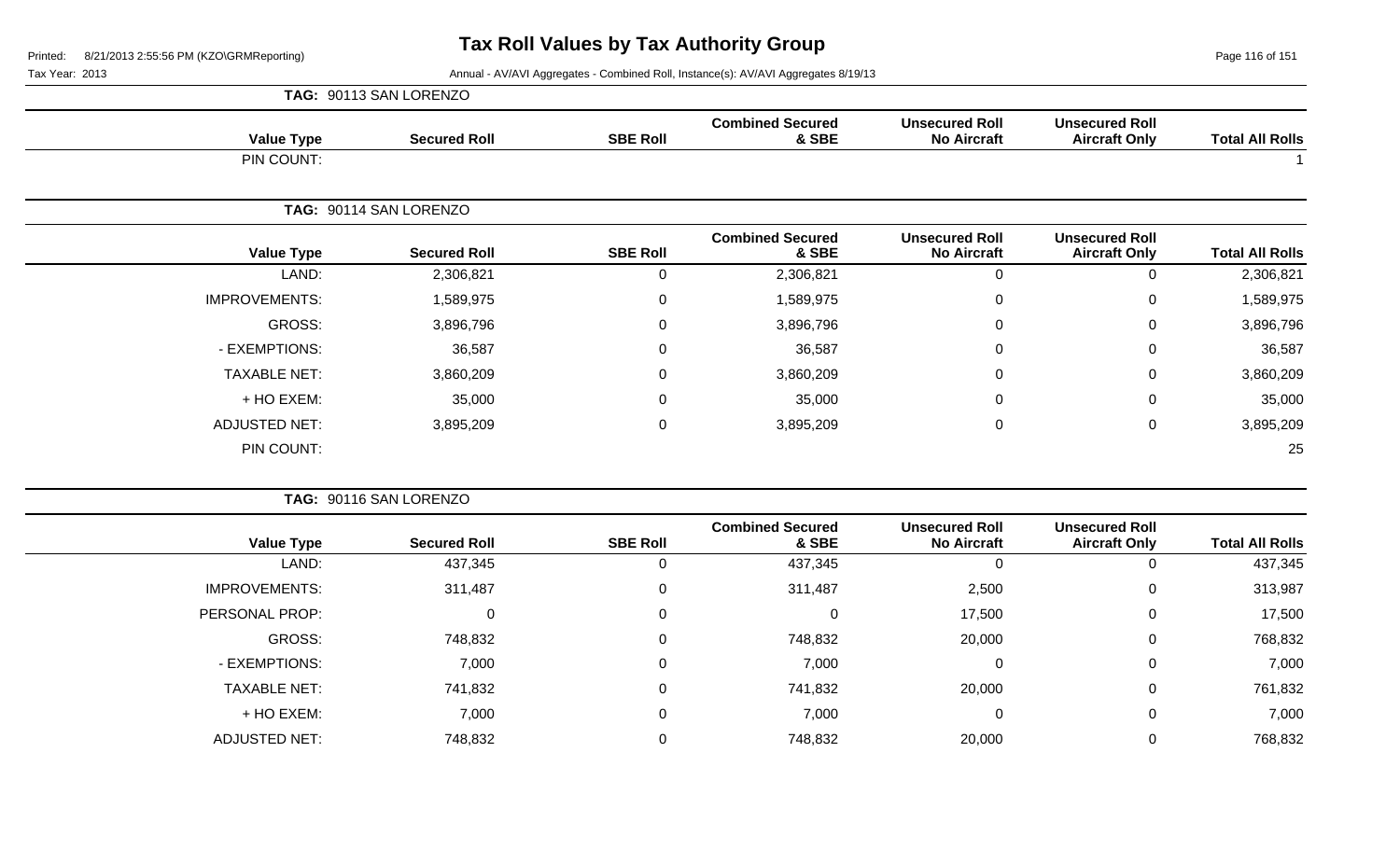Page 117 of 151

Tax Year: 2013 **Annual - AV/AVI Aggregates - Combined Roll**, Instance(s): AV/AVI Aggregates 8/19/13

|                      | TAG: 90116 SAN LORENZO |                 |                                  |                                             |                                               |                        |
|----------------------|------------------------|-----------------|----------------------------------|---------------------------------------------|-----------------------------------------------|------------------------|
| <b>Value Type</b>    | <b>Secured Roll</b>    | <b>SBE Roll</b> | <b>Combined Secured</b><br>& SBE | <b>Unsecured Roll</b><br><b>No Aircraft</b> | <b>Unsecured Roll</b><br><b>Aircraft Only</b> | <b>Total All Rolls</b> |
| PIN COUNT:           |                        |                 |                                  |                                             |                                               | 3                      |
|                      | TAG: 90117 SAN LORENZO |                 |                                  |                                             |                                               |                        |
| <b>Value Type</b>    | <b>Secured Roll</b>    | <b>SBE Roll</b> | <b>Combined Secured</b><br>& SBE | <b>Unsecured Roll</b><br><b>No Aircraft</b> | <b>Unsecured Roll</b><br><b>Aircraft Only</b> | <b>Total All Rolls</b> |
| LAND:                | 168,108,134            | 0               | 168,108,134                      | $\mathbf 0$                                 | 0                                             | 168,108,134            |
| <b>IMPROVEMENTS:</b> | 139,491,174            | $\mathbf 0$     | 139,491,174                      | 2,000,855                                   | 0                                             | 141,492,029            |
| PERSONAL PROP:       | 94,346                 | $\mathbf 0$     | 94,346                           | 3,773,293                                   | 0                                             | 3,867,639              |
| GROSS:               | 307,693,654            | 0               | 307,693,654                      | 5,774,148                                   | 0                                             | 313,467,802            |
| - EXEMPTIONS:        | 9,144,065              | $\mathbf 0$     | 9,144,065                        | $\mathbf 0$                                 | 0                                             | 9,144,065              |
| <b>TAXABLE NET:</b>  | 298,549,588            | 0               | 298,549,588                      | 5,774,148                                   | 0                                             | 304,323,736            |
| + HO EXEM:           | 3,644,200              | 0               | 3,644,200                        | $\mathbf 0$                                 | 0                                             | 3,644,200              |
| <b>ADJUSTED NET:</b> | 302,193,788            | $\mathbf 0$     | 302,193,788                      | 5,774,148                                   | 0                                             | 307,967,936            |
| PIN COUNT:           |                        |                 |                                  |                                             |                                               | 1,384                  |

**TAG:** 92003 SANTA CRUZ

| <b>Total All Rolls</b> | <b>Unsecured Roll</b><br><b>Aircraft Only</b> | <b>Unsecured Roll</b><br><b>No Aircraft</b> | <b>Combined Secured</b><br>& SBE | <b>SBE Roll</b> | <b>Secured Roll</b> | <b>Value Type</b>    |
|------------------------|-----------------------------------------------|---------------------------------------------|----------------------------------|-----------------|---------------------|----------------------|
| 27,282,350             | 0                                             | 28,376                                      | 27,253,974                       |                 | 27,253,974          | LAND:                |
| 40,810,359             | $\mathbf 0$                                   | 20,934                                      | 40,789,425                       | 0               | 40,789,425          | <b>IMPROVEMENTS:</b> |
| 5,936                  | $\mathbf 0$                                   | 5,936                                       |                                  | 0               | 0                   | PERSONAL PROP:       |
| 68,098,645             | 0                                             | 55,246                                      | 68,043,399                       | 0               | 68,043,399          | GROSS:               |
| 1,444,479              | $\mathbf{0}$                                  | 0                                           | 1,444,479                        | 0               | 1,444,479           | - EXEMPTIONS:        |
| 66,654,166             | 0                                             | 55,246                                      | 66,598,920                       | $\Omega$        | 66,598,920          | <b>TAXABLE NET:</b>  |
| 1,199,343              | 0                                             | 0                                           | 1,199,343                        | 0               | 1,199,343           | + HO EXEM:           |
| 67,853,509             | 0                                             | 55,246                                      | 67,798,263                       |                 | 67,798,263          | <b>ADJUSTED NET:</b> |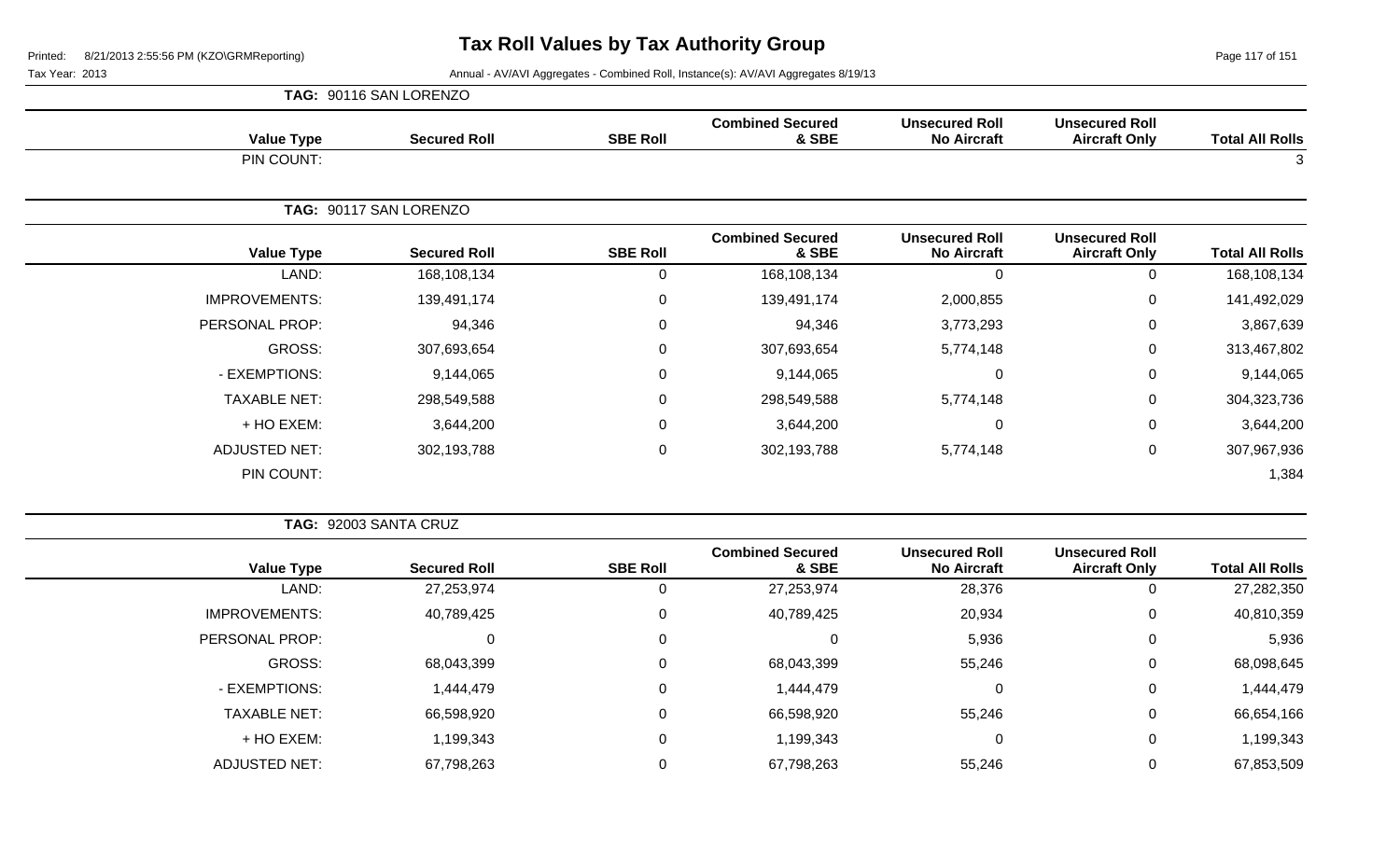Page 118 of 151

Tax Year: 2013 **Annual - AV/AVI Aggregates - Combined Roll**, Instance(s): AV/AVI Aggregates 8/19/13

|                      | TAG: 92003 SANTA CRUZ |                 |                                  |                                             |                                               |                        |
|----------------------|-----------------------|-----------------|----------------------------------|---------------------------------------------|-----------------------------------------------|------------------------|
| <b>Value Type</b>    | <b>Secured Roll</b>   | <b>SBE Roll</b> | <b>Combined Secured</b><br>& SBE | <b>Unsecured Roll</b><br><b>No Aircraft</b> | <b>Unsecured Roll</b><br><b>Aircraft Only</b> | <b>Total All Rolls</b> |
| PIN COUNT:           |                       |                 |                                  |                                             |                                               | 500                    |
|                      | TAG: 92004 SANTA CRUZ |                 |                                  |                                             |                                               |                        |
| <b>Value Type</b>    | <b>Secured Roll</b>   | <b>SBE Roll</b> | <b>Combined Secured</b><br>& SBE | <b>Unsecured Roll</b><br><b>No Aircraft</b> | <b>Unsecured Roll</b><br><b>Aircraft Only</b> | <b>Total All Rolls</b> |
| LAND:                | 21,966,849            | $\mathbf 0$     | 21,966,849                       | 386,036                                     | $\mathbf 0$                                   | 22,352,885             |
| <b>IMPROVEMENTS:</b> | 14,081,777            | $\mathbf 0$     | 14,081,777                       | 853,784                                     | $\pmb{0}$                                     | 14,935,561             |
| PERSONAL PROP:       | $\Omega$              | $\mathbf 0$     | $\mathbf 0$                      | 1,017,381                                   | $\mathbf 0$                                   | 1,017,381              |
| GROSS:               | 36,048,626            | $\mathbf 0$     | 36,048,626                       | 2,257,201                                   | $\mathbf 0$                                   | 38,305,827             |
| - EXEMPTIONS:        | 1,273,474             | $\mathbf 0$     | 1,273,474                        | $\overline{0}$                              | $\mathbf 0$                                   | 1,273,474              |
| <b>TAXABLE NET:</b>  | 34,775,152            | $\mathbf 0$     | 34,775,152                       | 2,257,201                                   | 0                                             | 37,032,353             |
| + HO EXEM:           | 238,000               | $\mathsf 0$     | 238,000                          | $\Omega$                                    | $\pmb{0}$                                     | 238,000                |
| <b>ADJUSTED NET:</b> | 35,013,152            | $\pmb{0}$       | 35,013,152                       | 2,257,201                                   | $\pmb{0}$                                     | 37,270,353             |
| PIN COUNT:           |                       |                 |                                  |                                             |                                               | 134                    |

**TAG:** 92006 SANTA CRUZ

| <b>Total All Rolls</b> | <b>Unsecured Roll</b><br><b>Aircraft Only</b> | <b>Unsecured Roll</b><br><b>No Aircraft</b> | <b>Combined Secured</b><br>& SBE | <b>SBE Roll</b> | <b>Secured Roll</b> | <b>Value Type</b>    |
|------------------------|-----------------------------------------------|---------------------------------------------|----------------------------------|-----------------|---------------------|----------------------|
| 55,874,400             | 0                                             | 14,783                                      | 55,859,617                       | 0               | 55,859,617          | LAND:                |
| 57,751,499             | 0                                             | 197,295                                     | 57,554,204                       | 0               | 57,554,204          | <b>IMPROVEMENTS:</b> |
| 140,472                | 0                                             | 96,186                                      | 44,286                           | 0               | 44,286              | PERSONAL PROP:       |
| 113,766,371            | 0                                             | 308,264                                     | 113,458,107                      | 0               | 113,458,107         | GROSS:               |
| 3,843,917              | 0                                             | 5,000                                       | 3,838,917                        | 0               | 3,838,917           | - EXEMPTIONS:        |
| 109,922,454            | 0                                             | 303,264                                     | 109,619,190                      | 0               | 109,619,190         | <b>TAXABLE NET:</b>  |
| 1,026,200              | 0                                             | 0                                           | 1,026,200                        | 0               | 1,026,200           | + HO EXEM:           |
| 110,948,654            | 0                                             | 303,264                                     | 110,645,390                      |                 | 110,645,390         | <b>ADJUSTED NET:</b> |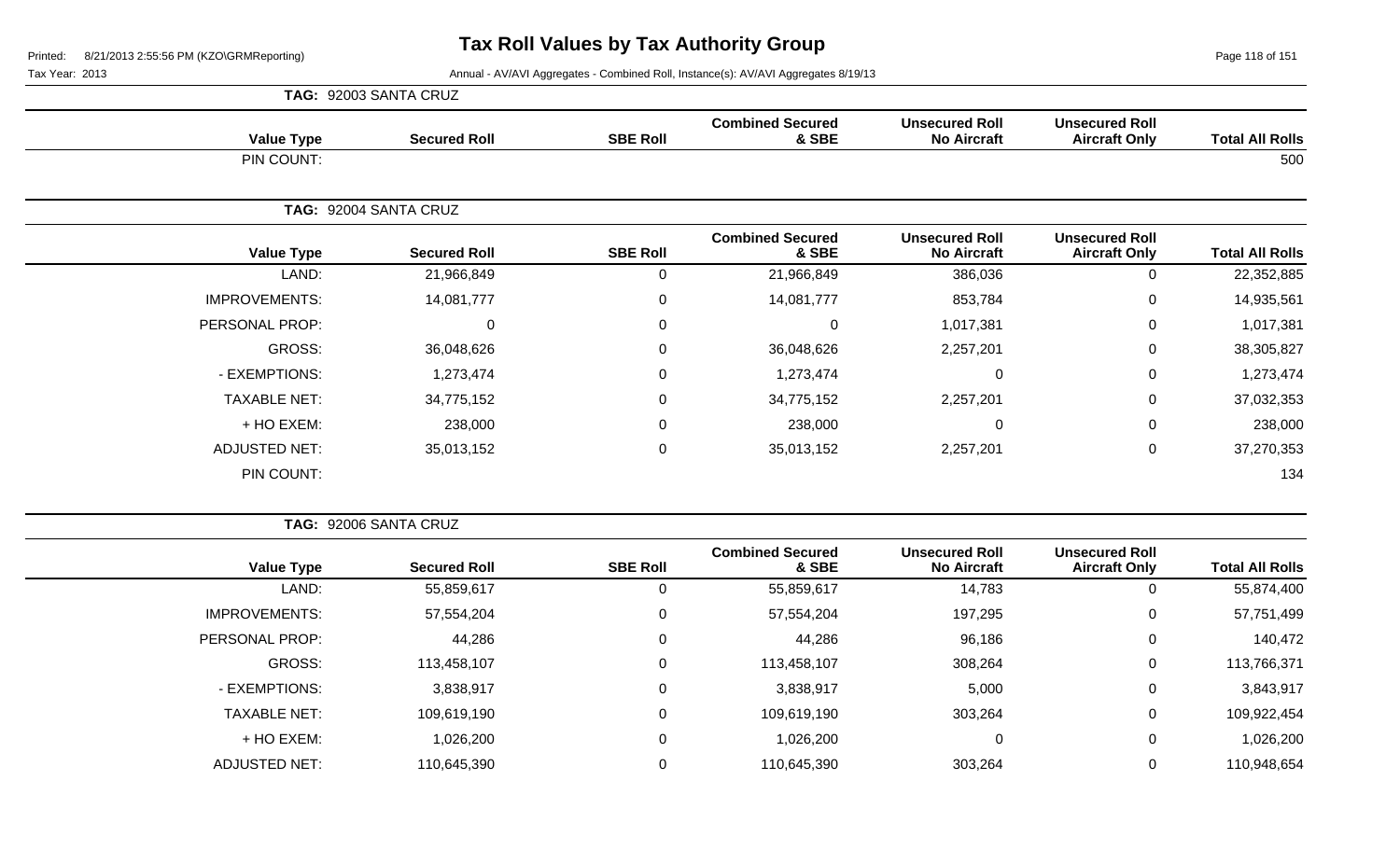Page 119 of 151

Tax Year: 2013 **Annual - AV/AVI Aggregates - Combined Roll**, Instance(s): AV/AVI Aggregates 8/19/13

|                      | TAG: 92006 SANTA CRUZ |                 |                                  |                                             |                                               |                        |
|----------------------|-----------------------|-----------------|----------------------------------|---------------------------------------------|-----------------------------------------------|------------------------|
| <b>Value Type</b>    | <b>Secured Roll</b>   | <b>SBE Roll</b> | <b>Combined Secured</b><br>& SBE | <b>Unsecured Roll</b><br><b>No Aircraft</b> | <b>Unsecured Roll</b><br><b>Aircraft Only</b> | <b>Total All Rolls</b> |
| PIN COUNT:           |                       |                 |                                  |                                             |                                               | 309                    |
|                      | TAG: 92007 SANTA CRUZ |                 |                                  |                                             |                                               |                        |
| <b>Value Type</b>    | <b>Secured Roll</b>   | <b>SBE Roll</b> | <b>Combined Secured</b><br>& SBE | <b>Unsecured Roll</b><br><b>No Aircraft</b> | <b>Unsecured Roll</b><br><b>Aircraft Only</b> | <b>Total All Rolls</b> |
| LAND:                | 5,972,075             | $\mathbf 0$     | 5,972,075                        | 146,041                                     | 0                                             | 6,118,116              |
| <b>IMPROVEMENTS:</b> | 5,957,985             | $\mathsf 0$     | 5,957,985                        | 178,033                                     | $\mathbf 0$                                   | 6,136,018              |
| PERSONAL PROP:       | $\Omega$              | $\mathbf 0$     | $\mathbf 0$                      | 148,177                                     | 0                                             | 148,177                |
| GROSS:               | 11,930,060            | $\mathbf 0$     | 11,930,060                       | 472,251                                     | 0                                             | 12,402,311             |
| - EXEMPTIONS:        | 914,200               | $\mathbf 0$     | 914,200                          | $\mathbf 0$                                 | $\mathbf 0$                                   | 914,200                |
| <b>TAXABLE NET:</b>  | 11,015,859            | $\mathbf 0$     | 11,015,859                       | 472,251                                     | 0                                             | 11,488,110             |
| + HO EXEM:           | 84,000                | $\mathsf 0$     | 84,000                           | $\mathbf{0}$                                | $\mathbf 0$                                   | 84,000                 |
| <b>ADJUSTED NET:</b> | 11,099,859            | $\mathbf 0$     | 11,099,859                       | 472,251                                     | $\pmb{0}$                                     | 11,572,110             |
| PIN COUNT:           |                       |                 |                                  |                                             |                                               | 59                     |

**TAG:** 92008 SANTA CRUZ

| <b>Total All Rolls</b> | <b>Unsecured Roll</b><br><b>Aircraft Only</b> | <b>Unsecured Roll</b><br><b>No Aircraft</b> | <b>Combined Secured</b><br>& SBE | <b>SBE Roll</b> | <b>Secured Roll</b> | <b>Value Type</b>    |
|------------------------|-----------------------------------------------|---------------------------------------------|----------------------------------|-----------------|---------------------|----------------------|
| 14,629,373             | 0                                             | 0                                           | 14,629,373                       | 0               | 14,629,373          | LAND:                |
| 9,658,309              | 0                                             | 0                                           | 9,658,309                        | 0               | 9,658,309           | <b>IMPROVEMENTS:</b> |
| 22,730                 | 0                                             | 14,730                                      | 8,000                            | 0               | 8,000               | PERSONAL PROP:       |
| 24,310,412             | 0                                             | 14,730                                      | 24,295,682                       | 0               | 24,295,682          | GROSS:               |
| 296,361                | 0                                             | 0                                           | 296,361                          | 0               | 296,361             | - EXEMPTIONS:        |
| 24,014,051             | 0                                             | 14,730                                      | 23,999,321                       | 0               | 23,999,321          | <b>TAXABLE NET:</b>  |
| 287,000                | 0                                             | 0                                           | 287,000                          | 0               | 287,000             | + HO EXEM:           |
| 24,301,051             | 0                                             | 14,730                                      | 24,286,321                       | 0               | 24,286,321          | <b>ADJUSTED NET:</b> |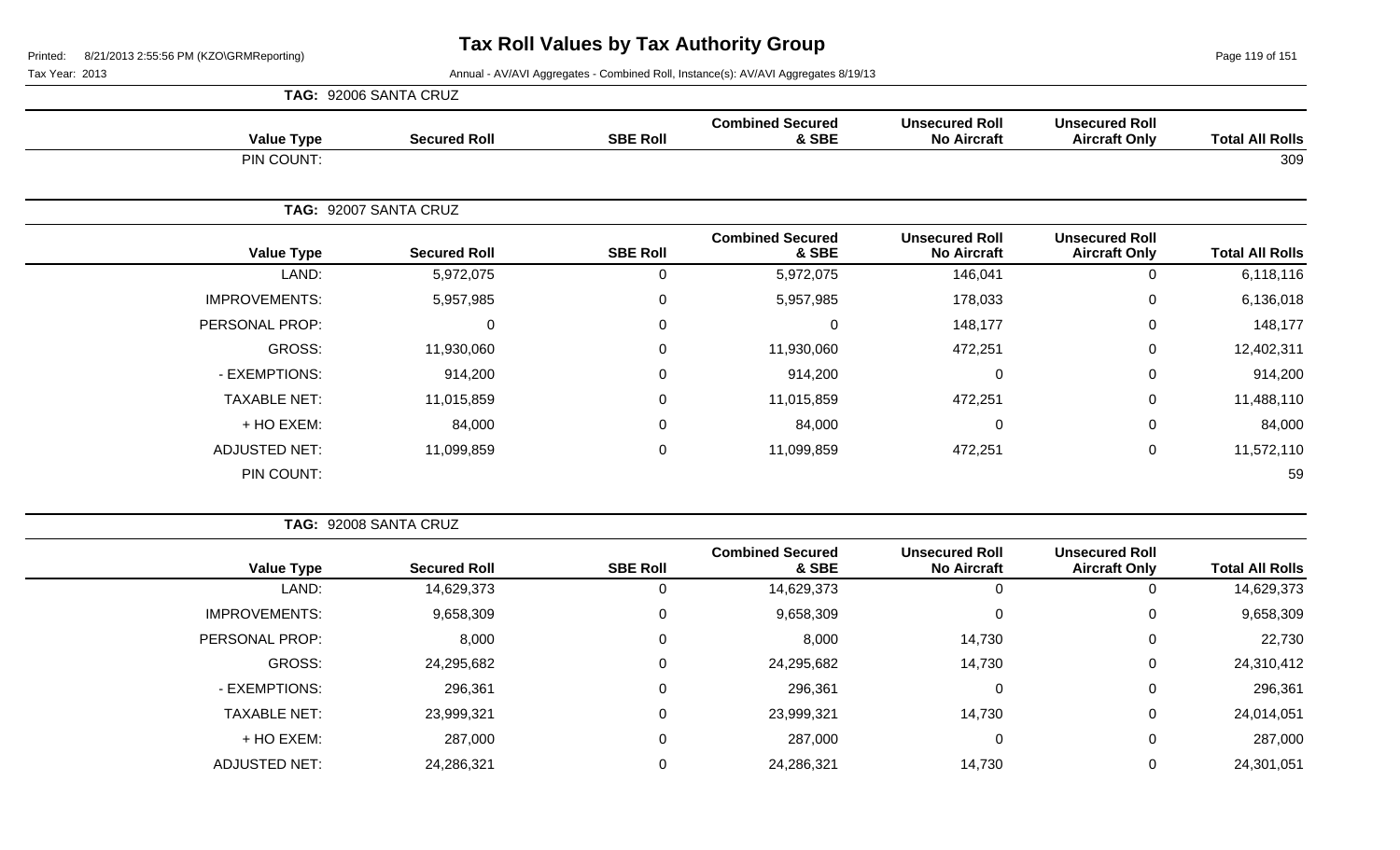Page 120 of 151

Tax Year: 2013 Annual - AV/AVI Aggregates - Combined Roll, Instance(s): AV/AVI Aggregates 8/19/13

|                      | TAG: 92008 SANTA CRUZ |                 |                                  |                                             |                                               |                        |
|----------------------|-----------------------|-----------------|----------------------------------|---------------------------------------------|-----------------------------------------------|------------------------|
| <b>Value Type</b>    | <b>Secured Roll</b>   | <b>SBE Roll</b> | <b>Combined Secured</b><br>& SBE | <b>Unsecured Roll</b><br><b>No Aircraft</b> | <b>Unsecured Roll</b><br><b>Aircraft Only</b> | <b>Total All Rolls</b> |
| PIN COUNT:           |                       |                 |                                  |                                             |                                               | 115                    |
|                      | TAG: 92010 SANTA CRUZ |                 |                                  |                                             |                                               |                        |
| <b>Value Type</b>    | <b>Secured Roll</b>   | <b>SBE Roll</b> | <b>Combined Secured</b><br>& SBE | <b>Unsecured Roll</b><br><b>No Aircraft</b> | <b>Unsecured Roll</b><br><b>Aircraft Only</b> | <b>Total All Rolls</b> |
| LAND:                | 1,827,147             | 0               | 1,827,147                        | $\mathbf 0$                                 | 0                                             | 1,827,147              |
| <b>IMPROVEMENTS:</b> | 1,561,195             | $\mathbf 0$     | 1,561,195                        | $\mathbf 0$                                 | $\pmb{0}$                                     | 1,561,195              |
| PERSONAL PROP:       | 0                     | 0               | $\Omega$                         | 26,785                                      | 0                                             | 26,785                 |
| GROSS:               | 3,388,342             | $\mathbf 0$     | 3,388,342                        | 26,785                                      | $\mathbf 0$                                   | 3,415,127              |
| - EXEMPTIONS:        | 35,000                | $\mathbf 0$     | 35,000                           | $\mathbf 0$                                 | $\mathbf 0$                                   | 35,000                 |
| <b>TAXABLE NET:</b>  | 3,353,342             | 0               | 3,353,342                        | 26,785                                      | $\mathbf 0$                                   | 3,380,127              |
| + HO EXEM:           | 35,000                | $\mathbf{0}$    | 35,000                           | $\mathbf 0$                                 | $\mathbf 0$                                   | 35,000                 |
| <b>ADJUSTED NET:</b> | 3,388,342             | $\mathbf 0$     | 3,388,342                        | 26,785                                      | $\mathbf 0$                                   | 3,415,127              |
| PIN COUNT:           |                       |                 |                                  |                                             |                                               | 16                     |

**TAG:** 92011 SANTA CRUZ

| <b>Value Type</b>    | <b>Secured Roll</b> | <b>SBE Roll</b> | <b>Combined Secured</b><br>& SBE | <b>Unsecured Roll</b><br><b>No Aircraft</b> | <b>Unsecured Roll</b><br><b>Aircraft Only</b> | <b>Total All Rolls</b> |
|----------------------|---------------------|-----------------|----------------------------------|---------------------------------------------|-----------------------------------------------|------------------------|
| LAND:                | 11,739,494          | 0               | 11,739,494                       | 0                                           | 0                                             | 11,739,494             |
|                      |                     |                 |                                  |                                             |                                               |                        |
| <b>IMPROVEMENTS:</b> | 9,958,744           | 0               | 9,958,744                        | $\mathbf 0$                                 | 0                                             | 9,958,744              |
| GROSS:               | 21,698,238          | 0               | 21,698,238                       | 0                                           | 0                                             | 21,698,238             |
| - EXEMPTIONS:        | 208,600             | 0               | 208,600                          | $\mathbf{0}$                                | 0                                             | 208,600                |
| <b>TAXABLE NET:</b>  | 21,489,638          | 0               | 21,489,638                       | $\overline{0}$                              | 0                                             | 21,489,638             |
| + HO EXEM:           | 208,600             | 0               | 208,600                          | 0                                           | 0                                             | 208,600                |
| <b>ADJUSTED NET:</b> | 21,698,238          | 0               | 21,698,238                       | $\Omega$                                    | 0                                             | 21,698,238             |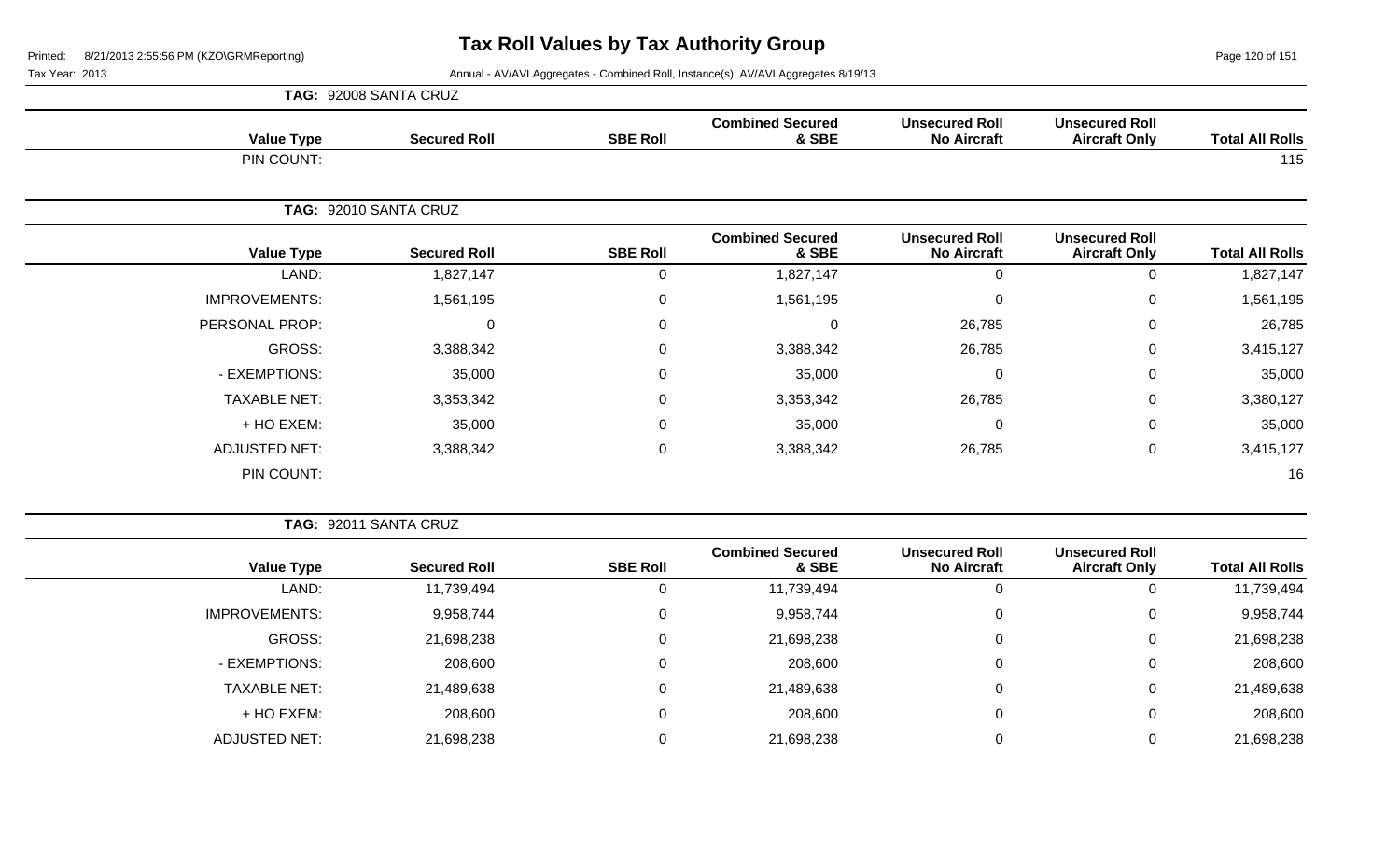Page 121 of 151

Tax Year: 2013 Annual - AV/AVI Aggregates - Combined Roll, Instance(s): AV/AVI Aggregates 8/19/13

|                        |                                               |                                             |                                  |                 | TAG: 92011 SANTA CRUZ |                      |
|------------------------|-----------------------------------------------|---------------------------------------------|----------------------------------|-----------------|-----------------------|----------------------|
| <b>Total All Rolls</b> | <b>Unsecured Roll</b><br><b>Aircraft Only</b> | <b>Unsecured Roll</b><br><b>No Aircraft</b> | <b>Combined Secured</b><br>& SBE | <b>SBE Roll</b> | <b>Secured Roll</b>   | <b>Value Type</b>    |
| 49                     |                                               |                                             |                                  |                 |                       | PIN COUNT:           |
|                        |                                               |                                             |                                  |                 | TAG: 92012 SANTA CRUZ |                      |
| <b>Total All Rolls</b> | <b>Unsecured Roll</b><br><b>Aircraft Only</b> | <b>Unsecured Roll</b><br><b>No Aircraft</b> | <b>Combined Secured</b><br>& SBE | <b>SBE Roll</b> | <b>Secured Roll</b>   | <b>Value Type</b>    |
| 380,468                | $\mathbf 0$                                   | $\mathbf 0$                                 | 380,468                          | 0               | 380,468               | LAND:                |
| 186,575                | $\mathsf 0$                                   | $\boldsymbol{0}$                            | 186,575                          | $\pmb{0}$       | 186,575               | <b>IMPROVEMENTS:</b> |
| 567,043                | $\mathbf 0$                                   | 0                                           | 567,043                          | $\pmb{0}$       | 567,043               | GROSS:               |
| 139                    | $\mathbf 0$                                   | $\mathbf 0$                                 | 139                              | $\mathsf 0$     | 139                   | - EXEMPTIONS:        |
| 566,904                | $\mathsf 0$                                   | 0                                           | 566,904                          | $\mathsf 0$     | 566,904               | <b>TAXABLE NET:</b>  |
| 566,904                | $\mathbf 0$                                   | $\mathbf 0$                                 | 566,904                          | $\mathsf 0$     | 566,904               | <b>ADJUSTED NET:</b> |
| $\overline{2}$         |                                               |                                             |                                  |                 |                       | PIN COUNT:           |
|                        |                                               |                                             |                                  |                 | TAG: 92013 SANTA CRUZ |                      |
| <b>Total All Rolls</b> | <b>Unsecured Roll</b><br><b>Aircraft Only</b> | <b>Unsecured Roll</b><br><b>No Aircraft</b> | <b>Combined Secured</b><br>& SBE | <b>SBE Roll</b> | <b>Secured Roll</b>   | <b>Value Type</b>    |
| 302,828                | $\mathbf 0$                                   | $\mathbf 0$                                 | 302,828                          | $\mathbf 0$     | 302,828               | LAND:                |
| 228,180                | $\mathsf 0$                                   | $\pmb{0}$                                   | 228,180                          | $\mathsf 0$     | 228,180               | <b>IMPROVEMENTS:</b> |
| 531,008                | $\overline{0}$                                | 0                                           | 531,008                          | $\mathsf 0$     | 531,008               | GROSS:               |
| 7,000                  | $\mathbf 0$                                   | 0                                           | 7,000                            | $\mathsf 0$     | 7,000                 | - EXEMPTIONS:        |
| 524,008                | 0                                             | $\Omega$                                    | 524,008                          | $\mathbf 0$     | 524,008               | <b>TAXABLE NET:</b>  |
| 7,000                  | $\mathbf 0$                                   | 0                                           | 7,000                            | $\mathsf 0$     | 7,000                 | + HO EXEM:           |
| 531,008                | $\mathsf 0$                                   | 0                                           | 531,008                          | $\mathsf 0$     | 531,008               | <b>ADJUSTED NET:</b> |
|                        |                                               |                                             |                                  |                 |                       |                      |

PIN COUNT: 9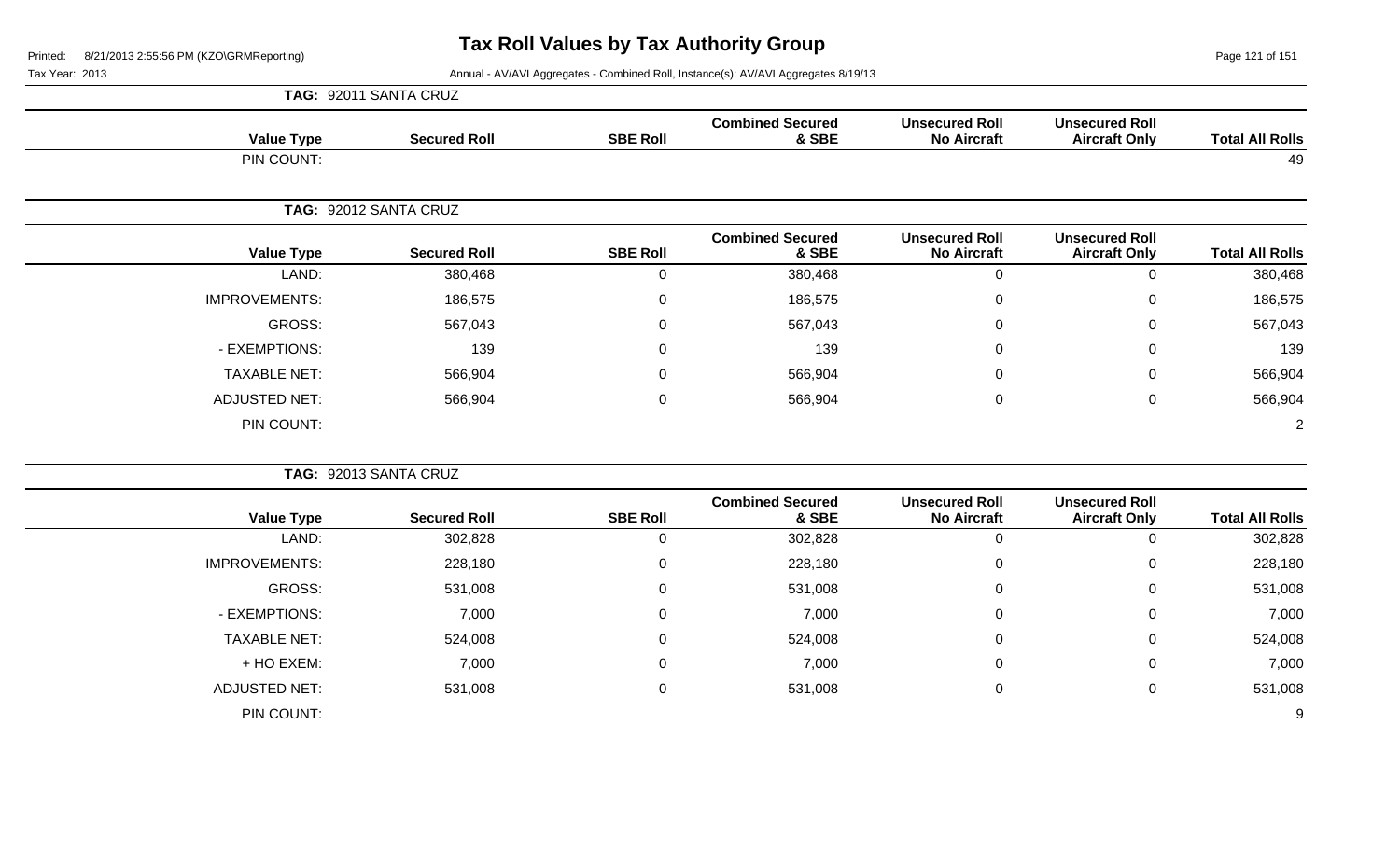**TAG:** 92014 SANTA CRUZ

Page 122 of 151

| <b>Value Type</b>    | <b>Secured Roll</b>      | <b>SBE Roll</b> | <b>Combined Secured</b><br>& SBE | <b>Unsecured Roll</b><br><b>No Aircraft</b> | <b>Unsecured Roll</b><br><b>Aircraft Only</b> | <b>Total All Rolls</b> |
|----------------------|--------------------------|-----------------|----------------------------------|---------------------------------------------|-----------------------------------------------|------------------------|
| LAND:                | 39,205,213               | $\mathbf 0$     | 39,205,213                       | 77,954                                      | $\pmb{0}$                                     | 39,283,167             |
| <b>IMPROVEMENTS:</b> | 41,203,293               | 0               | 41,203,293                       | 77,954                                      | $\boldsymbol{0}$                              | 41,281,247             |
| PERSONAL PROP:       | $\mathbf 0$              | $\Omega$        | $\mathbf 0$                      | 19,000                                      | $\mathbf 0$                                   | 19,000                 |
| <b>GROSS:</b>        | 80,408,506               | $\mathbf 0$     | 80,408,506                       | 174,908                                     | $\mathbf 0$                                   | 80,583,414             |
| - EXEMPTIONS:        | 194,600                  | $\mathsf 0$     | 194,600                          | $\mathbf 0$                                 | $\boldsymbol{0}$                              | 194,600                |
| <b>TAXABLE NET:</b>  | 80,213,906               | 0               | 80,213,906                       | 174,908                                     | 0                                             | 80,388,814             |
| + HO EXEM:           | 194,600                  | 0               | 194,600                          | $\mathbf 0$                                 | $\boldsymbol{0}$                              | 194,600                |
| <b>ADJUSTED NET:</b> | 80,408,506               | $\mathbf 0$     | 80,408,506                       | 174,908                                     | $\pmb{0}$                                     | 80,583,414             |
| PIN COUNT:           |                          |                 |                                  |                                             |                                               | 72                     |
|                      | TAG: 94001 SCOTTS VALLEY |                 |                                  |                                             |                                               |                        |
| <b>Value Type</b>    | <b>Secured Roll</b>      | <b>SBE Roll</b> | <b>Combined Secured</b><br>& SBE | <b>Unsecured Roll</b><br><b>No Aircraft</b> | <b>Unsecured Roll</b><br><b>Aircraft Only</b> | <b>Total All Rolls</b> |
| PIN COUNT:           |                          |                 |                                  |                                             |                                               | $\,6$                  |
|                      | TAG: 94003 SCOTTS VALLEY |                 |                                  |                                             |                                               |                        |
| <b>Value Type</b>    | <b>Secured Roll</b>      | <b>SBE Roll</b> | <b>Combined Secured</b><br>& SBE | <b>Unsecured Roll</b><br><b>No Aircraft</b> | <b>Unsecured Roll</b><br><b>Aircraft Only</b> | <b>Total All Rolls</b> |
| LAND:                | 13,718,160               | $\pmb{0}$       | 13,718,160                       | $\mathbf 0$                                 | $\pmb{0}$                                     | 13,718,160             |
| <b>IMPROVEMENTS:</b> | 17,472,213               | $\mathsf 0$     | 17,472,213                       | $\mathbf 0$                                 | $\pmb{0}$                                     | 17,472,213             |
| PERSONAL PROP:       | 0                        | 0               | $\mathbf 0$                      | 20,500                                      | 0                                             | 20,500                 |
| GROSS:               | 31,190,373               | 0               | 31,190,373                       | 20,500                                      | 0                                             | 31,210,873             |
| - EXEMPTIONS:        | 271,197                  | $\mathsf 0$     | 271,197                          | $\mathbf 0$                                 | $\,0\,$                                       | 271,197                |
| <b>TAXABLE NET:</b>  | 30,919,176               | $\mathbf 0$     | 30,919,176                       | 20,500                                      | $\mathbf 0$                                   | 30,939,676             |
| + HO EXEM:           | 266,000                  | 0               | 266,000                          | $\mathbf 0$                                 | $\pmb{0}$                                     | 266,000                |
| <b>ADJUSTED NET:</b> | 31,185,176               | 0               | 31,185,176                       | 20,500                                      | $\mathbf 0$                                   | 31,205,676             |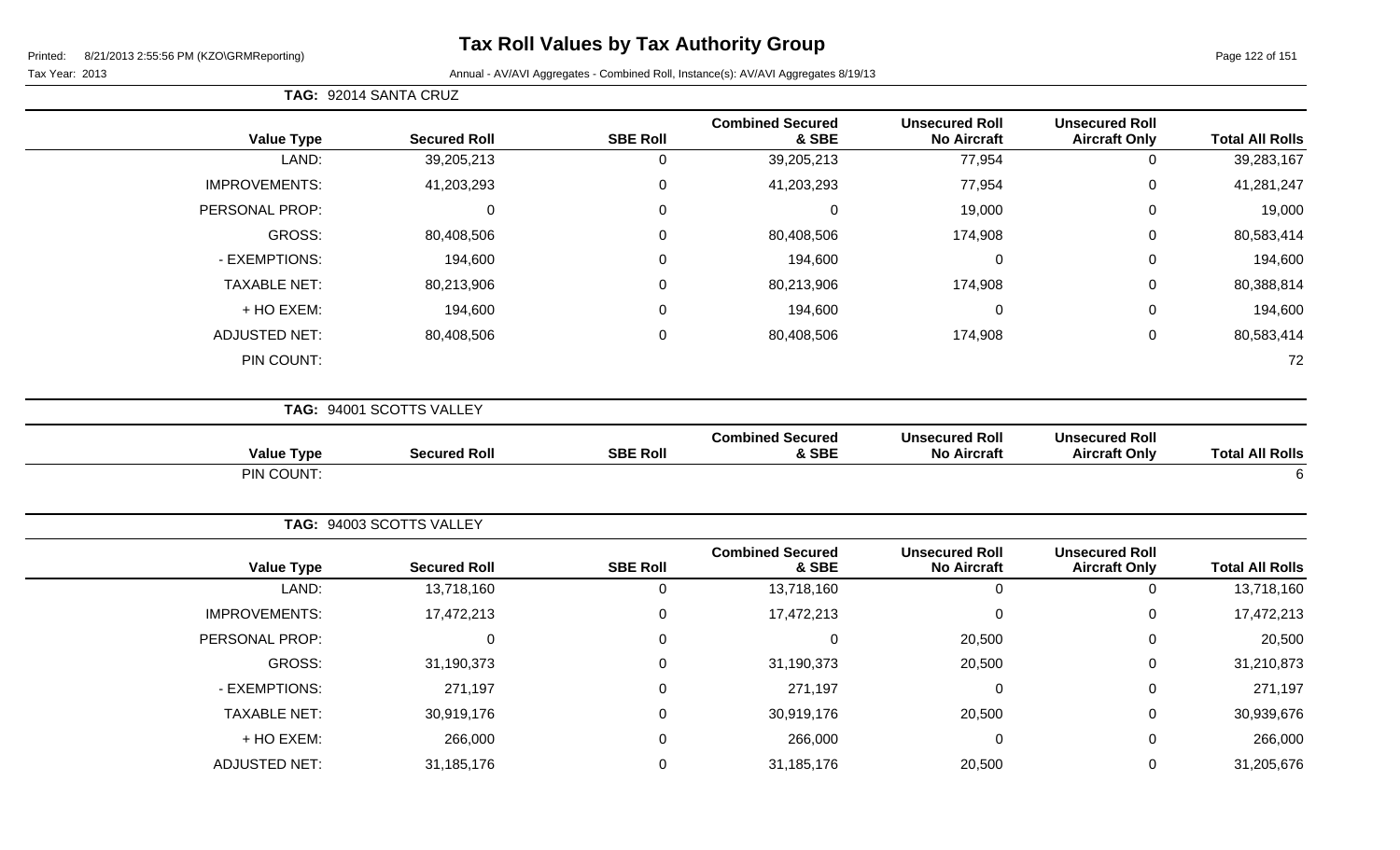Page 123 of 151

| <b>TAG: 94003 SCOTTS VALLEY</b> |
|---------------------------------|
|                                 |

| <b>Value Type</b>    | <b>Secured Roll</b>      | <b>SBE Roll</b> | <b>Combined Secured</b><br>& SBE | <b>Unsecured Roll</b><br><b>No Aircraft</b> | <b>Unsecured Roll</b><br><b>Aircraft Only</b> | <b>Total All Rolls</b> |
|----------------------|--------------------------|-----------------|----------------------------------|---------------------------------------------|-----------------------------------------------|------------------------|
| PIN COUNT:           |                          |                 |                                  |                                             |                                               | 111                    |
|                      | TAG: 94005 SCOTTS VALLEY |                 |                                  |                                             |                                               |                        |
| <b>Value Type</b>    | <b>Secured Roll</b>      | <b>SBE Roll</b> | <b>Combined Secured</b><br>& SBE | <b>Unsecured Roll</b><br><b>No Aircraft</b> | <b>Unsecured Roll</b><br><b>Aircraft Only</b> | <b>Total All Rolls</b> |
| LAND:                | 16,030,926               | $\mathbf 0$     | 16,030,926                       | $\mathbf 0$                                 | 0                                             | 16,030,926             |
| <b>IMPROVEMENTS:</b> | 12,409,747               | $\mathbf 0$     | 12,409,747                       | $\mathbf 0$                                 | 0                                             | 12,409,747             |
| GROSS:               | 28,440,673               | $\mathbf 0$     | 28,440,673                       | $\mathbf 0$                                 | 0                                             | 28,440,673             |
| - EXEMPTIONS:        | 285,906                  | 0               | 285,906                          | $\mathbf 0$                                 | 0                                             | 285,906                |
| <b>TAXABLE NET:</b>  | 28, 154, 767             | 0               | 28, 154, 767                     | 0                                           | 0                                             | 28, 154, 767           |
| + HO EXEM:           | 280,000                  | $\mathbf 0$     | 280,000                          | $\mathbf 0$                                 | 0                                             | 280,000                |
| <b>ADJUSTED NET:</b> | 28,434,767               | 0               | 28,434,767                       | $\mathbf 0$                                 | 0                                             | 28,434,767             |
| PIN COUNT:           |                          |                 |                                  |                                             |                                               | 96                     |

|                      | TAG: 94012 SCOTTS VALLEY |                 |                                  |                                             |                                               |                        |
|----------------------|--------------------------|-----------------|----------------------------------|---------------------------------------------|-----------------------------------------------|------------------------|
| <b>Value Type</b>    | <b>Secured Roll</b>      | <b>SBE Roll</b> | <b>Combined Secured</b><br>& SBE | <b>Unsecured Roll</b><br><b>No Aircraft</b> | <b>Unsecured Roll</b><br><b>Aircraft Only</b> | <b>Total All Rolls</b> |
| LAND:                | 139,754,092              |                 | 139,754,092                      | $\Omega$                                    | 0                                             | 139,754,092            |
| <b>IMPROVEMENTS:</b> | 121,762,310              |                 | 121,762,310                      | 0                                           | 0                                             | 121,762,310            |
| PERSONAL PROP:       | 1,889,296                |                 | 1,889,296                        | 102,643                                     | 0                                             | 1,991,939              |
| <b>GROSS:</b>        | 263,405,698              |                 | 263,405,698                      | 102,643                                     | 0                                             | 263,508,341            |
| - EXEMPTIONS:        | 2,145,221                |                 | 2,145,221                        | 0                                           | 0                                             | 2,145,221              |
| <b>TAXABLE NET:</b>  | 261,260,477              |                 | 261,260,477                      | 102,643                                     | $\mathbf 0$                                   | 261,363,120            |
| + HO EXEM:           | 2,044,000                | 0               | 2,044,000                        | 0                                           | 0                                             | 2,044,000              |
| <b>ADJUSTED NET:</b> | 263,304,477              |                 | 263,304,477                      | 102,643                                     | 0                                             | 263,407,120            |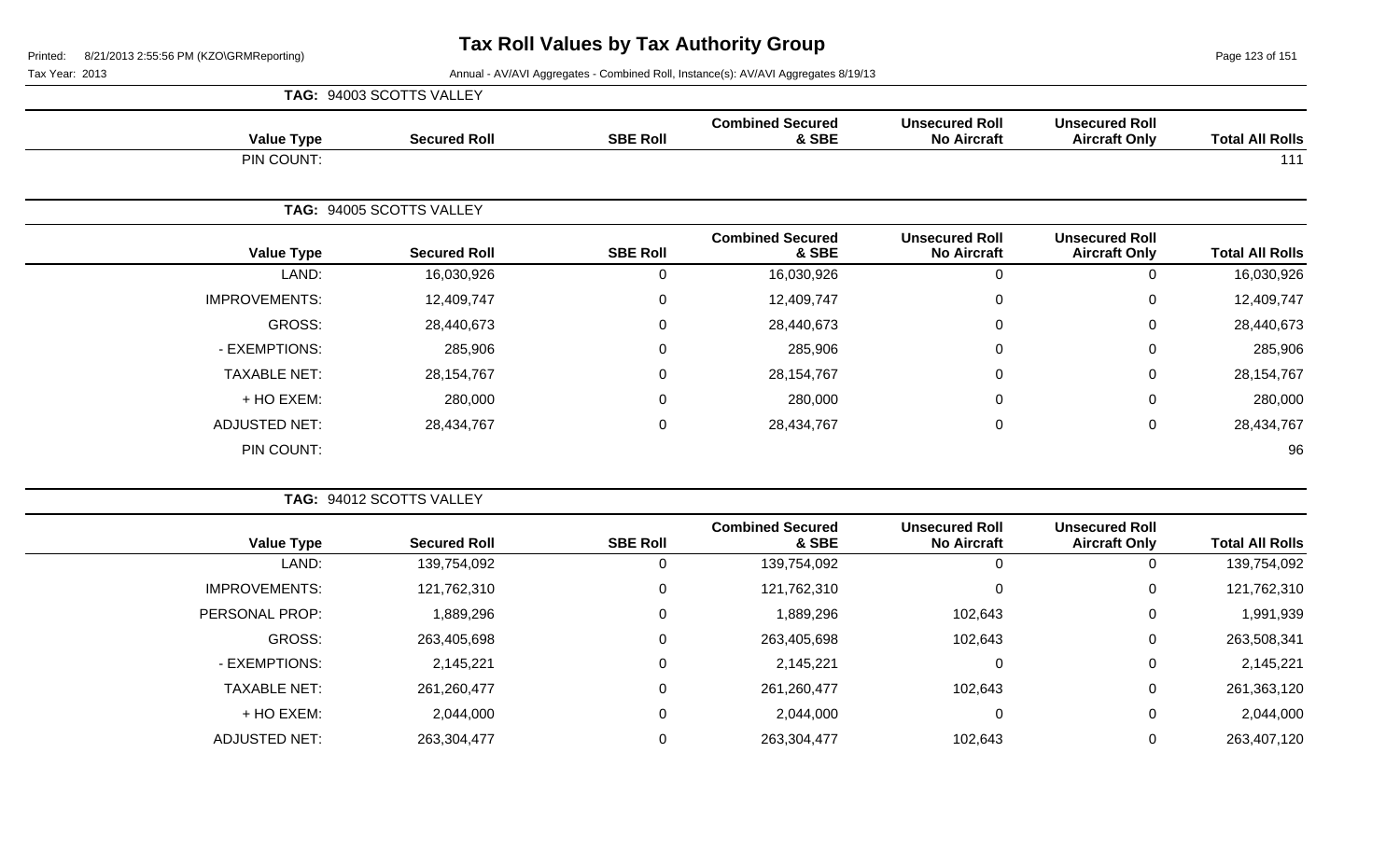Page 124 of 151

| <b>Value Type</b>    | <b>Secured Roll</b>      | <b>SBE Roll</b> | <b>Combined Secured</b><br>& SBE | <b>Unsecured Roll</b><br><b>No Aircraft</b> | <b>Unsecured Roll</b><br><b>Aircraft Only</b> | <b>Total All Rolls</b> |
|----------------------|--------------------------|-----------------|----------------------------------|---------------------------------------------|-----------------------------------------------|------------------------|
| PIN COUNT:           |                          |                 |                                  |                                             |                                               | 521                    |
|                      | TAG: 94013 SCOTTS VALLEY |                 |                                  |                                             |                                               |                        |
| <b>Value Type</b>    | <b>Secured Roll</b>      | <b>SBE Roll</b> | <b>Combined Secured</b><br>& SBE | <b>Unsecured Roll</b><br><b>No Aircraft</b> | <b>Unsecured Roll</b><br><b>Aircraft Only</b> | <b>Total All Rolls</b> |
| LAND:                | 1,362,066                | $\mathbf 0$     | 1,362,066                        | $\mathbf 0$                                 | $\mathbf 0$                                   | 1,362,066              |
| <b>IMPROVEMENTS:</b> | 1,457,674                | $\mathbf 0$     | 1,457,674                        | $\mathbf 0$                                 | 0                                             | 1,457,674              |
| GROSS:               | 2,819,740                | $\mathbf 0$     | 2,819,740                        | $\mathbf 0$                                 | $\mathbf 0$                                   | 2,819,740              |
| - EXEMPTIONS:        | 14,000                   | $\mathbf 0$     | 14,000                           | $\mathbf 0$                                 | $\mathbf 0$                                   | 14,000                 |
| <b>TAXABLE NET:</b>  | 2,805,740                | $\mathbf 0$     | 2,805,740                        | $\mathbf 0$                                 | $\mathsf 0$                                   | 2,805,740              |
| + HO EXEM:           | 14,000                   | $\mathbf 0$     | 14,000                           | $\mathbf 0$                                 | $\mathbf 0$                                   | 14,000                 |
| <b>ADJUSTED NET:</b> | 2,819,740                | 0               | 2,819,740                        | $\mathbf 0$                                 | $\mathbf 0$                                   | 2,819,740              |
| PIN COUNT:           |                          |                 |                                  |                                             |                                               | 6                      |

|                        |                                               |                                             | TAG: 94015 SCOTTS VALLEY         |                 |                     |                      |  |  |
|------------------------|-----------------------------------------------|---------------------------------------------|----------------------------------|-----------------|---------------------|----------------------|--|--|
| <b>Total All Rolls</b> | <b>Unsecured Roll</b><br><b>Aircraft Only</b> | <b>Unsecured Roll</b><br><b>No Aircraft</b> | <b>Combined Secured</b><br>& SBE | <b>SBE Roll</b> | <b>Secured Roll</b> | <b>Value Type</b>    |  |  |
| 412,167                |                                               |                                             | 412,167                          | 0               | 412,167             | LAND:                |  |  |
| 703,482                | 0                                             | 0                                           | 703,482                          | 0               | 703,482             | <b>IMPROVEMENTS:</b> |  |  |
| 1,115,649              | 0                                             | $\mathbf 0$                                 | 1,115,649                        | 0               | 1,115,649           | GROSS:               |  |  |
| 14,000                 | 0                                             | $\mathbf 0$                                 | 14,000                           | 0               | 14,000              | - EXEMPTIONS:        |  |  |
| 1,101,649              | 0                                             | $\mathbf 0$                                 | 1,101,649                        | 0               | 1,101,649           | <b>TAXABLE NET:</b>  |  |  |
| 14,000                 | $\Omega$                                      | $\mathbf 0$                                 | 14,000                           | 0               | 14,000              | + HO EXEM:           |  |  |
| 1,115,649              | 0                                             | 0                                           | 1,115,649                        | $\pmb{0}$       | 1,115,649           | ADJUSTED NET:        |  |  |
| 5                      |                                               |                                             |                                  |                 |                     | PIN COUNT:           |  |  |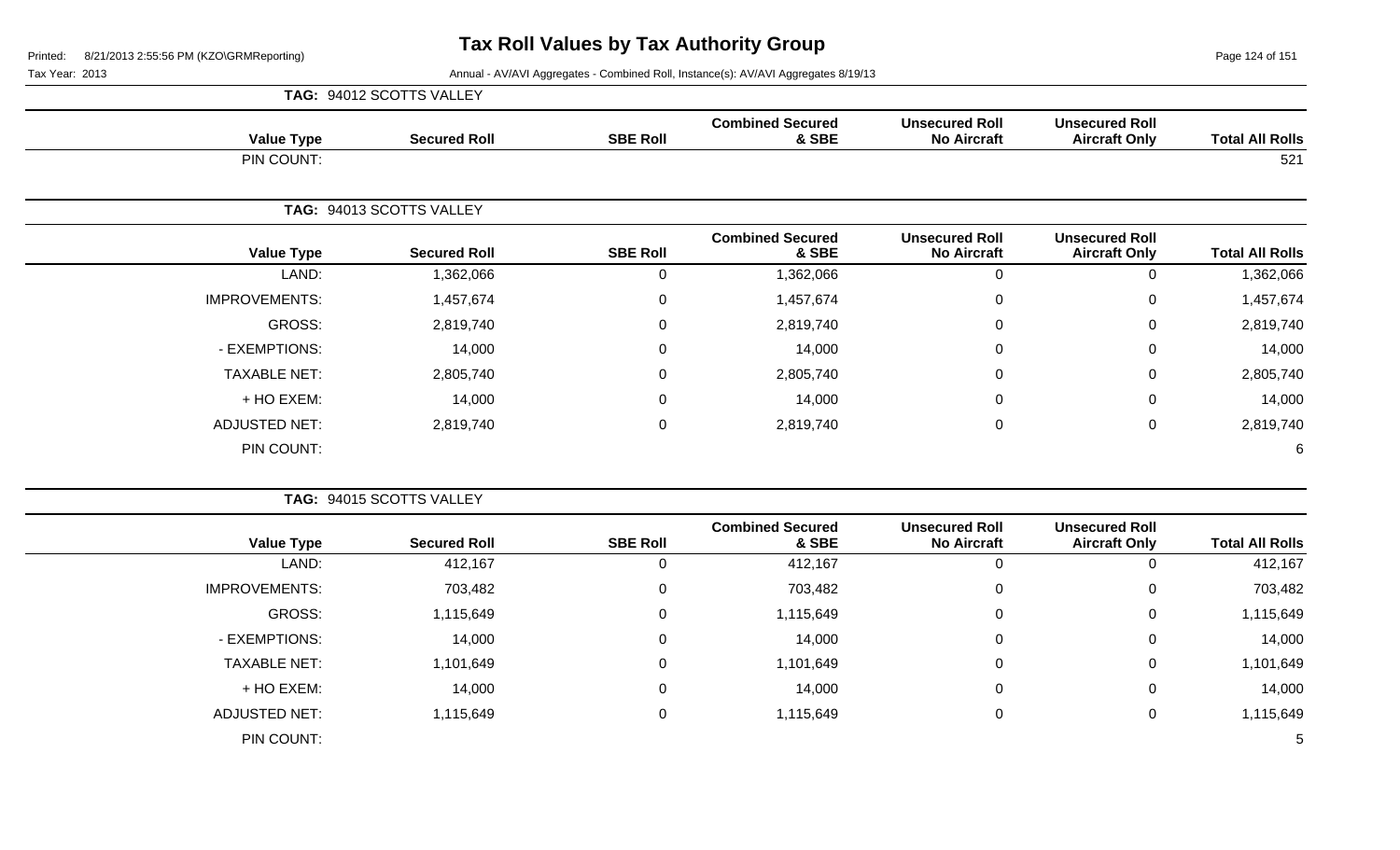#### Tax Year: 2013 Annual - AV/AVI Aggregates - Combined Roll, Instance(s): AV/AVI Aggregates 8/19/13

|  | <b>TAG: 94016 SCOTTS VALLEY</b> |
|--|---------------------------------|
|--|---------------------------------|

| <b>Total All Rolls</b> | <b>Unsecured Roll</b><br><b>Aircraft Only</b> | <b>Unsecured Roll</b><br><b>No Aircraft</b> | <b>Combined Secured</b><br>& SBE | <b>SBE Roll</b> | <b>Secured Roll</b> | <b>Value Type</b>    |
|------------------------|-----------------------------------------------|---------------------------------------------|----------------------------------|-----------------|---------------------|----------------------|
| 22,010,802             | υ                                             | 0                                           | 22,010,802                       | U               | 22,010,802          | LAND:                |
| 24,136,784             | 0                                             | 0                                           | 24,136,784                       | 0               | 24,136,784          | <b>IMPROVEMENTS:</b> |
| 13,172                 | 0                                             | 13,172                                      |                                  | $\overline{0}$  | 0                   | PERSONAL PROP:       |
| 46,160,758             | 0                                             | 13,172                                      | 46,147,586                       | 0               | 46,147,586          | GROSS:               |
| 448,606                | 0                                             | $\mathbf 0$                                 | 448,606                          | 0               | 448,606             | - EXEMPTIONS:        |
| 45,712,152             | 0                                             | 13,172                                      | 45,698,980                       | 0               | 45,698,980          | <b>TAXABLE NET:</b>  |
| 448,000                | 0                                             | $\overline{0}$                              | 448,000                          | $\mathbf 0$     | 448,000             | + HO EXEM:           |
| 46,160,152             | 0                                             | 13,172                                      | 46,146,980                       | $\mathbf 0$     | 46,146,980          | <b>ADJUSTED NET:</b> |
| 105                    |                                               |                                             |                                  |                 |                     | PIN COUNT:           |
|                        |                                               |                                             |                                  |                 |                     |                      |

**TAG:** 94018 SCOTTS VALLEY

| <b>Value Type</b>    | <b>Secured Roll</b> | <b>SBE Roll</b> | <b>Combined Secured</b><br>& SBE | <b>Unsecured Roll</b><br><b>No Aircraft</b> | <b>Unsecured Roll</b><br><b>Aircraft Only</b> | <b>Total All Rolls</b> |
|----------------------|---------------------|-----------------|----------------------------------|---------------------------------------------|-----------------------------------------------|------------------------|
| LAND:                |                     |                 |                                  |                                             |                                               |                        |
|                      | 370,409             |                 | 370,409                          | υ                                           | Ü                                             | 370,409                |
| GROSS:               | 370,409             |                 | 370,409                          | 0                                           | 0                                             | 370,409                |
| <b>TAXABLE NET:</b>  | 370,409             |                 | 370,409                          | 0                                           | 0                                             | 370,409                |
| <b>ADJUSTED NET:</b> | 370,409             |                 | 370,409                          | 0                                           | 0                                             | 370,409                |
| PIN COUNT:           |                     |                 |                                  |                                             |                                               | $\overline{2}$         |

| <b>Value Type</b>    | <b>Secured Roll</b> | <b>SBE Roll</b> | <b>Combined Secured</b><br>& SBE | <b>Unsecured Roll</b><br><b>No Aircraft</b> | <b>Unsecured Roll</b><br><b>Aircraft Only</b> | <b>Total All Rolls</b> |
|----------------------|---------------------|-----------------|----------------------------------|---------------------------------------------|-----------------------------------------------|------------------------|
| LAND:                | 2,661,677           |                 | 2,661,677                        |                                             | v                                             | 2,661,677              |
| <b>IMPROVEMENTS:</b> | 3,848,494           |                 | 3,848,494                        |                                             | ັ                                             | 3,848,494              |
| GROSS:               | 6,510,171           |                 | 6,510,171                        |                                             | ັ                                             | 6,510,171              |
| - EXEMPTIONS:        | 63,000              |                 | 63,000                           |                                             | ν                                             | 63,000                 |
| <b>TAXABLE NET:</b>  | 6,447,171           |                 | 6,447,171                        |                                             | ັ                                             | 6,447,171              |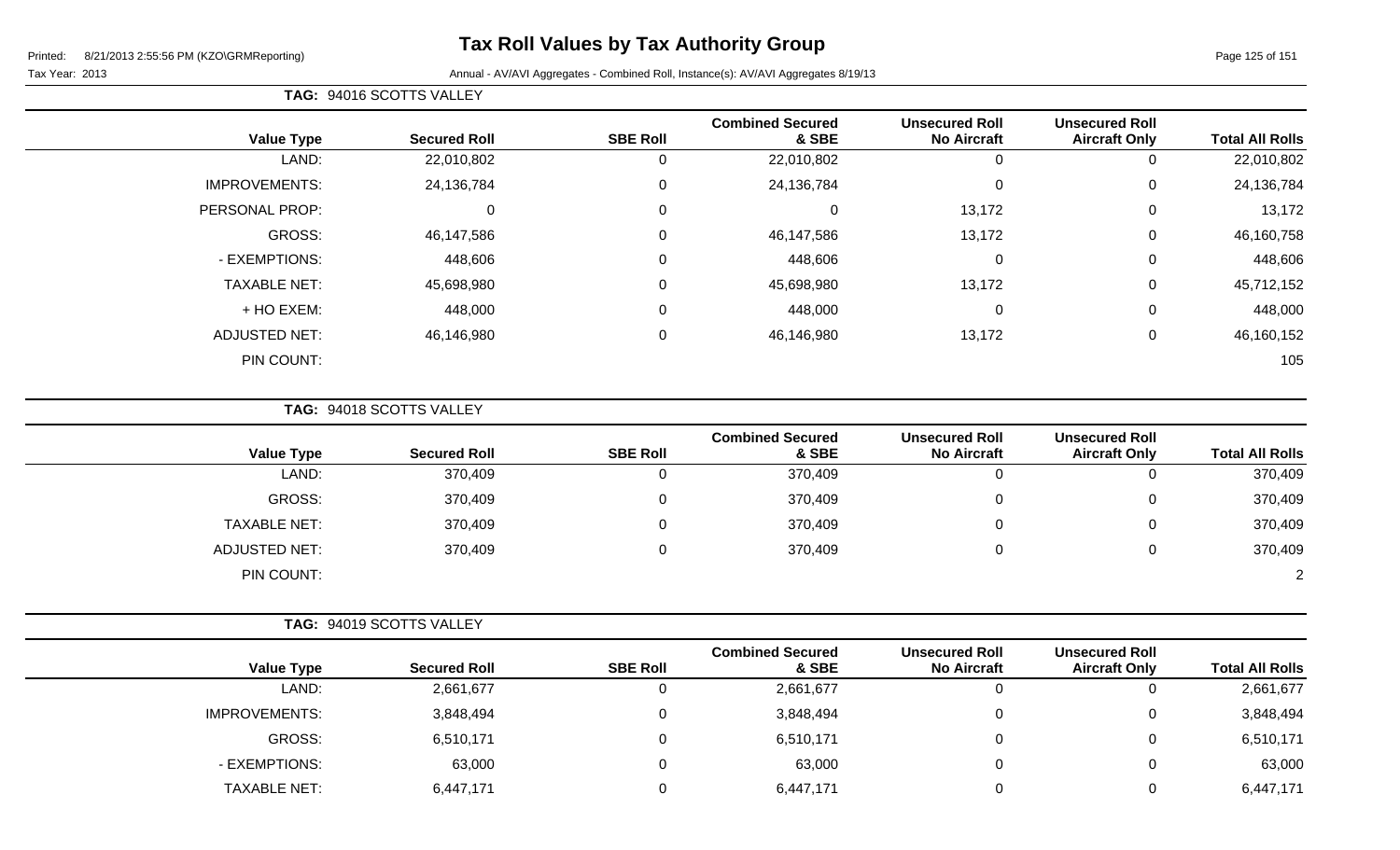# **Tax Roll Values by Tax Authority Group**

Page 126 of 151

|                             | TAG: 94019 SCOTTS VALLEY |                 |                                  |                                             |                                               |                        |
|-----------------------------|--------------------------|-----------------|----------------------------------|---------------------------------------------|-----------------------------------------------|------------------------|
| <b>Value Type</b>           | <b>Secured Roll</b>      | <b>SBE Roll</b> | <b>Combined Secured</b><br>& SBE | <b>Unsecured Roll</b><br><b>No Aircraft</b> | <b>Unsecured Roll</b><br><b>Aircraft Only</b> | <b>Total All Rolls</b> |
| + HO EXEM:                  | 63,000                   |                 | 63,000                           | 0                                           |                                               | 63,000                 |
| ADJUSTED NET:<br>PIN COUNT: | 6,510,171                |                 | 6,510,171                        | 0                                           |                                               | 6,510,171<br>23        |

|                      | TAG: 94026 SCOTTS VALLEY |                 |                                  |                                             |                                               |                        |
|----------------------|--------------------------|-----------------|----------------------------------|---------------------------------------------|-----------------------------------------------|------------------------|
| <b>Value Type</b>    | <b>Secured Roll</b>      | <b>SBE Roll</b> | <b>Combined Secured</b><br>& SBE | <b>Unsecured Roll</b><br><b>No Aircraft</b> | <b>Unsecured Roll</b><br><b>Aircraft Only</b> | <b>Total All Rolls</b> |
| LAND:                | 59,733,324               |                 | 59,733,324                       |                                             | 0                                             | 59,733,324             |
| <b>IMPROVEMENTS:</b> | 57,737,442               | 0               | 57,737,442                       | 0                                           | 0                                             | 57,737,442             |
| PERSONAL PROP:       | 0                        | $\Omega$        | 0                                | 34,819                                      | 0                                             | 34,819                 |
| <b>GROSS:</b>        | 117,470,766              | 0               | 117,470,766                      | 34,819                                      | 0                                             | 117,505,585            |
| - EXEMPTIONS:        | 1,068,962                | $\mathbf 0$     | 1,068,962                        | 0                                           | 0                                             | 1,068,962              |
| <b>TAXABLE NET:</b>  | 116,401,804              | 0               | 116,401,804                      | 34,819                                      | $\mathbf 0$                                   | 116,436,623            |
| + HO EXEM:           | 998,200                  | $\Omega$        | 998,200                          | $\Omega$                                    | $\mathbf 0$                                   | 998,200                |
| <b>ADJUSTED NET:</b> | 117,400,004              | 0               | 117,400,004                      | 34,819                                      | 0                                             | 117,434,823            |
| PIN COUNT:           |                          |                 |                                  |                                             |                                               | 261                    |

|                      | TAG: 94028 SCOTTS VALLEY |                 |                                  |                                             |                                               |                        |
|----------------------|--------------------------|-----------------|----------------------------------|---------------------------------------------|-----------------------------------------------|------------------------|
| <b>Value Type</b>    | <b>Secured Roll</b>      | <b>SBE Roll</b> | <b>Combined Secured</b><br>& SBE | <b>Unsecured Roll</b><br><b>No Aircraft</b> | <b>Unsecured Roll</b><br><b>Aircraft Only</b> | <b>Total All Rolls</b> |
| LAND:                | 109,980                  | 0               | 109,980                          | υ                                           |                                               | 109,980                |
| <b>IMPROVEMENTS:</b> | 107,490                  | 0               | 107,490                          | 0                                           | 0                                             | 107,490                |
| GROSS:               | 217,470                  | 0               | 217,470                          | 0                                           | 0                                             | 217,470                |
| <b>TAXABLE NET:</b>  | 217,470                  | 0               | 217,470                          | 0                                           | 0                                             | 217,470                |
| <b>ADJUSTED NET:</b> | 217,470                  | 0               | 217,470                          | 0                                           | 0                                             | 217,470                |
| PIN COUNT:           |                          |                 |                                  |                                             |                                               |                        |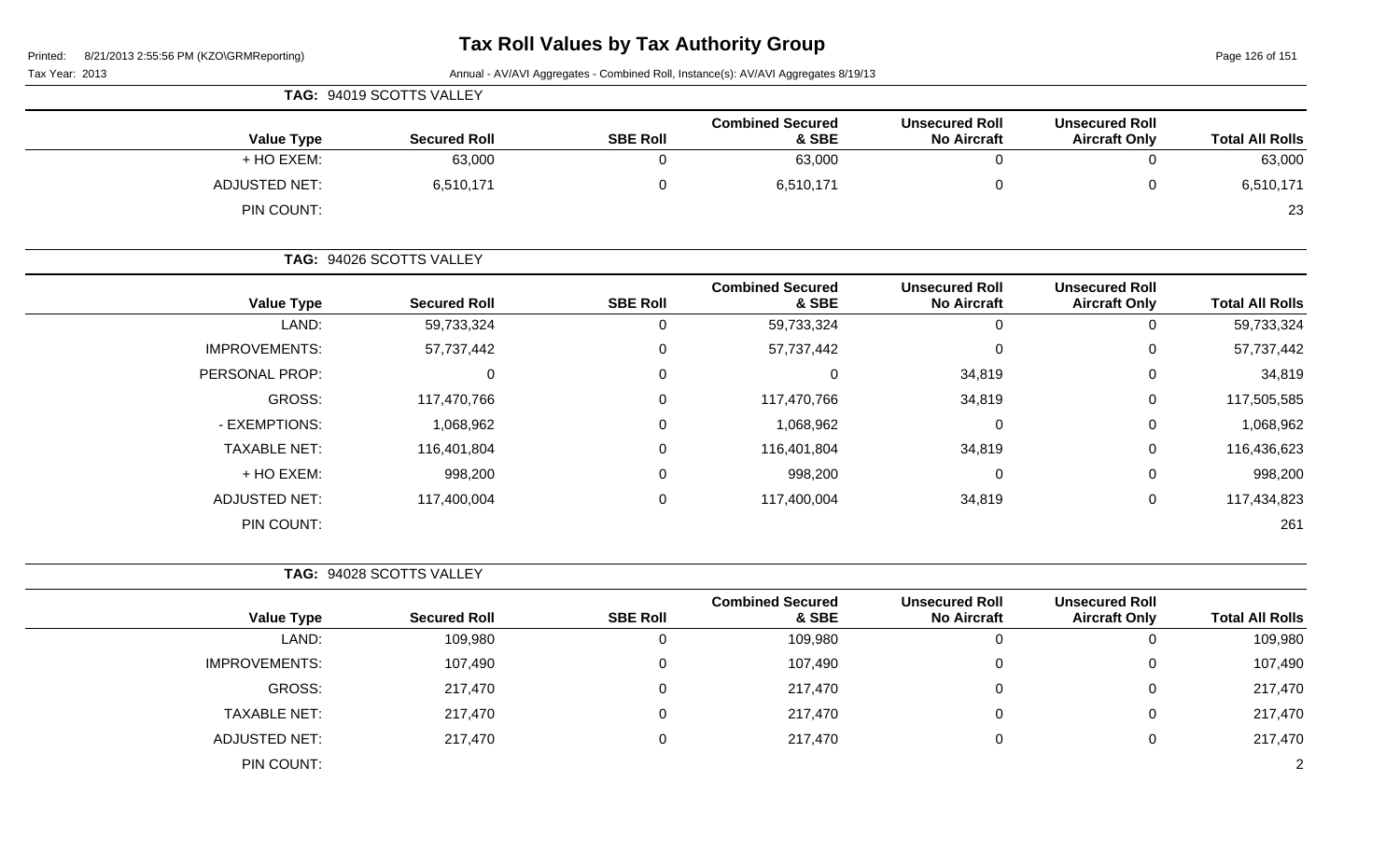Page 127 of 151

#### Tax Year: 2013 Annual - AV/AVI Aggregates - Combined Roll, Instance(s): AV/AVI Aggregates 8/19/13

|  | <b>TAG: 94030 SCOTTS VALLEY</b> |  |
|--|---------------------------------|--|
|--|---------------------------------|--|

| <b>Value Type</b>    | <b>Secured Roll</b> | <b>SBE Roll</b> | <b>Combined Secured</b><br>& SBE | <b>Unsecured Roll</b><br><b>No Aircraft</b> | <b>Unsecured Roll</b><br><b>Aircraft Only</b> | <b>Total All Rolls</b> |
|----------------------|---------------------|-----------------|----------------------------------|---------------------------------------------|-----------------------------------------------|------------------------|
| LAND:                | 6,627,255           | 0               | 6,627,255                        | 0                                           | 0                                             | 6,627,255              |
| <b>IMPROVEMENTS:</b> | 5,343,603           | 0               | 5,343,603                        | 600,593                                     | 0                                             | 5,944,196              |
| PERSONAL PROP:       | 0                   | 0               |                                  | 8,166                                       | $\mathbf 0$                                   | 8,166                  |
| GROSS:               | 11,970,858          | $\Omega$        | 11,970,858                       | 608,759                                     | 0                                             | 12,579,617             |
| - EXEMPTIONS:        | 121,309             | $\Omega$        | 121,309                          | 0                                           | 0                                             | 121,309                |
| <b>TAXABLE NET:</b>  | 11,849,549          | $\Omega$        | 11,849,549                       | 608,759                                     | 0                                             | 12,458,308             |
| + HO EXEM:           | 119,000             | 0               | 119,000                          | 0                                           | 0                                             | 119,000                |
| <b>ADJUSTED NET:</b> | 11,968,549          | 0               | 11,968,549                       | 608,759                                     | 0                                             | 12,577,308             |
| PIN COUNT:           |                     |                 |                                  |                                             |                                               | 56                     |

**TAG:** 94031 SCOTTS VALLEY

| <b>Value Type</b>    | <b>Secured Roll</b> | <b>SBE Roll</b> | <b>Combined Secured</b><br>& SBE | <b>Unsecured Roll</b><br><b>No Aircraft</b> | <b>Unsecured Roll</b><br><b>Aircraft Only</b> | <b>Total All Rolls</b> |
|----------------------|---------------------|-----------------|----------------------------------|---------------------------------------------|-----------------------------------------------|------------------------|
| LAND:                | 400,936             |                 | 400,936                          | 0                                           | v                                             | 400,936                |
| <b>IMPROVEMENTS:</b> | 109,203             | 0               | 109,203                          | 0                                           | 0                                             | 109,203                |
| GROSS:               | 510,139             | 0               | 510,139                          | 0                                           | 0                                             | 510,139                |
| - EXEMPTIONS:        | 1,164               | 0               | 1,164                            | 0                                           | 0                                             | 1,164                  |
| <b>TAXABLE NET:</b>  | 508,975             | 0               | 508,975                          | 0                                           | 0                                             | 508,975                |
| <b>ADJUSTED NET:</b> | 508,975             | 0               | 508,975                          | 0                                           | 0                                             | 508,975                |
| PIN COUNT:           |                     |                 |                                  |                                             |                                               | 8                      |

|                      | TAG: 94032 SCOTTS VALLEY |                 |                                  |                                             |                                               |                        |
|----------------------|--------------------------|-----------------|----------------------------------|---------------------------------------------|-----------------------------------------------|------------------------|
| <b>Value Type</b>    | <b>Secured Roll</b>      | <b>SBE Roll</b> | <b>Combined Secured</b><br>& SBE | <b>Unsecured Roll</b><br><b>No Aircraft</b> | <b>Unsecured Roll</b><br><b>Aircraft Only</b> | <b>Total All Rolls</b> |
| LAND:                | 4,225,881                |                 | 4,225,881                        |                                             |                                               | 4,225,881              |
| <b>IMPROVEMENTS:</b> | 3,033,269                |                 | 3,033,269                        |                                             |                                               | 3,033,269              |
| GROSS:               | 7,259,150                |                 | 7,259,150                        |                                             |                                               | 7,259,150              |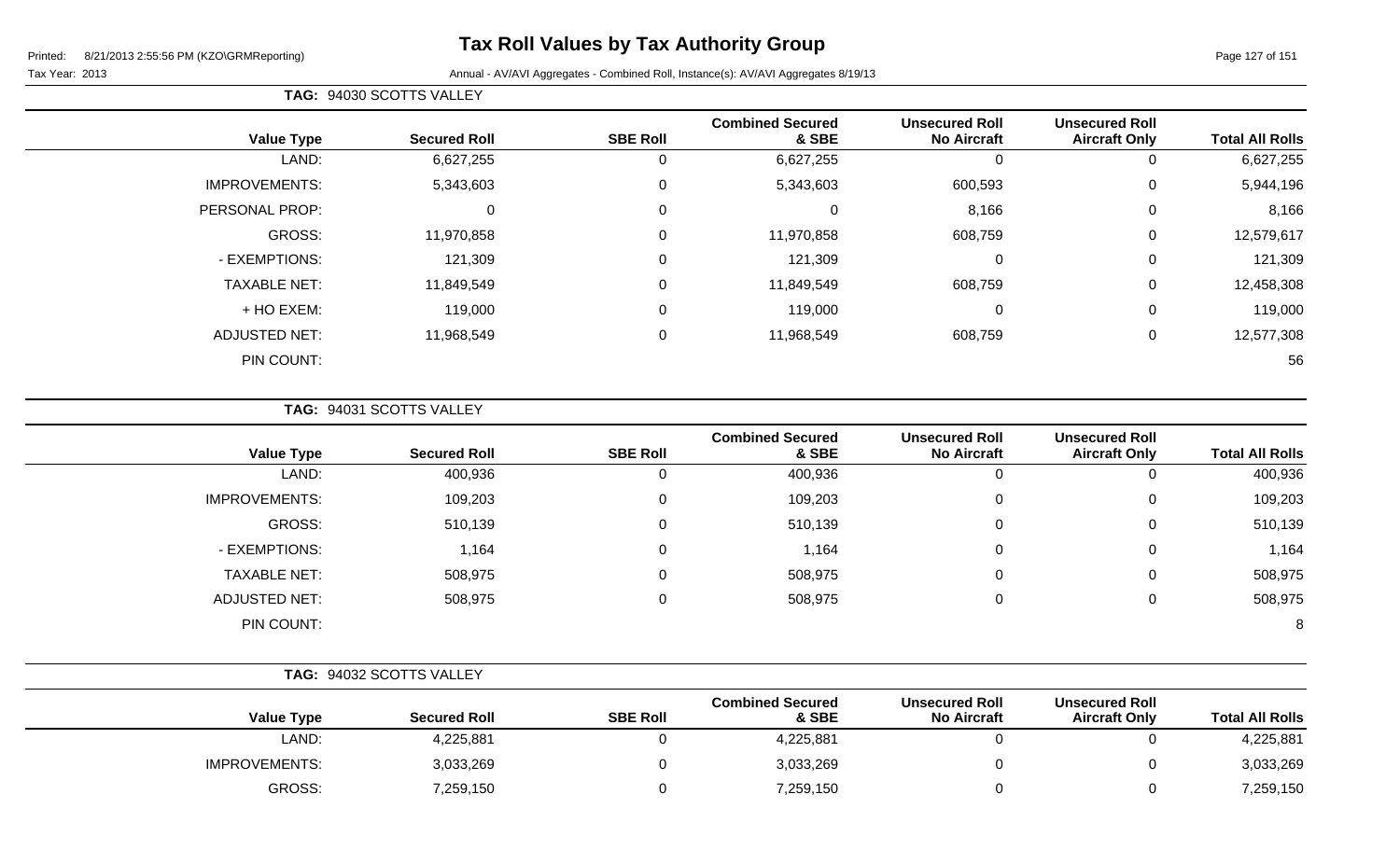# **Tax Roll Values by Tax Authority Group**

Page 128 of 151

Tax Year: 2013 Annual - AV/AVI Aggregates - Combined Roll, Instance(s): AV/AVI Aggregates 8/19/13

|                     | TAG: 94032 SCOTTS VALLEY |                 |                                  |                                             |                                               |                        |
|---------------------|--------------------------|-----------------|----------------------------------|---------------------------------------------|-----------------------------------------------|------------------------|
| <b>Value Type</b>   | <b>Secured Roll</b>      | <b>SBE Roll</b> | <b>Combined Secured</b><br>& SBE | <b>Unsecured Roll</b><br><b>No Aircraft</b> | <b>Unsecured Roll</b><br><b>Aircraft Only</b> | <b>Total All Rolls</b> |
| - EXEMPTIONS:       | 67,478                   | ◡               | 67,478                           |                                             |                                               | 67,478                 |
| <b>TAXABLE NET:</b> | 7,191,672                | 0               | 7,191,672                        | 0                                           |                                               | 7,191,672              |
| + HO EXEM:          | 42,000                   | 0               | 42,000                           | 0                                           |                                               | 42,000                 |
| ADJUSTED NET:       | 7,233,672                | 0               | 7,233,672                        | 0                                           |                                               | 7,233,672              |
| PIN COUNT:          |                          |                 |                                  |                                             |                                               | 98                     |

**TAG:** 94040 SCOTTS VALLEY

|                      |                     |                 | <b>Combined Secured</b> | <b>Unsecured Roll</b> | <b>Unsecured Roll</b> |                        |
|----------------------|---------------------|-----------------|-------------------------|-----------------------|-----------------------|------------------------|
| <b>Value Type</b>    | <b>Secured Roll</b> | <b>SBE Roll</b> | & SBE                   | <b>No Aircraft</b>    | <b>Aircraft Only</b>  | <b>Total All Rolls</b> |
| LAND:                | 858,165             |                 | 858,165                 | U                     |                       | 858,165                |
| <b>IMPROVEMENTS:</b> | 1,761,624           |                 | 1,761,624               | 0                     | 0                     | 1,761,624              |
| GROSS:               | 2,619,789           |                 | 2,619,789               | 0                     |                       | 2,619,789              |
| <b>TAXABLE NET:</b>  | 2,619,789           |                 | 2,619,789               | 0                     | U                     | 2,619,789              |
| <b>ADJUSTED NET:</b> | 2,619,789           |                 | 2,619,789               | $\mathbf{0}$          |                       | 2,619,789              |
| PIN COUNT:           |                     |                 |                         |                       |                       | 5                      |

**TAG:** 94041 SCOTTS VALLEY

|                      |                     |                 | <b>Combined Secured</b> | <b>Unsecured Roll</b> | <b>Unsecured Roll</b> |                        |
|----------------------|---------------------|-----------------|-------------------------|-----------------------|-----------------------|------------------------|
| <b>Value Type</b>    | <b>Secured Roll</b> | <b>SBE Roll</b> | & SBE                   | <b>No Aircraft</b>    | <b>Aircraft Only</b>  | <b>Total All Rolls</b> |
| LAND:                | 2,688,039           | 0               | 2,688,039               | υ                     | 0                     | 2,688,039              |
| <b>IMPROVEMENTS:</b> | 2,543,750           | $\Omega$        | 2,543,750               | 0                     | 0                     | 2,543,750              |
| GROSS:               | 5,231,789           | 0               | 5,231,789               | 0                     | 0                     | 5,231,789              |
| - EXEMPTIONS:        | 49,000              | 0               | 49,000                  | 0                     | 0                     | 49,000                 |
| <b>TAXABLE NET:</b>  | 5,182,789           | 0               | 5,182,789               | 0                     | 0                     | 5,182,789              |
| + HO EXEM:           | 49,000              | $\Omega$        | 49,000                  | 0                     | 0                     | 49,000                 |
| <b>ADJUSTED NET:</b> | 5,231,789           |                 | 5,231,789               |                       | 0                     | 5,231,789              |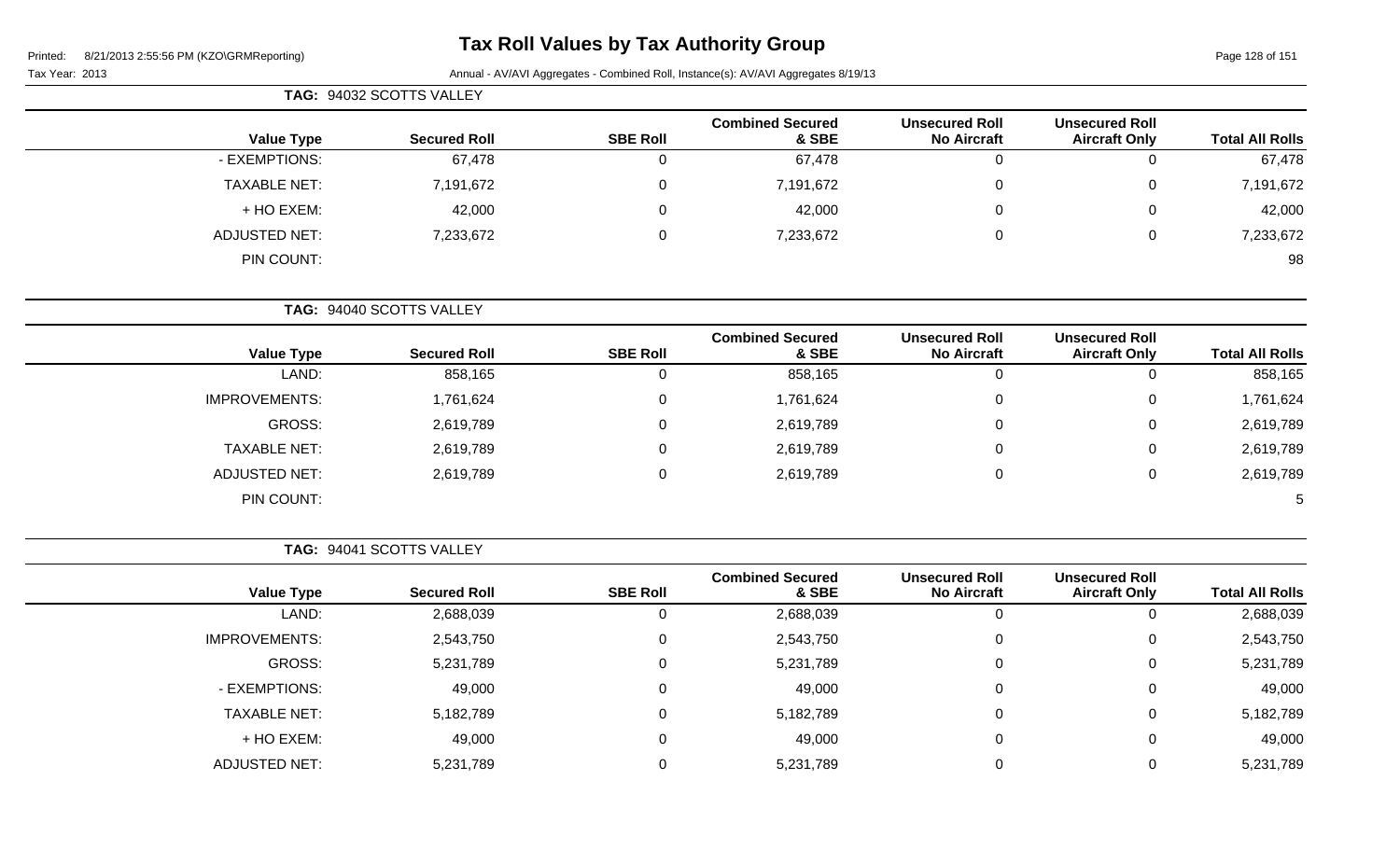Page 129 of 151

|                        |                                               |                                             |                                  |                 | TAG: 94041 SCOTTS VALLEY |                      |
|------------------------|-----------------------------------------------|---------------------------------------------|----------------------------------|-----------------|--------------------------|----------------------|
| <b>Total All Rolls</b> | <b>Unsecured Roll</b><br><b>Aircraft Only</b> | <b>Unsecured Roll</b><br><b>No Aircraft</b> | <b>Combined Secured</b><br>& SBE | <b>SBE Roll</b> | <b>Secured Roll</b>      | <b>Value Type</b>    |
| 14                     |                                               |                                             |                                  |                 |                          | PIN COUNT:           |
|                        |                                               |                                             |                                  |                 | TAG: 94045 SCOTTS VALLEY |                      |
| <b>Total All Rolls</b> | <b>Unsecured Roll</b><br><b>Aircraft Only</b> | <b>Unsecured Roll</b><br><b>No Aircraft</b> | <b>Combined Secured</b><br>& SBE | <b>SBE Roll</b> | <b>Secured Roll</b>      | <b>Value Type</b>    |
| 522,757                | $\mathbf 0$                                   | $\mathbf 0$                                 | 522,757                          | $\mathbf 0$     | 522,757                  | LAND:                |
| 299,520                | $\mathbf 0$                                   | $\mathbf 0$                                 | 299,520                          | $\mathbf 0$     | 299,520                  | <b>IMPROVEMENTS:</b> |
| 822,277                | $\mathbf 0$                                   | 0                                           | 822,277                          | $\mathbf 0$     | 822,277                  | GROSS:               |
| 822,277                | $\mathbf 0$                                   | $\mathbf 0$                                 | 822,277                          | $\pmb{0}$       | 822,277                  | <b>TAXABLE NET:</b>  |
| 822,277                | $\mathsf 0$                                   | $\pmb{0}$                                   | 822,277                          | $\pmb{0}$       | 822,277                  | <b>ADJUSTED NET:</b> |
| 3                      |                                               |                                             |                                  |                 |                          | PIN COUNT:           |
|                        |                                               |                                             |                                  |                 | TAG: 94061 SCOTTS VALLEY |                      |
| <b>Total All Rolls</b> | <b>Unsecured Roll</b><br><b>Aircraft Only</b> | <b>Unsecured Roll</b><br><b>No Aircraft</b> | <b>Combined Secured</b><br>& SBE | <b>SBE Roll</b> | <b>Secured Roll</b>      | <b>Value Type</b>    |
| 4,056,400              | $\mathbf 0$                                   | $\mathbf 0$                                 | 4,056,400                        | $\mathbf 0$     | 4,056,400                | LAND:                |
| 3,707,147              | 0                                             | $\mathbf 0$                                 | 3,707,147                        | $\mathsf 0$     | 3,707,147                | <b>IMPROVEMENTS:</b> |
| 6,355                  | $\mathbf 0$                                   | 6,355                                       | $\mathbf 0$                      | $\mathbf 0$     | $\mathbf 0$              | PERSONAL PROP:       |
| 7,769,902              | $\mathbf 0$                                   | 6,355                                       | 7,763,547                        | $\mathbf 0$     | 7,763,547                | GROSS:               |
| 112,000                | $\mathbf 0$                                   | 0                                           | 112,000                          | $\mathbf 0$     | 112,000                  | - EXEMPTIONS:        |
| 7,657,902              | $\mathbf 0$                                   | 6,355                                       | 7,651,547                        | $\mathsf 0$     | 7,651,547                | <b>TAXABLE NET:</b>  |
| 112,000                | $\mathbf 0$                                   | $\mathbf 0$                                 | 112,000                          | $\pmb{0}$       | 112,000                  | + HO EXEM:           |
| 7,769,902              | $\mathsf 0$                                   | 6,355                                       | 7,763,547                        | $\pmb{0}$       | 7,763,547                | <b>ADJUSTED NET:</b> |
| 25                     |                                               |                                             |                                  |                 |                          | PIN COUNT:           |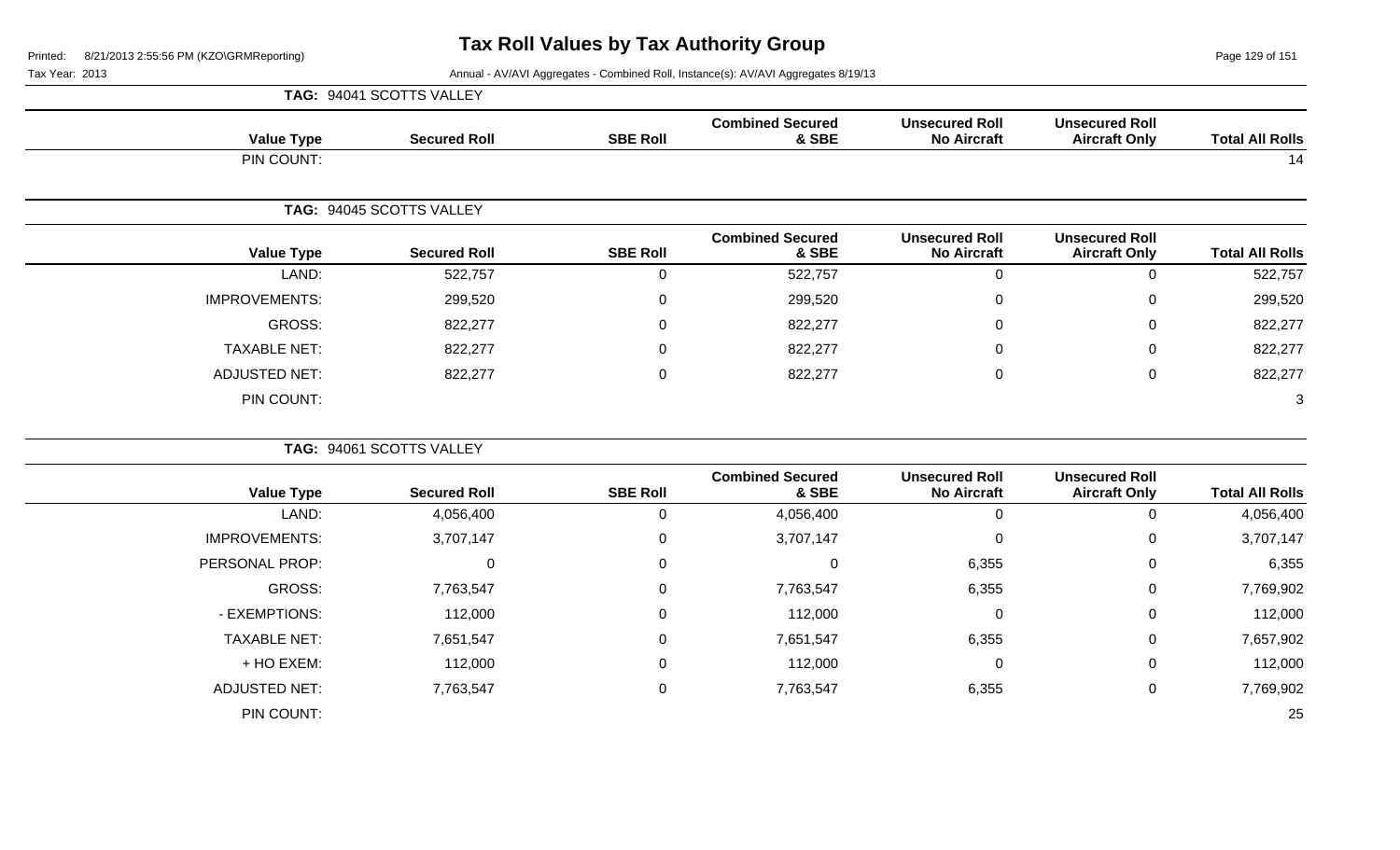Page 130 of 151

#### Tax Year: 2013 **Annual - AV/AVI Aggregates - Combined Roll**, Instance(s): AV/AVI Aggregates 8/19/13

| <b>TAG: 94062 SCOTTS VALLEY</b> |  |
|---------------------------------|--|
|---------------------------------|--|

| <b>Value Type</b>    | <b>Secured Roll</b> | <b>SBE Roll</b> | <b>Combined Secured</b><br>& SBE | <b>Unsecured Roll</b><br><b>No Aircraft</b> | <b>Unsecured Roll</b><br><b>Aircraft Only</b> | <b>Total All Rolls</b> |
|----------------------|---------------------|-----------------|----------------------------------|---------------------------------------------|-----------------------------------------------|------------------------|
| LAND:                | 4,288,186           | U               | 4,288,186                        | 0                                           |                                               | 4,288,186              |
| <b>IMPROVEMENTS:</b> | 3,862,640           | 0               | 3,862,640                        | $\overline{0}$                              | 0                                             | 3,862,640              |
| <b>GROSS:</b>        | 8,150,826           | 0               | 8,150,826                        | $\overline{0}$                              | 0                                             | 8,150,826              |
| - EXEMPTIONS:        | 64,248              | 0               | 64,248                           | $\overline{0}$                              | 0                                             | 64,248                 |
| <b>TAXABLE NET:</b>  | 8,086,578           | 0               | 8,086,578                        | $\overline{0}$                              | 0                                             | 8,086,578              |
| + HO EXEM:           | 63,000              | 0               | 63,000                           | $\overline{0}$                              | 0                                             | 63,000                 |
| <b>ADJUSTED NET:</b> | 8,149,578           | 0               | 8,149,578                        | $\overline{0}$                              | 0                                             | 8,149,578              |
| PIN COUNT:           |                     |                 |                                  |                                             |                                               | 16                     |

**TAG:** 94063 SCOTTS VALLEY

| <b>Value Type</b>    | <b>Secured Roll</b> | <b>SBE Roll</b> | <b>Combined Secured</b><br>& SBE | <b>Unsecured Roll</b><br><b>No Aircraft</b> | <b>Unsecured Roll</b><br><b>Aircraft Only</b> | <b>Total All Rolls</b> |
|----------------------|---------------------|-----------------|----------------------------------|---------------------------------------------|-----------------------------------------------|------------------------|
| LAND:                | 21,424,041          |                 | 21,424,041                       | 0                                           |                                               | 21,424,041             |
| <b>IMPROVEMENTS:</b> | 23,151,567          | 0               | 23,151,567                       | 0                                           | 0                                             | 23, 151, 567           |
| PERSONAL PROP:       | 0                   | $\Omega$        | $\Omega$                         | 6,983                                       | 0                                             | 6,983                  |
| GROSS:               | 44,575,608          | $\Omega$        | 44,575,608                       | 6,983                                       | 0                                             | 44,582,591             |
| - EXEMPTIONS:        | 379,270             |                 | 379,270                          | 0                                           | $\Omega$                                      | 379,270                |
| <b>TAXABLE NET:</b>  | 44,196,338          |                 | 44,196,338                       | 6,983                                       | $\Omega$                                      | 44,203,321             |
| + HO EXEM:           | 378,000             | 0               | 378,000                          | $\mathbf 0$                                 | 0                                             | 378,000                |
| <b>ADJUSTED NET:</b> | 44,574,338          | $\Omega$        | 44,574,338                       | 6,983                                       | 0                                             | 44,581,321             |
| PIN COUNT:           |                     |                 |                                  |                                             |                                               | 83                     |

|                      | TAG: 94064 SCOTTS VALLEY |                 |                                  |                                             |                                               |                        |
|----------------------|--------------------------|-----------------|----------------------------------|---------------------------------------------|-----------------------------------------------|------------------------|
| <b>Value Type</b>    | <b>Secured Roll</b>      | <b>SBE Roll</b> | <b>Combined Secured</b><br>& SBE | <b>Unsecured Roll</b><br><b>No Aircraft</b> | <b>Unsecured Roll</b><br><b>Aircraft Only</b> | <b>Total All Rolls</b> |
| LAND:                | 4,979,051                |                 | 4,979,051                        |                                             |                                               | 4,979,051              |
| <b>IMPROVEMENTS:</b> | 5,205,174                |                 | 5,205,174                        |                                             |                                               | 5,205,174              |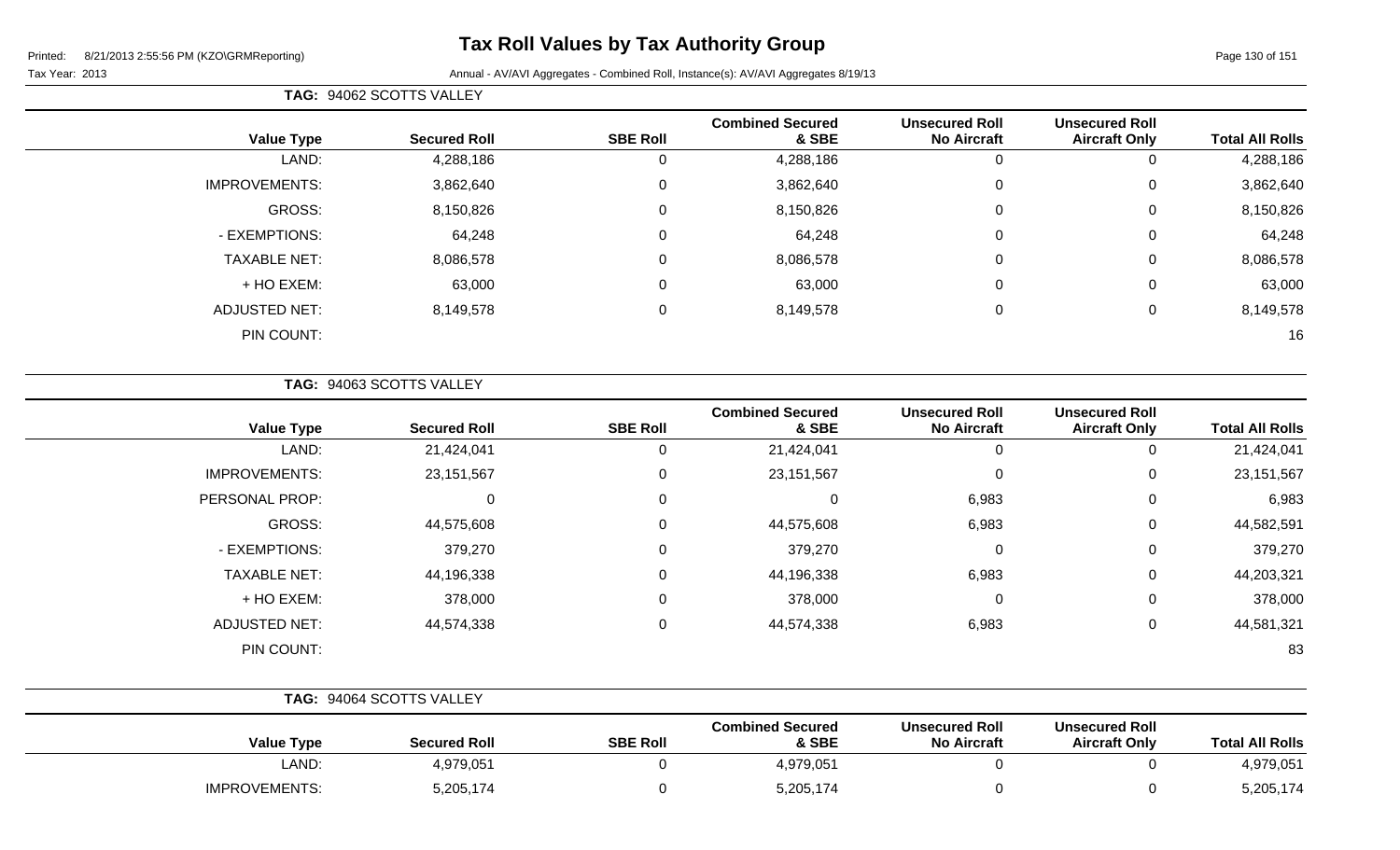# **Tax Roll Values by Tax Authority Group**

Page 131 of 151

|                     | TAG: 94064 SCOTTS VALLEY |                 |                                  |                                             |                                               |                        |  |  |
|---------------------|--------------------------|-----------------|----------------------------------|---------------------------------------------|-----------------------------------------------|------------------------|--|--|
| <b>Value Type</b>   | <b>Secured Roll</b>      | <b>SBE Roll</b> | <b>Combined Secured</b><br>& SBE | <b>Unsecured Roll</b><br><b>No Aircraft</b> | <b>Unsecured Roll</b><br><b>Aircraft Only</b> | <b>Total All Rolls</b> |  |  |
| GROSS:              | 10,184,225               |                 | 10,184,225                       | 0                                           | 0                                             | 10,184,225             |  |  |
| - EXEMPTIONS:       | 387,199                  |                 | 387,199                          | 0                                           | $\mathbf{0}$                                  | 387,199                |  |  |
| <b>TAXABLE NET:</b> | 9,797,026                |                 | 9,797,026                        | 0                                           | 0                                             | 9,797,026              |  |  |
| + HO EXEM:          | 70,000                   |                 | 70,000                           | 0                                           | $\mathbf{0}$                                  | 70,000                 |  |  |
| ADJUSTED NET:       | 9,867,026                |                 | 9,867,026                        | 0                                           | 0                                             | 9,867,026              |  |  |
| PIN COUNT:          |                          |                 |                                  |                                             |                                               | 31                     |  |  |

|                      | TAG: 94065 SCOTTS VALLEY |                 |                                  |                                             |                                               |                        |  |  |  |
|----------------------|--------------------------|-----------------|----------------------------------|---------------------------------------------|-----------------------------------------------|------------------------|--|--|--|
| <b>Value Type</b>    | <b>Secured Roll</b>      | <b>SBE Roll</b> | <b>Combined Secured</b><br>& SBE | <b>Unsecured Roll</b><br><b>No Aircraft</b> | <b>Unsecured Roll</b><br><b>Aircraft Only</b> | <b>Total All Rolls</b> |  |  |  |
| LAND:                | 43,250,979               | 0               | 43,250,979                       | $\Omega$                                    | 0                                             | 43,250,979             |  |  |  |
| <b>IMPROVEMENTS:</b> | 50,941,332               | $\mathbf 0$     | 50,941,332                       | 0                                           | 0                                             | 50,941,332             |  |  |  |
| PERSONAL PROP:       | 0                        | 0               | 0                                | 369,253                                     | 0                                             | 369,253                |  |  |  |
| GROSS:               | 94,192,311               | 0               | 94,192,311                       | 369,253                                     | 0                                             | 94,561,564             |  |  |  |
| - EXEMPTIONS:        | 902,977                  | 0               | 902,977                          | 0                                           | 0                                             | 902,977                |  |  |  |
| <b>TAXABLE NET:</b>  | 93,289,334               | $\mathbf 0$     | 93,289,334                       | 369,253                                     | 0                                             | 93,658,587             |  |  |  |
| + HO EXEM:           | 896,000                  | $\mathbf 0$     | 896,000                          | 0                                           | 0                                             | 896,000                |  |  |  |
| <b>ADJUSTED NET:</b> | 94,185,334               | $\mathbf 0$     | 94,185,334                       | 369,253                                     | 0                                             | 94,554,587             |  |  |  |
| PIN COUNT:           |                          |                 |                                  |                                             |                                               | 229                    |  |  |  |

|                        |                                               |                                             |                                  |                 | <b>TAG: 94066 SCOTTS VALLEY</b> |                      |
|------------------------|-----------------------------------------------|---------------------------------------------|----------------------------------|-----------------|---------------------------------|----------------------|
| <b>Total All Rolls</b> | <b>Unsecured Roll</b><br><b>Aircraft Only</b> | <b>Unsecured Roll</b><br><b>No Aircraft</b> | <b>Combined Secured</b><br>& SBE | <b>SBE Roll</b> | <b>Secured Roll</b>             | <b>Value Type</b>    |
| 188,659,035            | ັ                                             |                                             | 188,659,035                      | 17,300          | 188,641,735                     | LAND:                |
| 169,903,386            | ັ                                             | 201,455                                     | 169,701,931                      |                 | 169,701,931                     | <b>IMPROVEMENTS:</b> |
| 1,289,560              | ν                                             | 760,765                                     | 528,795                          |                 | 528,795                         | PERSONAL PROP:       |
| 359,851,981            |                                               | 962,220                                     | 358,889,761                      | 17,300          | 358,872,461                     | GROSS:               |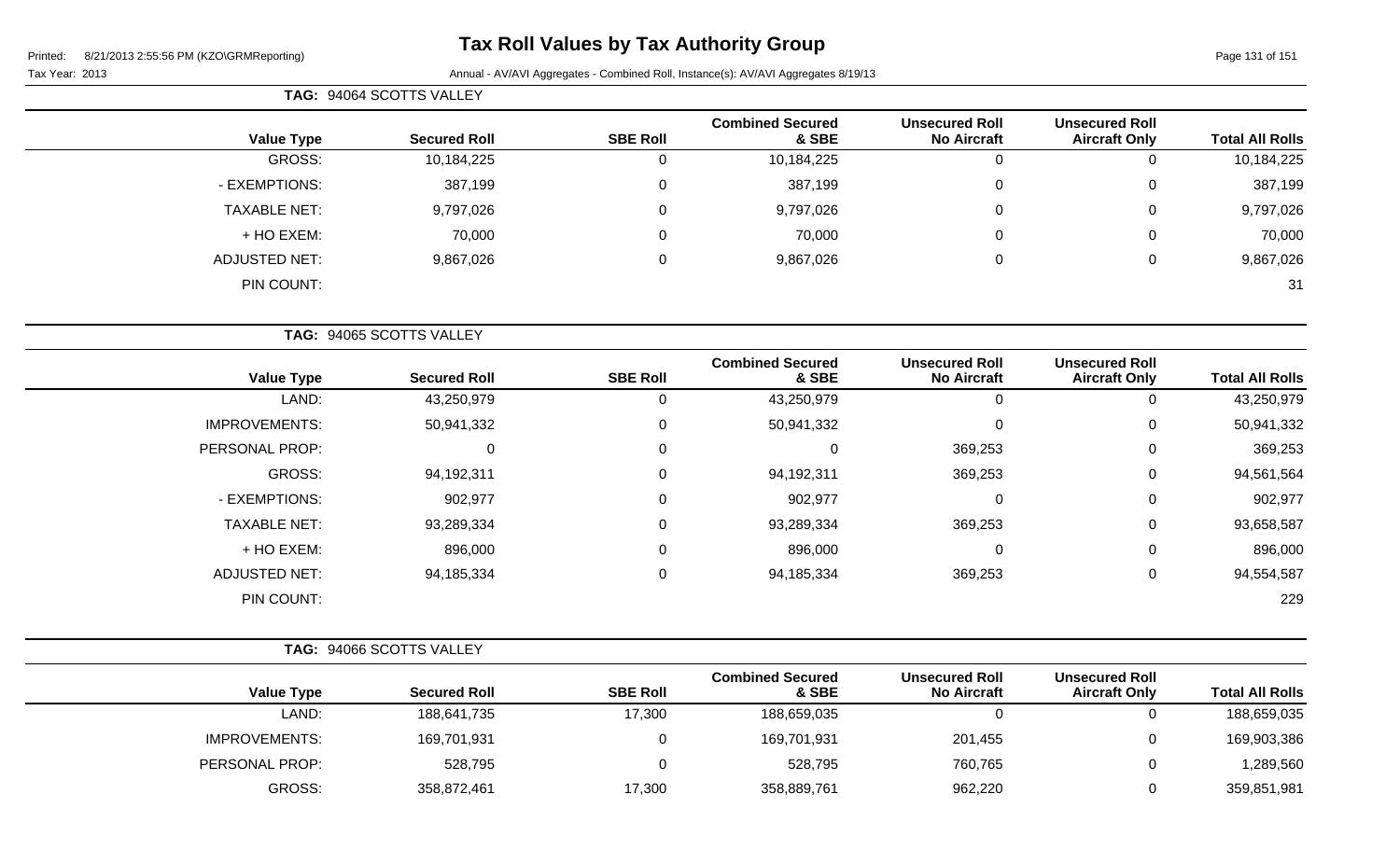Page 132 of 151

Tax Year: 2013 Annual - AV/AVI Aggregates - Combined Roll, Instance(s): AV/AVI Aggregates 8/19/13

|                     | <b>TAG: 94066 SCOTTS VALLEY</b> |                 |                                  |                                             |                                               |                        |
|---------------------|---------------------------------|-----------------|----------------------------------|---------------------------------------------|-----------------------------------------------|------------------------|
| <b>Value Type</b>   | <b>Secured Roll</b>             | <b>SBE Roll</b> | <b>Combined Secured</b><br>& SBE | <b>Unsecured Roll</b><br><b>No Aircraft</b> | <b>Unsecured Roll</b><br><b>Aircraft Only</b> | <b>Total All Rolls</b> |
| - EXEMPTIONS:       | 20,387,949                      |                 | 20,387,949                       |                                             | 0                                             | 20,387,949             |
| <b>TAXABLE NET:</b> | 338,484,511                     | 17,300          | 338,501,811                      | 962,220                                     | 0                                             | 339,464,031            |
| + HO EXEM:          | 2,980,600                       | 0               | 2,980,600                        |                                             | $\mathbf{0}$                                  | 2,980,600              |
| ADJUSTED NET:       | 341,465,111                     | 17,300          | 341,482,411                      | 962,220                                     | 0                                             | 342,444,631            |
| PIN COUNT:          |                                 |                 |                                  |                                             |                                               | 1,290                  |

**TAG:** 94067 SCOTTS VALLEY

| <b>Value Type</b>    | <b>Secured Roll</b> | <b>SBE Roll</b> | <b>Combined Secured</b><br>& SBE | <b>Unsecured Roll</b><br><b>No Aircraft</b> | <b>Unsecured Roll</b><br><b>Aircraft Only</b> | <b>Total All Rolls</b> |
|----------------------|---------------------|-----------------|----------------------------------|---------------------------------------------|-----------------------------------------------|------------------------|
| LAND:                | 5,461,543           | 0               | 5,461,543                        |                                             | 0                                             | 5,461,543              |
| <b>IMPROVEMENTS:</b> | 4,156,791           | 0               | 4,156,791                        | 0                                           | 0                                             | 4,156,791              |
| GROSS:               | 9,618,334           | $\mathbf 0$     | 9,618,334                        | 0                                           | 0                                             | 9,618,334              |
| - EXEMPTIONS:        | 43,365              | 0               | 43,365                           | 0                                           | 0                                             | 43,365                 |
| <b>TAXABLE NET:</b>  | 9,574,969           | 0               | 9,574,969                        | 0                                           | 0                                             | 9,574,969              |
| + HO EXEM:           | 42,000              | $\mathbf 0$     | 42,000                           | 0                                           | 0                                             | 42,000                 |
| <b>ADJUSTED NET:</b> | 9,616,969           | 0               | 9,616,969                        | 0                                           | 0                                             | 9,616,969              |
| PIN COUNT:           |                     |                 |                                  |                                             |                                               | 33                     |

|                      | <b>TAG: 94068 SCOTTS VALLEY</b> |                 |                                  |                                             |                                               |                        |
|----------------------|---------------------------------|-----------------|----------------------------------|---------------------------------------------|-----------------------------------------------|------------------------|
| <b>Value Type</b>    | <b>Secured Roll</b>             | <b>SBE Roll</b> | <b>Combined Secured</b><br>& SBE | <b>Unsecured Roll</b><br><b>No Aircraft</b> | <b>Unsecured Roll</b><br><b>Aircraft Only</b> | <b>Total All Rolls</b> |
| LAND:                | 14,201,463                      | 0               | 14,201,463                       | 0                                           |                                               | 14,201,463             |
| <b>IMPROVEMENTS:</b> | 18,894,194                      | 0               | 18,894,194                       | 0                                           | 0                                             | 18,894,194             |
| GROSS:               | 33,095,657                      | 0               | 33,095,657                       | 0                                           | 0                                             | 33,095,657             |
| - EXEMPTIONS:        | 347,456                         | 0               | 347,456                          | 0                                           | 0                                             | 347,456                |
| <b>TAXABLE NET:</b>  | 32,748,201                      | 0               | 32,748,201                       | 0                                           | 0                                             | 32,748,201             |
| + HO EXEM:           | 343,000                         | 0               | 343,000                          |                                             | 0                                             | 343,000                |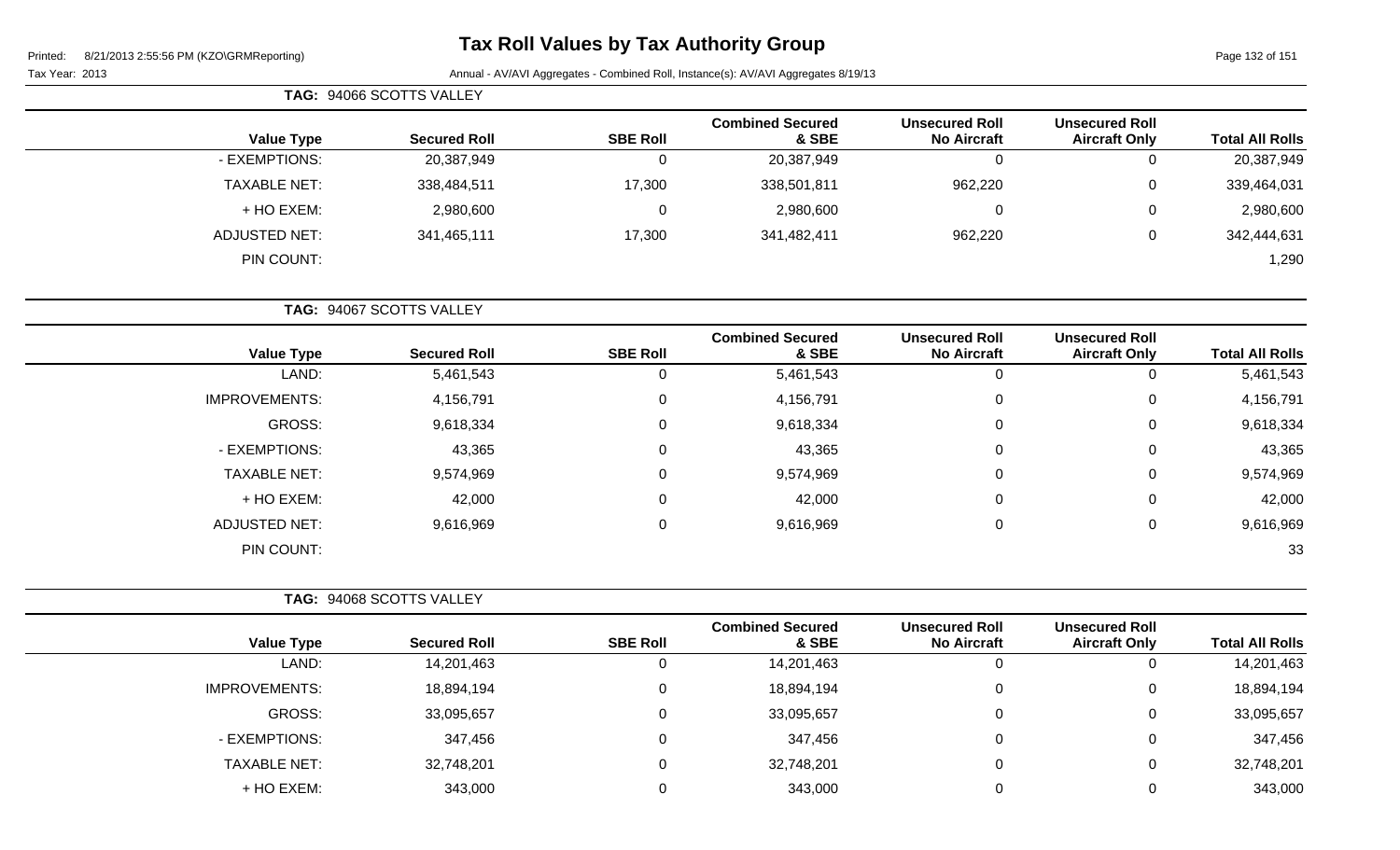Page 133 of 151

|                        |                                               |                                             |                                  |                  | TAG: 94068 SCOTTS VALLEY |                      |
|------------------------|-----------------------------------------------|---------------------------------------------|----------------------------------|------------------|--------------------------|----------------------|
| <b>Total All Rolls</b> | <b>Unsecured Roll</b><br><b>Aircraft Only</b> | <b>Unsecured Roll</b><br><b>No Aircraft</b> | <b>Combined Secured</b><br>& SBE | <b>SBE Roll</b>  | <b>Secured Roll</b>      | <b>Value Type</b>    |
| 33,091,201             | $\mathbf 0$                                   | $\mathbf{0}$                                | 33,091,201                       | $\mathbf 0$      | 33,091,201               | <b>ADJUSTED NET:</b> |
| 107                    |                                               |                                             |                                  |                  |                          | PIN COUNT:           |
|                        |                                               |                                             |                                  |                  | TAG: 94069 SCOTTS VALLEY |                      |
| <b>Total All Rolls</b> | <b>Unsecured Roll</b><br><b>Aircraft Only</b> | <b>Unsecured Roll</b><br><b>No Aircraft</b> | <b>Combined Secured</b><br>& SBE | <b>SBE Roll</b>  | <b>Secured Roll</b>      | <b>Value Type</b>    |
| 2,890                  | $\mathbf 0$                                   | $\pmb{0}$                                   | 2,890                            | $\pmb{0}$        | 2,890                    | LAND:                |
| 2,890                  | $\mathbf 0$                                   | $\boldsymbol{0}$                            | 2,890                            | $\boldsymbol{0}$ | 2,890                    | GROSS:               |
| 2,890                  | $\pmb{0}$                                     | $\mathbf 0$                                 | 2,890                            | $\Omega$         | 2,890                    | - EXEMPTIONS:        |
| 5                      |                                               |                                             |                                  |                  |                          | PIN COUNT:           |
|                        |                                               |                                             |                                  |                  | TAG: 94070 SCOTTS VALLEY |                      |
| <b>Total All Rolls</b> | <b>Unsecured Roll</b><br><b>Aircraft Only</b> | <b>Unsecured Roll</b><br><b>No Aircraft</b> | <b>Combined Secured</b><br>& SBE | <b>SBE Roll</b>  | <b>Secured Roll</b>      | <b>Value Type</b>    |
| 25,459,865             | $\mathbf 0$                                   | $\pmb{0}$                                   | 25,459,865                       | $\pmb{0}$        | 25,459,865               | LAND:                |
| 22,448,698             | $\pmb{0}$                                     | $\mathbf 0$                                 | 22,448,698                       | $\pmb{0}$        | 22,448,698               | <b>IMPROVEMENTS:</b> |
| 40,632                 | 0                                             | 40,632                                      | $\pmb{0}$                        | $\boldsymbol{0}$ | $\mathbf 0$              | PERSONAL PROP:       |
| 47,949,195             | $\mathbf 0$                                   | 40,632                                      | 47,908,563                       | $\boldsymbol{0}$ | 47,908,563               | GROSS:               |
| 592,815                | 0                                             | $\boldsymbol{0}$                            | 592,815                          | $\boldsymbol{0}$ | 592,815                  | - EXEMPTIONS:        |
| 47,356,380             | 0                                             | 40,632                                      | 47,315,748                       | 0                | 47,315,748               | <b>TAXABLE NET:</b>  |
| 511,000                | 0                                             | $\mathbf 0$                                 | 511,000                          | $\mathbf 0$      | 511,000                  | + HO EXEM:           |
| 47,867,380             | $\mathbf 0$                                   | 40,632                                      | 47,826,748                       | $\boldsymbol{0}$ | 47,826,748               | <b>ADJUSTED NET:</b> |
| 123                    |                                               |                                             |                                  |                  |                          | PIN COUNT:           |
|                        |                                               |                                             |                                  |                  |                          | TAG: 96016 SOQUEL    |
| <b>Total All Rolls</b> | <b>Unsecured Roll</b><br><b>Aircraft Only</b> | <b>Unsecured Roll</b><br><b>No Aircraft</b> | <b>Combined Secured</b><br>& SBE | <b>SBE Roll</b>  | <b>Secured Roll</b>      | <b>Value Type</b>    |
| 136,975                | $\mathbf 0$                                   | $\boldsymbol{0}$                            | 136,975                          | $\mathbf 0$      | 136,975                  | LAND:                |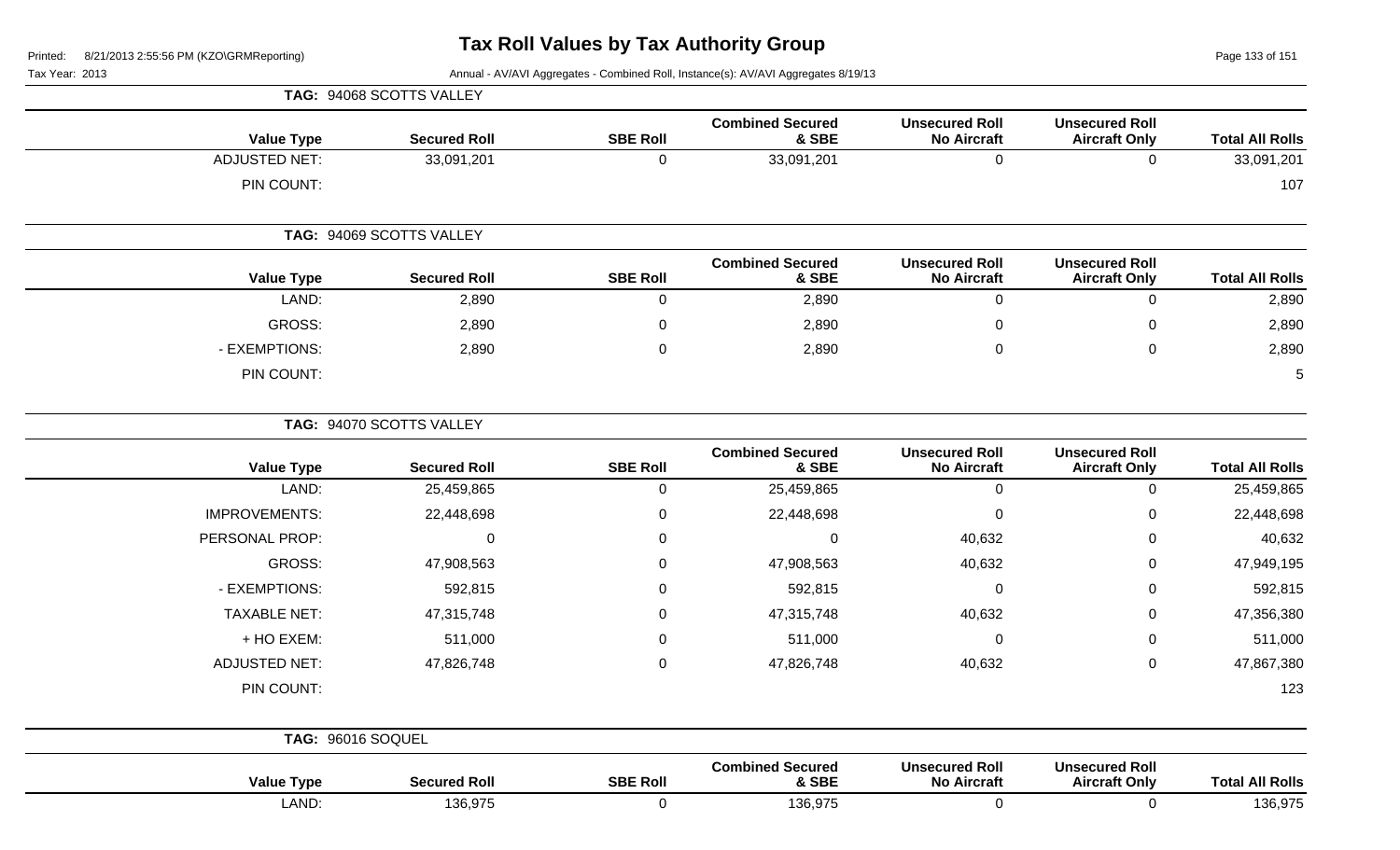Page 134 of 151

Tax Year: 2013 **Annual - AV/AVI Aggregates - Combined Roll**, Instance(s): AV/AVI Aggregates 8/19/13

|                      | TAG: 96016 SOQUEL   |                 |                                  |                                             |                                               |                        |
|----------------------|---------------------|-----------------|----------------------------------|---------------------------------------------|-----------------------------------------------|------------------------|
| <b>Value Type</b>    | <b>Secured Roll</b> | <b>SBE Roll</b> | <b>Combined Secured</b><br>& SBE | <b>Unsecured Roll</b><br><b>No Aircraft</b> | <b>Unsecured Roll</b><br><b>Aircraft Only</b> | <b>Total All Rolls</b> |
| <b>IMPROVEMENTS:</b> | 154,651             | O               | 154,651                          |                                             | 0                                             | 154,651                |
| PERSONAL PROP:       | $\mathbf 0$         | 0               | $\Omega$                         | 10,560                                      | $\mathbf 0$                                   | 10,560                 |
| GROSS:               | 291,626             | 0               | 291,626                          | 10,560                                      | $\mathbf 0$                                   | 302,186                |
| - EXEMPTIONS:        | 7,000               | $\Omega$        | 7,000                            | $\Omega$                                    | $\mathbf 0$                                   | 7,000                  |
| <b>TAXABLE NET:</b>  | 284,626             | 0               | 284,626                          | 10,560                                      | $\mathbf 0$                                   | 295,186                |
| + HO EXEM:           | 7,000               | 0               | 7,000                            | $\mathbf 0$                                 | $\mathbf 0$                                   | 7,000                  |
| <b>ADJUSTED NET:</b> | 291,626             | 0               | 291,626                          | 10,560                                      | 0                                             | 302,186                |
| PIN COUNT:           |                     |                 |                                  |                                             |                                               | 2                      |

**TAG:** 96019 SOQUEL

| <b>Value Type</b>    | <b>Secured Roll</b> | <b>SBE Roll</b> | <b>Combined Secured</b><br>& SBE | <b>Unsecured Roll</b><br><b>No Aircraft</b> | <b>Unsecured Roll</b><br><b>Aircraft Only</b> | <b>Total All Rolls</b> |
|----------------------|---------------------|-----------------|----------------------------------|---------------------------------------------|-----------------------------------------------|------------------------|
| LAND:                | 21,577,855          | 0               | 21,577,855                       | 0                                           | U                                             | 21,577,855             |
| <b>IMPROVEMENTS:</b> | 28,677,029          | 0               | 28,677,029                       | 0                                           | 0                                             | 28,677,029             |
| PERSONAL PROP:       | 0                   | 0               | 0                                | 14,500                                      | 0                                             | 14,500                 |
| GROSS:               | 50,254,884          | 0               | 50,254,884                       | 14,500                                      | 0                                             | 50,269,384             |
| - EXEMPTIONS:        | 372,245             | 0               | 372,245                          | 0                                           | 0                                             | 372,245                |
| <b>TAXABLE NET:</b>  | 49,882,639          | 0               | 49,882,639                       | 14,500                                      | 0                                             | 49,897,139             |
| + HO EXEM:           | 371,000             | 0               | 371,000                          | 0                                           | 0                                             | 371,000                |
| <b>ADJUSTED NET:</b> | 50,253,639          | 0               | 50,253,639                       | 14,500                                      | 0                                             | 50,268,139             |
| PIN COUNT:           |                     |                 |                                  |                                             |                                               | 89                     |

|                   | <b>TAG: 96033 SOQUEL</b> |                 |                                  |                                             |                                               |                        |
|-------------------|--------------------------|-----------------|----------------------------------|---------------------------------------------|-----------------------------------------------|------------------------|
| <b>Value Type</b> | <b>Secured Roll</b>      | <b>SBE Roll</b> | <b>Combined Secured</b><br>& SBE | <b>Unsecured Roll</b><br><b>No Aircraft</b> | <b>Unsecured Roll</b><br><b>Aircraft Only</b> | <b>Total All Rolls</b> |
| LAND:             | ,418                     |                 | 1,418                            |                                             |                                               | 1,418                  |
| GROSS:            | ,418                     |                 | 1,418                            |                                             |                                               | 1,418                  |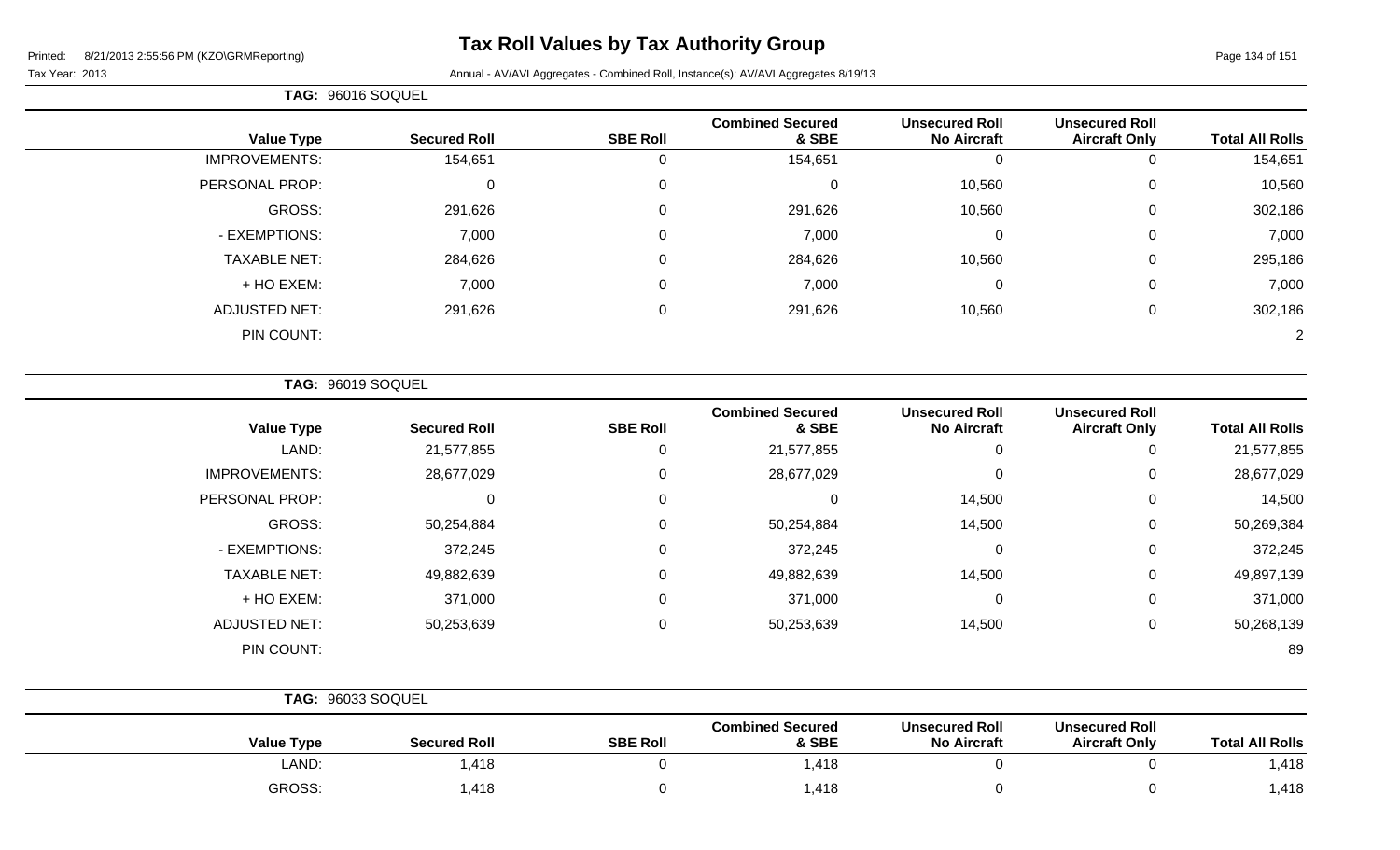Page 135 of 151

Tax Year: 2013 Annual - AV/AVI Aggregates - Combined Roll, Instance(s): AV/AVI Aggregates 8/19/13

|                        |                                               |                                             |                                         |                 |                     | <b>TAG: 96033 SOQUEL</b> |  |
|------------------------|-----------------------------------------------|---------------------------------------------|-----------------------------------------|-----------------|---------------------|--------------------------|--|
| <b>Total All Rolls</b> | <b>Unsecured Roll</b><br><b>Aircraft Only</b> | <b>Unsecured Roll</b><br><b>No Aircraft</b> | <b>Combined Secured</b><br>& SBE        | <b>SBE Roll</b> | <b>Secured Roll</b> | <b>Value Type</b>        |  |
| 1,418                  | 0                                             |                                             | 1,418                                   |                 | 1,418               | - EXEMPTIONS:            |  |
|                        |                                               |                                             |                                         |                 |                     | PIN COUNT:               |  |
|                        |                                               |                                             |                                         |                 |                     | <b>TAG: 96038 SOQUEL</b> |  |
| <b>Total All Rolle</b> | <b>Unsecured Roll</b><br>Aircraft Only        | <b>Unsecured Roll</b><br>No Aircraft        | <b>Combined Secured</b><br><b>R</b> CRE | <b>SRE RAIL</b> | Secured Roll        | Value Tyne               |  |

| <b>Value Type</b>    | <b>Secured Roll</b> | <b>SBE Roll</b> | & SBE      | <b>No Aircraft</b> | <b>Aircraft Only</b> | <b>Total All Rolls</b> |
|----------------------|---------------------|-----------------|------------|--------------------|----------------------|------------------------|
| LAND:                | 6,242,566           | 0               | 6,242,566  | 0                  | 0                    | 6,242,566              |
| <b>IMPROVEMENTS:</b> | 4,988,792           | $\mathbf 0$     | 4,988,792  | $\mathbf 0$        | 0                    | 4,988,792              |
| PERSONAL PROP:       | 0                   | $\mathbf 0$     |            | 14,500             | 0                    | 14,500                 |
| GROSS:               | 11,231,358          | 0               | 11,231,358 | 14,500             | 0                    | 11,245,858             |
| - EXEMPTIONS:        | 126,872             | $\mathbf 0$     | 126,872    | $\mathbf 0$        | 0                    | 126,872                |
| <b>TAXABLE NET:</b>  | 11,104,486          | $\mathbf 0$     | 11,104,486 | 14,500             | 0                    | 11,118,986             |
| + HO EXEM:           | 126,000             | 0               | 126,000    | $\mathbf 0$        | 0                    | 126,000                |
| <b>ADJUSTED NET:</b> | 11,230,486          | $\mathbf 0$     | 11,230,486 | 14,500             | 0                    | 11,244,986             |
| PIN COUNT:           |                     |                 |            |                    |                      | 39                     |

**TAG:** 96039 SOQUEL

| <b>Value Type</b>    | <b>Secured Roll</b> | <b>SBE Roll</b> | <b>Combined Secured</b><br>& SBE | <b>Unsecured Roll</b><br><b>No Aircraft</b> | <b>Unsecured Roll</b><br><b>Aircraft Only</b> | <b>Total All Rolls</b> |
|----------------------|---------------------|-----------------|----------------------------------|---------------------------------------------|-----------------------------------------------|------------------------|
|                      | LAND:<br>19,547,794 |                 | 19,547,794                       |                                             | 0                                             | 19,547,794             |
| <b>IMPROVEMENTS:</b> | 15,734,608          |                 | 15,734,608                       |                                             | 0                                             | 15,734,608             |
| PERSONAL PROP:       |                     | 0               |                                  | 55,670                                      | 0                                             | 55,670                 |
| GROSS:               | 35,282,402          | 0               | 35,282,402                       | 55,670                                      | 0                                             | 35,338,072             |
| - EXEMPTIONS:        | 359,864             | 0               | 359,864                          |                                             | $\mathbf{0}$                                  | 359,864                |
| <b>TAXABLE NET:</b>  | 34,922,538          | 0               | 34,922,538                       | 55,670                                      | 0                                             | 34,978,208             |
| + HO EXEM:           | 357,000             | 0               | 357,000                          |                                             | $\mathbf 0$                                   | 357,000                |
| <b>ADJUSTED NET:</b> | 35,279,538          |                 | 35,279,538                       | 55,670                                      | 0                                             | 35,335,208             |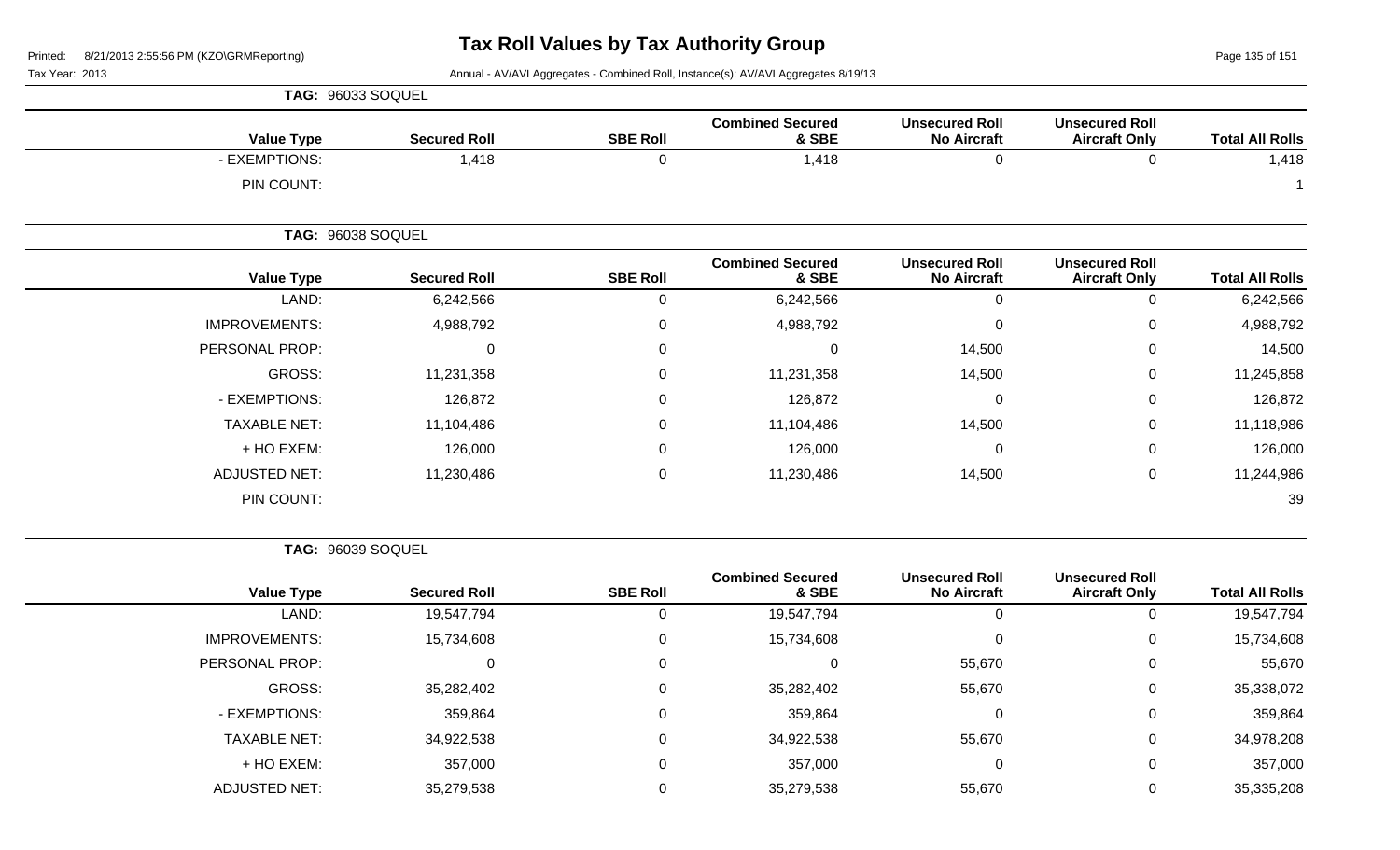Page 136 of 151

| <b>TAG: 96039 SOQUEL</b> |  |
|--------------------------|--|
|                          |  |

| <b>Value Type</b>    | <b>Secured Roll</b> | <b>SBE Roll</b> | <b>Combined Secured</b><br>& SBE | <b>Unsecured Roll</b><br><b>No Aircraft</b> | <b>Unsecured Roll</b><br><b>Aircraft Only</b> | <b>Total All Rolls</b> |
|----------------------|---------------------|-----------------|----------------------------------|---------------------------------------------|-----------------------------------------------|------------------------|
| PIN COUNT:           |                     |                 |                                  |                                             |                                               | 90                     |
|                      | TAG: 96040 SOQUEL   |                 |                                  |                                             |                                               |                        |
| <b>Value Type</b>    | <b>Secured Roll</b> | <b>SBE Roll</b> | <b>Combined Secured</b><br>& SBE | <b>Unsecured Roll</b><br><b>No Aircraft</b> | <b>Unsecured Roll</b><br><b>Aircraft Only</b> | <b>Total All Rolls</b> |
| LAND:                | 1,008,865           | 0               | 1,008,865                        | $\mathbf 0$                                 | $\mathbf 0$                                   | 1,008,865              |
| <b>IMPROVEMENTS:</b> | 791,703             | 0               | 791,703                          | $\mathbf 0$                                 | $\mathbf 0$                                   | 791,703                |
| GROSS:               | 1,800,568           | 0               | 1,800,568                        | $\mathbf 0$                                 | $\mathbf 0$                                   | 1,800,568              |
| - EXEMPTIONS:        | 7,207               | 0               | 7,207                            | $\mathbf 0$                                 | $\mathbf 0$                                   | 7,207                  |
| <b>TAXABLE NET:</b>  | 1,793,361           | 0               | 1,793,361                        | $\mathbf 0$                                 | $\mathbf 0$                                   | 1,793,361              |
| + HO EXEM:           | 7,000               | 0               | 7,000                            | $\mathbf 0$                                 | $\mathbf 0$                                   | 7,000                  |
| <b>ADJUSTED NET:</b> | 1,800,361           | 0               | 1,800,361                        | $\pmb{0}$                                   | $\mathbf 0$                                   | 1,800,361              |
| PIN COUNT:           |                     |                 |                                  |                                             |                                               |                        |

|                        |                                               |                                             |                                  |                 |                     | <b>TAG: 96041 SOQUEL</b> |
|------------------------|-----------------------------------------------|---------------------------------------------|----------------------------------|-----------------|---------------------|--------------------------|
| <b>Total All Rolls</b> | <b>Unsecured Roll</b><br><b>Aircraft Only</b> | <b>Unsecured Roll</b><br><b>No Aircraft</b> | <b>Combined Secured</b><br>& SBE | <b>SBE Roll</b> | <b>Secured Roll</b> | <b>Value Type</b>        |
| 14,072,037             | $\overline{0}$                                |                                             | 14,072,037                       |                 | 14,072,037          | LAND:                    |
| 16,775,466             | $\mathbf 0$                                   |                                             | 16,775,466                       |                 | 16,775,466          | <b>IMPROVEMENTS:</b>     |
| 26,500                 | $\overline{0}$                                | 26,500                                      |                                  | 0               | O                   | PERSONAL PROP:           |
| 30,874,003             | 0                                             | 26,500                                      | 30,847,503                       |                 | 30,847,503          | GROSS:                   |
| 260,395                | $\mathbf 0$                                   |                                             | 260,395                          |                 | 260,395             | - EXEMPTIONS:            |
| 30,613,608             | 0                                             | 26,500                                      | 30,587,108                       | 0               | 30,587,108          | <b>TAXABLE NET:</b>      |
| 259,000                | $\mathbf{0}$                                  |                                             | 259,000                          |                 | 259,000             | + HO EXEM:               |
| 30,872,608             | 0                                             | 26,500                                      | 30,846,108                       |                 | 30,846,108          | <b>ADJUSTED NET:</b>     |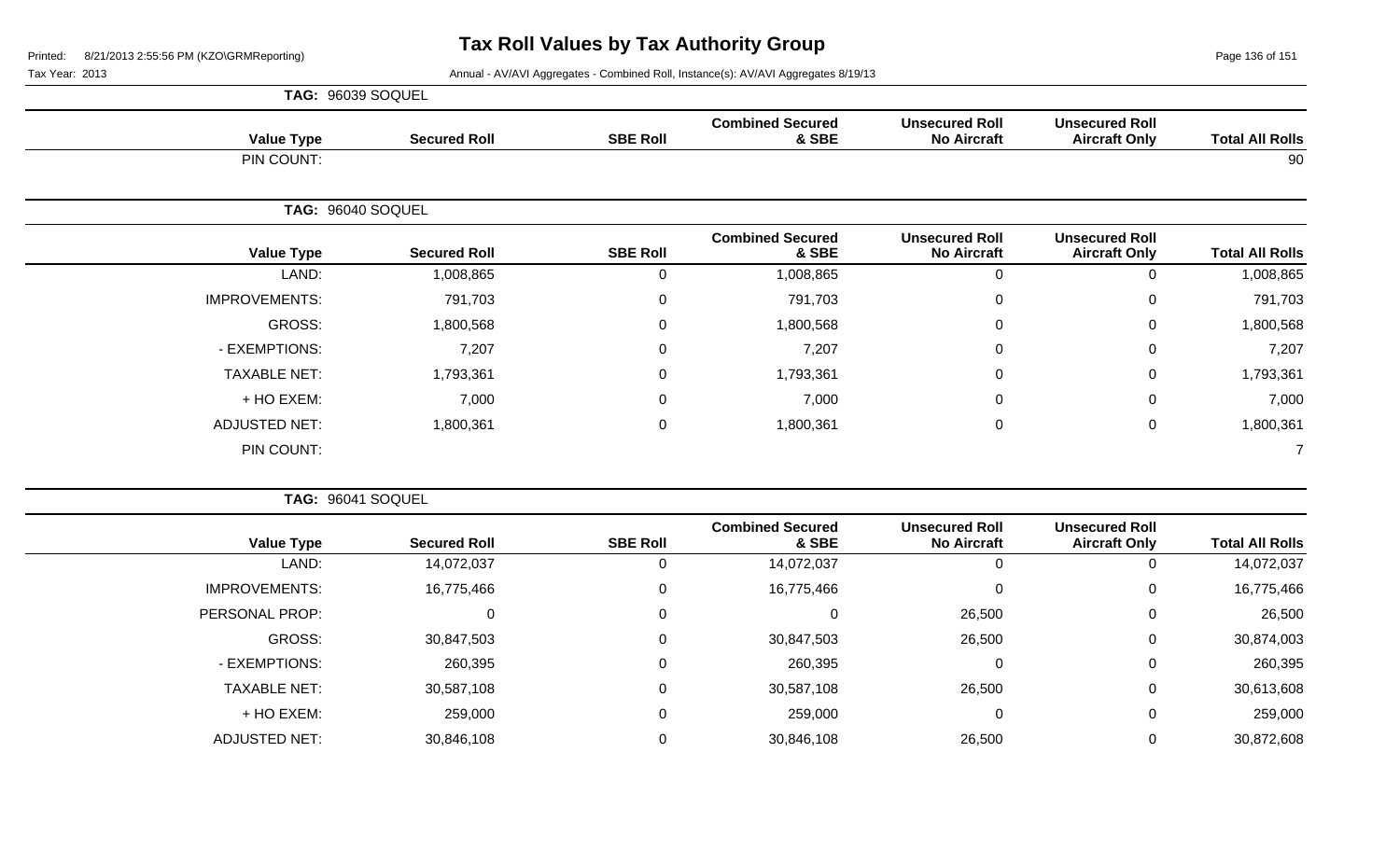Page 137 of 151

Tax Year: 2013 **Annual - AV/AVI Aggregates - Combined Roll**, Instance(s): AV/AVI Aggregates 8/19/13

|  | <b>TAG: 96041 SOQUEL</b> |
|--|--------------------------|
|  |                          |

| <b>Value Type</b>    | <b>Secured Roll</b> | <b>SBE Roll</b> | <b>Combined Secured</b><br>& SBE | <b>Unsecured Roll</b><br><b>No Aircraft</b> | <b>Unsecured Roll</b><br><b>Aircraft Only</b> | <b>Total All Rolls</b> |
|----------------------|---------------------|-----------------|----------------------------------|---------------------------------------------|-----------------------------------------------|------------------------|
| PIN COUNT:           |                     |                 |                                  |                                             |                                               | 63                     |
|                      | TAG: 96044 SOQUEL   |                 |                                  |                                             |                                               |                        |
| <b>Value Type</b>    | <b>Secured Roll</b> | <b>SBE Roll</b> | <b>Combined Secured</b><br>& SBE | <b>Unsecured Roll</b><br><b>No Aircraft</b> | <b>Unsecured Roll</b><br><b>Aircraft Only</b> | <b>Total All Rolls</b> |
| LAND:                | 43,146,262          | $\mathbf 0$     | 43,146,262                       | $\mathbf 0$                                 | 0                                             | 43,146,262             |
| <b>IMPROVEMENTS:</b> | 45,218,943          | $\mathbf 0$     | 45,218,943                       | 239,189                                     | $\mathbf 0$                                   | 45,458,132             |
| PERSONAL PROP:       | 111,862             | 0               | 111,862                          | 331,771                                     | $\mathbf 0$                                   | 443,633                |
| GROSS:               | 88,477,067          | $\mathbf 0$     | 88,477,067                       | 570,960                                     | $\pmb{0}$                                     | 89,048,027             |
| - EXEMPTIONS:        | 6,552,877           | 0               | 6,552,877                        | 297,108                                     | $\mathbf 0$                                   | 6,849,985              |
| <b>TAXABLE NET:</b>  | 81,924,190          | $\mathbf 0$     | 81,924,190                       | 273,852                                     | $\mathbf 0$                                   | 82,198,042             |
| + HO EXEM:           | 754,600             | 0               | 754,600                          | $\mathbf 0$                                 | 0                                             | 754,600                |
| <b>ADJUSTED NET:</b> | 82,678,790          | $\mathbf 0$     | 82,678,790                       | 273,852                                     | $\mathbf 0$                                   | 82,952,642             |
| PIN COUNT:           |                     |                 |                                  |                                             |                                               | 221                    |

**TAG:** 96050 SOQUEL

| <b>Total All Rolls</b> | <b>Unsecured Roll</b><br><b>Aircraft Only</b> | <b>Unsecured Roll</b><br><b>No Aircraft</b> | <b>Combined Secured</b><br>& SBE | <b>SBE Roll</b> | <b>Secured Roll</b> | <b>Value Type</b>    |
|------------------------|-----------------------------------------------|---------------------------------------------|----------------------------------|-----------------|---------------------|----------------------|
| 2,167,432              | 0                                             | 0                                           | 2,167,432                        | U               | 2,167,432           | LAND:                |
| 1,723,562              | 0                                             | 20,946                                      | 1,702,616                        | 0               | 1,702,616           | <b>IMPROVEMENTS:</b> |
| 27,970                 | 0                                             | 27,970                                      |                                  | $\Omega$        |                     | PERSONAL PROP:       |
| 3,918,964              | $\mathbf 0$                                   | 48,916                                      | 3,870,048                        | $\Omega$        | 3,870,048           | GROSS:               |
| 63,598                 | 0                                             | 48,916                                      | 14,682                           | $\Omega$        | 14,682              | - EXEMPTIONS:        |
| 3,855,366              | $\mathbf 0$                                   | 0                                           | 3,855,366                        | $\Omega$        | 3,855,366           | <b>TAXABLE NET:</b>  |
| 14,000                 | 0                                             | $\mathbf 0$                                 | 14,000                           | $\Omega$        | 14,000              | + HO EXEM:           |
| 3,869,366              | 0                                             |                                             | 3,869,366                        |                 | 3,869,366           | <b>ADJUSTED NET:</b> |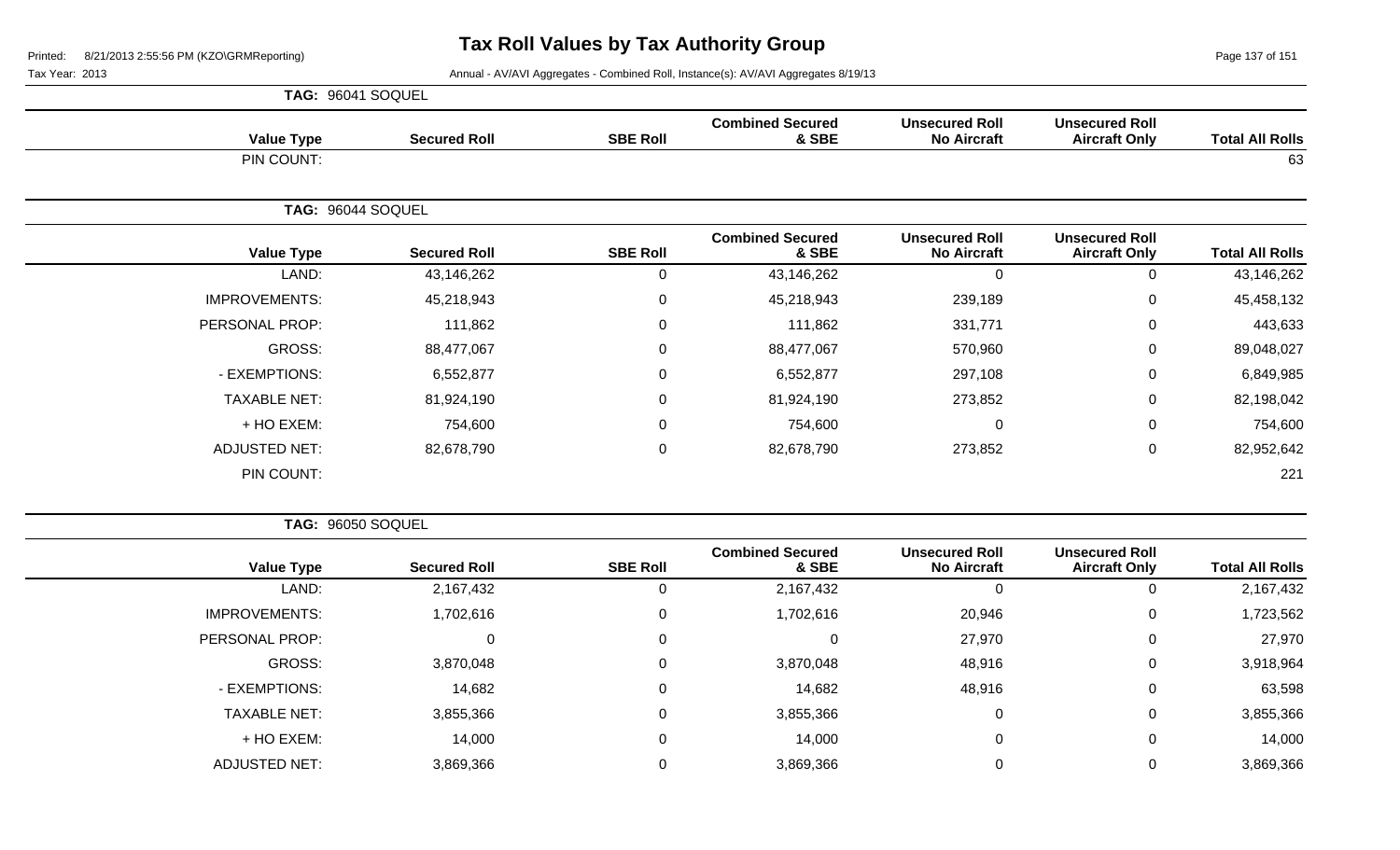Page 138 of 151

| <b>TAG: 96050 SOQUEL</b> |
|--------------------------|
|                          |

| <b>Value Type</b>    | <b>Secured Roll</b> | <b>SBE Roll</b> | <b>Combined Secured</b><br>& SBE | <b>Unsecured Roll</b><br><b>No Aircraft</b> | <b>Unsecured Roll</b><br><b>Aircraft Only</b> | <b>Total All Rolls</b> |
|----------------------|---------------------|-----------------|----------------------------------|---------------------------------------------|-----------------------------------------------|------------------------|
| PIN COUNT:           |                     |                 |                                  |                                             |                                               | 15                     |
|                      | TAG: 96057 SOQUEL   |                 |                                  |                                             |                                               |                        |
| <b>Value Type</b>    | <b>Secured Roll</b> | <b>SBE Roll</b> | <b>Combined Secured</b><br>& SBE | <b>Unsecured Roll</b><br><b>No Aircraft</b> | <b>Unsecured Roll</b><br><b>Aircraft Only</b> | <b>Total All Rolls</b> |
| LAND:                | 17,915,084          | 0               | 17,915,084                       | $\mathbf 0$                                 | $\mathbf 0$                                   | 17,915,084             |
| <b>IMPROVEMENTS:</b> | 17,390,012          | 0               | 17,390,012                       | 0                                           | $\mathbf 0$                                   | 17,390,012             |
| GROSS:               | 35,305,096          | 0               | 35,305,096                       | $\pmb{0}$                                   | 0                                             | 35,305,096             |
| - EXEMPTIONS:        | 365,719             | $\mathbf 0$     | 365,719                          | $\pmb{0}$                                   | 0                                             | 365,719                |
| <b>TAXABLE NET:</b>  | 34,939,377          | 0               | 34,939,377                       | $\mathbf 0$                                 | 0                                             | 34,939,377             |
| + HO EXEM:           | 364,000             | 0               | 364,000                          | $\mathbf 0$                                 | $\mathbf 0$                                   | 364,000                |
| <b>ADJUSTED NET:</b> | 35,303,377          | 0               | 35,303,377                       | 0                                           | 0                                             | 35,303,377             |
| PIN COUNT:           |                     |                 |                                  |                                             |                                               | 91                     |

|                        |                                               |                                             |                                  |                 |                     | TAG: 96062 SOQUEL    |
|------------------------|-----------------------------------------------|---------------------------------------------|----------------------------------|-----------------|---------------------|----------------------|
| <b>Total All Rolls</b> | <b>Unsecured Roll</b><br><b>Aircraft Only</b> | <b>Unsecured Roll</b><br><b>No Aircraft</b> | <b>Combined Secured</b><br>& SBE | <b>SBE Roll</b> | <b>Secured Roll</b> | <b>Value Type</b>    |
| 3,302,799              | 0                                             | 0                                           | 3,302,799                        |                 | 3,302,799           | LAND:                |
| 2,200,292              | $\mathbf 0$                                   | $\mathbf 0$                                 | 2,200,292                        | 0               | 2,200,292           | <b>IMPROVEMENTS:</b> |
| 5,503,091              | $\mathbf 0$                                   | 0                                           | 5,503,091                        | 0               | 5,503,091           | GROSS:               |
| 21,000                 | $\mathbf 0$                                   | $\mathbf 0$                                 | 21,000                           | $\Omega$        | 21,000              | - EXEMPTIONS:        |
| 5,482,091              | $\mathbf 0$                                   | 0                                           | 5,482,091                        | $\Omega$        | 5,482,091           | <b>TAXABLE NET:</b>  |
| 21,000                 | $\mathbf 0$                                   | $\mathbf 0$                                 | 21,000                           | $\Omega$        | 21,000              | + HO EXEM:           |
| 5,503,091              | $\mathbf 0$                                   | 0                                           | 5,503,091                        | $\Omega$        | 5,503,091           | <b>ADJUSTED NET:</b> |
|                        |                                               |                                             |                                  |                 |                     | PIN COUNT:           |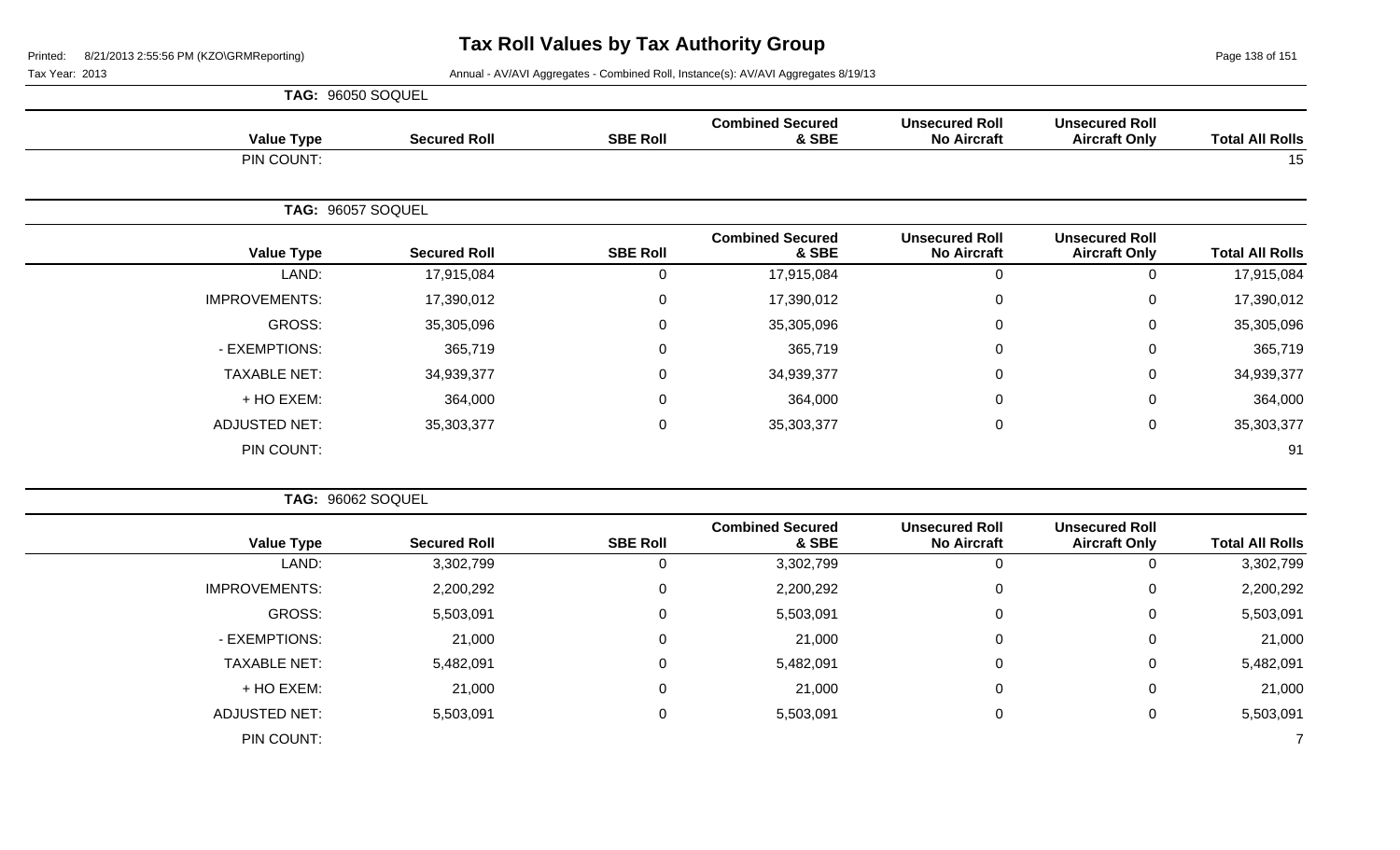**TAG:** 96064 SOQUEL

| ax Year: 2013 |  |
|---------------|--|
|               |  |

| <b>Total All Rolls</b> | <b>Unsecured Roll</b><br><b>Aircraft Only</b> | <b>Unsecured Roll</b><br><b>No Aircraft</b> | <b>Combined Secured</b><br>& SBE | <b>SBE Roll</b> | <b>Secured Roll</b> | <b>Value Type</b>    |
|------------------------|-----------------------------------------------|---------------------------------------------|----------------------------------|-----------------|---------------------|----------------------|
| 9,491,541              | $\mathbf 0$                                   | $\mathbf 0$                                 | 9,491,541                        | $\mathsf 0$     | 9,491,541           | LAND:                |
| 8,179,445              | $\mathbf 0$                                   | $\mathbf 0$                                 | 8,179,445                        | $\pmb{0}$       | 8,179,445           | <b>IMPROVEMENTS:</b> |
| 4,000                  | 0                                             | $\Omega$                                    | 4,000                            | $\Omega$        | 4,000               | PERSONAL PROP:       |
| 17,674,986             | 0                                             | $\Omega$                                    | 17,674,986                       | 0               | 17,674,986          | <b>GROSS:</b>        |
| 285,491                | $\mathbf 0$                                   | 0                                           | 285,491                          | 0               | 285,491             | - EXEMPTIONS:        |
| 17,389,495             | $\pmb{0}$                                     | $\mathbf 0$                                 | 17,389,495                       | 0               | 17,389,495          | <b>TAXABLE NET:</b>  |
| 161,000                | $\mathbf 0$                                   | $\mathbf 0$                                 | 161,000                          | 0               | 161,000             | + HO EXEM:           |
| 17,550,495             | $\mathbf 0$                                   | $\mathbf 0$                                 | 17,550,495                       | $\mathbf 0$     | 17,550,495          | <b>ADJUSTED NET:</b> |
| 36                     |                                               |                                             |                                  |                 |                     | PIN COUNT:           |
|                        |                                               |                                             |                                  |                 |                     | TAG: 96068 SOQUEL    |
| <b>Total All Rolls</b> | <b>Unsecured Roll</b><br><b>Aircraft Only</b> | <b>Unsecured Roll</b><br><b>No Aircraft</b> | <b>Combined Secured</b><br>& SBE | <b>SBE Roll</b> | <b>Secured Roll</b> | <b>Value Type</b>    |
| Δ                      |                                               |                                             |                                  |                 |                     | PIN COUNT:           |
|                        |                                               |                                             |                                  |                 |                     | TAG: 96071 SOQUEL    |
| <b>Total All Rolls</b> | <b>Unsecured Roll</b><br><b>Aircraft Only</b> | <b>Unsecured Roll</b><br><b>No Aircraft</b> | <b>Combined Secured</b><br>& SBE | <b>SBE Roll</b> | <b>Secured Roll</b> | <b>Value Type</b>    |
| 58,092,920             | $\mathbf 0$                                   | $\mathbf 0$                                 | 58,092,920                       | 0               | 58,092,920          | LAND:                |
| 50,964,013             | $\mathbf 0$                                   | 12,000                                      | 50,952,013                       | 0               | 50,952,013          | <b>IMPROVEMENTS:</b> |
| 91,774                 | $\mathbf 0$                                   | 91,774                                      | $\mathsf 0$                      | 0               | 0                   | PERSONAL PROP:       |
| 109,148,707            | 0                                             | 103,774                                     | 109,044,933                      | 0               | 109,044,933         | GROSS:               |
|                        |                                               | $\mathbf 0$                                 | 1,953,093                        | 0               | 1,953,093           | - EXEMPTIONS:        |
| 1,953,093              | $\mathbf 0$                                   |                                             |                                  |                 |                     |                      |
| 107,195,614            | $\mathbf 0$                                   | 103,774                                     | 107,091,840                      | 0               | 107,091,840         | <b>TAXABLE NET:</b>  |
| 1,579,200              | 0                                             | $\mathbf 0$                                 | 1,579,200                        | 0               | 1,579,200           | + HO EXEM:           |
| 108,774,814            | $\mathbf 0$                                   | 103,774                                     | 108,671,040                      | $\mathbf 0$     | 108,671,040         | <b>ADJUSTED NET:</b> |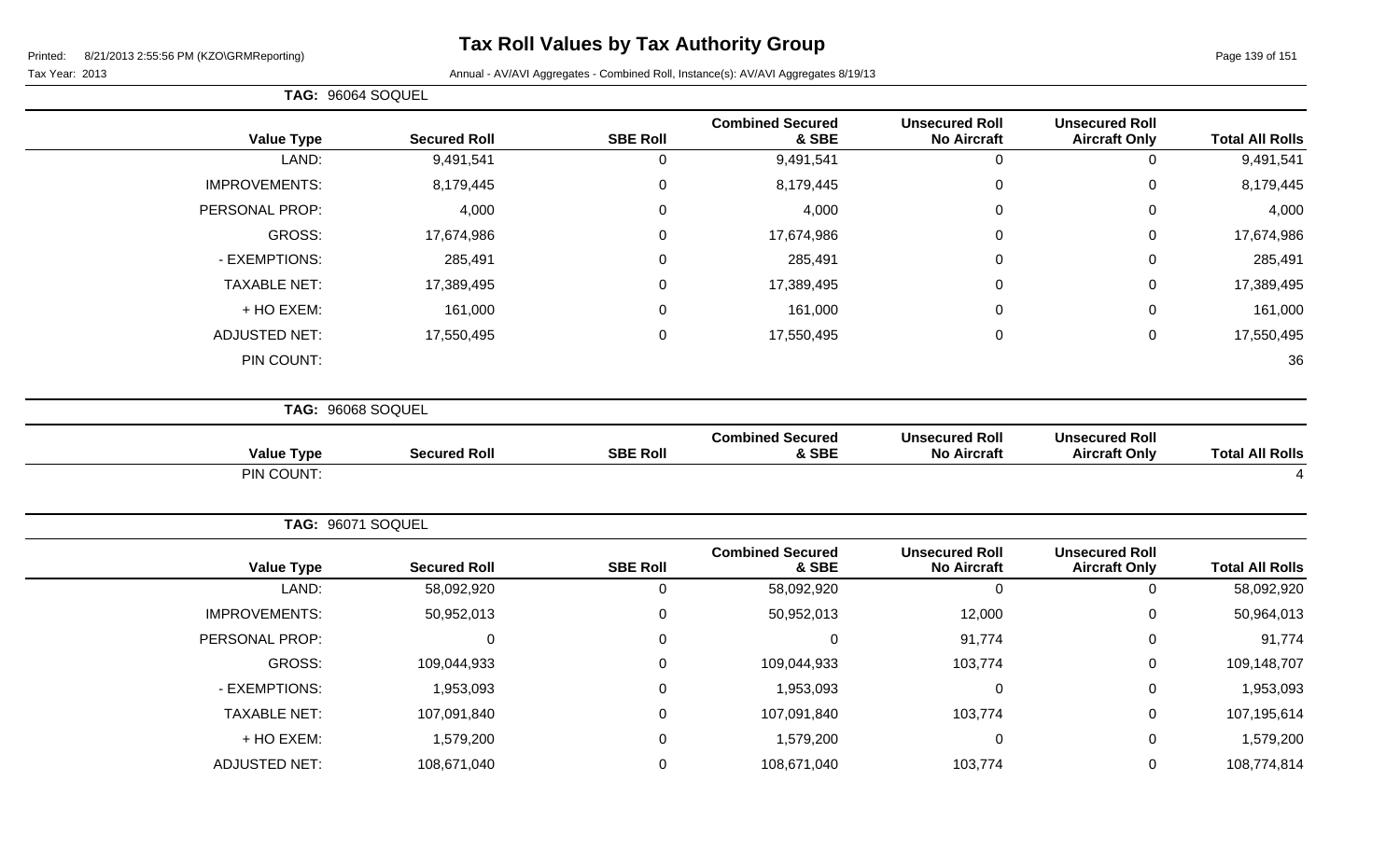Page 140 of 151

| <b>TAG: 96071 SOQUEL</b> |  |
|--------------------------|--|
|                          |  |

| <b>Value Type</b>    | <b>Secured Roll</b> | <b>SBE Roll</b> | <b>Combined Secured</b><br>& SBE | <b>Unsecured Roll</b><br><b>No Aircraft</b> | <b>Unsecured Roll</b><br><b>Aircraft Only</b> | <b>Total All Rolls</b> |
|----------------------|---------------------|-----------------|----------------------------------|---------------------------------------------|-----------------------------------------------|------------------------|
| PIN COUNT:           |                     |                 |                                  |                                             |                                               | 327                    |
|                      | TAG: 96076 SOQUEL   |                 |                                  |                                             |                                               |                        |
| <b>Value Type</b>    | <b>Secured Roll</b> | <b>SBE Roll</b> | <b>Combined Secured</b><br>& SBE | <b>Unsecured Roll</b><br><b>No Aircraft</b> | <b>Unsecured Roll</b><br><b>Aircraft Only</b> | <b>Total All Rolls</b> |
| LAND:                | 39,632,841          | 0               | 39,632,841                       | $\mathbf 0$                                 | 0                                             | 39,632,841             |
| <b>IMPROVEMENTS:</b> | 35,340,318          | 0               | 35,340,318                       | $\pmb{0}$                                   | $\mathbf 0$                                   | 35,340,318             |
| GROSS:               | 74,973,159          | $\Omega$        | 74,973,159                       | $\pmb{0}$                                   | $\mathbf 0$                                   | 74,973,159             |
| - EXEMPTIONS:        | 1,047,539           | 0               | 1,047,539                        | $\pmb{0}$                                   | $\mathbf 0$                                   | 1,047,539              |
| <b>TAXABLE NET:</b>  | 73,925,620          | $\mathbf 0$     | 73,925,620                       | $\pmb{0}$                                   | $\mathbf 0$                                   | 73,925,620             |
| + HO EXEM:           | 980,000             | $\Omega$        | 980,000                          | $\pmb{0}$                                   | $\mathbf 0$                                   | 980,000                |
| <b>ADJUSTED NET:</b> | 74,905,620          | 0               | 74,905,620                       | $\pmb{0}$                                   | $\mathbf 0$                                   | 74,905,620             |
| PIN COUNT:           |                     |                 |                                  |                                             |                                               | 226                    |

|                        |                                               |                                             |                                  |                 |                     | TAG: 96078 SOQUEL    |
|------------------------|-----------------------------------------------|---------------------------------------------|----------------------------------|-----------------|---------------------|----------------------|
| <b>Total All Rolls</b> | <b>Unsecured Roll</b><br><b>Aircraft Only</b> | <b>Unsecured Roll</b><br><b>No Aircraft</b> | <b>Combined Secured</b><br>& SBE | <b>SBE Roll</b> | <b>Secured Roll</b> | <b>Value Type</b>    |
| 4,467,831              | 0                                             | 0                                           | 4,467,831                        | 0               | 4,467,831           | LAND:                |
| 2,846,042              | 0                                             | $\mathbf 0$                                 | 2,846,042                        | 0               | 2,846,042           | <b>IMPROVEMENTS:</b> |
| 9,579                  | 0                                             | 9,579                                       | 0                                | 0               |                     | PERSONAL PROP:       |
| 7,323,452              | 0                                             | 9,579                                       | 7,313,873                        | 0               | 7,313,873           | GROSS:               |
| 49,000                 | 0                                             | $\mathbf 0$                                 | 49,000                           | 0               | 49,000              | - EXEMPTIONS:        |
| 7,274,452              | 0                                             | 9,579                                       | 7,264,873                        | 0               | 7,264,873           | <b>TAXABLE NET:</b>  |
| 49,000                 | 0                                             | $\mathbf 0$                                 | 49,000                           | 0               | 49,000              | + HO EXEM:           |
| 7,323,452              | 0                                             | 9,579                                       | 7,313,873                        | 0               | 7,313,873           | <b>ADJUSTED NET:</b> |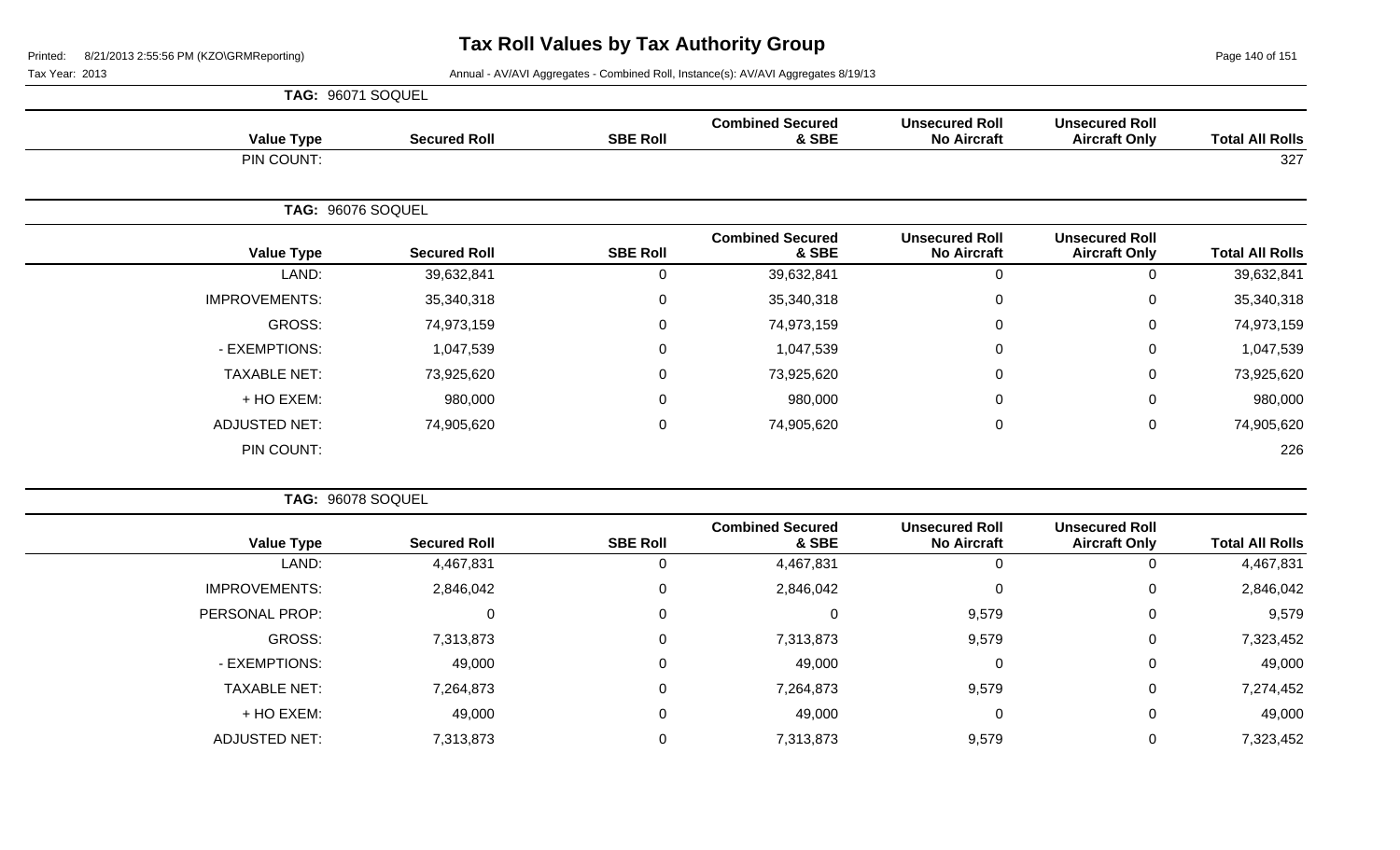Page 141 of 151

| <b>TAG: 96078 SOQUEL</b> |
|--------------------------|
|                          |

| <b>Value Type</b>    | <b>Secured Roll</b> | <b>SBE Roll</b> | <b>Combined Secured</b><br>& SBE | <b>Unsecured Roll</b><br><b>No Aircraft</b> | <b>Unsecured Roll</b><br><b>Aircraft Only</b> | <b>Total All Rolls</b> |
|----------------------|---------------------|-----------------|----------------------------------|---------------------------------------------|-----------------------------------------------|------------------------|
| PIN COUNT:           |                     |                 |                                  |                                             |                                               | 23                     |
|                      | TAG: 96080 SOQUEL   |                 |                                  |                                             |                                               |                        |
| <b>Value Type</b>    | <b>Secured Roll</b> | <b>SBE Roll</b> | <b>Combined Secured</b><br>& SBE | <b>Unsecured Roll</b><br><b>No Aircraft</b> | <b>Unsecured Roll</b><br><b>Aircraft Only</b> | <b>Total All Rolls</b> |
| LAND:                | 3,166,661           | 0               | 3,166,661                        | $\mathbf 0$                                 | 0                                             | 3,166,661              |
| <b>IMPROVEMENTS:</b> | 2,500,812           | 0               | 2,500,812                        | $\mathbf 0$                                 | 0                                             | 2,500,812              |
| GROSS:               | 5,667,473           | 0               | 5,667,473                        | $\mathbf 0$                                 | 0                                             | 5,667,473              |
| - EXEMPTIONS:        | 63,000              | 0               | 63,000                           | $\pmb{0}$                                   | 0                                             | 63,000                 |
| <b>TAXABLE NET:</b>  | 5,604,473           | 0               | 5,604,473                        | $\mathbf 0$                                 | $\mathbf 0$                                   | 5,604,473              |
| + HO EXEM:           | 63,000              | $\mathbf 0$     | 63,000                           | $\pmb{0}$                                   | $\mathbf 0$                                   | 63,000                 |
| ADJUSTED NET:        | 5,667,473           | 0               | 5,667,473                        | $\mathbf 0$                                 | $\mathbf 0$                                   | 5,667,473              |
| PIN COUNT:           |                     |                 |                                  |                                             |                                               | 16                     |

|                        |                                               |                                             |                                  | TAG: 96097 SOQUEL |                     |                      |  |
|------------------------|-----------------------------------------------|---------------------------------------------|----------------------------------|-------------------|---------------------|----------------------|--|
| <b>Total All Rolls</b> | <b>Unsecured Roll</b><br><b>Aircraft Only</b> | <b>Unsecured Roll</b><br><b>No Aircraft</b> | <b>Combined Secured</b><br>& SBE | <b>SBE Roll</b>   | <b>Secured Roll</b> | <b>Value Type</b>    |  |
| 98,973                 | 0                                             | 0                                           | 98,973                           |                   | 98,973              | LAND:                |  |
| 125,064                | 0                                             | 0                                           | 125,064                          | 0                 | 125,064             | <b>IMPROVEMENTS:</b> |  |
| 224,037                | 0                                             | $\mathbf 0$                                 | 224,037                          | 0                 | 224,037             | GROSS:               |  |
| 7,000                  | 0                                             | $\mathbf 0$                                 | 7,000                            | 0                 | 7,000               | - EXEMPTIONS:        |  |
| 217,037                | 0                                             | $\mathbf 0$                                 | 217,037                          | 0                 | 217,037             | <b>TAXABLE NET:</b>  |  |
| 7,000                  | 0                                             | $\mathbf 0$                                 | 7,000                            | 0                 | 7,000               | + HO EXEM:           |  |
| 224,037                | 0                                             | $\mathbf 0$                                 | 224,037                          | 0                 | 224,037             | <b>ADJUSTED NET:</b> |  |
|                        |                                               |                                             |                                  |                   |                     | PIN COUNT:           |  |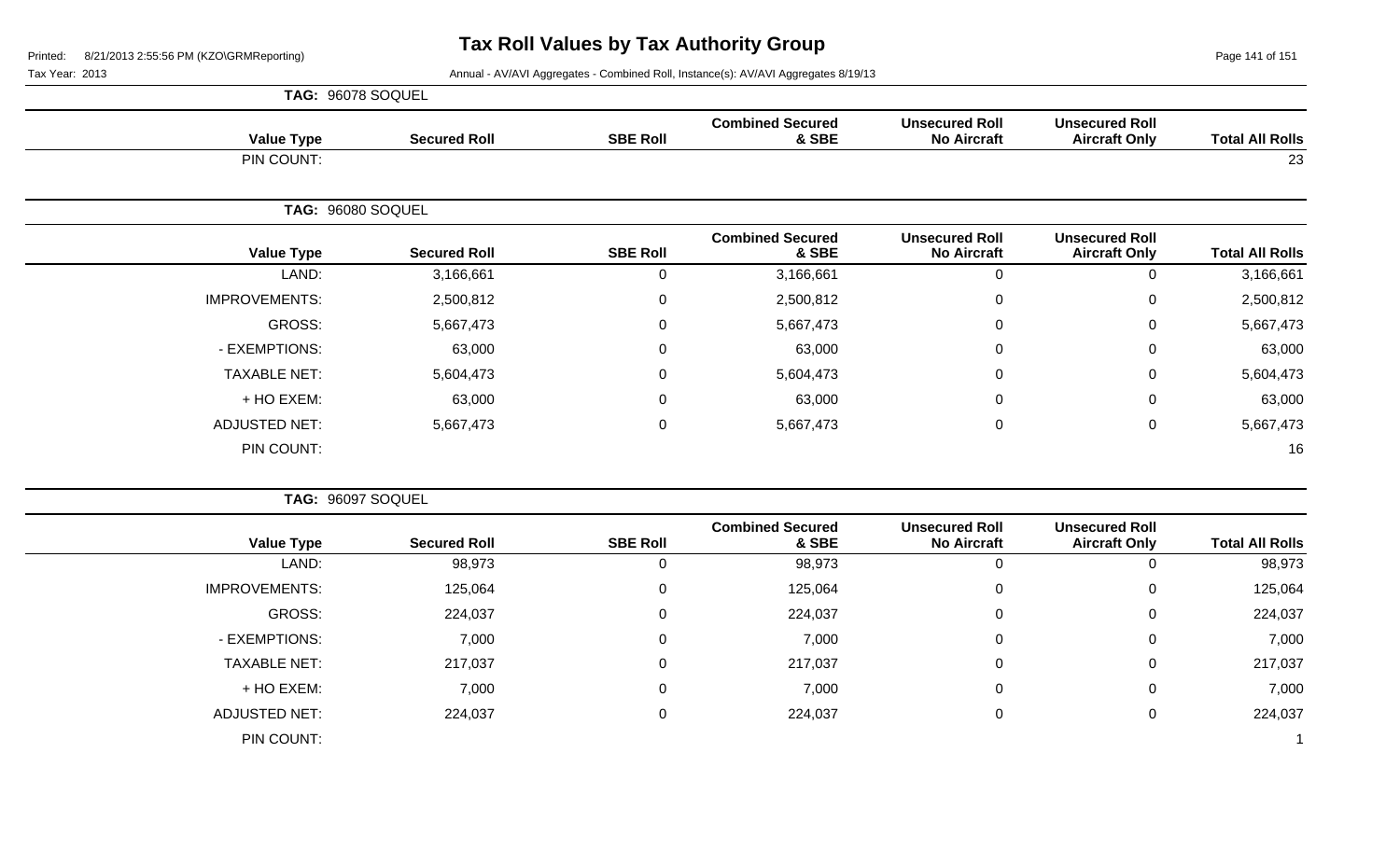Page 142 of 151

Tax Year: 2013 **Annual - AV/AVI Aggregates - Combined Roll**, Instance(s): AV/AVI Aggregates 8/19/13

| <b>Combined Secured</b><br>& SBE | <b>Unsecured Roll</b><br><b>No Aircraft</b> | <b>Unsecured Roll</b><br><b>Aircraft Only</b> | <b>Total All Rolls</b> |
|----------------------------------|---------------------------------------------|-----------------------------------------------|------------------------|
| 120,375,254                      | 0                                           | 0                                             | 120,375,254            |
| 66,639,973                       | 667,815                                     | 0                                             | 67,307,788             |
| 25,000                           | 944,622                                     | 0                                             | 969,622                |
| 187,040,227                      | 1,612,437                                   | 0                                             | 188,652,664            |
| 1,089,602                        | $\mathbf 0$                                 | 0                                             | 1,089,602              |
| 185,950,625                      | 1,612,437                                   | 0                                             | 187,563,062            |
| 1,041,600                        | 0                                           | 0                                             | 1,041,600              |
| 186,992,225                      | 1,612,437                                   | 0                                             | 188,604,662            |
|                                  |                                             |                                               | 377                    |
|                                  |                                             |                                               |                        |

**TAG:** 96101 SOQUEL

**TAG:** 96100 SOQUEL

| <b>Value Type</b>        | <b>Secured Roll</b> | <b>SBE Roll</b> | <b>Combined Secured</b><br>& SBE | <b>Unsecured Roll</b><br><b>No Aircraft</b> | <b>Unsecured Roll</b><br><b>Aircraft Only</b> | <b>Total All Rolls</b> |
|--------------------------|---------------------|-----------------|----------------------------------|---------------------------------------------|-----------------------------------------------|------------------------|
| LAND:                    | 417,931,677         | $\Omega$        | 417,931,677                      | 13,891                                      | 0                                             | 417,945,568            |
| <b>IMPROVEMENTS:</b>     | 392,440,468         | 0               | 392,440,468                      | 2,070,821                                   | $\pmb{0}$                                     | 394,511,289            |
| PERSONAL PROP:           | 985,521             | 0               | 985,521                          | 5,879,373                                   | 0                                             | 6,864,894              |
| GROSS:                   | 811,357,666         | $\Omega$        | 811,357,666                      | 7,964,085                                   | $\mathbf 0$                                   | 819,321,751            |
| - EXEMPTIONS:            | 38,335,220          | 0               | 38,335,220                       | 461,806                                     | 0                                             | 38,797,026             |
| <b>TAXABLE NET:</b>      | 773,022,446         | $\Omega$        | 773,022,446                      | 7,502,279                                   | $\mathbf 0$                                   | 780,524,725            |
| + HO EXEM:               | 7,973,000           | $\Omega$        | 7,973,000                        | $\mathbf 0$                                 | $\mathbf 0$                                   | 7,973,000              |
| <b>ADJUSTED NET:</b>     | 780,995,446         | $\Omega$        | 780,995,446                      | 7,502,279                                   | $\mathbf 0$                                   | 788,497,725            |
| PIN COUNT:               |                     |                 |                                  |                                             |                                               | 2,899                  |
|                          |                     |                 |                                  |                                             |                                               |                        |
| $TAC$ $06103$ $5001$ IEI |                     |                 |                                  |                                             |                                               |                        |

|                   | TAU. 90100 OUQUEL   |                 |                                  |                                             |                                               |                        |
|-------------------|---------------------|-----------------|----------------------------------|---------------------------------------------|-----------------------------------------------|------------------------|
| <b>Value Type</b> | <b>Secured Roll</b> | <b>SBE Roll</b> | <b>Combined Secured</b><br>& SBE | <b>Unsecured Roll</b><br><b>No Aircraft</b> | <b>Unsecured Roll</b><br><b>Aircraft Only</b> | <b>Total All Rolls</b> |
| LAND:             | 375,935,534         |                 | 375,935,534                      | 334,030                                     |                                               | 376,269,564            |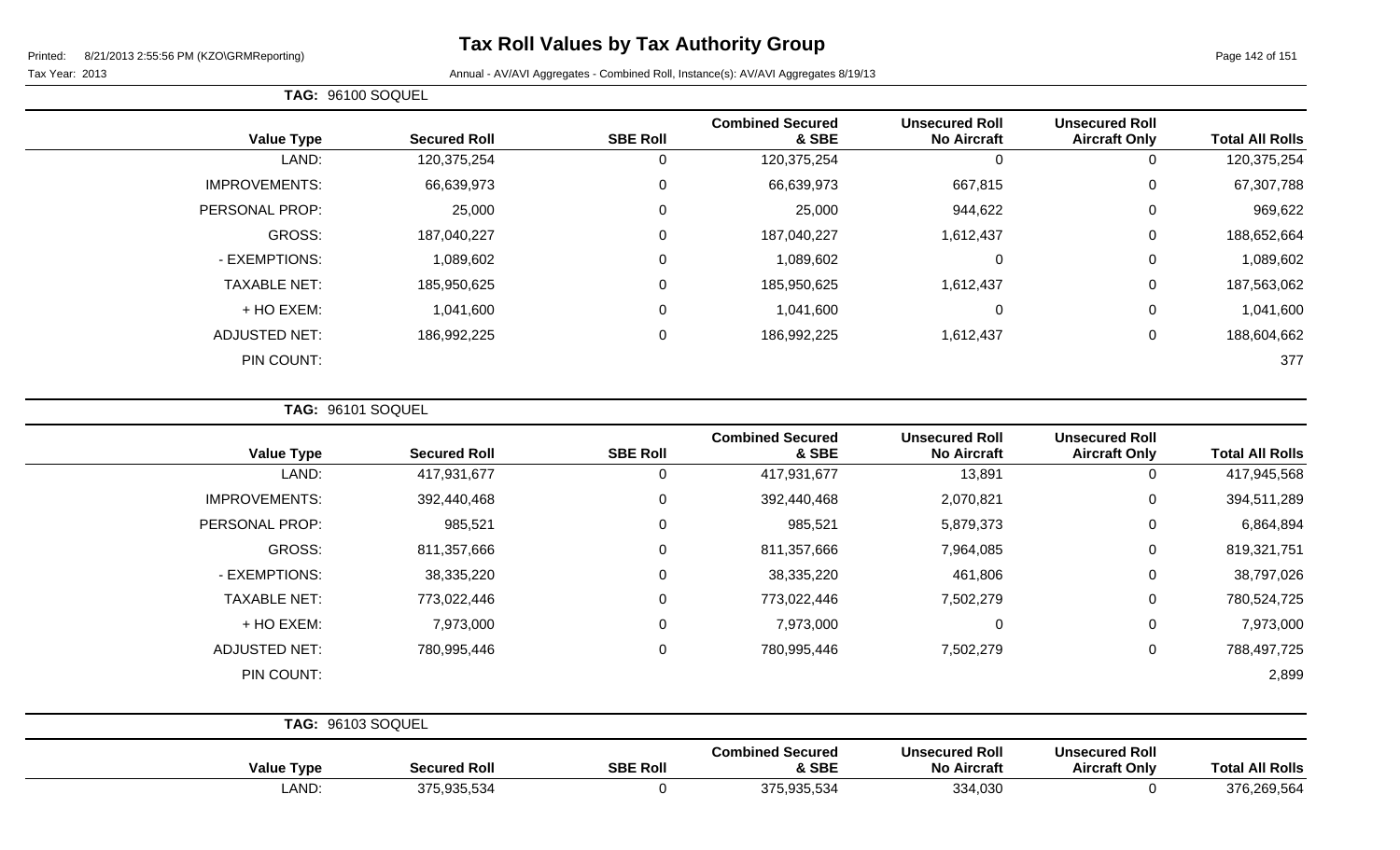Page 143 of 151

 $\overline{\phantom{0}}$ 

Tax Year: 2013 **Annual - AV/AVI Aggregates - Combined Roll**, Instance(s): AV/AVI Aggregates 8/19/13

|  | <b>TAG: 96103 SOQUEL</b> |
|--|--------------------------|
|--|--------------------------|

| <b>Value Type</b>    | <b>Secured Roll</b> | <b>SBE Roll</b> | <b>Combined Secured</b><br>& SBE | <b>Unsecured Roll</b><br><b>No Aircraft</b> | <b>Unsecured Roll</b><br><b>Aircraft Only</b> | <b>Total All Rolls</b> |
|----------------------|---------------------|-----------------|----------------------------------|---------------------------------------------|-----------------------------------------------|------------------------|
| <b>IMPROVEMENTS:</b> | 428,558,238         | 0               | 428,558,238                      | 15,095,217                                  | 0                                             | 443,653,455            |
| PERSONAL PROP:       | 34,473,331          | 0               | 34,473,331                       | 34,561,515                                  | 0                                             | 69,034,846             |
| GROSS:               | 838,967,103         | 0               | 838,967,103                      | 49,990,762                                  | 0                                             | 888,957,865            |
| - EXEMPTIONS:        | 159,012,239         | 0               | 159,012,239                      | 9,424,767                                   | 0                                             | 168,437,006            |
| <b>TAXABLE NET:</b>  | 679,954,863         | 0               | 679,954,863                      | 40,565,995                                  | 0                                             | 720,520,858            |
| + HO EXEM:           | 4,593,400           | 0               | 4,593,400                        | 0                                           | 0                                             | 4,593,400              |
| <b>ADJUSTED NET:</b> | 684,548,263         | 0               | 684,548,263                      | 40,565,995                                  | 0                                             | 725,114,258            |
| PIN COUNT:           |                     |                 |                                  |                                             |                                               | 2,278                  |

**TAG:** 96104 SOQUEL

| <b>Value Type</b>    | <b>Secured Roll</b> | <b>SBE Roll</b> | <b>Combined Secured</b><br>& SBE | <b>Unsecured Roll</b><br><b>No Aircraft</b> | <b>Unsecured Roll</b><br><b>Aircraft Only</b> | <b>Total All Rolls</b> |
|----------------------|---------------------|-----------------|----------------------------------|---------------------------------------------|-----------------------------------------------|------------------------|
| LAND:                | 9,316,760           | 0               | 9,316,760                        | 0                                           | 0                                             | 9,316,760              |
| <b>IMPROVEMENTS:</b> | 12,362,817          | 0               | 12,362,817                       | 0                                           | 0                                             | 12,362,817             |
| PERSONAL PROP:       | 39,000              | 0               | 39,000                           | 19,105                                      | 0                                             | 58,105                 |
| GROSS:               | 21,718,577          | 0               | 21,718,577                       | 19,105                                      | 0                                             | 21,737,682             |
| - EXEMPTIONS:        | 3,151,296           | 0               | 3,151,296                        | 0                                           | 0                                             | 3,151,296              |
| <b>TAXABLE NET:</b>  | 18,567,281          | 0               | 18,567,281                       | 19,105                                      | 0                                             | 18,586,386             |
| + HO EXEM:           | 168,000             | 0               | 168,000                          | 0                                           | 0                                             | 168,000                |
| <b>ADJUSTED NET:</b> | 18,735,281          | $\mathbf 0$     | 18,735,281                       | 19,105                                      | 0                                             | 18,754,386             |
| PIN COUNT:           |                     |                 |                                  |                                             |                                               | 45                     |

| <b>TAG: 96105 SOQUEL</b> |                     |                 |                                  |                                             |                                               |                        |
|--------------------------|---------------------|-----------------|----------------------------------|---------------------------------------------|-----------------------------------------------|------------------------|
| <b>Value Type</b>        | <b>Secured Roll</b> | <b>SBE Roll</b> | <b>Combined Secured</b><br>& SBE | <b>Unsecured Roll</b><br><b>No Aircraft</b> | <b>Unsecured Roll</b><br><b>Aircraft Only</b> | <b>Total All Rolls</b> |
| LAND:                    | 19,873,721          |                 | 19,873,721                       |                                             |                                               | 19,873,721             |
| <b>IMPROVEMENTS:</b>     | 20,965,427          |                 | 20,965,427                       |                                             |                                               | 20,965,427             |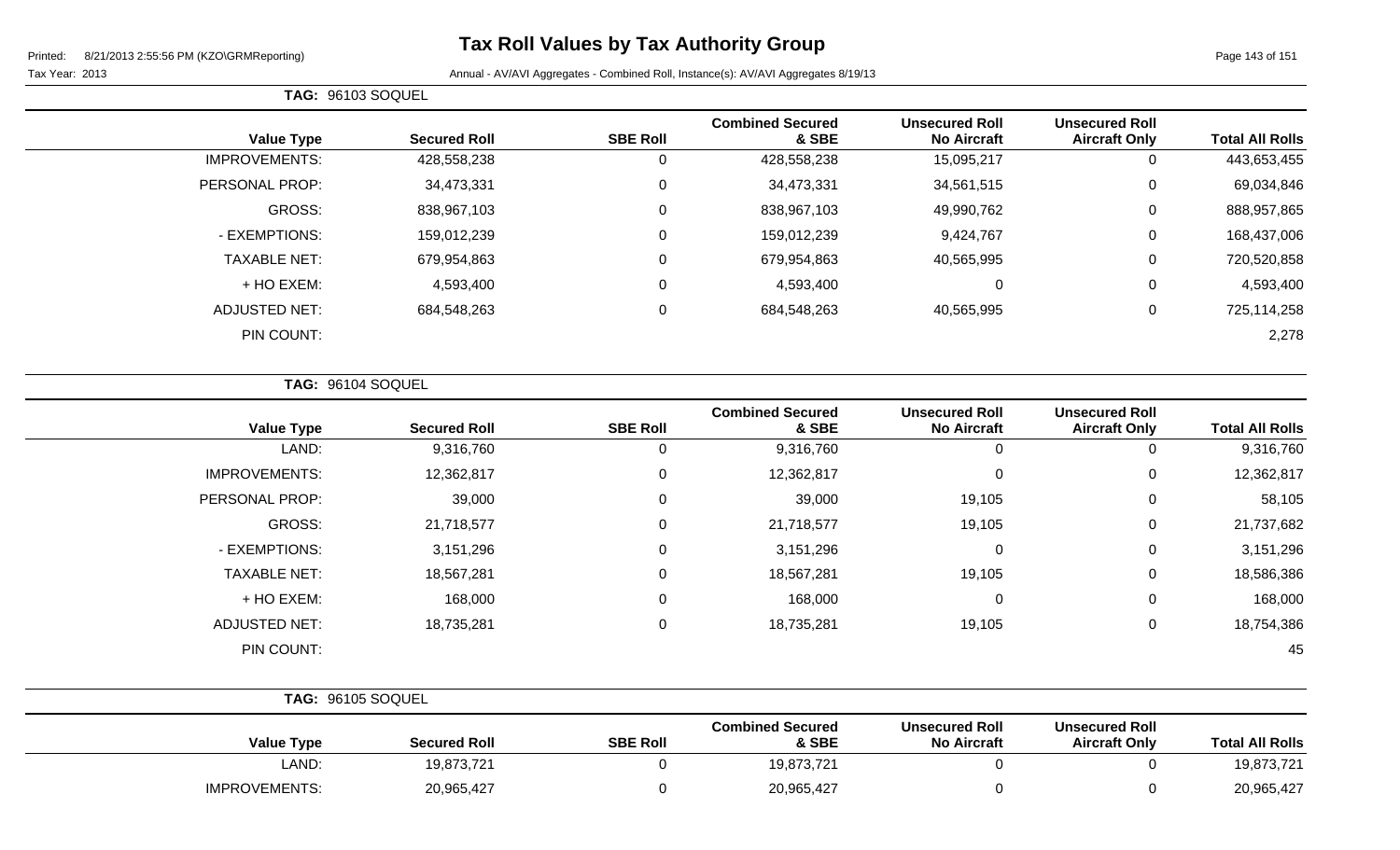**TAG:** 96105 SOQUEL

# **Tax Roll Values by Tax Authority Group**

| <b>Total All Rolls</b> | <b>Unsecured Roll</b><br><b>Aircraft Only</b> | <b>Unsecured Roll</b><br><b>No Aircraft</b> | <b>Combined Secured</b><br>& SBE            | <b>SBE Roll</b> | <b>Secured Roll</b> | <b>Value Type</b>    |
|------------------------|-----------------------------------------------|---------------------------------------------|---------------------------------------------|-----------------|---------------------|----------------------|
| 27,348                 | $\mathbf 0$                                   | 27,348                                      | $\Omega$                                    | $\mathbf 0$     | $\mathbf 0$         | PERSONAL PROP:       |
| 40,866,496             | $\Omega$                                      | 27,348                                      | 40,839,148                                  | $\Omega$        | 40,839,148          | GROSS:               |
| 136,050                | 0                                             | 0                                           | 136,050                                     | 0               | 136,050             | - EXEMPTIONS:        |
| 40,730,446             | 0                                             | 27,348                                      | 40,703,098                                  | 0               | 40,703,098          | <b>TAXABLE NET:</b>  |
| 133,000                | 0                                             | $\mathbf 0$                                 | 133,000                                     | 0               | 133,000             | + HO EXEM:           |
| 40,863,446             | $\pmb{0}$                                     | 27,348                                      | 40,836,098                                  | 0               | 40,836,098          | <b>ADJUSTED NET:</b> |
| 48                     |                                               |                                             |                                             |                 |                     | PIN COUNT:           |
|                        |                                               |                                             |                                             |                 |                     | TAG: 96106 SOQUEL    |
| <b>Total All Rolls</b> | <b>Unsecured Roll</b><br><b>Aircraft Only</b> | <b>Unsecured Roll</b><br><b>No Aircraft</b> | <b>Combined Secured</b><br>& SBE            | <b>SBE Roll</b> | <b>Secured Roll</b> | <b>Value Type</b>    |
| 21,590,397             | $\mathsf 0$                                   | $\mathbf 0$                                 | 21,590,397                                  | $\mathbf 0$     | 21,590,397          | LAND:                |
| 21,324,767             | 0                                             | $\pmb{0}$                                   | 21,324,767                                  | 0               | 21,324,767          | <b>IMPROVEMENTS:</b> |
| 42,915,164             | 0                                             | 0                                           | 42,915,164                                  | 0               | 42,915,164          | <b>GROSS:</b>        |
| 452,564                | 0                                             | 0                                           | 452,564                                     | 0               | 452,564             | - EXEMPTIONS:        |
| 42,462,600             | 0                                             | $\mathbf 0$                                 | 42,462,600                                  | $\Omega$        | 42,462,600          | <b>TAXABLE NET:</b>  |
| 327,600                | 0                                             | 0                                           | 327,600                                     | 0               | 327,600             | + HO EXEM:           |
| 42,790,200             | $\mathbf 0$                                   | 0                                           | 42,790,200                                  | 0               | 42,790,200          | <b>ADJUSTED NET:</b> |
| 67                     |                                               |                                             |                                             |                 |                     | PIN COUNT:           |
|                        |                                               |                                             |                                             |                 |                     | TAG: 96107 SOQUEL    |
| <b>Total All Rolls</b> | <b>Unsecured Roll</b><br>Aircraft Only        | <b>Unsecured Roll</b><br>No Aircraft        | <b>Combined Secured</b><br><b>&amp; SRF</b> | <b>SRE Roll</b> | <b>Secured Roll</b> | Value Tyne           |

|                        | Unsecured Roll       | <b>Unsecured Roll</b> | <b>Combined Secured</b> |                 |                     |                      |  |
|------------------------|----------------------|-----------------------|-------------------------|-----------------|---------------------|----------------------|--|
| <b>Total All Rolls</b> | <b>Aircraft Only</b> | <b>No Aircraft</b>    | & SBE                   | <b>SBE Roll</b> | <b>Secured Roll</b> | <b>Value Type</b>    |  |
| 39,007,867             |                      |                       | 39,007,867              |                 | 39,007,867          | LAND:                |  |
| 26,044,623             |                      |                       | 26,044,623              |                 | 26,044,623          | <b>IMPROVEMENTS:</b> |  |
| 42,778                 |                      | 42,778                |                         |                 |                     | PERSONAL PROP:       |  |
| 65,095,268             |                      | 42,778                | 65,052,490              |                 | 65,052,490          | GROSS:               |  |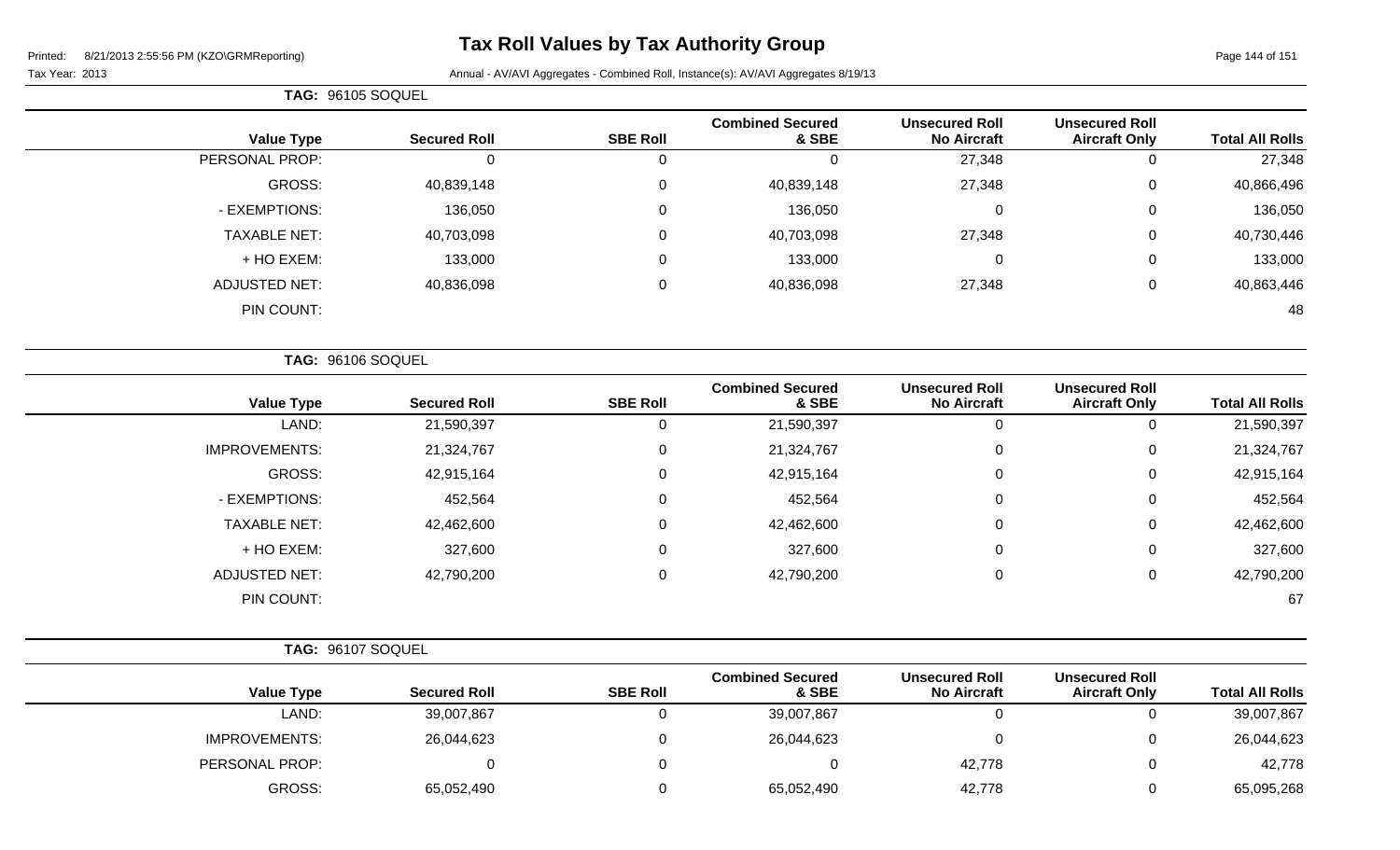## **Tax Roll Values by Tax Authority Group**

Page 145 of 151

| TAG: 96107 SOQUEL   |                     |                 |                                  |                                             |                                               |                        |
|---------------------|---------------------|-----------------|----------------------------------|---------------------------------------------|-----------------------------------------------|------------------------|
| <b>Value Type</b>   | <b>Secured Roll</b> | <b>SBE Roll</b> | <b>Combined Secured</b><br>& SBE | <b>Unsecured Roll</b><br><b>No Aircraft</b> | <b>Unsecured Roll</b><br><b>Aircraft Only</b> | <b>Total All Rolls</b> |
| - EXEMPTIONS:       | 231,623             | U               | 231,623                          |                                             | 0                                             | 231,623                |
| <b>TAXABLE NET:</b> | 64,820,867          | 0               | 64,820,867                       | 42,778                                      | $\mathbf 0$                                   | 64,863,645             |
| + HO EXEM:          | 231,000             | 0               | 231,000                          | $\Omega$                                    | $\mathbf 0$                                   | 231,000                |
| ADJUSTED NET:       | 65,051,867          | 0               | 65,051,867                       | 42,778                                      | $\mathbf 0$                                   | 65,094,645             |
| PIN COUNT:          |                     |                 |                                  |                                             |                                               | 78                     |
| TAG: 96108 SOQUEL   |                     |                 |                                  |                                             |                                               |                        |

| <b>Secured Roll</b> | <b>SBE Roll</b> | <b>Combined Secured</b><br>& SBE | <b>Unsecured Roll</b><br><b>No Aircraft</b> | <b>Unsecured Roll</b><br><b>Aircraft Only</b> | <b>Total All Rolls</b> |
|---------------------|-----------------|----------------------------------|---------------------------------------------|-----------------------------------------------|------------------------|
| 15,297,796          | 0               | 15,297,796                       | 0                                           | 0                                             | 15,297,796             |
| 9,532,518           | $\mathbf{0}$    | 9,532,518                        | $\overline{0}$                              | 0                                             | 9,532,518              |
| 293,708             | $\mathbf{0}$    | 293,708                          | 180,374                                     | 0                                             | 474,082                |
| 25,124,022          | 0               | 25,124,022                       | 180,374                                     | 0                                             | 25,304,396             |
| 4,086,825           | $\mathbf{0}$    | 4,086,825                        | $\overline{0}$                              | 0                                             | 4,086,825              |
| 21,037,197          | $\mathbf{0}$    | 21,037,197                       | 180,374                                     | 0                                             | 21,217,571             |
| 98,000              | 0               | 98,000                           | $\mathbf 0$                                 | 0                                             | 98,000                 |
| 21, 135, 197        | $\mathbf 0$     | 21, 135, 197                     | 180,374                                     | 0                                             | 21,315,571             |
|                     |                 |                                  |                                             |                                               | 55                     |
|                     |                 |                                  |                                             |                                               |                        |

| <b>TAG: 96109 SOQUEL</b> |                     |                 |                                  |                                             |                                               |                        |
|--------------------------|---------------------|-----------------|----------------------------------|---------------------------------------------|-----------------------------------------------|------------------------|
| <b>Value Type</b>        | <b>Secured Roll</b> | <b>SBE Roll</b> | <b>Combined Secured</b><br>& SBE | <b>Unsecured Roll</b><br><b>No Aircraft</b> | <b>Unsecured Roll</b><br><b>Aircraft Only</b> | <b>Total All Rolls</b> |
| LAND:                    | 14,374,823          | 0               | 14,374,823                       | 7,442                                       | ν                                             | 14,382,265             |
| <b>IMPROVEMENTS:</b>     | 22,701,014          | 0               | 22,701,014                       | 23,680                                      | U                                             | 22,724,694             |
| PERSONAL PROP:           | 3,239,445           | 0               | 3,239,445                        |                                             | υ                                             | 3,239,445              |
| GROSS:                   | 40,315,282          | 0               | 40,315,282                       | 31,122                                      | U                                             | 40,346,404             |
| - EXEMPTIONS:            | 161,992             |                 | 161,992                          |                                             |                                               | 161,992                |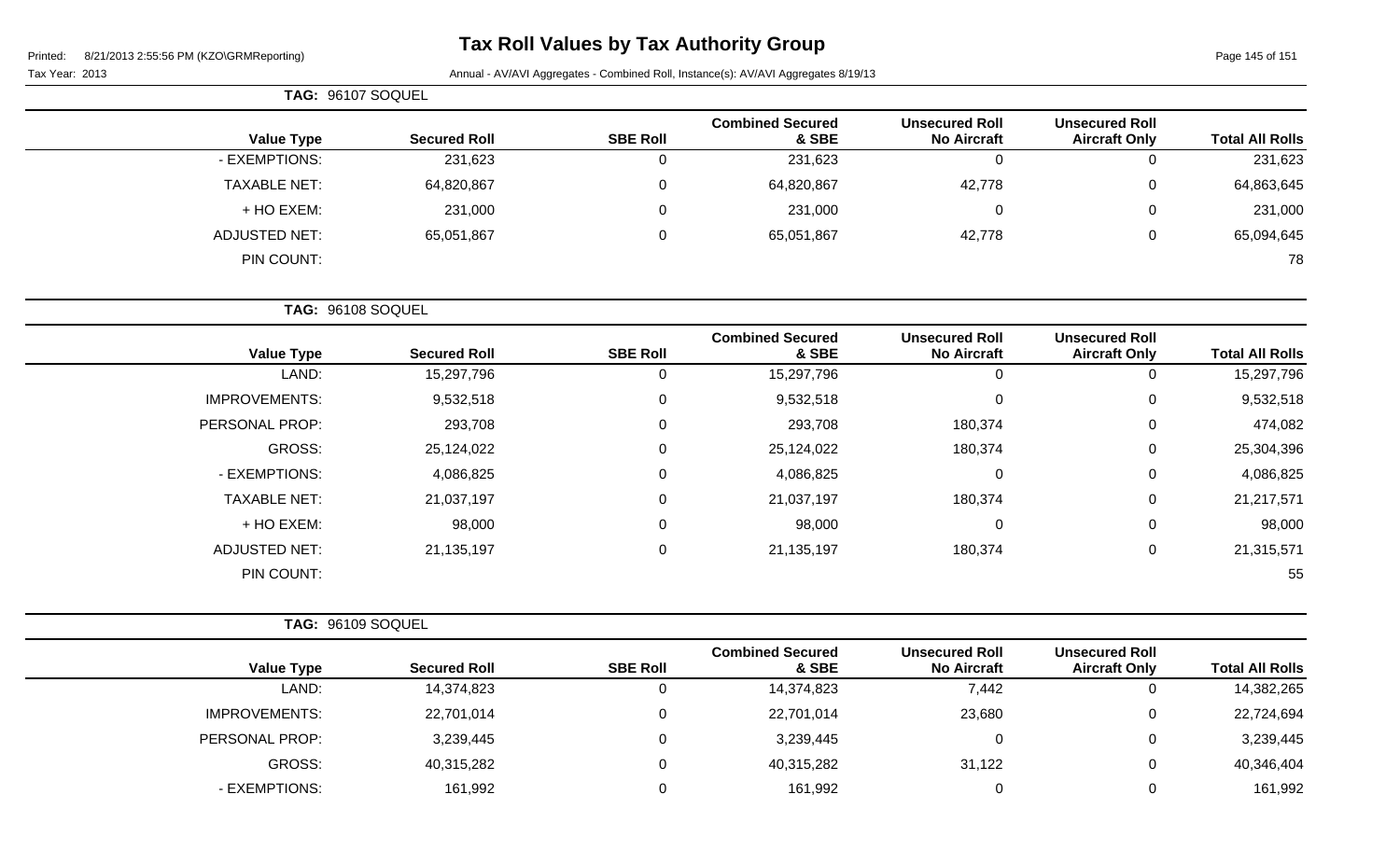Page 146 of 151

|                        |                                               |                                             | Annual - AV/AVI Aggregates - Combined Roll, Instance(s): AV/AVI Aggregates 8/19/13 |                 |                     | Tax Year: 2013       |
|------------------------|-----------------------------------------------|---------------------------------------------|------------------------------------------------------------------------------------|-----------------|---------------------|----------------------|
|                        |                                               |                                             |                                                                                    |                 |                     | TAG: 96109 SOQUEL    |
| <b>Total All Rolls</b> | <b>Unsecured Roll</b><br><b>Aircraft Only</b> | <b>Unsecured Roll</b><br><b>No Aircraft</b> | <b>Combined Secured</b><br>& SBE                                                   | <b>SBE Roll</b> | <b>Secured Roll</b> | <b>Value Type</b>    |
| 40,184,412             | $\mathbf 0$                                   | 31,122                                      | 40,153,290                                                                         | 0               | 40,153,290          | <b>TAXABLE NET:</b>  |
| 161,000                | 0                                             | 0                                           | 161,000                                                                            | 0               | 161,000             | + HO EXEM:           |
| 40,345,412             | 0                                             | 31,122                                      | 40,314,290                                                                         | 0               | 40,314,290          | <b>ADJUSTED NET:</b> |
| 43                     |                                               |                                             |                                                                                    |                 |                     | PIN COUNT:           |
|                        |                                               |                                             |                                                                                    |                 |                     | TAG: 96110 SOQUEL    |
| <b>Total All Rolls</b> | <b>Unsecured Roll</b><br><b>Aircraft Only</b> | <b>Unsecured Roll</b><br><b>No Aircraft</b> | <b>Combined Secured</b><br>& SBE                                                   | <b>SBE Roll</b> | <b>Secured Roll</b> | <b>Value Type</b>    |
| 1,480,232              | $\mathbf 0$                                   | 0                                           | 1,480,232                                                                          | $\mathbf 0$     | 1,480,232           | LAND:                |
| 890,296                | 0                                             | 0                                           | 890,296                                                                            | 0               | 890,296             | <b>IMPROVEMENTS:</b> |
| 2,370,528              | 0                                             | 0                                           | 2,370,528                                                                          | 0               | 2,370,528           | <b>GROSS:</b>        |
| 14,341                 | 0                                             | 0                                           | 14,341                                                                             | 0               | 14,341              | - EXEMPTIONS:        |
| 2,356,187              | 0                                             | 0                                           | 2,356,187                                                                          | 0               | 2,356,187           | <b>TAXABLE NET:</b>  |
| 14,000                 | 0                                             | 0                                           | 14,000                                                                             | 0               | 14,000              | + HO EXEM:           |
| 2,370,187              | 0                                             | 0                                           | 2,370,187                                                                          | 0               | 2,370,187           | <b>ADJUSTED NET:</b> |
| 14                     |                                               |                                             |                                                                                    |                 |                     | PIN COUNT:           |
|                        |                                               |                                             |                                                                                    |                 |                     | TAG: 96111 SOQUEL    |
| <b>Total All Rolls</b> | <b>Unsecured Roll</b><br><b>Aircraft Only</b> | <b>Unsecured Roll</b><br><b>No Aircraft</b> | <b>Combined Secured</b><br>& SBE                                                   | <b>SBE Roll</b> | <b>Secured Roll</b> | <b>Value Type</b>    |
| 77,692,696             | $\mathbf 0$                                   | 0                                           | 77,692,696                                                                         | $\mathbf 0$     | 77,692,696          | LAND:                |
| 81,092,831             | 0                                             | 13,883                                      | 81,078,948                                                                         | 0               | 81,078,948          | <b>IMPROVEMENTS:</b> |
| 543,780                | 0                                             | 460,106                                     | 83,674                                                                             | 0               | 83,674              | PERSONAL PROP:       |
| 159,329,307            | 0                                             | 473,989                                     | 158,855,318                                                                        | 0               | 158,855,318         | GROSS:               |
| 1,193,627              | 0                                             | 0                                           | 1,193,627                                                                          | 0               | 1,193,627           | - EXEMPTIONS:        |
| 158,135,680            | 0                                             | 473,989                                     | 157,661,691                                                                        | 0               | 157,661,691         | <b>TAXABLE NET:</b>  |
| 1,183,000              | 0                                             | 0                                           | 1,183,000                                                                          | 0               | 1,183,000           | + HO EXEM:           |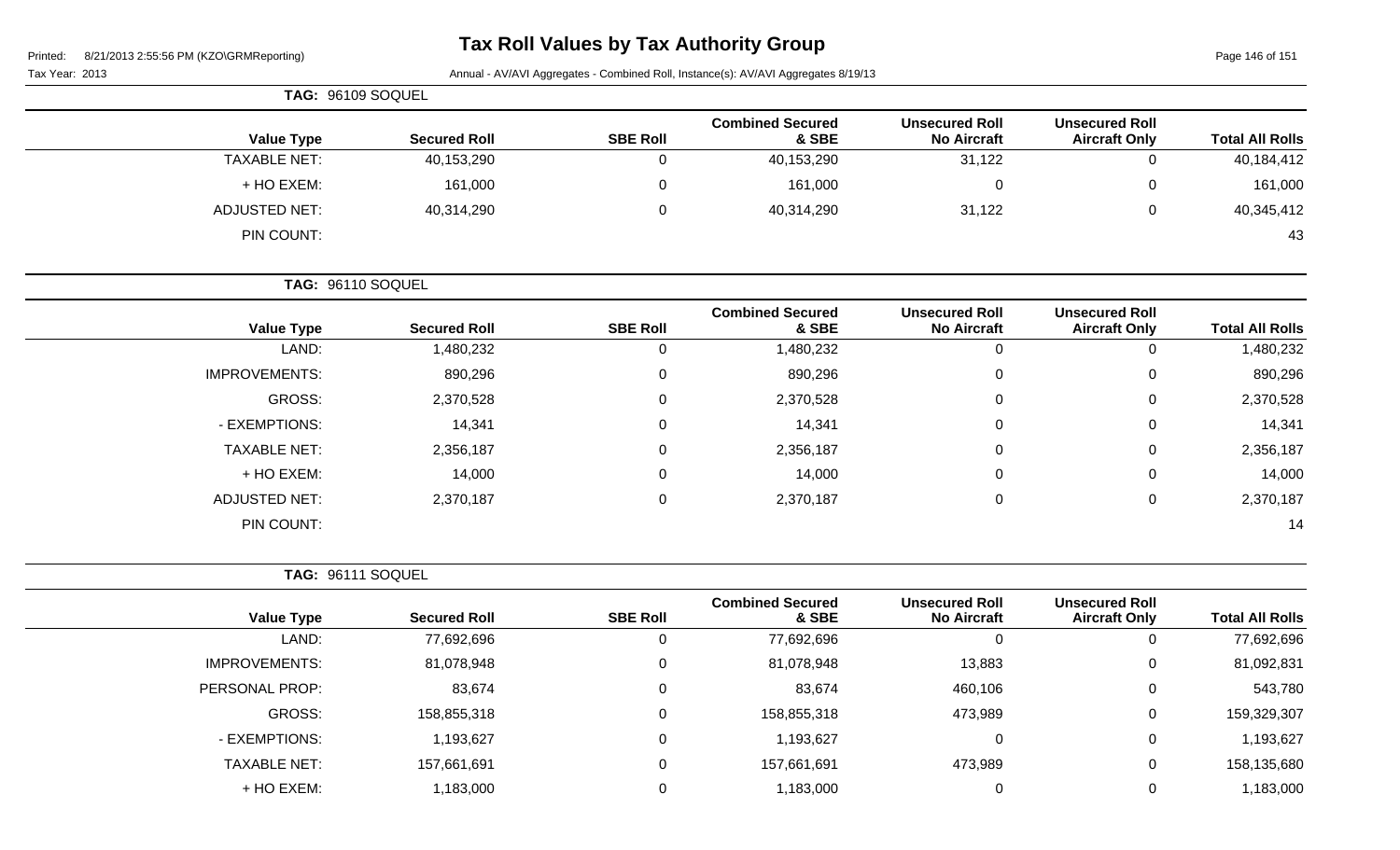Page 147 of 151

Tax Year: 2013 **Annual - AV/AVI Aggregates - Combined Roll**, Instance(s): AV/AVI Aggregates 8/19/13

|                            |                                               |                                             |                                            |                 |                      | TAG: 96111 SOQUEL        |
|----------------------------|-----------------------------------------------|---------------------------------------------|--------------------------------------------|-----------------|----------------------|--------------------------|
| <b>Total All Rolls</b>     | <b>Unsecured Roll</b><br><b>Aircraft Only</b> | <b>Unsecured Roll</b><br><b>No Aircraft</b> | <b>Combined Secured</b><br>& SBE           | <b>SBE Roll</b> | <b>Secured Roll</b>  | <b>Value Type</b>        |
| 159,318,680                |                                               | 473,989                                     | 158,844,691                                | U               | 158,844,691          | <b>ADJUSTED NET:</b>     |
| 345                        |                                               |                                             |                                            |                 |                      | PIN COUNT:               |
|                            |                                               |                                             |                                            |                 |                      | <b>TAG: 96112 SOQUEL</b> |
| $T - 1 - 1$ All $D - II -$ | <b>Unsecured Roll</b><br>Aluguate Ouler       | <b>Unsecured Roll</b><br>Nia Alugusti       | <b>Combined Secured</b><br>$^{\circ}$ cpp. | CDE DAIL        | <b>Contract Dall</b> | $\mathbf{V}$ -Lie Tump   |

| <b>Value Type</b>    | <b>Secured Roll</b> | <b>SBE Roll</b> | & SBE      | <b>No Aircraft</b> | <b>Aircraft Only</b> | <b>Total All Rolls</b> |
|----------------------|---------------------|-----------------|------------|--------------------|----------------------|------------------------|
| LAND:                | 15,216,560          | υ               | 15,216,560 |                    | 0                    | 15,216,560             |
| <b>IMPROVEMENTS:</b> | 13,640,367          | 0               | 13,640,367 | 46,764             | 0                    | 13,687,131             |
| PERSONAL PROP:       | 0                   | 0               | υ          | 17,573             | 0                    | 17,573                 |
| GROSS:               | 28,856,927          | 0               | 28,856,927 | 64,337             | 0                    | 28,921,264             |
| - EXEMPTIONS:        | 722,481             | 0               | 722,481    | $\Omega$           | 0                    | 722,481                |
| <b>TAXABLE NET:</b>  | 28,134,445          | 0               | 28,134,445 | 64,337             | 0                    | 28,198,782             |
| + HO EXEM:           | 182,000             | 0               | 182,000    |                    | 0                    | 182,000                |
| ADJUSTED NET:        | 28,316,445          | 0               | 28,316,445 | 64,337             | 0                    | 28,380,782             |
| PIN COUNT:           |                     |                 |            |                    |                      | 72                     |

**TAG:** 96113 SOQUEL

|                      |                     |                 | <b>Combined Secured</b> | <b>Unsecured Roll</b> | <b>Unsecured Roll</b> |                        |
|----------------------|---------------------|-----------------|-------------------------|-----------------------|-----------------------|------------------------|
| <b>Value Type</b>    | <b>Secured Roll</b> | <b>SBE Roll</b> | & SBE                   | <b>No Aircraft</b>    | <b>Aircraft Only</b>  | <b>Total All Rolls</b> |
| LAND:                | 8,764,875           | 0               | 8,764,875               | 0                     |                       | 8,764,875              |
| <b>IMPROVEMENTS:</b> | 8,504,172           | 0               | 8,504,172               | 5,500                 | 0                     | 8,509,672              |
| PERSONAL PROP:       |                     | 0               | $\Omega$                | 68,976                | $\mathbf 0$           | 68,976                 |
| GROSS:               | 17,269,047          | $\mathbf 0$     | 17,269,047              | 74,476                | $\mathbf 0$           | 17,343,523             |
| - EXEMPTIONS:        | 260,193             | 0               | 260,193                 | 0                     | $\mathbf 0$           | 260,193                |
| <b>TAXABLE NET:</b>  | 17,008,854          | 0               | 17,008,854              | 74,476                | $\mathbf 0$           | 17,083,330             |
| + HO EXEM:           | 77,000              | 0               | 77,000                  | 0                     | 0                     | 77,000                 |
| <b>ADJUSTED NET:</b> | 17,085,854          | 0               | 17,085,854              | 74,476                | $\Omega$              | 17,160,330             |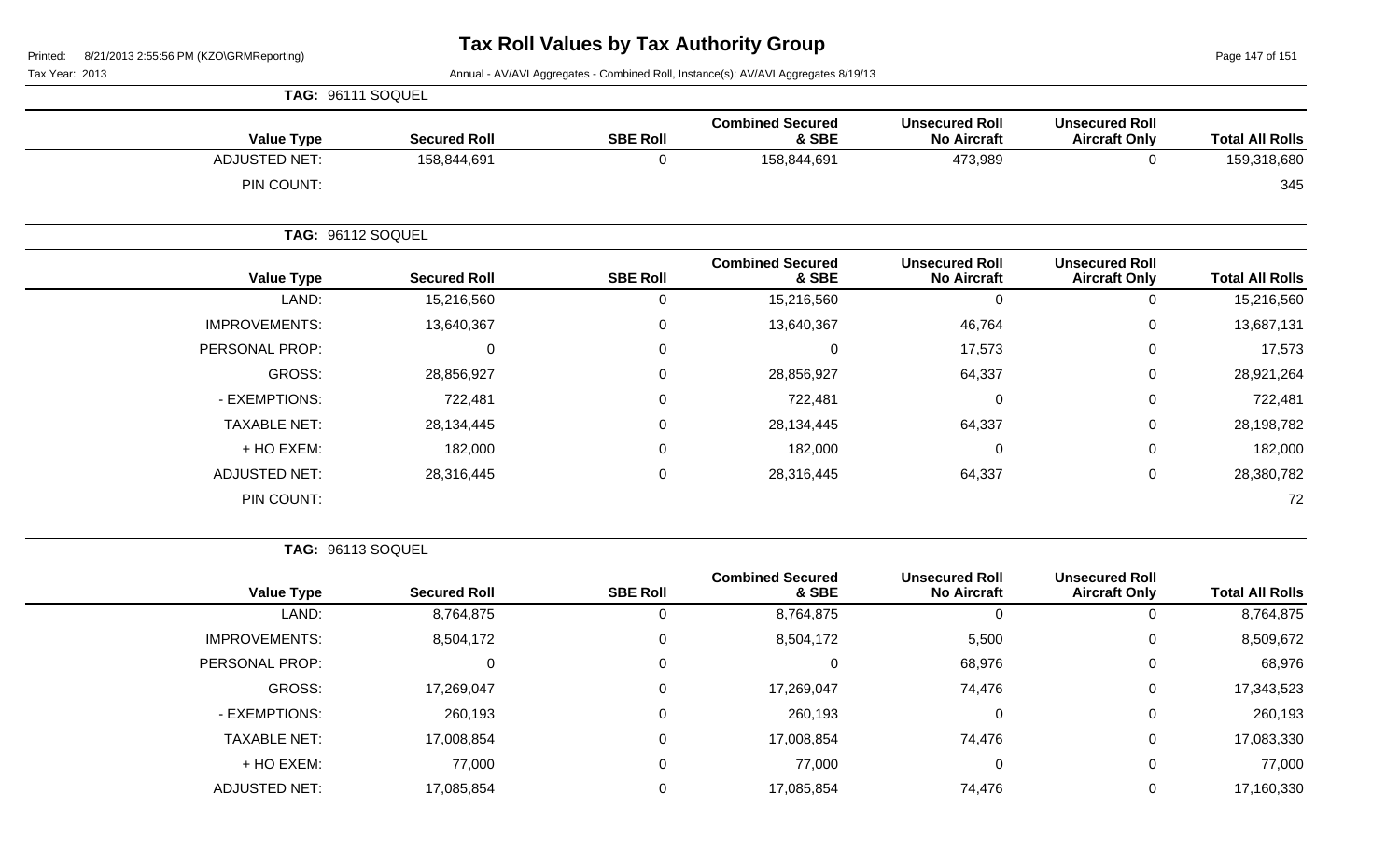Page 148 of 151

|  |  | <b>TAG: 96113 SOQUEL</b> |  |
|--|--|--------------------------|--|
|--|--|--------------------------|--|

| <b>Value Type</b>    | <b>Secured Roll</b> | <b>SBE Roll</b> | <b>Combined Secured</b><br>& SBE | <b>Unsecured Roll</b><br><b>No Aircraft</b> | <b>Unsecured Roll</b><br><b>Aircraft Only</b> | <b>Total All Rolls</b> |
|----------------------|---------------------|-----------------|----------------------------------|---------------------------------------------|-----------------------------------------------|------------------------|
| PIN COUNT:           |                     |                 |                                  |                                             |                                               | 33                     |
|                      | TAG: 96114 SOQUEL   |                 |                                  |                                             |                                               |                        |
| <b>Value Type</b>    | <b>Secured Roll</b> | <b>SBE Roll</b> | <b>Combined Secured</b><br>& SBE | <b>Unsecured Roll</b><br><b>No Aircraft</b> | <b>Unsecured Roll</b><br><b>Aircraft Only</b> | <b>Total All Rolls</b> |
| LAND:                | 2,428,016           | 0               | 2,428,016                        | 0                                           | $\Omega$                                      | 2,428,016              |
| <b>IMPROVEMENTS:</b> | 2,240,954           | 0               | 2,240,954                        | $\mathbf 0$                                 | $\Omega$                                      | 2,240,954              |
| GROSS:               | 4,668,970           | 0               | 4,668,970                        | $\pmb{0}$                                   | 0                                             | 4,668,970              |
| - EXEMPTIONS:        | 84,000              | 0               | 84,000                           | $\mathbf 0$                                 | $\mathbf 0$                                   | 84,000                 |
| <b>TAXABLE NET:</b>  | 4,584,970           | 0               | 4,584,970                        | $\mathbf 0$                                 | 0                                             | 4,584,970              |
| + HO EXEM:           | 84,000              | 0               | 84,000                           | 0                                           | 0                                             | 84,000                 |
| <b>ADJUSTED NET:</b> | 4,668,970           | 0               | 4,668,970                        | $\mathbf 0$                                 | 0                                             | 4,668,970              |
| PIN COUNT:           |                     |                 |                                  |                                             |                                               | 21                     |

|                        |                                               |                                             |                                  |                 |                     | TAG: 96115 SOQUEL    |
|------------------------|-----------------------------------------------|---------------------------------------------|----------------------------------|-----------------|---------------------|----------------------|
| <b>Total All Rolls</b> | <b>Unsecured Roll</b><br><b>Aircraft Only</b> | <b>Unsecured Roll</b><br><b>No Aircraft</b> | <b>Combined Secured</b><br>& SBE | <b>SBE Roll</b> | <b>Secured Roll</b> | <b>Value Type</b>    |
| 4,757,066              | $\overline{0}$                                | 0                                           | 4,757,066                        | 0               | 4,757,066           | LAND:                |
| 5,525,812              | $\mathbf 0$                                   | 0                                           | 5,525,812                        | 0               | 5,525,812           | <b>IMPROVEMENTS:</b> |
| 10,282,878             | 0                                             | $\mathbf 0$                                 | 10,282,878                       | 0               | 10,282,878          | GROSS:               |
| 21,000                 | 0                                             | $\mathbf 0$                                 | 21,000                           | 0               | 21,000              | - EXEMPTIONS:        |
| 10,261,878             | 0                                             | 0                                           | 10,261,878                       | 0               | 10,261,878          | <b>TAXABLE NET:</b>  |
| 21,000                 | 0                                             | 0                                           | 21,000                           | 0               | 21,000              | + HO EXEM:           |
| 10,282,878             | $\mathbf 0$                                   | $\mathbf 0$                                 | 10,282,878                       | 0               | 10,282,878          | <b>ADJUSTED NET:</b> |
| 11                     |                                               |                                             |                                  |                 |                     | PIN COUNT:           |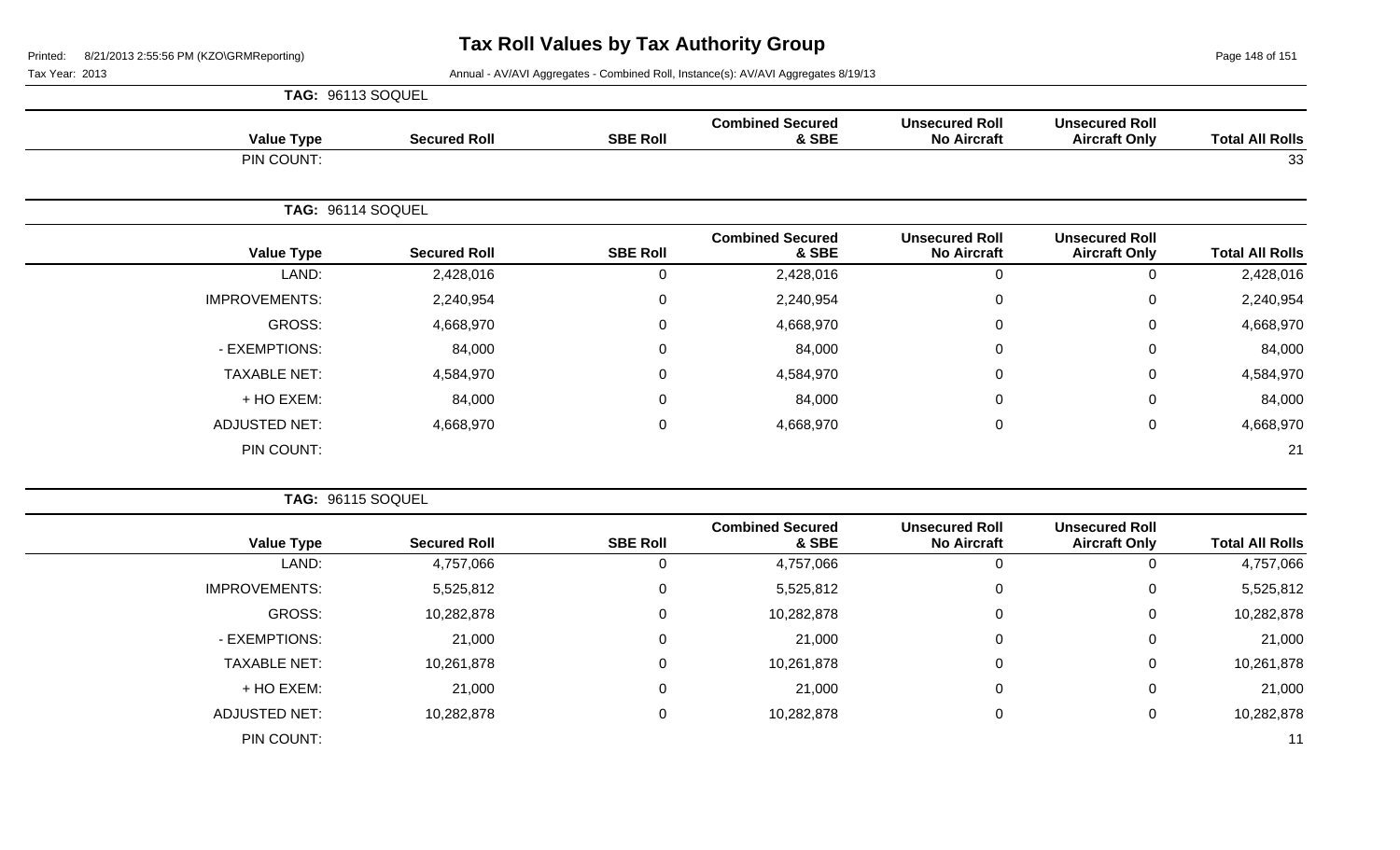## **Tax Roll Values by Tax Authority Group**

| Fax Year: 2013 |  |
|----------------|--|

|                      | TAG: 69227 PAJARO VALLEY |                 |                                  |                                             |                                               |                        |
|----------------------|--------------------------|-----------------|----------------------------------|---------------------------------------------|-----------------------------------------------|------------------------|
| <b>Value Type</b>    | <b>Secured Roll</b>      | <b>SBE Roll</b> | <b>Combined Secured</b><br>& SBE | <b>Unsecured Roll</b><br><b>No Aircraft</b> | <b>Unsecured Roll</b><br><b>Aircraft Only</b> | <b>Total All Rolls</b> |
| LAND:                | 190,008                  |                 | 190,008                          | O                                           |                                               | 190,008                |
| <b>IMPROVEMENTS:</b> | 121,212                  |                 | 121,212                          | $\mathbf 0$                                 | 0                                             | 121,212                |
| GROSS:               | 311,220                  | $\Omega$        | 311,220                          | $\mathbf 0$                                 | 0                                             | 311,220                |
| <b>TAXABLE NET:</b>  | 311,220                  |                 | 311,220                          | 0                                           | 0                                             | 311,220                |
| <b>ADJUSTED NET:</b> | 311,220                  |                 | 311,220                          | 0                                           | 0                                             | 311,220                |
| PIN COUNT:           |                          |                 |                                  |                                             |                                               |                        |

|                      | TAG: 79023 LOMA PRIETA |                 |                                  |                                             |                                               |                        |
|----------------------|------------------------|-----------------|----------------------------------|---------------------------------------------|-----------------------------------------------|------------------------|
| <b>Value Type</b>    | <b>Secured Roll</b>    | <b>SBE Roll</b> | <b>Combined Secured</b><br>& SBE | <b>Unsecured Roll</b><br><b>No Aircraft</b> | <b>Unsecured Roll</b><br><b>Aircraft Only</b> | <b>Total All Rolls</b> |
| LAND:                | 487,634                |                 | 487,634                          | U                                           |                                               | 487,634                |
| <b>IMPROVEMENTS:</b> | 904,402                | $\Omega$        | 904,402                          | 0                                           | 0                                             | 904,402                |
| GROSS:               | 1,392,036              | $\Omega$        | 1,392,036                        | $\mathbf 0$                                 | 0                                             | 1,392,036              |
| - EXEMPTIONS:        | 14,000                 | $\Omega$        | 14,000                           | $\mathbf 0$                                 | $\Omega$                                      | 14,000                 |
| <b>TAXABLE NET:</b>  | 1,378,036              |                 | 1,378,036                        | $\mathbf 0$                                 | $\Omega$                                      | 1,378,036              |
| + HO EXEM:           | 14,000                 | 0               | 14,000                           | $\boldsymbol{0}$                            | $\mathbf 0$                                   | 14,000                 |
| <b>ADJUSTED NET:</b> | 1,392,036              | $\Omega$        | 1,392,036                        | $\boldsymbol{0}$                            | 0                                             | 1,392,036              |
| PIN COUNT:           |                        |                 |                                  |                                             |                                               | $\overline{2}$         |

|                      | TAG: 79024 LOMA PRIETA |                 |                                  |                                             |                                               |                        |
|----------------------|------------------------|-----------------|----------------------------------|---------------------------------------------|-----------------------------------------------|------------------------|
| <b>Value Type</b>    | <b>Secured Roll</b>    | <b>SBE Roll</b> | <b>Combined Secured</b><br>& SBE | <b>Unsecured Roll</b><br><b>No Aircraft</b> | <b>Unsecured Roll</b><br><b>Aircraft Only</b> | <b>Total All Rolls</b> |
| LAND:                | 4,470                  |                 | 4,470                            |                                             |                                               | 4,470                  |
| GROSS:               | 4,470                  |                 | 4,470                            |                                             |                                               | 4,470                  |
| <b>TAXABLE NET:</b>  | 4,470                  | U               | 4,470                            |                                             |                                               | 4,470                  |
| <b>ADJUSTED NET:</b> | 4,470                  |                 | 4,470                            |                                             |                                               | 4,470                  |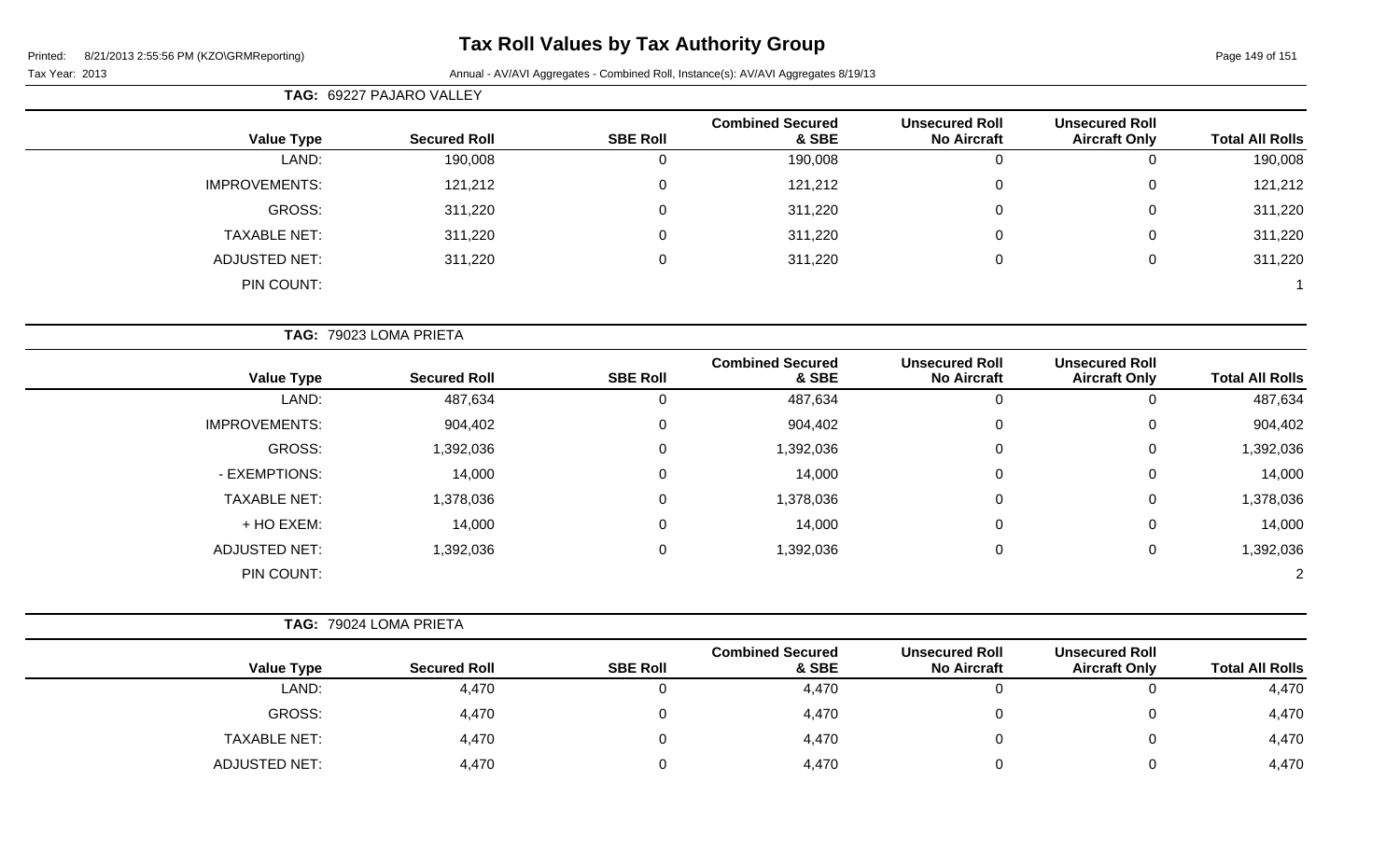Page 150 of 151

|                        |                                               |                                             |                                  |                 | TAG: 79024 LOMA PRIETA                         |                      |
|------------------------|-----------------------------------------------|---------------------------------------------|----------------------------------|-----------------|------------------------------------------------|----------------------|
| <b>Total All Rolls</b> | <b>Unsecured Roll</b><br><b>Aircraft Only</b> | <b>Unsecured Roll</b><br><b>No Aircraft</b> | <b>Combined Secured</b><br>& SBE | <b>SBE Roll</b> | <b>Secured Roll</b>                            | <b>Value Type</b>    |
|                        |                                               |                                             |                                  |                 |                                                | PIN COUNT:           |
|                        |                                               |                                             |                                  |                 | TAG: UNITARY TRA TOTAL: 00-001, 00-002, 00-095 |                      |
| <b>Total All Rolls</b> | <b>Unsecured Roll</b><br><b>Aircraft Only</b> | <b>Unsecured Roll</b><br><b>No Aircraft</b> | <b>Combined Secured</b><br>& SBE | <b>SBE Roll</b> | <b>Secured Roll</b>                            | <b>Value Type</b>    |
| 33,508,003             | $\mathbf 0$                                   | $\mathbf 0$                                 | 33,508,003                       | 33,508,003      | $\mathbf 0$                                    | LAND:                |
| 246,284,471            | 0                                             | $\mathbf 0$                                 | 246,284,471                      | 246,284,471     | $\mathbf 0$                                    | <b>IMPROVEMENTS:</b> |
| 43,593,123             | 0                                             | $\mathbf 0$                                 | 43,593,123                       | 43,593,123      | 0                                              | PERSONAL PROP:       |
| 323,385,597            | 0                                             | $\mathbf 0$                                 | 323,385,597                      | 323,385,597     | $\mathbf 0$                                    | GROSS:               |
| 323,385,597            | 0                                             | $\mathbf 0$                                 | 323,385,597                      | 323,385,597     | $\mathbf 0$                                    | <b>TAXABLE NET:</b>  |
| 323,385,597            | 0                                             | $\mathbf 0$                                 | 323,385,597                      | 323,385,597     | 0                                              | <b>ADJUSTED NET:</b> |
| 33                     |                                               |                                             |                                  |                 |                                                | PIN COUNT:           |
|                        |                                               |                                             |                                  |                 | TAG: NON-UNITARY TRA TOTAL                     |                      |
| <b>Total All Rolls</b> | <b>Unsecured Roll</b><br><b>Aircraft Only</b> | <b>Unsecured Roll</b><br><b>No Aircraft</b> | <b>Combined Secured</b><br>& SBE | <b>SBE Roll</b> | <b>Secured Roll</b>                            | <b>Value Type</b>    |
| 18,015,824,968         | $\mathbf 0$                                   | 22, 127, 217                                | 17,993,697,751                   | 296,615         | 17,993,401,136                                 | LAND:                |
| 16,384,833,314         | $\mathbf 0$                                   | 308,814,239                                 | 16,076,019,075                   | $\mathbf 0$     | 16,076,019,075                                 | <b>IMPROVEMENTS:</b> |
| 662,062,998            | 27,529,475                                    | 458,497,381                                 | 176,036,142                      | $\Omega$        | 176,036,142                                    | PERSONAL PROP:       |
| 35,062,721,280         | 27,529,475                                    | 789,438,837                                 | 34,245,752,968                   | 296,615         | 34,245,456,353                                 | GROSS:               |
| 1,262,955,342          | 401,035                                       | 51,829,548                                  | 1,210,724,758                    | 0               | 1,210,724,758                                  | - EXEMPTIONS:        |
| 33,799,765,938         | 27,128,440                                    | 737,609,288                                 | 33,035,028,209                   | 296,615         | 33,034,731,594                                 | <b>TAXABLE NET:</b>  |
| 266,957,040            | $\mathbf 0$                                   | 201,621                                     | 266,755,419                      | 0               | 266,755,419                                    | + HO EXEM:           |
| 34,066,722,978         | 27,128,440                                    | 737,810,909                                 | 33,301,783,628                   | 296,615         | 33,301,487,013                                 | <b>ADJUSTED NET:</b> |
| 111,267                |                                               |                                             |                                  |                 |                                                | PIN COUNT:           |